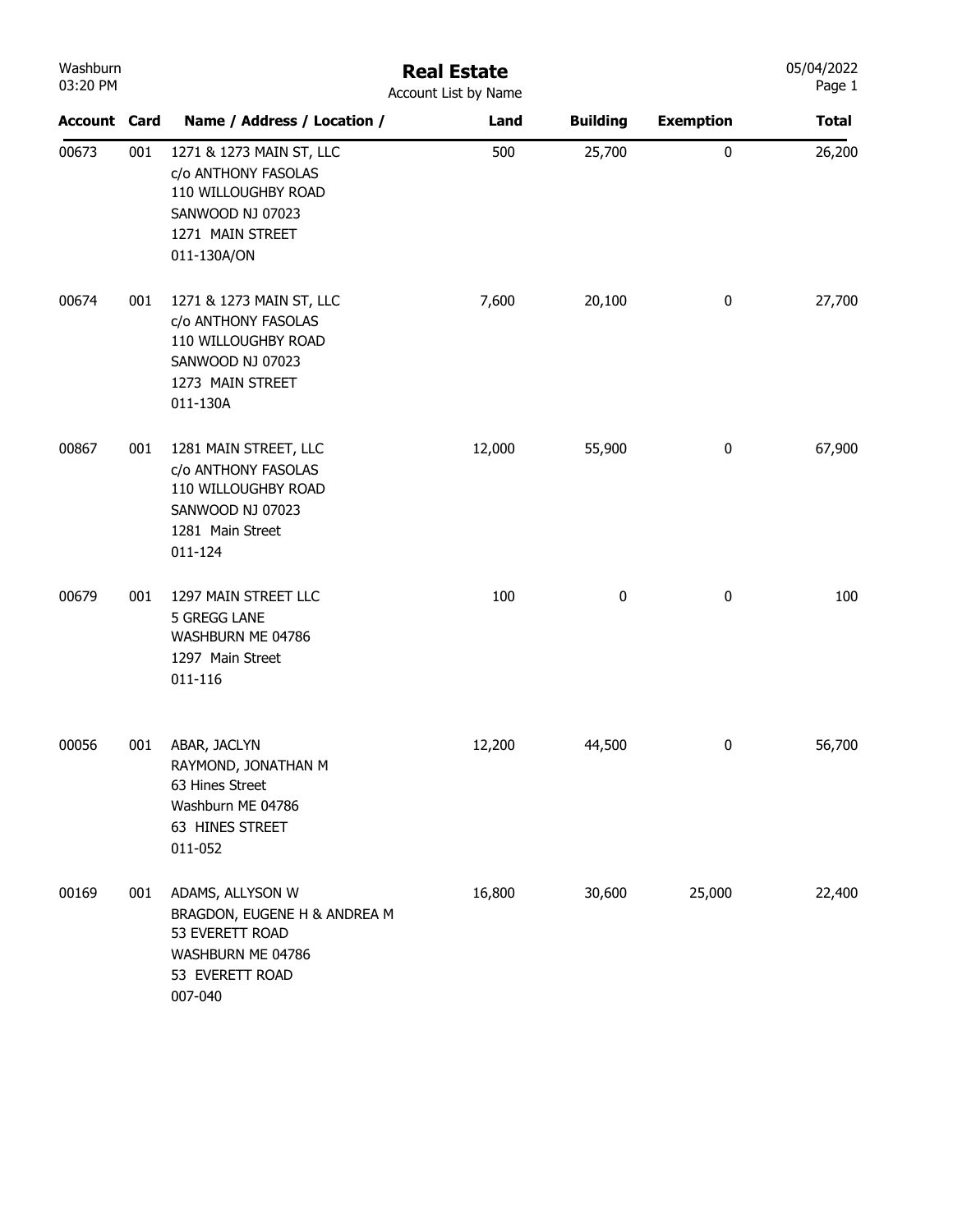| Washburn<br>03:20 PM |     | <b>Real Estate</b><br>Account List by Name                                                                        |        | 05/04/2022<br>Page 2 |                  |              |
|----------------------|-----|-------------------------------------------------------------------------------------------------------------------|--------|----------------------|------------------|--------------|
| <b>Account Card</b>  |     | Name / Address / Location /                                                                                       | Land   | <b>Building</b>      | <b>Exemption</b> | <b>Total</b> |
| 00713                | 001 | ADAMS, HAROLD T<br>ADAMS, KATHERINE F<br>1173 MAIN ST<br>WASHBURN ME 04786<br>1173 MAIN STREET<br>004-076A        | 14,300 | 91,100               | 31,000           | 74,400       |
| 00888                | 001 | ADAMS, NICOLE<br>45 WARD STREET<br>PREQUE ISLE ME 04769<br>377 Washburn Road<br>016-014                           | 12,100 | 46,200               | $\pmb{0}$        | 58,300       |
| 01065                | 001 | ADVANTAGE EQUITY FUNDING<br>14575 PADDOCK DRIVE<br>WELLINGTON FL 33414<br>CASTLE HILL ROAD<br>001-053             | 42,000 | $\pmb{0}$            | $\pmb{0}$        | 42,000       |
| 00332                | 001 | ALLEN, JAMES P<br>ALLEN, LORRIE, L<br>3 SHANNON DRIVE<br>BANGOR ME 04401<br>30 WILDER STREET<br>012-058           | 10,300 | 74,600               | $\boldsymbol{0}$ | 84,900       |
| 00780                | 001 | ALLEN, JOSEPH C<br>ALLEN, LAUREN M<br><b>PO BOX 224</b><br>PRESQUE ISLE ME 04786<br>200 WASHBURN ROAD<br>003-041A | 22,300 | 146,200              | 0                | 168,500      |
| 00132                | 001 | Allen, Margarett<br>1059 Washburn Road<br>Washburn ME 04786<br>1059 Washburn Road<br>014-008                      | 17,900 | 64,000               | 31,000           | 50,900       |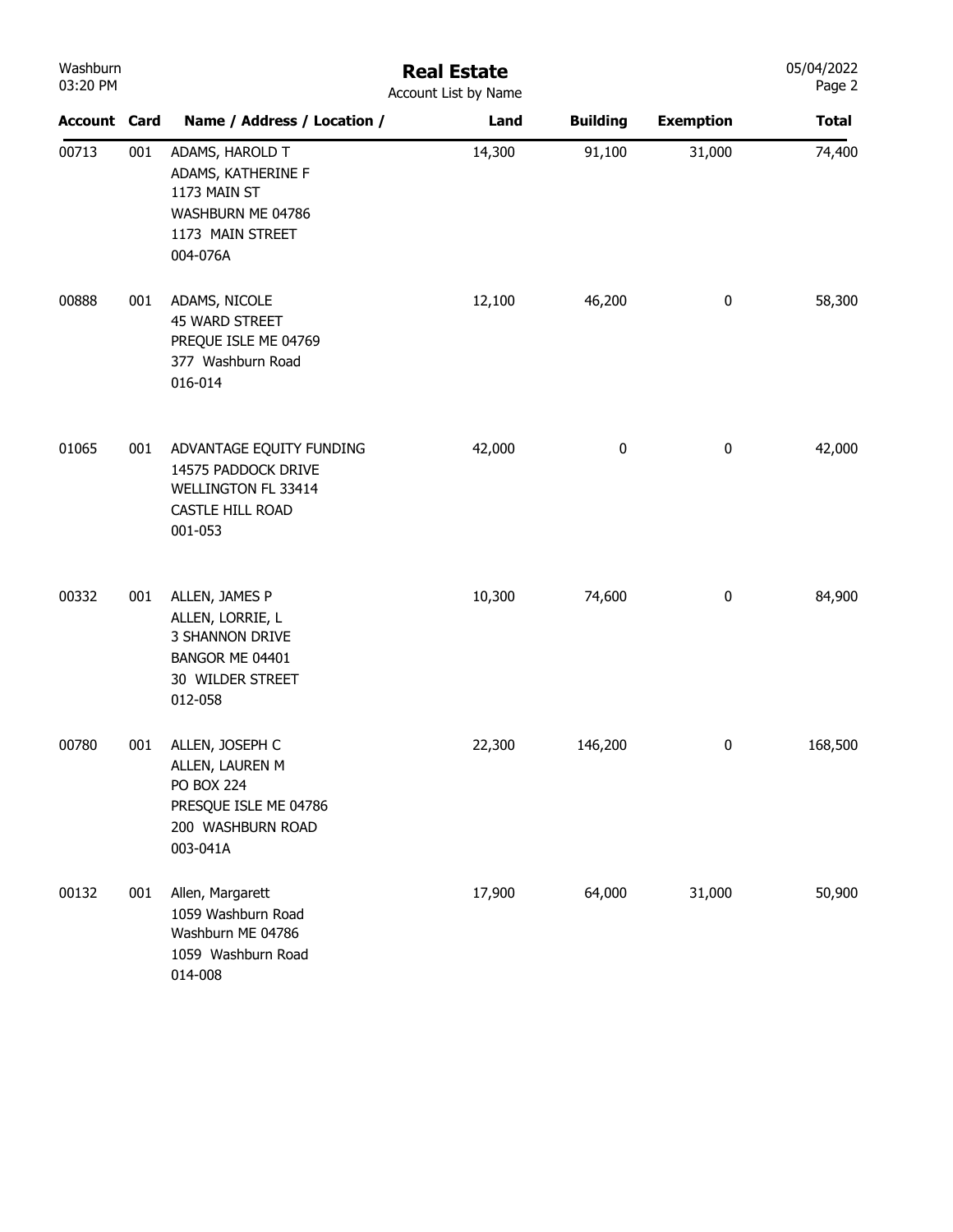| Washburn<br>03:20 PM |     | <b>Real Estate</b><br>Account List by Name                                                             |        |                 |                  |              |  |  |
|----------------------|-----|--------------------------------------------------------------------------------------------------------|--------|-----------------|------------------|--------------|--|--|
| <b>Account Card</b>  |     | Name / Address / Location /                                                                            | Land   | <b>Building</b> | <b>Exemption</b> | <b>Total</b> |  |  |
| 01080                | 001 | ALLEY, RAMONA C<br>963 WASHBURN ROAD<br>WASHBURN ME 04786<br>963 WASHBURN ROAD<br>001-005A             | 20,300 | 81,100          | 31,000           | 70,400       |  |  |
| 01057                | 001 | ALVIRA, HECTOR W<br>PO BOX 143<br>WASHBURN ME 04786<br>1266 MAIN STREET<br>012-048                     | 16,600 | 91,700          | 25,000           | 83,300       |  |  |
| 00972                | 001 | ANDERSON, DEANNA<br>267 TABOR ROAD<br>WASHBURN ME 04786<br>267 TABOR ROAD<br>008-022                   | 16,500 | 68,900          | 25,000           | 60,400       |  |  |
| 01143                | 001 | ANDERSON, DEANNA<br>CYR, CARTER P<br>267 TABOR ROAD<br>WASHBURN ME 04786<br>267 TABOR ROAD<br>008-022B | 400    | 0               | $\pmb{0}$        | 400          |  |  |
| 00096                | 001 | ANDERSON, LINDSEY DYER<br>P.O. Box 1674<br>Auburn ME 04211<br><b>COFFIN ROAD</b><br>006-043            | 13,000 | 0               | 0                | 13,000       |  |  |
| 00271                | 001 | ANTIUK, ALICIA M<br>337 FOREST AVENUE #1<br>BANGOR ME 04401<br>1348 MAIN STREET<br>011-074             | 4,700  | $\pmb{0}$       | $\pmb{0}$        | 4,700        |  |  |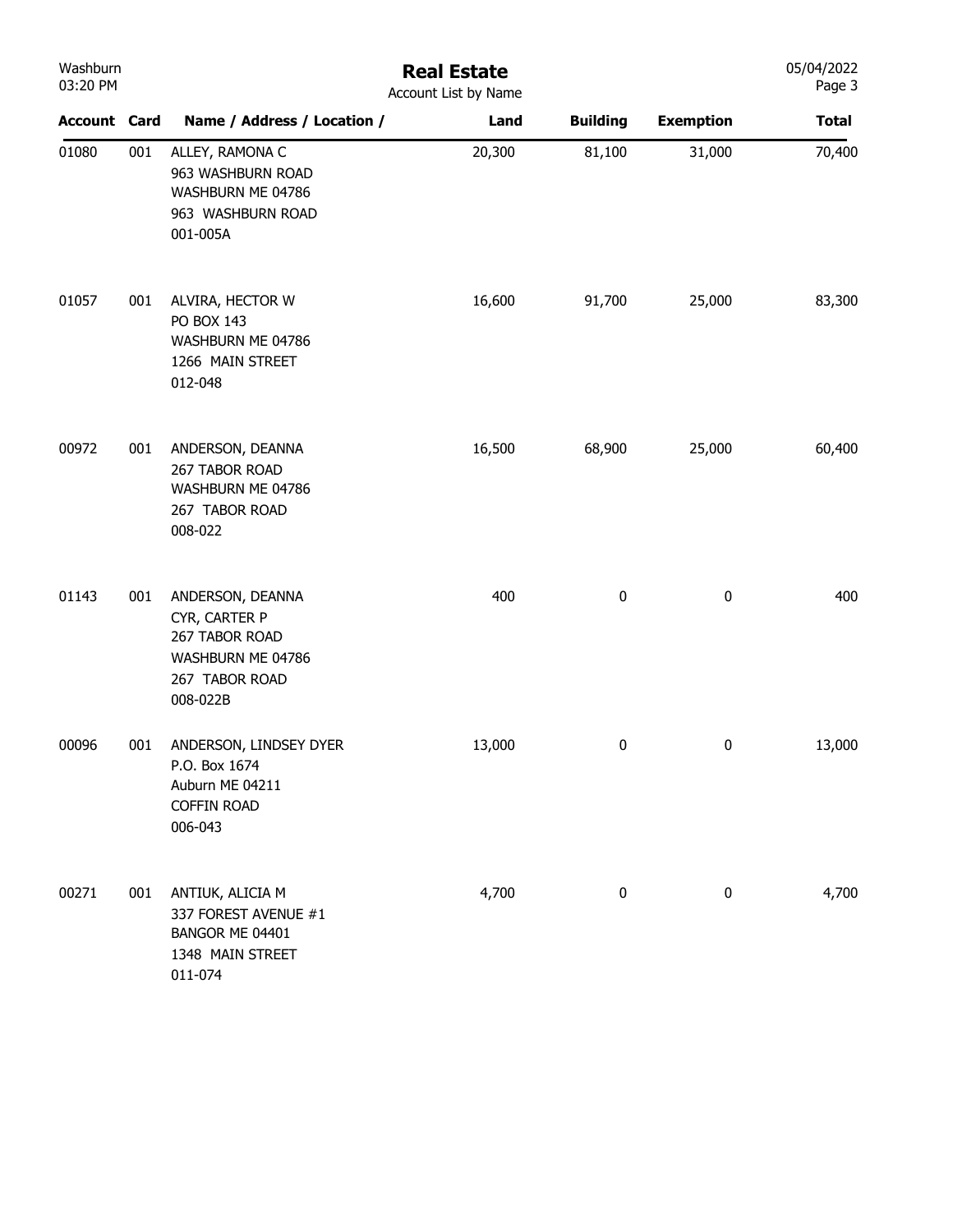| Washburn<br>03:20 PM |     | <b>Real Estate</b><br>Account List by Name                                                                      |         |                 |                  |              |  |  |  |
|----------------------|-----|-----------------------------------------------------------------------------------------------------------------|---------|-----------------|------------------|--------------|--|--|--|
| <b>Account Card</b>  |     | Name / Address / Location /                                                                                     | Land    | <b>Building</b> | <b>Exemption</b> | <b>Total</b> |  |  |  |
| 01074                | 001 | Archer, Leo (Warner)<br>GERVAIS, PAMELA<br>P.O. Box 457<br>Crouseville ME 04738<br>277 Washburn Road<br>003-009 | 12,800  | 45,000          | $\pmb{0}$        | 57,800       |  |  |  |
| 00422                | 001 | Aroostook County Federal Savings &<br>PO Box 808<br>Caribou ME 04736<br>62 EVERETT ROAD<br>007-016              | 16,500  | 28,000          | $\pmb{0}$        | 44,500       |  |  |  |
| 00310                | 001 | ARSENAULT, BOBBY J<br>64 WEST GATE ROAD<br>CARIBOU ME 04736<br>4 NEW DUNNTOWN ROAD<br>004-022                   | 9,200   | 55,500          | $\pmb{0}$        | 64,700       |  |  |  |
| 01082                | 001 | ATCHESON, THOMAS J<br>522 CARSON ROAD<br>WOODLAND ME 04736<br><b>TABOR ROAD</b><br>008-014                      | 103,000 | $\pmb{0}$       | $\pmb{0}$        | 103,000      |  |  |  |
| 01083                | 001 | ATCHESON, THOMAS J<br>522 CARSON ROAD<br>WOODLAND ME 04736<br><b>TABOR ROAD</b><br>008-015                      | 400     | 0               | $\pmb{0}$        | 400          |  |  |  |
| 01081                | 001 | AUBE, MELINDA L (ALLEN)<br>2283 PARSONS ROAD<br>WASHBURN ME 04786<br>2283 PARSONS ROAD<br>001-037               | 16,500  | 93,800          | 25,000           | 85,300       |  |  |  |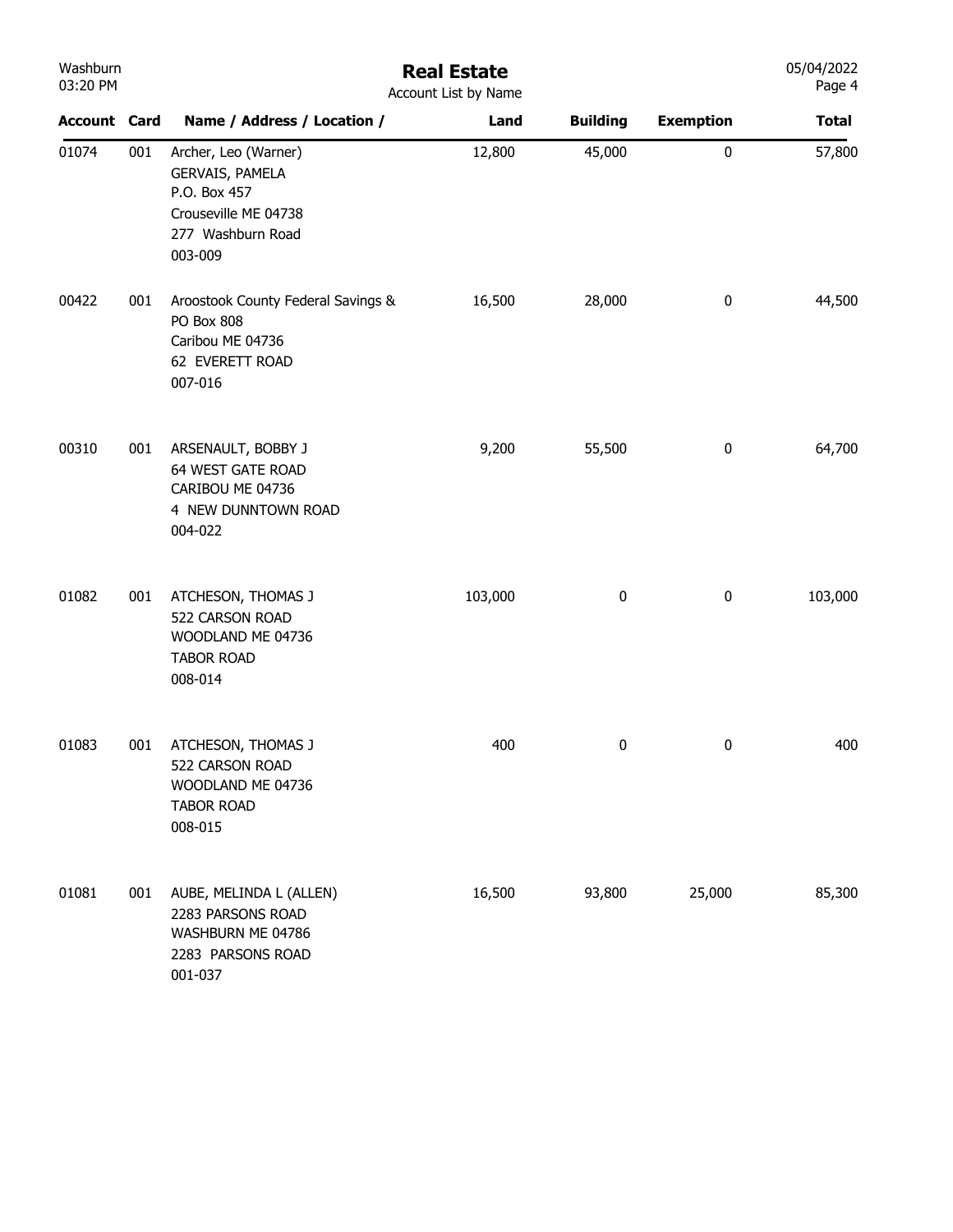| Washburn<br>03:20 PM |     |                                                                                                                            | <b>Real Estate</b><br>Account List by Name |                 |                  | 05/04/2022<br>Page 5 |
|----------------------|-----|----------------------------------------------------------------------------------------------------------------------------|--------------------------------------------|-----------------|------------------|----------------------|
| <b>Account Card</b>  |     | Name / Address / Location /                                                                                                | Land                                       | <b>Building</b> | <b>Exemption</b> | <b>Total</b>         |
| 01110                | 001 | AUBRY, JEFFERY L<br>338 West Marion Avenue<br>Forsyth IL 62535<br>CARIBOU LAKE ROAD<br>009-022                             | 62,500                                     | $\pmb{0}$       | $\pmb{0}$        | 62,500               |
| 01085                | 001 | Averill, Myrline H<br>PO BOX 414<br>CROUSEVILLE ME 04738<br>269 Washburn Road<br>003-010                                   | 11,700                                     | 55,500          | $\pmb{0}$        | 67,200               |
| 00482                | 001 | AYOTTE, MARK<br>HEWITT, TRACY<br>2172 PARSONS ROAD<br>WASHBURN ME 04786<br>2172 PARSONS ROAD<br>001-040                    | 17,300                                     | 2,900           | $\bf{0}$         | 20,200               |
| 01103                | 001 | BACON, JAMES D.<br>Bacon, Robbin J<br>5 Brook Street<br>Caribou ME 04736<br>Washburn Road<br>009-003F                      | 24,400                                     | 0               | $\bf{0}$         | 24,400               |
| 00387                | 001 | BAECHLE, NICHOLAS<br><b>BAECHLE, SARAH</b><br>82 CARIBOU LAKE ROAD<br>WASHBURN ME 04786<br>82 CARIBOU LAKE ROAD<br>006-011 | 16,500                                     | 67,800          | $\bf{0}$         | 84,300               |
| 00492                | 001 | <b>BAECHLE, RICHARD R</b><br>BAECHLE, KARRY V<br>83 EVERETT RD<br>WASHBURN ME 04786<br>83 EVERETT ROAD<br>007-038A         | 18,800                                     | 23,500          | 25,000           | 17,300               |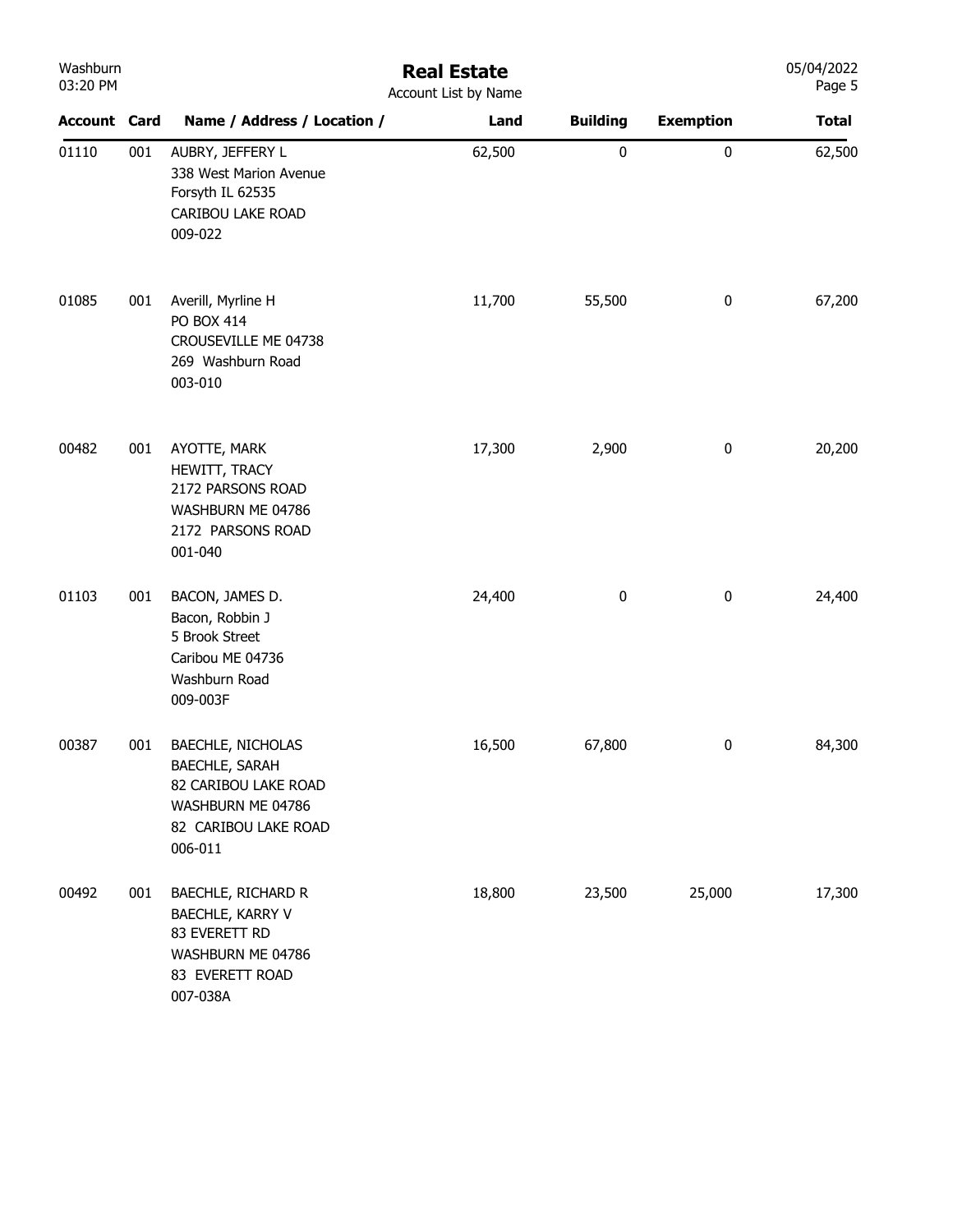| Washburn<br>03:20 PM |     |                                                                                                           | <b>Real Estate</b><br>Account List by Name |                 |                  | 05/04/2022<br>Page 6 |
|----------------------|-----|-----------------------------------------------------------------------------------------------------------|--------------------------------------------|-----------------|------------------|----------------------|
| <b>Account Card</b>  |     | Name / Address / Location /                                                                               | Land                                       | <b>Building</b> | <b>Exemption</b> | <b>Total</b>         |
| 00709                | 001 | Baker, Alison R.,<br>c/o Norma Hitchcock<br>PO Box 38<br>WASHBURN ME 04786<br>1180 Main Street<br>013-008 | 9,000                                      | 54,100          | 25,000           | 38,100               |
| 00778                | 001 | BAKER, JACK R<br>5 GREGG LANE<br>WASHBURN ME 04786<br>5 GREGG LANE<br>011-095                             | 10,000                                     | 65,500          | 31,000           | 44,500               |
| 00781                | 001 | BAKER, JACK R<br>5 GREGG LANE<br>WASHBURN ME 04786<br><b>GREGG LANE</b><br>011-084                        | 3,700                                      | 600             | $\pmb{0}$        | 4,300                |
| 00038                | 001 | BAKER, JACK ROWE<br>WASHBURN ME 04786<br>102 HINES STREET<br>010-052B                                     | 7,700                                      | 13,900          | $\pmb{0}$        | 21,600               |
| 01109                | 001 | Baker, Mary E<br>Mary's Diner<br>P.O. Box 47<br>Wasburn ME 04786<br>1279 Main Street<br>011-125           | 5,200                                      | 17,300          | 0                | 22,500               |
| 01079                | 001 | Baker, Neil D Jr<br>PO BOX 323<br>WASHBURN ME 04786<br>131 Hines Street<br>010-022                        | 9,200                                      | 27,900          | 0                | 37,100               |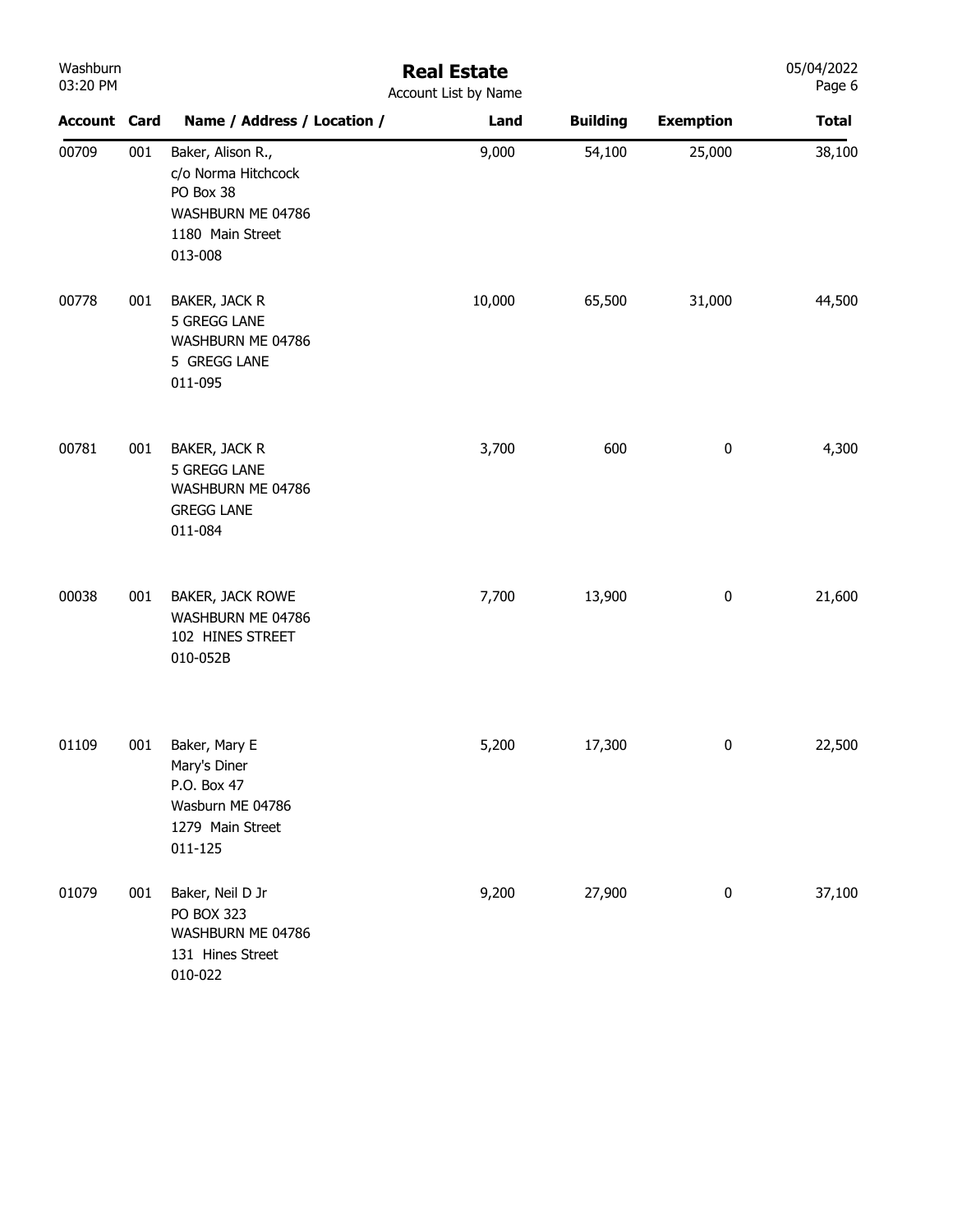| Washburn<br>03:20 PM |     | <b>Real Estate</b><br>Account List by Name                                                                   |        |                 |                  |              |  |  |
|----------------------|-----|--------------------------------------------------------------------------------------------------------------|--------|-----------------|------------------|--------------|--|--|
| <b>Account Card</b>  |     | Name / Address / Location /                                                                                  | Land   | <b>Building</b> | <b>Exemption</b> | <b>Total</b> |  |  |
| 01078                | 001 | Baker, Neil D Sr<br>Baker, Mary E<br>P.O. Box 47<br>Washburn ME 04786<br>1555 Washburn Road<br>004-063       | 20,500 | 41,000          | 25,000           | 36,500       |  |  |
| 00182                | 001 | Ballanger, Ashley M<br>723 Washburn Road<br>Washburn ME 04786<br>723 WASHBURN ROAD<br>002-006B               | 17,900 | 121,300         | $\pmb{0}$        | 139,200      |  |  |
| 00653                | 001 | BANK OF AMERICA, N.A.<br>3900 WISCONSIN AVENUE<br>WASHINGTON DC 20016<br>9 CHURCH STREET<br>011-028          | 9,900  | 39,400          | $\pmb{0}$        | 49,300       |  |  |
| 00443                | 001 | Barker, Michael<br>Berube, Amy<br>36 PORTER ST<br>WASHBURN ME 04786<br>36 Porter Street<br>012-096           | 10,900 | 94,200          | 25,000           | 80,100       |  |  |
| 00444                | 001 | Barker, Michael<br>Berube, Amy<br>36 PORTER ST<br>WASHBURN ME 04786<br>36 Porter Street<br>012-097           | 5,800  | 0               | 0                | 5,800        |  |  |
| 00609                | 001 | <b>BARNARD, CHARLES L</b><br>BARNARD, TINA L<br>49 CROSS RD<br>WASHBURN ME 04786<br>49 CROSS ROAD<br>015-011 | 16,500 | 58,600          | 25,000           | 50,100       |  |  |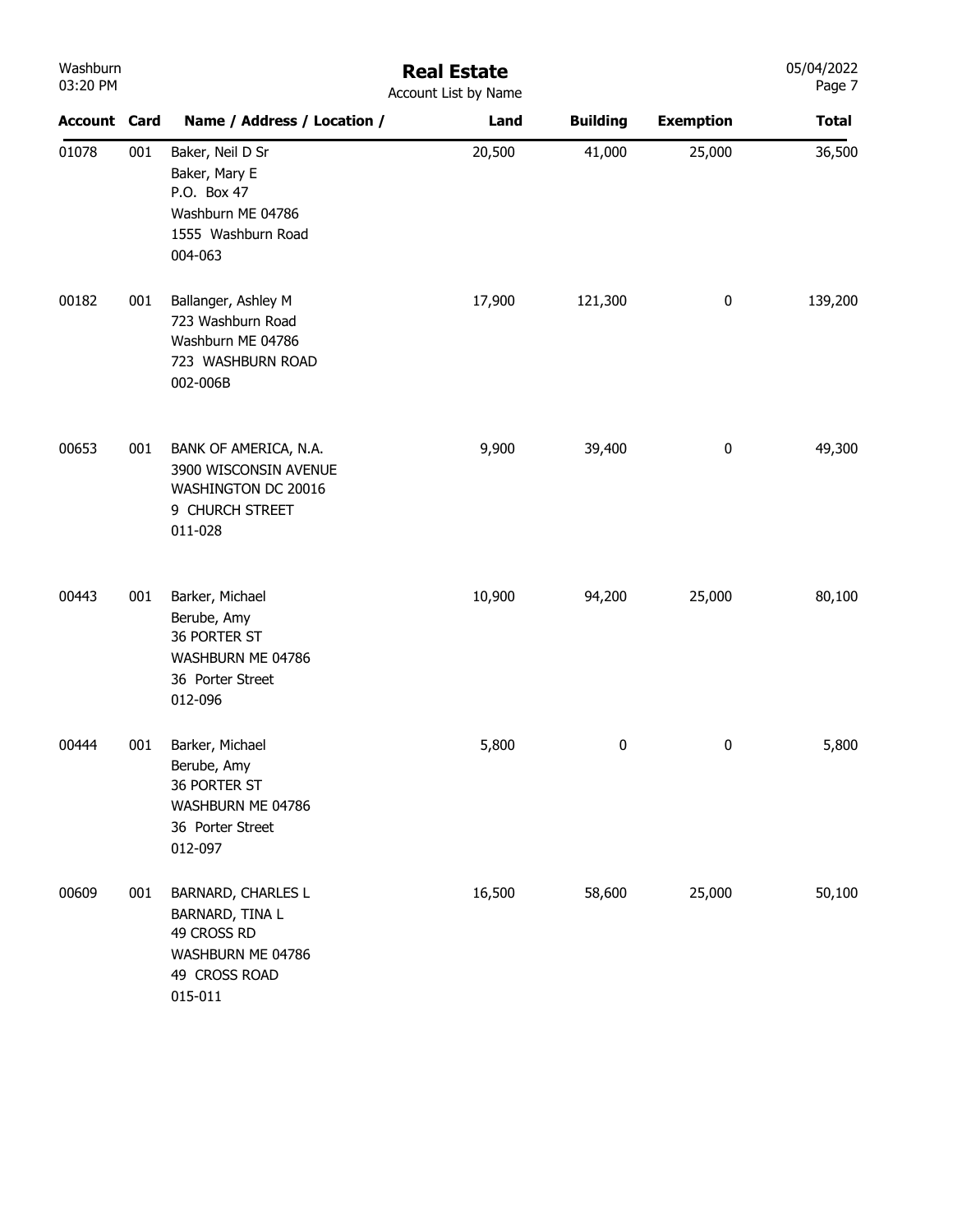| Washburn<br>03:20 PM |     | <b>Real Estate</b><br>Account List by Name                                                                                                |        |                 |                  |              |  |  |
|----------------------|-----|-------------------------------------------------------------------------------------------------------------------------------------------|--------|-----------------|------------------|--------------|--|--|
| <b>Account Card</b>  |     | Name / Address / Location /                                                                                                               | Land   | <b>Building</b> | <b>Exemption</b> | <b>Total</b> |  |  |
| 00181                | 001 | BARNES, ALAN J<br>BARNES, SUE D (McQUAID)<br>C/O JAMY LYN FLYNN<br>16 BONNIE LEE CT.<br>STAFFORD VA 22556<br>926 WASHBURN ROAD<br>001-019 | 17,800 | 72,100          | $\pmb{0}$        | 89,900       |  |  |
| 00440                | 001 | Barnes, Chad E<br>5 MCMANUS STREET<br>WASHBURN ME 04786<br>5 McManus Street<br>011-069                                                    | 10,600 | 63,800          | $\bf{0}$         | 74,400       |  |  |
| 00028                | 001 | BARTLETT, ROBERT J<br>BARTLETT, JENNIFER K<br>405 CARIBOU LAKE RD<br>WASHBURN ME 04786<br>405 CARIBOU LAKE ROAD<br>006-023                | 10,800 | 70,700          | 25,000           | 56,500       |  |  |
| 00268                | 001 | <b>BARTLEY, CHRISTOPHER</b><br>43 RIVERSIDE DRIVE S<br>WASHBURN ME 04786<br>43 RIVERSIDE DRIVE S<br>001-032                               | 17,500 | 10,100          | 25,000           | 2,600        |  |  |
| 00351                | 001 | BEAULIER, JOSEPH M<br>BEAULIER, BELINDA J<br>743 EASTERN AVENUE<br>BREWER ME 04412<br>17 CANAAN AVENUE<br>012-013                         | 7,200  | 56,800          | $\bf{0}$         | 64,000       |  |  |
| 00033                | 001 | Beaulieu, Douglas<br>Beaulieu, Bonita L<br><b>PO BOX 368</b><br>WASHBURN ME 04786<br>24 Perham Road<br>007-013B                           | 22,800 | 90,100          | 25,000           | 87,900       |  |  |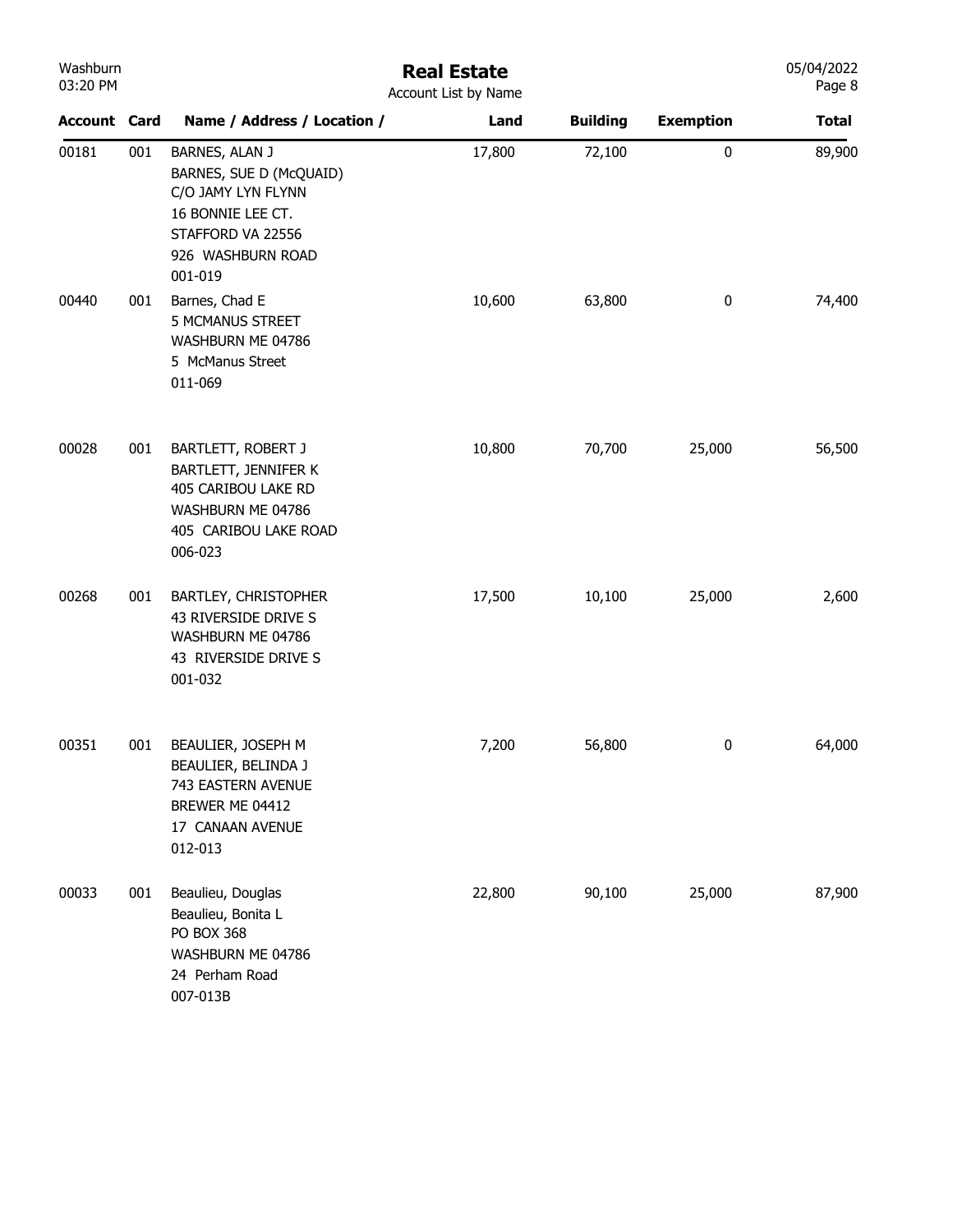| Washburn<br>03:20 PM |     | <b>Real Estate</b><br>Account List by Name                                                                                             |        |                 |                  |              |
|----------------------|-----|----------------------------------------------------------------------------------------------------------------------------------------|--------|-----------------|------------------|--------------|
| <b>Account Card</b>  |     | Name / Address / Location /                                                                                                            | Land   | <b>Building</b> | <b>Exemption</b> | <b>Total</b> |
| 01060                | 001 | BEAULIEU, JESSE<br><b>15 RUSSELL STREET</b><br>WASHBURN ME 04786<br>15 RUSSELL STREET<br>013-012                                       | 14,100 | 19,400          | 25,000           | 8,500        |
| 00561                | 001 | BECHARD, MATTHEW J<br>JENKINS, JOYCE A<br>PO BOX 164<br>WASHBURN ME 04786<br>1454 WASHBURN ROAD<br>004-057                             | 7,900  | 31,700          | 25,000           | 14,600       |
| 00034                | 001 | BECKWITH, GERALDINE M<br>BECKWITH, ERIC M<br>PENDEXTER, TREVOR A.<br>P.O. BOX 458<br>CROUSEVILLE ME 04738<br>668 CROSS ROAD<br>006-007 | 17,000 | 37,200          | 25,000           | 29,200       |
| 00152                | 001 | BEGLAN, WILLIAM T<br>P.O. BOX 949<br>CARIBOU ME 04736<br>2196 WASHBURN ROAD<br>008-030                                                 | 18,600 | 31,700          | 0                | 50,300       |
| 00329                | 001 | BELANGER, DAVID M JR<br>BELANGER, APRIL M<br>35 WILDER STREET<br>WASHBURN ME 04786<br>35 WILDER STREET<br>012-102                      | 9,200  | 53,000          | 25,000           | 37,200       |
| 00158                | 001 | BELANGER, HERMAN<br>BELANGER, BERNICE R<br>PO BOX 135<br>PRESQUE ISLE ME 04769<br>188 WASHBURN ROAD<br>003-040                         | 27,400 | 141,500         | 31,000           | 137,900      |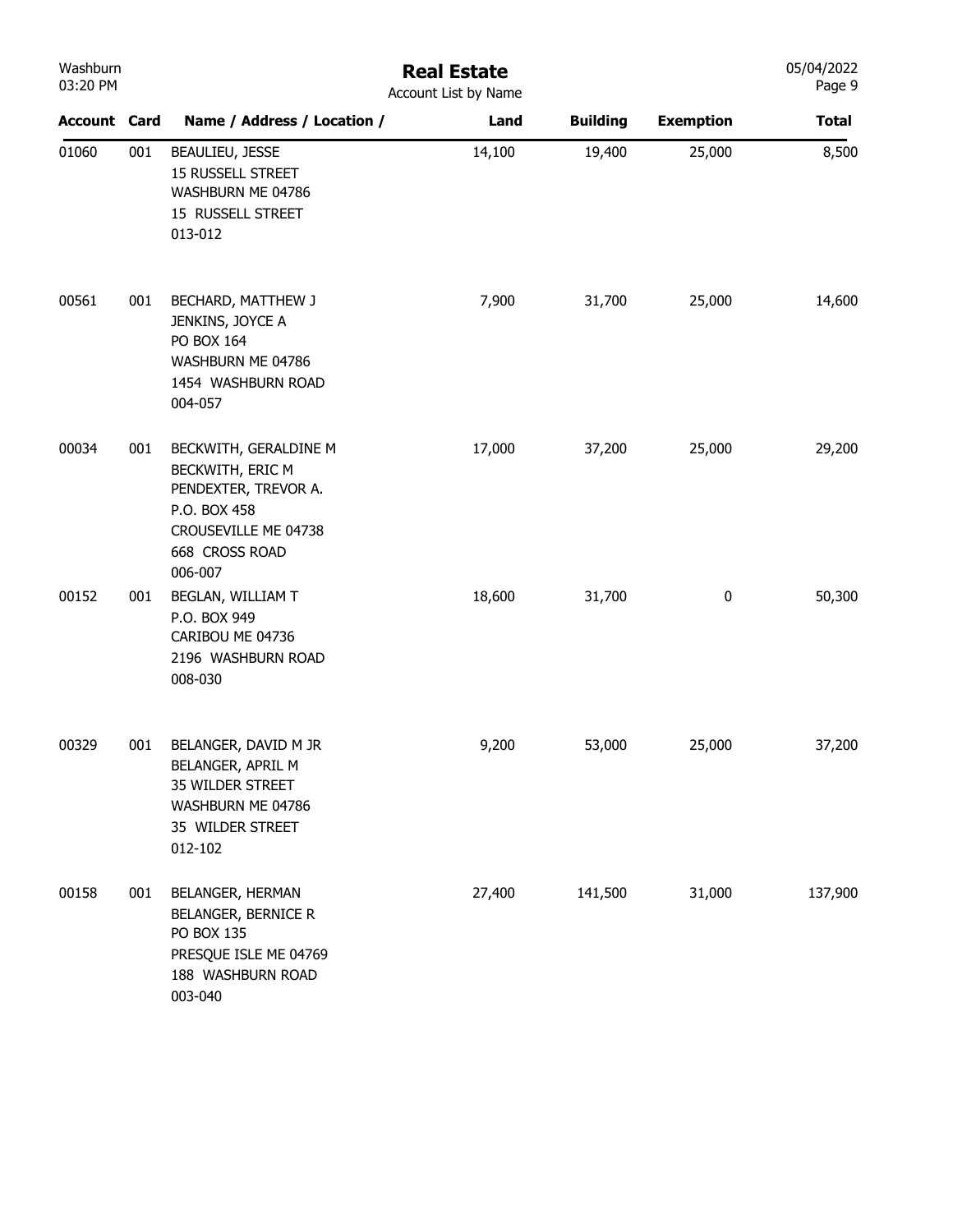| Washburn<br>03:20 PM |     | <b>Real Estate</b><br>Account List by Name                                                               |        |                 |                  |              |  |  |
|----------------------|-----|----------------------------------------------------------------------------------------------------------|--------|-----------------|------------------|--------------|--|--|
| <b>Account Card</b>  |     | Name / Address / Location /                                                                              | Land   | <b>Building</b> | <b>Exemption</b> | <b>Total</b> |  |  |
| 00159                | 001 | BELFORTI, ROBERTA<br>PO BOX 491<br>CROUSEVILLE ME 04738<br>371 CROSS ROAD<br>006-001                     | 16,600 | 32,900          | $\pmb{0}$        | 49,500       |  |  |
| 01075                | 001 | BELL, RHONELLO J<br>373 CARIBOU LAKE ROAD<br>WASHBURN ME 04786<br>373 CARIBOU LAKE ROAD<br>006-025       | 19,000 | 8,400           | 25,000           | 2,400        |  |  |
| 00160                | 001 | BELL, ROBERT A<br><b>PO BOX 475</b><br>WASHBURN ME 04786<br>326 CARIBOU LAKE ROAD<br>006-016             | 20,200 | 81,800          | 31,000           | 71,000       |  |  |
| 00161                | 001 | Belmain, Randy<br>35 Riverside Drive S<br>Washburn ME 04786<br>35 Riverside Drive S<br>014-019           | 11,700 | 3,800           | 15,500           | $\pmb{0}$    |  |  |
| 00184                | 001 | BELMAIN, WILLIAM<br>YORK, ROSE<br>554 WASHBURN ROAD<br>WASHBURN ME 04786<br>554 WASHBURN ROAD<br>002-026 | 17,500 | 19,200          | 25,000           | 11,700       |  |  |
| 00020                | 001 | BENNETT, SHEILA M<br>P.O. BOX 103<br>ASHLAND ME 04732<br>94 HINES STREET<br>010-051                      | 7,700  | 49,700          | $\bf{0}$         | 57,400       |  |  |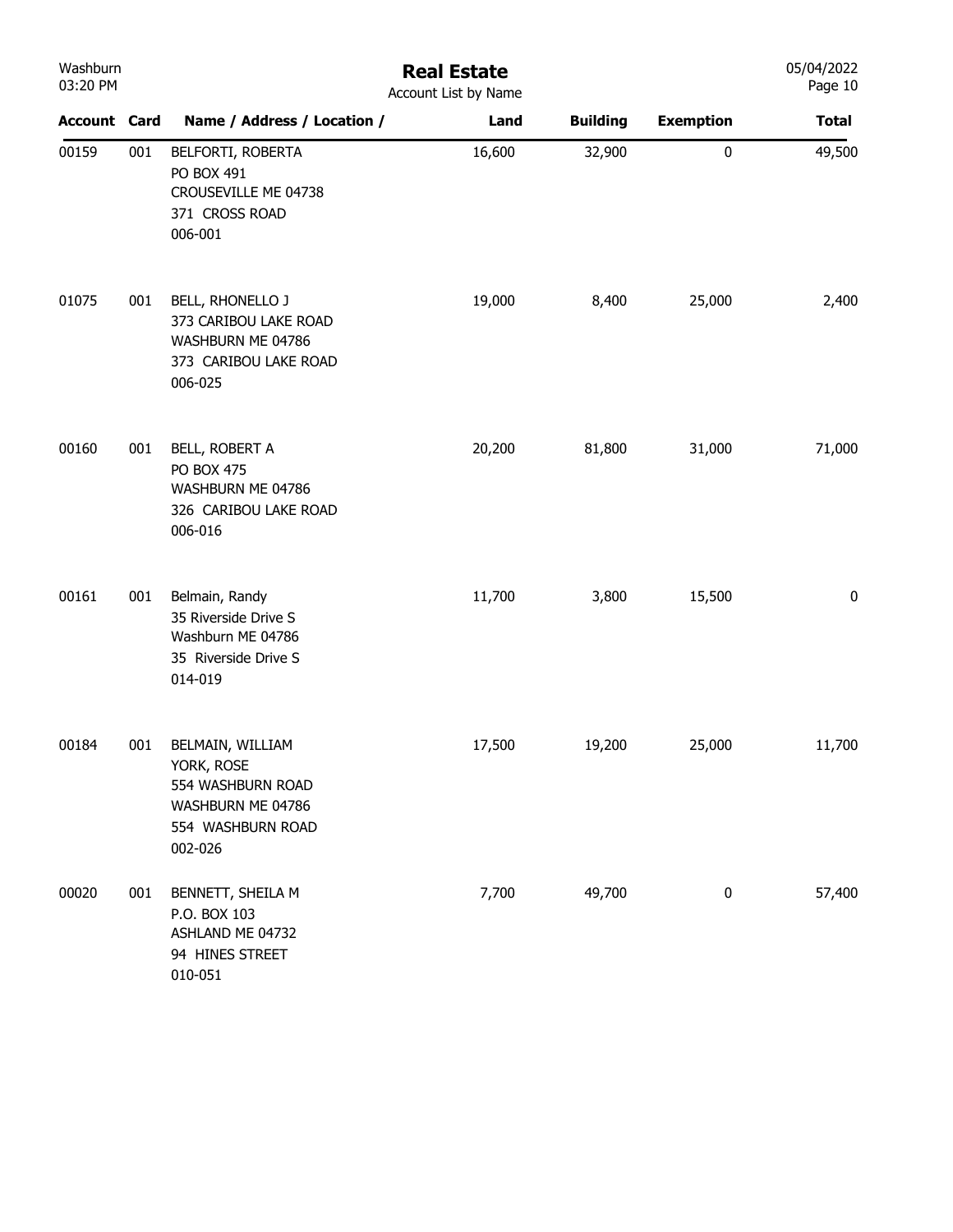| Washburn<br>03:20 PM |     | <b>Real Estate</b><br>Account List by Name                                                                                              |        |                 |                  |              |  |
|----------------------|-----|-----------------------------------------------------------------------------------------------------------------------------------------|--------|-----------------|------------------|--------------|--|
| <b>Account Card</b>  |     | Name / Address / Location /                                                                                                             | Land   | <b>Building</b> | <b>Exemption</b> | <b>Total</b> |  |
| 00887                | 001 | BERNIER, RONALD A<br>70 GRASS ROAD<br>BLAINE ME 04734<br>247 CASTLE HILL ROAD<br>001-051                                                | 11,700 | 5,200           | 0                | 16,900       |  |
| 00418                | 001 | BERTHIAUME, CATHERINE M<br>DYER, WALTER M<br>C/O SANDRA SHOAFF<br>265 EVERETT ROAD<br>WASHBURN ME 04786<br>265 EVERETT ROAD<br>007-033A | 16,800 | 22,700          | 25,000           | 14,500       |  |
| 00165                | 001 | BERUBE, THOMAS G<br>BERUBE, SUSAN L<br><b>PO BOX 216</b><br>WASHBURN ME 04786<br>765 WASHBURN ROAD<br>002-001B                          | 18,400 | 98,400          | 25,000           | 91,800       |  |
| 00317                | 001 | BEUTER, CHRISTINA<br>P.O. Box 596<br>Jonesport ME 04649<br><b>COFFIN ROAD</b><br>003-001B                                               | 11,500 | $\pmb{0}$       | $\pmb{0}$        | 11,500       |  |
| 00145                | 001 | <b>BLACKSTONE, DALE R</b><br>BLACKSTONE, CYNTHIA MN<br>7 HATCH DRIVE #260<br>CARIBOU ME 04736<br>445 WASHBURN ROAD<br>016-002           | 11,700 | 90,800          | 25,000           | 77,500       |  |
| 00479                | 001 | <b>BLACKSTONE, GARY</b><br><b>BLACKSTONE, LAURIE</b><br>17 PORTER ST<br>WASHBURN ME 04786<br>17 PORTER STREET<br>012-076                | 12,000 | 67,200          | 25,000           | 54,200       |  |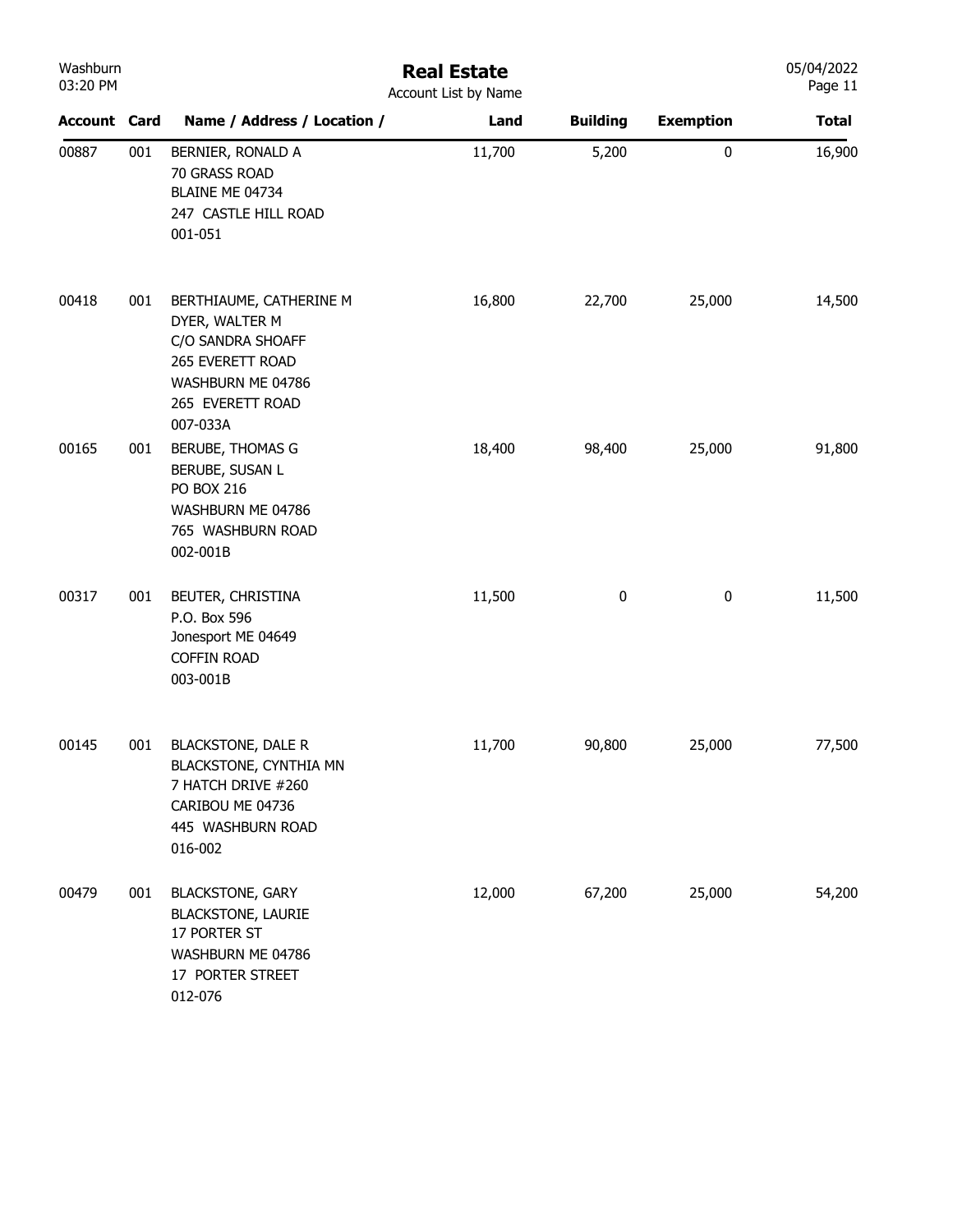| Washburn<br>03:20 PM |     | <b>Real Estate</b><br>Account List by Name                                                                                                        |        |                 |                  |              |  |  |  |
|----------------------|-----|---------------------------------------------------------------------------------------------------------------------------------------------------|--------|-----------------|------------------|--------------|--|--|--|
| <b>Account Card</b>  |     | Name / Address / Location /                                                                                                                       | Land   | <b>Building</b> | <b>Exemption</b> | <b>Total</b> |  |  |  |
| 00480                | 001 | <b>BLACKSTONE, GARY</b><br><b>BLACKSTONE, LAURIE</b><br>17 PORTER ST<br>WASHBURN ME 04786<br>HARVEST LANE<br>012-144                              | 6,600  | 2,500           | $\pmb{0}$        | 9,100        |  |  |  |
| 01068                | 001 | Blackstone, Phyllis S<br>Blackstone, Hartson A Jr<br>6 Dewberry Drive, Apt. 114A--Leisure<br>Presque Isle ME 04769<br>18 Porter Street<br>012-084 | 15,200 | 82,300          | 25,000           | 72,500       |  |  |  |
| 00649                | 001 | Blair, Heirs of Rodney<br>P.O. Box 682<br>Washburn ME 04786<br>24 Trafton Street<br>010-040/ON                                                    | 0      | 11,500          | $\pmb{0}$        | 11,500       |  |  |  |
| 00272                | 001 | <b>BLAKNEY, BRUCE A</b><br>BLAKNEY, SALLY J<br><b>PO BOX 502</b><br>WASHBURN ME 04786<br>1198 Main Street<br>013-017                              | 11,400 | 57,800          | $\bf{0}$         | 69,200       |  |  |  |
| 00624                | 001 | BOLSTRIDGE, KAREN ALISON<br>251 EAST SHORE DRIVE<br>ACTON ME 04001<br>1686 WASHBURN ROAD<br>005-008A                                              | 14,300 | 37,100          | $\mathbf{0}$     | 51,400       |  |  |  |
| 00148                | 001 | Bolstridge, Thomas W<br>Bolstridge, Cheryl A<br>PO BOX 162<br>WASHBURN ME 04786<br>1674 Washburn Road<br>005-008B                                 | 89,900 | 74,100          | 25,000           | 139,000      |  |  |  |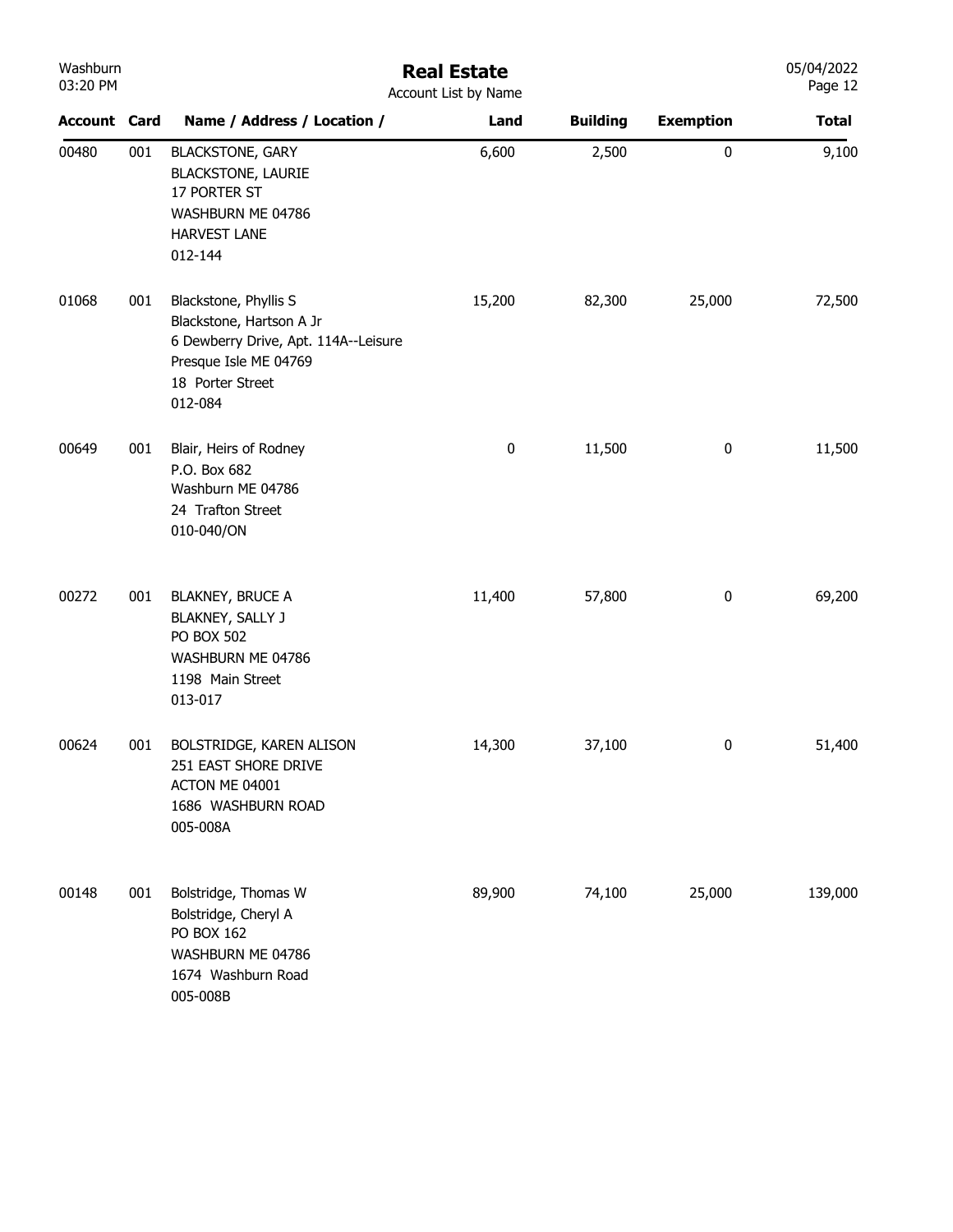| Washburn<br>03:20 PM |     |                                                                                                                               | <b>Real Estate</b><br>Account List by Name |                 |                  | 05/04/2022<br>Page 13 |
|----------------------|-----|-------------------------------------------------------------------------------------------------------------------------------|--------------------------------------------|-----------------|------------------|-----------------------|
| <b>Account Card</b>  |     | Name / Address / Location /                                                                                                   | Land                                       | <b>Building</b> | <b>Exemption</b> | <b>Total</b>          |
| 00149                | 001 | Bolstridge, Thomas W<br>Bolstridge, Cheryl A<br>P.O. Box 162<br>Washburn ME 04786<br>Washburn Road<br>005-008                 | 9,300                                      | $\pmb{0}$       | 0                | 9,300                 |
| 01050                | 001 | BOOT, CINDY L<br><b>PO BOX 101</b><br>WASHBURN ME 04786<br>11 HARVEST LANE<br>012-139                                         | 15,000                                     | 99,300          | 25,000           | 89,300                |
| 00019                | 001 | <b>BOUCHARD, DARRELL A</b><br>BOUCHARD, LORI ANN<br>1981 WASHBURN ROAD<br>WASHBURN ME 04786<br>1981 WASHBURN ROAD<br>009-018A | 18,000                                     | 85,400          | 25,000           | 78,400                |
| 00151                | 001 | <b>BOUCHARD, NELSON</b><br>BOUCHARD, CHARLENE<br>28 LIBERTY STREET<br>VERNON CT 06066<br>420 WASHBURN ROAD<br>016-019         | 11,700                                     | 125,500         | $\pmb{0}$        | 137,200               |
| 00450                | 001 | BOUCHARD, RYAN<br>33 VERONE STREET<br>PRESQUE ISLE ME 04769<br>10 McMANUS STREET<br>011-014                                   | 9,500                                      | 69,200          | 25,000           | 53,700                |
| 00022                | 001 | Boucher, Jeannot W<br>Boucher, Jennifer C<br>13 BORDEN RD<br>WASHBURN ME 04786<br>13 Borden Road<br>008-030A                  | 57,200                                     | 76,300          | 25,000           | 108,500               |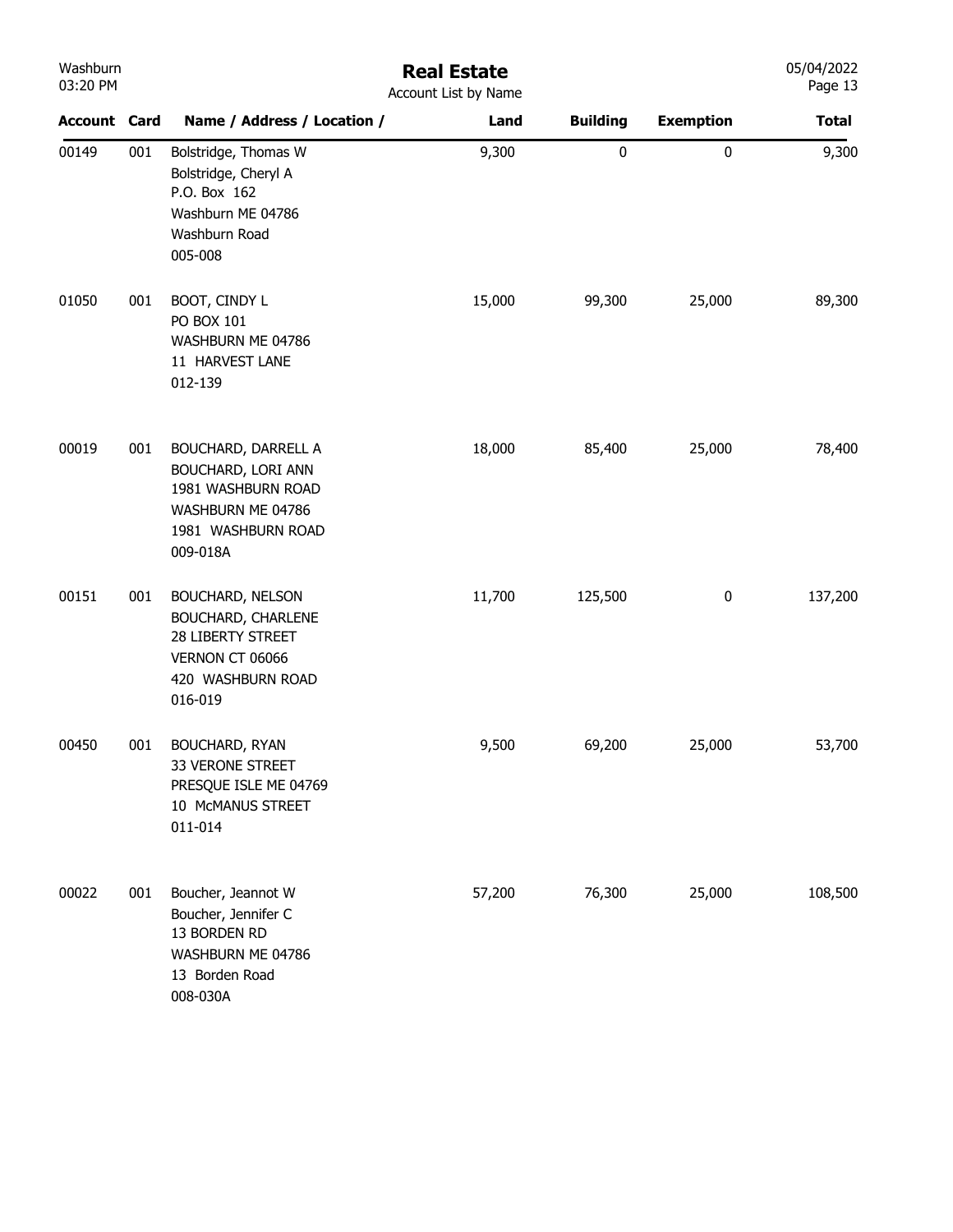| Washburn<br>03:20 PM |     |                                                                                                                                             | <b>Real Estate</b><br>Account List by Name |                 |                  | 05/04/2022<br>Page 14 |
|----------------------|-----|---------------------------------------------------------------------------------------------------------------------------------------------|--------------------------------------------|-----------------|------------------|-----------------------|
| <b>Account Card</b>  |     | Name / Address / Location /                                                                                                                 | Land                                       | <b>Building</b> | <b>Exemption</b> | <b>Total</b>          |
| 00334                | 001 | <b>BOUCHEY, CARL</b><br>BOUCHEY, PAMELA A<br>C/O SANDRA JANE BOUCHEY<br>P.O. BOX 385<br>CLINTON ME 04927<br><b>WASHBURN ROAD</b><br>002-013 | 9,900                                      | 0               | $\pmb{0}$        | 9,900                 |
| 00001                | 001 | BOUCHEY, CARL L<br>C/O SANDRA JANE BOUCHEY<br>P.O. BOX 385<br>CLINTON ME 04927<br>567A WASHBURN ROAD<br>002-012C                            | 17,400                                     | 23,800          | $\pmb{0}$        | 41,200                |
| 01061                | 001 | <b>BOUCHEY, ERIC</b><br><b>BURLOCK, KELSEY</b><br>101 NILES ROAD<br>PRESQUE ISLE ME 04769<br>11 ANASTASIA DRIVE<br>012-039A                 | 18,300                                     | 57,800          | $\bf{0}$         | 76,100                |
| 00462                | 001 | BOUCHEY, HENRY A<br><b>BOUCHEY, TINA R</b><br>536 WASHBURN ROAD<br>WASHBURN ME 04786<br>536 WASHBURN ROAD<br>015-031                        | 14,600                                     | 36,700          | 25,000           | 26,300                |
| 00024                | 001 | BOUDMAN, E CLIFTON<br>26 RUM RAPIDS ROAD<br>WASHBURN ME 04736<br>26 RUM RAPIDS ROAD<br>003-039                                              | 19,500                                     | 92,200          | 25,000           | 86,700                |
| 00025                | 001 | BOURGOINE, RODNEY E<br>BOURGOINE, LINDA E<br>1976 WASHBURN ROAD<br>WASHBURN ME 04786<br>1976 WASHBURN ROAD<br>008-024A                      | 21,000                                     | 43,800          | 25,000           | 39,800                |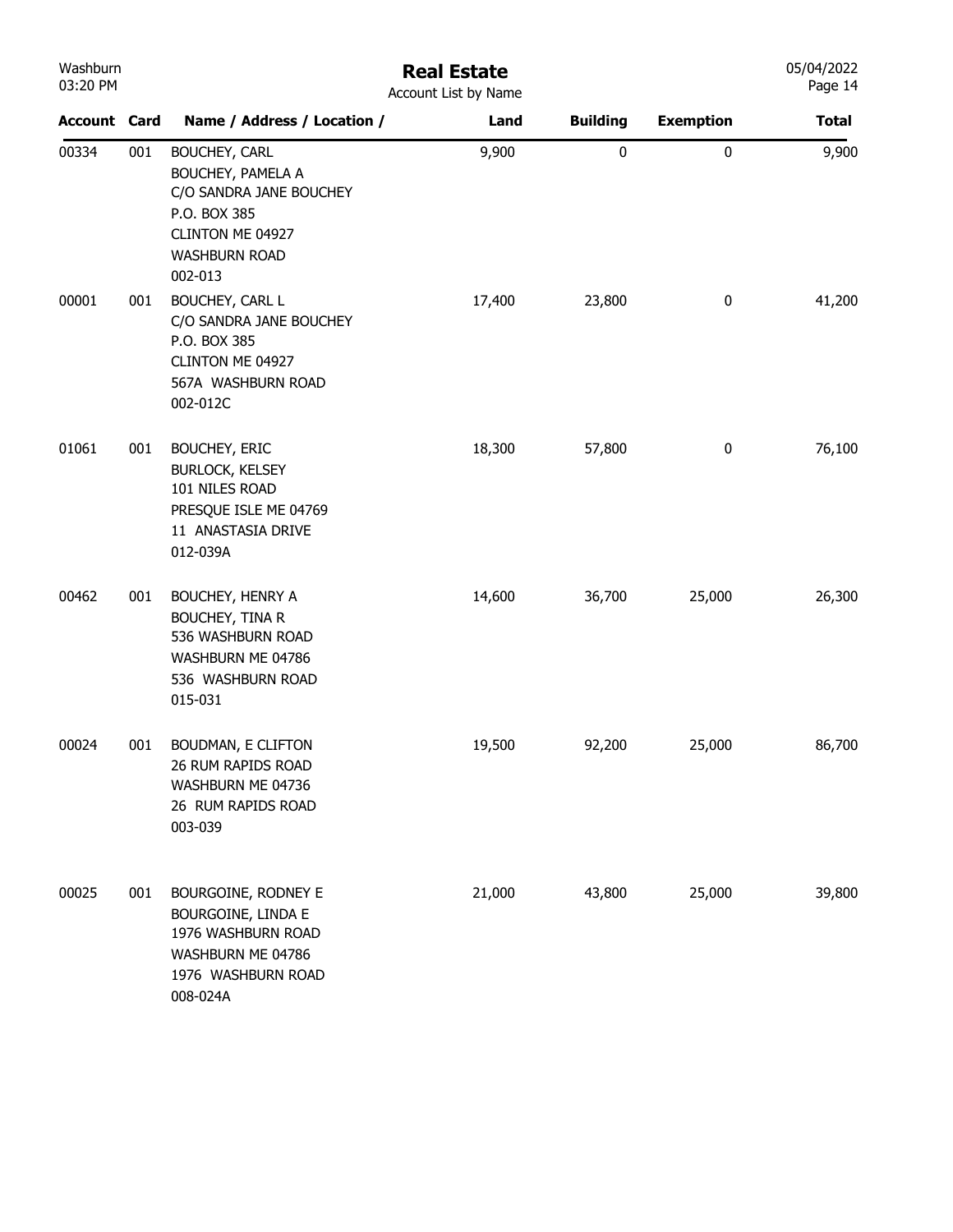| Washburn<br>03:20 PM |     |                                                                                                                                    | <b>Real Estate</b><br>Account List by Name |                 |                  | 05/04/2022<br>Page 15 |
|----------------------|-----|------------------------------------------------------------------------------------------------------------------------------------|--------------------------------------------|-----------------|------------------|-----------------------|
| <b>Account Card</b>  |     | Name / Address / Location /                                                                                                        | Land                                       | <b>Building</b> | <b>Exemption</b> | <b>Total</b>          |
| 01064                | 001 | BOURGUIGNON, DENIS TRUSTEE<br>DENIS G. BOURGUIGNON REVOCABLE<br>PO BOX 490<br>BLAIRSVILLE GA 30514<br>CASTLE HILL ROAD<br>001-052E | 38,700                                     | 0               | $\pmb{0}$        | 38,700                |
| 00027                | 001 | BOYCE, ANGELA<br>33 STORY STREET<br>WASHBURN ME 04786<br>33 STORY STREET<br>010-058                                                | 10,400                                     | 46,700          | $\pmb{0}$        | 57,100                |
| 00167                | 001 | BOYD, PATRICK S<br><b>PO BOX 526</b><br>WASHBURN ME 04786<br>1433 WASHBURN ROAD<br>004-069                                         | 19,300                                     | 61,300          | 25,000           | 55,600                |
| 00171                | 001 | BRAGG, AARON L<br>92 EVERETT ROAD<br>WASHBURN ME 04786<br>92 EVERETT ROAD<br>007-017                                               | 19,500                                     | 29,000          | 25,000           | 23,500                |
| 00172                | 001 | BRAGG, BRAD V<br>1060 WASHBURN ROAD<br>WASHBURN ME 04786<br>1060 WASHBURN ROAD<br>001-027A                                         | 18,700                                     | 88,300          | 25,000           | 82,000                |
| 01087                | 001 | BRAGG, BRAD V<br>1060 WASHBURN ROAD<br>WASHBURN ME 04786<br>1070 WASHBURN ROAD<br>001-028                                          | 17,300                                     | 13,200          | 0                | 30,500                |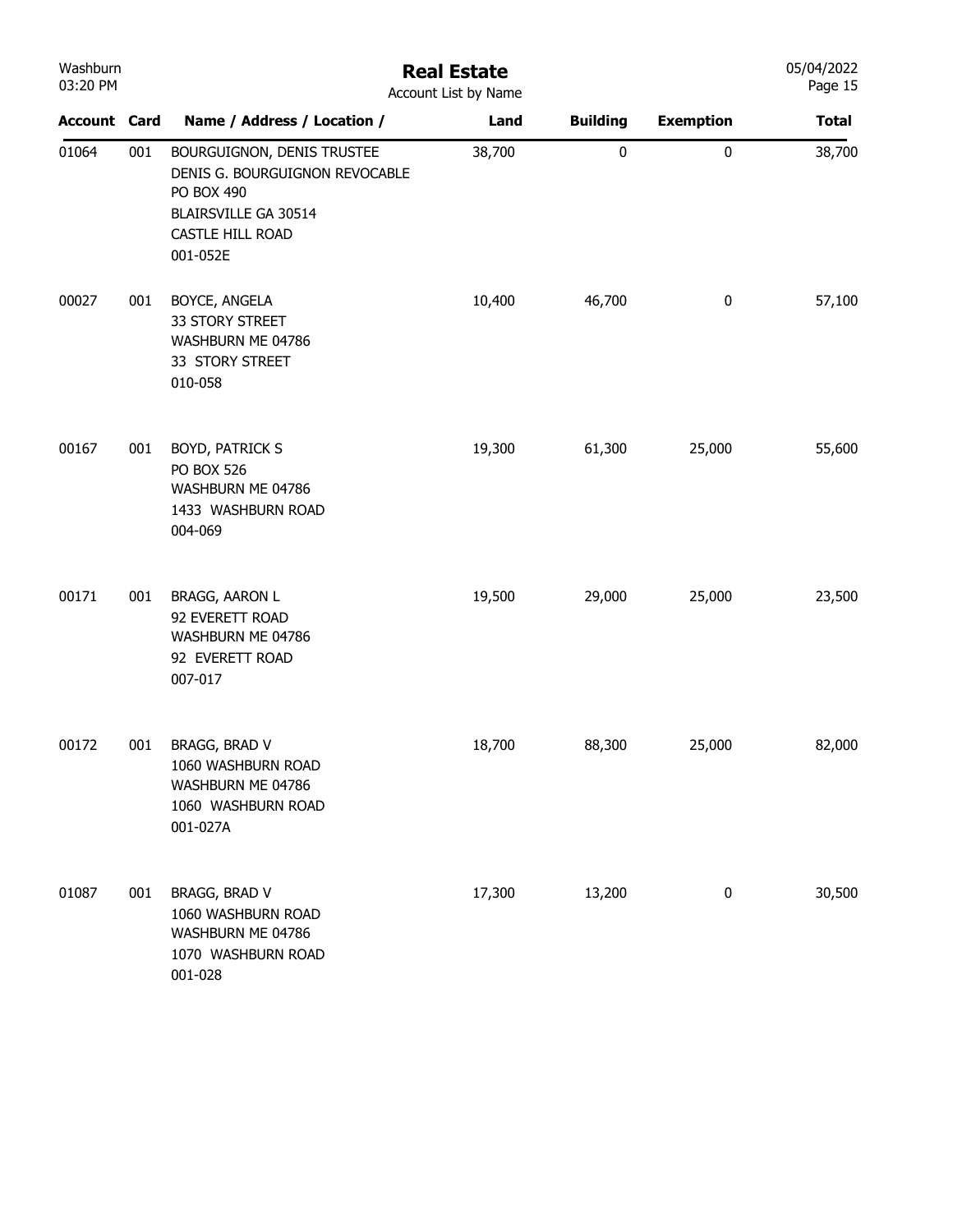| Washburn<br>03:20 PM |     |                                                                                                              | <b>Real Estate</b><br>Account List by Name |                 |                  | 05/04/2022<br>Page 16 |
|----------------------|-----|--------------------------------------------------------------------------------------------------------------|--------------------------------------------|-----------------|------------------|-----------------------|
| <b>Account Card</b>  |     | Name / Address / Location /                                                                                  | Land                                       | <b>Building</b> | <b>Exemption</b> | <b>Total</b>          |
| 01049                | 001 | BRAGG, CHAD L<br>407 EVERETT ROAD<br>WASHBURN ME 04786<br>407 EVERETT ROAD<br>007-028B                       | 17,300                                     | 20,500          | 25,000           | 12,800                |
| 00699                | 001 | Bragg, Jessi L<br>P.O. BOX 243<br>WASHBURN ME 04786<br>10 STODDARD STREET<br>012-019                         | 9,100                                      | 45,100          | $\boldsymbol{0}$ | 54,200                |
| 00174                | 001 | BRAGG, LARRY W<br>BRAGG, LINDA A<br>PO BOX 503<br>WASHBURN ME 04786<br><b>48 CHURCH STREET</b><br>004-012    | 12,900                                     | 94,000          | 25,000           | 81,900                |
| 00175                | 001 | BRAGG, LARRY W<br>BRAGG, LINDA A<br>PO BOX 503<br>WASHBURN ME 04786<br><b>48 CHURCH STREET</b><br>004-014/ON | 0                                          | 18,300          | $\boldsymbol{0}$ | 18,300                |
| 00035                | 001 | Bragg, Linda A<br><b>PO BOX 503</b><br>WASHBURN ME 04786<br>Tabor Road<br>007-036                            | 15,500                                     | 0               | $\bf{0}$         | 15,500                |
| 00036                | 001 | BRAGG, LINDA A<br><b>PO BOX 503</b><br>WASHBURN ME 04786<br>EVERETT ROAD<br>007-035                          | 37,000                                     | $\pmb{0}$       | $\pmb{0}$        | 37,000                |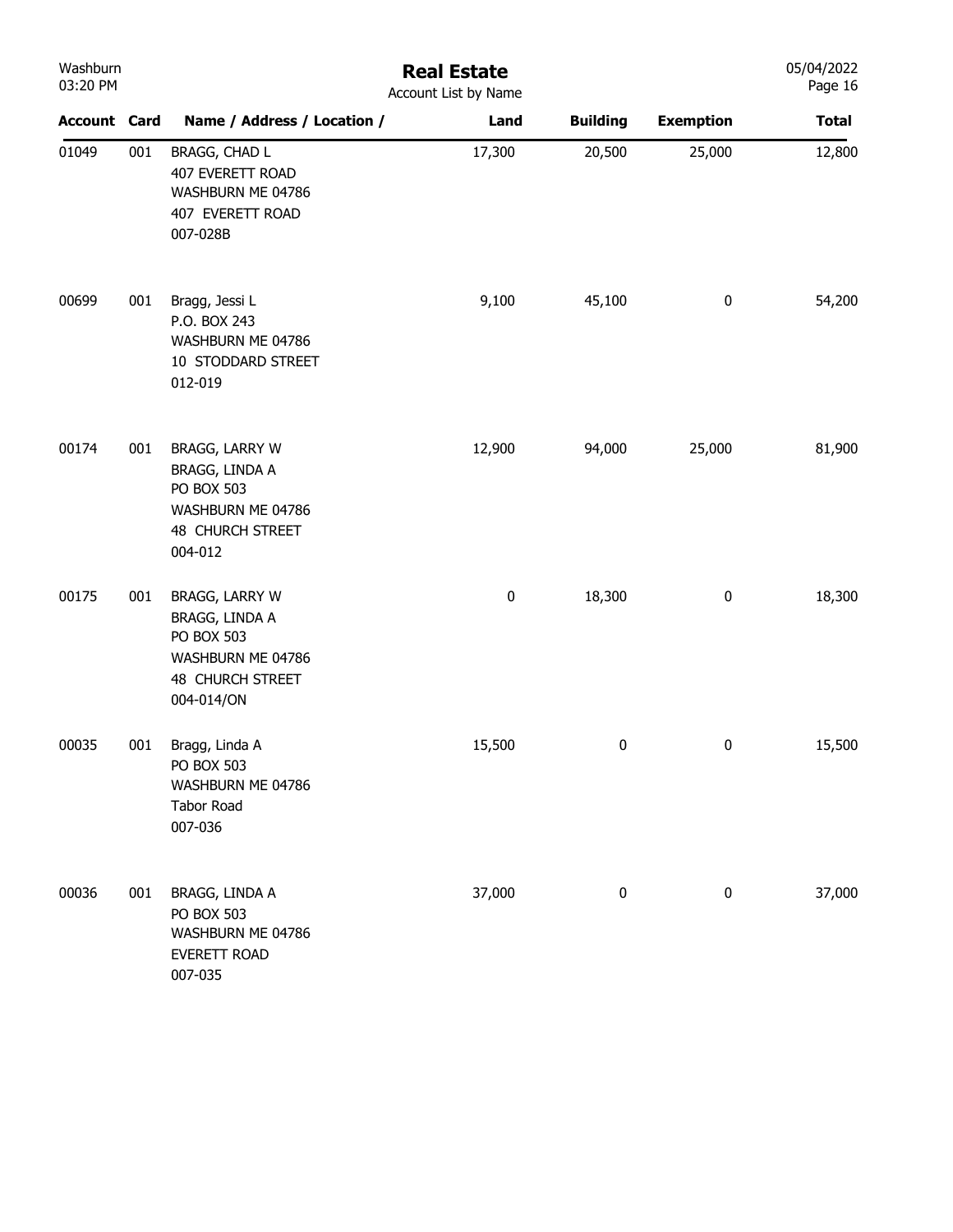| Washburn<br>03:20 PM |     |                                                                                                                            | <b>Real Estate</b><br>Account List by Name |                 |                  | 05/04/2022<br>Page 17 |
|----------------------|-----|----------------------------------------------------------------------------------------------------------------------------|--------------------------------------------|-----------------|------------------|-----------------------|
| <b>Account Card</b>  |     | Name / Address / Location /                                                                                                | Land                                       | <b>Building</b> | <b>Exemption</b> | <b>Total</b>          |
| 00037                | 001 | <b>BRAGG, LUCKY L</b><br>BRAGG, TAMMY C<br>36 STORY ST<br>WASHBURN ME 04786<br>36 STORY STREET<br>010-001                  | 10,800                                     | 65,400          | 25,000           | 51,200                |
| 00039                | 001 | BRAGG, MARK A<br>BRAGG, DIANA L<br>PO BOX 108<br>WASHBURN ME 04786<br>44 CHURCH STREET<br>004-011                          | 18,400                                     | 84,600          | 25,000           | 78,000                |
| 00717                | 001 | Bragg, Michael J<br>181 HINES STREET<br>WASHBURN ME 04786<br>181 Hines Street<br>004-049                                   | 12,300                                     | 44,600          | 25,000           | 31,900                |
| 00040                | 001 | <b>BRAGG, RANDY T</b><br>725 HUDSON ROAD<br><b>GLENBURN ME 04401 1407</b><br><b>EVERETT ROAD</b><br>007-035A               | 19,500                                     | 0               | $\pmb{0}$        | 19,500                |
| 00042                | 001 | <b>BRAGG, RICKY T</b><br><b>BRAGG, HEATHER</b><br>14 DUDLEY STREET<br>PRESQUE ISLE ME 04769<br>21 PORTER STREET<br>012-075 | 9,900                                      | 86,700          | 0                | 96,600                |
| 00043                | 001 | BRAGG, STERLING D<br><b>BRAGG, TAMMIE F</b><br>PO BOX 243<br>WASHBURN ME 04786<br>216 NEW DUNNTOWN ROAD<br>004-029         | 16,800                                     | 26,100          | 25,000           | 17,900                |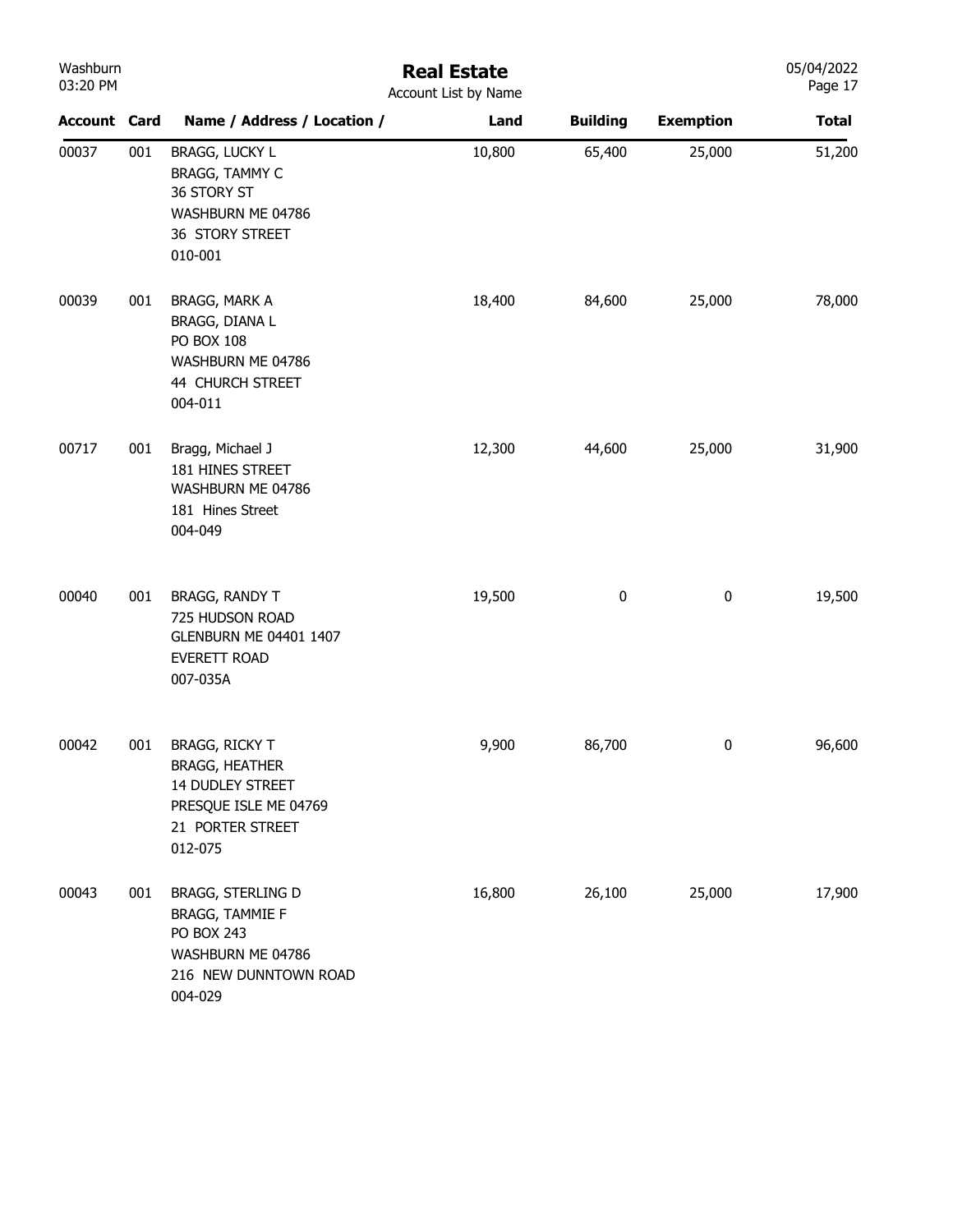| Washburn<br>03:20 PM |     |                                                                                                                               | <b>Real Estate</b><br>Account List by Name |                 |                  | 05/04/2022<br>Page 18 |
|----------------------|-----|-------------------------------------------------------------------------------------------------------------------------------|--------------------------------------------|-----------------|------------------|-----------------------|
| <b>Account Card</b>  |     | Name / Address / Location /                                                                                                   | Land                                       | <b>Building</b> | <b>Exemption</b> | <b>Total</b>          |
| 00044                | 001 | BRAGG, STERLING D<br><b>BRAGG, TAMMIE F</b><br>PO BOX 243<br>WASHBURN ME 04786<br>208 NEW DUNNTOWN ROAD<br>004-028            | 9,300                                      | 5,300           | $\pmb{0}$        | 14,600                |
| 00241                | 001 | Bragg, Sterling D<br>PO BOX 243<br>WASHBURN ME 04786<br>1360 MAIN STREET<br>011-077                                           | 11,200                                     | 9,400           | $\pmb{0}$        | 20,600                |
| 00121                | 001 | Bragg, Tammy<br>36 STORY STREET<br>WASHBURN ME 04786<br><b>Story Street</b><br>010-002                                        | 1,400                                      | $\pmb{0}$       | $\bf{0}$         | 1,400                 |
| 00046                | 001 | <b>BRAGG, THOMAS R</b><br><b>BRAGG, TRACY L</b><br>14 CHURCHILL STREET<br>WASHBURN ME 04786<br>14 CHURCHILL STREET<br>011-093 | 9,800                                      | 80,500          | 25,000           | 65,300                |
| 00047                | 001 | BRAGG, TROY W<br><b>25 CHURCH STREET</b><br>WASHBURN ME 04786<br>25 CHURCH STREET<br>011-025                                  | 8,700                                      | 27,200          | 25,000           | 10,900                |
| 00045                | 001 | <b>BRAGG, WINSTON</b><br>BRAGG, BARBARA<br>50 STORY STREET<br>WASHBURN ME 04786<br>50 STORY STREET<br>010-004                 | 16,700                                     | 90,100          | 31,000           | 75,800                |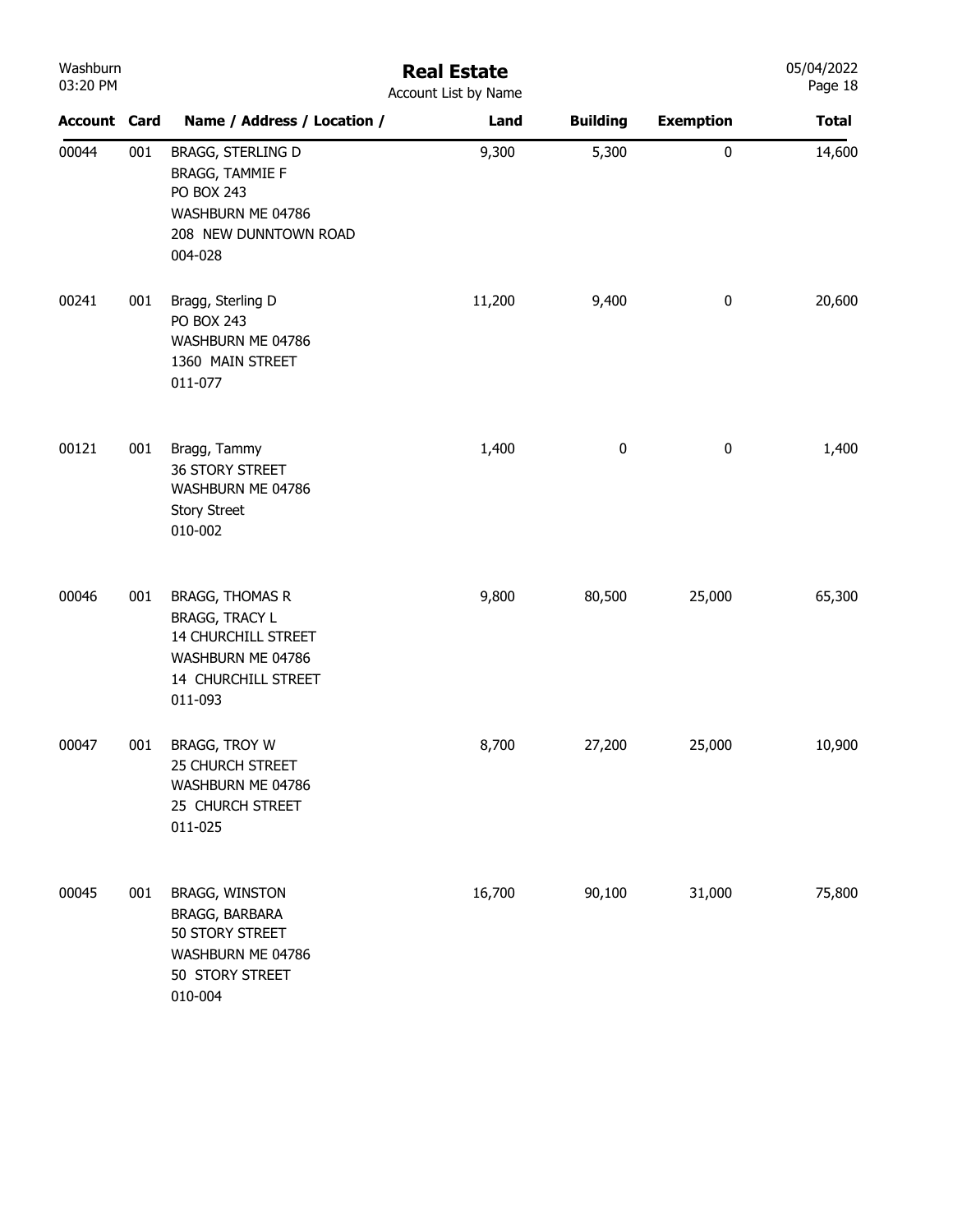| Washburn<br>03:20 PM |     |                                                                                                                                        | <b>Real Estate</b><br>Account List by Name |                 |                  | 05/04/2022<br>Page 19 |
|----------------------|-----|----------------------------------------------------------------------------------------------------------------------------------------|--------------------------------------------|-----------------|------------------|-----------------------|
| <b>Account Card</b>  |     | Name / Address / Location /                                                                                                            | Land                                       | <b>Building</b> | <b>Exemption</b> | <b>Total</b>          |
| 00836                | 001 | BRAY, ANDREW S<br>DEMERCHANT, KAYLEIGH E<br>PO BOX 553<br>CARIBOU ME 04736<br>3 Loretta Lane<br>012-032                                | 11,200                                     | 58,900          | $\pmb{0}$        | 70,100                |
| 00049                | 001 | <b>BROOKER, MICHAEL</b><br>P.O. BOX 343<br>WASHBURN ME 04786<br>1467 WASHBURN ROAD<br>004-066                                          | 19,000                                     | 6,100           | 25,000           | 100                   |
| 01091                | 001 | BROOKS, JANICEANN E<br>P.O. Box 158<br>TYE TX 79563<br>95 HINES STREET<br>010-033                                                      | 10,000                                     | 41,400          | $\bf{0}$         | 51,400                |
| 01099                | 001 | <b>BROOKS, ROGER</b><br><b>BROOKS, ANTOINETTE</b><br>187 Gardner Creek Road<br>Washburn ME 04786<br>187 GARDNER CREEK ROAD<br>001-068A | 17,600                                     | 18,700          | 25,000           | 11,300                |
| 00818                | 001 | BROWN, ANDREW<br><b>BROWN, KATIE</b><br>PO BOX<br>WASHBURN ME 04786<br>15 WOODMAN STREET<br>012-120                                    | 14,600                                     | 84,500          | $\bf{0}$         | 99,100                |
| 00050                | 001 | BROWN, EUGENE B JR<br>BROWN, LONDA Y<br>PO BOX 11<br>WASHBURN ME 04786<br>29 WOODMAN STREET<br>012-117                                 | 18,100                                     | 89,000          | 25,000           | 82,100                |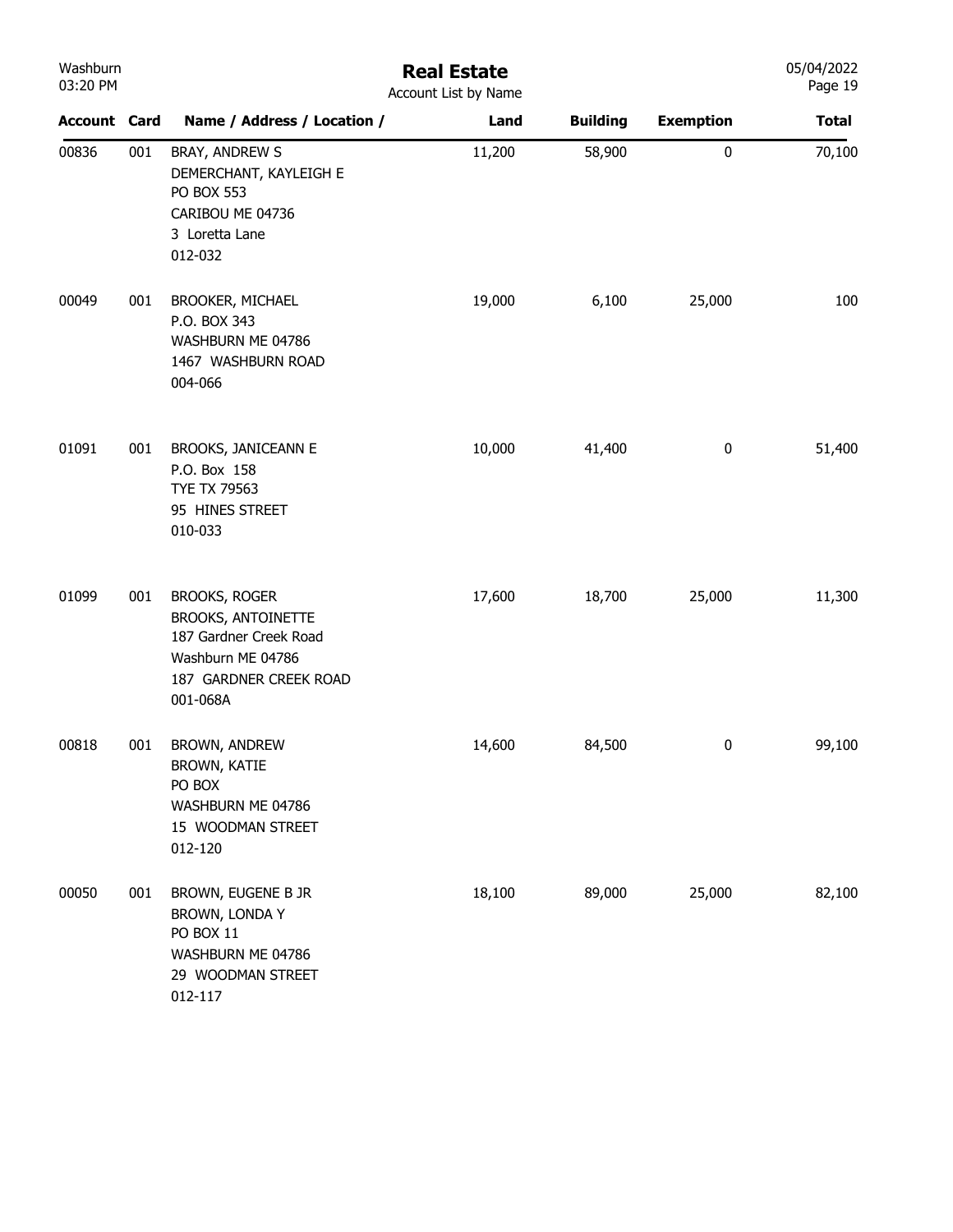| Washburn<br>03:20 PM |     |                                                                                                     | <b>Real Estate</b><br>Account List by Name |                 |                  | 05/04/2022<br>Page 20 |
|----------------------|-----|-----------------------------------------------------------------------------------------------------|--------------------------------------------|-----------------|------------------|-----------------------|
| <b>Account Card</b>  |     | Name / Address / Location /                                                                         | Land                                       | <b>Building</b> | <b>Exemption</b> | <b>Total</b>          |
| 00051                | 001 | BROWN, EUGENE B JR<br>BROWN, LONDA Y<br>PO BOX 11<br>WASHBURN ME 04786<br>PORTER STREET<br>012-095  | 6,200                                      | $\pmb{0}$       | $\pmb{0}$        | 6,200                 |
| 00052                | 001 | BROWN, EUGENE B JR<br>BROWN, LONDA Y<br>PO BOX 11<br>WASHBURN ME 04786<br>WOODMAN STREET<br>012-119 | 8,500                                      | 7,900           | $\pmb{0}$        | 16,400                |
| 00002                | 001 | <b>BROWN, KATHLEEN R</b><br>PO BOX 144<br>WASHBURN ME 04786<br>1356 MAIN STREET<br>011-076          | 16,200                                     | 83,400          | 25,000           | 74,600                |
| 00483                | 001 | BROWN, KATHRYN M<br>PO BOX 145<br>WASHBURN ME 04786<br>1254 MAIN STREET<br>012-046                  | 17,300                                     | 67,700          | 25,000           | 60,000                |
| 00055                | 001 | BROWN, KEITH R<br>BROWN, SUE H<br>P.O. BOX 314<br>WASHBURN ME 04786<br>3 CANAAN AVENUE<br>012-016   | 12,300                                     | 82,500          | 25,000           | 69,800                |
| 00063                | 001 | BROWN, KEITH R<br>PO BOX 314<br>WASHBURN ME 04786<br><b>Story Street</b><br>010-018A/ON             | $\pmb{0}$                                  | 1,800           | $\pmb{0}$        | 1,800                 |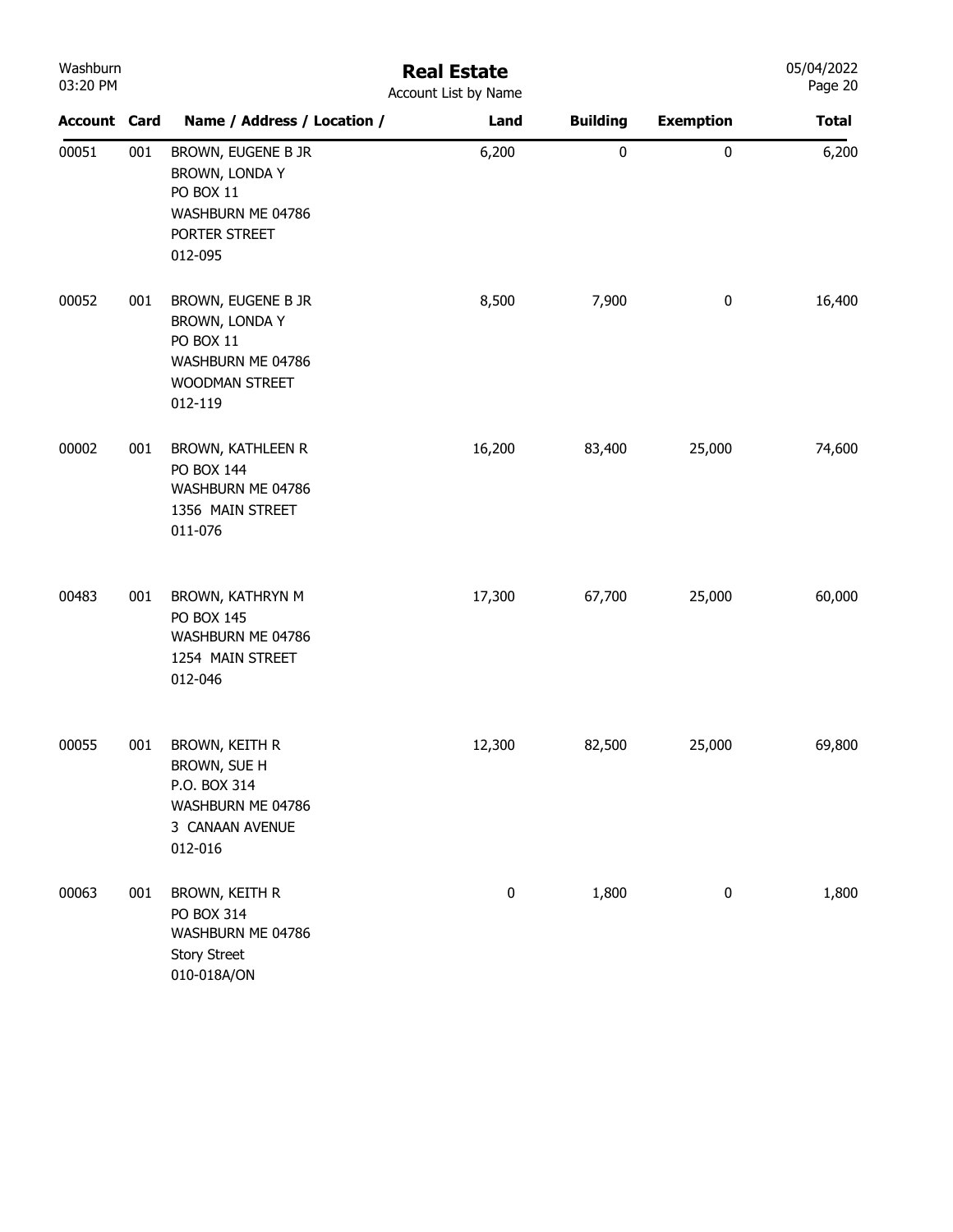| Washburn |
|----------|
| 03:20 PM |

## Real Estate

| 03:20 PM            |     |                                                                                                                                             | Account List by Name |                 |                  | Page 21      |
|---------------------|-----|---------------------------------------------------------------------------------------------------------------------------------------------|----------------------|-----------------|------------------|--------------|
| <b>Account Card</b> |     | Name / Address / Location /                                                                                                                 | Land                 | <b>Building</b> | <b>Exemption</b> | <b>Total</b> |
| 00064               | 001 | BROWN, KEITH R<br>BROWN, SUE H<br>PO BOX 314<br>WASHBURN ME 04786<br>70 Story Street<br>010-052A                                            | 3,400                | $\pmb{0}$       | 0                | 3,400        |
| 00065               | 001 | BROWN, KEITH R<br>BROWN, SUE H<br>PO BOX 314<br>WASHBURN ME 04786<br>71 Story Street<br>010-018A                                            | 13,200               | 27,000          | $\pmb{0}$        | 40,200       |
| 00057               | 001 | Brown, Paul M<br>Brown, Linda<br>366 WASHBURN ROAD<br>WASHBURN ME 04786<br>366 Washburn Road<br>016-017                                     | 12,700               | 41,100          | 25,000           | 28,800       |
| 00066               | 001 | BUCKINGHAM, GRAYDON E<br>BUCKINGHAM, NANALEE H<br>PO BOX 98<br>WASHBURN ME 04786<br>87 HINES STREET<br>010-035                              | 8,300                | 59,000          | 25,000           | 42,300       |
| 00322               | 001 | <b>BULL, LARRY</b><br><b>BULL, PERLIN</b><br>16 STORY STREET<br>WASHBURN ME 04786<br>1345 MAIN STREET<br>011-081                            | 10,400               | 59,100          | $\pmb{0}$        | 69,500       |
| 00707               | 001 | <b>BULL, PERLIN A</b><br><b>BULL, RUTH M</b><br>BULL, LARRY E.<br><b>16 STORY STREET</b><br>WASHBURN ME 04786<br>16 STORY STREET<br>011-038 | 9,200                | 27,900          | 31,000           | 6,100        |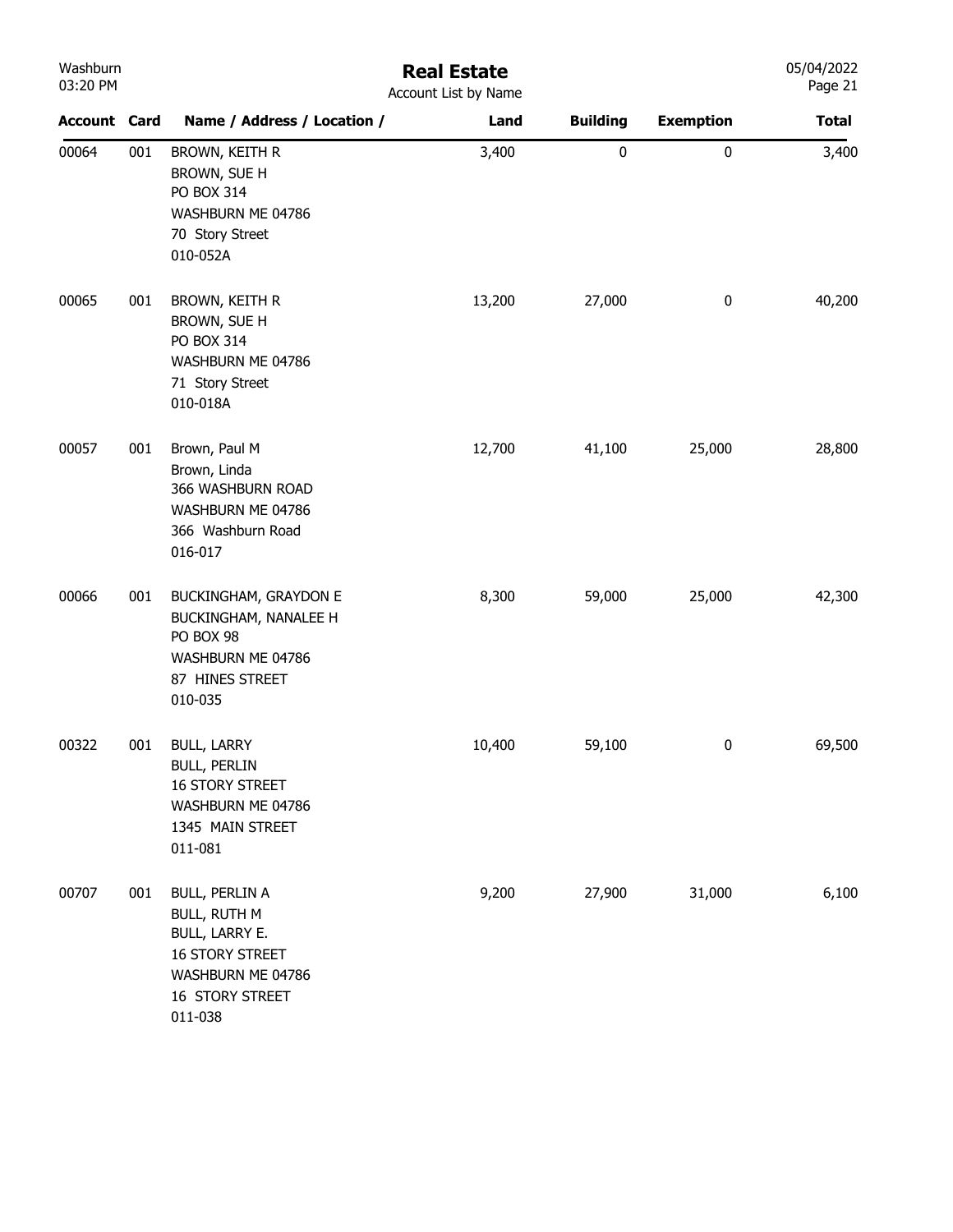| Washburn<br>03:20 PM |     |                                                                                                                      | <b>Real Estate</b><br>Account List by Name |                 |                  | 05/04/2022<br>Page 22 |
|----------------------|-----|----------------------------------------------------------------------------------------------------------------------|--------------------------------------------|-----------------|------------------|-----------------------|
| <b>Account Card</b>  |     | Name / Address / Location /                                                                                          | Land                                       | <b>Building</b> | <b>Exemption</b> | <b>Total</b>          |
| 00071                | 001 | BURTT, GAIL M., L. E.<br>REED, SHANAE M. & BRAGG,<br>P.O. BOX 555<br>WASHBURN ME 04786<br>58 PERHAM ROAD<br>007-013A | 21,200                                     | 99,200          | 25,000           | 95,400                |
| 00072                | 001 | BUSSE, WILLIAM J<br>689 WASHBURN ROAD<br>WASHBURN ME 04786<br>689 WASHBURN ROAD<br>002-008                           | 14,900                                     | 53,000          | 25,000           | 42,900                |
| 00258                | 001 | BUTKOVIC, CRYSTAL L<br>1321 MAIN STREET<br>WASHBURN ME 04786<br>1321 MAIN STREET<br>011-108                          | 15,300                                     | 41,900          | 25,000           | 32,200                |
| 00134                | 001 | C.M.J. RAILROAD LLC<br>P.O. BOX 637<br>MEDWAY ME 04460<br>705 CASTLE HILL ROAD<br>001-075                            | 9,900                                      | 0               | $\bf{0}$         | 9,900                 |
| 00742                | 001 | CADE, MARTHA (McINTOSH)<br>74 Hines Street<br>WASHBURN ME 04786<br>78 HINES STREET<br>010-046                        | 12,800                                     | 58,600          | 0                | 71,400                |
| 00743                | 001 | CADE, MARTHA A (MCINTOSH)<br>74 Hines Street<br>WASHBURN ME 04786<br>74 HINES STREET<br>010-045                      | 13,900                                     | 52,600          | 25,000           | 41,500                |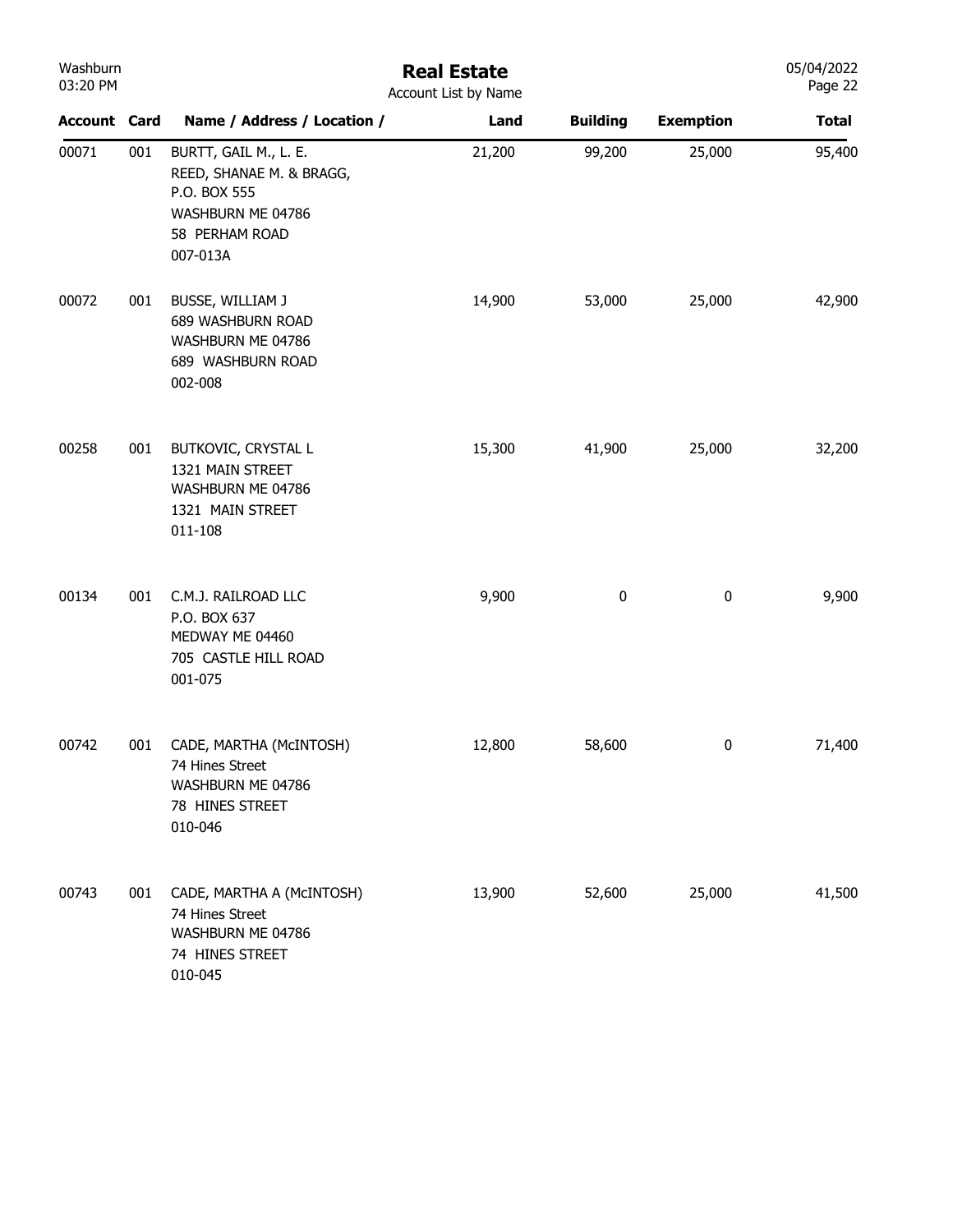| Washburn<br>03:20 PM |     |                                                                                                                               | <b>Real Estate</b><br>Account List by Name |                 |                  | 05/04/2022<br>Page 23 |
|----------------------|-----|-------------------------------------------------------------------------------------------------------------------------------|--------------------------------------------|-----------------|------------------|-----------------------|
| <b>Account Card</b>  |     | Name / Address / Location /                                                                                                   | Land                                       | <b>Building</b> | <b>Exemption</b> | <b>Total</b>          |
| 00074                | 001 | CAMPBELL, AARON L<br>CAMPBELL, MIRANDA L<br>P.O. BOX 452<br>WASHBURN ME 04786<br>66 HINES STREET<br>011-050                   | 14,600                                     | 70,000          | 25,000           | 59,600                |
| 00076                | 001 | CAMPBELL, DALE E<br>CAMPBELL, BRENDA C<br>PO BOX 332<br>WASHBURN ME 04786<br>1197 MAIN STREET<br>012-134                      | 20,600                                     | 65,100          | 25,000           | 60,700                |
| 00596                | 001 | CAMPBELL, RONALD S JR<br>CAMPBELL, JUDY<br>P.O. BOX 194<br>WASHBURN ME 04786<br>223 CASTLE HILL ROAD<br>001-052               | 16,800                                     | 71,400          | 25,000           | 63,200                |
| 00083                | 001 | Carman, Linwood<br>18947 Hay W.<br>Versailles MO 65084<br>Perham Road<br>007-007                                              | 10,500                                     | 0               | $\pmb{0}$        | 10,500                |
| 00085                | 001 | CARMICHAEL, KAREN J<br>CARMICHAEL, JAMES R<br>851 WASHBURN ROAD<br>CROUSEVILLE ME 04738<br>851 WASHBURN ROAD<br>002-001C-B/ON | $\pmb{0}$                                  | 13,100          | 13,100           | 0                     |
| 00790                | 001 | CARNEY, BRANDON<br>PO BOX 379<br>WASHBURN ME 04786<br>540 WASHBURN ROAD<br>015-032                                            | 17,200                                     | 47,700          | $\pmb{0}$        | 64,900                |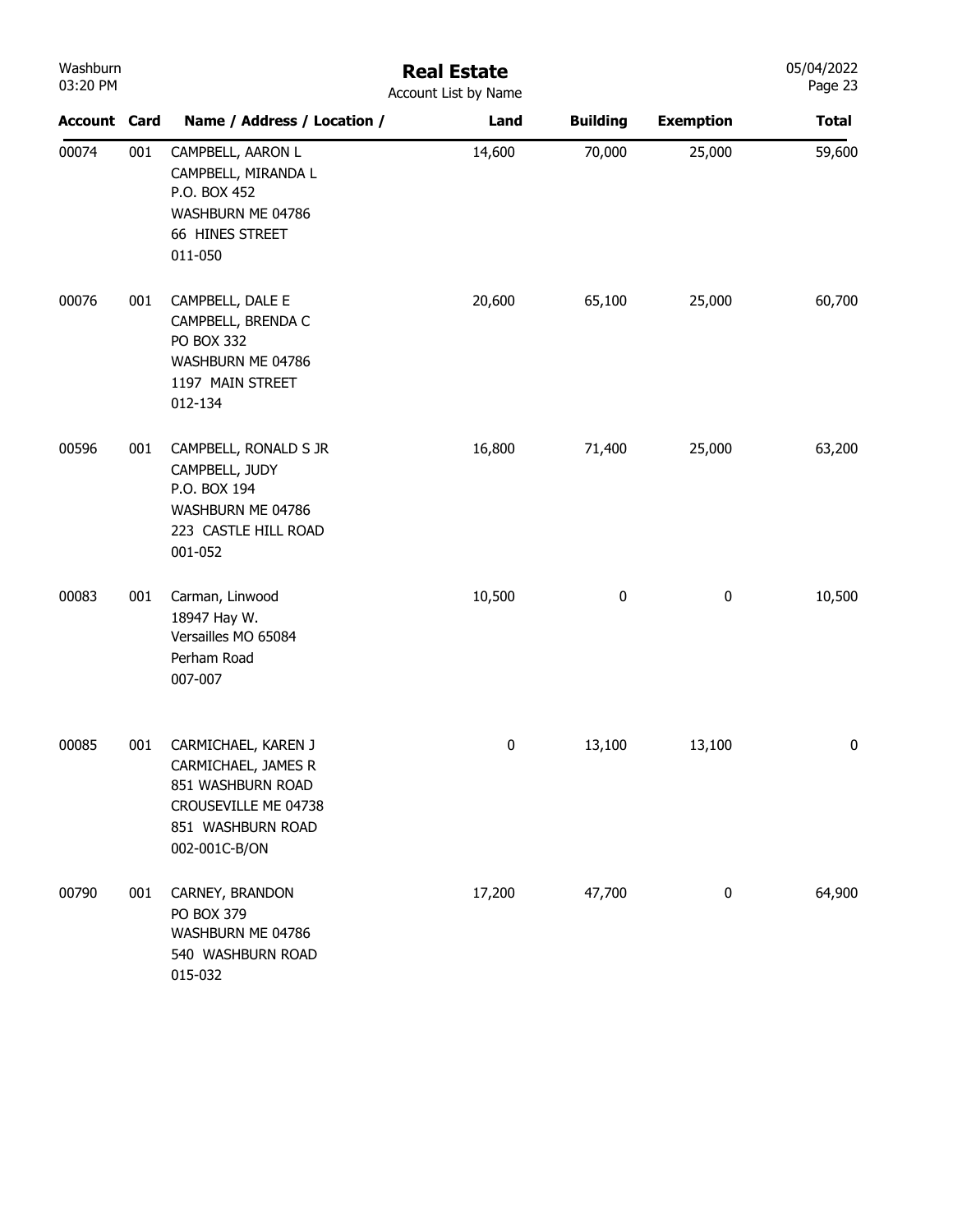| Washburn<br>03:20 PM | <b>Real Estate</b><br>Account List by Name |                                                                                                                       |        |                 |                  |              |  |
|----------------------|--------------------------------------------|-----------------------------------------------------------------------------------------------------------------------|--------|-----------------|------------------|--------------|--|
| <b>Account Card</b>  |                                            | Name / Address / Location /                                                                                           | Land   | <b>Building</b> | <b>Exemption</b> | <b>Total</b> |  |
| 00086                | 001                                        | CARNEY, GERALD L<br>CARNEY, DARCY A<br><b>PO BOX 232</b><br>WASHBURN ME 04786<br>39 HINES STREET<br>011-057           | 8,300  | 41,100          | 25,000           | 24,400       |  |
| 00222                | 001                                        | CARNEY, GERALD L<br>CARNEY, DARCY A<br><b>PO BOX 232</b><br>WASHBURN ME 04786<br>1296 MAIN STREET<br>011-072          | 4,000  | 18,900          | 0                | 22,900       |  |
| 00448                | 001                                        | CARNEY, JUSTIN A<br>235 PERHAM ROAD<br>WASHBURN ME 04786<br>235 PERHAM ROAD<br>007-010                                | 61,000 | 222,900         | 25,000           | 258,900      |  |
| 00032                | 001                                        | CARNEY, MEGAN<br><b>19 STORY STREET</b><br>WASHBURN ME 04786<br>19 STORY STREET<br>011-042                            | 9,800  | 43,800          | 25,000           | 28,600       |  |
| 00087                | 001                                        | CARON, DANA D<br>CARON, BARBARA J<br>P.O. BOX 378<br>WASHBURN ME 04786<br>28 HINES STREET<br>011-062                  | 11,500 | 74,600          | 31,000           | 55,100       |  |
| 00138                | 001                                        | CARON, LELAND<br>CARON, HEATHER (FRENCH)<br>1465 WASHBURN ROAD<br>WASHBURN ME 04786<br>1465 WASHBURN ROAD<br>004-066A | 30,800 | 135,300         | 25,000           | 141,100      |  |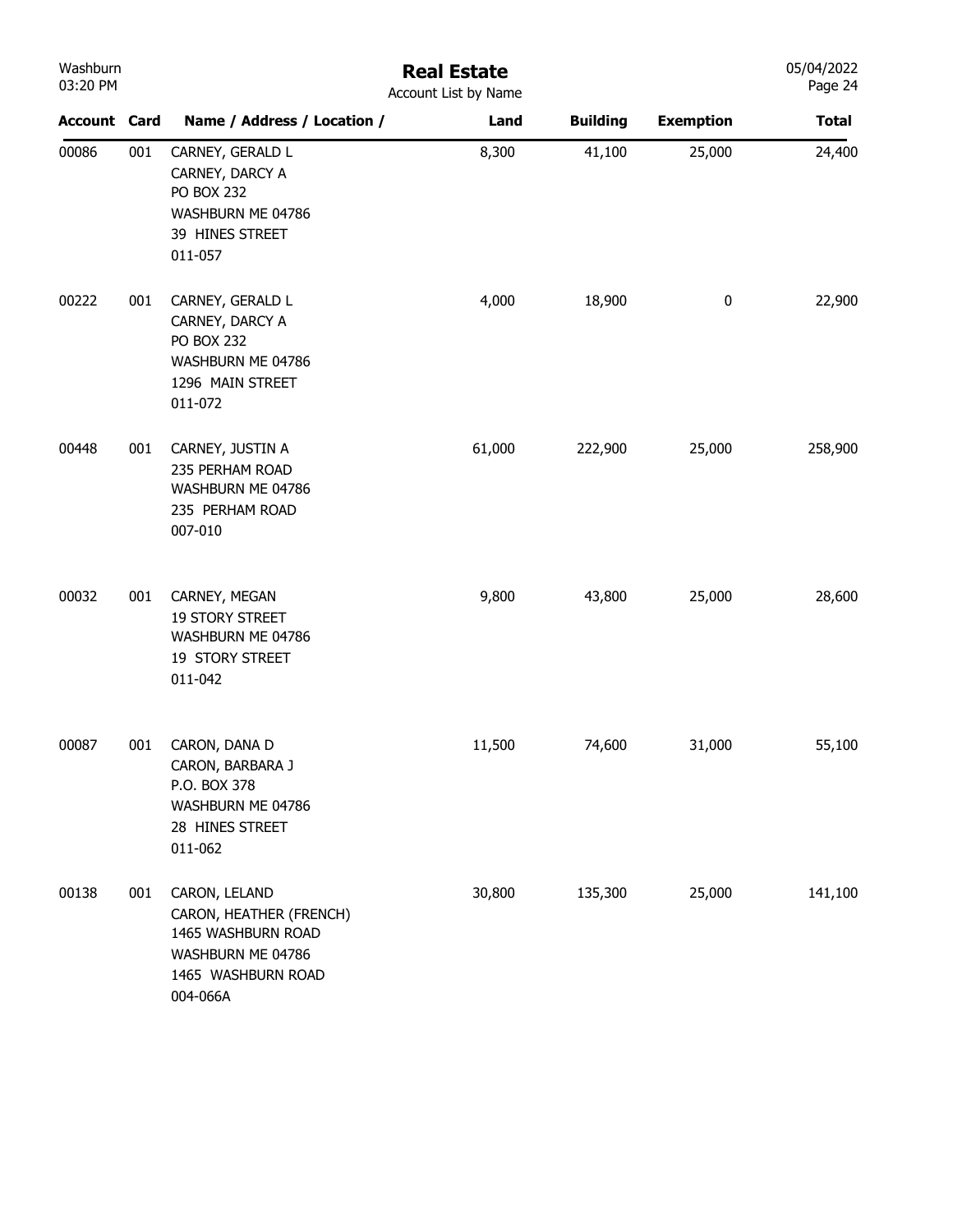| Washburn<br>03:20 PM |     | <b>Real Estate</b><br>Account List by Name                                                                  |        |                 |                  |              |  |
|----------------------|-----|-------------------------------------------------------------------------------------------------------------|--------|-----------------|------------------|--------------|--|
| <b>Account Card</b>  |     | Name / Address / Location /                                                                                 | Land   | <b>Building</b> | <b>Exemption</b> | <b>Total</b> |  |
| 01076                | 001 | CARROLL, JOSEPH<br>CARROLL, STACEY<br>1213 MAIN STREET<br>WASHBURN ME 04786<br>1213 MAIN STREET<br>012-130  | 15,000 | 114,900         | $\pmb{0}$        | 129,900      |  |
| 00089                | 001 | CARSON, ROBERT<br>P.O. BOX 868<br>ASHLAND ME 04732<br>1278 MAIN STREET<br>011-004                           | 6,700  | 151,000         | $\bf{0}$         | 157,700      |  |
| 00088                | 001 | CARSON, ROBERT B<br>P.O. BOX 868<br>ASHLAND ME 04732<br>1295 MAIN STREET<br>011-117                         | 7,700  | 91,700          | 0                | 99,400       |  |
| 01041                | 001 | CARSON, ROBERT B<br>P.O. BOX 868<br>ASHLAND ME 04732<br>7 GOULD STREET<br>011-003                           | 4,100  | 8,300           | $\bf{0}$         | 12,400       |  |
| 00496                | 001 | CARSON, WENDY S<br>57 HINES STREET<br>WASHBURN ME 04786<br>57 HINES STREET<br>011-054                       | 16,100 | 84,000          | 25,000           | 75,100       |  |
| 00090                | 001 | CARTER, ALAN<br>CARTER, ELIZABETH ANNE<br>P.O. BOX 601<br>WASHBURN ME 04786<br>837 WASHBURN ROAD<br>002-003 | 15,000 | 20,600          | 31,000           | 4,600        |  |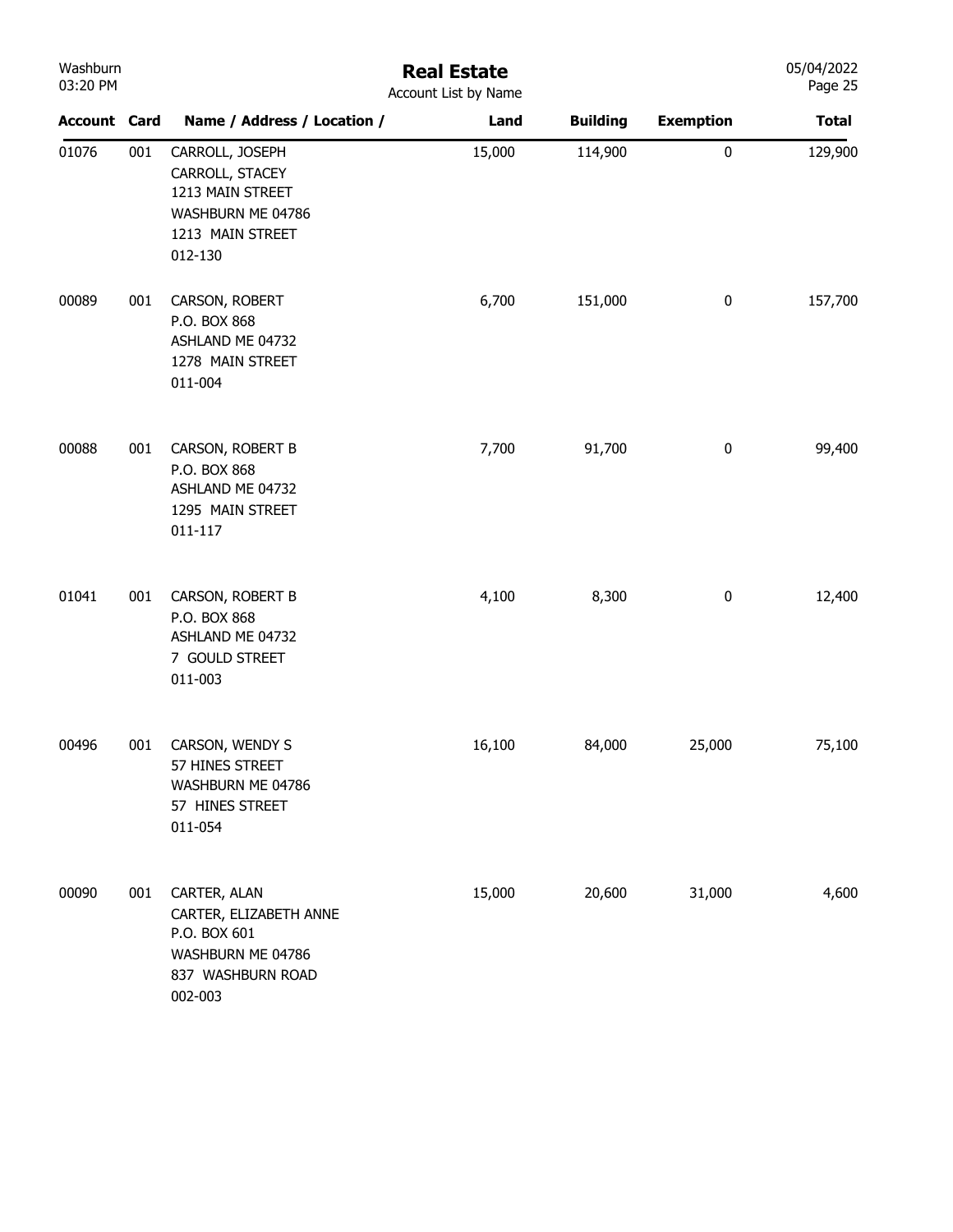| Washburn<br>03:20 PM |     | <b>Real Estate</b><br>Account List by Name                                                                       |        |                 |                  |              |  |  |  |
|----------------------|-----|------------------------------------------------------------------------------------------------------------------|--------|-----------------|------------------|--------------|--|--|--|
| <b>Account Card</b>  |     | Name / Address / Location /                                                                                      | Land   | <b>Building</b> | <b>Exemption</b> | <b>Total</b> |  |  |  |
| 00676                | 001 | CARTER, PAUL S<br>CARTER, GLENNIS A<br>P.O. BOX 26<br>STOCKHOLM ME 04783 0026<br>797 WASHBURN ROAD<br>002-005    | 17,100 | 68,400          | $\pmb{0}$        | 85,500       |  |  |  |
| 00130                | 001 | CARVELL, STEPHEN<br>CARVELL, CHRISTOPHER<br>115 HINES STREET<br>WASHBURN ME 04786<br>115 HINES STREET<br>010-026 | 5,700  | 47,300          | 25,000           | 28,000       |  |  |  |
| 00092                | 001 | Cary, Dwight S<br>Cary, Leila<br>P.O. BOX 266<br>WASHBURN ME 04786<br>1226 Main Street<br>012-028                | 8,800  | 59,800          | 25,000           | 43,600       |  |  |  |
| 00100                | 001 | CASTONGUAY, JERRY<br>PO BOX 15<br>WASHBURN ME 04786<br><b>CROSS ROAD</b><br>002-016B                             | 9,000  | 2,000           | $\pmb{0}$        | 11,000       |  |  |  |
| 00099                | 001 | Castonguay, Jerry M<br>Castonguay, Courtney<br>PO BOX 15<br>WASHBURN ME 04786<br>1222 Main Street<br>012-027     | 11,800 | 59,100          | 25,000           | 45,900       |  |  |  |
| 00616                | 001 | CATES, JONATHAN P<br>32 CROSS ROAD<br>WASHBURN ME 04786<br>32 CROSS ROAD<br>015-007                              | 12,300 | 41,300          | 25,000           | 28,600       |  |  |  |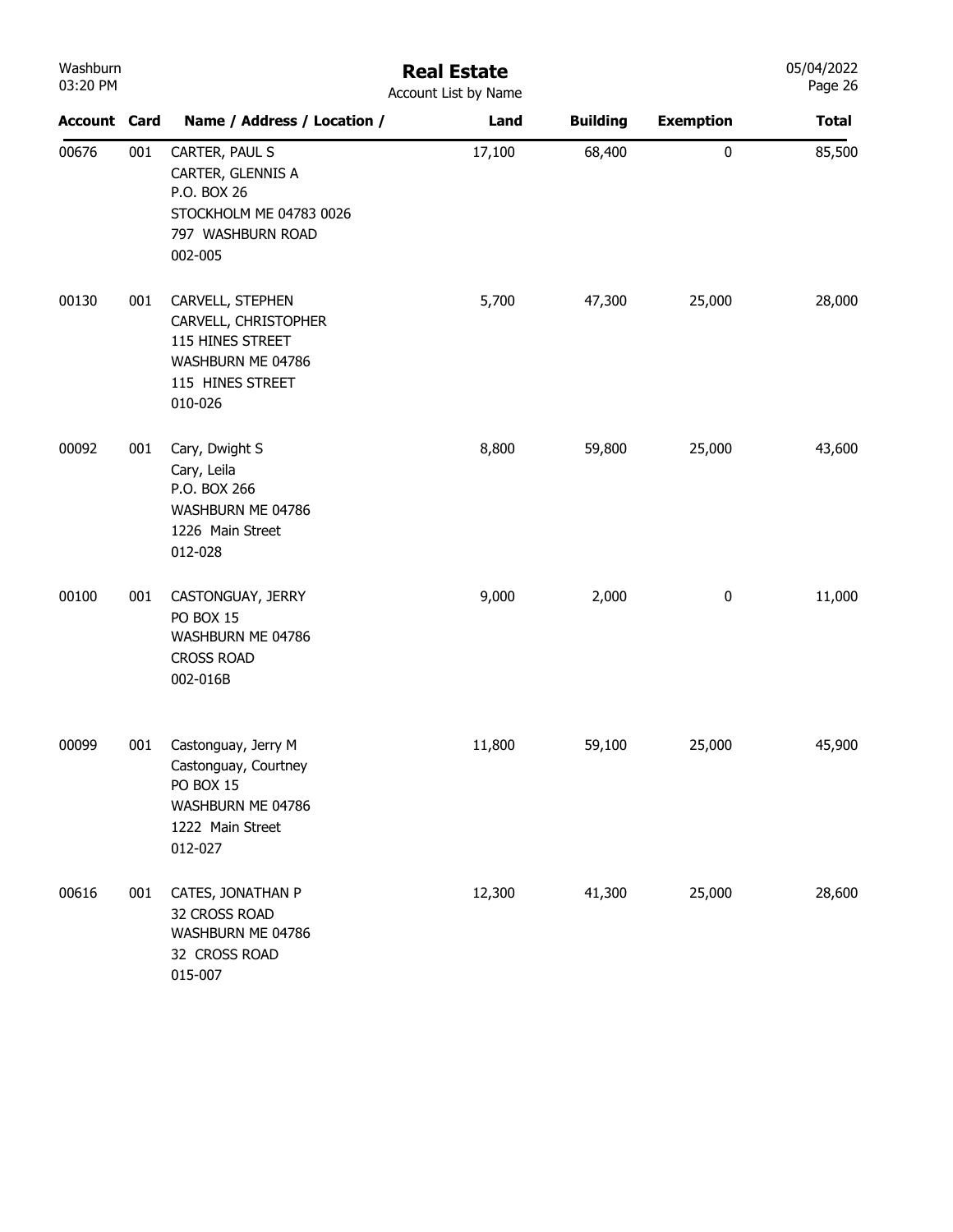| Washburn<br>03:20 PM |     |                                                                                                                     | <b>Real Estate</b><br>Account List by Name |                 |                  | 05/04/2022<br>Page 27 |
|----------------------|-----|---------------------------------------------------------------------------------------------------------------------|--------------------------------------------|-----------------|------------------|-----------------------|
| <b>Account Card</b>  |     | Name / Address / Location /                                                                                         | Land                                       | <b>Building</b> | <b>Exemption</b> | <b>Total</b>          |
| 00102                | 001 | Catholic Church<br>St. Catherine's<br>Pleasant Street<br>Washburn ME 04786<br>24 McManus Street<br>011-018          | 22,900                                     | 189,900         | 212,800          | 0                     |
| 00340                | 001 | CHAMBERLAIN, RANDY<br>CHAMBERLAIN, SANDRA<br>941 WASHBURN ROAD<br>WASHBURN ME 04786<br>941 WASHBURN ROAD<br>001-009 | 12,900                                     | 62,000          | 25,000           | 49,900                |
| 00900                | 001 | CHAND, KAMPTA<br>4088 NW 110TH DRIVE<br>JASPER FL 32052 6504<br>113 VICTORIA STREET<br>012-005                      | 16,200                                     | 40,500          | $\bf{0}$         | 56,700                |
| 00108                | 001 | <b>CHANDLER FAMILY LLC</b><br>1634 STATE ROAD<br>MAPLETON ME 04757<br><b>GARDINER CREEK ROAD</b><br>004-078         | 19,000                                     | 0               | $\pmb{0}$        | 19,000                |
| 00109                | 001 | Chandler Family LLC<br>1634 STATE ROAD<br>MAPLETON ME 04757<br>Thompson Street<br>012-034                           | 2,200                                      | 0               | $\pmb{0}$        | 2,200                 |
| 00110                | 001 | <b>CHANDLER FAMILY LLC</b><br>1634 STATE ROAD<br>MAPLETON ME 04757<br><b>GARDNER CREEK ROAD</b><br>001-061          | 31,500                                     | $\pmb{0}$       | $\pmb{0}$        | 31,500                |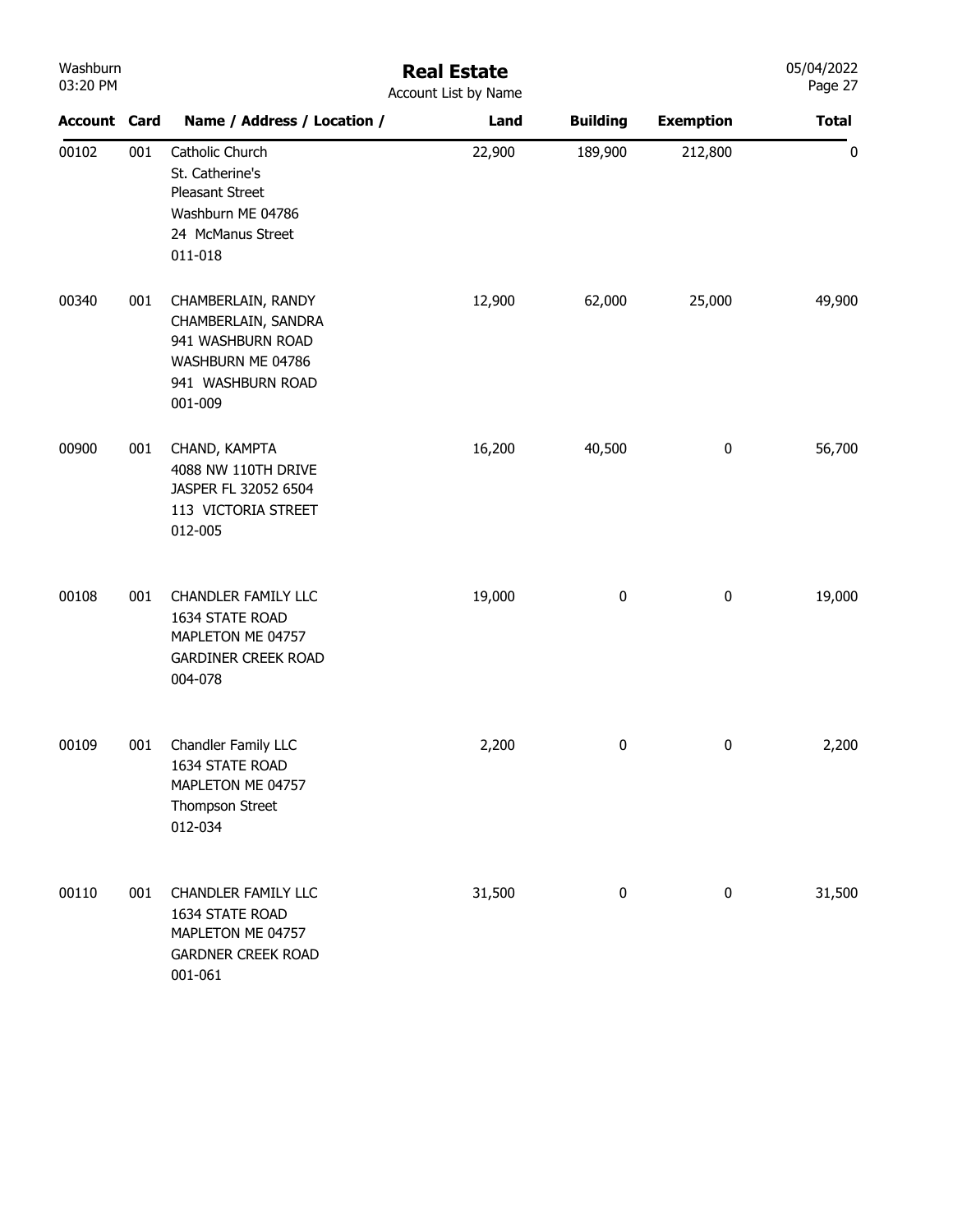| Washburn<br>03:20 PM |     | <b>Real Estate</b><br>Account List by Name                                                                     |         |                 |                  |              |  |  |  |
|----------------------|-----|----------------------------------------------------------------------------------------------------------------|---------|-----------------|------------------|--------------|--|--|--|
| <b>Account Card</b>  |     | Name / Address / Location /                                                                                    | Land    | <b>Building</b> | <b>Exemption</b> | <b>Total</b> |  |  |  |
| 00111                | 001 | <b>CHANDLER FAMILY LLC</b><br>1634 STATE ROAD<br>MAPLETON ME 04757<br><b>GARDNER CREEK - ISLAND</b><br>001-069 | 25,000  | $\pmb{0}$       | $\pmb{0}$        | 25,000       |  |  |  |
| 00112                | 001 | <b>CHANDLER FAMILY LLC</b><br>1634 STATE ROAD<br>MAPLETON ME 04757<br><b>GARDNER CREEK ROAD</b><br>004-004     | 84,000  | 400             | $\pmb{0}$        | 84,400       |  |  |  |
| 00113                | 001 | <b>CHANDLER FAMILY LLC</b><br>1634 STATE ROAD<br>MAPLETON ME 04757<br>NEW DUNNTOWN ROAD<br>004-020             | 432,500 | $\bf{0}$        | $\pmb{0}$        | 432,500      |  |  |  |
| 00114                | 001 | <b>CHANDLER FAMILY LLC</b><br>1634 STATE ROAD<br>MAPLETON ME 04757<br>NEW DUNNTOWN ROAD<br>004-030             | 127,000 | $\bf{0}$        | $\pmb{0}$        | 127,000      |  |  |  |
| 00103                | 001 | CHANDLER, ALICE P<br>1113 STATE ROAD<br>MAPLETON ME 04757<br><b>CROSS ROAD</b><br>002-020A                     | 42,700  | 51,000          | 0                | 93,700       |  |  |  |
| 00187                | 001 | CHANDLER, ALICE P<br>1113 STATE ROAD<br>MAPLETON ME 04757<br><b>CROSS ROAD</b><br>002-020                      | 147,500 | 4,700           | $\pmb{0}$        | 152,200      |  |  |  |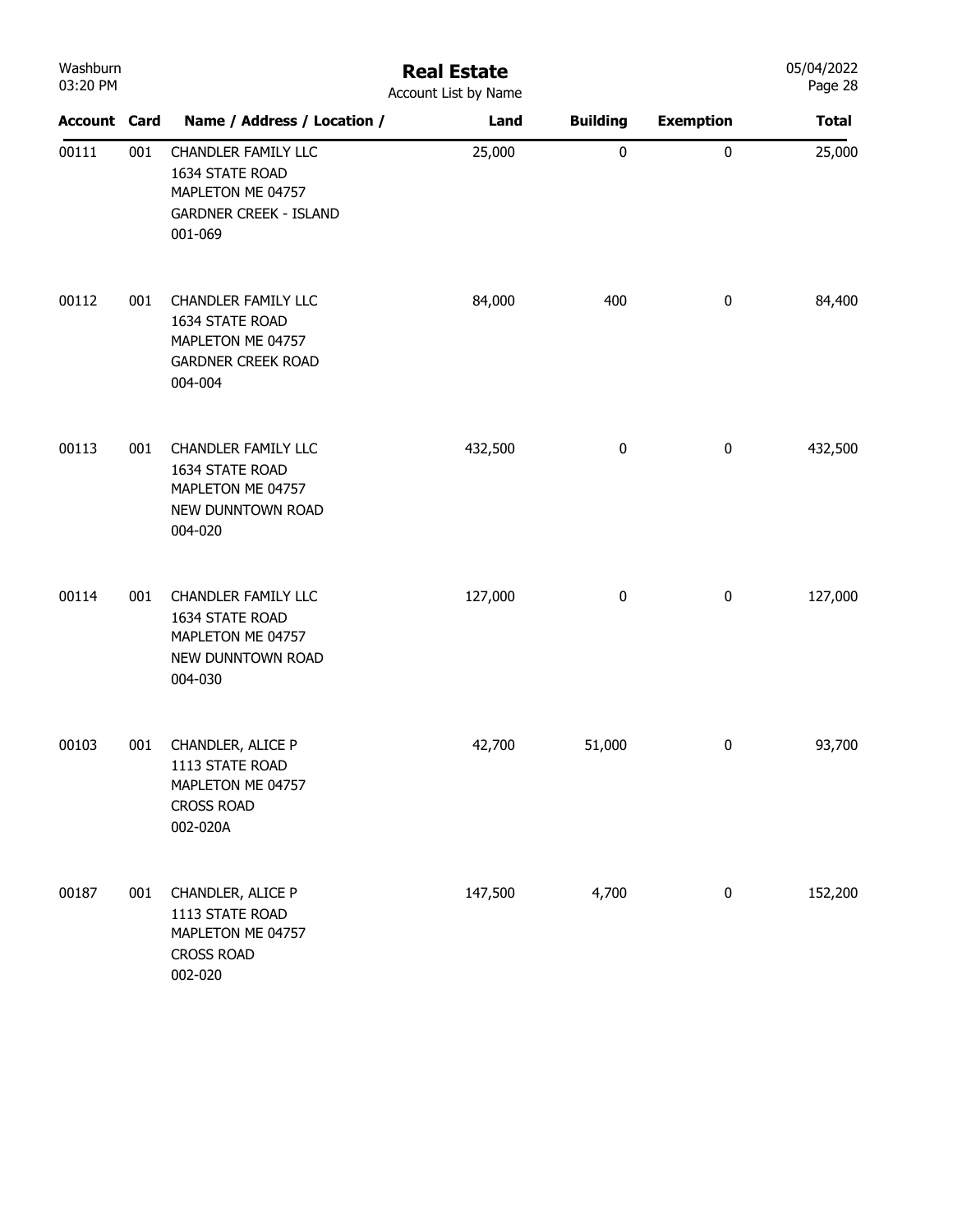| Washburn<br>03:20 PM |     | <b>Real Estate</b><br>Account List by Name                                                                                |        |                 |                  |              |  |  |
|----------------------|-----|---------------------------------------------------------------------------------------------------------------------------|--------|-----------------|------------------|--------------|--|--|
| <b>Account Card</b>  |     | Name / Address / Location /                                                                                               | Land   | <b>Building</b> | <b>Exemption</b> | <b>Total</b> |  |  |
| 00106                | 001 | CHANDLER, CHARLY-RAE<br>33 PARSONS STREET<br>PRESQUE ISLE ME 04769<br>218 CROSS ROAD<br>002-020B                          | 22,400 | 62,400          | $\pmb{0}$        | 84,800       |  |  |
| 00318                | 001 | CHANDLER, CHASE<br>1558 PARSONS ROAD<br>WASHBURN ME 04786<br>1558 PARSONS ROAD<br>003-067                                 | 16,800 | 69,900          | 25,000           | 61,700       |  |  |
| 00107                | 001 | CHANDLER, ROBERT F<br>2309 PARSONS ROAD<br>WASHBURN ME 04786<br>2309 PARSONS ROAD<br>001-035                              | 17,000 | 40,700          | 31,000           | 26,700       |  |  |
| 00190                | 001 | CHARETTE, TIMMY K<br>PO BOX 1983<br>PRESQUE ISLE ME 04769<br>203 WASHBURN ROAD<br>003-014B                                | 22,800 | 108,900         | 25,000           | 106,700      |  |  |
| 00141                | 001 | CHAVEZ, ROBERT F<br>CHARETTE, JENNY L<br>297 COFFIN ROAD<br>WASHBURN ME 04786<br>297 COFFIN ROAD<br>006-043A              | 20,000 | 87,500          | 25,000           | 82,500       |  |  |
| 00191                | 001 | CHAVEZ, RODNEY K<br>CHAVEZ, SHELLEY (THOMPSON)<br>856 WASHBURN ROAD<br>WASHBURN ME 04786<br>856 WASHBURN ROAD<br>001-017A | 17,900 | 99,400          | 25,000           | 92,300       |  |  |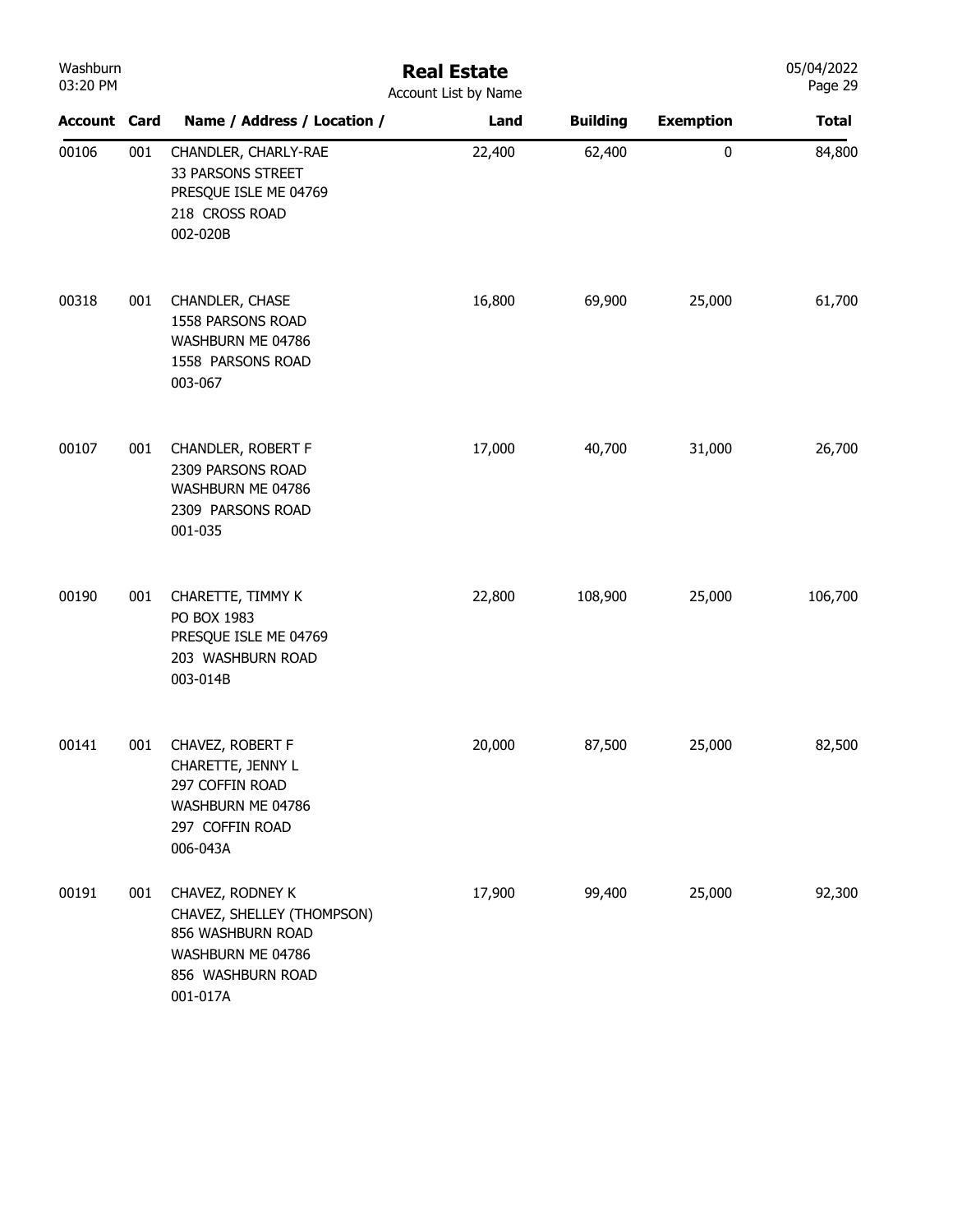| Washburn<br>03:20 PM |     | <b>Real Estate</b><br>Account List by Name                                                                                   |        |                 |                  |              |  |  |
|----------------------|-----|------------------------------------------------------------------------------------------------------------------------------|--------|-----------------|------------------|--------------|--|--|
| <b>Account Card</b>  |     | Name / Address / Location /                                                                                                  | Land   | <b>Building</b> | <b>Exemption</b> | <b>Total</b> |  |  |
| 00228                | 001 | CHILTON, DEBORAH<br>22 WILDER ST<br>WASHBURN ME 04786<br>22 WILDER STREET<br>012-056                                         | 10,300 | 56,500          | 25,000           | 41,800       |  |  |
| 00192                | 001 | Churchill, Andrew J<br>Churchill, Kolbie A<br>62 PORTER STREET<br>WASHBURN ME 04786<br>62 Porter Street<br>012-099           | 13,400 | 121,700         | 25,000           | 110,100      |  |  |
| 00193                | 001 | Churchill, Andrew J<br>Churchill, Kolbie A<br>62 PORTER STREET<br>WASHBURN ME 04786<br>62 Porter Street<br>012-098           | 6,000  | $\bf{0}$        | 0                | 6,000        |  |  |
| 00208                | 001 | Churchill, Barbara<br>Churchill, Daren<br><b>PO BOX 215</b><br>WASHBURN ME 04786<br>1291 Main Street<br>011-097              | 15,700 | 69,600          | 25,000           | 60,300       |  |  |
| 00195                | 001 | CHURCHILL, DAREN S<br>CHURCHILL, LAURA L (BARTHLOW)<br><b>PO BOX 215</b><br>WASHBURN ME 04786<br>354 EVERETT ROAD<br>007-022 | 24,800 | 115,000         | 25,000           | 114,800      |  |  |
| 00194                | 001 | CHURCHILL, DORIS J<br><b>PO BOX 524</b><br>WASHBURN ME 04786<br>98 HINES STREET<br>010-052                                   | 14,900 | 70,400          | 25,000           | 60,300       |  |  |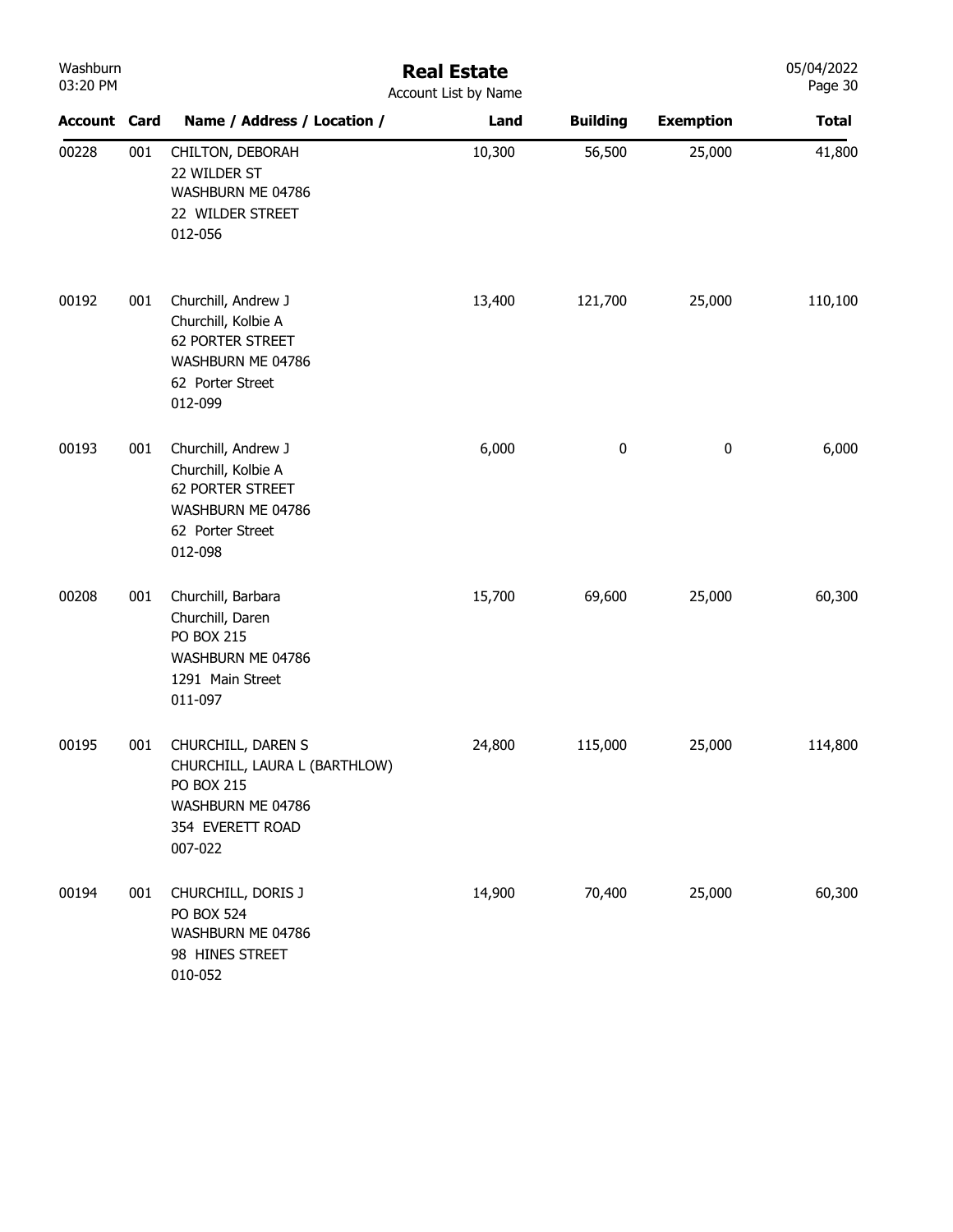| Washburn<br>03:20 PM |     | <b>Real Estate</b><br>Account List by Name                                                                                  |        |                 |                  |              |  |
|----------------------|-----|-----------------------------------------------------------------------------------------------------------------------------|--------|-----------------|------------------|--------------|--|
| <b>Account Card</b>  |     | Name / Address / Location /                                                                                                 | Land   | <b>Building</b> | <b>Exemption</b> | <b>Total</b> |  |
| 00197                | 001 | CHURCHILL, HAROLD<br>149 McBURNIE ROAD<br>PRESQUE ISLE ME 04786<br>141 WASHBURN ROAD<br>003-017                             | 9,100  | 1,500           | $\pmb{0}$        | 10,600       |  |
| 00200                | 001 | Churchill, John W<br>Churchill, June M<br>1207 MAIN STREET<br>WASHBURN ME 04786<br>1207 Main Street<br>012-132              | 15,300 | 85,900          | 31,000           | 70,200       |  |
| 01039                | 001 | CHURCHILL, KOLBIE A<br>62 PORTER ST<br>WASHBURN ME 04786<br>1161 MAIN STREET<br>013-026                                     | 11,400 | 62,600          | $\boldsymbol{0}$ | 74,000       |  |
| 00202                | 001 | CHURCHILL, MAVIS<br>52 BOG ROAD<br>LIMESTONE ME 04750<br>13 SCHOOL STREET<br>011-121                                        | 12,000 | 80,700          | $\pmb{0}$        | 92,700       |  |
| 00012                | 001 | CHURCHILL, PAMELA<br>CHURCHILL, ASHLEY<br>23 BROOKSIDE CIRCLE<br>Washburn ME 04786<br>23 Brookside Circle<br>004-054 On #09 | 0      | 7,300           | 0                | 7,300        |  |
| 00206                | 001 | Churchill, Wayne<br>Churchill, Barbara & Daren<br><b>PO BOX 215</b><br>WASHBURN ME 04786<br>1291 Main Street<br>011-097/ON  | 0      | 20,700          | $\bf{0}$         | 20,700       |  |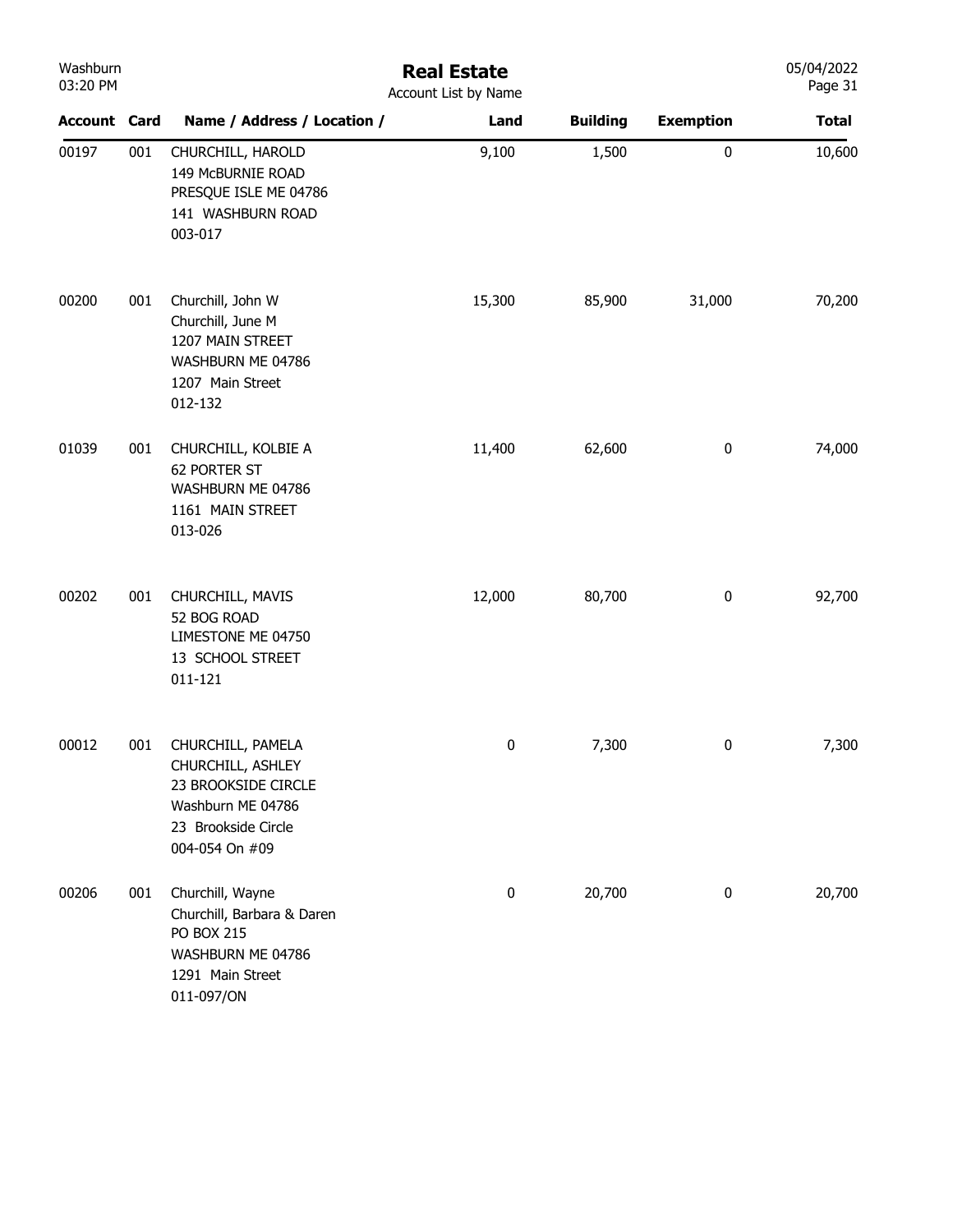| Washburn<br>03:20 PM |     | <b>Real Estate</b><br>Account List by Name                                                                                                     |        |                 |                  |              |
|----------------------|-----|------------------------------------------------------------------------------------------------------------------------------------------------|--------|-----------------|------------------|--------------|
| <b>Account Card</b>  |     | Name / Address / Location /                                                                                                                    | Land   | <b>Building</b> | <b>Exemption</b> | <b>Total</b> |
| 00199                | 001 | CHURCHILL, WILLIAM JR<br>CHURCHILL, HELEN ELAINE<br>108 HINES STREET<br>WASHBURN ME 04786<br>108 HINES STREET<br>010-009                       | 12,300 | 52,100          | 25,000           | 39,400       |
| 00820                | 001 | CHURCHILL, WILLIAM JR<br>108 HINES STREET<br>WASHBURN ME 04786<br>107 HINES STREET<br>010-029                                                  | 4,800  | $\pmb{0}$       | $\pmb{0}$        | 4,800        |
| 00232                | 001 | Ciena Capital, LLC<br>c/o Roger Malman<br>212 South Tryon Street<br><b>Suite 1560</b><br>Charlotte NC 28281<br>54 Riverside Drive N<br>013-001 | 18,100 | 48,800          | $\bf{0}$         | 66,900       |
| 00164                | 001 | CLAPPER, MELISSA A<br>CLAPPER JR., RONNIE<br>1167 MAIN STREET<br>WASHBURN ME 04786<br>1167 MAIN STREET<br>004-076D                             | 12,000 | 65,200          | $\bf{0}$         | 77,200       |
| 01044                | 001 | CLAPPER, RONNIE<br>CLAPPER, KAREN L<br>PO BOX 467<br>WASHBURN ME 04786<br>40 WILDER STREET<br>012-061                                          | 10,400 | 60,200          | 31,000           | 39,600       |
| 00209                | 001 | CLARK, GAIL L<br>CLARK, SHERRI A<br>P.O. BOX 34<br>WASHBURN ME 04786<br>145 HINES STREET<br>004-052                                            | 18,000 | 7,800           | 25,000           | 800          |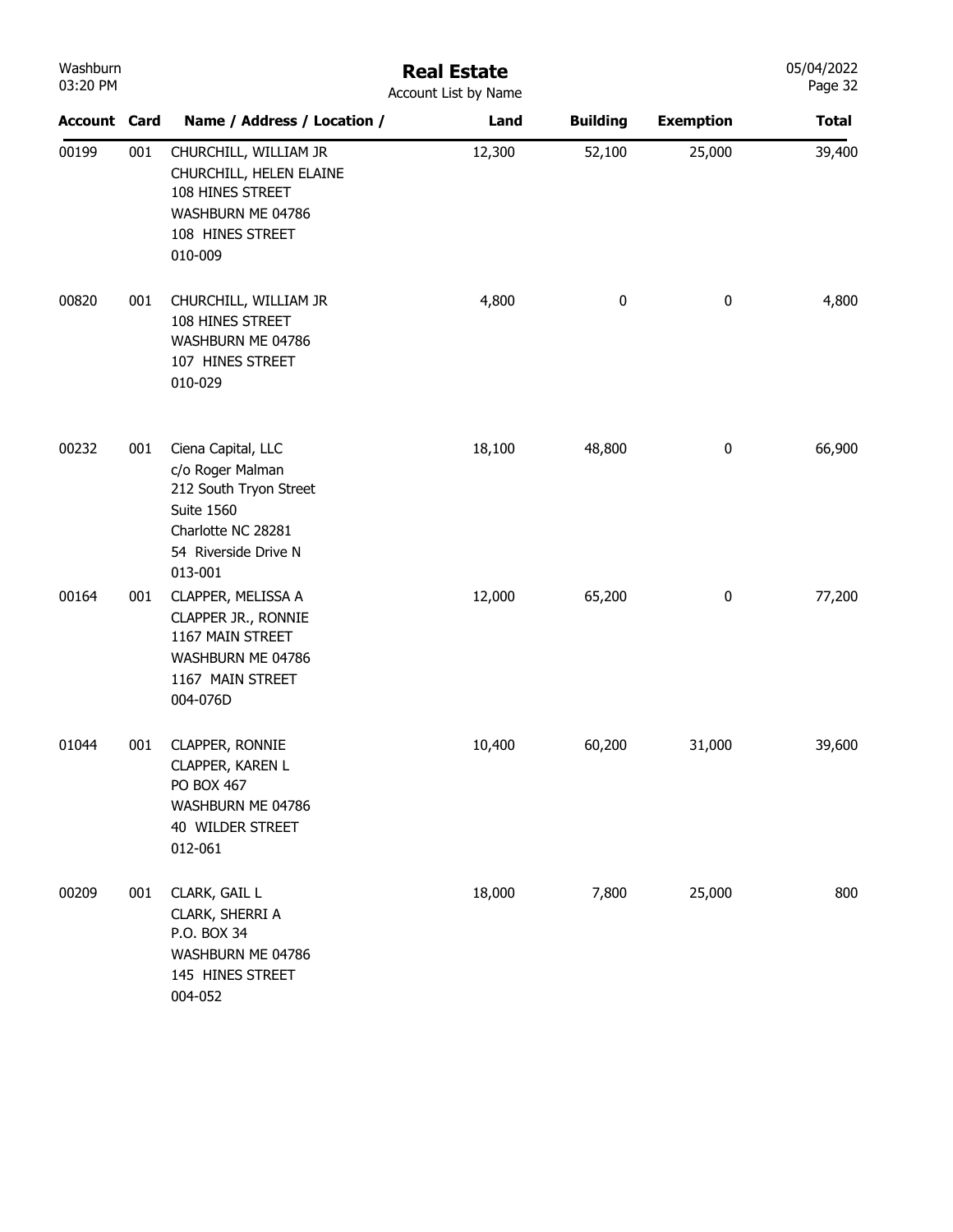| Washburn<br>03:20 PM |     | <b>Real Estate</b><br>Account List by Name                                                                        |         |                 |                  |              |  |  |
|----------------------|-----|-------------------------------------------------------------------------------------------------------------------|---------|-----------------|------------------|--------------|--|--|
| <b>Account Card</b>  |     | Name / Address / Location /                                                                                       | Land    | <b>Building</b> | <b>Exemption</b> | <b>Total</b> |  |  |
| 00211                | 001 | CLAYTON, ATHIL I Jr<br>PO BOX 147<br>WASHBURN ME 04786<br>24 CHURCH STREET<br>011-022                             | 10,200  | 44,400          | 25,000           | 29,600       |  |  |
| 00214                | 001 | CLAYTON, DWIGHT M<br>CLAYTON, BEVERLY A<br>1070 STATE ROAD<br>MAPLETON ME 04757<br>1445 Washburn Road<br>004-067A | 19,600  | 11,900          | $\boldsymbol{0}$ | 31,500       |  |  |
| 00233                | 001 | CLAYTON, DWIGHT M<br>CLAYTON, BEVERLY A<br>1070 STATE ROAD<br>MAPLETON ME 04757<br>1451 WASHBURN ROAD<br>004-068  | 5,800   | $\pmb{0}$       | $\bf{0}$         | 5,800        |  |  |
| 01004                | 001 | Clayton, Kim<br>456 Tabor Road<br>Washburn ME 04786<br>443 Tabor Road<br>008-017                                  | 138,900 | 54,600          | $\bf{0}$         | 193,500      |  |  |
| 00215                | 001 | Clayton, Marty A<br>Clayton, Kim M<br>456 TABOR ROAD<br>WASHBURN ME 04786<br>413 Tabor Road<br>008-017A           | 16,200  | 28,300          | $\bf{0}$         | 44,500       |  |  |
| 00216                | 001 | Clayton, Marty A<br>Clayton, Kim M<br>456 TABOR ROAD<br>WASHBURN ME 04786<br>456 Tabor Road<br>008-014A           | 25,000  | 93,500          | 25,000           | 93,500       |  |  |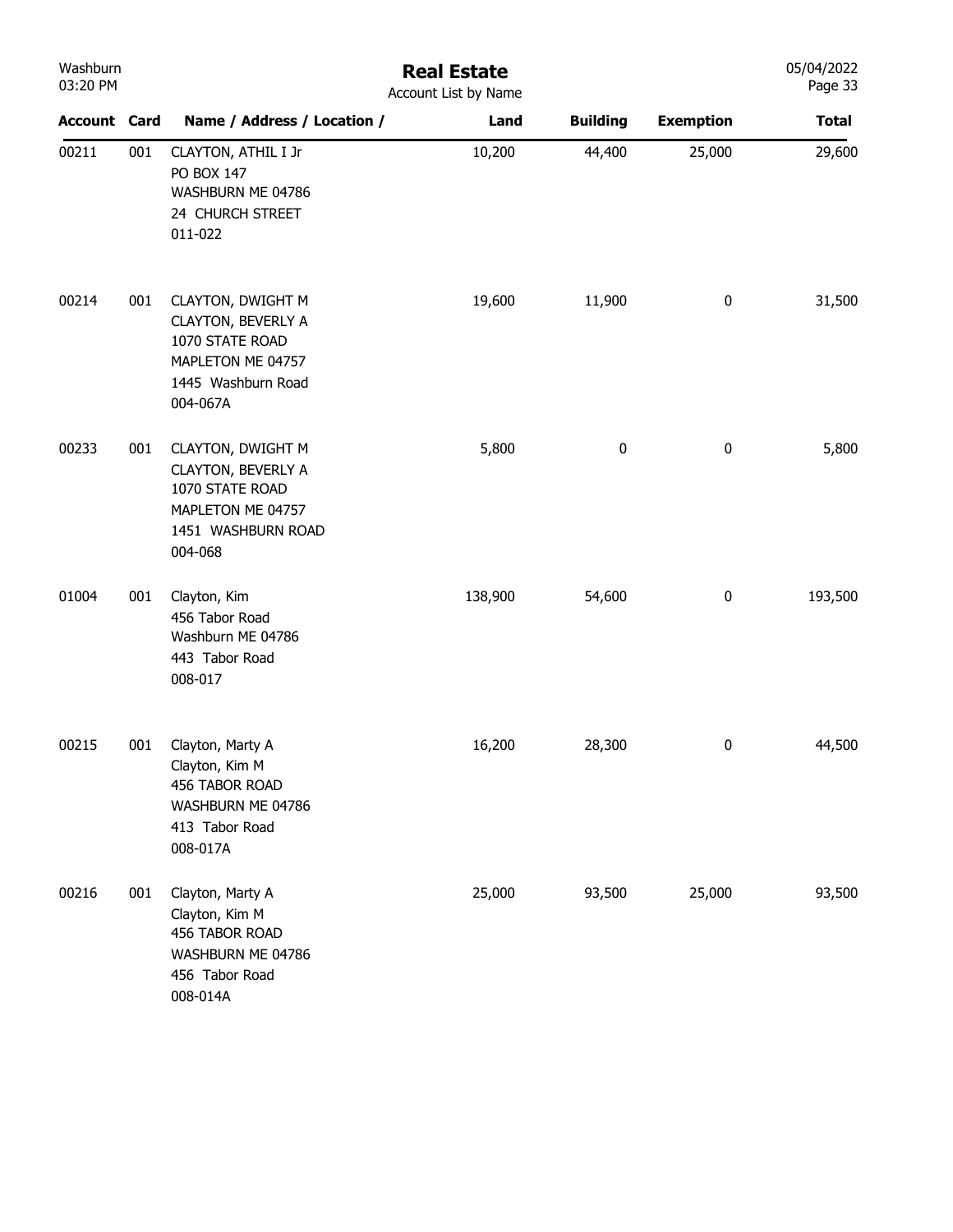| Washburn<br>03:20 PM |     |                                                                                                                                | <b>Real Estate</b><br>Account List by Name |                 |                  | 05/04/2022<br>Page 34 |
|----------------------|-----|--------------------------------------------------------------------------------------------------------------------------------|--------------------------------------------|-----------------|------------------|-----------------------|
| <b>Account Card</b>  |     | Name / Address / Location /                                                                                                    | Land                                       | <b>Building</b> | <b>Exemption</b> | <b>Total</b>          |
| 00218                | 001 | CLAYTON, ROBERT D<br>CLATYON, BRENDA J. & CLAYTON,<br>130 HINES ST<br>WASHBURN ME 04786<br>130 HINES STREET<br>010-015         | 11,500                                     | 85,600          | 25,000           | 72,100                |
| 00219                | 001 | <b>CLAYTON, ROBERT D</b><br>CLAYTON, BRENDA J. & CLAYTON,<br>130 HINES ST<br>WASHBURN ME 04786<br>HINES STREET<br>010-022A     | 3,500                                      | 1,200           | $\pmb{0}$        | 4,700                 |
| 00655                | 001 | CLOUTIER, MICHELE<br>247 RANDOLPH DRIVE<br>BANGOR ME 04401<br>156 Tabor Road<br>008-003                                        | 16,500                                     | 48,500          | $\boldsymbol{0}$ | 65,000                |
| 00785                | 001 | <b>COASTAL MAINE LLC</b><br>143 BURRILL STREET<br><b>SUITE #201</b><br>SWAMPSCOTT MA 01907<br><b>WASHBURN ROAD</b><br>001-017B | 4,800                                      | 0               | $\boldsymbol{0}$ | 4,800                 |
| 00124                | 001 | COCHRAN, CHRISTIE<br>LEVESQUE, ANISSA M<br>64 RIVERSIDE DRIVE S<br>WASHBURN ME 04786<br>64 RIVERSIDE DRIVE S<br>001-025/26     | 17,400                                     | 20,200          | 25,000           | 12,600                |
| 00826                | 001 | COLE, CHANDLER<br>COLE, NICOLE<br>56 RIVERSIDE DRIVE NORTH<br>WASHBURN ME 04786<br>56 Riverside Drive N<br>013-002             | 13,000                                     | 65,900          | 25,000           | 53,900                |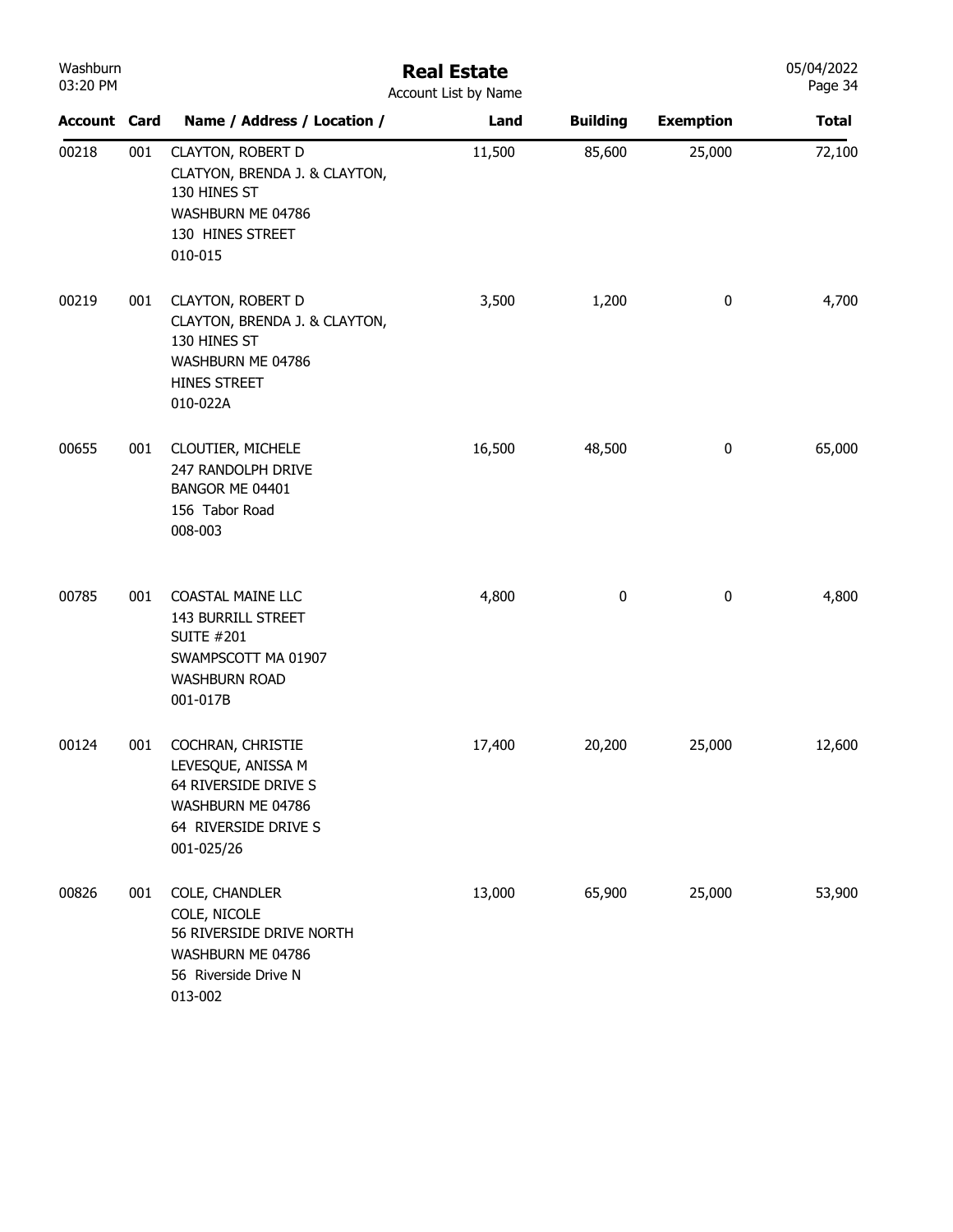| Washburn<br>03:20 PM |     | <b>Real Estate</b><br>Account List by Name                                                                             |        |                 |                  |              |
|----------------------|-----|------------------------------------------------------------------------------------------------------------------------|--------|-----------------|------------------|--------------|
| <b>Account Card</b>  |     | Name / Address / Location /                                                                                            | Land   | <b>Building</b> | <b>Exemption</b> | <b>Total</b> |
| 00259                | 001 | Cole, Gary M<br>Cole, Louise T<br><b>PO BOX 154</b><br>WASHBURN ME 04786<br>1221 Main Street<br>012-128                | 13,700 | 72,700          | 25,000           | 61,400       |
| 00210                | 001 | Condon, Danielle<br>Wain, Zachary<br>91 Washburn Road<br>Washburn ME 04786<br>91 WASHBURN ROAD<br>003-018A             | 18,500 | 69,300          | 25,000           | 62,800       |
| 00261                | 001 | CONLEY, DAVID G<br>CONLEY, CATHY A<br>76 RIVERSIDE DRIVE S<br>WASHBURN ME 04786<br>76 RIVERSIDE DRIVE S<br>001-024     | 18,000 | 58,700          | 31,000           | 45,700       |
| 00265                | 001 | CONLEY, HERSCHEL W<br>CONLEY, NANCY L<br>35 LOWER LYNDON STREET<br>CARIBOU ME 04736<br>67 RIVERSIDE DRIVE S<br>001-030 | 9,400  | 0               | 0                | 9,400        |
| 01001                | 001 | CONLEY, MARK<br>P.O. BOX 163<br>WASHBURN ME 04786<br>61 RIVERSIDE DRIVE S<br>001-031                                   | 16,800 | 5,700           | 0                | 22,500       |
| 00266                | 001 | Connolly, Roger<br>P.O. Box 130<br>Caribou ME 04736<br>Everett Road<br>007-011                                         | 20,000 | 0               | $\pmb{0}$        | 20,000       |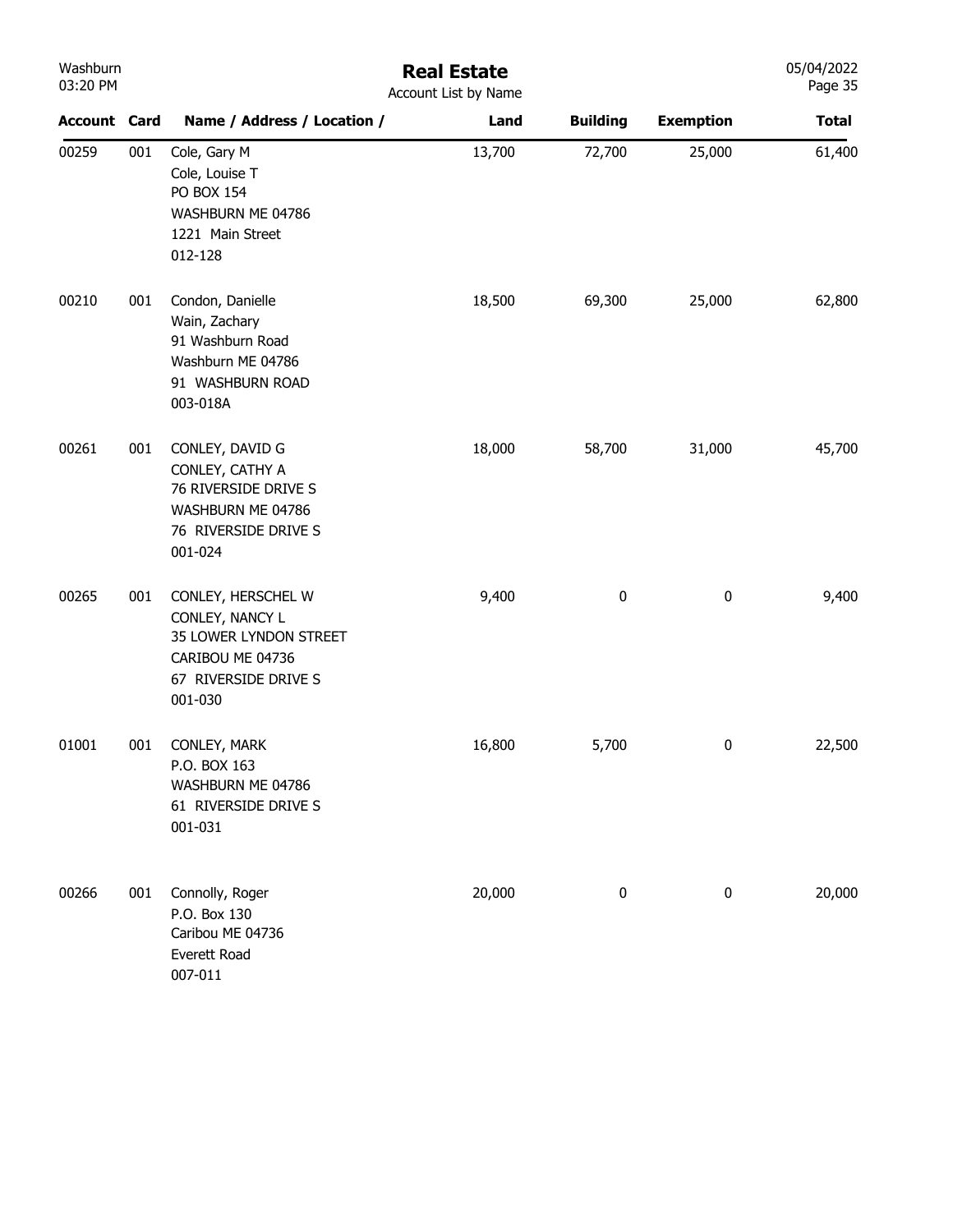| Washburn |  |  |  |  |  |  |  |
|----------|--|--|--|--|--|--|--|
| 03:20 PM |  |  |  |  |  |  |  |

## Real Estate Account List by Name

|                     |     | ACCOUNT LIST DY NAME                                                                                         |        |                 |                  |              |
|---------------------|-----|--------------------------------------------------------------------------------------------------------------|--------|-----------------|------------------|--------------|
| <b>Account Card</b> |     | Name / Address / Location /                                                                                  | Land   | <b>Building</b> | <b>Exemption</b> | <b>Total</b> |
| 00267               | 001 | Connolly, Roger<br>P.O. Box 130<br>Caribou ME 04736<br>Everett Road<br>007-019                               | 12,500 | $\pmb{0}$       | $\pmb{0}$        | 12,500       |
| 00269               | 001 | COREY, CLAYTON T<br>COREY, LAVINA M<br><b>PO BOX 246</b><br>WASHBURN ME 04786<br>23 BERCE STREET<br>013-018  | 19,600 | 77,400          | 35,000           | 62,000       |
| 00287               | 001 | COREY, DEBRA A<br>DICKINSON, GERALD V<br>62 STORY STREET<br>WASHBURN ME 04786<br>62 STORY STREET<br>010-018C | 18,600 | 56,300          | 31,000           | 43,900       |
| 00281               | 001 | Corey, Earlin D<br>Wark, Richard M<br>P.O. BOX 2<br>WASHBURN ME 04786<br>54 Story Street<br>010-005          | 8,600  | 74,200          | 25,000           | 57,800       |
| 00273               | 001 | COREY, FREEMAN R<br>269 GARDNER CREEK RD<br>WASHBURN ME 04786<br>241 GARDNER CREEK ROAD<br>001-064           | 16,500 | 52,700          | $\pmb{0}$        | 69,200       |
| 00274               | 001 | COREY, FREEMAN R<br>269 GARDNER CREEK RD<br>WASHBURN ME 04786<br><b>GARDNER CREEK ROAD</b><br>001-063        | 29,700 | $\pmb{0}$       | $\pmb{0}$        | 29,700       |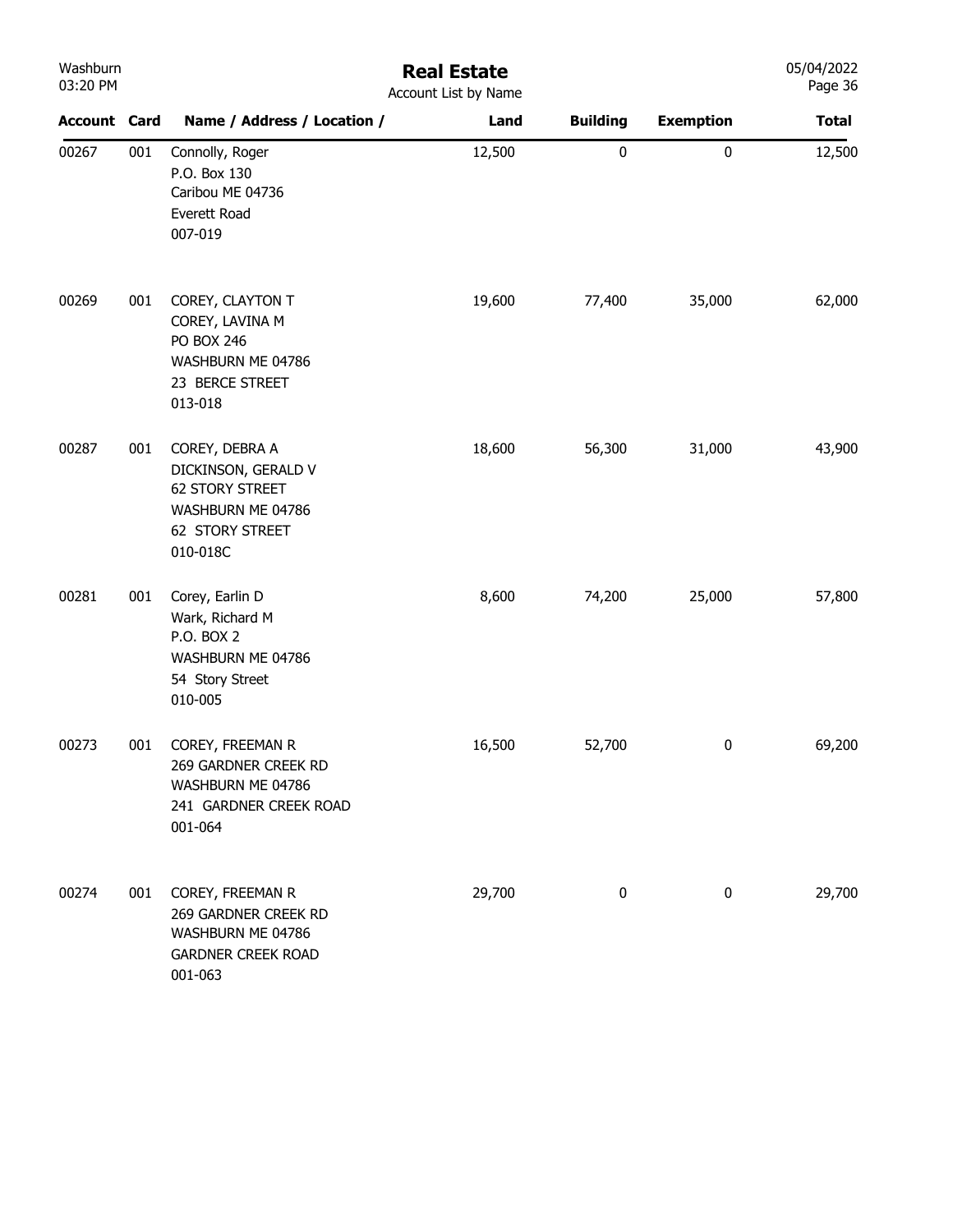| Washburn<br>03:20 PM |     | <b>Real Estate</b><br>Account List by Name                                                                    |        |                 |                  |              |  |  |
|----------------------|-----|---------------------------------------------------------------------------------------------------------------|--------|-----------------|------------------|--------------|--|--|
| <b>Account Card</b>  |     | Name / Address / Location /                                                                                   | Land   | <b>Building</b> | <b>Exemption</b> | <b>Total</b> |  |  |
| 00275                | 001 | COREY, FREEMAN R<br>269 GARDNER CREEK RD<br>WASHBURN ME 04786<br><b>GARDNER CREEK ROAD</b><br>001-062         | 1,300  | $\pmb{0}$       | $\pmb{0}$        | 1,300        |  |  |
| 00279                | 001 | COREY, IVAN F<br>COREY, MURIEL A<br>PO BOX 646<br>WASHBURN ME 04786<br>1922 WASHBURN ROAD<br>008-025          | 6,200  | 64,600          | 25,000           | 45,800       |  |  |
| 00294                | 001 | COREY, JEREMY J<br>COREY, TABITHA J<br>248 WASHBURN ROAD<br>WASHBURN ME 04786<br>248 WASHBURN ROAD<br>003-044 | 20,100 | 98,500          | 25,000           | 93,600       |  |  |
| 00280                | 001 | COREY, KEITH W<br>COREY, KATHERINE A<br>PO BOX 31<br>WASHBURN ME 04786<br>9 WILDER STREET<br>012-109          | 7,400  | 36,300          | 25,000           | 18,700       |  |  |
| 00283                | 001 | COREY, LORI A<br>9 MAYNARD STREET<br>WASHBURN ME 04786<br>9 MAYNARD STREET<br>013-009                         | 16,700 | 145,300         | 25,000           | 137,000      |  |  |
| 00282                | 001 | Corey, Michael<br><b>42 VICTORIA STREET</b><br>WASHBURN ME 04786<br>42 Victoria Street<br>012-010             | 13,300 | 62,400          | 25,000           | 50,700       |  |  |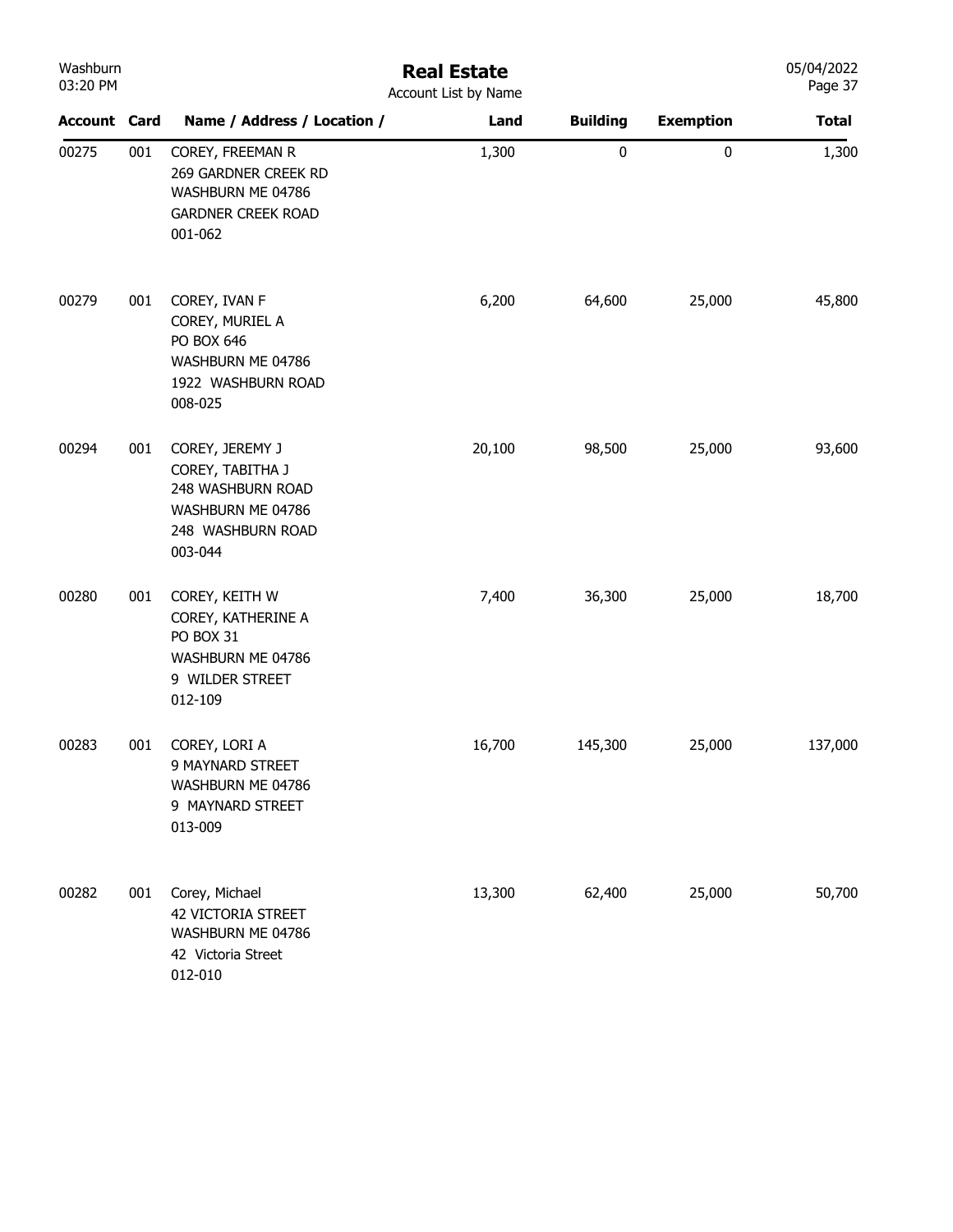| Washburn<br>03:20 PM |     | <b>Real Estate</b><br>Account List by Name                                                               |        |                 |                  |              |  |  |
|----------------------|-----|----------------------------------------------------------------------------------------------------------|--------|-----------------|------------------|--------------|--|--|
| <b>Account Card</b>  |     | Name / Address / Location /                                                                              | Land   | <b>Building</b> | <b>Exemption</b> | <b>Total</b> |  |  |
| 00137                | 001 | COREY, MICHAEL L<br><b>42 VICTORIA STREET</b><br>WASHBURN ME 04786<br>48 VICTORIA STREET<br>012-011      | 11,500 | 13,500          | $\pmb{0}$        | 25,000       |  |  |
| 00284                | 001 | COREY, MIKE<br><b>42 VICTORIA STREET</b><br>WASHBURN ME 04786<br>VICTORIA STREET<br>004-008/9            | 12,300 | 0               | $\bf{0}$         | 12,300       |  |  |
| 00285                | 001 | COREY, RODNEY E<br>COREY, HELENA N<br>PO BOX 148<br>WASHBURN ME 04786<br>10 RIVERSIDE DRIVE S<br>014-015 | 19,700 | 66,200          | 31,000           | 54,900       |  |  |
| 00288                | 001 | CORRIGAN, KENNETH<br>617 MARY'S POND ROAD<br>ROCHESTER MA 02770 2200<br>1565 PARSONS ROAD<br>003-054A    | 17,200 | 29,400          | $\pmb{0}$        | 46,600       |  |  |
| 00416                | 001 | COTE, RICHARD<br>1518 WASHBURN ROAD<br>WASHBURN ME 04786<br>1518 WASHBURN ROAD<br>004-061                | 27,200 | 71,600          | 25,000           | 73,800       |  |  |
| 00417                | 001 | COTE, RICHARD<br>582 TABOR ROAD<br>WOODLAND ME 04736<br>1520 WASHBURN ROAD<br>004-061A                   | 8,600  | 23,500          | $\bf{0}$         | 32,100       |  |  |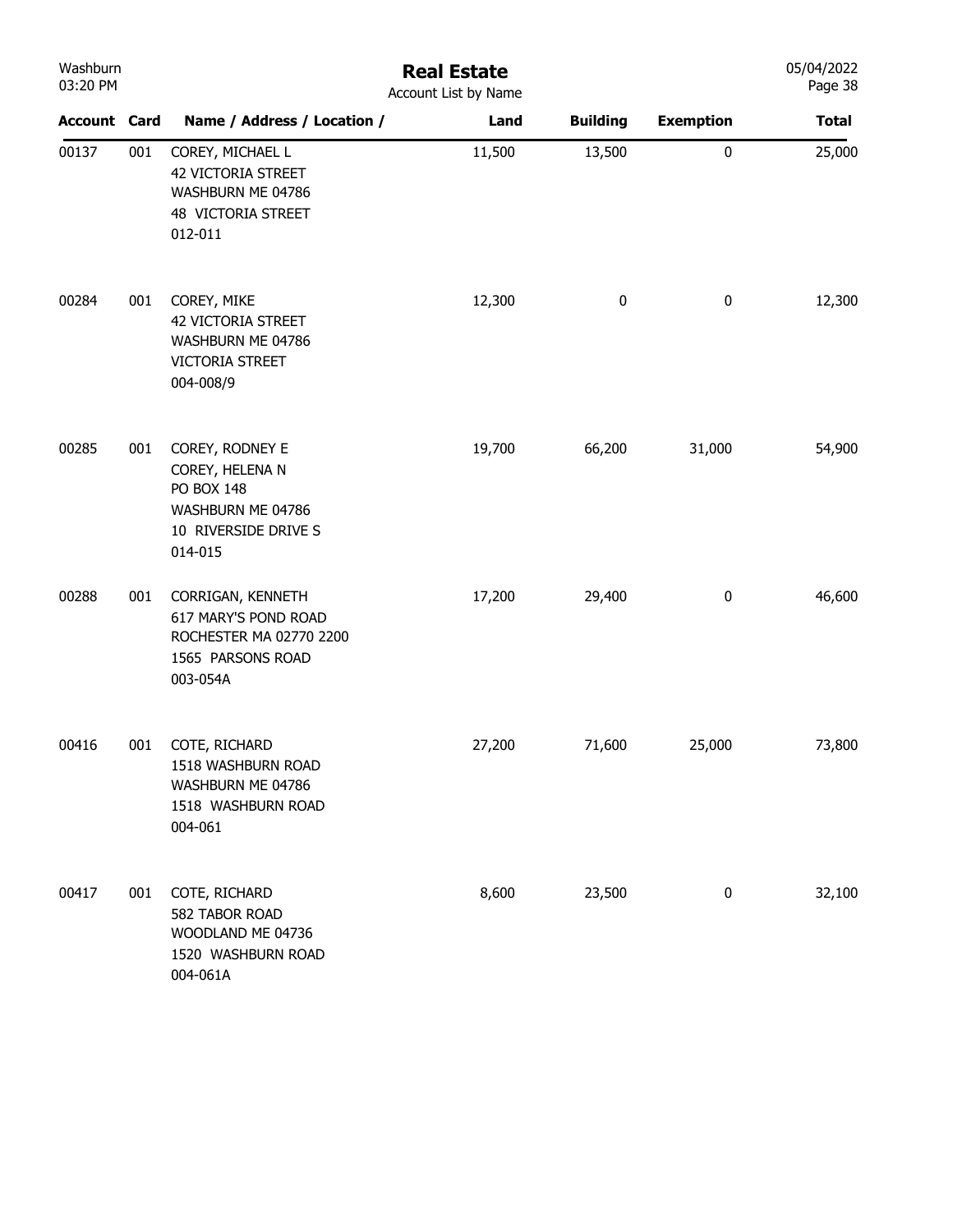| Washburn<br>03:20 PM |     | <b>Real Estate</b><br>Account List by Name                                                               | 05/04/2022<br>Page 39 |                 |                  |              |
|----------------------|-----|----------------------------------------------------------------------------------------------------------|-----------------------|-----------------|------------------|--------------|
| <b>Account Card</b>  |     | Name / Address / Location /                                                                              | Land                  | <b>Building</b> | <b>Exemption</b> | <b>Total</b> |
| 00010                | 001 | COTTLE, GEORGE<br><b>5 BROOKSIDE CIRCLE</b><br>Washburn ME 04786<br>5 Brookside Circle<br>004-054 On #02 | $\pmb{0}$             | 13,200          | 13,200           | 0            |
| 00116                | 001 | COUNTRY FARMS PROPERTIES, INC<br>PO BOX 72<br>WASHBURN ME 04786<br><b>MAIN STREET</b><br>012-122         | 6,900                 | 0               | $\boldsymbol{0}$ | 6,900        |
| 00563                | 001 | COUNTRY FARMS PROPERTIES, INC<br>172 BAGLEY ROAD<br>MAPLETON ME 04757<br>674 WASHBURN ROAD<br>002-029    | 43,700                | 89,000          | $\pmb{0}$        | 132,700      |
| 00312                | 001 | COUNTRY FARMS PROPERTIES, INC.<br>P.O. BOX 72<br>WASHBURN ME 04786<br>1284 MAIN STREET<br>011-007        | 9,800                 | 178,700         | 0                | 188,500      |
| 00449                | 001 | COUNTRY FARMS PROPERTIES, INC.<br>P.O. BOX 72<br>WASHBURN ME 04786<br>1272 MAIN STREET<br>012-050        | 11,400                | 77,000          | $\pmb{0}$        | 88,400       |
| 00569                | 001 | COUNTRY FARMS PROPERTIES, INC.<br>P.O. BOX 72<br>WASHBURN ME 04786<br><b>GOULD STREET</b><br>011-134A    | 3,200                 | 0               | $\bf{0}$         | 3,200        |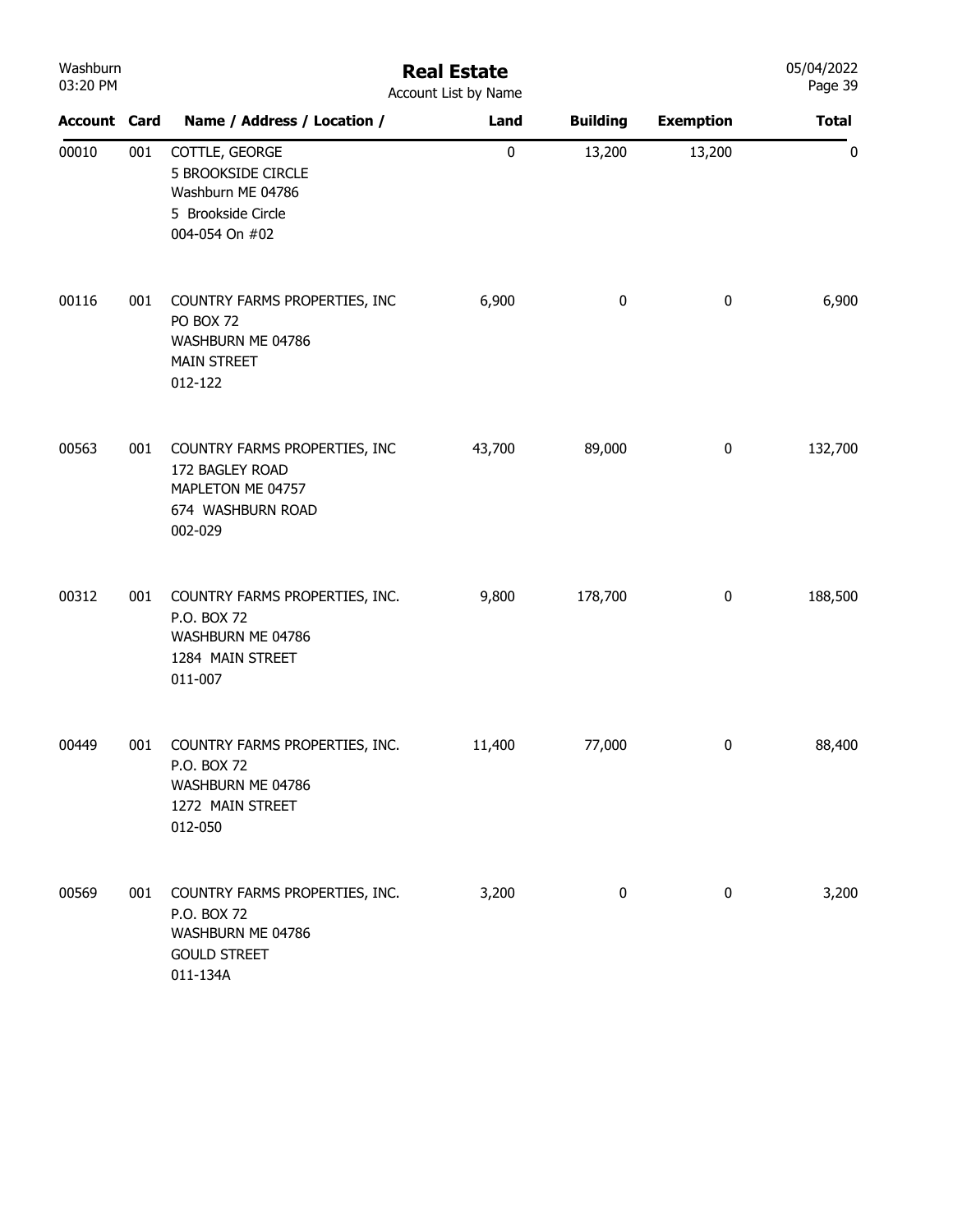| Washburn<br>03:20 PM |     | <b>Real Estate</b><br>Account List by Name                                                                 |        |                 |                  |              |  |
|----------------------|-----|------------------------------------------------------------------------------------------------------------|--------|-----------------|------------------|--------------|--|
| <b>Account Card</b>  |     | Name / Address / Location /                                                                                | Land   | <b>Building</b> | <b>Exemption</b> | <b>Total</b> |  |
| 00600                | 001 | COUNTRY FARMS PROPERTIES, INC.<br>P.O. BOX 72<br>WASHBURN ME 04786<br>16 SCHOOL STREET<br>011-119          | 9,900  | 106,600         | 0                | 116,500      |  |
| 01062                | 001 | COUNTRY FARMS PROPERTIES, INC.<br>P.O. BOX 72<br>WASHBURN ME 04786<br>1269 MAIN STREET<br>011-131          | 5,900  | 34,900          | 0                | 40,800       |  |
| 00115                | 001 | CRAVEN, IAN<br>101 US ROUTE #1<br>BUCKSPORT ME 04416<br><b>WASHBURN ROAD</b><br>009-018                    | 92,500 | 0               | 0                | 92,500       |  |
| 00641                | 001 | CRAW, DAVID J JR<br>CRAW, SELENA W<br>127 HINES STREET<br>WASHBURN ME 04786<br>127 HINES STREET<br>010-023 | 9,400  | 69,900          | 25,000           | 54,300       |  |
| 00290                | 001 | Cray, James L<br>PO BOX 451<br>WASHBURN ME 04786<br>92 Hines Street<br>010-050                             | 8,400  | 53,200          | 25,000           | 36,600       |  |
| 00292                | 001 | CREASEY, DION<br>CREASEY, ERIN<br>274 CROSS ROAD<br>WASHBURN ME 04786<br>274 CROSS ROAD<br>002-023         | 16,300 | 75,400          | 25,000           | 66,700       |  |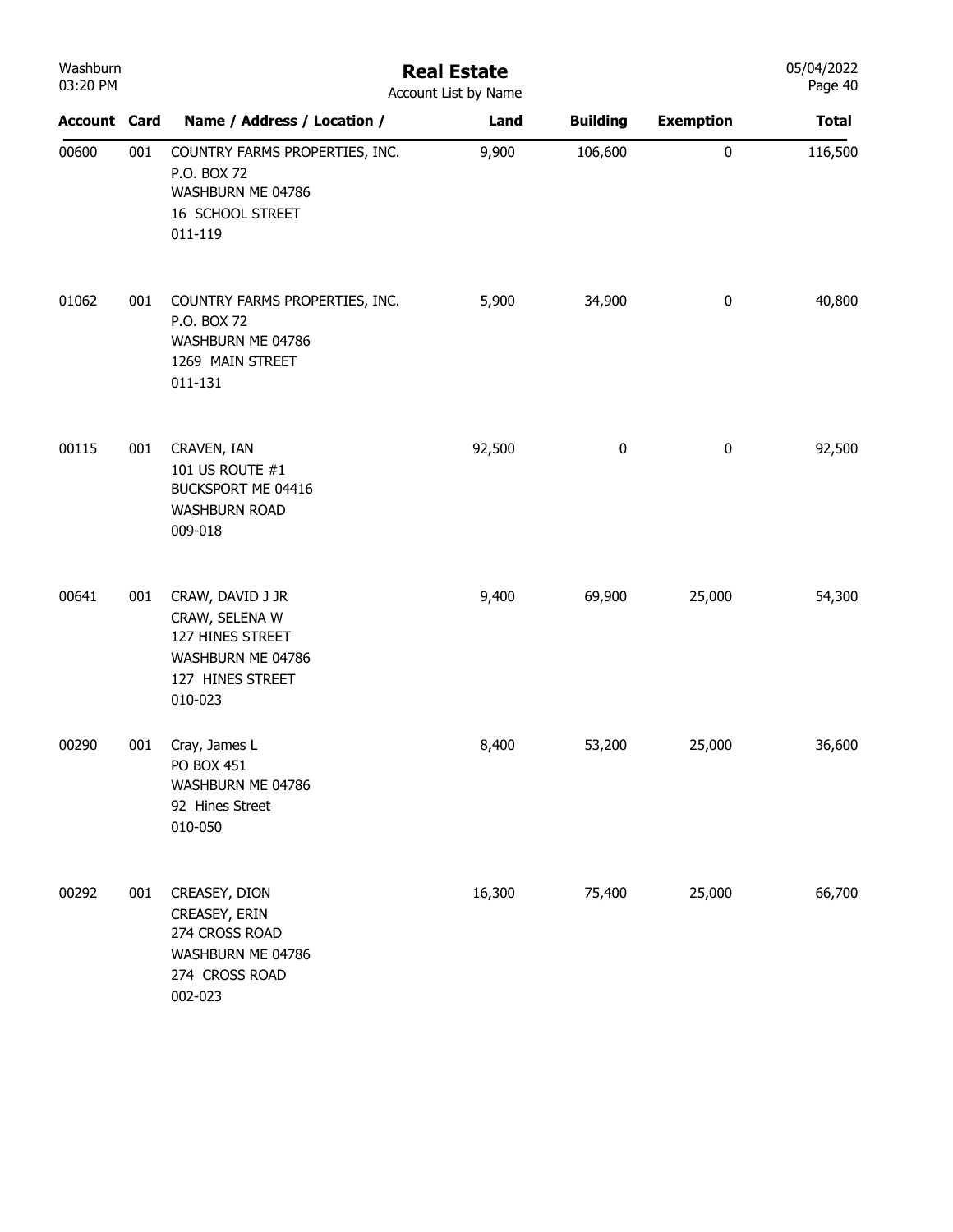| Washburn<br>03:20 PM |     | <b>Real Estate</b><br>Account List by Name                                                                                   |        |                 |                  |              |
|----------------------|-----|------------------------------------------------------------------------------------------------------------------------------|--------|-----------------|------------------|--------------|
| <b>Account Card</b>  |     | Name / Address / Location /                                                                                                  | Land   | <b>Building</b> | <b>Exemption</b> | <b>Total</b> |
| 00358                | 001 | CREASEY, DION<br>274 CROSS ROAD<br>WASHBURN ME 04786<br><b>CROSS ROAD</b><br>002-022                                         | 9,000  | 0               | $\pmb{0}$        | 9,000        |
| 00188                | 001 | CRONIN, MELISSA M<br>PO BOX 436<br>WASHBURN ME 04786<br>14 NEW DUNNTOWN ROAD<br>004-024                                      | 12,200 | 29,100          | 25,000           | 16,300       |
| 01096                | 001 | CROPLEY, GREGORY M JR<br>CROPLEY, JOY L<br>2327 WASHBURN ROAD<br>WASHBURN ME 04786<br>2327 WASHBURN ROAD<br>009-014A         | 25,700 | 173,200         | 25,000           | 173,900      |
| 00291                | 001 | CROPLEY, GREGORY M SR<br>CROPLEY, GREGORY M JR &<br>2319 WASHBURN ROAD<br>WASHBURN ME 04786<br>2319 WASHBURN ROAD<br>009-014 | 14,400 | 103,500         | 25,000           | 92,900       |
| 00773                | 001 | CROUSE, CALVIN JR<br>CROUSE, TIA<br>1309 Main Street<br>Washburn ME 04786<br>1309 Main Street<br>011-111                     | 15,200 | 70,200          | $\bf{0}$         | 85,400       |
| 00296                | 001 | CROUSEVILLE ADVENT CHRISTIAN<br>MISSION BUILDING<br>P.O. BOX 456<br>CROUSEVILLE ME 04738<br>461 WASHBURN ROAD<br>015-021     | 22,000 | 94,100          | 116,100          | 0            |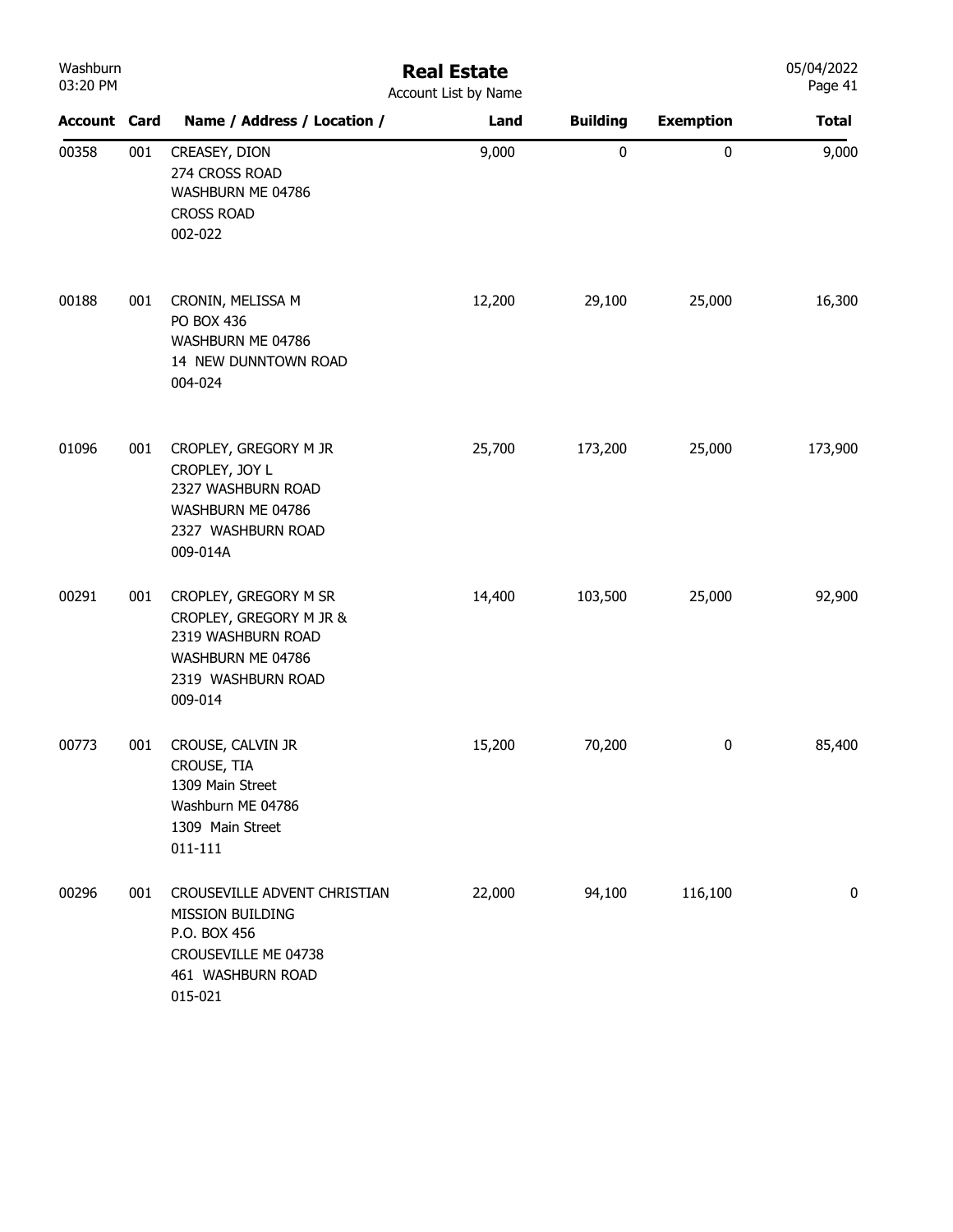| Washburn<br>03:20 PM |     | <b>Real Estate</b><br>Account List by Name                                                                                  | 05/04/2022<br>Page 42 |                 |                  |              |
|----------------------|-----|-----------------------------------------------------------------------------------------------------------------------------|-----------------------|-----------------|------------------|--------------|
| <b>Account Card</b>  |     | Name / Address / Location /                                                                                                 | Land                  | <b>Building</b> | <b>Exemption</b> | <b>Total</b> |
| 00297                | 001 | CROUSEVILLE ADVENT CHRISTIAN<br>P.O. BOX 456<br>CROUSEVILLE ME 04738<br>458 WASHBURN ROAD<br>015-022                        | 24,500                | 237,300         | 261,800          | $\pmb{0}$    |
| 00300                | 001 | CROUSEVILLE GROWERS, INC.<br>1113 STATE ROAD<br>MAPLETON ME 04757<br>236 CROSS ROAD<br>002-020C                             | 33,200                | 62,000          | $\pmb{0}$        | 95,200       |
| 00470                | 001 | CUFF, LAWRENCE A<br>PO BOX 363<br>WASHBURN ME 04786<br>15 STODDARD STREET<br>012-022                                        | 9,300                 | 41,200          | $\pmb{0}$        | 50,500       |
| 00302                | 001 | <b>CULBERT, THOMAS</b><br><b>CULBERT, MARGARET</b><br>73 Fendall Ave.<br>Alexandria VA<br><b>EVERETT ROAD</b><br>007-031/32 | 4,800                 | $\pmb{0}$       | $\pmb{0}$        | 4,800        |
| 00842                | 001 | CUNNINGHAM, DARIN M<br>CUNNINGHAM, KAYLIE (WINKLMANN)<br>P.O. BOX 533<br>WASHBURN ME 04786<br>1349 MAIN STREET<br>011-080   | 10,600                | 76,900          | 0                | 87,500       |
| 00304                | 001 | Currie, Heirs of John<br>c/o Johnathan Currie<br>P.O. Box 512<br>South Lancaster MA 01561<br>Parsons Road<br>003-059        | 1,500                 | $\pmb{0}$       | $\pmb{0}$        | 1,500        |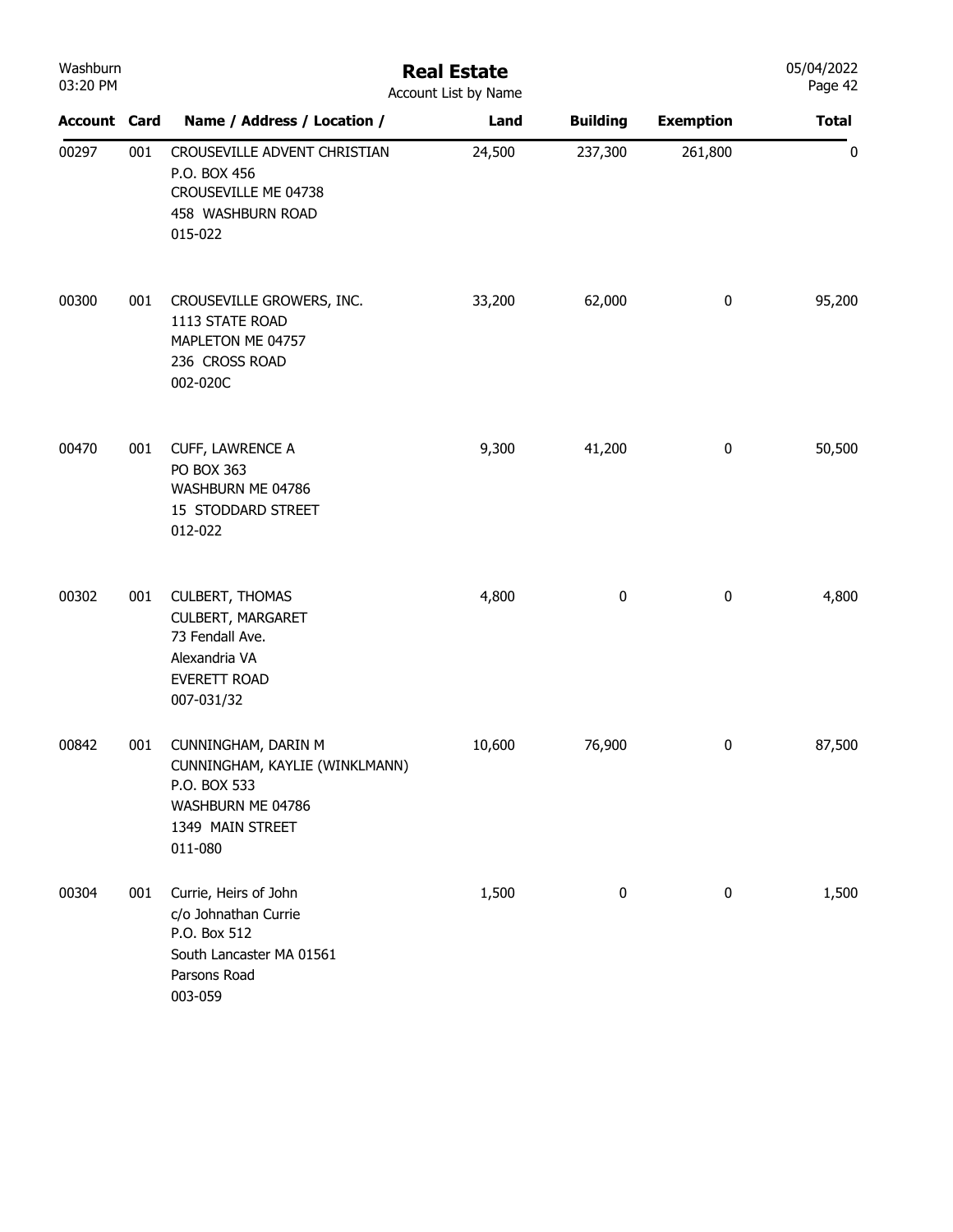| Washburn<br>03:20 PM |     | <b>Real Estate</b><br>Account List by Name                                                                                |        |                 |                  |              |  |  |  |
|----------------------|-----|---------------------------------------------------------------------------------------------------------------------------|--------|-----------------|------------------|--------------|--|--|--|
| <b>Account Card</b>  |     | Name / Address / Location /                                                                                               | Land   | <b>Building</b> | <b>Exemption</b> | <b>Total</b> |  |  |  |
| 00421                | 001 | Currie, Heirs of John<br>c/o David M. Currie<br>P.O. Box 512<br>South Lancaster MA 01561<br>Parsons Road<br>003-062       | 10,000 | 0               | $\pmb{0}$        | 10,000       |  |  |  |
| 00481                | 001 | CUYLER, JUVY N<br>31 CHURCH STREET<br>WASHBURN ME 04786<br>31 CHURCH STREET<br>011-024                                    | 16,800 | 42,100          | $\pmb{0}$        | 58,900       |  |  |  |
| 00311                | 001 | CYR FAMILY LIMITED PARTNERSHIP<br>c/o GILBERT CYR<br>P.O. BOX 252<br>PORTAGE LAKE ME 04768<br>Castle Hill Road<br>001-050 | 24,300 | $\pmb{0}$       | $\pmb{0}$        | 24,300       |  |  |  |
| 00306                | 001 | CYR, CRAIG A<br>CYR, KRISTI<br>1499 WASHBURN RD<br>WASHBURN ME 04786<br>1499 WASHBURN ROAD<br>004-064                     | 29,800 | 87,400          | 25,000           | 92,200       |  |  |  |
| 00207                | 001 | CYR, DANIEL<br>122 CROSS ROAD<br>WASHBURN ME 04786<br>122 CROSS ROAD<br>002-016                                           | 39,000 | 121,800         | 25,000           | 135,800      |  |  |  |
| 00309                | 001 | CYR, DEBRA J<br>P.O. BOX 366<br>WASHBURN ME 04786<br>14 McMANUS STREET<br>011-015                                         | 7,000  | 46,700          | 25,000           | 28,700       |  |  |  |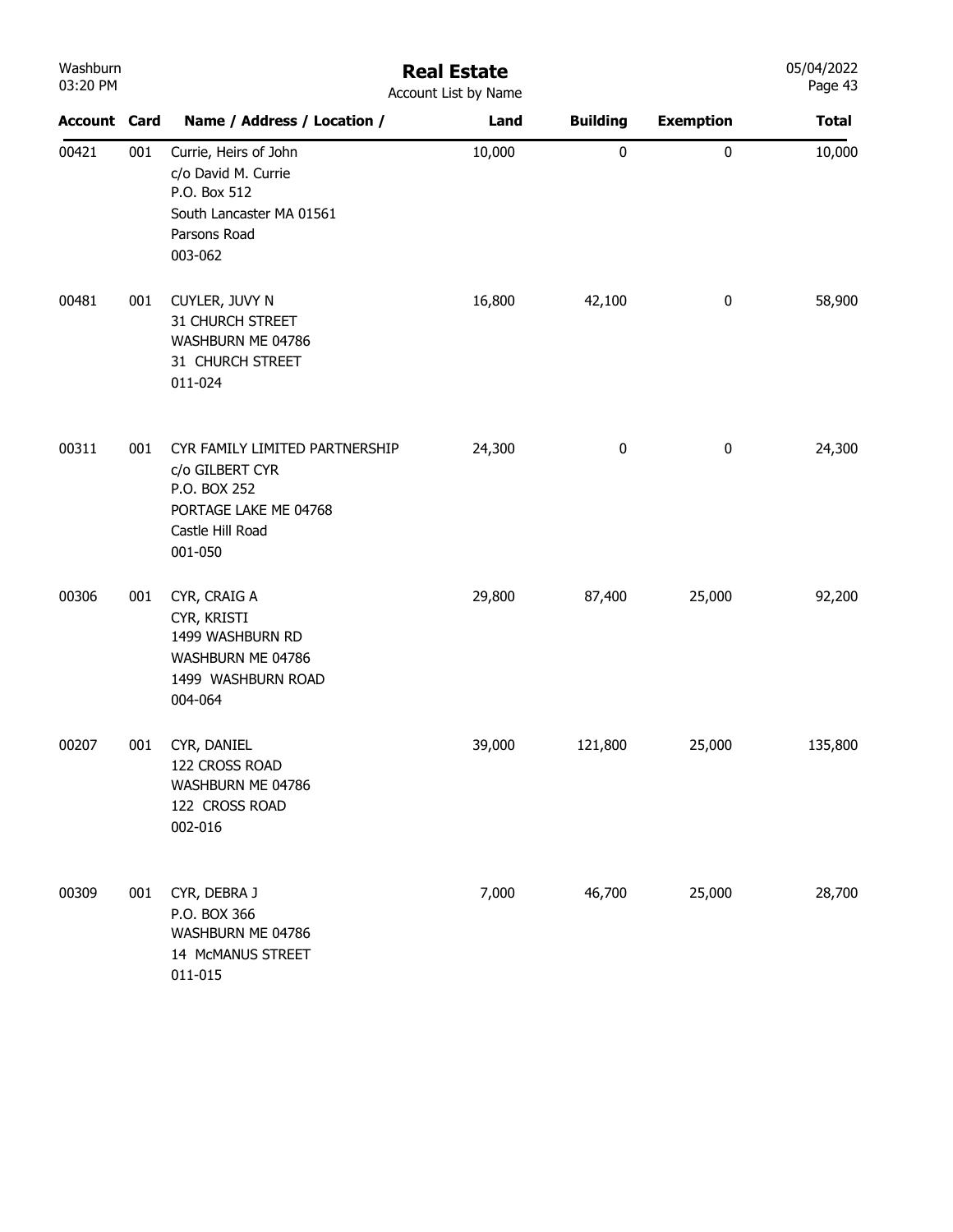| Washburn<br>03:20 PM |     |                                                                                                              | <b>Real Estate</b><br>Account List by Name |                 |                  | 05/04/2022<br>Page 44 |
|----------------------|-----|--------------------------------------------------------------------------------------------------------------|--------------------------------------------|-----------------|------------------|-----------------------|
| <b>Account Card</b>  |     | Name / Address / Location /                                                                                  | Land                                       | <b>Building</b> | <b>Exemption</b> | <b>Total</b>          |
| 00308                | 001 | CYR, DENISE<br>PO BOX 539<br>WASHBURN ME 04786<br>1749 PARSONS ROAD<br>002-044                               | 21,000                                     | 81,500          | 25,000           | 77,500                |
| 01134                | 001 | CYR, KYLE<br>CYR, LINDSEY<br>8 DELMONT<br>PRESQUE ISLE ME 04769<br><b>WASHBURN ROAD</b><br>001-014           | 13,500                                     | $\pmb{0}$       | $\bf{0}$         | 13,500                |
| 00344                | 001 | CYR, LUCAS<br>1353 Main Street<br>Washburn ME 04786<br>1353 Main Street<br>011-079                           | 10,600                                     | 73,900          | 25,000           | 59,500                |
| 00870                | 001 | Cyr, Michael R<br>Cyr, Pauline L Doody<br>P.O. BOX 267<br>WASHBURN ME 04786<br>13 Thompson Street<br>012-038 | 13,700                                     | 56,600          | 25,000           | 45,300                |
| 00788                | 001 | D&L RENTALS, LLC<br>430 Washburn Road<br>Washburn ME 04786<br>436 WASHBURN ROAD<br>016-021A                  | 18,900                                     | 164,600         | $\bf{0}$         | 183,500               |
| 00789                | 001 | D&L RENTALS, LLC<br>430 Washburn Road<br>Washburn ME 04786<br>430 WASHBURN ROAD<br>016-021                   | 21,300                                     | 99,700          | $\pmb{0}$        | 121,000               |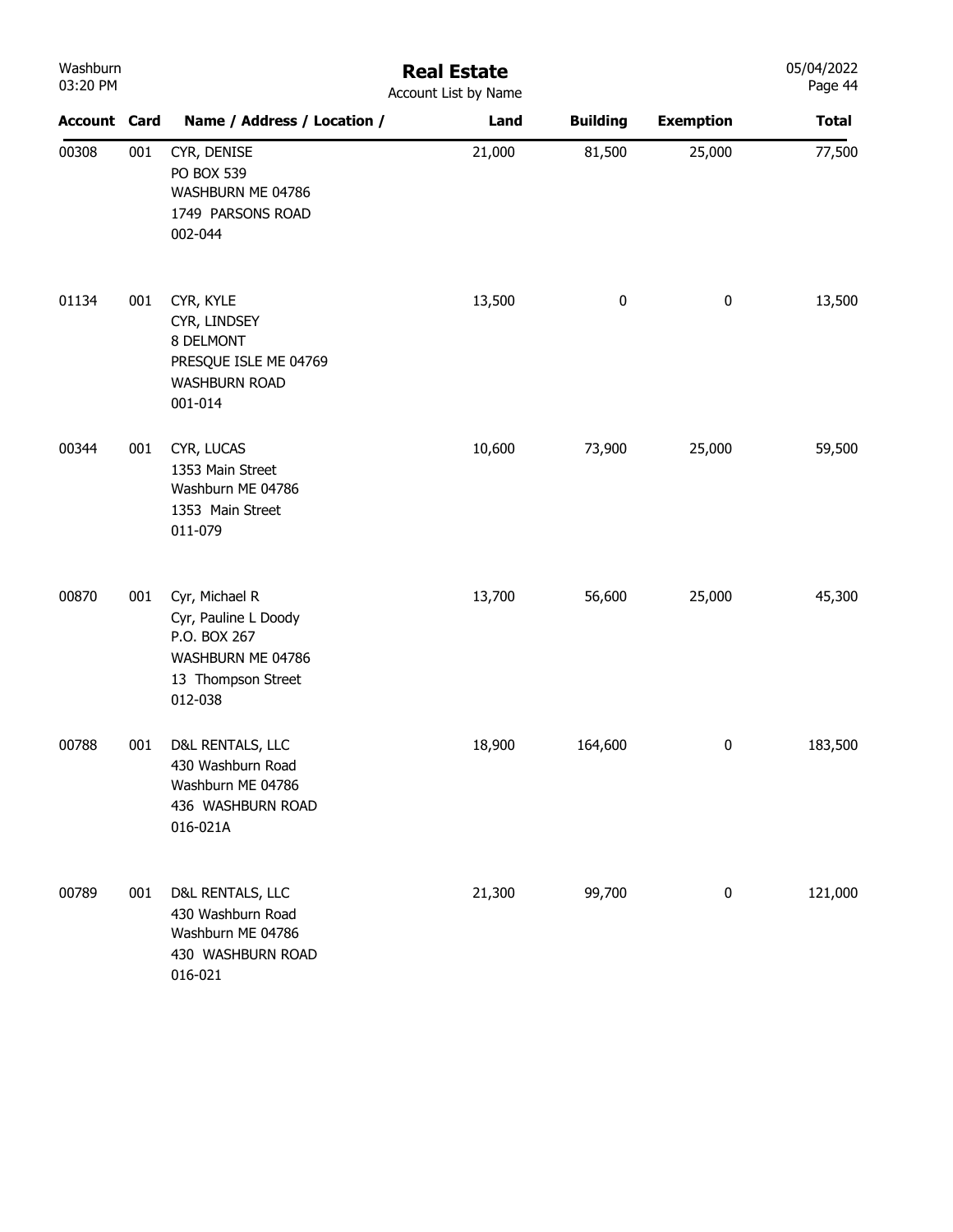| Washburn<br>03:20 PM |     | <b>Real Estate</b><br>Account List by Name                                                                                  |        |                 |                  |              |  |  |
|----------------------|-----|-----------------------------------------------------------------------------------------------------------------------------|--------|-----------------|------------------|--------------|--|--|
| <b>Account Card</b>  |     | Name / Address / Location /                                                                                                 | Land   | <b>Building</b> | <b>Exemption</b> | <b>Total</b> |  |  |
| 00314                | 001 | DAGGETT, DANA P<br>ADAMS, SUSAN E<br>DAGGETT, PHILIP B.<br>P.O. BOX 338<br>WASHBURN ME 04786<br>1243 MAIN STREET<br>012-124 | 16,100 | 84,200          | $\pmb{0}$        | 100,300      |  |  |
| 00315                | 001 | DAHLGREN, ALLEN<br>c/o Richard Wark<br>1779 Main Street<br>Mapleton ME 04757<br>6 CARIBOU LAKE ROAD<br>005-014              | 16,900 | 63,100          | 31,000           | 49,000       |  |  |
| 00473                | 001 | DAHLGREN, RAY E<br>PO BOX 377<br>WASHBURN ME 04786<br>10 STORY STREET<br>011-036                                            | 8,600  | 42,000          | 31,000           | 19,600       |  |  |
| 00646                | 001 | DAIGLE, BRUCE<br>27 STATE ROAD<br>PRESQUE ISLE ME 04769<br><b>WASHBURN ROAD</b><br>003-035A                                 | 9,500  | $\pmb{0}$       | $\pmb{0}$        | 9,500        |  |  |
| 01101                | 001 | DAIGLE, BRUCE<br>27 STATE ROAD<br>PRESQUE ISLE ME 04769<br>75 FLEWELLING DRIVE<br>003-007A                                  | 15,300 | 62,000          | 0                | 77,300       |  |  |
| 01107                | 001 | DAVIS, MITCHELL W. IRREVOCABLE<br>c/o JACK HOLDER<br>P.O. BOX 869<br>PRESQUE ISLE ME 04769<br>PARSONS ROAD<br>003-068       | 11,000 | 0               | $\pmb{0}$        | 11,000       |  |  |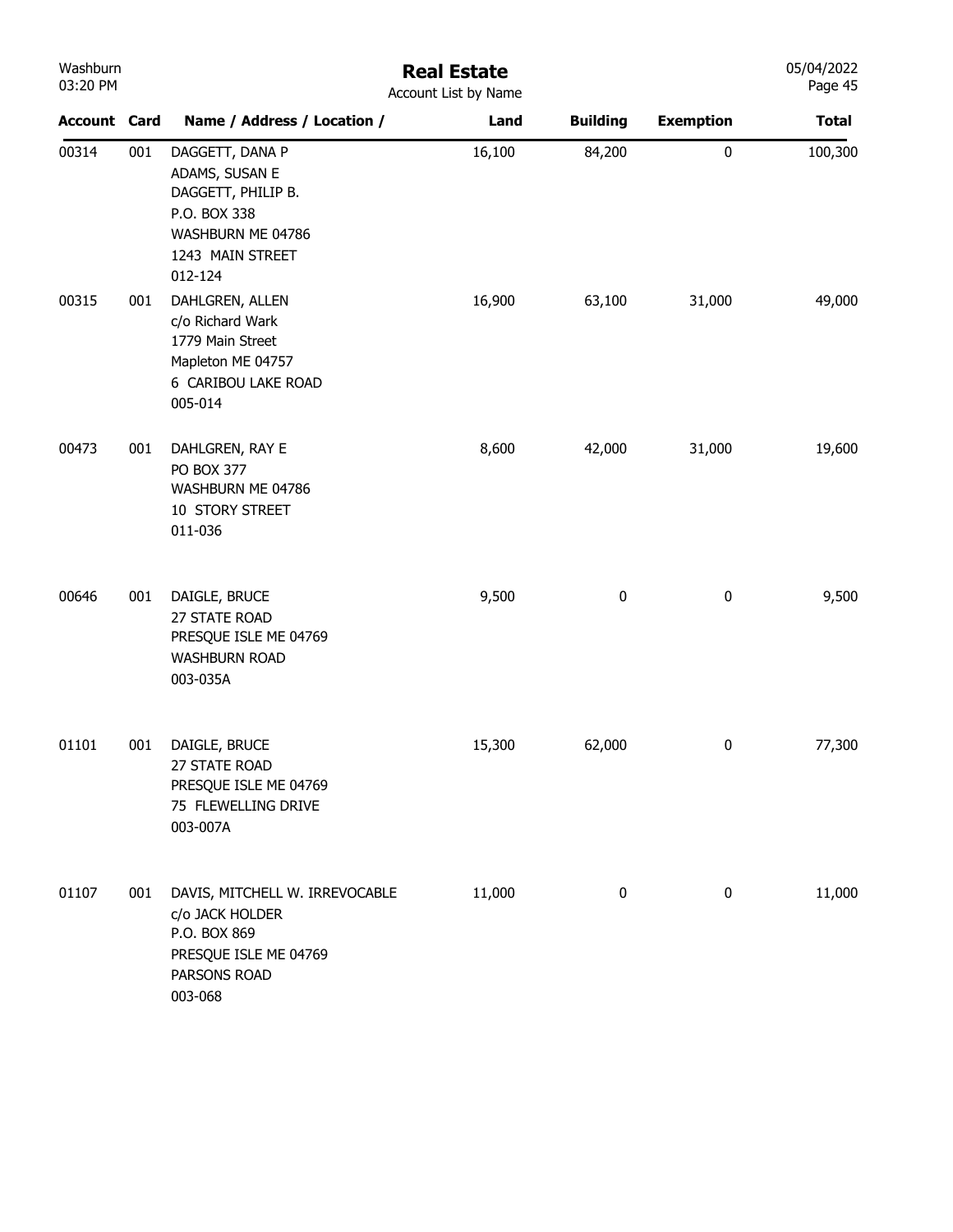| Washburn<br>03:20 PM |     | <b>Real Estate</b><br>Account List by Name                                                              |        |                  |                  |              |
|----------------------|-----|---------------------------------------------------------------------------------------------------------|--------|------------------|------------------|--------------|
| <b>Account Card</b>  |     | Name / Address / Location /                                                                             | Land   | <b>Building</b>  | <b>Exemption</b> | <b>Total</b> |
| 01059                | 001 | DAVIS, STEVEN W<br>DAVIS, MARY E<br>PO BOX 168<br>WASHBURN ME 04786<br>19 HARVEST LANE<br>012-141       | 10,800 | 121,500          | 25,000           | 107,300      |
| 00319                | 001 | Dead River Oil Co.<br>11 Birdseye Ave.<br>Caribou ME 04736<br>Victoria Street<br>012-012                | 33,400 | $\boldsymbol{0}$ | $\pmb{0}$        | 33,400       |
| 00091                | 001 | DEEVES, WENDY<br>PO BOX 172<br>WASHBURN ME 04786<br>22 PORTER STREET<br>012-085                         | 11,600 | 75,500           | 25,000           | 62,100       |
| 00382                | 001 | DERR, KEVIN T<br>DERR, BRENDA S<br>434 EVERETT ROAD<br>WASHBURN ME 04786<br>434 EVERETT ROAD<br>007-025 | 16,700 | 91,200           | 25,000           | 82,900       |
| 00996                | 001 | DESCHESNE, ROBERT A<br>184 HINES STREET<br>WASHBURN ME 04786<br>184 HINES STREET<br>004-039C            | 16,500 | 58,400           | 25,000           | 49,900       |
| 01097                | 001 | DESY, MARY, TRUSTEE OF THE MARY<br>P.O. BOX 114<br>WASHBURN ME 04786<br>1147 MAIN STREET<br>004-077B    | 20,000 | 148,700          | 25,000           | 143,700      |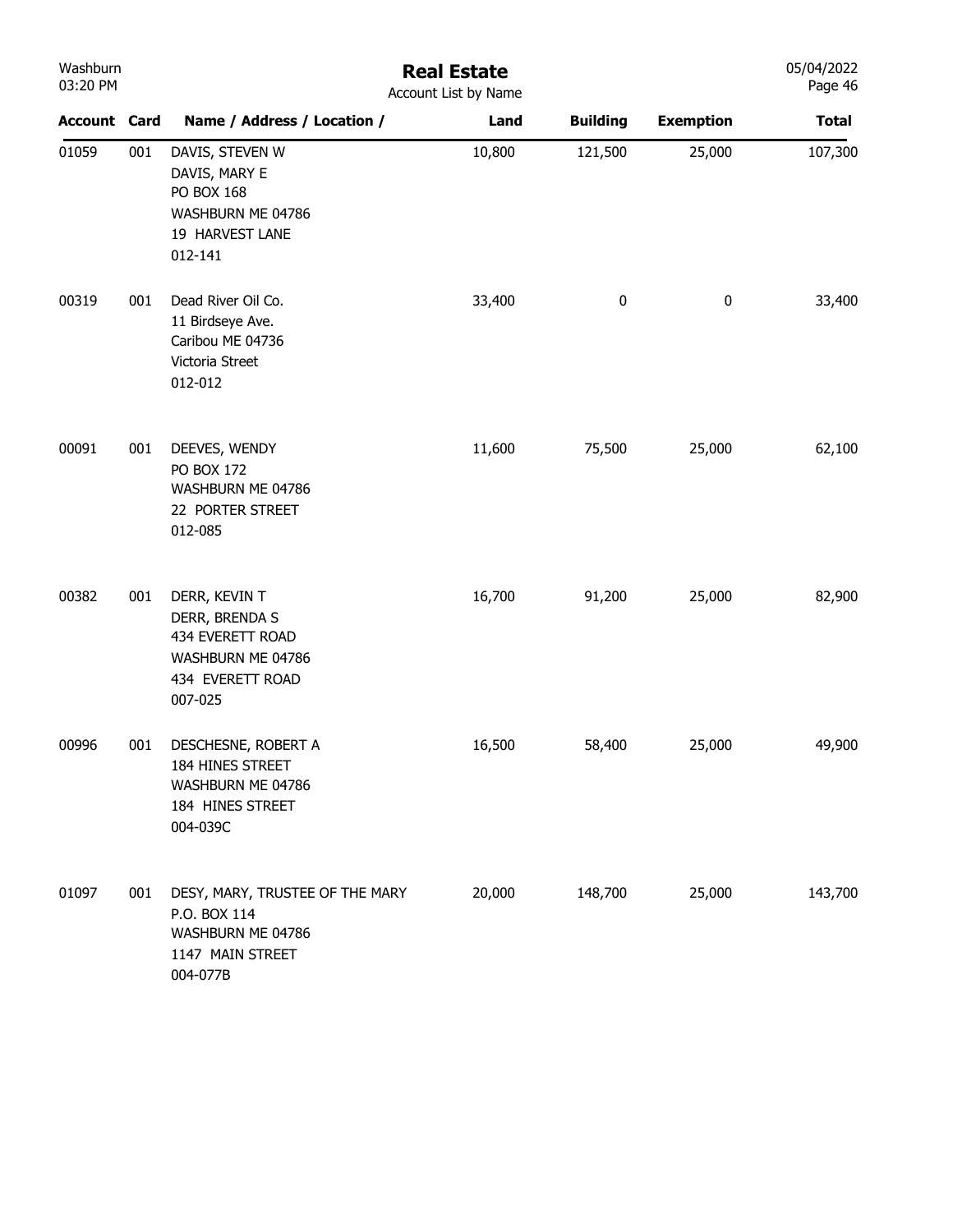| Washburn<br>03:20 PM |     | <b>Real Estate</b><br>Account List by Name                                                                                |        |                 |                  |              |  |
|----------------------|-----|---------------------------------------------------------------------------------------------------------------------------|--------|-----------------|------------------|--------------|--|
| <b>Account Card</b>  |     | Name / Address / Location /                                                                                               | Land   | <b>Building</b> | <b>Exemption</b> | <b>Total</b> |  |
| 00325                | 001 | DEVOE, DONALD P JR<br>PLISSEY, LEISA HOPE (DEVOE)<br>P.O. Box 1281<br>Presque Isle ME 04769<br>30 CURRIE ROAD<br>003-056A | 16,500 | 2,100           | $\bf{0}$         | 18,600       |  |
| 00326                | 001 | DEVOE, LEIGH A<br>DEVOE, BRENDA J<br>PO BOX 347<br>WASHBURN ME 04786<br>30 WOODMAN STREET<br>012-114                      | 11,200 | 67,400          | 25,000           | 53,600       |  |
| 00327                | 001 | Dickinson, Andrew C<br>Dickinson, Jody L Haines<br>PO BOX 612<br>WASHBURN ME 04786<br>12 Trafton Street<br>010-037        | 9,900  | 41,400          | 25,000           | 26,300       |  |
| 00328                | 001 | Dickinson, Andrew C<br>PO BOX 612<br>WASHBURN ME 04786<br><b>Trafton Street</b><br>010-060B                               | 3,200  | $\pmb{0}$       | $\bf{0}$         | 3,200        |  |
| 00147                | 001 | DIETTE, SEAN P<br>DIETTE, SARAH A<br><b>PO BOX 372</b><br>WASHBURN ME 04786<br>1194 MAIN STREET<br>013-016                | 10,000 | 97,900          | 25,000           | 82,900       |  |
| 00882                | 001 | DIONNE, LUKES<br>WOODMAN, ALEXA<br>14 STODDARD STREET<br>WASHBURN ME 04786<br>14 STODDARD STREET<br>012-020               | 5,700  | 26,100          | $\bf{0}$         | 31,800       |  |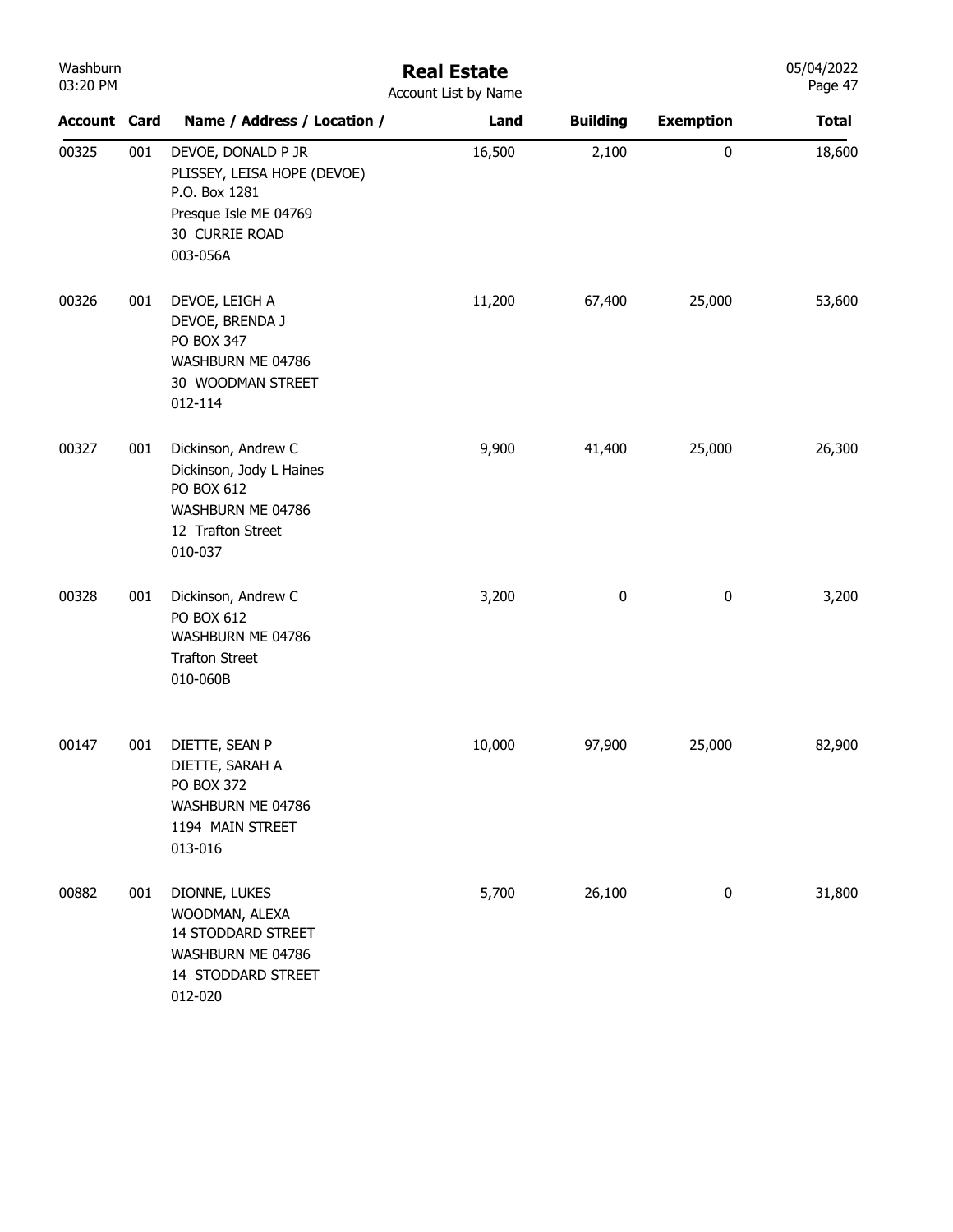| Washburn<br>03:20 PM |     |                                                                                                                        | <b>Real Estate</b><br>Account List by Name |                 |                  | 05/04/2022<br>Page 48 |
|----------------------|-----|------------------------------------------------------------------------------------------------------------------------|--------------------------------------------|-----------------|------------------|-----------------------|
| <b>Account Card</b>  |     | Name / Address / Location /                                                                                            | Land                                       | <b>Building</b> | <b>Exemption</b> | <b>Total</b>          |
| 00333                | 001 | DOAK, MICHAEL J<br>DOAK, SAMANTHA J<br>593 WASHBURN ROAD<br>WASHBURN ME 04786<br><b>WASHBURN ROAD</b><br>02-012        | 1,000                                      | $\pmb{0}$       | $\pmb{0}$        | 1,000                 |
| 00635                | 001 | DOAK, MICHAEL J<br>DOAK, SAMANTHA J (HOBBS)<br>593 WASHBURN ROAD<br>WASHBURN ME 04786<br>593 WASHBURN ROAD<br>002-012B | 18,300                                     | 51,800          | 25,000           | 45,100                |
| 00612                | 001 | DOAK, RICHARD F SR<br>DOAK, BARBARA J<br>567 WASHBURN ROAD<br>WASHBURN ME 04786<br>567 WASHBURN ROAD<br>002-012D       | 21,000                                     | 62,900          | 25,000           | 58,900                |
| 00335                | 001 | DOAK, WILLIAM A<br>P.O. BOX 1505<br>PRESQUE ISLE ME 04769<br>37 CURRIE ROAD<br>003-057                                 | 16,500                                     | 0               | $\boldsymbol{0}$ | 16,500                |
| 00336                | 001 | DOBSON, SAMUEL J<br>DOBSON, DIANN DEE<br>PO BOX 369<br>WASHBURN ME 04786<br>436 CASTLE HILL ROAD<br>001-055            | 16,500                                     | 133,800         | 25,000           | 125,300               |
| 00601                | 001 | DOBSON, SCOTT R<br>DOBSON, STEVEN R<br>P.O. Box 455<br>Washburn ME 04786<br><b>WASHBURN ROAD</b><br>003-016            | 9,300                                      | 0               | 0                | 9,300                 |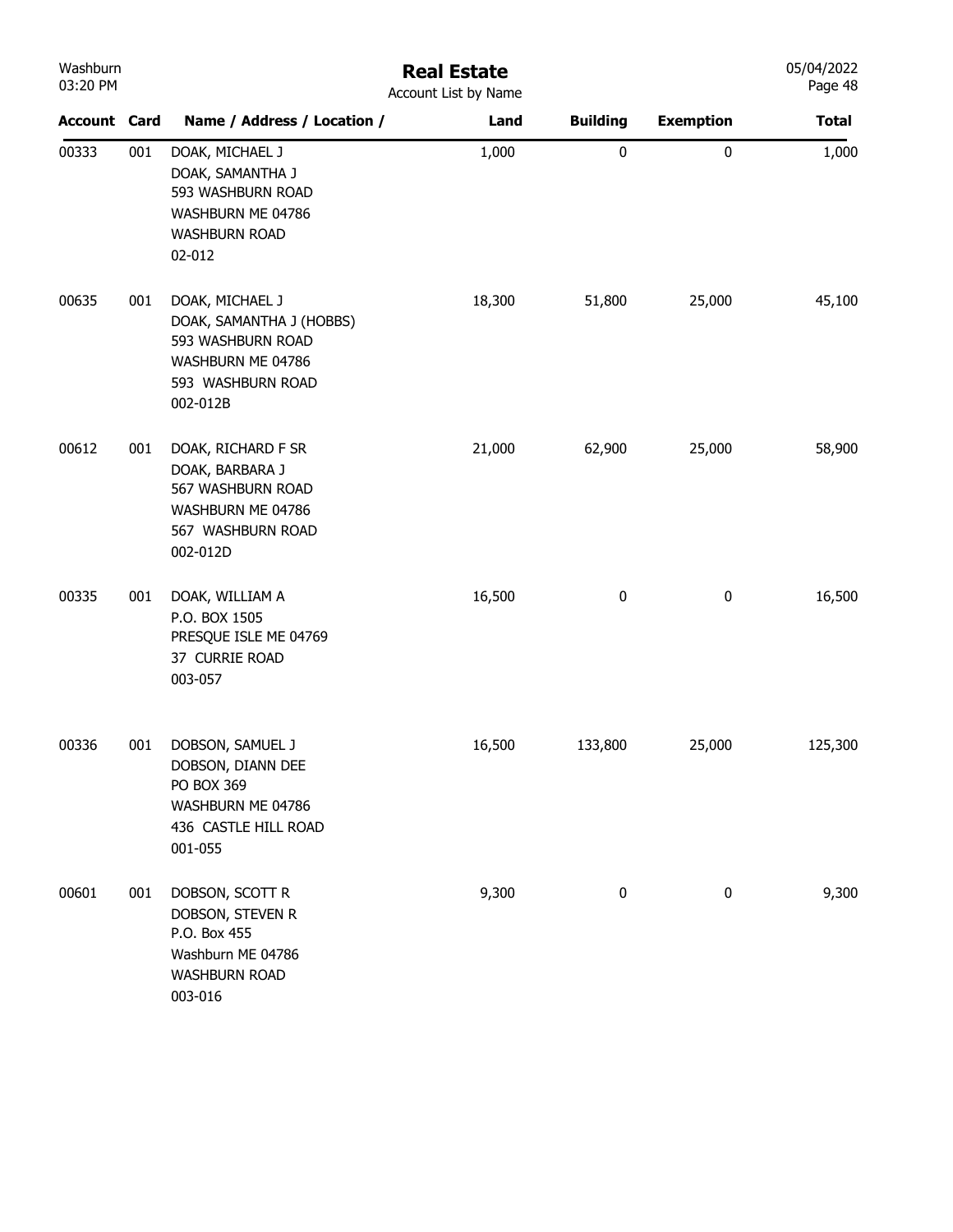| Washburn<br>03:20 PM |     |                                                                                                                                       | <b>Real Estate</b><br>Account List by Name |                 |                  | 05/04/2022<br>Page 49 |
|----------------------|-----|---------------------------------------------------------------------------------------------------------------------------------------|--------------------------------------------|-----------------|------------------|-----------------------|
| <b>Account Card</b>  |     | Name / Address / Location /                                                                                                           | Land                                       | <b>Building</b> | <b>Exemption</b> | <b>Total</b>          |
| 01086                | 001 | DOBSON, SCOTT R<br>DOBSON, STEVEN R<br>AROOSTOOK HOSPITALITY INN<br>P.O. BOX 455<br>WASHBURN ME 04786<br>23 LANGILLE ROAD<br>003-015C | 41,000                                     | 218,600         | 0                | 259,600               |
| 00338                | 001 | DOBSON, STEVEN R<br>DOBSON, PRUDENCE P<br>PO BOX 455<br>WASHBURN ME 04786<br>31 WOODMAN STREET<br>012-116                             | 16,300                                     | 77,700          | 25,000           | 69,000                |
| 00343                | 001 | Dobson, Steven R<br>Dobson, Scott R<br><b>PO BOX 455</b><br>WASHBURN ME 04786<br>Washburn Road<br>003-037                             | 1,000                                      | $\pmb{0}$       | 0                | 1,000                 |
| 00662                | 001 | Dobson, Steven R<br>Dobson, Scott R<br><b>PO BOX 455</b><br>WASHBURN ME 04786<br>Washburn Road<br>003-015E                            | 46,700                                     | 0               | 0                | 46,700                |
| 00663                | 001 | Dobson, Steven R<br>Dobson, Scott R<br><b>PO BOX 455</b><br>WASHBURN ME 04786<br>Washburn Road<br>003-036                             | 2,500                                      | 0               | 0                | 2,500                 |
| 01137                | 001 | DOBSON, STEVEN R<br><b>PO BOX 455</b><br>WASHBURN ME 04786<br><b>WASHBURN ROAD</b><br>003-018-1                                       | 23,600                                     | 0               | $\pmb{0}$        | 23,600                |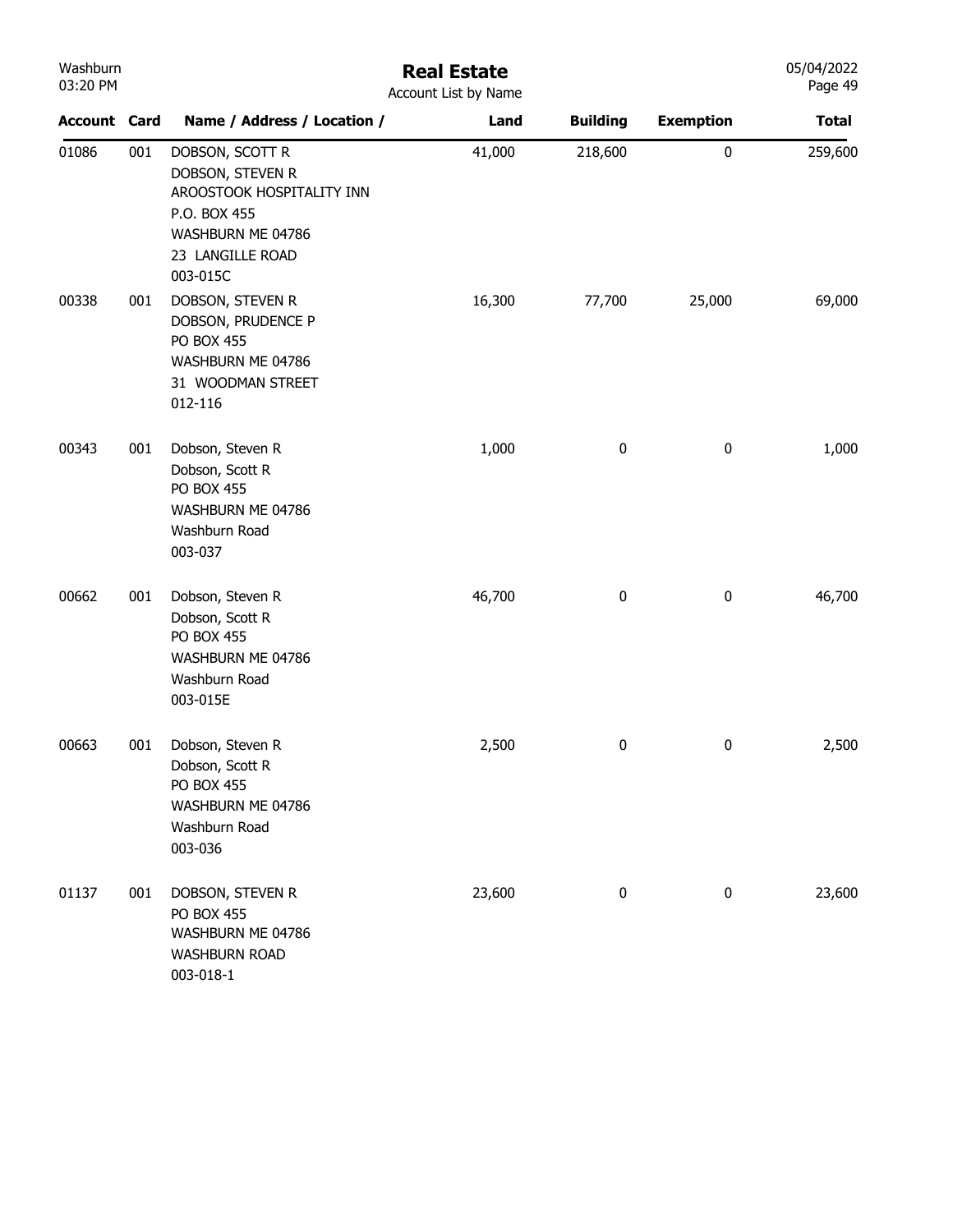| Washburn<br>03:20 PM |     | <b>Real Estate</b><br>Account List by Name                                                                                                 |        |                 |                  |              |  |
|----------------------|-----|--------------------------------------------------------------------------------------------------------------------------------------------|--------|-----------------|------------------|--------------|--|
| <b>Account Card</b>  |     | Name / Address / Location /                                                                                                                | Land   | <b>Building</b> | <b>Exemption</b> | <b>Total</b> |  |
| 00339                | 001 | DOEBENER, CAMILLE E (NICHOLS)<br>P.O. BOX 427<br>WASHBURN ME 04786<br>116 HINES STREET<br>010-011                                          | 8,700  | 40,300          | 25,000           | 24,000       |  |
| 00264                | 001 | DOMINIQUE, DANNY S<br><b>PO BOX 502</b><br>CROUSEVILLE ME 04738<br>498 WASHBURN ROAD<br>015-028                                            | 20,500 | 123,900         | 25,000           | 119,400      |  |
| 00341                | 001 | DOMINIQUE, KENNETH<br>CONLEY, VICKY A<br>DOMINIQUE, DANNY S. / MARK K.<br>P.O. BOX 448<br>WASHBURN ME 04786<br>69 PORTER STREET<br>012-064 | 11,800 | 62,000          | 25,000           | 48,800       |  |
| 00009                | 001 | Donald Devoe<br>53 Brookside Circle<br>Washburn ME 04786<br>53 Brookside Circle<br>004-054 On #15                                          | 0      | 4,400           | $\bf{0}$         | 4,400        |  |
| 00946                | 001 | DONNELLY, JUSTIN<br>DONNELLY, KATIE-ANN<br>PO BOX 943<br>PRESQUE ISLE ME 04769<br>381 Washburn Road<br>016-012                             | 12,700 | 95,800          | 25,000           | 83,500       |  |
| 00346                | 001 | Donovan, Lloyd R<br>Donovan, Anita A<br>67 WASHBURN ROAD<br>WASHBURN ME 04786<br>67 Washburn Road<br>003-022                               | 18,400 | 22,100          | 25,000           | 15,500       |  |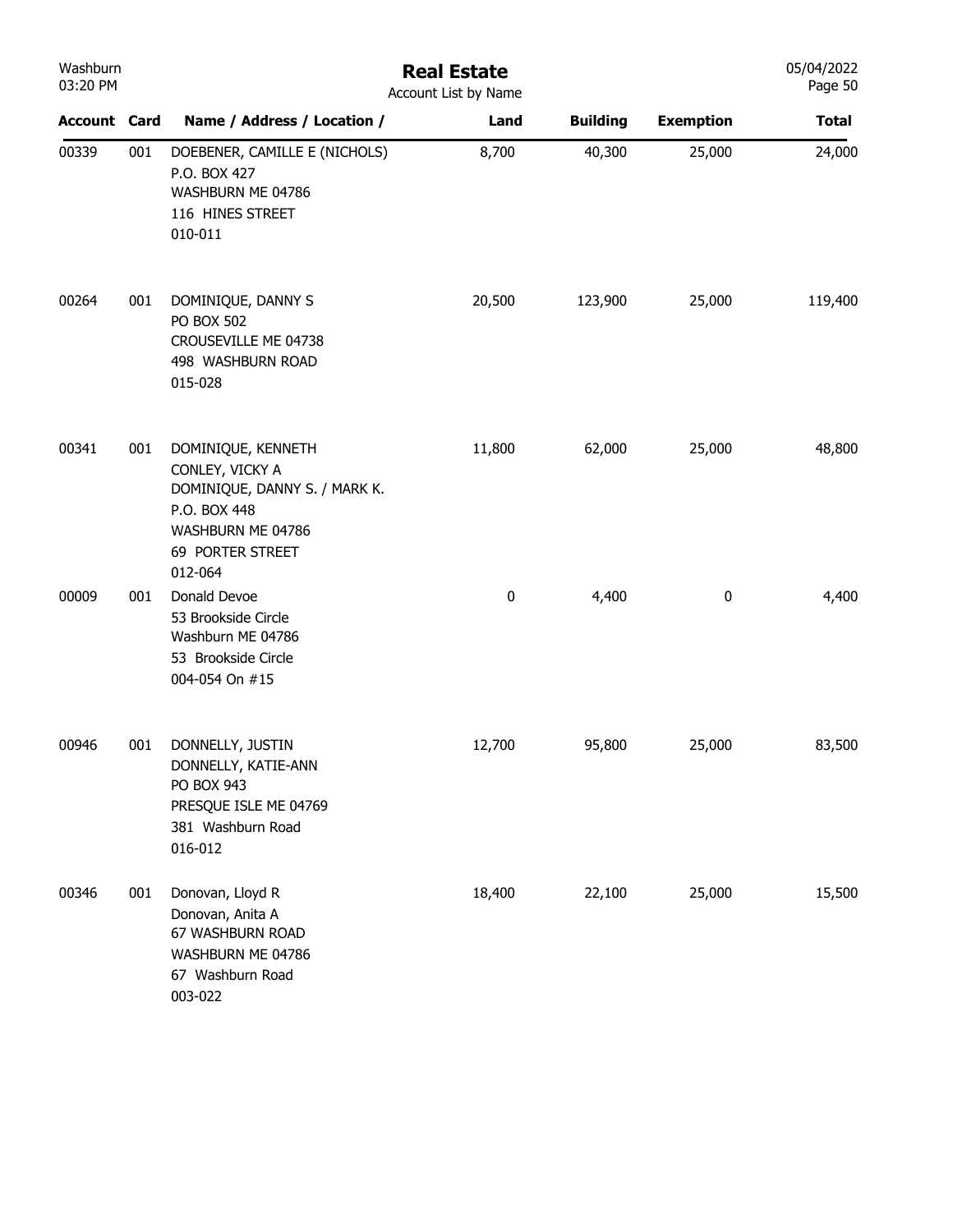| Washburn<br>03:20 PM |     | <b>Real Estate</b><br>Account List by Name                                                                  |        |                 |                  |              |  |  |
|----------------------|-----|-------------------------------------------------------------------------------------------------------------|--------|-----------------|------------------|--------------|--|--|
| <b>Account Card</b>  |     | Name / Address / Location /                                                                                 | Land   | <b>Building</b> | <b>Exemption</b> | <b>Total</b> |  |  |
| 00347                | 001 | DONOVAN, ROBERT W<br>DONOVAN, CARLENE A<br>PO BOX 184<br>WASHBURN ME 04786<br>35 HINES STREET<br>011-058    | 15,500 | 75,400          | 25,000           | 65,900       |  |  |
| 00367                | 001 | Donovan, Robert W<br>PO BOX 184<br>WASHBURN ME 04786<br>Victoria Street<br>012-008                          | 8,500  | 8,300           | $\pmb{0}$        | 16,800       |  |  |
| 00368                | 001 | DOODY, ADAM T<br>272 COFFIN ROAD<br>WASHBURN ME 04786<br>272 COFFIN ROAD<br>006-042B                        | 16,700 | 101,300         | 25,000           | 93,000       |  |  |
| 00565                | 001 | DOODY, ETHEL M.<br>P.O. BOX 106<br>WASHBURN ME 04786<br>2337 PARSONS ROAD<br>001-034A                       | 18,400 | 44,000          | $\pmb{0}$        | 62,400       |  |  |
| 00370                | 001 | Doody, George W<br>Doody, Velva L<br><b>PO BOX 242</b><br>WASHBURN ME 04786<br>8 Thompson Street<br>012-029 | 10,700 | 75,900          | 25,000           | 61,600       |  |  |
| 00373                | 001 | DOODY, JOHN A<br>DOODY, MICHELLE L<br>164 COFFIN RD<br>WASHBURN ME 04786<br>164 COFFIN ROAD<br>006-040A     | 18,400 | 83,800          | 25,000           | 77,200       |  |  |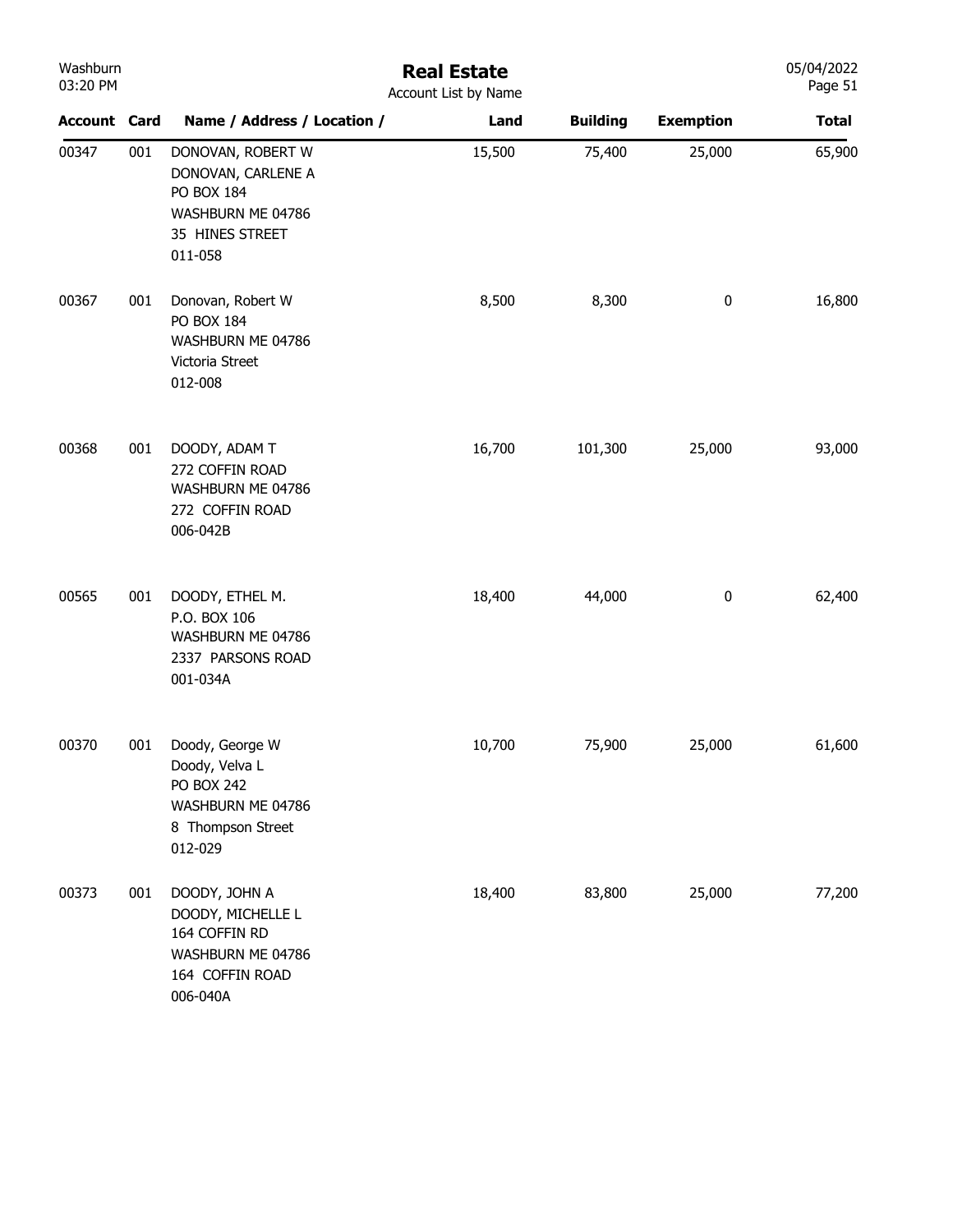| Washburn<br>03:20 PM |     | <b>Real Estate</b><br>Account List by Name                                                                 |        |                 |                  |              |  |  |  |
|----------------------|-----|------------------------------------------------------------------------------------------------------------|--------|-----------------|------------------|--------------|--|--|--|
| <b>Account Card</b>  |     | Name / Address / Location /                                                                                | Land   | <b>Building</b> | <b>Exemption</b> | <b>Total</b> |  |  |  |
| 00374                | 001 | DOODY, LARRY W<br>13 CLARK ST<br>WASHBURN ME 04786<br>13 CLARK STREET<br>011-086                           | 8,300  | 18,400          | 25,000           | 1,700        |  |  |  |
| 00375                | 001 | DOODY, LARRY W<br>13 CLARK ST<br>WASHBURN ME 04786<br>1450 WASHBURN ROAD<br>004-056                        | 7,000  | 39,400          | $\pmb{0}$        | 46,400       |  |  |  |
| 01141                | 001 | DOODY, RICHARD J<br>10 COVENTRY, APT. 10C<br>PRESQUE ISLE ME 04769<br><b>COFFIN ROAD</b><br>006-040-B      | 9,000  | $\pmb{0}$       | $\pmb{0}$        | 9,000        |  |  |  |
| 00377                | 001 | DOODY, STEPHEN W<br>DOODY, REBECCA K<br>174 COFFIN ROAD<br>WASHBURN ME 04786<br>174 COFFIN ROAD<br>006-041 | 17,800 | 64,000          | 25,000           | 56,800       |  |  |  |
| 00379                | 001 | DOODY, WALLACE<br>DOODY, ALICE<br>285 COFFIN ROAD<br>WASHBURN ME 04786<br>285 COFFIN ROAD<br>006-037B      | 16,000 | 16,700          | 25,000           | 7,700        |  |  |  |
| 00380                | 001 | DOODY, WALLACE<br>DOODY, ALICE<br>285 COFFIN ROAD<br>WASHBURN ME 04786<br>285 COFFIN ROAD<br>006-037       | 52,000 | 0               | 0                | 52,000       |  |  |  |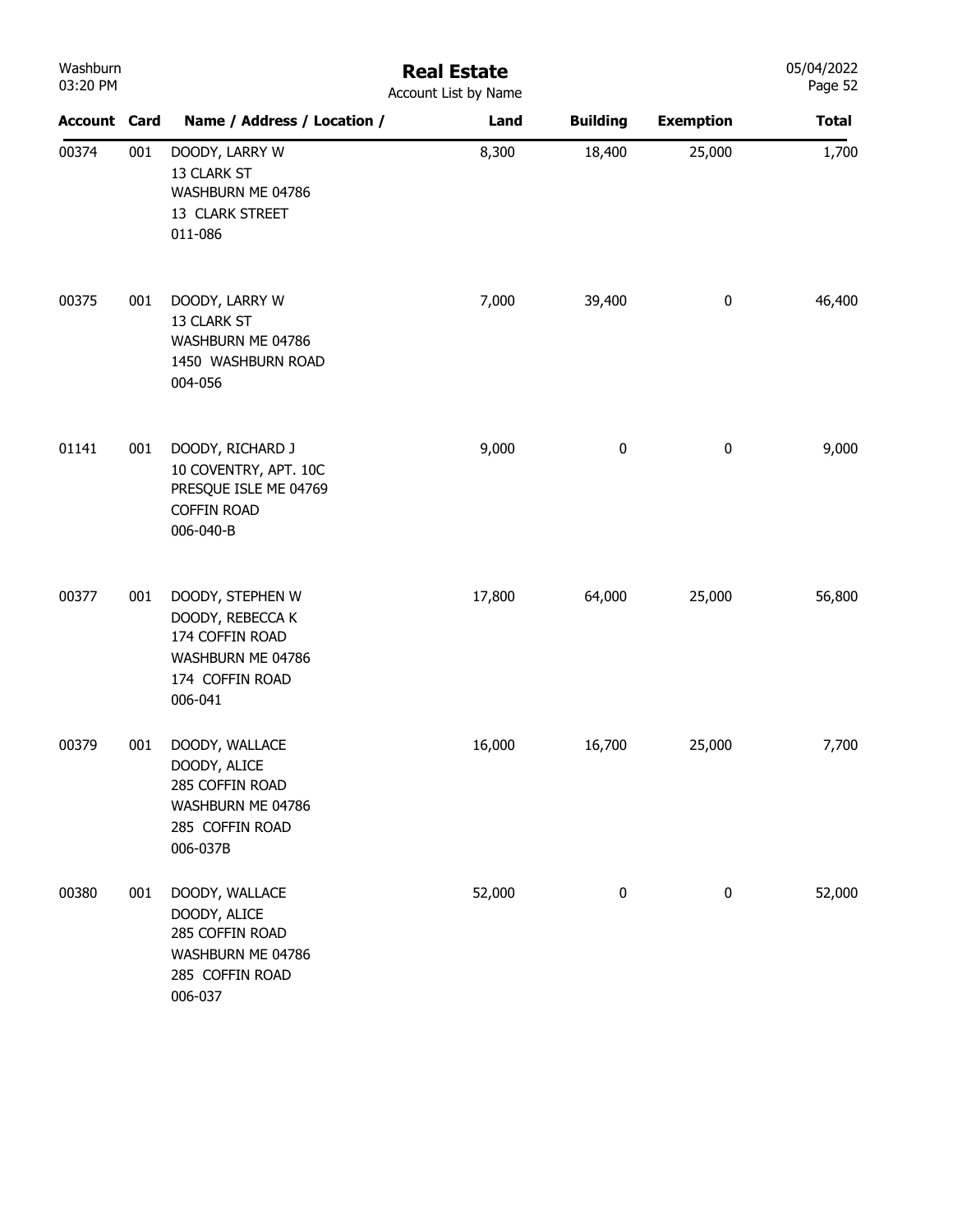| Washburn<br>03:20 PM |     |                                                                                                               | <b>Real Estate</b><br>Account List by Name |                 |                  | 05/04/2022<br>Page 53 |
|----------------------|-----|---------------------------------------------------------------------------------------------------------------|--------------------------------------------|-----------------|------------------|-----------------------|
| <b>Account Card</b>  |     | Name / Address / Location /                                                                                   | Land                                       | <b>Building</b> | <b>Exemption</b> | <b>Total</b>          |
| 00378                | 001 | Doody, Wallace L<br>Doody, Alice<br>285 COFFIN ROAD<br>WASHBURN ME 04786<br>284 Coffin Road<br>006-042        | 13,500                                     | 19,400          | $\pmb{0}$        | 32,900                |
| 00381                | 001 | Doody, Wendell S<br>Doody, Joyce M<br>1629 WASHBURN RD<br>WASHBURN ME 04786<br>1629 Washburn Road<br>005-020  | 24,100                                     | 78,100          | 25,000           | 77,200                |
| 01069                | 001 | DORR, DENNIS A<br>DORR, CAROLINE G.<br>86 HARRINGTON ROAD<br>WALPOLE ME 04573<br>353 Washburn Road<br>016-016 | 13,600                                     | 0               | $\pmb{0}$        | 13,600                |
| 00385                | 001 | DOW, HEIRS OF BETH A.<br>7 CHURCH STREET<br>WASHBURN ME 04786<br>7 CHURCH STREET<br>011-029                   | 11,700                                     | 44,200          | $\pmb{0}$        | 55,900                |
| 00477                | 001 | DOW, MARTINA M<br>DOW, JR., JOHN W.<br>106 HINES STREET<br>WASHBURN ME 04786<br>106 HINES STREET<br>010-008   | 9,000                                      | 50,100          | 25,000           | 34,100                |
| 00478                | 001 | DOW, MARTINA M<br>FOOTE, HARRY A<br>P.O. BOX 544<br>WASHBURN ME 04786<br>101 HINES STREET<br>010-031          | 8,700                                      | 49,200          | 0                | 57,900                |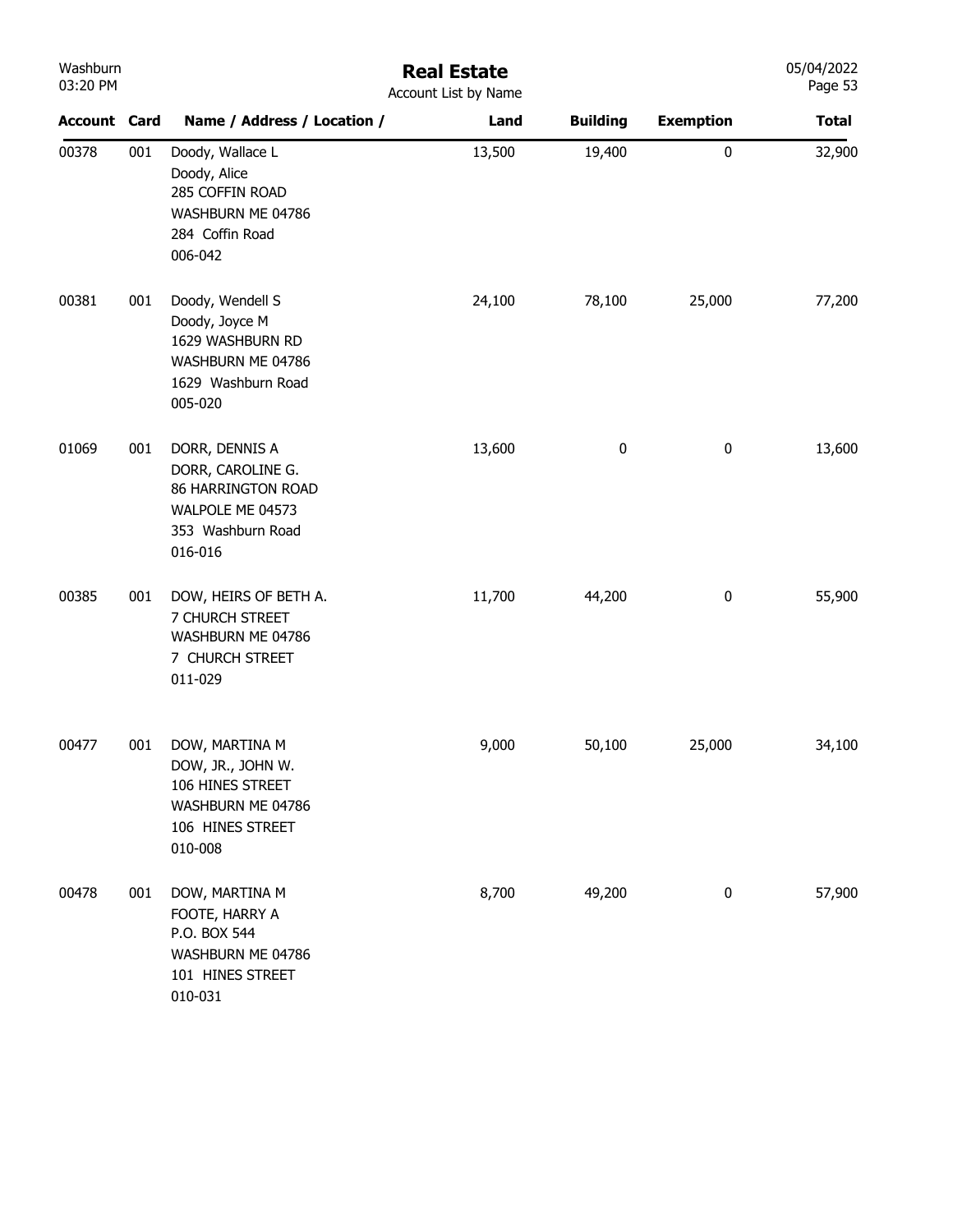| <b>VVGSIIDUIII</b><br>03:20 PM | <b>Real Estate</b><br>Account List by Name |                                                                                                                     |        |                 |                  |              |  |
|--------------------------------|--------------------------------------------|---------------------------------------------------------------------------------------------------------------------|--------|-----------------|------------------|--------------|--|
| <b>Account Card</b>            |                                            | Name / Address / Location /                                                                                         | Land   | <b>Building</b> | <b>Exemption</b> | <b>Total</b> |  |
| 00388                          | 001                                        | DRISCOLL, DALE A<br>DRISCOLL, MARCI A (PERRY)<br>411 COFFIN ROAD<br>WASHBURN ME 04786<br>411 COFFIN ROAD<br>003-072 | 24,500 | 59,300          | 25,000           | 58,800       |  |
| 00389                          | 001                                        | Drost, Abraham J<br>Drost, Deborah A<br>P.O. BOX 422<br>WASHBURN ME 04786<br>25 Wilder Street<br>012-104            | 3,900  | $\pmb{0}$       | $\pmb{0}$        | 3,900        |  |
| 00390                          | 001                                        | Drost, Abraham J<br>P.O. BOX 422<br>WASHBURN ME 04786<br>28 Wilder Street<br>012-057                                | 10,100 | 25,300          | 0                | 35,400       |  |
| 00054                          | 001                                        | DROST, ABRAHAM JOHN<br>DROST, DEBORAH ANN<br>P.O. BOX 422<br>WASHBURN ME 04786<br>24 WOODMAN STREET<br>012-113      | 9,800  | 80,200          | 25,000           | 65,000       |  |
| 00395                          | 001                                        | DROST, BRUCE J<br>DROST, KATHRYN A<br>258 WASHBURN ROAD<br>WASHBURN ME 04786<br>258 WASHBURN ROAD<br>003-045        | 16,500 | 74,900          | 25,000           | 66,400       |  |
| 00398                          | 001                                        | DROST, KENNETH W<br>1229 OAKLAND AVENUE<br>WARNER ROBBINS GA 31088<br>111 GARDNER CREEK ROAD<br>004-003A            | 35,000 | 0               | 0                | 35,000       |  |

05/04/2022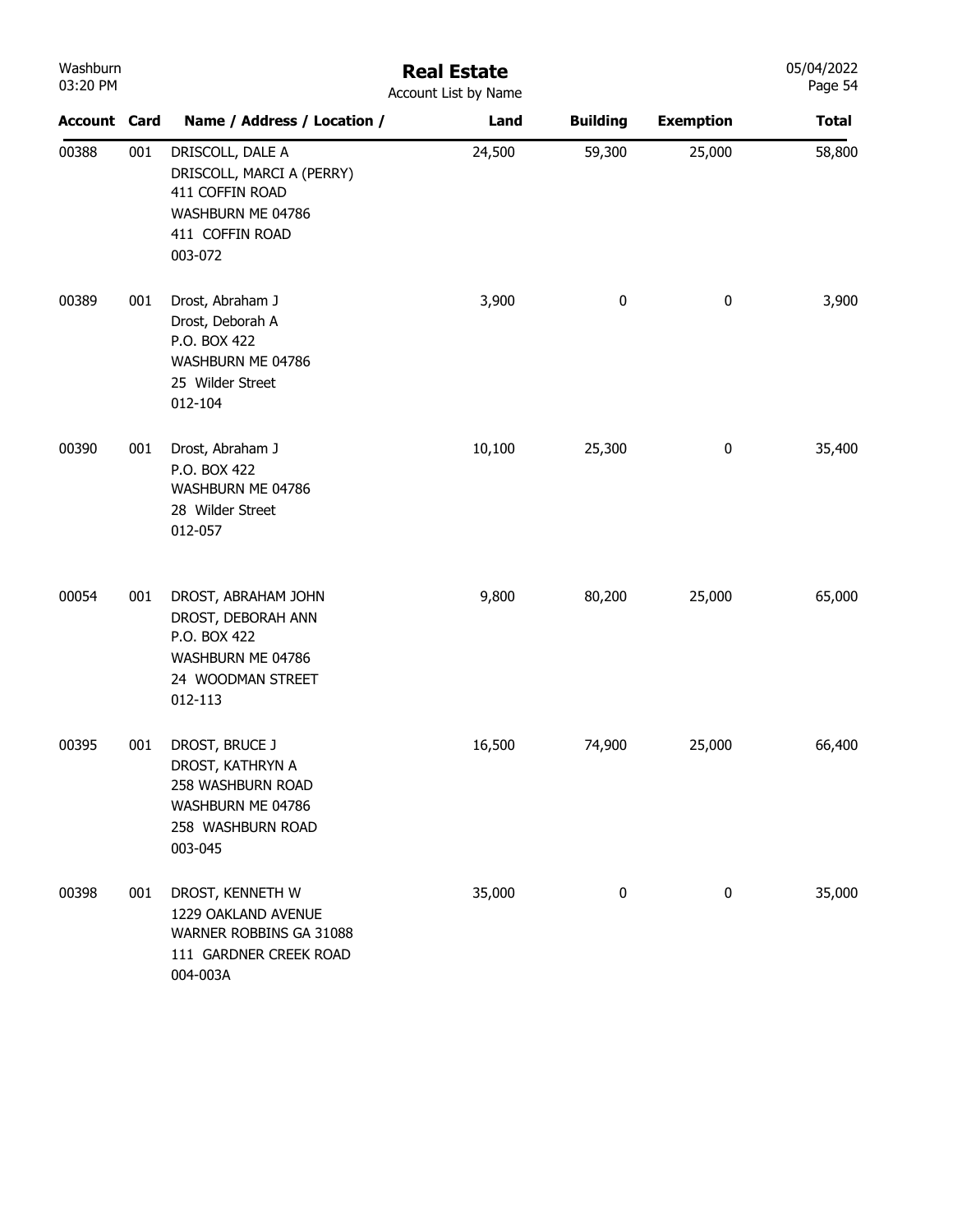| Washburn<br>03:20 PM |     | <b>Real Estate</b><br>Account List by Name                                                                               |          |                 |                  |              |  |  |  |
|----------------------|-----|--------------------------------------------------------------------------------------------------------------------------|----------|-----------------|------------------|--------------|--|--|--|
| <b>Account Card</b>  |     | Name / Address / Location /                                                                                              | Land     | <b>Building</b> | <b>Exemption</b> | <b>Total</b> |  |  |  |
| 00804                | 001 | DROST, KENNETH W<br>DROST, AVIS D<br>1229 OAKLAND AVENUE<br>WARNER ROBBINS GA 31088<br><b>WASHBURN ROAD</b><br>003-047   | 9,000    | 0               | $\pmb{0}$        | 9,000        |  |  |  |
| 01051                | 001 | DROST, KENNETH W<br>1229 OAKLAND AVENUE<br>WARNER ROBBINS GA 31088<br>268 WASHBURN ROAD<br>003-046/ON                    | $\bf{0}$ | 14,400          | 0                | 14,400       |  |  |  |
| 00401                | 001 | DROST, MARIE<br>DROST, BRUCE J<br>EASLER, CYNTHIA A.<br>102 CROSS ROAD<br>WASHBURN ME 04786<br>102 CROSS ROAD<br>002-017 | 16,700   | 47,800          | 25,000           | 39,500       |  |  |  |
| 00402                | 001 | DROST, SONNY<br>DROST, JEAN<br>P.O. BOX 401<br>WASHBURN ME 04786<br>71 EVERETT ROAD<br>007-038C                          | 18,000   | 24,100          | 25,000           | 17,100       |  |  |  |
| 00403                | 001 | Drost, Willie E<br>Drost, Judith A<br><b>PO BOX 375</b><br>WASHBURN ME 04786<br>173 Everett Road<br>007-037 & 038        | 44,800   | 20,400          | 31,000           | 34,200       |  |  |  |
| 00741                | 001 | DUMONT, KAREN<br>DUMONT, RONALD<br>84 HINES STREET<br>WASHBURN ME 04786<br>84 HINES STREET<br>010-048                    | 11,300   | 58,100          | 25,000           | 44,400       |  |  |  |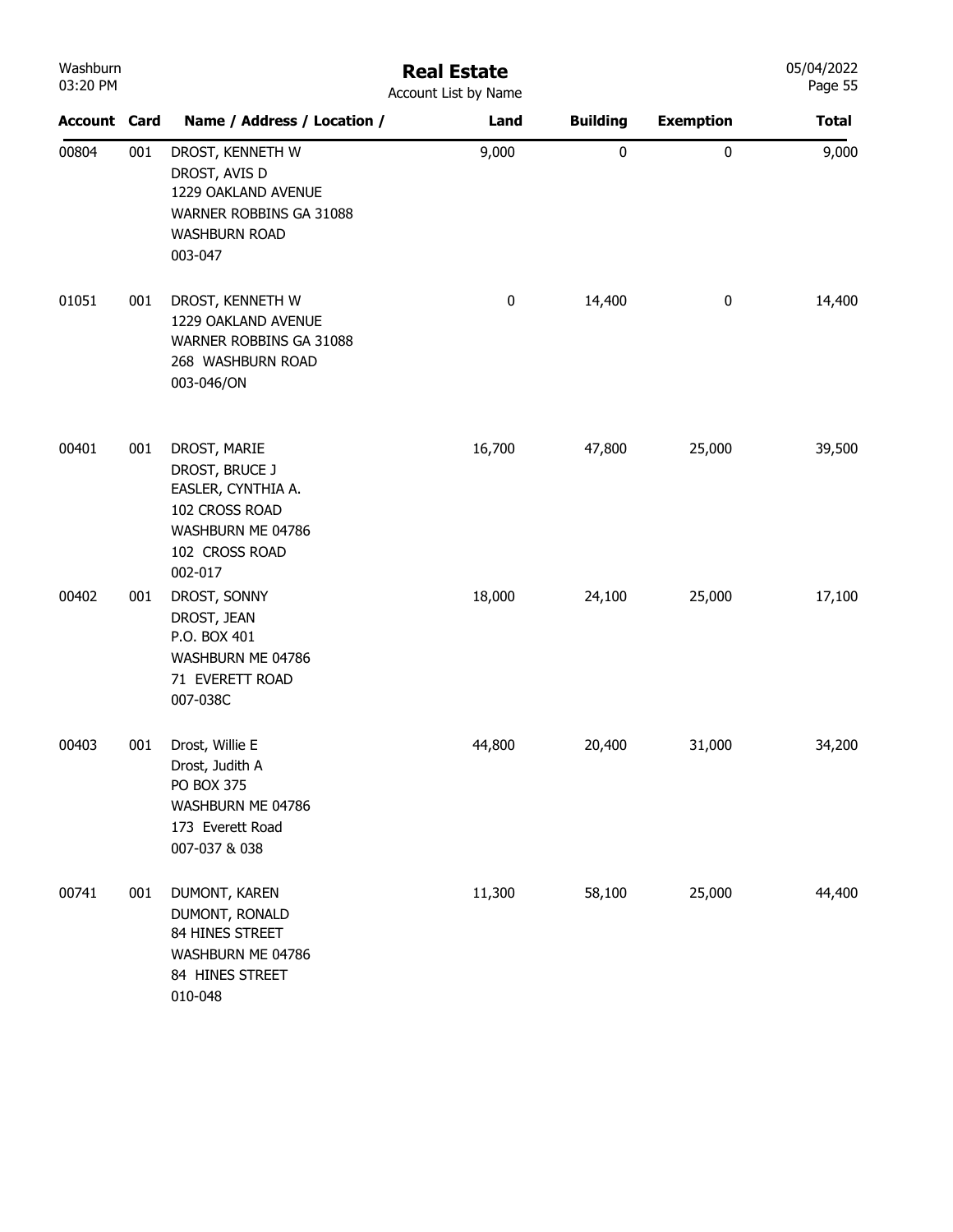| Washburn<br>03:20 PM |     | <b>Real Estate</b><br>Account List by Name                                                                                              |        |                 |                  |              |  |  |  |
|----------------------|-----|-----------------------------------------------------------------------------------------------------------------------------------------|--------|-----------------|------------------|--------------|--|--|--|
| <b>Account Card</b>  |     | Name / Address / Location /                                                                                                             | Land   | <b>Building</b> | <b>Exemption</b> | <b>Total</b> |  |  |  |
| 00899                | 001 | DUMONT, PAUL J<br>DUMONT, DIANE J<br>P.O. BOX 528<br>WASHBURN ME 04786<br>1421 WASHBURN ROAD<br>004-070                                 | 16,800 | 79,200          | 25,000           | 71,000       |  |  |  |
| 00122                | 001 | DUREN, SHAWN C<br>LOON, NICHOLE J<br>1429 Parsons Road<br>Washburn ME 04786<br>1429 PARSONS ROAD<br>003-061                             | 16,600 | 46,600          | 0                | 63,200       |  |  |  |
| 00640                | 001 | DUROST, CHARLES<br>DUROST, MORA<br>PO BOX 348<br>WASHBURN ME 04786<br>125 HINES STREET<br>010-024                                       | 3,600  | 0               | 0                | 3,600        |  |  |  |
| 00407                | 001 | DUROST, CHARLES W<br>DUROST, MORA W<br>PO BOX 348<br>WASHBURN ME 04786<br>121 HINES STREET<br>010-025                                   | 16,200 | 70,800          | 31,000           | 56,000       |  |  |  |
| 00408                | 001 | Dyer, Harold/Valerie<br>Trustees of Dyer Family Living Trust<br>4 Pinkham Avenue<br>Somersworth NH 03878<br>1317 Main Street<br>011-109 | 2,800  | 0               | 0                | 2,800        |  |  |  |
| 00410                | 001 | EASLER, CYNTHIA A<br><b>PO BOX 234</b><br>WASHBURN ME 04786<br>99 HINES STREET<br>010-032                                               | 8,300  | 55,600          | 25,000           | 38,900       |  |  |  |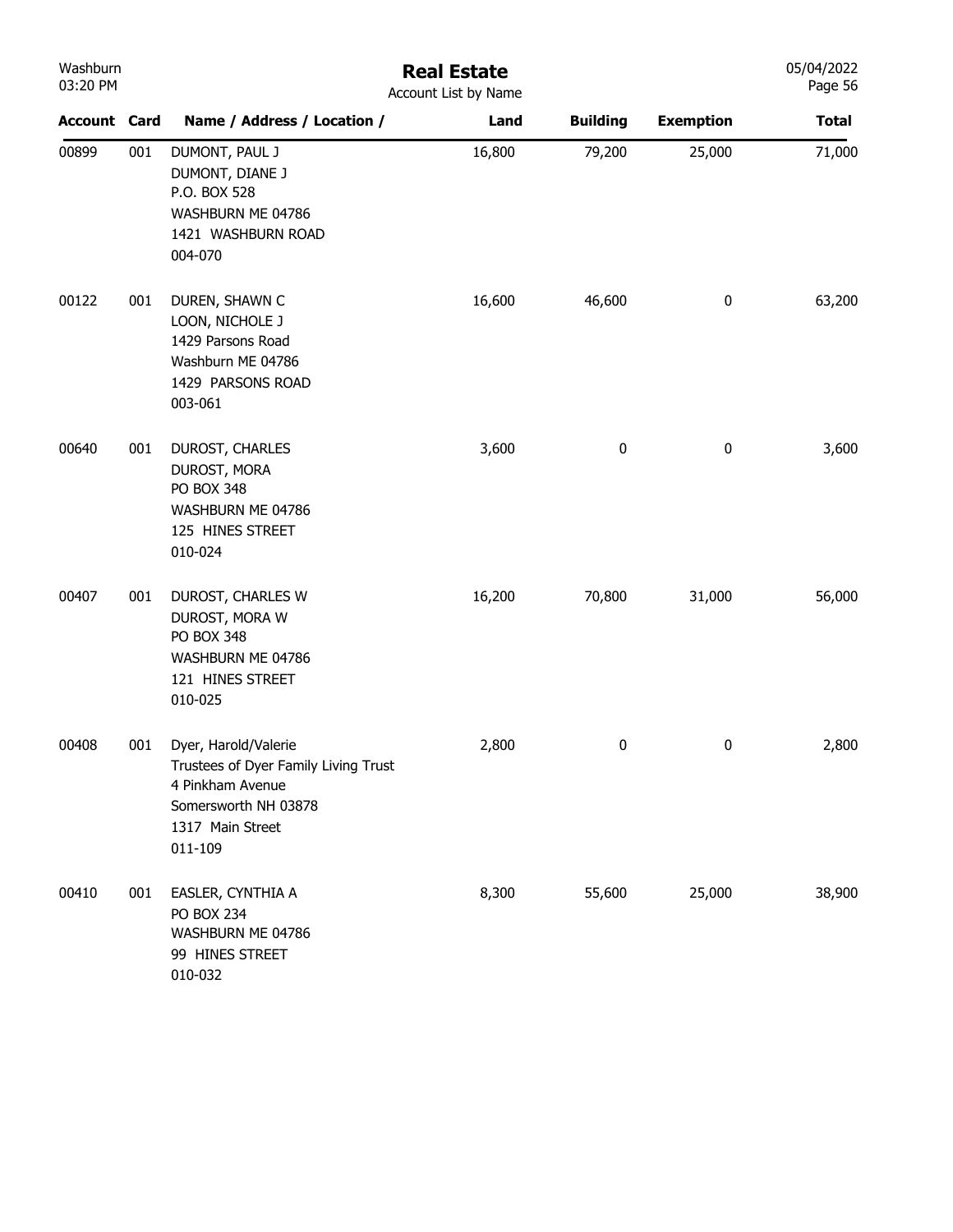| Washburn<br>03:20 PM |     | <b>Real Estate</b><br>Account List by Name                                                                |        |                 |                  |              |  |  |
|----------------------|-----|-----------------------------------------------------------------------------------------------------------|--------|-----------------|------------------|--------------|--|--|
| <b>Account Card</b>  |     | Name / Address / Location /                                                                               | Land   | <b>Building</b> | <b>Exemption</b> | <b>Total</b> |  |  |
| 00409                | 001 | EASLER, DALE A<br>1821 PARSONS ROAD<br>WASHBURN ME 04786<br>1821 PARSONS ROAD<br>002-042                  | 19,000 | 48,000          | 25,000           | 42,000       |  |  |
| 00411                | 001 | EASLER, DAVID A<br>206 HALE RD<br>WASHBURN ME 04786<br>206 HALE ROAD<br>002-047B                          | 19,800 | 46,600          | 25,000           | 41,400       |  |  |
| 00413                | 001 | EASLER, EDWARD<br>95 HINES STREET<br>WASHBURN ME 04786<br>PARSONS ROAD<br>002-041                         | 5,500  | 9,800           | $\pmb{0}$        | 15,300       |  |  |
| 00412                | 001 | Easler, Floyd<br>c/o Eric John Easler<br>117 Hughes Road<br>Mapleton ME 04757<br>Parsons Road<br>002-044A | 3,900  | $\pmb{0}$       | $\pmb{0}$        | 3,900        |  |  |
| 00414                | 001 | EASLER, HAROLD D<br>1812 PARSONS RD<br>WASHBURN ME 04786<br>PARSONS ROAD<br>002-047                       | 8,500  | 4,000           | 0                | 12,500       |  |  |
| 00415                | 001 | EASLER, HAROLD D<br>1812 PARSONS RD<br>WASHBURN ME 04786<br>1812 PARSONS ROAD<br>002-046                  | 16,700 | 38,800          | 31,000           | 24,500       |  |  |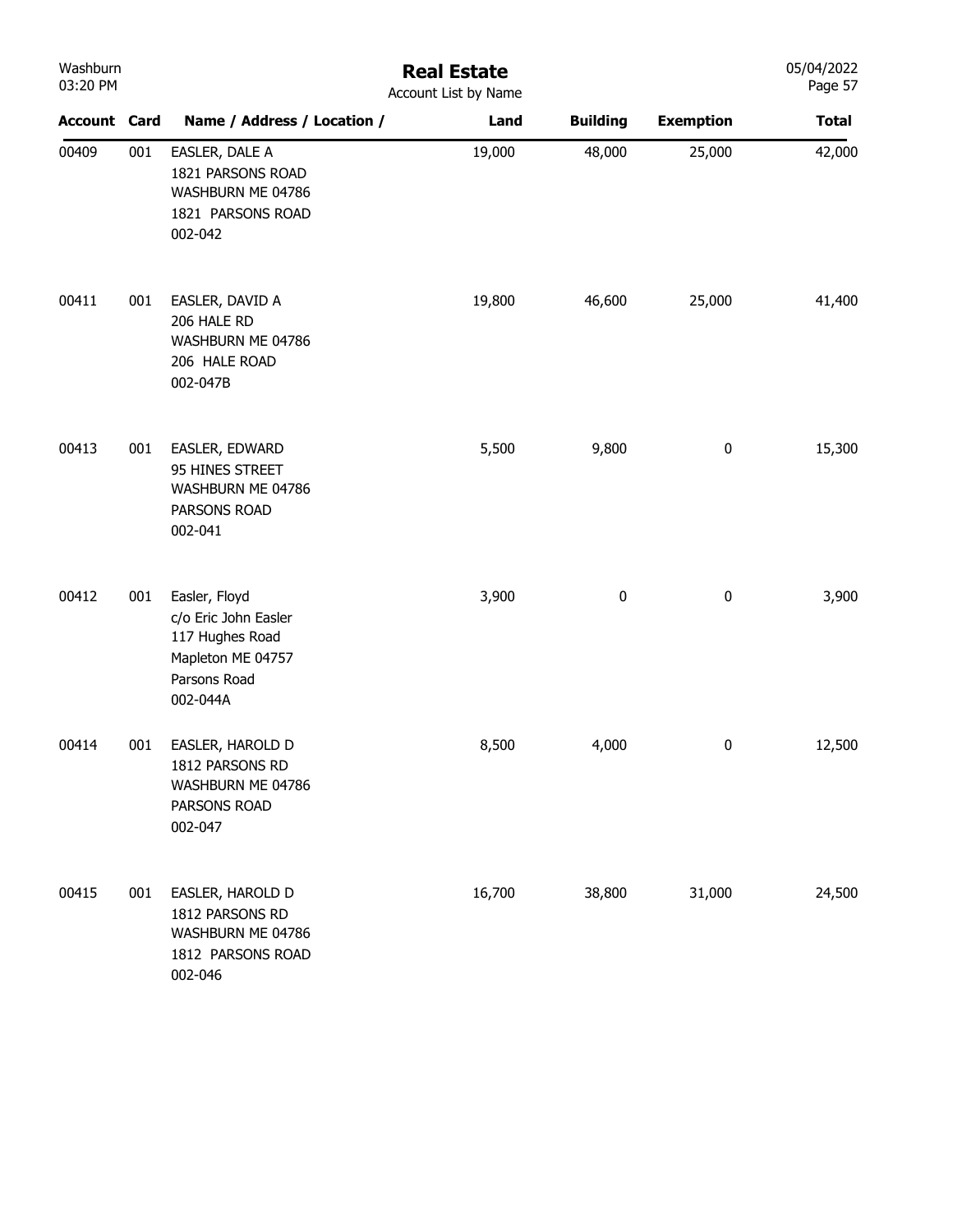| Washburn<br>03:20 PM |     | <b>Real Estate</b><br>Account List by Name                                                          |        |                 |                  |              |  |  |
|----------------------|-----|-----------------------------------------------------------------------------------------------------|--------|-----------------|------------------|--------------|--|--|
| <b>Account Card</b>  |     | Name / Address / Location /                                                                         | Land   | <b>Building</b> | <b>Exemption</b> | <b>Total</b> |  |  |
| 00067                | 001 | EASLER, KATHRYN E<br>206 HALE ROAD<br>WASHBURN ME 04786<br>7 CHURCHILL STREET<br>011-103            | 9,600  | 59,600          | $\pmb{0}$        | 69,200       |  |  |
| 00081                | 001 | EASLER, MARY<br>194 HALE ROAD<br>WASHBURN ME 04786<br>194 HALE ROAD<br>002-047A                     | 16,500 | 68,300          | 25,000           | 59,800       |  |  |
| 00135                | 001 | EASLER, MARY<br>194 HALE ROAD<br>WASHBURN ME 04786<br><b>HALE ROAD</b><br>002-047D                  | 100    | $\pmb{0}$       | $\bf{0}$         | 100          |  |  |
| 00286                | 001 | Easler, Vernon M<br><b>16 STODDARD STREET</b><br>WASHBURN ME 04786<br>16 Stoddard Street<br>012-021 | 8,900  | 40,800          | 25,000           | 24,700       |  |  |
| 01035                | 001 | EASLER, WILLARD M<br>212 HALE ROAD<br>WASHBURN ME 04786<br>212 HALE ROAD<br>002-047C                | 16,500 | 19,500          | 25,000           | 11,000       |  |  |
| 00030                | 001 | EHLERMANN, MICHAEL F<br>2398 PARSONS ROAD<br>WASHBURN ME 04786<br>2398 PARSONS ROAD<br>001-043      | 22,800 | 84,700          | 25,000           | 82,500       |  |  |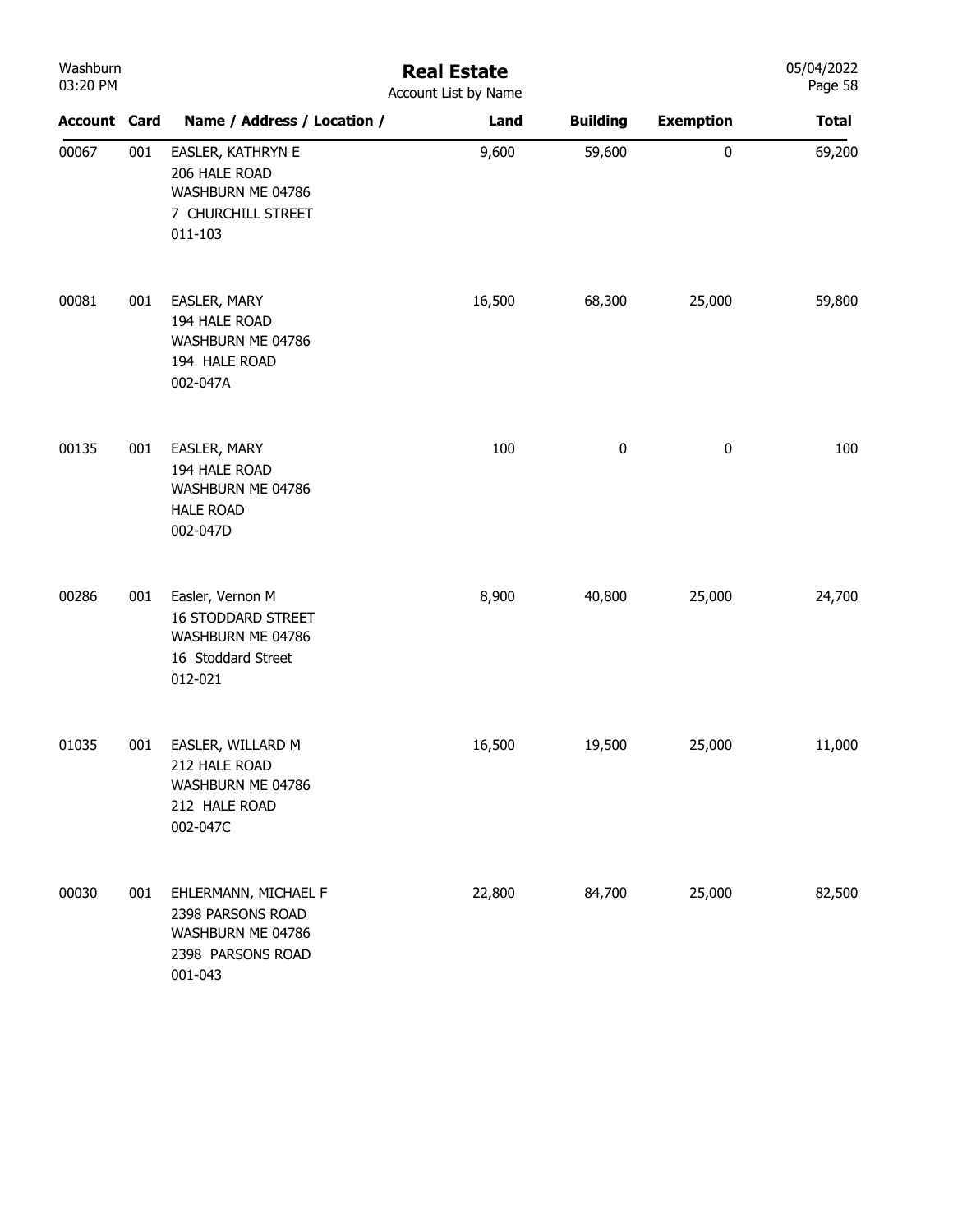| Washburn<br>03:20 PM |     | <b>Real Estate</b><br>Account List by Name                                                                                     |           |                 |                  |              |
|----------------------|-----|--------------------------------------------------------------------------------------------------------------------------------|-----------|-----------------|------------------|--------------|
| <b>Account Card</b>  |     | Name / Address / Location /                                                                                                    | Land      | <b>Building</b> | <b>Exemption</b> | <b>Total</b> |
| 00705                | 001 | <b>EMERA MAINE</b><br>Attn: PROPERTY TAX DEPARTMENT<br>P.O. BOX 932<br>BANGOR ME 04402 0932<br>31 Riverside Drive N<br>014-003 | 5,128,400 | 0               | $\pmb{0}$        | 5,128,400    |
| 00528                | 001 | ERICSON, PATRICIA L (HUSTON)<br>910 WASHBURN ROAD<br>WASHBURN ME 04786<br>910 WASHBURN ROAD<br>001-017D                        | 24,800    | 111,200         | 25,000           | 111,000      |
| 00003                | 001 | Everett, Douglas A Sr<br>P.O. Box 447<br>Washburn ME 04786<br>1521 Washburn Road<br>004-065                                    | 8,300     | 5,300           | $\bf{0}$         | 13,600       |
| 00427                | 001 | EVERETT, DOUGLAS A SR<br>P.O. Box 447<br>Washburn ME 04786<br>1554 WASHBURN ROAD<br>004-062                                    | 11,400    | 19,900          | $\bf{0}$         | 31,300       |
| 00428                | 001 | EVERETT, GENE<br>EVERETT, VELDA<br>18 CURRIE ROAD<br>WASHBURN ME 04786<br>18 CURRIE ROAD<br>003-056                            | 14,800    | 28,800          | 25,000           | 18,600       |
| 00433                | 001 | EWING, GLENNA A<br>P.O. BOX 430<br>WASHBURN ME 04786<br>12 BERCE STREET<br>012-081                                             | 9,500     | 35,300          | 31,000           | 13,800       |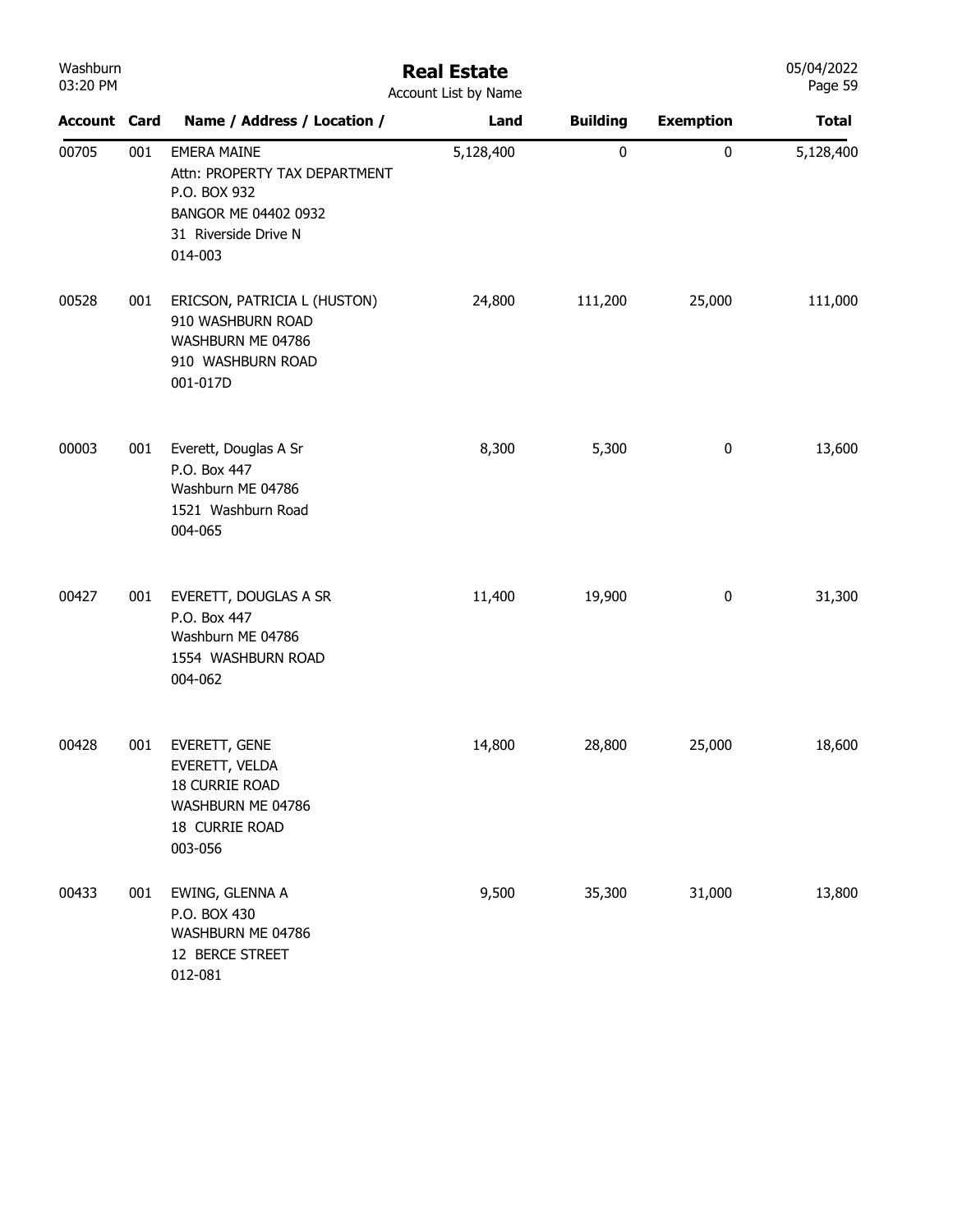| Washburn<br>03:20 PM |     | <b>Real Estate</b><br>Account List by Name                                                                            |        |                 |                  |              |  |
|----------------------|-----|-----------------------------------------------------------------------------------------------------------------------|--------|-----------------|------------------|--------------|--|
| <b>Account Card</b>  |     | Name / Address / Location /                                                                                           | Land   | <b>Building</b> | <b>Exemption</b> | <b>Total</b> |  |
| 00125                | 001 | EWING, ROBERT D<br>PO BOX 174<br>WASHBURN ME 04786<br>1632 WASHBURN ROAD<br>005-007                                   | 15,000 | 48,700          | 0                | 63,700       |  |
| 00494                | 001 | Farley, Alton<br>Farley, Tammy<br>PO BOX 642<br>WASHBURN ME 04786<br>483 Washburn Road<br>015-016                     | 11,800 | 49,700          | 25,000           | 36,500       |  |
| 00434                | 001 | FARLEY, ANGELA M<br>FARLEY, MICHAEL<br>PO BOX 297<br>WASHBURN ME 04786<br>36 HINES STREET<br>011-033                  | 17,700 | 75,100          | 25,000           | 67,800       |  |
| 00307                | 001 | FARLEY, LEE I<br>FARLEY, HEIDI L<br>1491 WASHBURN ROAD<br>WASHBURN ME 04786<br>1491 WASHBURN ROAD<br>004-064A         | 22,300 | 40,900          | 25,000           | 38,200       |  |
| 00436                | 001 | FARLEY, RUSSELL JR<br>173 HINES STREET<br>WASHBURN ME 04786<br>173 HINES STREET<br>004-050                            | 10,300 | 10,000          | 20,300           | $\bf{0}$     |  |
| 00405                | 001 | FARLEY, WESLEY A<br>FARLEY, MELINDA M<br>411 ELLINGTON ROAD<br>SOUTH WINDSOR CT 06074<br>101 EVERETT ROAD<br>007-038D | 41,500 | 56,900          | $\pmb{0}$        | 98,400       |  |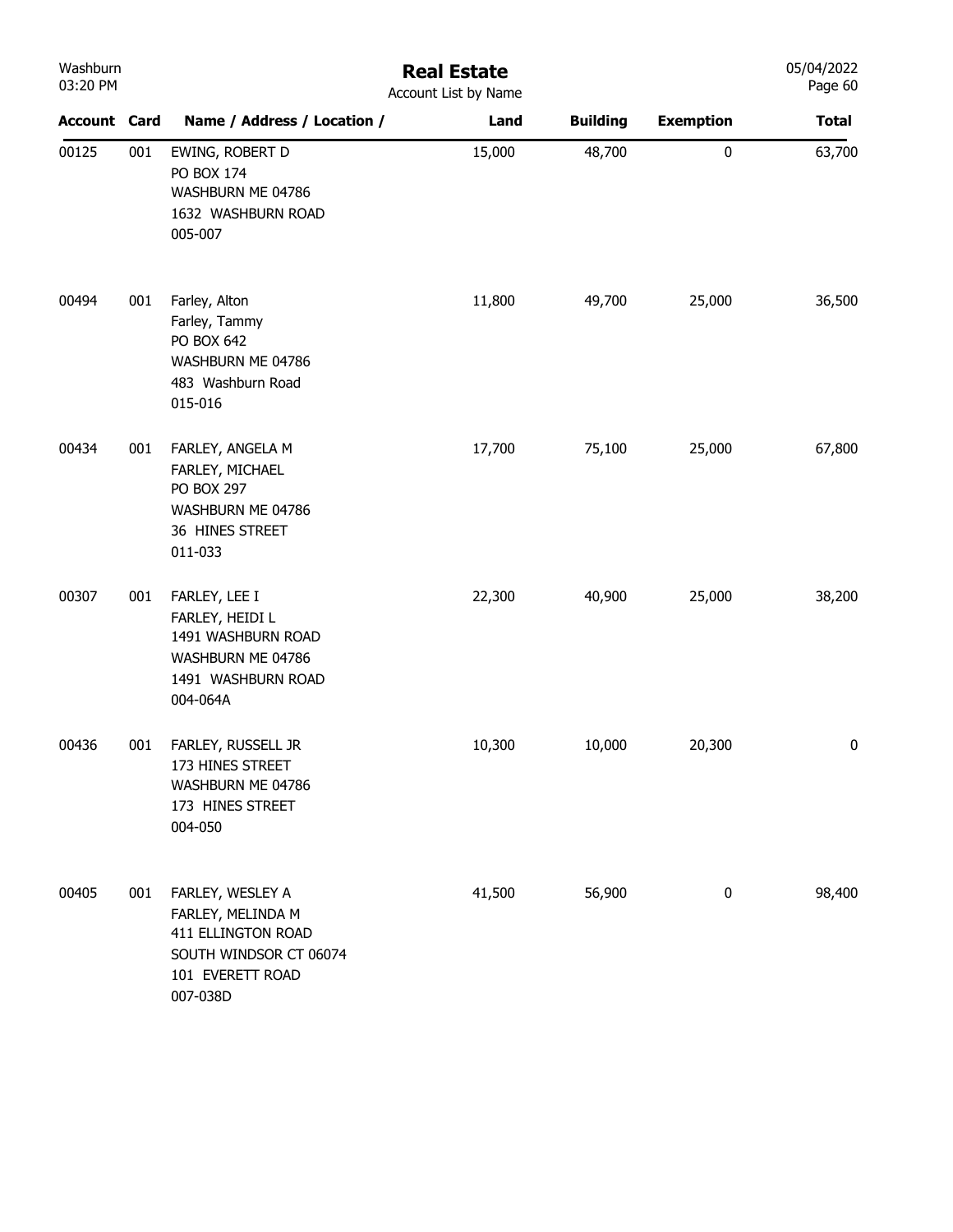| Washburn<br>03:20 PM |     | <b>Real Estate</b><br>Account List by Name                                                                          |           |                 |                  |              |  |  |  |
|----------------------|-----|---------------------------------------------------------------------------------------------------------------------|-----------|-----------------|------------------|--------------|--|--|--|
| <b>Account Card</b>  |     | Name / Address / Location /                                                                                         | Land      | <b>Building</b> | <b>Exemption</b> | <b>Total</b> |  |  |  |
| 00581                | 001 | FARRAR, PRISCILLA V<br>462 CARIBOU LAKE ROAD<br>WASHBURN ME 04786<br>462 CARIBOU LAKE ROAD<br>006-017A              | 16,500    | 83,000          | 25,000           | 74,500       |  |  |  |
| 01102                | 001 | FARRIS, MICHAEL<br>PO BOX 32<br>MERRILL ME 04952<br><b>CARSON ROAD</b><br>009-003G                                  | 10,800    | $\bf{0}$        | $\pmb{0}$        | 10,800       |  |  |  |
| 00011                | 001 | FARROW, ADAM<br>FARROW, NICOLE<br>67 BROOKSIDE CIRCLE<br>WASHBURN ME 04786<br>67 BROOKSIDE CIRCLE<br>004-054 On #20 | $\pmb{0}$ | 3,500           | $\pmb{0}$        | 3,500        |  |  |  |
| 00758                | 001 | FAULKNER, JOHN<br>164 HINES STREET<br>WASHBURN ME 04786<br>164 HINES STREET<br>004-037                              | 14,500    | 12,800          | 25,000           | 2,300        |  |  |  |
| 00750                | 001 | FISETTE, JAMES<br>773 MAMMOTH ROAD<br>PELHAM NH 03076<br>9 STODDARD STREET<br>012-023                               | 5,200     | 12,600          | $\pmb{0}$        | 17,800       |  |  |  |
| 00226                | 001 | FISK JR., MICHAEL E<br>P.O. Box 325<br>Presque Isle ME 04769<br>925 WASHBURN ROAD<br>001-011                        | 16,000    | 71,300          | $\pmb{0}$        | 87,300       |  |  |  |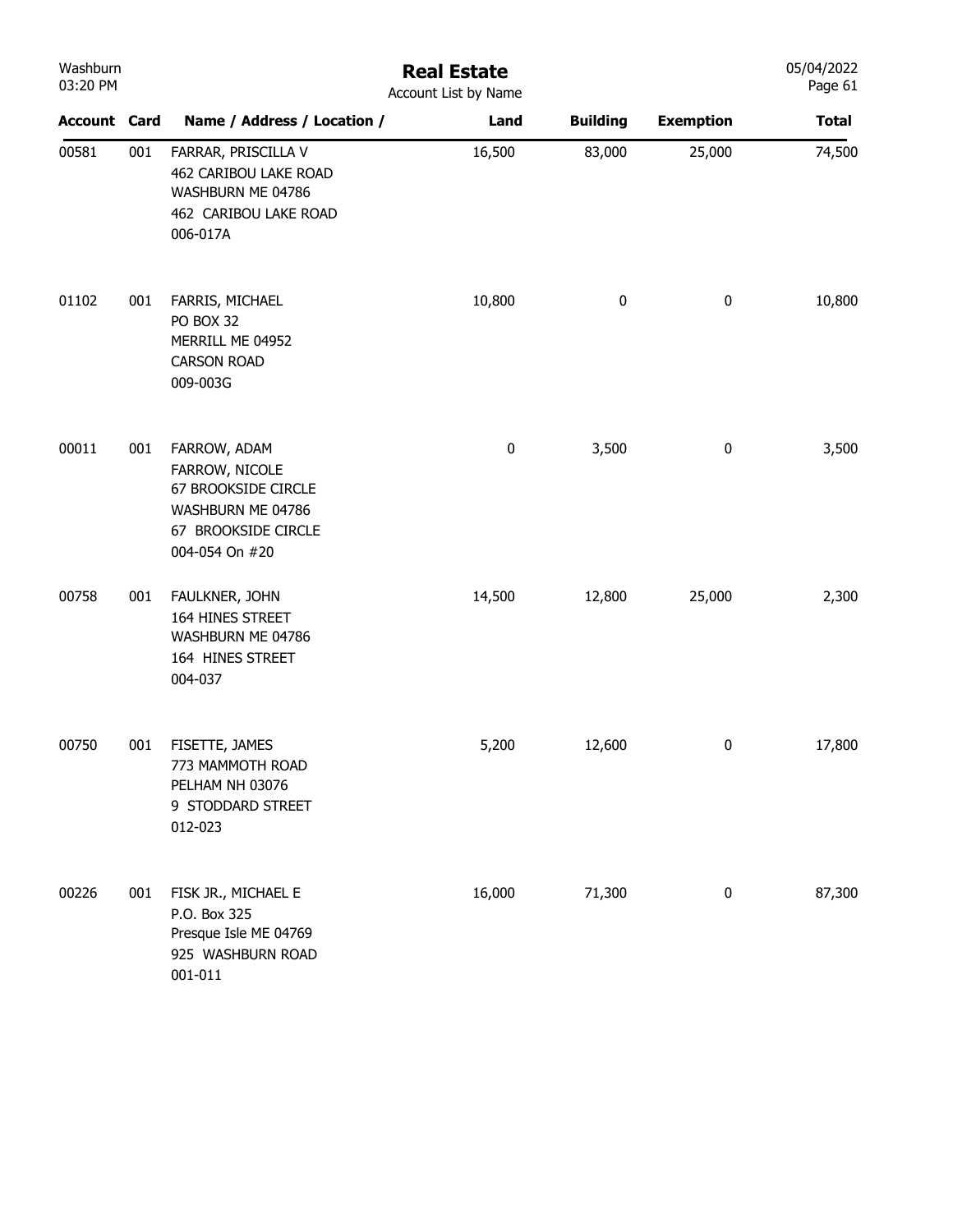| Washburn<br>03:20 PM |     | <b>Real Estate</b><br>Account List by Name                                                                               |        |                 |                  |              |  |  |  |
|----------------------|-----|--------------------------------------------------------------------------------------------------------------------------|--------|-----------------|------------------|--------------|--|--|--|
| <b>Account Card</b>  |     | Name / Address / Location /                                                                                              | Land   | <b>Building</b> | <b>Exemption</b> | <b>Total</b> |  |  |  |
| 00438                | 001 | Fitzgerald, Roger D<br>Fitzgerald, Pearl L<br>PO BOX 469<br>WASHBURN ME 04786<br>8 School Street<br>011-118              | 8,300  | 70,900          | 25,000           | 54,200       |  |  |  |
| 00881                | 001 | Fitzgerald, Scott R<br>Fitzgerald, Deana M<br>PO BOX 487<br>WASHBURN ME 04786<br>1236 Main Street<br>012-042             | 13,200 | 93,000          | 31,000           | 75,200       |  |  |  |
| 00441                | 001 | FITZHERBERT, WILLIAM W<br>FITZHERBERT, LEASHA A<br>PO BOX 641<br>WASHBURN ME 04786<br>1335 MAIN STREET<br>011-089        | 16,200 | 111,300         | 25,000           | 102,500      |  |  |  |
| 00262                | 001 | FITZMAURICE, MICHAEL R<br>17 Wilder Street<br>Washburn ME 04786<br>17 Wilder Street<br>012-106                           | 8,900  | 60,300          | 0                | 69,200       |  |  |  |
| 00445                | 001 | FITZMAURICE, ROBERT MA<br>FITZMAURICE, JANET M<br>21 BERCE STREET<br>WASHBURN ME 04786<br>21 BERCE STREET<br>013-019     | 13,700 | 90,300          | 25,000           | 79,000       |  |  |  |
| 00446                | 001 | Fitzpatrick, Bruce A<br>Fitzpatrick, Diane E<br>2671 WASHBURN ROAD<br>WASHBURN ME 04786<br>2671 Washburn Road<br>009-009 | 23,300 | 55,900          | 25,000           | 54,200       |  |  |  |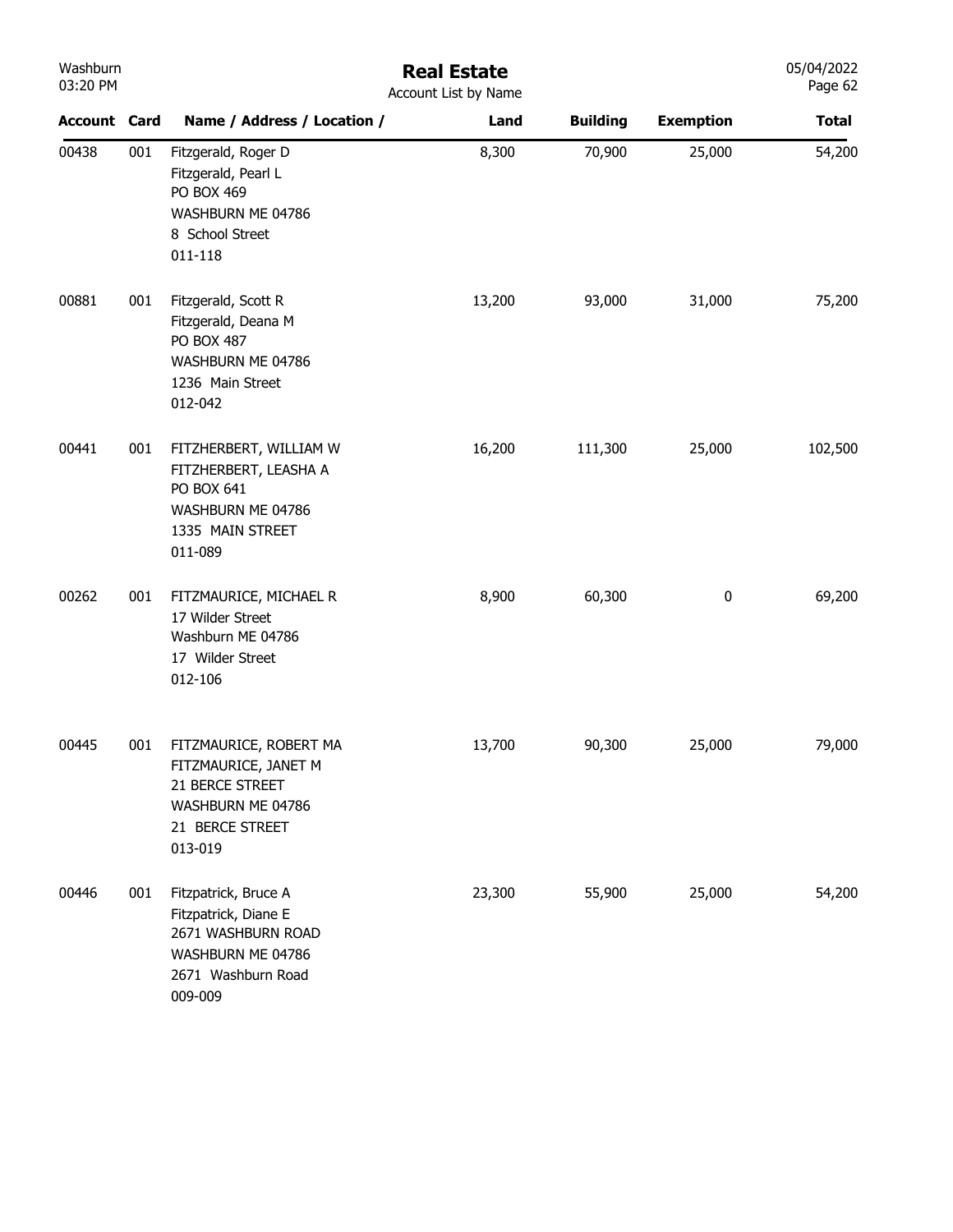| Washburn<br>03:20 PM |     |                                                                                                                        | <b>Real Estate</b><br>Account List by Name |                 |                  | 05/04/2022<br>Page 63 |
|----------------------|-----|------------------------------------------------------------------------------------------------------------------------|--------------------------------------------|-----------------|------------------|-----------------------|
| <b>Account Card</b>  |     | Name / Address / Location /                                                                                            | Land                                       | <b>Building</b> | <b>Exemption</b> | <b>Total</b>          |
| 00447                | 001 | FITZPATRICK, LOUIS P<br>FITZPATRICK, CHERRI L<br>PO BOX 97<br>WASHBURN ME 04786<br>3 PORTER STREET<br>012-080          | 11,200                                     | 80,000          | 25,000           | 66,200                |
| 00173                | 001 | FLETCHER, NANCY<br>1056 WASHBURN ROAD<br>WASHBURN ME 04786<br>1056 WASHBURN ROAD<br>001-027                            | 17,400                                     | 62,400          | 25,000           | 54,800                |
| 00471                | 001 | FLEWELLING, EVAN G<br>475 Washburn Road<br>Washburn ME 04786<br>475 Washburn Road<br>015-017                           | 16,700                                     | 51,900          | $\bf{0}$         | 68,600                |
| 00469                | 001 | FLEWELLING, FREDERIC<br>FLEWELLING, PATSY<br>PO BOX 398<br>CROUSEVILLE ME 04738<br><b>CROSS ROAD</b><br>003-007        | 117,900                                    | 200             | $\bf{0}$         | 118,100               |
| 00451                | 001 | FLEWELLING, FREDERIC N<br>FLEWELLING, PATSY A<br><b>PO BOX 398</b><br>CROUSVILLE ME 04738<br>242 CROSS ROAD<br>002-021 | 13,600                                     | 93,900          | $\bf{0}$         | 107,500               |
| 00452                | 001 | FLEWELLING, FREDERIC N<br>FLEWELLING, PATSY A<br>PO BOX 398<br>CROUSVILLE ME 04738<br><b>CROSS ROAD</b><br>006-006     | 53,900                                     | 0               | $\bf{0}$         | 53,900                |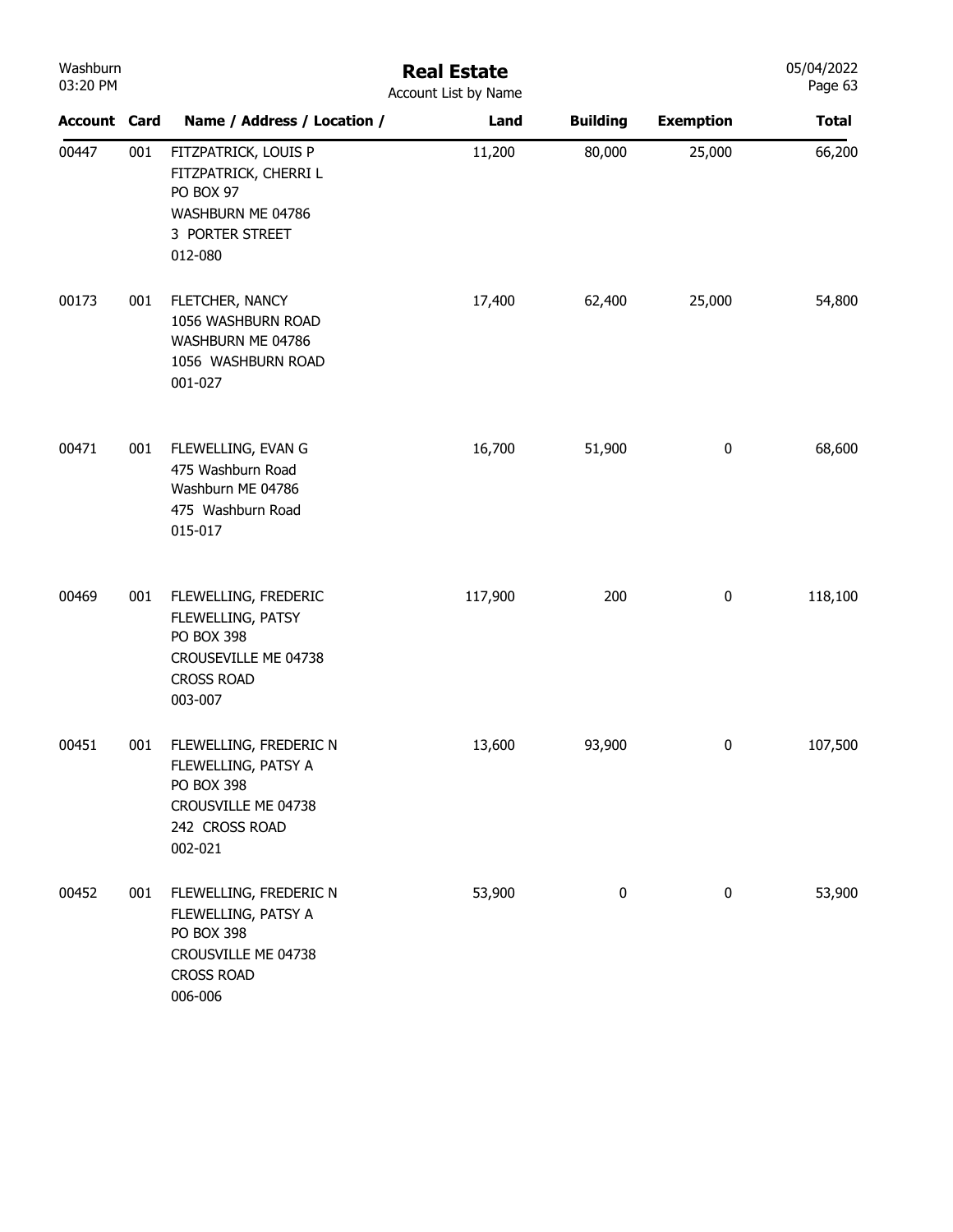| Washburn<br>03:20 PM |     | <b>Real Estate</b><br>Account List by Name                                                                                |        |                 |                  |              |  |  |  |
|----------------------|-----|---------------------------------------------------------------------------------------------------------------------------|--------|-----------------|------------------|--------------|--|--|--|
| <b>Account Card</b>  |     | Name / Address / Location /                                                                                               | Land   | <b>Building</b> | <b>Exemption</b> | <b>Total</b> |  |  |  |
| 00453                | 001 | Flewelling, Frederic N<br>Flewelling, Patsy A<br>PO BOX 398<br>CROUSVILLE ME 04738<br>447 Washburn Road<br>016-001        | 7,300  | 25,500          | $\pmb{0}$        | 32,800       |  |  |  |
| 00454                | 001 | FLEWELLING, FREDERIC N<br>FLEWELLING, PATSY A<br>PO BOX 398<br>CROUSVILLE ME 04738<br>16 CROSS ROAD<br>015-003            | 6,100  | 56,700          | $\pmb{0}$        | 62,800       |  |  |  |
| 00455                | 001 | FLEWELLING, FREDERIC N<br>FLEWELLING, PATSY A<br>PO BOX 398<br>CROUSVILLE ME 04738<br>450 WASHBURN ROAD<br>002-025        | 61,800 | 73,200          | 25,000           | 110,000      |  |  |  |
| 00457                | 001 | Flewelling, Frederic N<br>Flewelling, Patsy A<br><b>PO BOX 398</b><br>CROUSVILLE ME 04738<br>Caribou Lake Road<br>006-010 | 91,000 | 0               | $\pmb{0}$        | 91,000       |  |  |  |
| 00458                | 001 | Flewelling, Frederic N<br>Flewelling, Patsy A<br>PO BOX 398<br>CROUSVILLE ME 04738<br>Cross Road<br>006-032               | 48,800 | 0               | 0                | 48,800       |  |  |  |
| 00459                | 001 | Flewelling, Frederic N<br>Flewelling, Patsy A<br><b>PO BOX 398</b><br>CROUSVILLE ME 04738<br>Cross Road<br>003-007B       | 64,500 | $\pmb{0}$       | $\pmb{0}$        | 64,500       |  |  |  |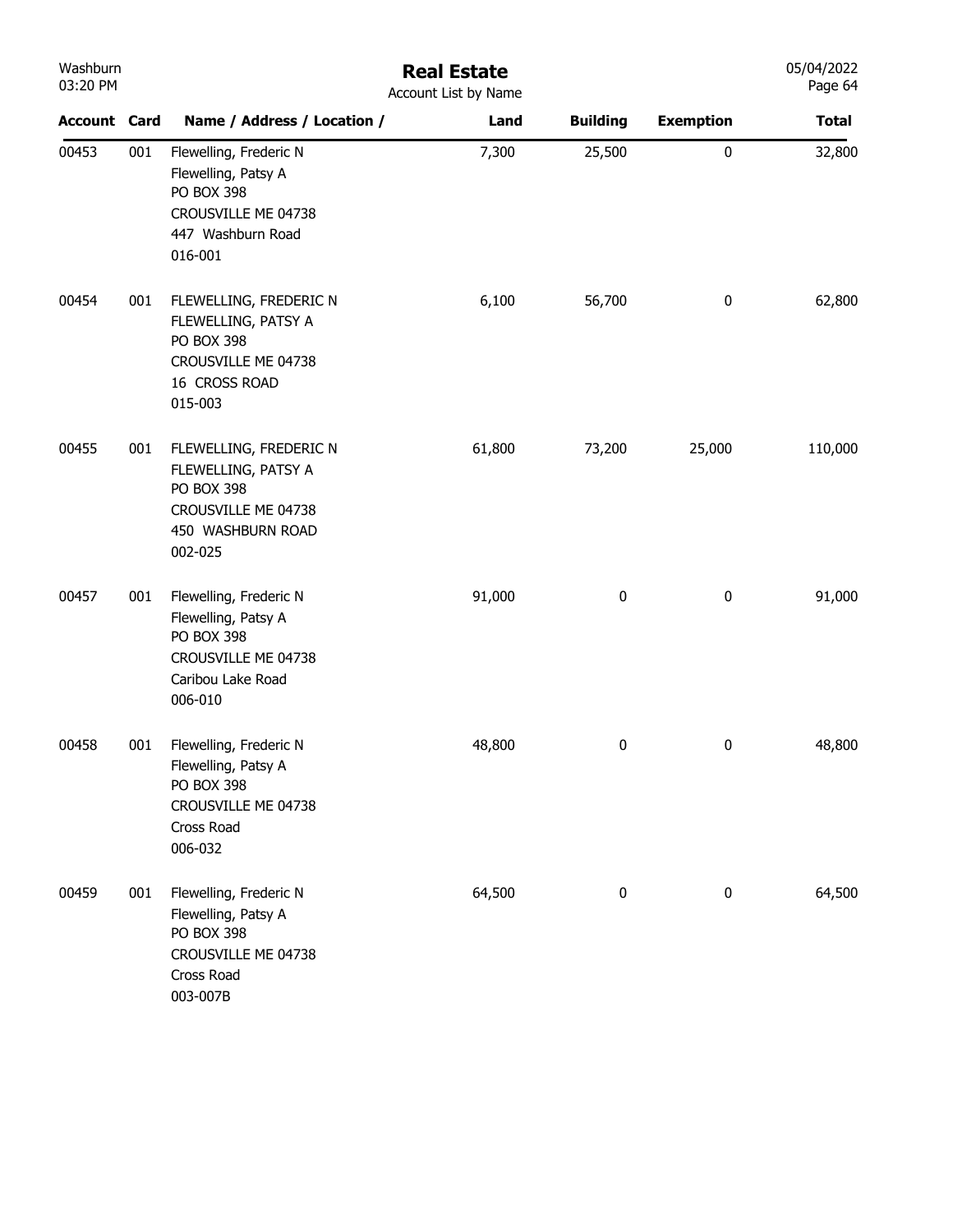| Washburn<br>03:20 PM |     | <b>Real Estate</b><br>Account List by Name                                                                            |         |                 |                  |              |  |  |
|----------------------|-----|-----------------------------------------------------------------------------------------------------------------------|---------|-----------------|------------------|--------------|--|--|
| <b>Account Card</b>  |     | Name / Address / Location /                                                                                           | Land    | <b>Building</b> | <b>Exemption</b> | <b>Total</b> |  |  |
| 00465                | 001 | FLEWELLING, FREDERIC N<br>FLEWELLING PATSY A.<br>PO BOX 398<br>CROUSVILLE ME 04738<br><b>WASHBURN ROAD</b><br>003-013 | 72,900  | 0               | 0                | 72,900       |  |  |
| 00467                | 001 | FLEWELLING, FREDERIC N<br>FLEWELLING, PATSY A<br>PO BOX 398<br>CROUSVILLE ME 04738<br>274 WASHBURN ROAD<br>003-046    | 8,600   | 22,400          | $\pmb{0}$        | 31,000       |  |  |
| 00468                | 001 | FLEWELLING, FREDERIC N<br>FLEWELLING, PATSY A<br>PO BOX 398<br>CROUSVILLE ME 04738<br><b>WASHBURN ROAD</b><br>003-048 | 2,800   | 0               | 0                | 2,800        |  |  |
| 00988                | 001 | Flewelling, Frederic N<br>Flewelling, Patsy A<br>PO BOX 398<br>CROUSVILLE ME 04738<br>Caribou Lake Road<br>006-013    | 121,200 | 0               | $\pmb{0}$        | 121,200      |  |  |
| 00989                | 001 | FLEWELLING, FREDERIC N<br>FLEWELLING, PATSY A<br>PO BOX 398<br>CROUSVILLE ME 04738<br>CARIBOU LAKE ROAD<br>006-029    | 85,700  | 0               | 0                | 85,700       |  |  |
| 01124                | 001 | FLEWELLING, FREDERIC N<br>FLEWELLING, PATSY A<br>PO BOX 398<br>CROUSVILLE ME 04738<br><b>CROSS ROAD</b><br>006-005A   | 27,000  | 0               | $\pmb{0}$        | 27,000       |  |  |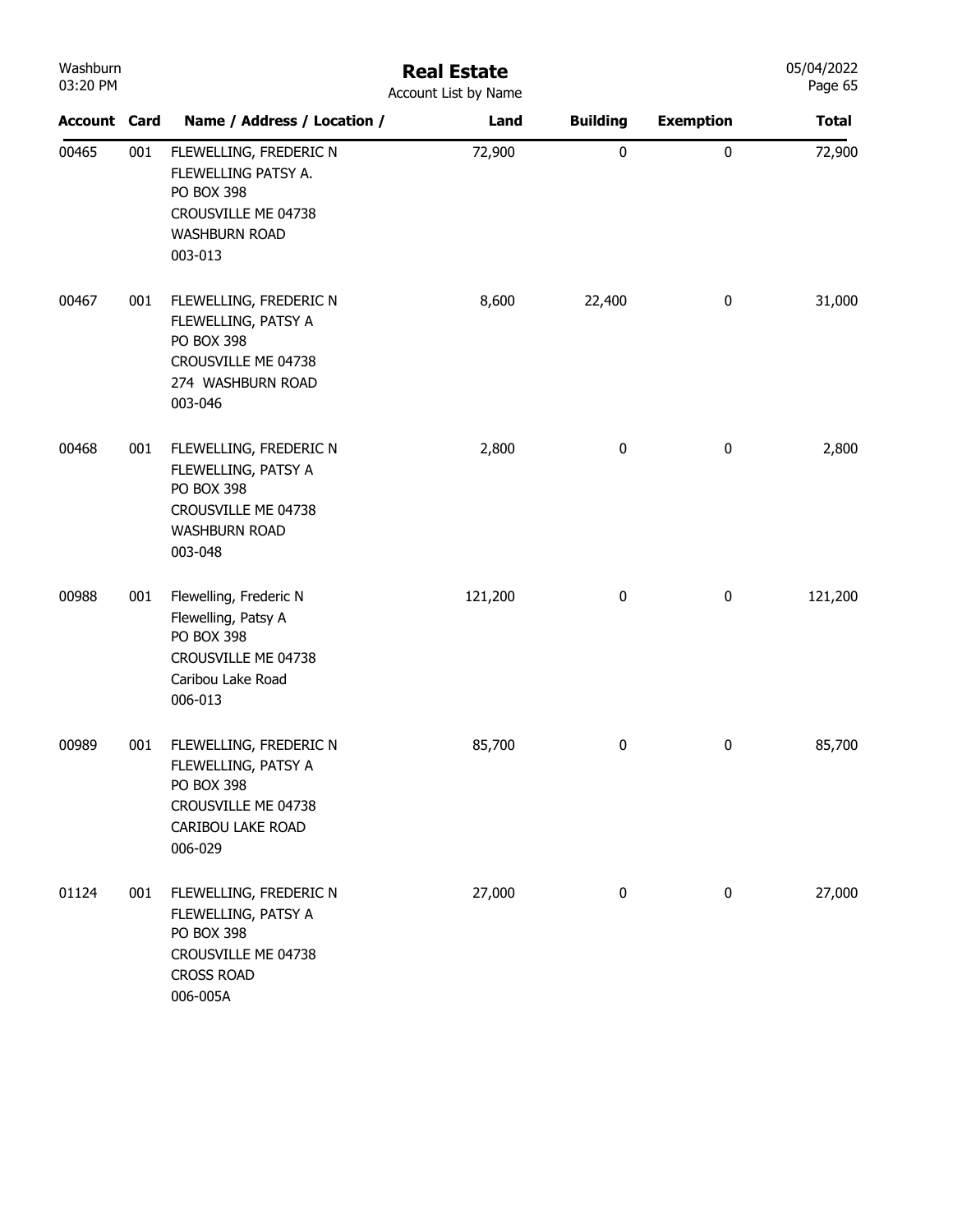| Washburn<br>03:20 PM |     |                                                                                                                     | <b>Real Estate</b><br>Account List by Name |                 |                  | 05/04/2022<br>Page 66 |
|----------------------|-----|---------------------------------------------------------------------------------------------------------------------|--------------------------------------------|-----------------|------------------|-----------------------|
| <b>Account Card</b>  |     | Name / Address / Location /                                                                                         | Land                                       | <b>Building</b> | <b>Exemption</b> | <b>Total</b>          |
| 01125                | 001 | FLEWELLING, FREDERIC N<br>FLEWELLING, PATSY A<br>PO BOX 398<br>CROUSVILLE ME 04738<br><b>CROSS ROAD</b><br>006-004B | 31,000                                     | $\pmb{0}$       | $\pmb{0}$        | 31,000                |
| 00474                | 001 | FLOOD, BYRON S<br>FLOOD, MARIA A<br>PO BOX 61<br>WASHBURN ME 04786<br>285 EVERETT ROAD<br>007-033                   | 35,800                                     | 21,300          | 25,000           | 32,100                |
| 00475                | 001 | FLOOD, BYRON S<br>PO BOX 61<br>WASHBURN ME 04786<br>EVERETT ROAD<br>007-034                                         | 13,300                                     | $\pmb{0}$       | $\bf{0}$         | 13,300                |
| 00732                | 001 | FLOOD, VALERIE<br>62 HINES STREET<br>WASHBURN ME 04786<br>62 HINES STREET<br>011-049                                | 13,500                                     | 57,000          | 25,000           | 45,500                |
| 00476                | 001 | FOOTE, HARRY A<br>FOOTE, BRENDA<br>2115 N Colins Place<br>Huachuca City AZ 85616<br>13 WILDER STREET<br>012-107     | 8,700                                      | 66,200          | $\bf{0}$         | 74,900                |
| 00305                | 001 | FREDERICK, ELIDA G<br>PO BOX 672<br>WASHBURN ME 04786<br>1303 MAIN STREET<br>$011 - 113$                            | 9,600                                      | 34,300          | $\pmb{0}$        | 43,900                |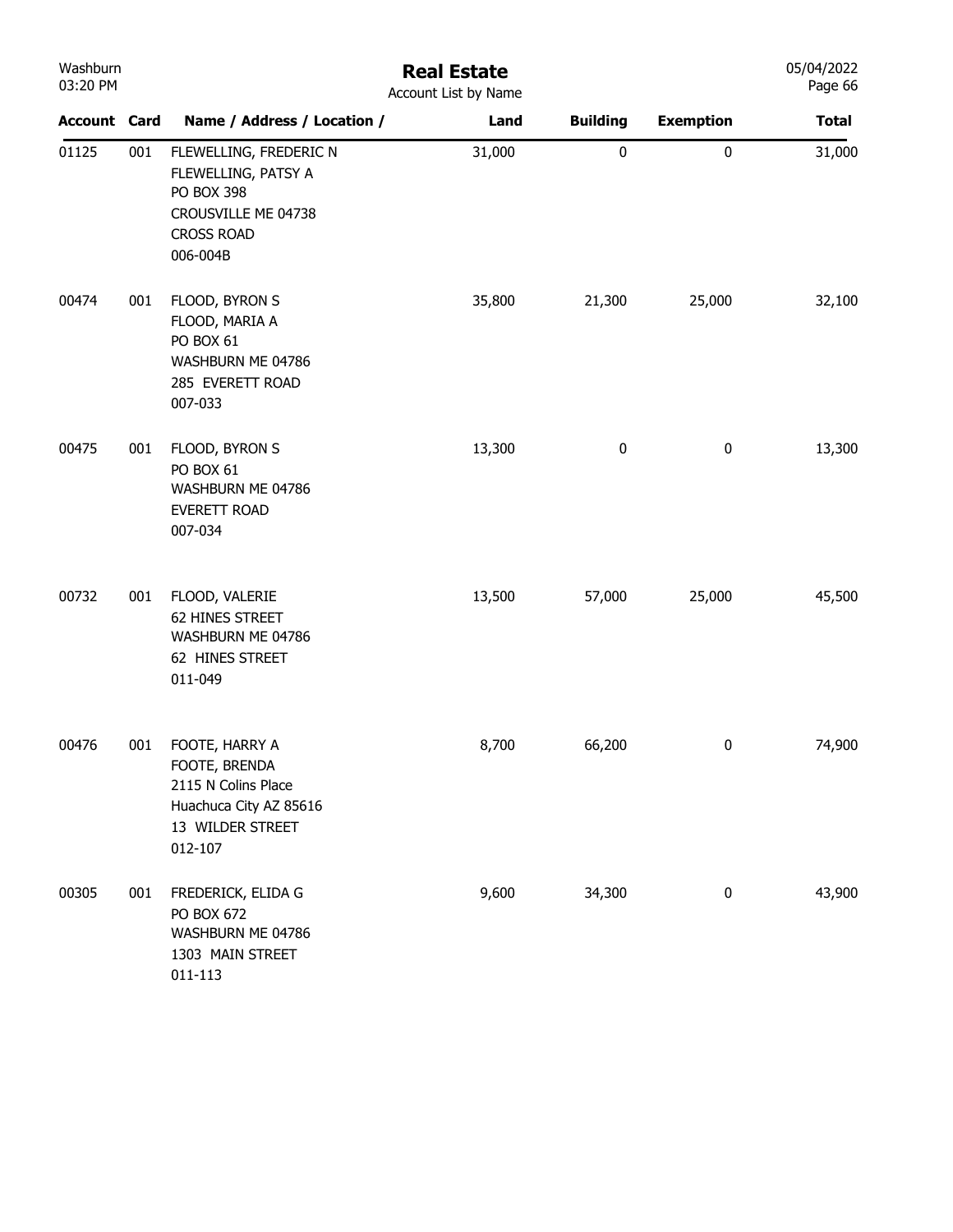| Washburn<br>03:20 PM |     | <b>Real Estate</b><br>Account List by Name                                                                      |        |                  |                  |              |
|----------------------|-----|-----------------------------------------------------------------------------------------------------------------|--------|------------------|------------------|--------------|
| <b>Account Card</b>  |     | Name / Address / Location /                                                                                     | Land   | <b>Building</b>  | <b>Exemption</b> | <b>Total</b> |
| 00484                | 001 | FRENCH, BRENDA<br>60 WASHBURN ROAD<br>WASHBURN ME 04786<br>60 WASHBURN ROAD<br>003-035                          | 18,000 | 44,800           | 31,000           | 31,800       |
| 00486                | 001 | G.R. Timber Holdings LLC<br>107 Jefferson Street<br>Van Buren ME 04785<br>Washburn Road<br>009-010              | 97,900 | $\pmb{0}$        | $\pmb{0}$        | 97,900       |
| 00487                | 001 | G.R. Timber Holdings LLC<br>107 Jefferson Street<br>Van Buren ME 04785<br>Washburn Road<br>009-010A             | 21,100 | $\bf{0}$         | 0                | 21,100       |
| 00531                | 001 | G.R. TIMBER HOLDINGS LLC<br>107 Jefferson Street<br>Van Buren ME 04785<br>CASTLE HILL ROAD<br>001-052A          | 14,800 | $\boldsymbol{0}$ | 0                | 14,800       |
| 00489                | 001 | <b>GAGNON, ROBERT L</b><br>83 WASHBURN ROAD<br>WASHBURN ME 04786<br>83 WASHBURN ROAD<br>003-020                 | 17,100 | 56,600           | 25,000           | 48,700       |
| 00490                | 001 | GAGNON, ROGER M<br><b>GAGNON, CONSTANCE E</b><br>P.O. BOX 93<br>WASHBURN ME 04786<br>9 PORTER STREET<br>012-079 | 9,900  | 56,700           | 25,000           | 41,600       |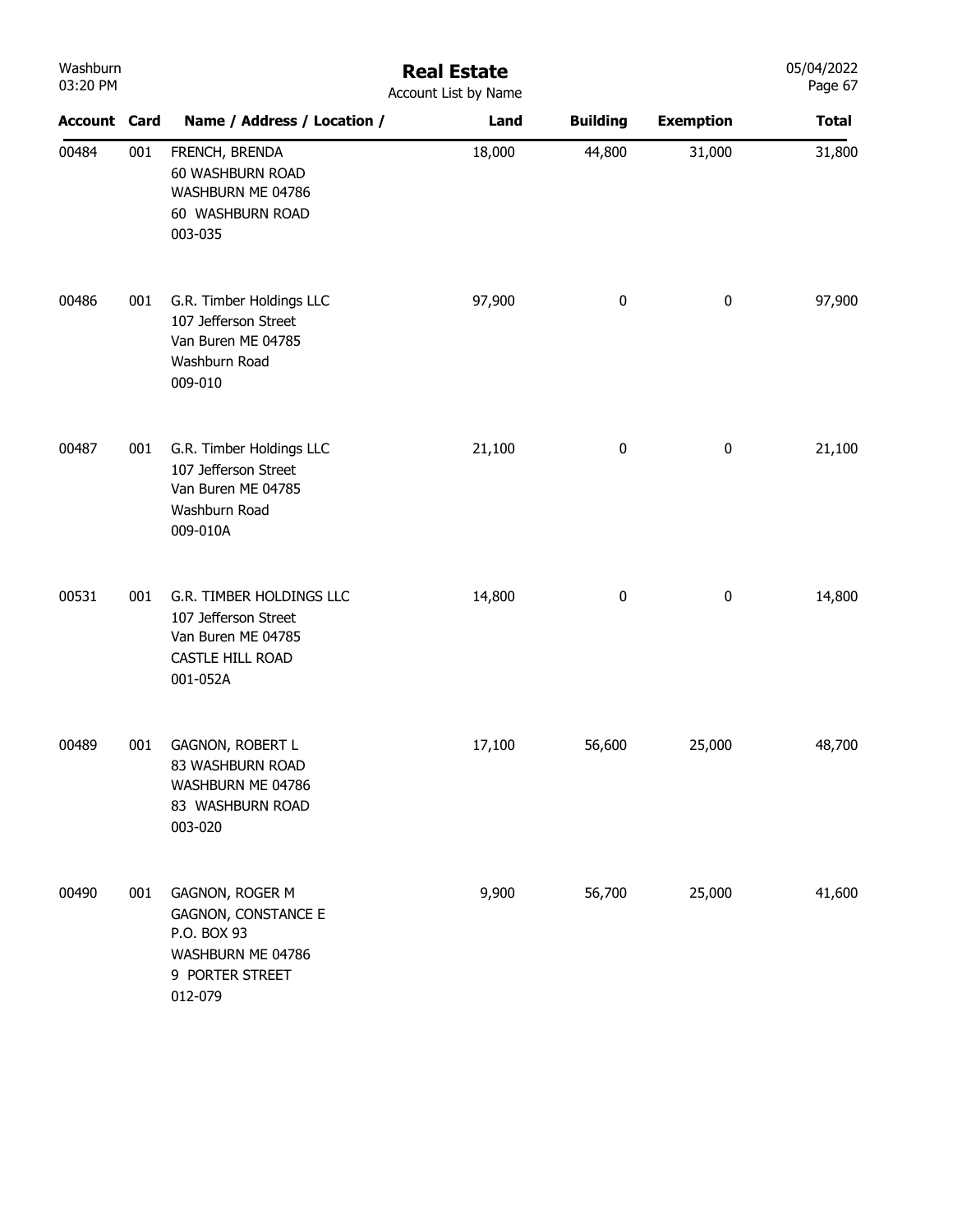| Washburn<br>03:20 PM |     |                                                                                                                                       | <b>Real Estate</b><br>Account List by Name |                 |                  | 05/04/2022<br>Page 68 |
|----------------------|-----|---------------------------------------------------------------------------------------------------------------------------------------|--------------------------------------------|-----------------|------------------|-----------------------|
| <b>Account Card</b>  |     | Name / Address / Location /                                                                                                           | Land                                       | <b>Building</b> | <b>Exemption</b> | <b>Total</b>          |
| 00227                | 001 | GILBERT, JR., RICHARD B.<br><b>GILBERT, TRACIE L</b><br><b>5 PLEASANT STREET</b><br>WASHBURN ME 04786<br>5 PLEASANT STREET<br>011-020 | 7,700                                      | 61,800          | 25,000           | 44,500                |
| 00289                | 001 | GINZBURG, SERGEY<br>KISLOV, EVGENII<br>203 S. CLYDE AVENUE<br>KISSIMMEE FL 34741<br>11 McMANUS STREET<br>011-068A                     | 6,400                                      | 49,600          | $\pmb{0}$        | 56,000                |
| 00014                | 001 | Goding, Jonathan<br>51 Brookside Circle<br>Washburn ME 04786<br>51 Brookside Circle<br>004-054 On #14                                 | 0                                          | 6,600           | 6,600            | 0                     |
| 00128                | 001 | GOOD, CHRISTOPHER R<br>GOOD, DAWN<br>P.O. BOX 77<br>WASHBURN ME 04786<br>995 WASHBURN ROAD<br>001-003                                 | 10,400                                     | 53,200          | 25,000           | 38,600                |
| 00740                | 001 | GOOD, JUSTIN<br>853 PERHAM ROAD<br>PERHAM ME 04766<br>10 CHURCH STREET<br>011-064                                                     | 8,700                                      | 96,300          | $\mathbf{0}$     | 105,000               |
| 00223                | 001 | Goodine, Karlene J<br>P.O. BOX 78<br>WASHBURN ME 04786<br>1707 Washburn Road<br>005-016                                               | 16,500                                     | 20,200          | 25,000           | 11,700                |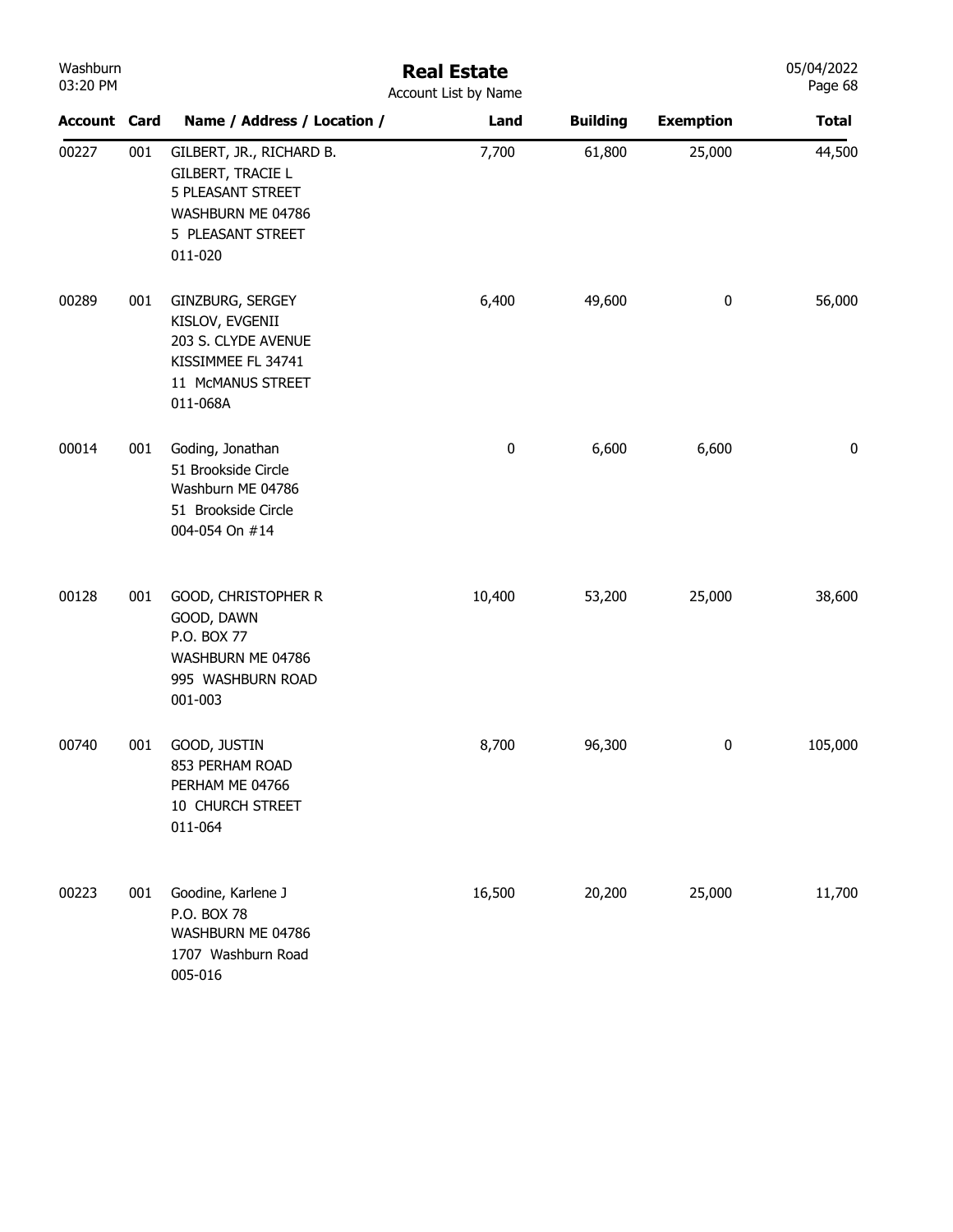| Washburn<br>03:20 PM |     |                                                                                                                    | <b>Real Estate</b><br>Account List by Name |                 |                  | 05/04/2022<br>Page 69 |
|----------------------|-----|--------------------------------------------------------------------------------------------------------------------|--------------------------------------------|-----------------|------------------|-----------------------|
| <b>Account Card</b>  |     | Name / Address / Location /                                                                                        | Land                                       | <b>Building</b> | <b>Exemption</b> | <b>Total</b>          |
| 00224                | 001 | Goodine, Kevin J<br>Goodine, Cindy L<br>PO BOX 55<br>WASHBURN ME 04786<br>1399 Washburn Road<br>004-072            | 21,700                                     | 71,700          | 25,000           | 68,400                |
| 00622                | 001 | GOUGH, ROBERT<br>PO BOX 403<br>MAPLETON ME 04757<br><b>TABOR ROAD</b><br>008-009                                   | 36,000                                     | 0               | 0                | 36,000                |
| 00623                | 001 | GOUGH, ROBERT<br>PO BOX 403<br>MAPLETON ME 04757<br><b>TABOR ROAD</b><br>008-020                                   | 61,000                                     | 0               | 0                | 61,000                |
| 00702                | 001 | GOUGH, ROBERT<br>PO BOX 403<br>MAPLETON ME 04757<br><b>WASHBURN ROAD</b><br>003-019                                | 103,500                                    | 0               | 0                | 103,500               |
| 01036                | 001 | <b>GRAHAM, ERIK M</b><br>MEEKER, KELSEY N<br>413 EVERETT ROAD<br>WASHBURN ME 04786<br>413 EVERETT ROAD<br>007-028C | 21,000                                     | 155,100         | 25,000           | 151,100               |
| 01118                | 001 | GRANT, ZANE A JR<br>13 CROSS ROAD<br>WASHBURN ME 04786<br>13 CROSS ROAD<br>015-015                                 | 10,800                                     | 8,000           | 18,800           | 0                     |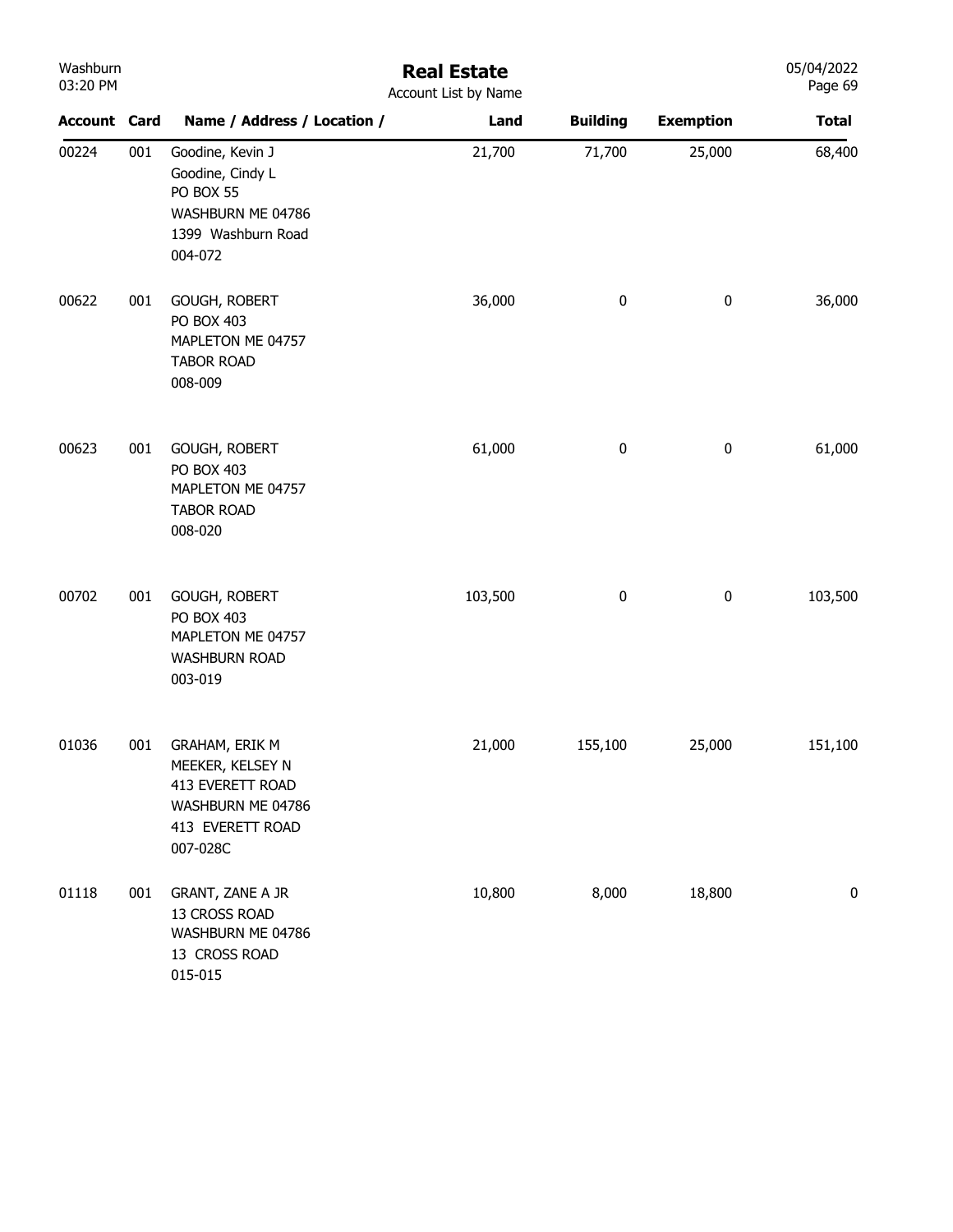| Washburn<br>03:20 PM |     | <b>Real Estate</b><br>Account List by Name                                                                                          |        |                 |                  |              |  |  |  |
|----------------------|-----|-------------------------------------------------------------------------------------------------------------------------------------|--------|-----------------|------------------|--------------|--|--|--|
| <b>Account Card</b>  |     | Name / Address / Location /                                                                                                         | Land   | <b>Building</b> | <b>Exemption</b> | <b>Total</b> |  |  |  |
| 00917                | 001 | <b>GREEN, ROBERT J</b><br>1963 Woodland Center Road<br>Perham ME 04766<br>HINES STREET<br>004-048                                   | 8,300  | 0               | $\pmb{0}$        | 8,300        |  |  |  |
| 00236                | 001 | <b>GRIFFIN, ARTHUR W</b><br><b>GRIFFIN, CHARLOTTE J</b><br>54 RIVERSIDE DRIVE N<br>WASHBURN ME 04786<br>20 STATION ROAD<br>011-133A | 7,100  | $\bf{0}$        | $\pmb{0}$        | 7,100        |  |  |  |
| 00118                | 001 | <b>GRUBER, RAY E</b><br>GRUBER, MARY M<br>1287 NORTH PENRYN ROAD<br>MANHEIM PA 17545<br>44 WASHBURN ROAD<br>003-031                 | 9,400  | 0               | 0                | 9,400        |  |  |  |
| 01013                | 001 | GRUBER, RAY E<br><b>GRUBER, MARY M</b><br>1287 NORTH PENRYN ROAD<br>MANHEIM PA 17545<br><b>BULL ISLAND</b><br>003-073               | 8,200  | 0               | $\pmb{0}$        | 8,200        |  |  |  |
| 00196                | 001 | <b>GUERRETTE, DAVID</b><br>26 WASHBURN ROAD<br>WASHBURN ME 04786<br><b>WASHBURN ROAD</b><br>003-018                                 | 19,900 | 0               | $\pmb{0}$        | 19,900       |  |  |  |
| 00239                | 001 | GUERRETTE, DAVID C<br>26 WASHBURN ROAD<br>WASHBURN ME 04786<br>26 WASHBURN ROAD<br>003-031A                                         | 19,500 | 68,500          | 31,000           | 57,000       |  |  |  |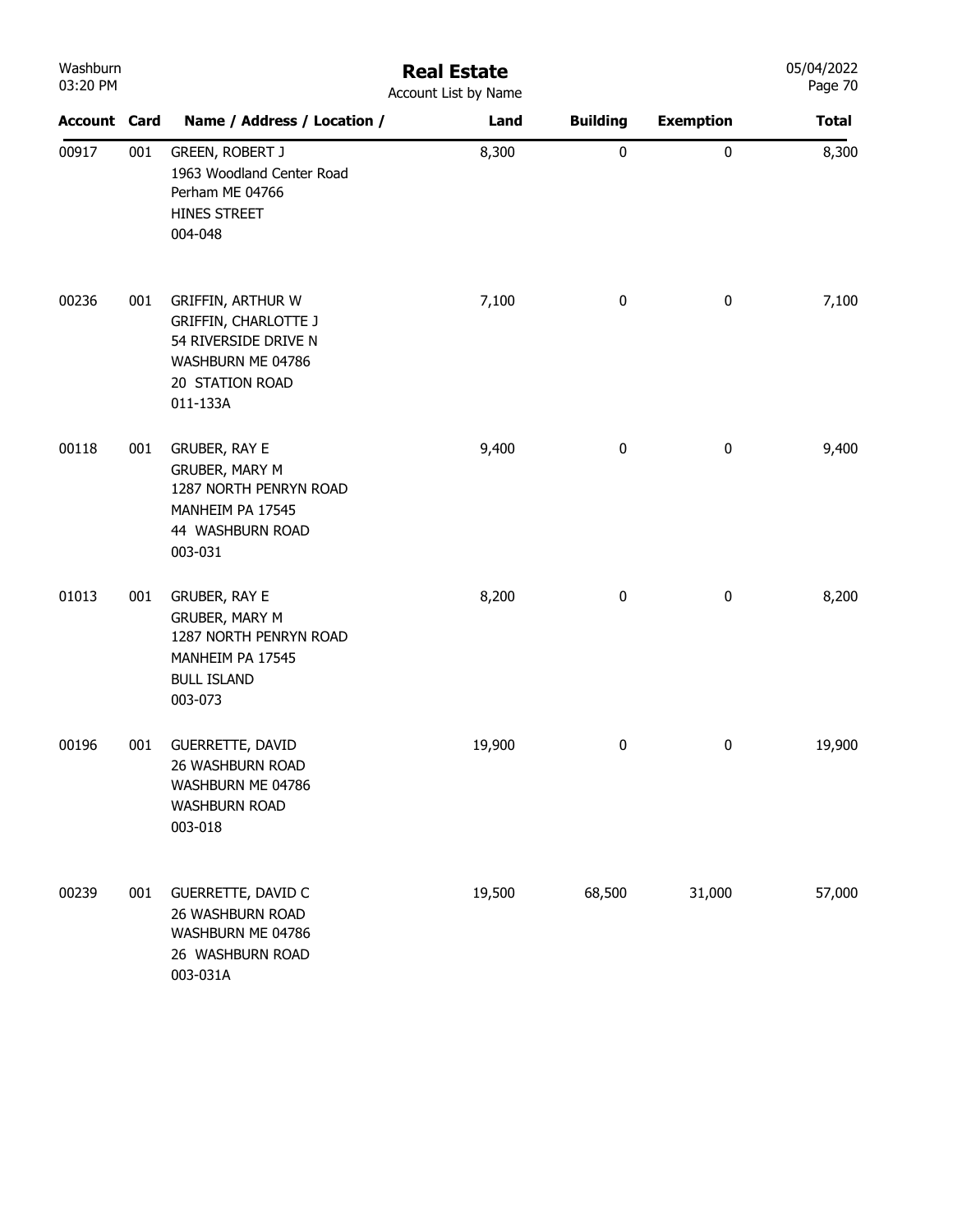| Washburn<br>03:20 PM |     | <b>Real Estate</b><br>Account List by Name                                                                                    |        |                 |                  |              |  |  |  |
|----------------------|-----|-------------------------------------------------------------------------------------------------------------------------------|--------|-----------------|------------------|--------------|--|--|--|
| <b>Account Card</b>  |     | Name / Address / Location /                                                                                                   | Land   | <b>Building</b> | <b>Exemption</b> | <b>Total</b> |  |  |  |
| 00240                | 001 | <b>GUERRETTE, MARK J</b><br><b>GUERRETTE, DOROTHY</b><br>160 HINES STREET<br>WASHBURN ME 04786<br>160 HINES STREET<br>004-036 | 8,400  | 32,100          | 25,000           | 15,500       |  |  |  |
| 00777                | 001 | <b>GUIMOND, MATTHEW R</b><br>55 STORY ST<br>WASHBURN ME 04786<br>55 STORY STREET<br>010-053                                   | 19,500 | 59,400          | 25,000           | 53,900       |  |  |  |
| 00243                | 001 | H.K.S. Partnership<br>76 TURNPIKE ROAD<br>WILLINGTON CT 06279<br>Caribou Lake Road<br>006-028                                 | 45,400 | 0               | $\pmb{0}$        | 45,400       |  |  |  |
| 00247                | 001 | HADE, BERNARD M<br>HADE, BARBARA J (LASKEY)<br>P.O. BOX 445<br>WASHBURN ME 04786<br>1211 CARSON ROAD<br>009-003C              | 20,500 | 106,300         | 25,000           | 101,800      |  |  |  |
| 00967                | 001 | Hadley, Clayton<br>P.O. Box 14<br>Washburn ME 04786<br>14 BORDEN ROAD<br>008-031A                                             | 36,000 | 17,600          | 25,000           | 28,600       |  |  |  |
| 00168                | 001 | HAFFORD, FLOYD D<br>PO BOX 461<br>CROUSEVILLE ME 04738<br>22 CROSS ROAD<br>015-005                                            | 10,300 | 12,000          | $\bf{0}$         | 22,300       |  |  |  |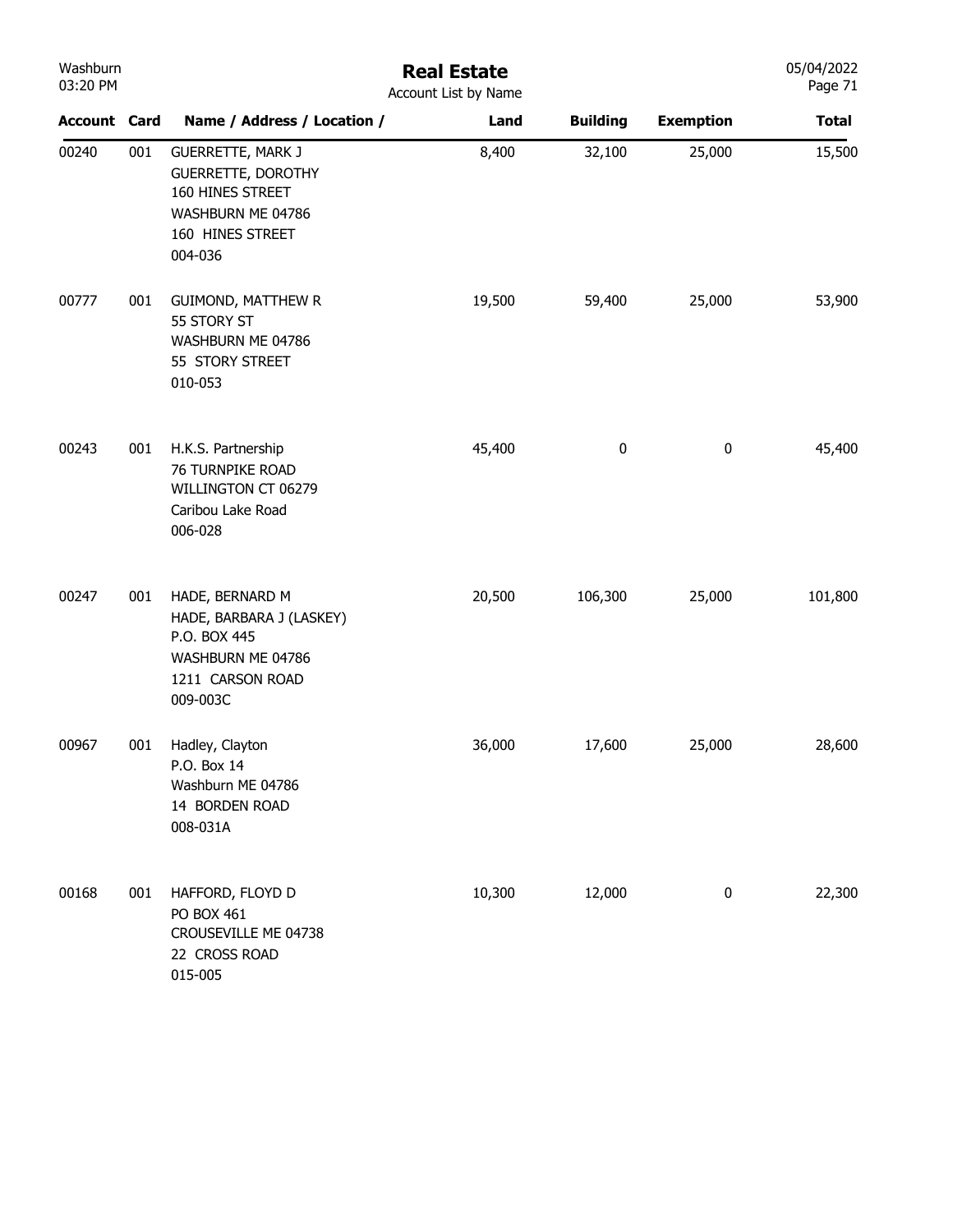| Washburn<br>03:20 PM |     | <b>Real Estate</b><br>Account List by Name                                                                |        |                 |                  |              |  |  |
|----------------------|-----|-----------------------------------------------------------------------------------------------------------|--------|-----------------|------------------|--------------|--|--|
| <b>Account Card</b>  |     | Name / Address / Location /                                                                               | Land   | <b>Building</b> | <b>Exemption</b> | <b>Total</b> |  |  |
| 00248                | 001 | HAFFORD, FLOYD D<br>PO BOX 461<br>CROUSEVILLE ME 04738<br>347 CROSS ROAD<br>003-004                       | 13,100 | 44,900          | 25,000           | 33,000       |  |  |
| 00323                | 001 | Hafford, Sandra (Lewin)<br>P.O. Box 344<br>Washburn ME 04786<br>1339 Main Street<br>011-088               | 8,300  | 47,800          | 25,000           | 31,100       |  |  |
| 00179                | 001 | Haley, Tammy R<br>Haley, Winfield<br>347 Tabor Road<br>Washburn ME 04786<br>347 TABOR ROAD<br>008-020A    | 16,500 | 56,100          | 25,000           | 47,600       |  |  |
| 00854                | 001 | HALLOWELL, LARRY D<br><b>48 LOMBARD STREET</b><br>PRESQUE ISLE ME 04769<br><b>HARVEST LANE</b><br>012-147 | 3,600  | $\pmb{0}$       | $\pmb{0}$        | 3,600        |  |  |
| 00856                | 001 | HALLOWELL, LARRY D<br><b>48 LOMBARD STREET</b><br>PRESQUE ISLE ME 04769<br><b>HARVEST LANE</b><br>012-146 | 3,600  | $\bf{0}$        | 0                | 3,600        |  |  |
| 00360                | 001 | HAMILTON, MURIAL<br>1935 WASHBURN ROAD<br>WASHBURN ME 04786<br>1935 Washburn Road<br>009-019              | 17,300 | 70,600          | $\pmb{0}$        | 87,900       |  |  |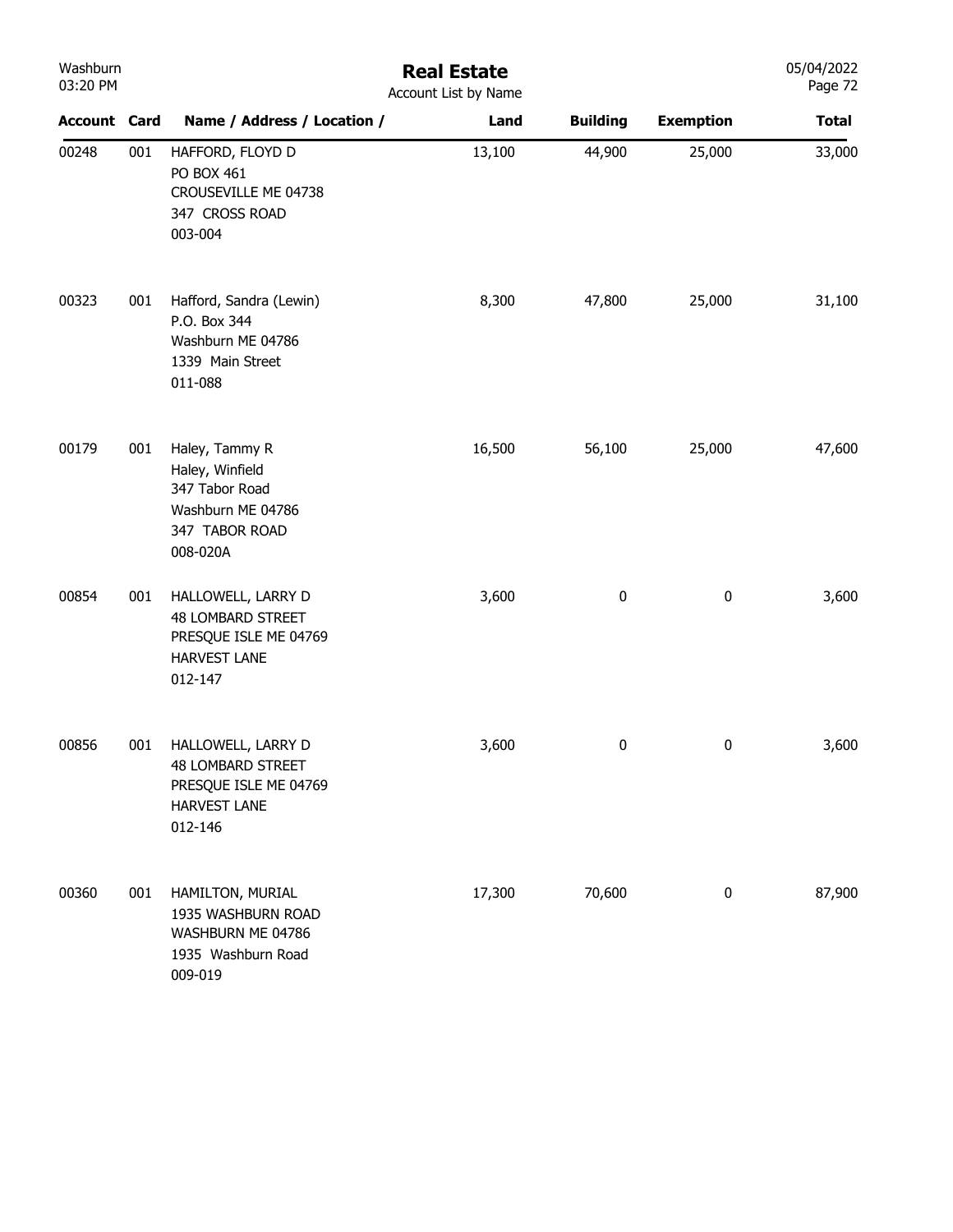| Washburn<br>03:20 PM |     | <b>Real Estate</b><br>Account List by Name                                                                                                      |        |                 |                  |              |
|----------------------|-----|-------------------------------------------------------------------------------------------------------------------------------------------------|--------|-----------------|------------------|--------------|
| <b>Account Card</b>  |     | Name / Address / Location /                                                                                                                     | Land   | <b>Building</b> | <b>Exemption</b> | <b>Total</b> |
| 00255                | 001 | HARRIS, DENNIS R<br>NIGHTINGALE, SHARON<br>c/o Jeri Nightingle<br>1189 Main Street<br>Washburn ME 04786<br>1189 MAIN STREET<br>013-024          | 7,200  | 50,900          | $\pmb{0}$        | 58,100       |
| 00251                | 001 | HARRIS, Heirs of CARROLL E.<br>c/o CATHERINE E. HARRIS<br>505 EAST 8TH STREET<br><b>GEORGETOWN TX 78626</b><br>126 NEW DUNNTOWN ROAD<br>004-027 | 19,500 | 8,900           | 0                | 28,400       |
| 00094                | 001 | HARRIS, TYLER<br>1053 WASHBURN ROAD<br>WASHBURN ME 04786<br>1053 WASHBURN ROAD<br>014-009                                                       | 15,600 | 58,900          | 25,000           | 49,500       |
| 00350                | 001 | HARRISON, LARRY R<br>HARRISON, RINETTE A<br>PO BOX 501<br>CROUSEVILLE ME 04738<br>33 CROSS ROAD<br>015-013                                      | 18,400 | 79,800          | 31,000           | 67,200       |
| 00352                | 001 | HART, RONA M<br>451 CASTLE HILL ROAD<br>WASHBURN ME 04786<br>451 CASTLE HILL ROAD<br>001-046                                                    | 16,800 | 26,300          | 0                | 43,100       |
| 00354                | 001 | Hartford, Richard L<br>Hartford, Audrey E<br>PO BOX 387<br>WASHBURN ME 04786<br>29 Wilder Street<br>012-103                                     | 7,200  | 38,500          | 25,000           | 20,700       |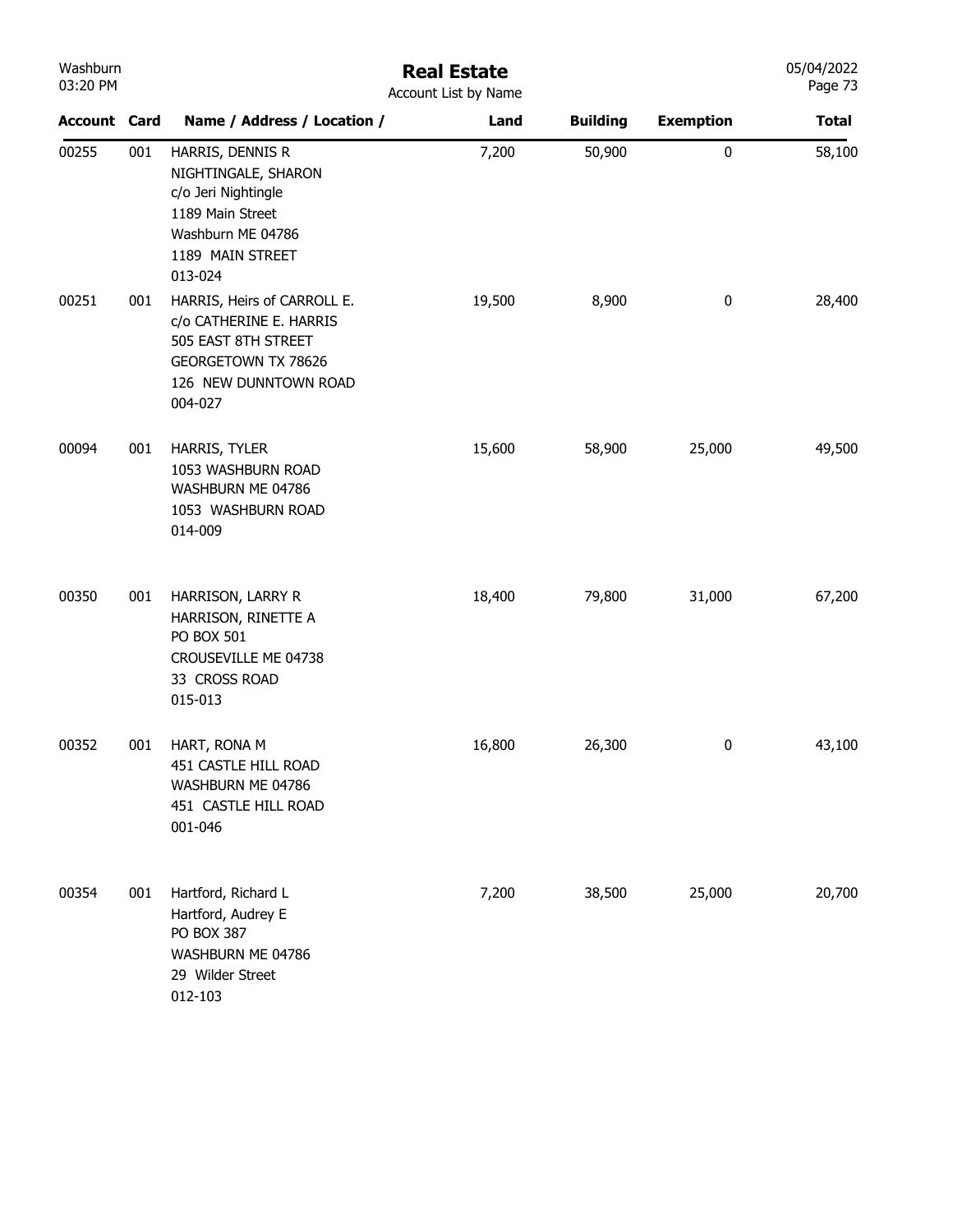| Washburn<br>03:20 PM |     | <b>Real Estate</b><br>Account List by Name                                                                                                            | 05/04/2022<br>Page 74 |                 |                  |              |
|----------------------|-----|-------------------------------------------------------------------------------------------------------------------------------------------------------|-----------------------|-----------------|------------------|--------------|
| <b>Account Card</b>  |     | Name / Address / Location /                                                                                                                           | Land                  | <b>Building</b> | <b>Exemption</b> | <b>Total</b> |
| 00828                | 001 | Hartsgrove, Jeremy R<br>88 Hines Street<br>Washburn ME 04786<br>88 Hines Street<br>010-049A                                                           | 7,700                 | 15,600          | $\pmb{0}$        | 23,300       |
| 00829                | 001 | HARTSGROVE, JEREMY R<br>88 Hines Street<br>Washburn ME 04786<br>86 HINES STREET<br>010-049                                                            | 3,800                 | 1,500           | $\pmb{0}$        | 5,300        |
| 00080                | 001 | HARTSGROVE, MARGARET<br>HARTSGROVE, CHRISTOPHER MARK<br>HARTSGROVE, JEREMY R.<br>P.O. BOX 483<br>CROUSEVILLE ME 04738<br>1783 PARSONS ROAD<br>002-043 | 22,900                | 800             | $\bf{0}$         | 23,700       |
| 00355                | 001 | HARTSGROVE, MARGARET<br>P.O. BOX 483<br>CROUSEVILLE ME 04738<br>23 CROSS ROAD<br>015-014/ON                                                           | 0                     | 1,400           | $\bf{0}$         | 1,400        |
| 00356                | 001 | HARTSGROVE, MARGARET<br>P.O. BOX 483<br>CROUSEVILLE ME 04738<br>23 CROSS ROAD<br>015-014                                                              | 17,000                | 52,100          | 25,000           | 44,100       |
| 00162                | 001 | HASSAN, GREGORY M<br>HASSAN, BETHANY A<br>11 ANNIS ROAD<br>WASHBURN ME 04786<br>11 ANNIS ROAD<br>002-052                                              | 33,000                | 117,500         | 25,000           | 125,500      |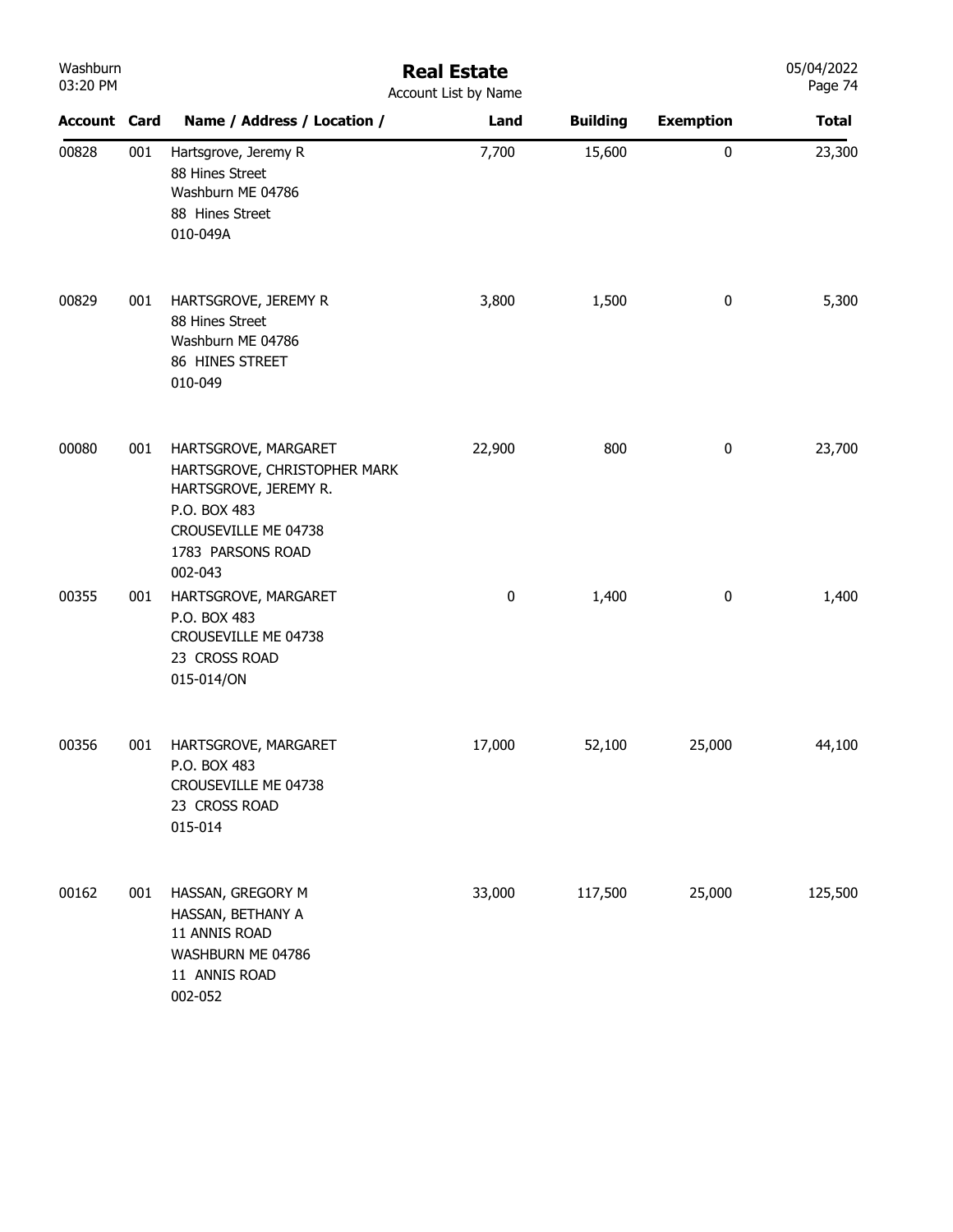| Washburn<br>03:20 PM |     |                                                                                                                          | <b>Real Estate</b><br>Account List by Name |                 |                  | 05/04/2022<br>Page 75 |
|----------------------|-----|--------------------------------------------------------------------------------------------------------------------------|--------------------------------------------|-----------------|------------------|-----------------------|
| <b>Account Card</b>  |     | Name / Address / Location /                                                                                              | Land                                       | <b>Building</b> | <b>Exemption</b> | <b>Total</b>          |
| 00357                | 001 | HATT, ALEXANDER W<br>HATT, KAREN G<br>PO BOX 474<br>CROUSEVILLE ME 04738<br>176 CARIBOU LAKE ROAD<br>006-013A            | 16,800                                     | 10,400          | 25,000           | 2,200                 |
| 00005                | 001 | HAYNES, HERBERT C. INC.<br>P.O. BOX 96<br><b>WINN ME 04495</b><br><b>MAIN STREET</b><br>011-134B                         | 3,000                                      | $\bf{0}$        | $\boldsymbol{0}$ | 3,000                 |
| 01112                | 001 | HAZELWOOD, KEVIN<br>COMEAU, CATRINA<br>11 BROOKSIDE CIRCLE<br>WASHBURN ME 04786<br>11 BROOKSIDE CIRCLE<br>004-054 On #05 | $\pmb{0}$                                  | 6,800           | 6,800            | 0                     |
| 00362                | 001 | HEBERT, PHILIP H JR<br>HEBERT, JOY L<br>548 WASHBURN RD<br>WASHBURN ME 04786<br>548 WASHBURN ROAD<br>015-033             | 17,800                                     | 45,400          | 25,000           | 38,200                |
| 00364                | 001 | Helstrom, Robert S<br>9030 Eastview Avenue<br>Everett WA 98208 3065<br>348 Perham Road<br>007-006A                       | 15,800                                     | 7,600           | $\boldsymbol{0}$ | 23,400                |
| 00365                | 001 | Helstrom, Victor C<br>345 PERHAM ROAD<br>WASHBURN ME 04786<br>345 Perham Road<br>007-008A                                | 17,000                                     | 39,800          | 25,000           | 31,800                |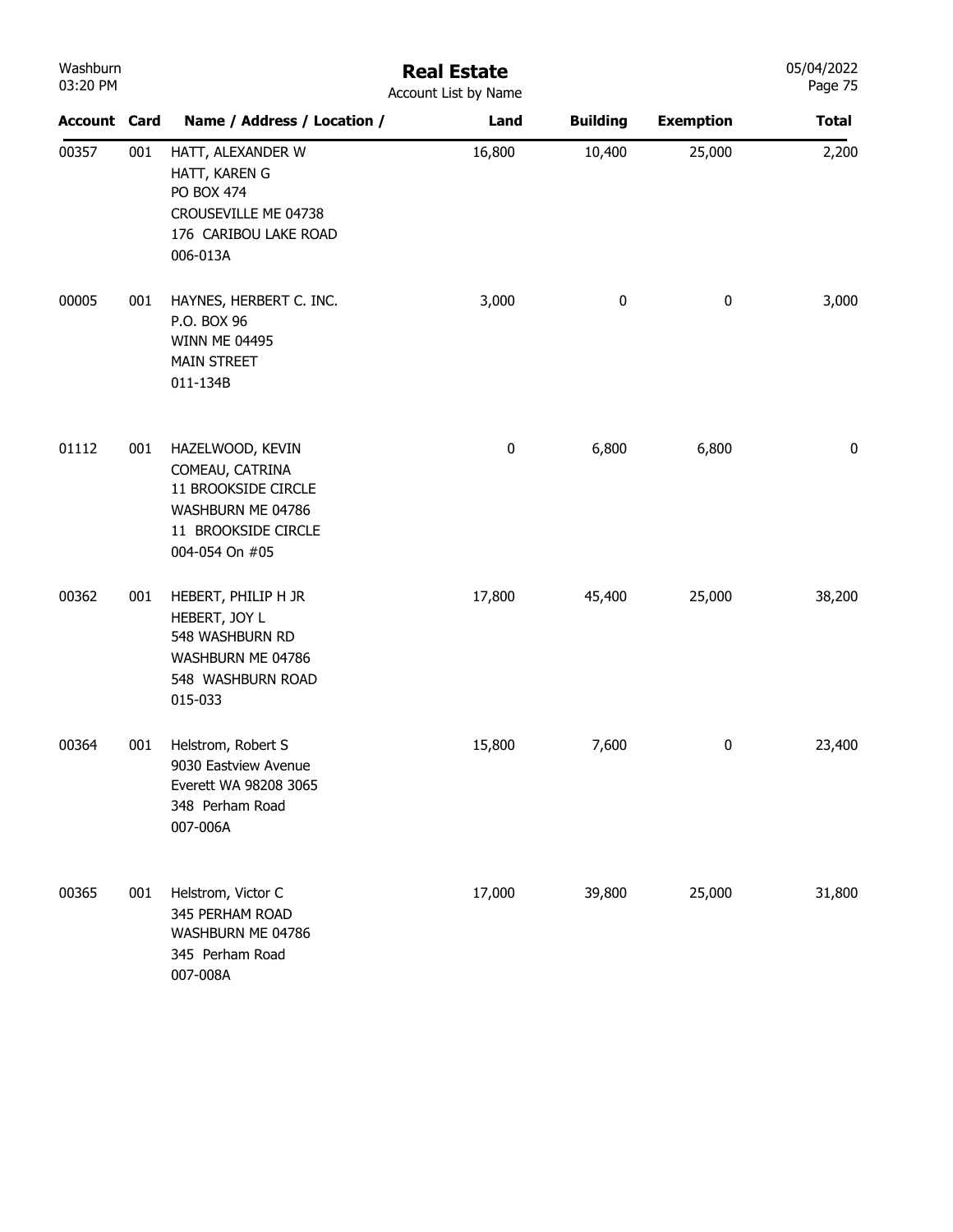| Washburn<br>03:20 PM |     |                                                                                                                      | <b>Real Estate</b><br>Account List by Name |                 |                  | 05/04/2022<br>Page 76 |
|----------------------|-----|----------------------------------------------------------------------------------------------------------------------|--------------------------------------------|-----------------|------------------|-----------------------|
| <b>Account Card</b>  |     | Name / Address / Location /                                                                                          | Land                                       | <b>Building</b> | <b>Exemption</b> | <b>Total</b>          |
| 00098                | 001 | HENTHORN, JAMES E<br>HENTHORN, EVA A<br>478 CROSS ROAD<br>WASHBURN ME 04786<br>40 STORY STREET<br>010-002A           | 7,000                                      | 29,000          | $\pmb{0}$        | 36,000                |
| 00366                | 001 | HENTHORN, JAMES E<br>HENTHORN, EVA A<br>478 CROSS ROAD<br>WASHBURN ME 04786<br>478 Cross Road<br>006-002A            | 17,700                                     | 32,600          | 25,000           | 25,300                |
| 00532                | 001 | HENTHORN, JAMES E<br>HENTHORN, EVA A<br>478 CROSS ROAD<br>WASHBURN ME 04786<br>440 CROSS ROAD<br>006-002             | 19,000                                     | 15,700          | $\pmb{0}$        | 34,700                |
| 00493                | 001 | Hernandez, James P<br>Hernandez, Rebecca E<br>PO BOX 1784<br>PRESQUE ISLE ME 04769<br>2116 Washburn Road<br>008-029  | 16,500                                     | 61,700          | 25,000           | 53,200                |
| 01119                | 001 | HESTER, MARK<br>17 SOUTH SMITH ROAD<br>BRADFORD ME 04410<br>11 WASHBURN ROAD<br>003-027/ON                           | 0                                          | 0               | 0                | 0                     |
| 00238                | 001 | HESTER, MARK W<br>DOODY-HESTER, HEATHER L<br>17 SOUTH SMITH ROAD<br>BRADFORD ME 04410<br>11 WASHBURN ROAD<br>003-027 | 18,000                                     | 38,000          | $\pmb{0}$        | 56,000                |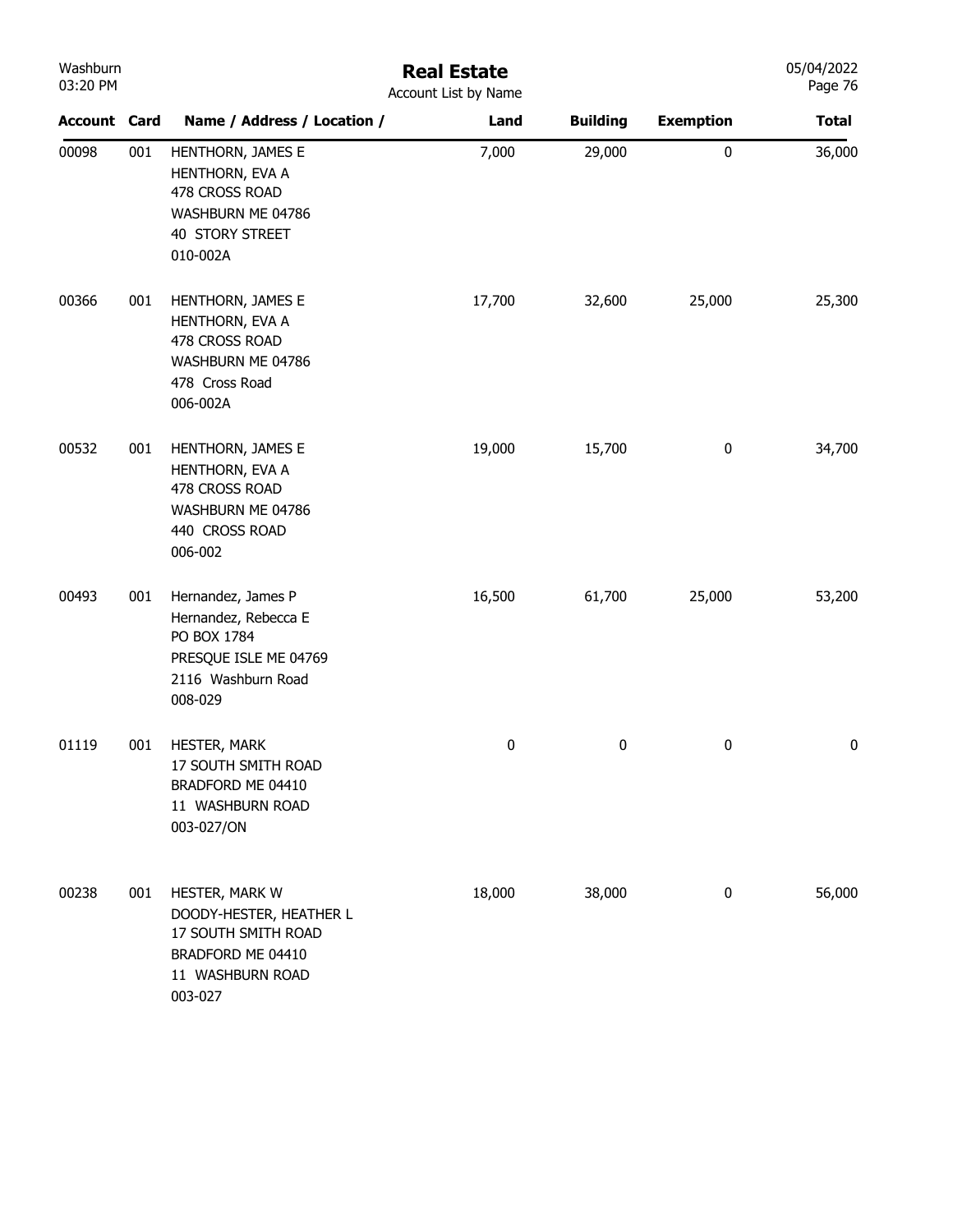| Washburn<br>03:20 PM |     |                                                                                                           | <b>Real Estate</b><br>Account List by Name |                 |                  | 05/04/2022<br>Page 77 |
|----------------------|-----|-----------------------------------------------------------------------------------------------------------|--------------------------------------------|-----------------|------------------|-----------------------|
| Account Card         |     | Name / Address / Location /                                                                               | Land                                       | <b>Building</b> | <b>Exemption</b> | <b>Total</b>          |
| 00144                | 001 | HEWITT, GARY L JR<br>HEWITT, LINDA A<br>P.O. BOX 384<br>WASHBURN ME 04786<br>360 TABOR ROAD<br>008-011    | 14,000                                     | 53,600          | 25,000           | 42,600                |
| 00461                | 001 | HEWITT, ROGER D JR<br>HEWITT, SARAH A<br>PO BOX 63<br>WASHBURN ME 04786<br>9 PLEASANT STREET<br>011-019   | 8,200                                      | 37,500          | 25,000           | 20,700                |
| 00463                | 001 | HEWS, BRIAN E<br>HEWS, BILLIE S<br>P.O. BOX 451<br>CROUSEVILLE ME 04738<br>499 Washburn Road<br>015-001   | 21,600                                     | 134,800         | 25,000           | 131,400               |
| 00497                | 001 | Hews, Dana F<br>Hews, Virginia B<br>PO BOX 395<br>CROUSEVILLE ME 04738<br>476 Washburn Road<br>015-024    | 13,700                                     | 68,700          | 25,000           | 57,400                |
| 00568                | 001 | HEWS, KYLE<br>HEWS, BRIAN E<br>494 Washburn Road<br>Washburn ME 04786<br>494 Washburn Road<br>015-027     | 16,600                                     | 49,500          | 25,000           | 41,100                |
| 00667                | 001 | HEWS, TREVOR J<br>HEWS, AMBER B<br>484 WASHBURN ROAD<br>WASHBURN ME 04786<br>484 WASHBURN ROAD<br>015-026 | 16,200                                     | 96,400          | 25,000           | 87,600                |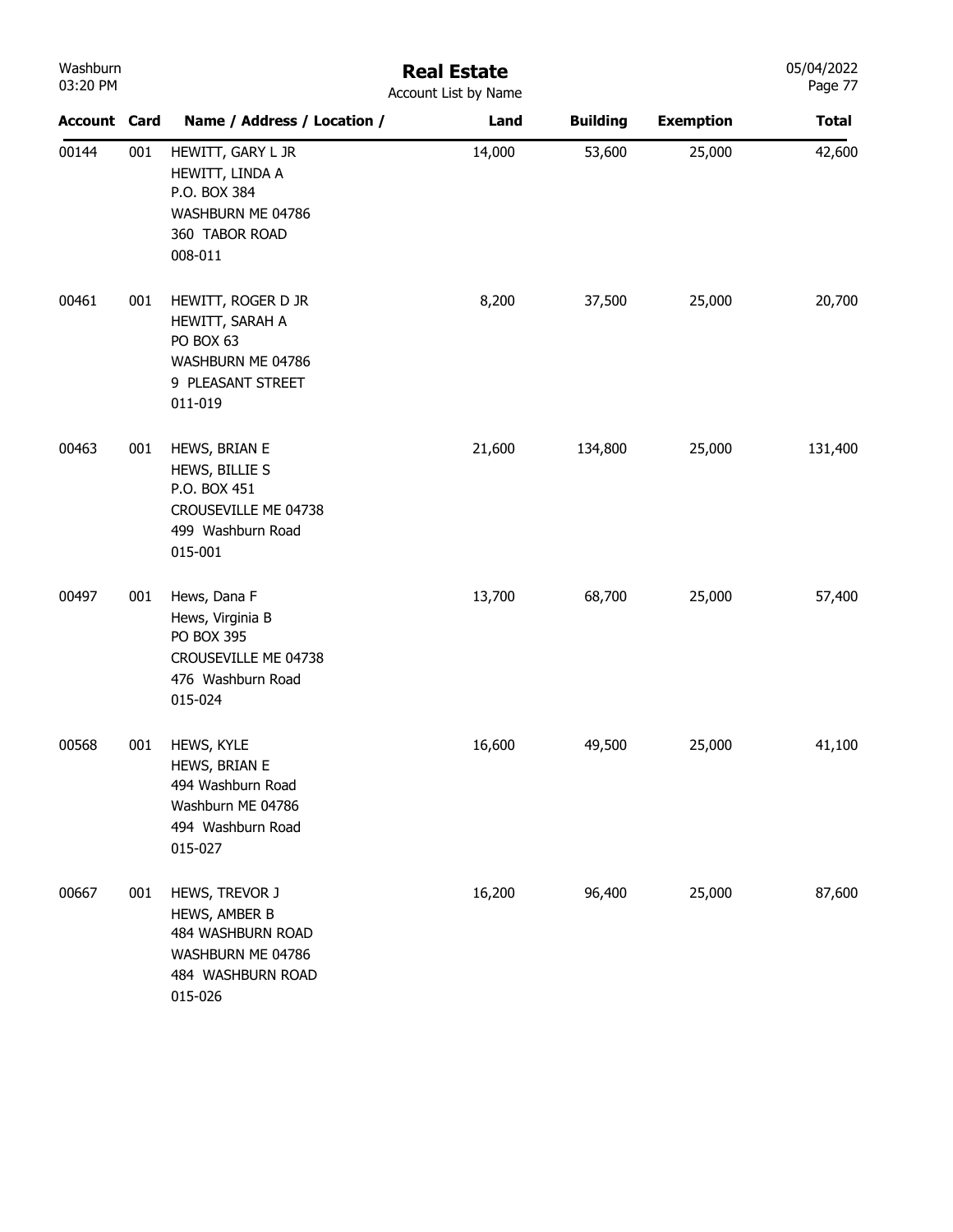| Washburn |  |
|----------|--|
| 03:20 PM |  |

## Real Estate

| 03:20 PM            |     | Account List by Name                                                                          |        |                 |                  |              |
|---------------------|-----|-----------------------------------------------------------------------------------------------|--------|-----------------|------------------|--------------|
| <b>Account Card</b> |     | Name / Address / Location /                                                                   | Land   | <b>Building</b> | <b>Exemption</b> | <b>Total</b> |
| 00244               | 001 | <b>HKS</b><br>76 TURNPIKE ROAD<br>WILLINGTON CT 06279<br><b>CROSS ROAD</b><br>006-036         | 18,200 | $\pmb{0}$       | $\pmb{0}$        | 18,200       |
| 00245               | 001 | <b>HKS</b><br>76 TURNPIKE ROAD<br>WILLINGTON CT 06279<br><b>COFFIN ROAD</b><br>003-002        | 14,700 | 0               | $\pmb{0}$        | 14,700       |
| 00500               | 001 | <b>HKS</b><br>76 TURNPIKE ROAD<br>WILLINGTON CT 06279<br><b>COFFIN ROAD</b><br>006-039        | 34,500 | 0               | $\pmb{0}$        | 34,500       |
| 00079               | 001 | HKS PARTNERSHIP<br>76 TURNPIKE ROAD<br>WILLINGTON CT 06279<br><b>WASHBURN ROAD</b><br>008-024 | 37,900 | $\pmb{0}$       | $\pmb{0}$        | 37,900       |
| 00246               | 001 | HKS PARTNERSHIP<br>76 TURNPIKE ROAD<br>WILLINGTON CT 06279<br>CARIBOU LAKE ROAD<br>006-021/26 | 81,400 | $\pmb{0}$       | $\pmb{0}$        | 81,400       |
| 00256               | 001 | HKS PARTNERSHIP<br>76 TURNPIKE ROAD<br>WILLINGTON CT 06279<br><b>COFFIN ROAD</b><br>006-042A  | 64,000 | 0               | $\pmb{0}$        | 64,000       |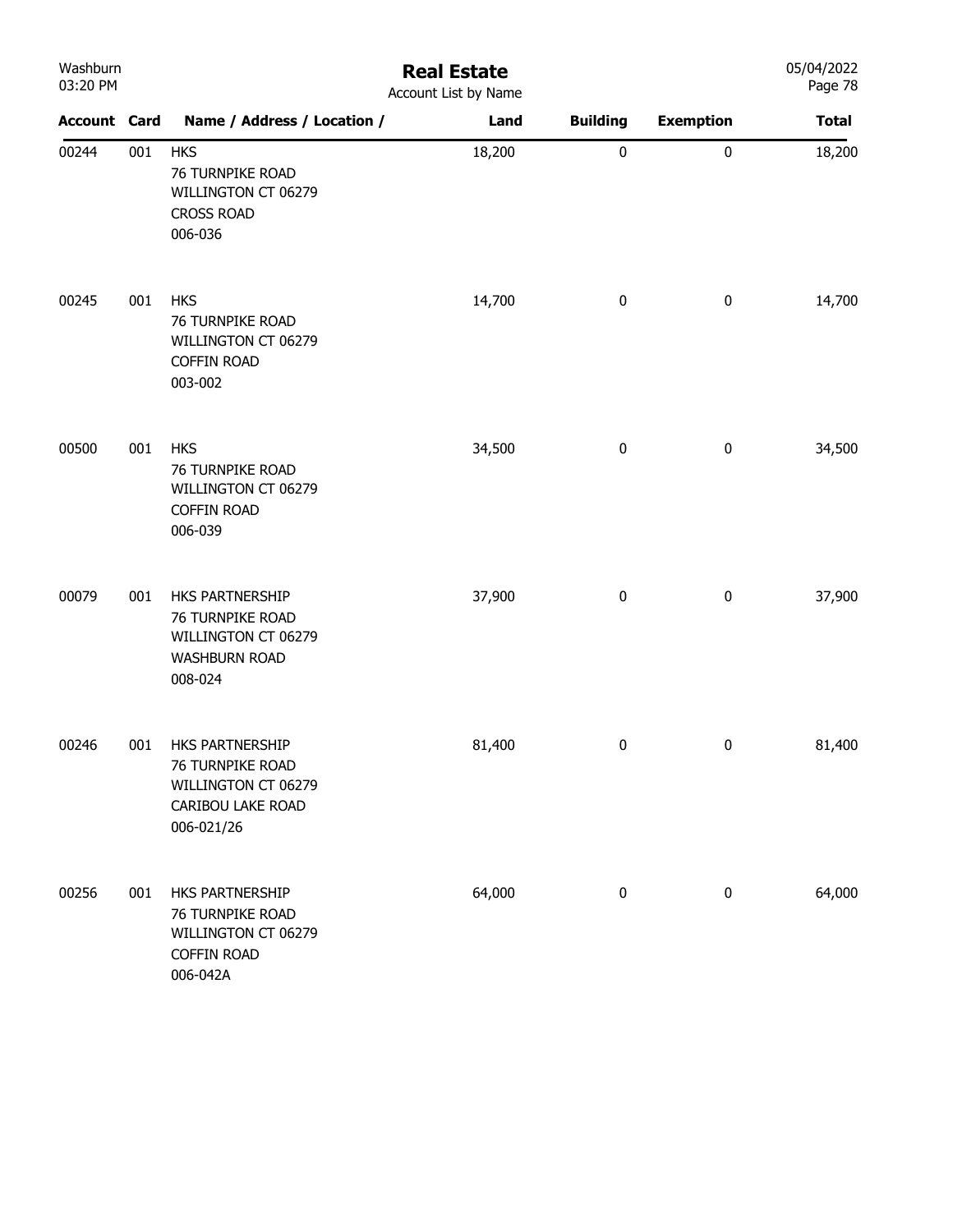| Washburn<br>03:20 PM |     |                                                                                                                             | <b>Real Estate</b><br>Account List by Name |                 |                  | 05/04/2022<br>Page 79 |
|----------------------|-----|-----------------------------------------------------------------------------------------------------------------------------|--------------------------------------------|-----------------|------------------|-----------------------|
| <b>Account Card</b>  |     | Name / Address / Location /                                                                                                 | Land                                       | <b>Building</b> | <b>Exemption</b> | <b>Total</b>          |
| 00501                | 001 | HKS PARTNERSHIP<br>76 TURNPIKE ROAD<br>WILLINGTON CT 06279<br>CASTLE HILL ROAD<br>001-054                                   | 100                                        | $\pmb{0}$       | $\pmb{0}$        | 100                   |
| 00502                | 001 | HKS PARTNERSHIP<br>76 TURNPIKE ROAD<br>WILLINGTON CT 06279<br>CASTLE HILL ROAD<br>001-047                                   | 79,500                                     | 0               | $\pmb{0}$        | 79,500                |
| 00803                | 001 | HKS PARTNERSHIP<br>76 TURNPIKE ROAD<br>WILLINGTON CT 06279<br>675 WASHBURN ROAD<br>002-010                                  | 127,200                                    | 30,900          | $\pmb{0}$        | 158,100               |
| 00855                | 001 | Hobbs, Christen<br>Hobbs, Craig & Crystal<br>562 PERHAM ROAD<br>PERHAM ME 04766<br><b>Station Road</b><br>004-055A          | 15,300                                     | 79,300          | $\pmb{0}$        | 94,600                |
| 00506                | 001 | HOBBS, CRAIG/CRYSTAL<br><b>CHRISTEN HOBBS TRUST</b><br>562 PERHAM ROAD<br>PERHAM ME 04766<br><b>MAIN STREET</b><br>011-074A | 5,800                                      | 0               | 0                | 5,800                 |
| 00139                | 001 | HOLDER, CRAIG W<br>P.O. BOX 488<br>PRESQUE ISLE ME 04769<br>NORTH COUNTRY ESTATES ROAD<br>006-035B                          | 41,000                                     | 0               | $\pmb{0}$        | 41,000                |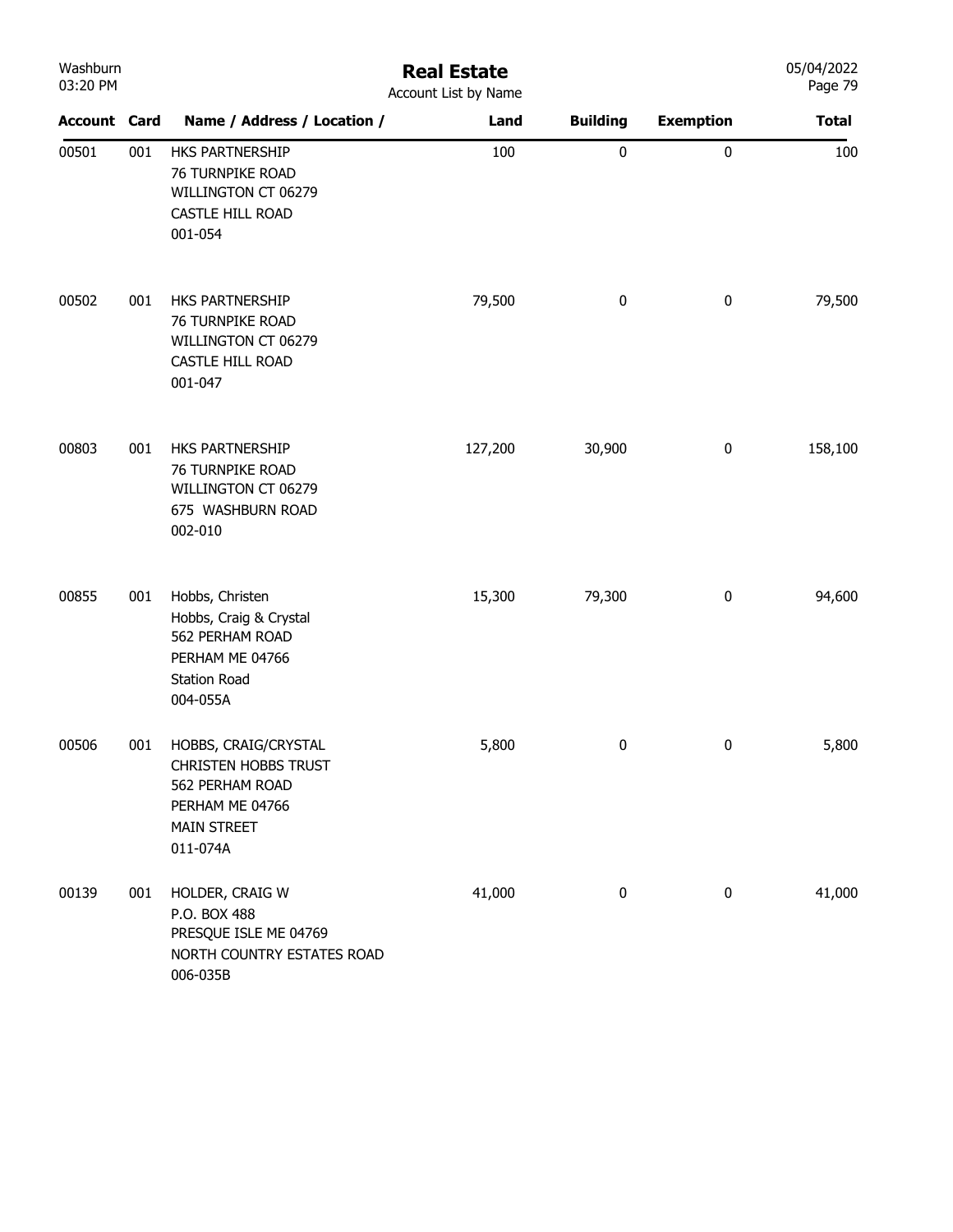| Washburn<br>03:20 PM |     | <b>Real Estate</b><br>Account List by Name                                                       |        |                 |                  |              |  |
|----------------------|-----|--------------------------------------------------------------------------------------------------|--------|-----------------|------------------|--------------|--|
| <b>Account Card</b>  |     | Name / Address / Location /                                                                      | Land   | <b>Building</b> | <b>Exemption</b> | <b>Total</b> |  |
| 00518                | 001 | HOLMES JR., KEITH L<br>469 Washburn Road<br>Washburn ME 04786<br>469 WASHBURN ROAD<br>015-019    | 11,700 | 41,300          | 25,000           | 28,000       |  |
| 00031                | 001 | HOLMES, GARY<br>757 NEW DUNNTOWN ROAD<br><b>WADE ME 04786</b><br>44 STORY STREET<br>010-003      | 8,600  | 7,900           | $\pmb{0}$        | 16,500       |  |
| 00504                | 001 | Holmes, James<br>Holmes, Donna<br>12 Page Avenue<br>Caribou ME 04736<br>Cross Road<br>006-030A   | 79,500 | 0               | $\pmb{0}$        | 79,500       |  |
| 00763                | 001 | HOLMES, STEVEN<br>821 NEW DUNNTOWN ROAD<br>WASHBURN ME 04786<br><b>TRAFTON STREET</b><br>010-042 | 3,100  | $\pmb{0}$       | $\pmb{0}$        | 3,100        |  |
| 00514                | 001 | HOWARD, GARY G<br>1747 WASHBURN ROAD<br>WASHBURN ME 04786<br>1747 WASHBURN ROAD<br>005-013       | 18,300 | 58,000          | 25,000           | 51,300       |  |
| 00513                | 001 | HOWARD, GEORGE P JR<br>1750 WASHBURN ROAD<br>WASHBURN ME 04786<br>1750 WASHBURN ROAD<br>005-010  | 18,300 | 127,600         | 25,000           | 120,900      |  |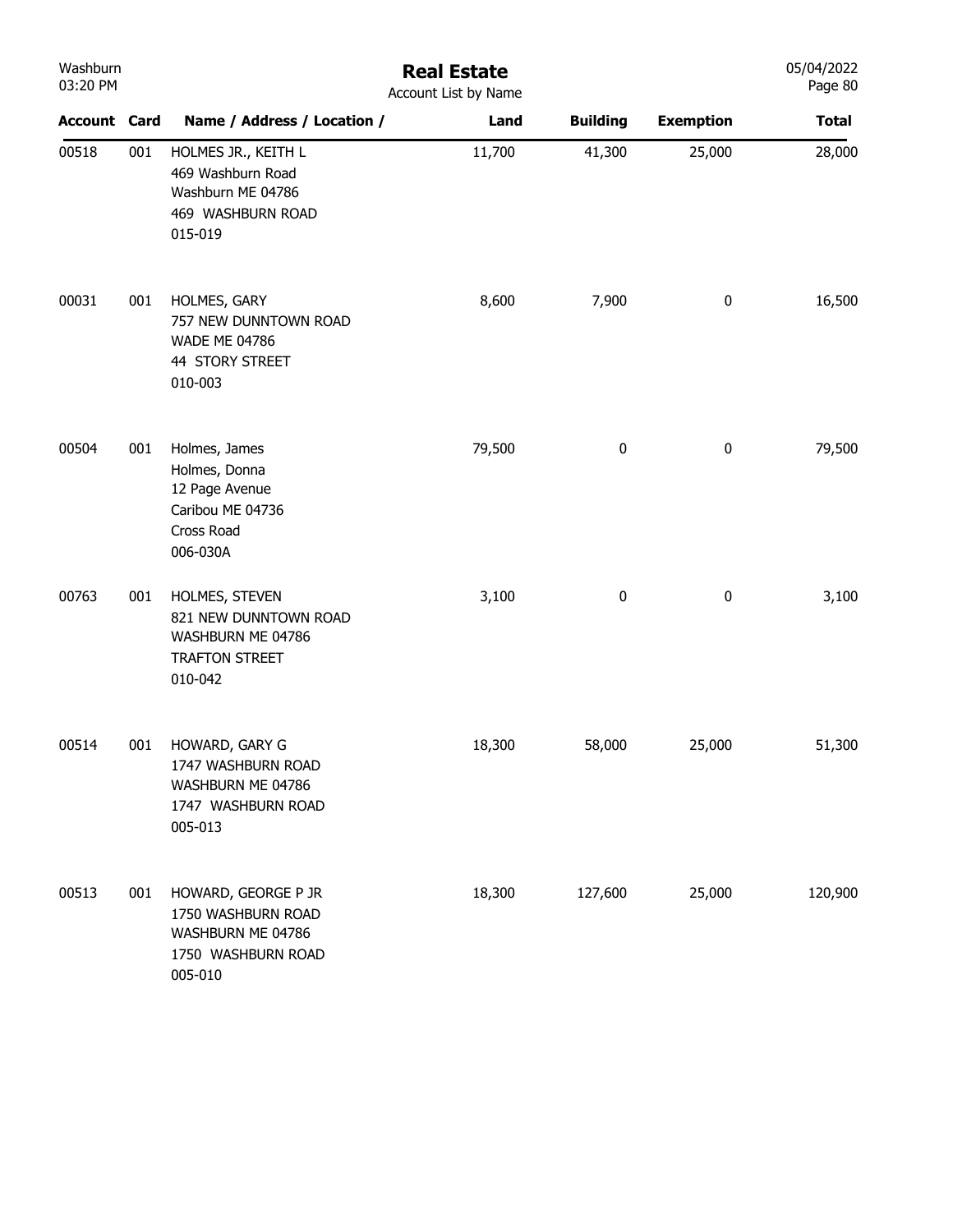| Washburn<br>03:20 PM |     | <b>Real Estate</b><br>Account List by Name                                                                      |        |                 |                  |              |  |
|----------------------|-----|-----------------------------------------------------------------------------------------------------------------|--------|-----------------|------------------|--------------|--|
| <b>Account Card</b>  |     | Name / Address / Location /                                                                                     | Land   | <b>Building</b> | <b>Exemption</b> | <b>Total</b> |  |
| 00516                | 001 | HOWE, DALE W<br>PO BOX 91<br>WASHBURN ME 04786<br>119 PERHAM ROAD<br>007-014                                    | 27,300 | 41,100          | 25,000           | 43,400       |  |
| 00376                | 001 | HOWERTON, KIMBERLEE<br>HOWERTON, LYNN JR.<br>180 COFFIN ROAD<br>WASHBURN ME 04786<br>180 COFFIN ROAD<br>006-040 | 78,200 | 114,700         | $\pmb{0}$        | 192,900      |  |
| 00759                | 001 | HOYT, DEBORAH M (McPherson)<br>7 NORTH WHITE ROAD<br>WASHBURN ME 04786<br>7 NORTH WHITE ROAD<br>014-007         | 16,600 | 14,200          | $\pmb{0}$        | 30,800       |  |
| 00522                | 001 | HUMPHREY, JANE E<br><b>PO BOX 408</b><br>WASHBURN ME 04786<br>1245 MAIN STREET<br>012-123                       | 16,700 | 76,700          | 25,000           | 68,400       |  |
| 00877                | 001 | HUMPHREY, JANET L<br>PO BOX 68<br>WASHBURN ME 04786<br>7 LORETTA LANE<br>012-031                                | 11,300 | 56,000          | 25,000           | 42,300       |  |
| 00521                | 001 | HUMPHREY, THOMAS W<br>331 EVERETT RD<br>WASHBURN ME 04786<br>331 EVERETT ROAD<br>007-030                        | 49,600 | 56,200          | 25,000           | 80,800       |  |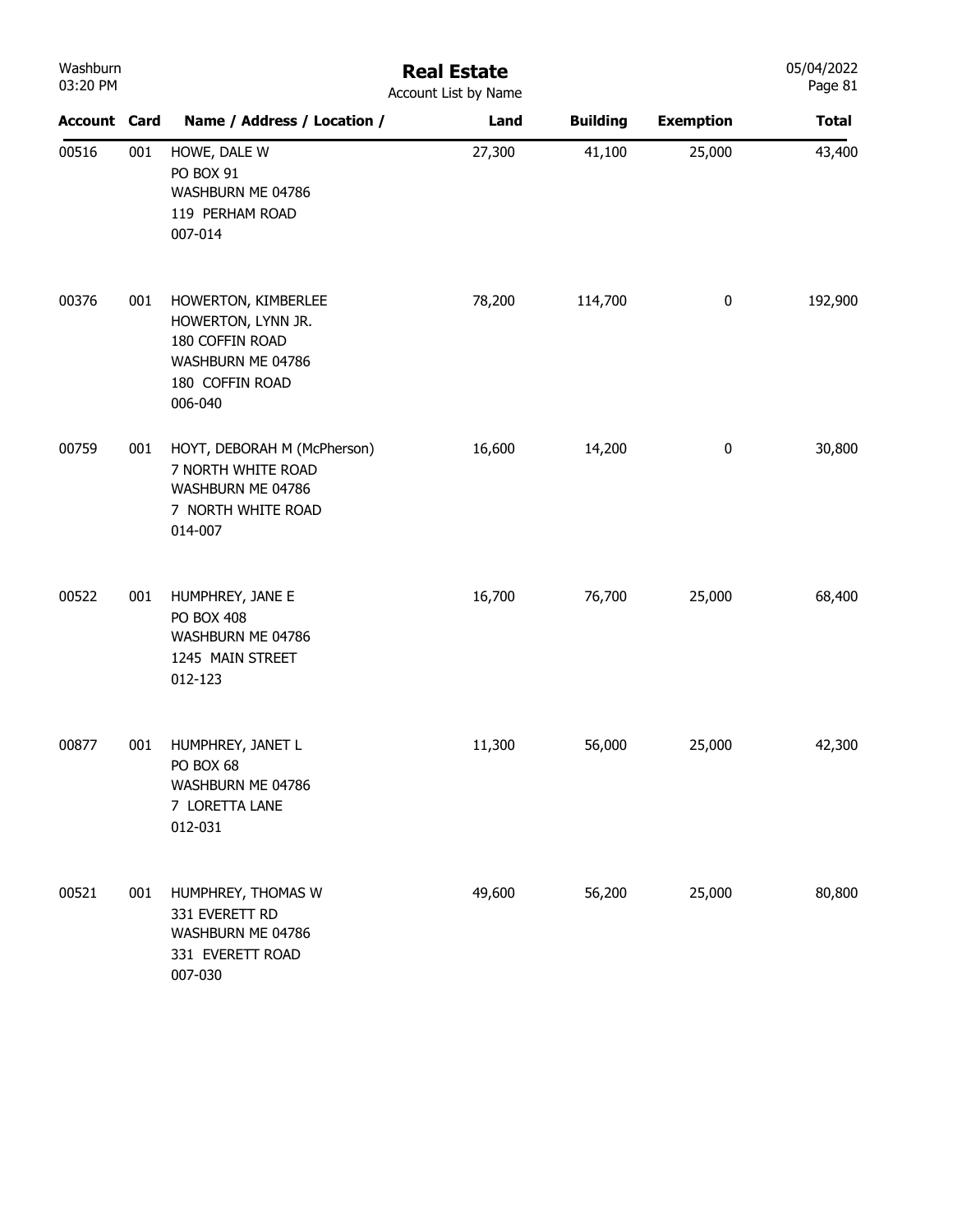| Washburn<br>03:20 PM |     |                                                                                                                        | <b>Real Estate</b><br>Account List by Name |                 |                  | 05/04/2022<br>Page 82 |
|----------------------|-----|------------------------------------------------------------------------------------------------------------------------|--------------------------------------------|-----------------|------------------|-----------------------|
| <b>Account Card</b>  |     | Name / Address / Location /                                                                                            | Land                                       | <b>Building</b> | <b>Exemption</b> | <b>Total</b>          |
| 00524                | 001 | HUMPHREY, WENDELL C<br>HUMPHREY, CHRISTINE A<br>945 WASHBURN ROAD<br>WASHBURN ME 04786<br>945 WASHBURN ROAD<br>001-008 | 19,000                                     | 72,300          | 25,000           | 66,300                |
| 00252                | 001 | INGRAHAM, JANA L<br>INGRAHAM, BARRY A<br>1611 PARSONS ROAD<br>WASHBURN ME 04786<br>1611 PARSONS ROAD<br>003-053A       | 17,200                                     | 58,900          | 25,000           | 51,100                |
| 01144                | 001 | INGRAHAM, JANA L<br>INGRAHAM, BARRY A<br>1611 PARSONS ROAD<br>WASHBURN ME 04786<br>PARSONS ROAD<br>003-053B            | 11,200                                     | $\pmb{0}$       | $\pmb{0}$        | 11,200                |
| 00084                | 001 | IRELAND, TINA<br>BUBAR, RICHARD<br>94 WEST RIDGE ROAD<br>EASTON ME 04740<br>860 WASHBURN ROAD<br>001-018               | 11,600                                     | $\pmb{0}$       | 0                | 11,600                |
| 00626                | 001 | IRISH, BONNIE<br>69 BROOKSIDE CIRCLE<br>WASHBURN ME 04786<br>69 BROOKSIDE CIRCLE<br>004-054 On #21                     | 0                                          | 6,100           | 0                | 6,100                 |
| 01090                | 001 | <b>IRVING FARMS INC</b><br>PO BOX 667<br>WASHBURN ME 04786<br>2491 WASHBURN ROAD<br>009-013B                           | 17,000                                     | 96,100          | 0                | 113,100               |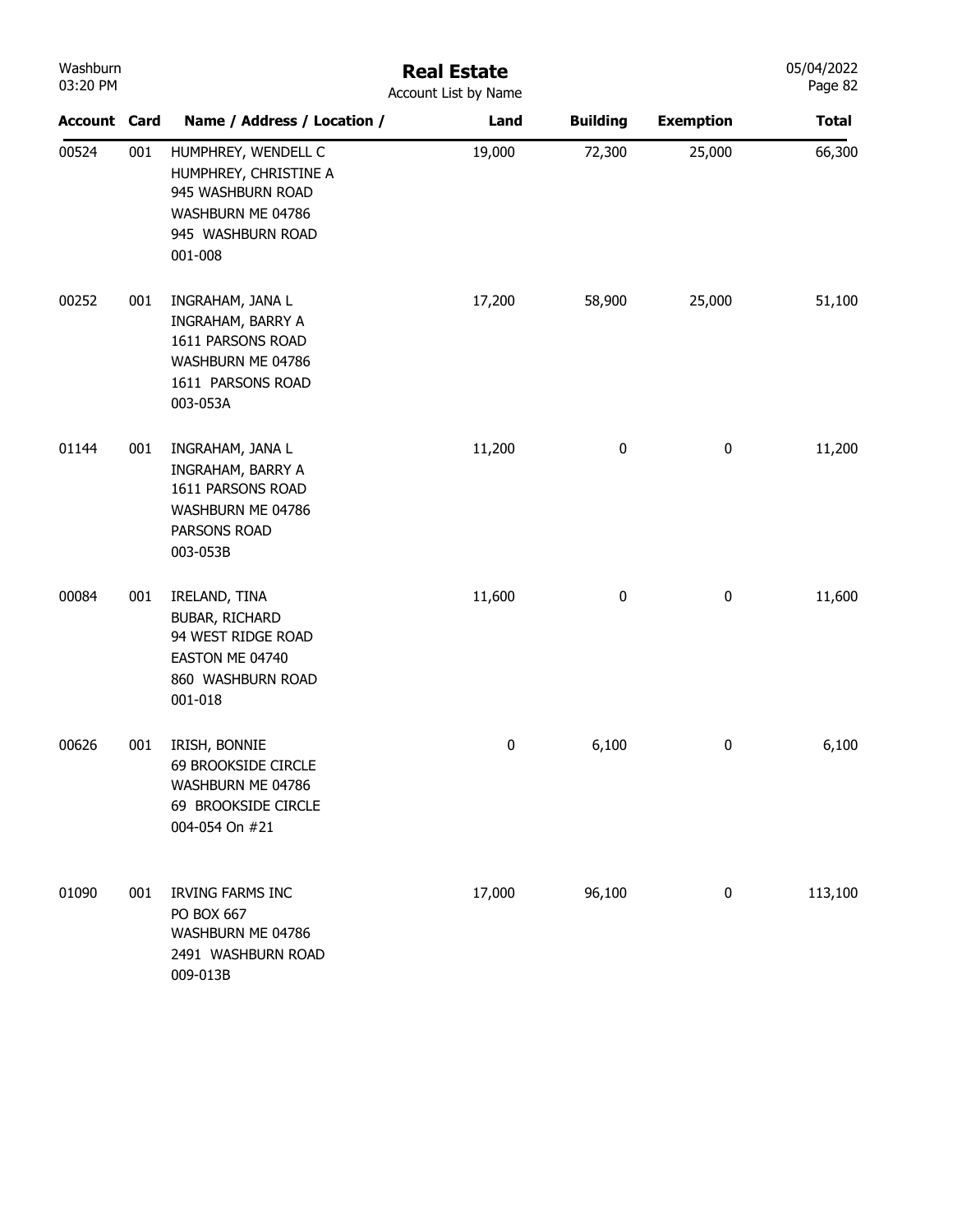| Washburn<br>03:20 PM |     | <b>Real Estate</b><br>Account List by Name                                                        |         |                 |                  |              |  |
|----------------------|-----|---------------------------------------------------------------------------------------------------|---------|-----------------|------------------|--------------|--|
| <b>Account Card</b>  |     | Name / Address / Location /                                                                       | Land    | <b>Building</b> | <b>Exemption</b> | <b>Total</b> |  |
| 01117                | 001 | <b>IRVING FARMS INC</b><br>PO BOX 667<br>WASHBURN ME 04786<br><b>WASHBURN ROAD</b><br>009-001B    | 45,000  | $\pmb{0}$       | $\pmb{0}$        | 45,000       |  |
| 00536                | 001 | IRVING FARMS, INC<br>PO BOX 667<br>CARIBOU ME 04736<br><b>WASHBURN ROAD</b><br>009-010B           | 41,400  | $\pmb{0}$       | $\pmb{0}$        | 41,400       |  |
| 00538                | 001 | IRVING FARMS, INC.<br>PO BOX 667<br>WASHBURN ME 04786<br>Caribou Lake Road<br>009-020             | 67,000  | $\pmb{0}$       | $\pmb{0}$        | 67,000       |  |
| 00533                | 001 | IRVING, ROBERT G<br>PO BOX 667<br>CARIBOU ME 04736<br>2439 WASHBURN ROAD<br>009-013A              | 24,100  | 198,000         | 25,000           | 197,100      |  |
| 00535                | 001 | Irving, Robert G<br>Irving, Mavis J<br>PO BOX 667<br>CARIBOU ME 04736<br>Washburn Road<br>009-013 | 390,600 | 0               | $\bf{0}$         | 390,600      |  |
| 00537                | 001 | IRVING, ROBERT G<br>PO BOX 667<br>CARIBOU ME 04736<br><b>WASHBURN ROAD</b><br>009-010C            | 11,400  | $\pmb{0}$       | $\pmb{0}$        | 11,400       |  |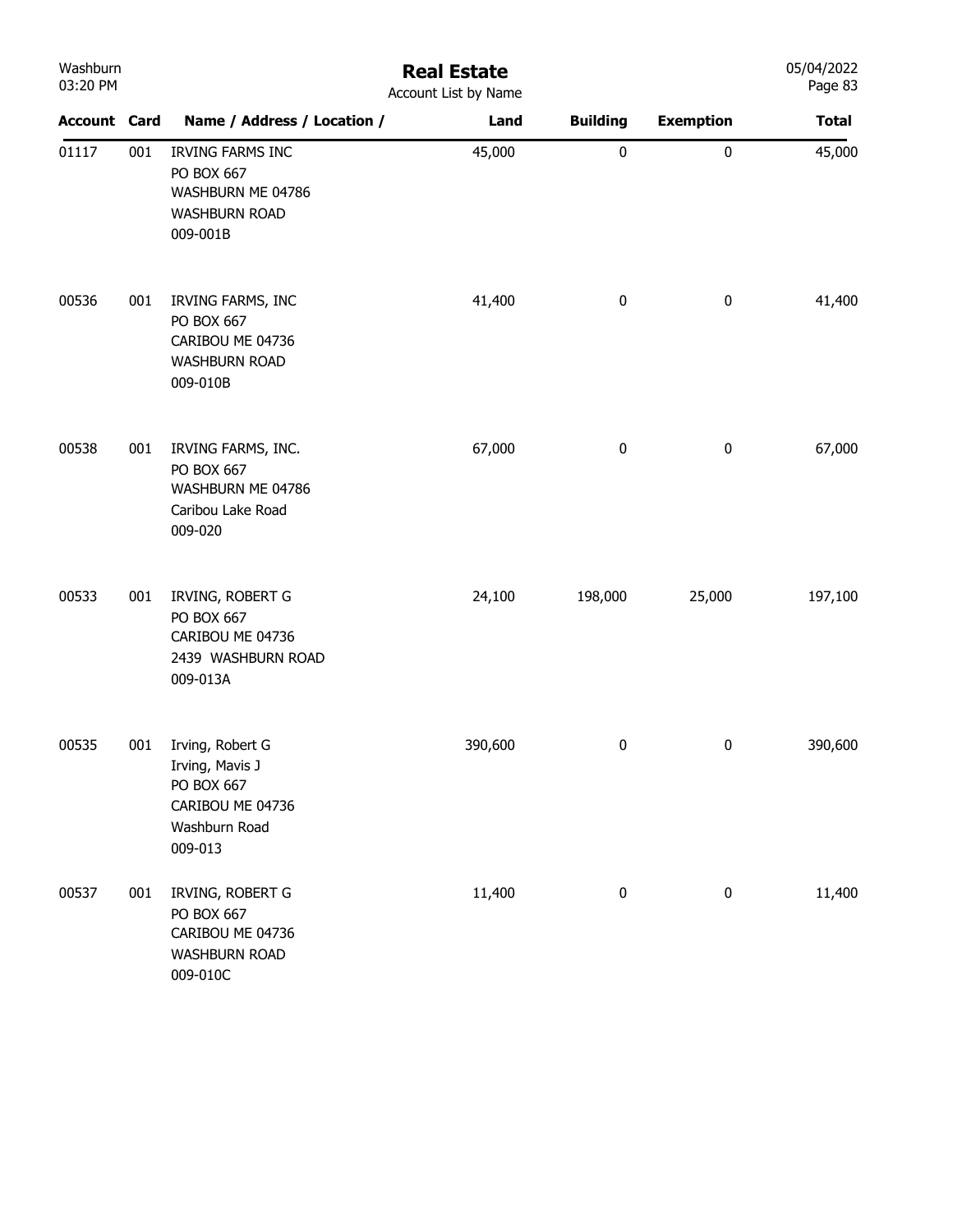| Washburn<br>03:20 PM |     |                                                                                                                  | <b>Real Estate</b><br>Account List by Name |                 |                  | 05/04/2022<br>Page 84 |
|----------------------|-----|------------------------------------------------------------------------------------------------------------------|--------------------------------------------|-----------------|------------------|-----------------------|
| <b>Account Card</b>  |     | Name / Address / Location /                                                                                      | Land                                       | <b>Building</b> | <b>Exemption</b> | <b>Total</b>          |
| 00539                | 001 | IRVING, SCOTT K<br>IRVING, FILOMENA<br>2406 WASHBURN ROAD<br>WASHBURN ME 04786<br>2406 WASHBURN ROAD<br>009-003E | 35,600                                     | 179,800         | 25,000           | 190,400               |
| 00541                | 001 | IRVING, SCOTT K<br>P.O. BOX 667<br>CARIBOU ME 04736<br>CARIBOU LAKE ROAD<br>006-015                              | 390,500                                    | 5,000           | $\pmb{0}$        | 395,500               |
| 00540                | 001 | IRVING, STEVEN R<br>PO BOX 291<br>CARIBOU ME 04736<br>2504 WASHBURN ROAD<br>009-003                              | 36,500                                     | 91,700          | 25,000           | 103,200               |
| 00542                | 001 | IRVING, STEVEN R<br>PO BOX 291<br>CARIBOU ME 04736<br><b>WASHBURN ROAD</b><br>009-003A                           | 140,000                                    | $\pmb{0}$       | $\pmb{0}$        | 140,000               |
| 00543                | 001 | IRVING, STEVEN R<br>PO BOX 291<br>CARIBOU ME 04736<br><b>WASHBURN ROAD</b><br>009-003B                           | 47,700                                     | 0               | $\mathbf{0}$     | 47,700                |
| 00557                | 001 | JAMES, CARY<br>P.O. BOX 302<br>WASHBURN ME 04786<br>8 CHURCHILL STREET<br>011-091                                | 10,700                                     | 71,600          | 25,000           | 57,300                |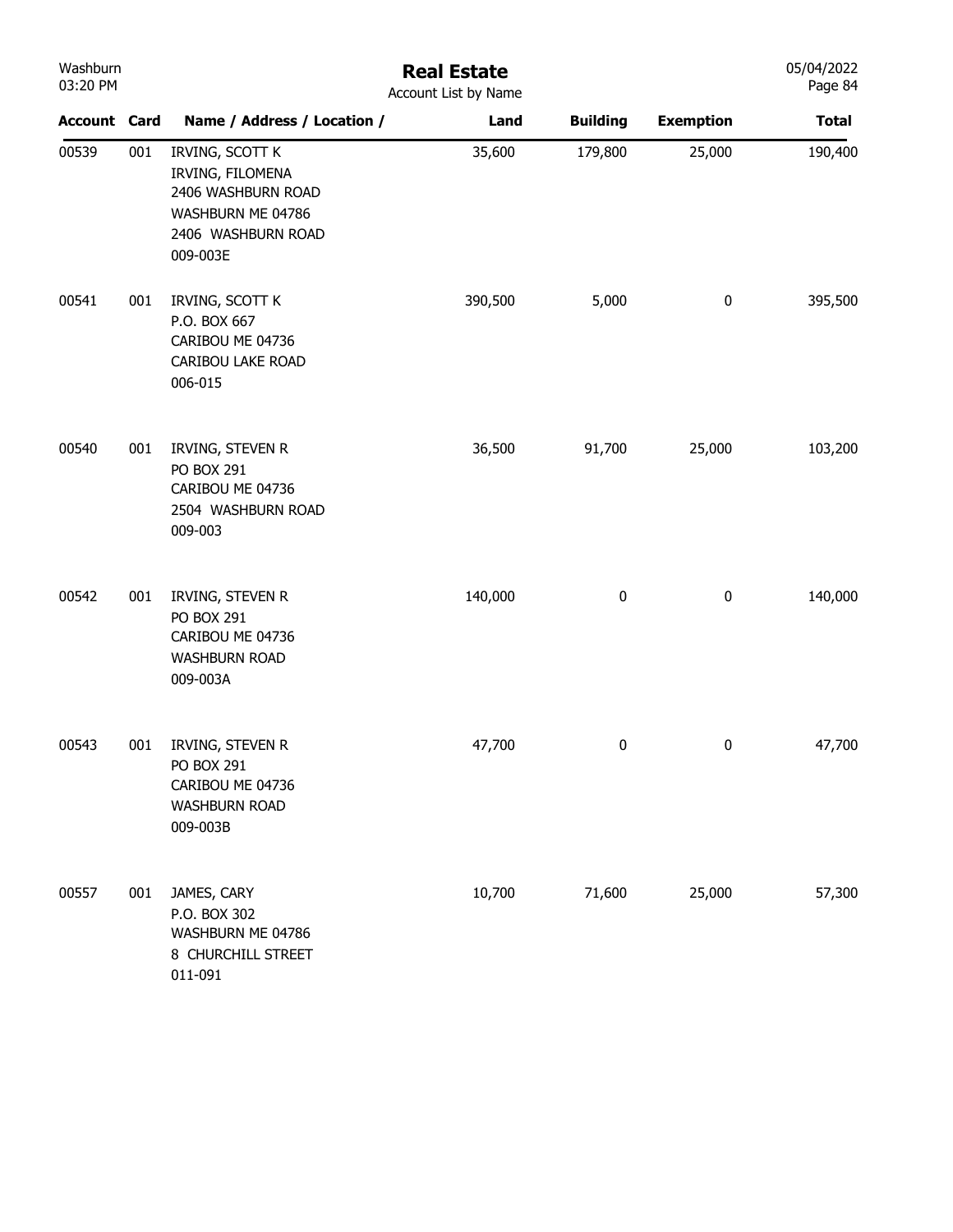| Washburn<br>03:20 PM |     | <b>Real Estate</b><br>Account List by Name                                                                   |        |                 |                  |              |  |
|----------------------|-----|--------------------------------------------------------------------------------------------------------------|--------|-----------------|------------------|--------------|--|
| <b>Account Card</b>  |     | Name / Address / Location /                                                                                  | Land   | <b>Building</b> | <b>Exemption</b> | <b>Total</b> |  |
| 00558                | 001 | Jandreau, John<br>Jandreau, Patricia<br>48 WASHBURN ROAD<br>WASHBURN ME 04786<br>48 Washburn Road<br>003-032 | 18,000 | 56,700          | 25,000           | 49,700       |  |
| 01029                | 001 | JARVIS, PHILIP A<br>JARVIS, IRENE<br>P.O. BOX 274<br>WASHBURN ME 04786<br>17 CLARK STREET<br>011-085         | 9,400  | 50,600          | 31,000           | 29,000       |  |
| 00146                | 001 | JENCKS, RAYLENE L BLAIR<br>P.O. BOX 682<br>WASHBURN ME 04786<br>24 TRAFTON STREET<br>010-040                 | 3,400  | 0               | $\pmb{0}$        | 3,400        |  |
| 00920                | 001 | JENKINS, JOYCE A<br>PO BOX 164<br>WASHBURN ME 04786<br>1458 WASHBURN ROAD<br>004-058                         | 6,400  | 0               | $\pmb{0}$        | 6,400        |  |
| 00594                | 001 | JOHN M & KAREN B TYSON<br>1102 LENNOX DRIVE<br>SAINT JAMES NY 11780<br>1212 MAIN STREET<br>012-024           | 10,400 | 63,200          | 0                | 73,600       |  |
| 00562                | 001 | JOHNSON, BOYD L<br>JOHNSON, MARY J<br>P.O. BOX 503<br>WASHBURN ME 04786<br>387 WASHBURN ROAD<br>016-011      | 13,900 | 46,300          | 31,000           | 29,200       |  |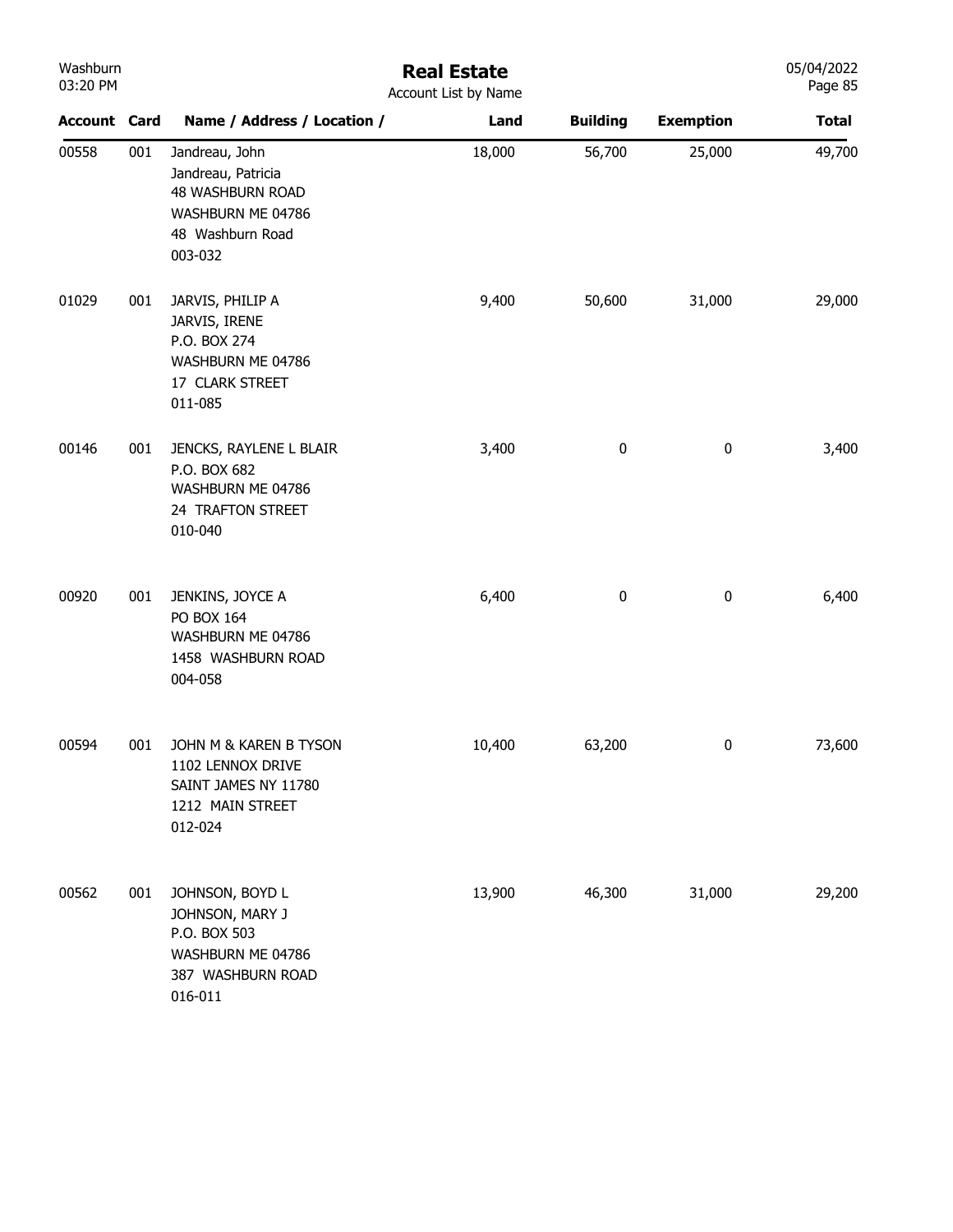| Washburn<br>03:20 PM |     | <b>Real Estate</b><br>Account List by Name                                                                                  |        |                 |                  |              |  |  |
|----------------------|-----|-----------------------------------------------------------------------------------------------------------------------------|--------|-----------------|------------------|--------------|--|--|
| <b>Account Card</b>  |     | Name / Address / Location /                                                                                                 | Land   | <b>Building</b> | <b>Exemption</b> | <b>Total</b> |  |  |
| 00070                | 001 | JOHNSON, KALEB C<br>13 CHURCHILL STREET<br>WASHBURN ME 04786<br>13 CHURCHILL STREET<br>011-100                              | 7,400  | 37,100          | $\pmb{0}$        | 44,500       |  |  |
| 00567                | 001 | JOHNSON, LOREN ALLEN<br>JOHNSON, JUDY M<br>P.O. Box 542<br>WASHBURN ME 04786<br>56 HINES STREET<br>011-048                  | 22,300 | 68,900          | 31,000           | 60,200       |  |  |
| 00648                | 001 | JOHNSON, RASHID C<br>ENGEBRETSON, AMY T.<br><b>4 FLEWELLING DRIVE</b><br>WASHBURN ME 04786<br>4 FLEWELLING DRIVE<br>016-004 | 11,300 | 64,900          | $\pmb{0}$        | 76,200       |  |  |
| 00075                | 001 | JONES, MICHAEL<br>JONES, KATHERINE E<br>197 PERHAM ROAD<br>WASHBURN ME 04786<br>197 PERHAM ROAD<br>007-012                  | 19,000 | 109,200         | 25,000           | 103,200      |  |  |
| 00570                | 001 | JORDAN, SAMUEL T<br>1992 WASHBURN RD<br>WASHBURN ME 04786<br>1992 WASHBURN ROAD<br>008-026                                  | 17,100 | 103,000         | 25,000           | 95,100       |  |  |
| 00821                | 001 | KATAHDIN TRUST COMPANY<br>P.O. Box 36<br>Houlton ME 04730<br>93 HINES STREET<br>010-034                                     | 10,800 | 62,200          | $\pmb{0}$        | 73,000       |  |  |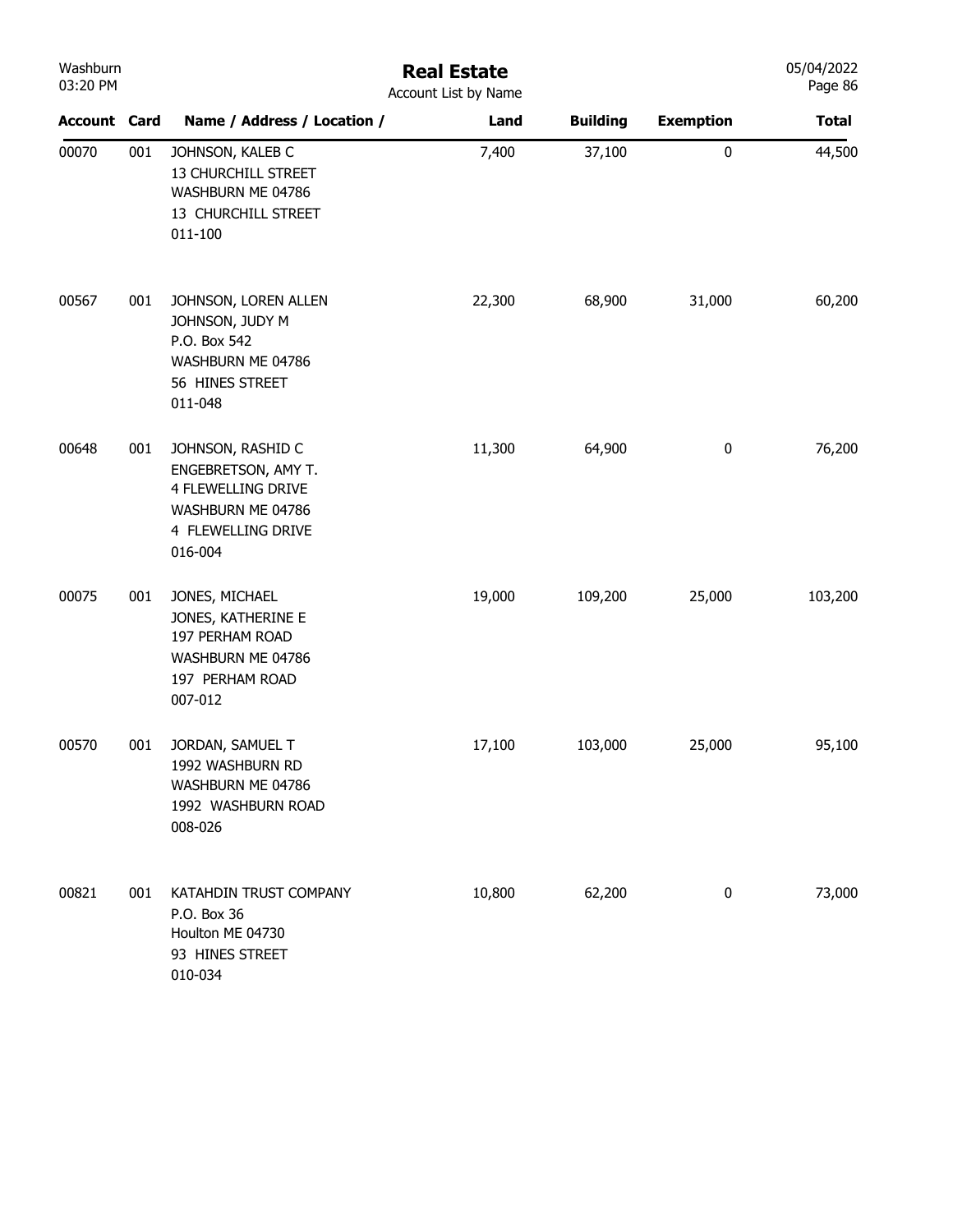| Washburn<br>03:20 PM |     |                                                                                                                                 | <b>Real Estate</b><br>Account List by Name |                 |                  | 05/04/2022<br>Page 87 |
|----------------------|-----|---------------------------------------------------------------------------------------------------------------------------------|--------------------------------------------|-----------------|------------------|-----------------------|
| <b>Account Card</b>  |     | Name / Address / Location /                                                                                                     | Land                                       | <b>Building</b> | <b>Exemption</b> | <b>Total</b>          |
| 00163                | 001 | KAWALANSKY, JOSEPH<br>53 STORY STREET<br>WASHBURN ME 04786<br>53 Story Street<br>010-054                                        | 7,600                                      | 30,400          | 0                | 38,000                |
| 00572                | 001 | KCH LIMITED PARTNERSHIP<br>c/o Larry Hallowell<br>48 Lombard Street<br>Presque Isle ME 04769<br><b>WASHBURN ROAD</b><br>001-001 | 49,000                                     | $\pmb{0}$       | $\pmb{0}$        | 49,000                |
| 00129                | 001 | <b>KCH PARTNERSHIP</b><br>C/O Larry Hallowell<br>48 Lombard Street<br>Presque Isle ME 04769<br>1111 WASHBURN ROAD<br>014-006    | 16,700                                     | 600             | $\pmb{0}$        | 17,300                |
| 00260                | 001 | <b>KECK, MARIANNE</b><br>16 WILDER STREET<br>WASHBURN ME 04786<br>16 WILDER STREET<br>012-054                                   | 6,800                                      | 51,500          | $\bf{0}$         | 58,300                |
| 00895                | 001 | KEISER, WHITNEY<br>KEISER, TYLER<br>28 CURRIE ROAD<br>WASHBURN ME 04786<br>28 CURRIE ROAD<br>003-060                            | 14,500                                     | 58,000          | 0                | 72,500                |
| 00580                | 001 | KELLEY, PEGGY H<br>210 WASHBURN ROAD<br>WASHBURN ME 04786<br>210 WASHBURN ROAD<br>003-041                                       | 24,100                                     | 172,300         | 25,000           | 171,400               |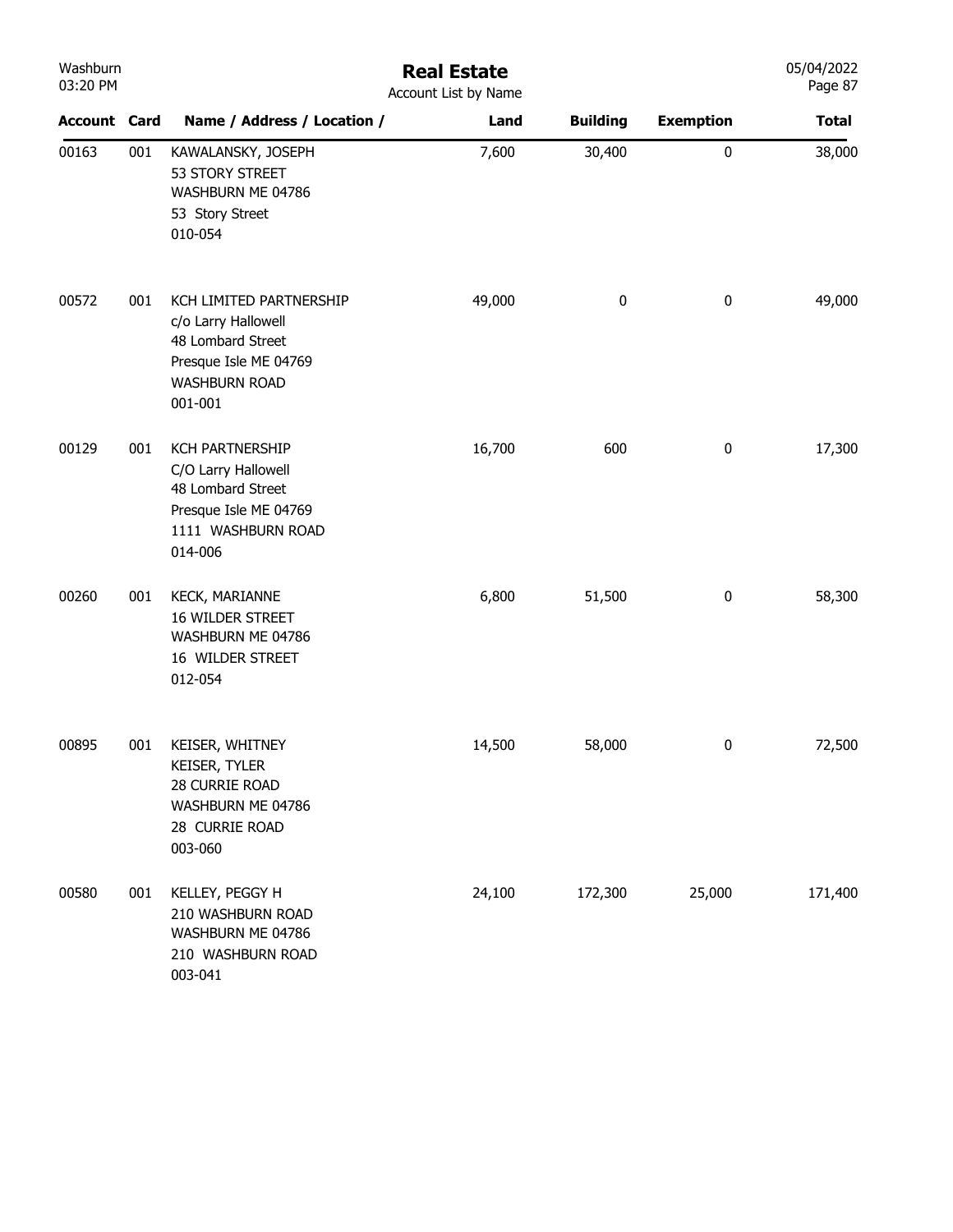| Washburn<br>03:20 PM |     |                                                                                                              | <b>Real Estate</b><br>Account List by Name |                 |                  | 05/04/2022<br>Page 88 |
|----------------------|-----|--------------------------------------------------------------------------------------------------------------|--------------------------------------------|-----------------|------------------|-----------------------|
| <b>Account Card</b>  |     | Name / Address / Location /                                                                                  | Land                                       | <b>Building</b> | <b>Exemption</b> | <b>Total</b>          |
| 00369                | 001 | KELLEY, TRAVIS M<br>PO BOX 17<br>WASHBURN ME 04786<br>8 JARDINE STREET<br>011-127                            | 6,900                                      | 88,300          | 25,000           | 70,200                |
| 00582                | 001 | KENNEY, MAYLEN<br>KENNEY, JUDITH<br>98 CASTLE HILL ROAD<br>MAPLETON ME 04757<br>CASTLE HILL ROAD<br>001-052B | 67,300                                     | 0               | 0                | 67,300                |
| 00583                | 001 | KENNEY, STEPHEN B<br>KENNEY, APRIL L<br>1691 STATE ROAD<br>MAPLETON ME 04757<br>35 HILT STREET<br>004-016    | 8,100                                      | 29,500          | 0                | 37,600                |
| 00394                | 001 | KETCH, ANDREW P (Susee)<br>416 COLBY SIDING ROAD<br>WOODLAND ME 04736<br>136 HINES STREET<br>010-017         | 11,200                                     | 49,400          | $\pmb{0}$        | 60,600                |
| 00586                | 001 | KIDNEY, KEVIN C<br>134 CROSS ROAD<br>WASHBURN ME 04786<br>134 CROSS ROAD<br>002-018                          | 16,700                                     | 81,500          | 25,000           | 73,200                |
| 00608                | 001 | King, Martin W Jr<br>King, Deana M<br>1675 WASHBURN RD<br>WASHBURN ME 04786<br>1675 Washburn Road<br>005-018 | 16,200                                     | 62,400          | 25,000           | 53,600                |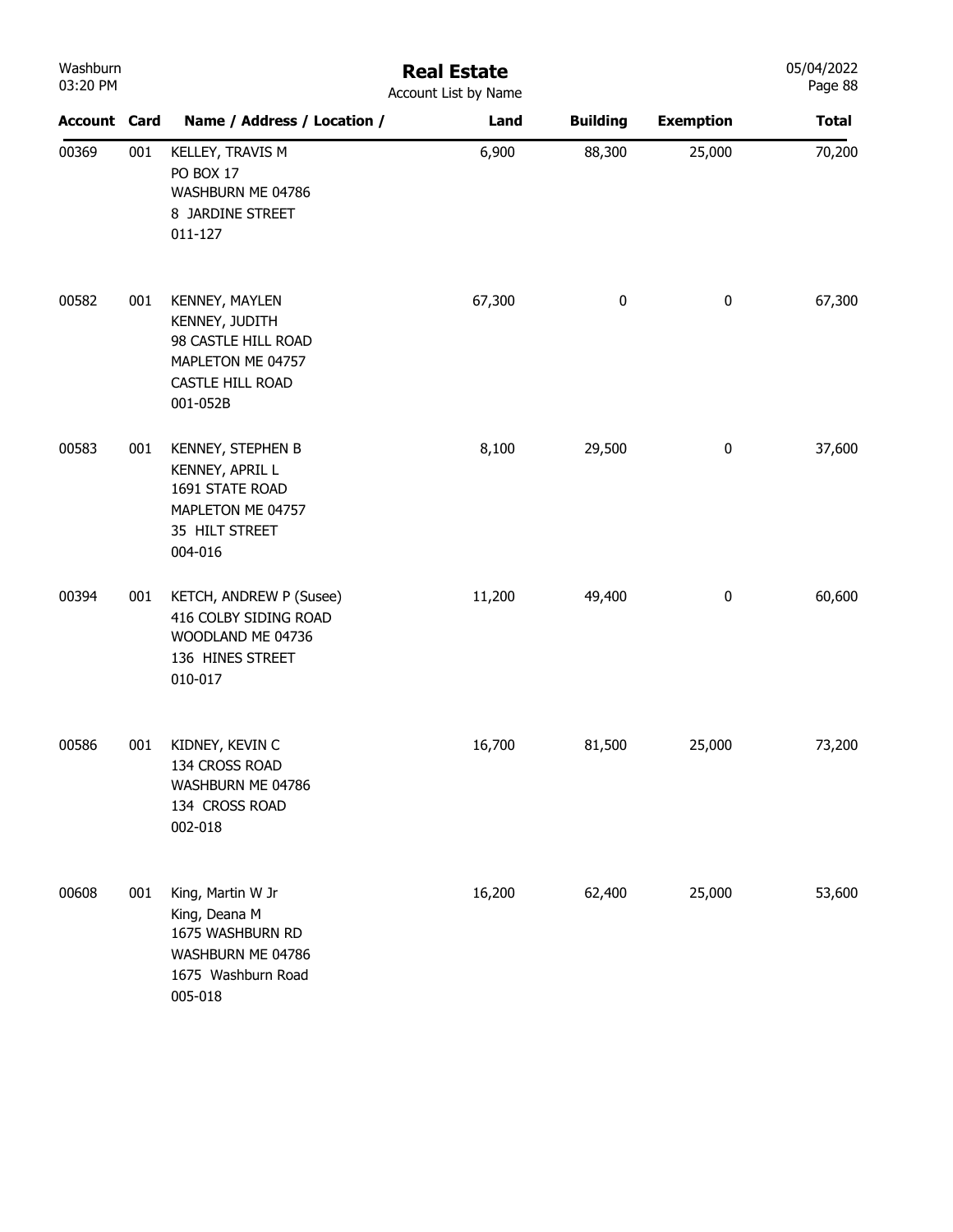| Washburn |
|----------|
| 03:20 PM |

## Real Estate

| 03:20 PM            |     |                                                                                                                           | Account List by Name |                 |                  | Page 89      |
|---------------------|-----|---------------------------------------------------------------------------------------------------------------------------|----------------------|-----------------|------------------|--------------|
| <b>Account Card</b> |     | Name / Address / Location /                                                                                               | Land                 | <b>Building</b> | <b>Exemption</b> | <b>Total</b> |
| 00439               | 001 | KING, SPENCER A<br>KING, ANGELA L<br>PO BOX 639<br>WASHBURN ME 04786<br>17 CHURCHILL STREET<br>011-099                    | 8,900                | 72,500          | 25,000           | 56,400       |
| 00589               | 001 | Kirschmann, Michael J<br>Kirschmann, Victoria R<br>43 Great Place<br>Smithfield ME 04978<br>9 Churchill Street<br>011-102 | 3,100                | $\pmb{0}$       | $\pmb{0}$        | 3,100        |
| 00590               | 001 | Kirschmann, Michael J<br>Kirschmann, Victoria R<br>43 Great Place<br>Smithfield ME 04978<br>9 Churchill Street<br>011-101 | 9,600                | 63,600          | $\pmb{0}$        | 73,200       |
| 00573               | 001 | KLEI, HOWARD<br>C/O Larry Hallowell<br>48 Lombard Street<br>Presque Isle ME 04769<br>Washburn Road<br>004-075             | 696,200              | 57,600          | $\pmb{0}$        | 753,800      |
| 00591               | 001 | KLEI, HUGH T<br>76 TURNPIKE ROAD<br>WILLINGTON CT 06279<br>413 CARIBOU LAKE ROAD<br>006-022A                              | 190,500              | 50,900          | $\pmb{0}$        | 241,400      |
| 00734               | 001 | KLEI, HUGH T<br>76 TURNPIKE ROAD<br>WILLINGTON CT 06279<br>CASTLE HILL ROAD<br>001-057                                    | 5,300                | 0               | $\pmb{0}$        | 5,300        |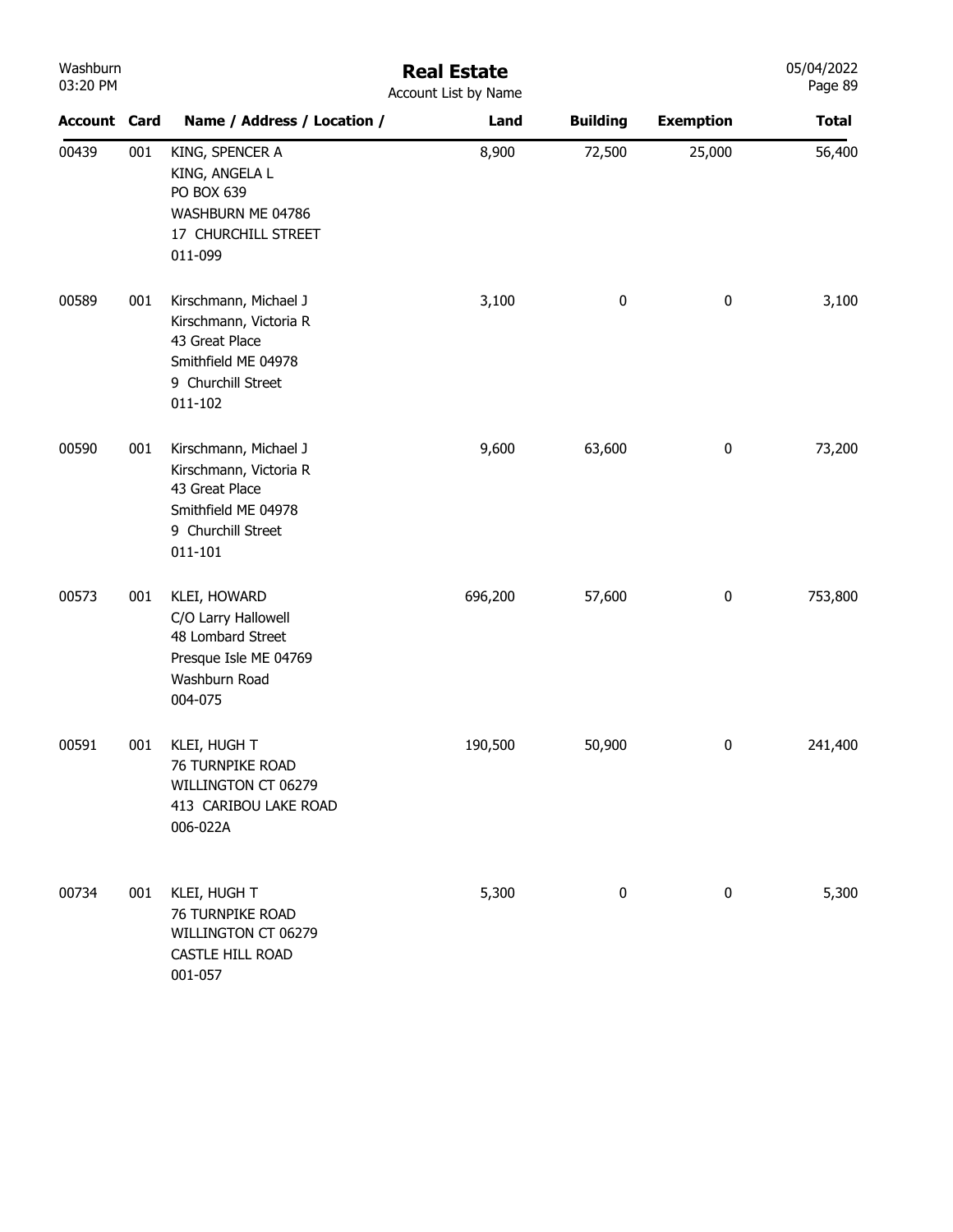| Washburn<br>03:20 PM |     |                                                                                                              | <b>Real Estate</b><br>Account List by Name |                 |                  | 05/04/2022<br>Page 90 |
|----------------------|-----|--------------------------------------------------------------------------------------------------------------|--------------------------------------------|-----------------|------------------|-----------------------|
| <b>Account Card</b>  |     | Name / Address / Location /                                                                                  | Land                                       | <b>Building</b> | <b>Exemption</b> | <b>Total</b>          |
| 00942                | 001 | KLEI, HUGH T<br>76 TURNPIKE ROAD<br>WILLINGTON CT 06279<br>CASTLE HILL ROAD<br>001-058                       | 1,100                                      | $\pmb{0}$       | 0                | 1,100                 |
| 01105                | 001 | KLEI, HUGH T<br>76 TURNPIKE ROAD<br>WILLINGTON CT 06279<br>CASTLE HILL ROAD<br>001-044                       | 132,900                                    | $\bf{0}$        | 0                | 132,900               |
| 00503                | 001 | KOCH, DAVID P<br>KOCH, ANGEL L<br><b>PO BOX 398</b><br>WASHBURN ME 04786<br>61 HINES STREET<br>011-053       | 15,800                                     | 57,200          | 25,000           | 48,000                |
| 00523                | 001 | KOFSTAD REALTY HOLDINGS, LLC<br>505 MAIN STREET<br>PRESQUE ISLE ME 04786<br>953 WASHBURN ROAD<br>001-007     | 18,800                                     | 56,100          | $\bf{0}$         | 74,900                |
| 00971                | 001 | <b>KRUM, SCOTT</b><br>KRUM, MELANIE<br>55 TABOR ROAD<br>WASHBURN ME 04786<br>55 Tabor Road<br>005-006        | 11,700                                     | 75,900          | 0                | 87,600                |
| 00650                | 001 | LABBE, ROLAND SR<br>LABBE, LORI<br>2168 WASHBURN ROAD<br>WASHBURN ME 04786<br>2168 WASHBURN ROAD<br>008-030B | 19,900                                     | 6,400           | $\pmb{0}$        | 26,300                |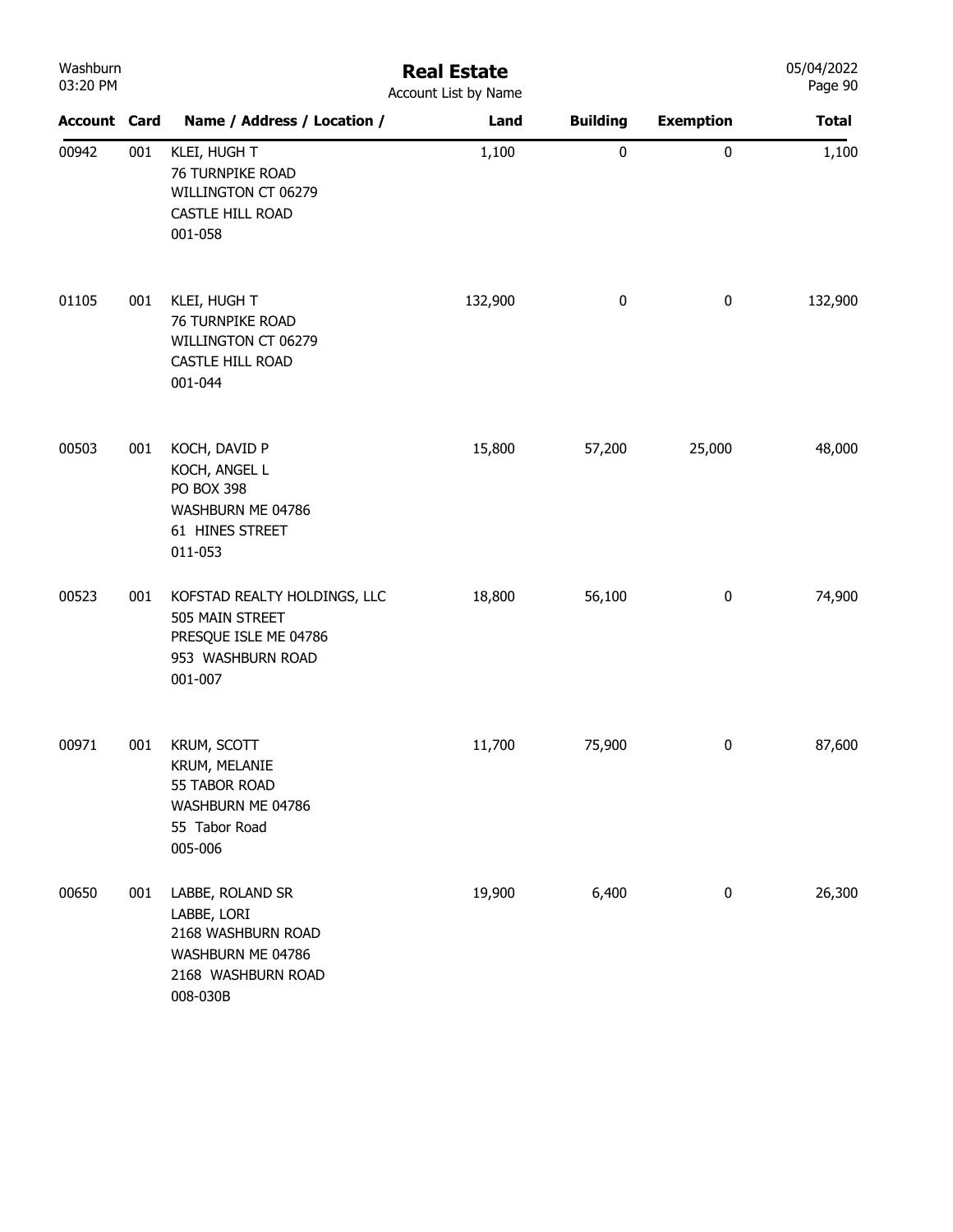| Washburn |  |
|----------|--|
| 03:20 PM |  |

## Real Estate Account List by Name

| <b>Account Card</b> |     | Name / Address / Location /                                                                                                       | Land   | <b>Building</b> | <b>Exemption</b> | <b>Total</b> |
|---------------------|-----|-----------------------------------------------------------------------------------------------------------------------------------|--------|-----------------|------------------|--------------|
| 00598               | 001 | Labbe, Wilber G<br>Labbe, Sonia<br>1154 Presque Isle Road<br>Caribou ME 04736<br>41 Cross Road<br>015-012                         | 16,500 | 51,100          | $\pmb{0}$        | 67,600       |
| 00597               | 001 | LABBE, WILBUR G<br>LABBE, SONIA M<br>1154 PRESQUE ISLE ROAD<br>CARIBOU ME 04736<br>383 Caribou Lake Road<br>006-024               | 21,200 | 98,800          | $\bf{0}$         | 120,000      |
| 00878               | 001 | LaFAVE, CHRISTOPHER A<br>LaFAVE, JESSICA L<br>P.O. BOX 929<br>PRESQUE ISLE ME 04769<br>112 HINES STREET<br>010-010                | 12,600 | 56,000          | 25,000           | 43,600       |
| 00599               | 001 | Laferriere, Allen C<br>Laferriere, Patricia A<br>P.O. Box 484<br>9 Story Street<br>Washburn ME 04786<br>9 Story Street<br>011-044 | 16,100 | 73,100          | 31,000           | 58,200       |
| 00834               | 001 | LaGASSE, RANDY R<br>LaGASSE, JODALE L<br>15 PORTER STREET<br>WASHBURN ME 04786<br>15 PORTER STREET<br>012-077                     | 11,600 | 66,400          | 25,000           | 53,000       |
| 01067               | 001 | LAGASSE, STEWART E<br>MORNEAULT, KATHERINE A<br>53 HINES STREET<br>WASHBURN ME 04786<br>53 HINES STREET<br>011-055                | 22,100 | 92,600          | 0                | 114,700      |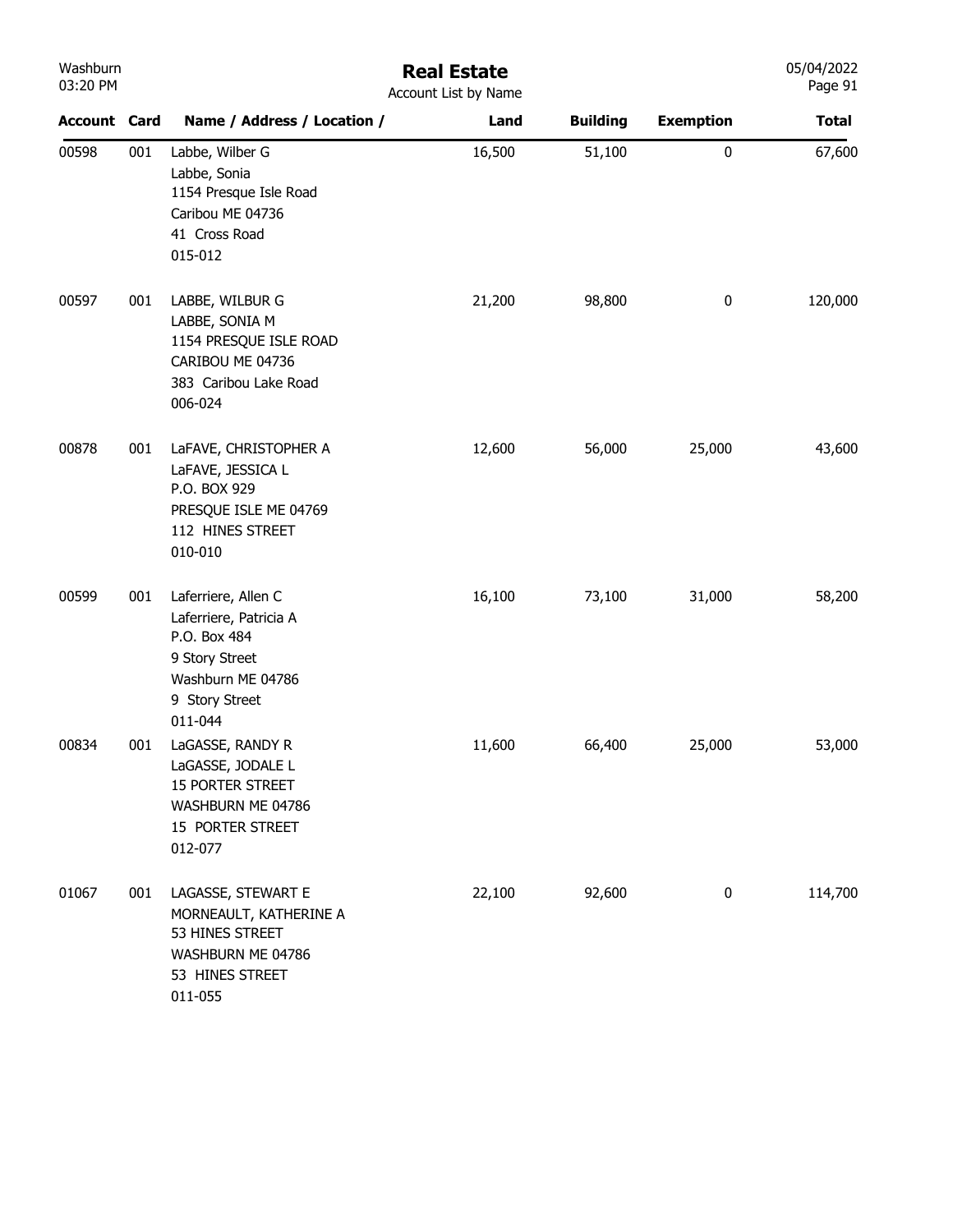| Washburn<br>03:20 PM |     |                                                                                                                   | <b>Real Estate</b><br>Account List by Name |                  |                  | 05/04/2022<br>Page 92 |
|----------------------|-----|-------------------------------------------------------------------------------------------------------------------|--------------------------------------------|------------------|------------------|-----------------------|
| <b>Account Card</b>  |     | Name / Address / Location /                                                                                       | Land                                       | <b>Building</b>  | <b>Exemption</b> | <b>Total</b>          |
| 01120                | 001 | LANDEEN, MICHAEL I<br>LANDEEN, DIANE C<br>26 LANDEEN ROAD<br>NEW SWEDEN ME 04762<br>CARIBOU LAKE ROAD<br>006-009B | 161,000                                    | $\pmb{0}$        | 0                | 161,000               |
| 00526                | 001 | LANDRY, ALBERT III<br>LANDRY, TIFFANY D<br>186 EVERETT ROAD<br>WASHBURN ME 04786<br>186 EVERETT ROAD<br>007-019B  | 16,500                                     | 18,400           | 25,000           | 9,900                 |
| 00665                | 001 | LANGILLE CONSTRUCTION, INC.<br>51 LANGILLE ROAD<br>WASHBURN ME 04786<br>51 LANGILLE ROAD<br>003-015B              | 17,500                                     | 117,200          | $\bf{0}$         | 134,700               |
| 00602                | 001 | LANGILLE, CHRIS W<br>P.O. BOX 146<br>MAPLETON ME 04757<br><b>WASHBURN ROAD</b><br>003-015A                        | 9,000                                      | $\boldsymbol{0}$ | $\boldsymbol{0}$ | 9,000                 |
| 00603                | 001 | LANGILLE, CHRIS W<br>P.O. BOX 146<br>MAPLETON ME 04757<br>54 LANGILLE ROAD<br>003-015                             | 49,500                                     | 102,400          | $\bf{0}$         | 151,900               |
| 00604                | 001 | LANGILLE, CHRIS W SR<br>P.O. BOX 146<br>MAPLETON ME 04757<br><b>WASHBURN ROAD</b><br>003-075/75A                  | 80,000                                     | $\pmb{0}$        | $\pmb{0}$        | 80,000                |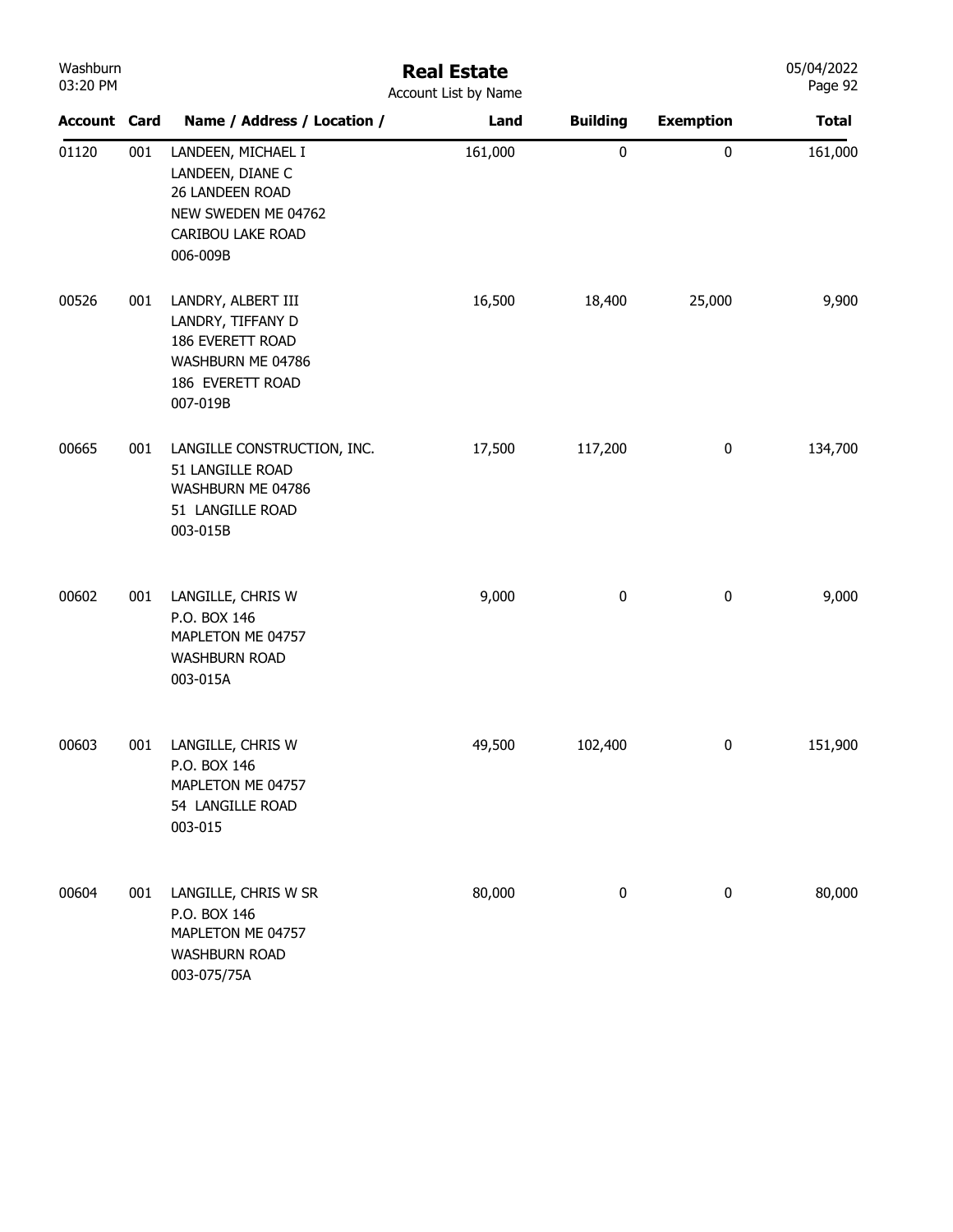| Washburn<br>03:20 PM |     | <b>Real Estate</b><br>Account List by Name                                                                                 |        |                 |                  |              |
|----------------------|-----|----------------------------------------------------------------------------------------------------------------------------|--------|-----------------|------------------|--------------|
| <b>Account Card</b>  |     | Name / Address / Location /                                                                                                | Land   | <b>Building</b> | <b>Exemption</b> | <b>Total</b> |
| 00678                | 001 | LANGLEY, DAVID<br>P.O. BOX 1972<br>PRESQUE ISLE ME 04769<br>323 CASTLE HILL ROAD<br>001-049                                | 14,700 | 81,200          | 25,000           | 70,900       |
| 00668                | 001 | LASKEY, WILLIS E<br>HADE, BARBARA L<br>LASKEY, JOHN W.<br>P.O. BOX 113<br>WASHBURN ME 04786<br>1233 MAIN STREET<br>012-126 | 19,300 | 59,000          | 31,000           | 47,300       |
| 00670                | 001 | LAVWAY, DALE A<br>LAVWAY, BONNIE L<br>PO BOX 406<br>WASHBURN ME 04786<br>18 WOODMAN STREET<br>012-112                      | 10,900 | 61,800          | 31,000           | 41,700       |
| 00671                | 001 | LEACH, RODNEY K<br>LEACH, BARBARA A<br>PO BOX 312<br>WASHBURN ME 04786<br>7 RUSSELL STREET<br>013-015                      | 14,200 | 67,400          | 25,000           | 56,600       |
| 00672                | 001 | LEARNARD, HAROLD H M<br>LEARNARD, DEBRA<br>P.O. BOX 333<br>WASHBURN ME 04786<br>9 JARDINE STREET<br>011-129                | 9,800  | 61,600          | 25,000           | 46,400       |
| 00529                | 001 | LEGER, STACEY<br>7 Charles Street<br>Caribou ME 04736<br>400 EVERETT ROAD<br>007-024                                       | 17,000 | 62,200          | $\bf{0}$         | 79,200       |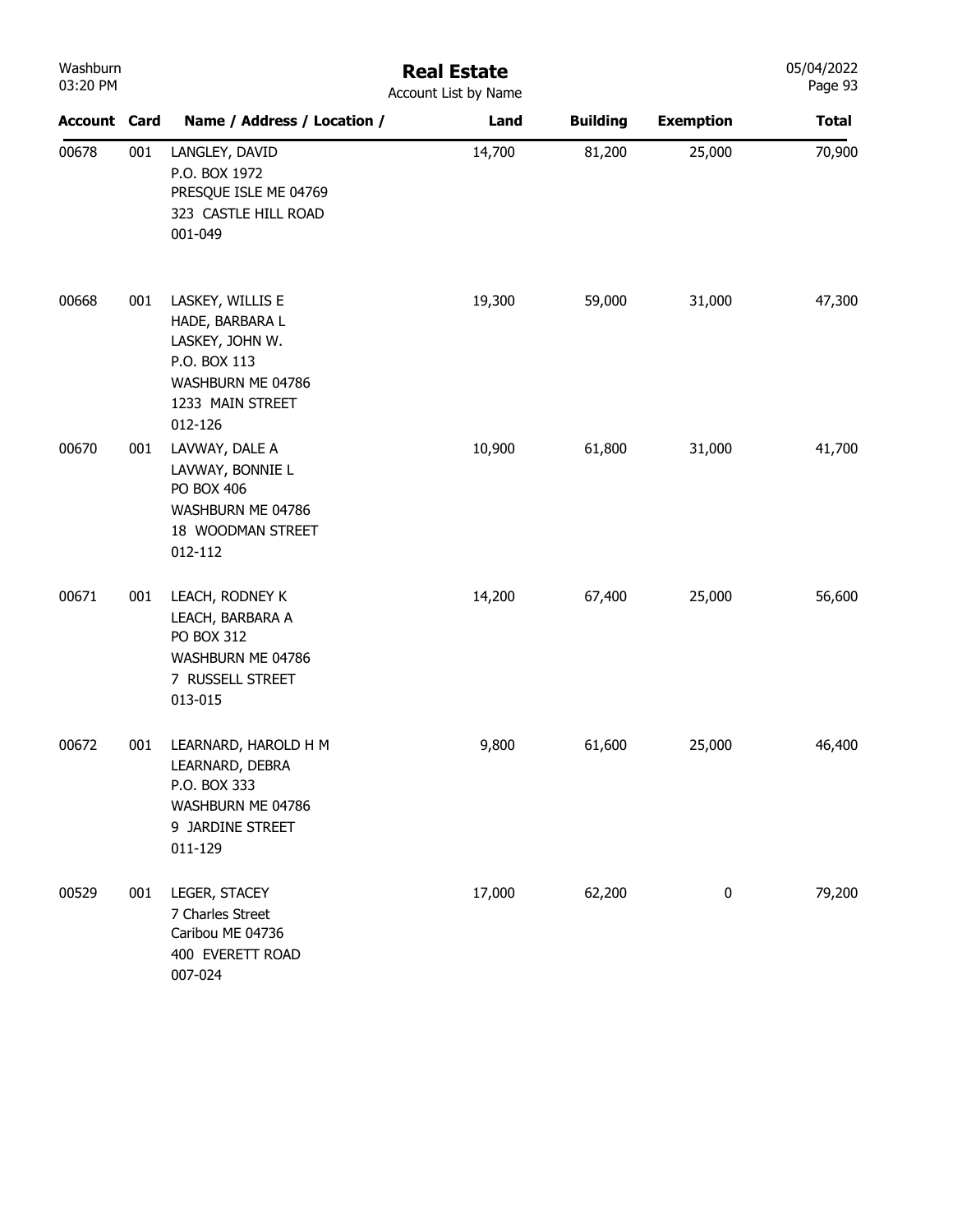| Washburn<br>03:20 PM |     | <b>Real Estate</b><br>Account List by Name                                                                         |        |                 |                  |              |
|----------------------|-----|--------------------------------------------------------------------------------------------------------------------|--------|-----------------|------------------|--------------|
| <b>Account Card</b>  |     | Name / Address / Location /                                                                                        | Land   | <b>Building</b> | <b>Exemption</b> | <b>Total</b> |
| 00868                | 001 | Lemieux, Joseph<br>Lemieux, Loise<br>2339 Washburn Road<br>Washburn ME 04786<br>2339 Washburn Road<br>009-021      | 21,400 | 95,400          | 25,000           | 91,800       |
| 00393                | 001 | LEVESQUE, LUC R<br>52 HINES STREET<br>WASHBURN ME 04786<br>52 HINES STREET<br>011-046                              | 10,600 | 65,000          | 25,000           | 50,600       |
| 00588                | 001 | LEVESSEUR, CINDY<br>LEVESSEUR, JEAN PIERRE<br>P.O. BOX 895<br>CARIBOU ME 04736<br><b>WASHBURN ROAD</b><br>001-021  | 1,500  | $\pmb{0}$       | 0                | 1,500        |
| 00697                | 001 | LIBBY, ARDIS D<br>C/O DEREK LIBBY<br>437 WASHBURN ROAD<br>WASHBURN ME 04738<br>437 WASHBURN ROAD<br>016-003        | 18,400 | 67,200          | 0                | 85,600       |
| 00698                | 001 | Libby, Daniel P<br>264 TABOR RD<br>WASHBURN ME 04786<br>264 Tabor Road<br>008-007                                  | 14,900 | 12,000          | 25,000           | 1,900        |
| 00764                | 001 | LIDSTONE MEMORIAL UNITED<br>METHODIST CHURCH<br>25 HINES STREET<br>WASHBURN ME 04786<br>25 HINES STREET<br>011-061 | 24,100 | 135,200         | 159,300          | 0            |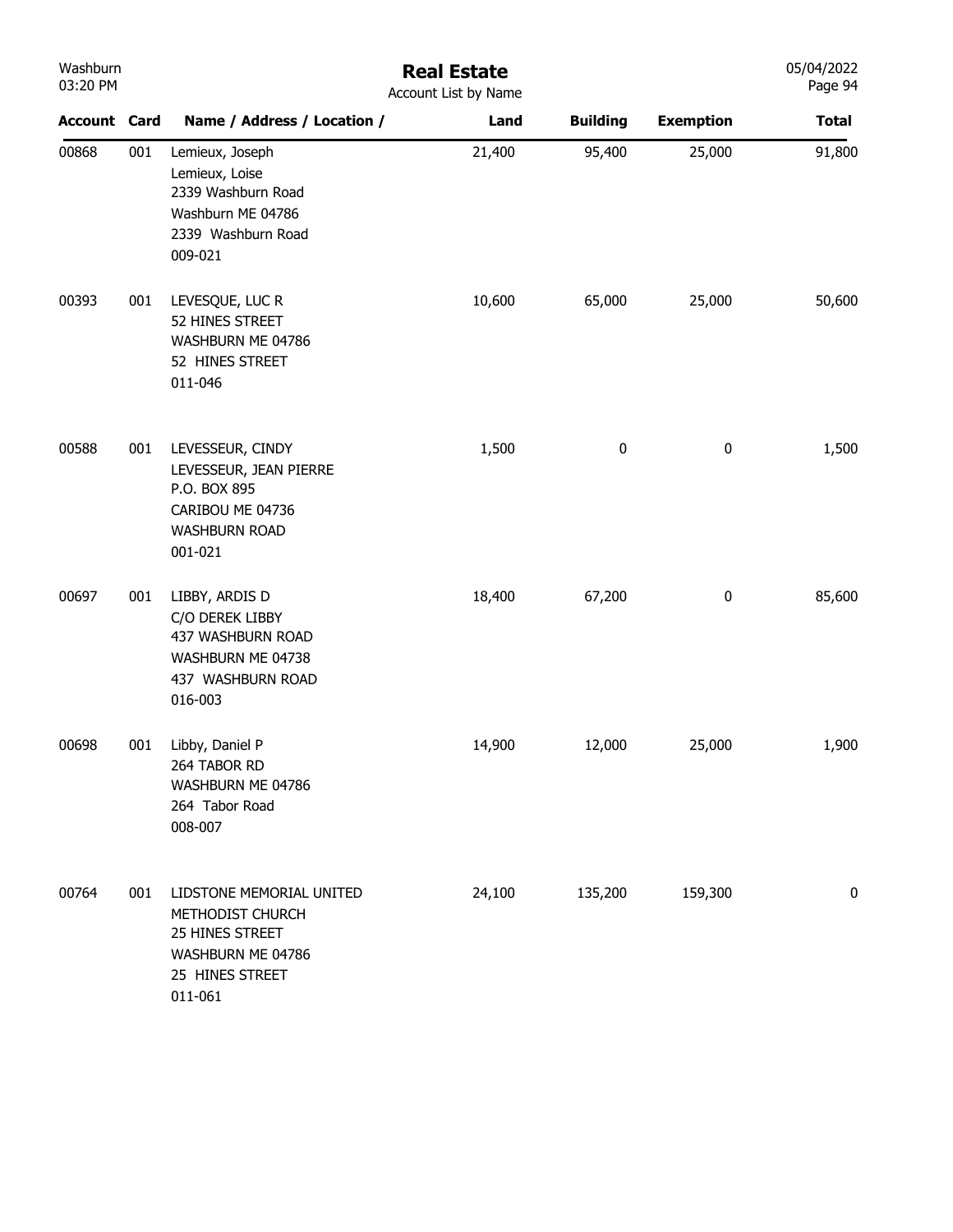| Washburn<br>03:20 PM |     | <b>Real Estate</b><br>Account List by Name                                                                                             |        |                 |                  |              |  |
|----------------------|-----|----------------------------------------------------------------------------------------------------------------------------------------|--------|-----------------|------------------|--------------|--|
| <b>Account Card</b>  |     | Name / Address / Location /                                                                                                            | Land   | <b>Building</b> | <b>Exemption</b> | <b>Total</b> |  |
| 00681                | 001 | LITTLE, BASIL<br>681 WASHBURN ROAD<br>WASHBURN ME 04786<br>681 WASHBURN ROAD<br>002-009                                                | 13,800 | 53,300          | 25,000           | 42,100       |  |
| 00997                | 001 | LIVE WIRE MARKETING<br>30 CARROLL STREET #2<br>MANCHESTER NH 03102<br>427 EVERETT ROAD<br>007-027                                      | 19,500 | 51,500          | $\pmb{0}$        | 71,000       |  |
| 00530                | 001 | LOCKHART, TERRI A. (Harris Ireland)<br>P.O. BOX 558<br>MAPLETON ME 04757<br>1193 MAIN STREET<br>013-022                                | 12,900 | 55,800          | $\pmb{0}$        | 68,700       |  |
| 00728                | 001 | LONG, DAVID<br>LONG, CAROL<br>13 Riverside Drive<br>Washburn ME 04786<br>13 Riverside Drive N<br>014-004                               | 22,700 | 125,800         | 25,000           | 123,500      |  |
| 00700                | 001 | LONG, MILFORD L<br>LONG, DIANNE L<br>c/o Christopher Long<br>100 Woodhaven Drive<br>Johnston SC 29832<br>319 WASHBURN ROAD<br>003-008A | 21,800 | 68,500          | 31,000           | 59,300       |  |
| 00701                | 001 | LONG, TEDDY L<br>LONG, WILMA L<br>587 WASHBURN ROAD<br>WASHBURN ME 04786<br>587 WASHBURN ROAD<br>002-012A                              | 17,500 | 95,600          | 25,000           | 88,100       |  |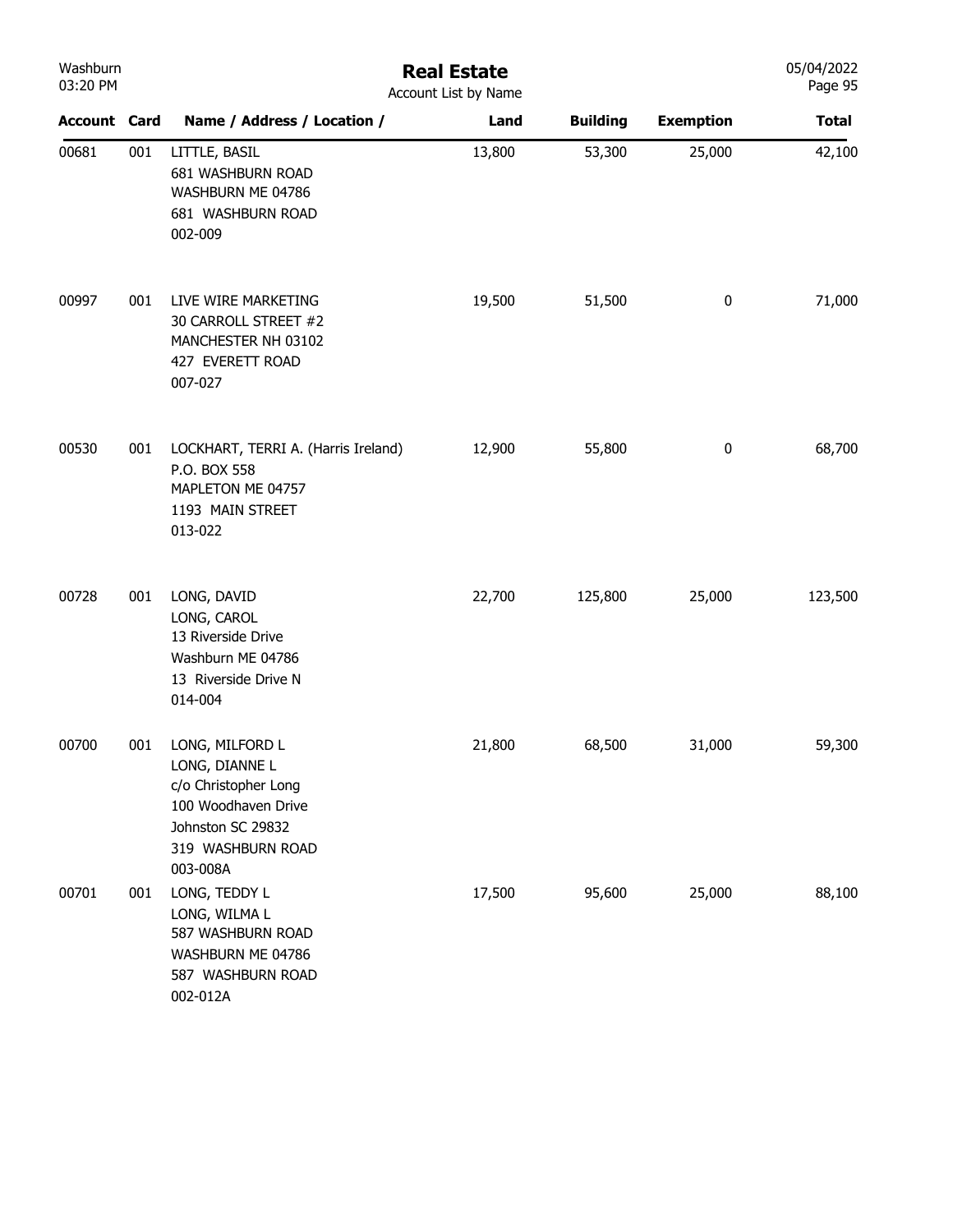| Washburn<br>03:20 PM |     |                                                                                                               | <b>Real Estate</b><br>Account List by Name |                 |                  | 05/04/2022<br>Page 96 |
|----------------------|-----|---------------------------------------------------------------------------------------------------------------|--------------------------------------------|-----------------|------------------|-----------------------|
| <b>Account Card</b>  |     | Name / Address / Location /                                                                                   | Land                                       | <b>Building</b> | <b>Exemption</b> | <b>Total</b>          |
| 00299                | 001 | LONG, WILMA L<br>LONG, TEDDY L<br>587 WASHBURN ROAD<br>WASHBURN ME 04786<br>WASHBURN ROAD<br>002-013A         | 9,100                                      | 0               | $\mathbf 0$      | 9,100                 |
| 00295                | 001 | LOSIENIECKI, ELIJAH J<br>253 WASHBURN ROAD<br>WASHBURN ME 04786<br>253 WASHBURN ROAD<br>003-011/12            | 16,700                                     | 55,100          | $\pmb{0}$        | 71,800                |
| 00703                | 001 | LOVELY, DAVID<br>LOVELY, LINDA<br>P.O. BOX 108<br>MAPLETON ME 04757<br>89 VICTORIA STREET<br>012-008A         | 16,700                                     | 33,700          | $\pmb{0}$        | 50,400                |
| 00143                | 001 | LOWMAN, JACQUELYN A<br>509 WASHBURN ROAD<br>WASHBURN ME 04786<br>509 WASHBURN ROAD<br>015-002                 | 17,900                                     | 86,000          | 25,000           | 78,900                |
| 00517                |     | 001 LUCAS, ROGER DG<br>LUCAS, JANET S<br>P.O. BOX 372<br>CROUSEVILLE ME 04738<br>426 WASHBURN ROAD<br>016-020 | 12,000                                     | 61,700          | 25,000           | 48,700                |
| 00704                | 001 | MAHONEY, CHARLES E7<br>MAHONEY, CAROL L<br>P.O. BOX 446<br>WASHBURN ME 04786<br>1405 WASHBURN ROAD<br>004-071 | 21,000                                     | 75,700          | 31,000           | 65,700                |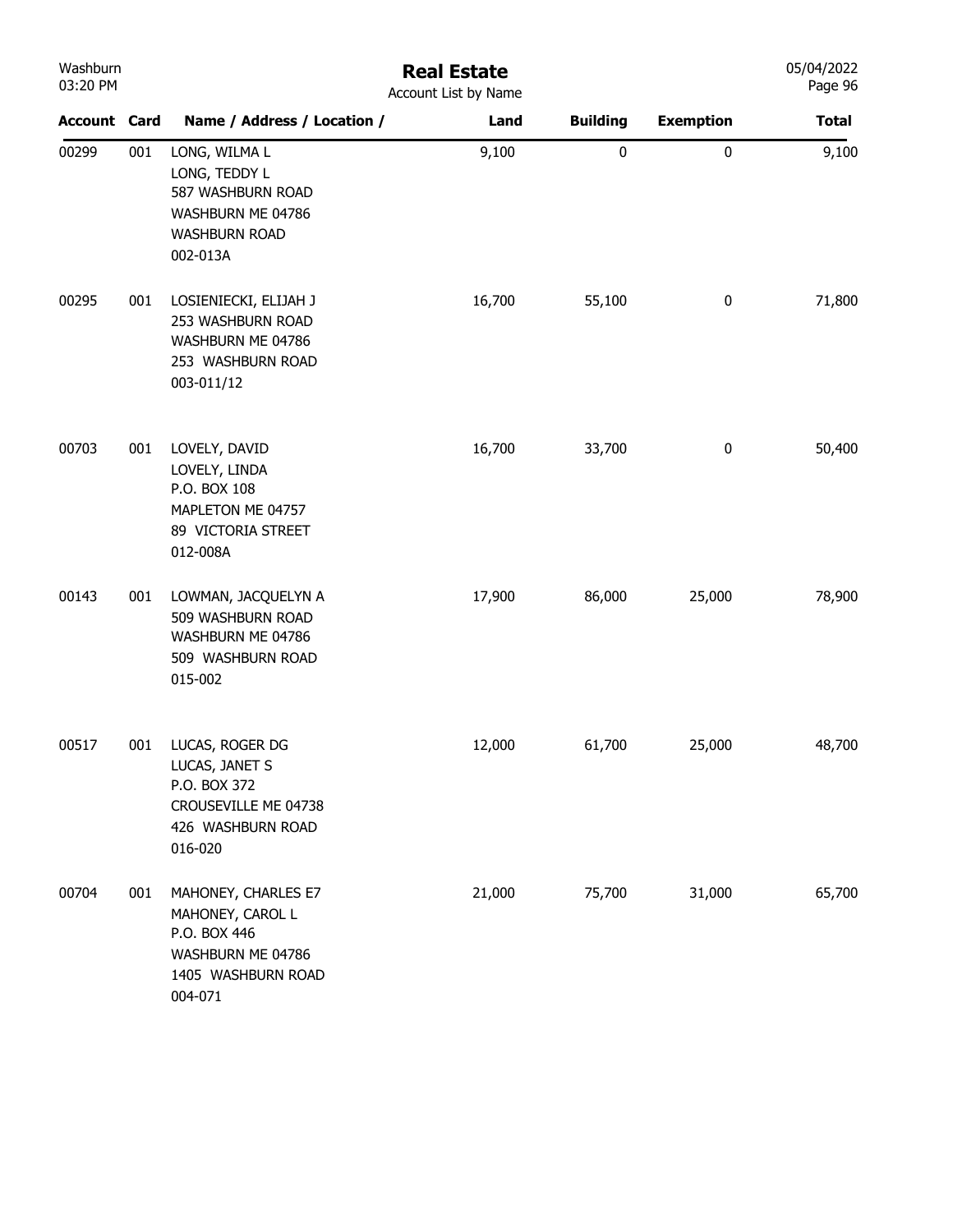| Washburn<br>03:20 PM |     | <b>Real Estate</b><br>Account List by Name                                                                      |           |                 |                  |              |
|----------------------|-----|-----------------------------------------------------------------------------------------------------------------|-----------|-----------------|------------------|--------------|
| <b>Account Card</b>  |     | Name / Address / Location /                                                                                     | Land      | <b>Building</b> | <b>Exemption</b> | <b>Total</b> |
| 00706                | 001 | MARSTON, NANCY<br>282 CARIBOU LAKE RD<br>WASHBURN ME 04786<br>22 RIVERSIDE DRIVE S<br>014-017                   | 14,100    | 49,100          | $\pmb{0}$        | 63,200       |
| 00998                | 001 | MARSTON, NANCY<br>ROWE, RANDAL<br>282 CARIBOU LAKE RD<br>WASHBURN ME 04786<br>282 CARIBOU LAKE ROAD<br>006-015B | 38,600    | 75,700          | 25,000           | 89,300       |
| 00761                | 001 | MARTIN, BRANDY<br>8 MAYNARD STREET<br>WASHBURN ME 04786<br>8 MAYNARD STREET<br>013-007                          | 9,300     | 53,200          | 25,000           | 37,500       |
| 00762                | 001 | MARTIN, BRANDY<br>8 MAYNARD STREET<br>WASHBURN ME 04786<br>MAYNARD STREET<br>013-007A                           | 4,800     | 1,800           | $\bf{0}$         | 6,600        |
| 00708                | 001 | Martin, Frederick H<br>Martin, Heirs of Lila<br>PO BOX 107<br>WASHBURN ME 04786<br>10 Porter Street<br>012-082  | 16,100    | 101,200         | 25,000           | 92,300       |
| 01116                | 001 | MARTIN, MICHAEL W<br>23 DUROST DRIVE #C3<br>WASHBURN ME 04786<br>HINES STREET<br>010-020/ON                     | $\pmb{0}$ | 2,000           | $\pmb{0}$        | 2,000        |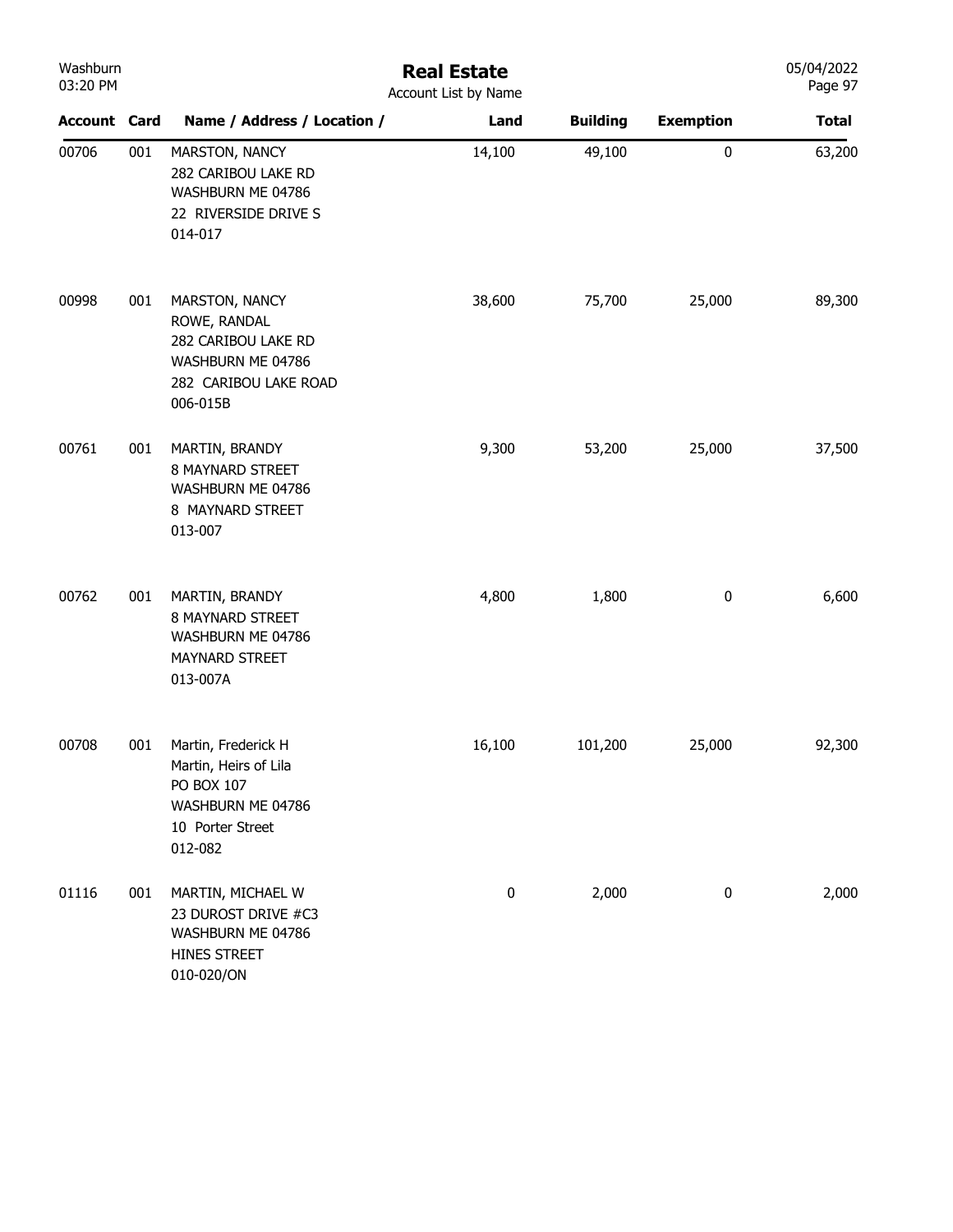| Washburn<br>03:20 PM |     |                                                                                                                     | <b>Real Estate</b><br>Account List by Name |                 |                  | 05/04/2022<br>Page 98 |
|----------------------|-----|---------------------------------------------------------------------------------------------------------------------|--------------------------------------------|-----------------|------------------|-----------------------|
| <b>Account Card</b>  |     | Name / Address / Location /                                                                                         | Land                                       | <b>Building</b> | <b>Exemption</b> | <b>Total</b>          |
| 00714                | 001 | Masonic Lodge<br>11 Berce Street<br>Washburn ME 04786<br>11 Berce Street<br>013-021                                 | 9,300                                      | 62,100          | 71,400           | 0                     |
| 00127                | 001 | Mathers, Samuel<br>200 Walker Settlement Road<br>Island Falls ME 04747<br>592 WASHBURN ROAD<br>002-026A             | 11,000                                     | 0               | $\pmb{0}$        | 11,000                |
| 00048                | 001 | MAYNARD, BRIAN G<br>MAYNARD SHIRLEY A.<br>PO BOX 182<br>WASHBURN ME 04786<br>112 PERHAM ROAD<br>007-001             | 17,000                                     | 50,900          | 25,000           | 42,900                |
| 00004                | 001 | Maynard, Darrell P<br>PO BOX 383<br>WASHBURN ME 04786<br>3 Brookside Circle<br>004-054 On #01                       | $\pmb{0}$                                  | 6,900           | 6,900            | 0                     |
| 00720                | 001 | Maynard, Gary E<br>5 RIVERSIDE DRIVE N<br>WASHBURN ME 04786<br>5 Riverside Drive N<br>014-005                       | 11,700                                     | 53,200          | 25,000           | 39,900                |
| 00724                | 001 | Maynard, Kora E<br>Maynard, Heirs of Harry<br>7 MAYNARD STREET<br>WASHBURN ME 04786<br>7 Maynard Street<br>013-010A | 10,600                                     | 43,000          | 25,000           | 28,600                |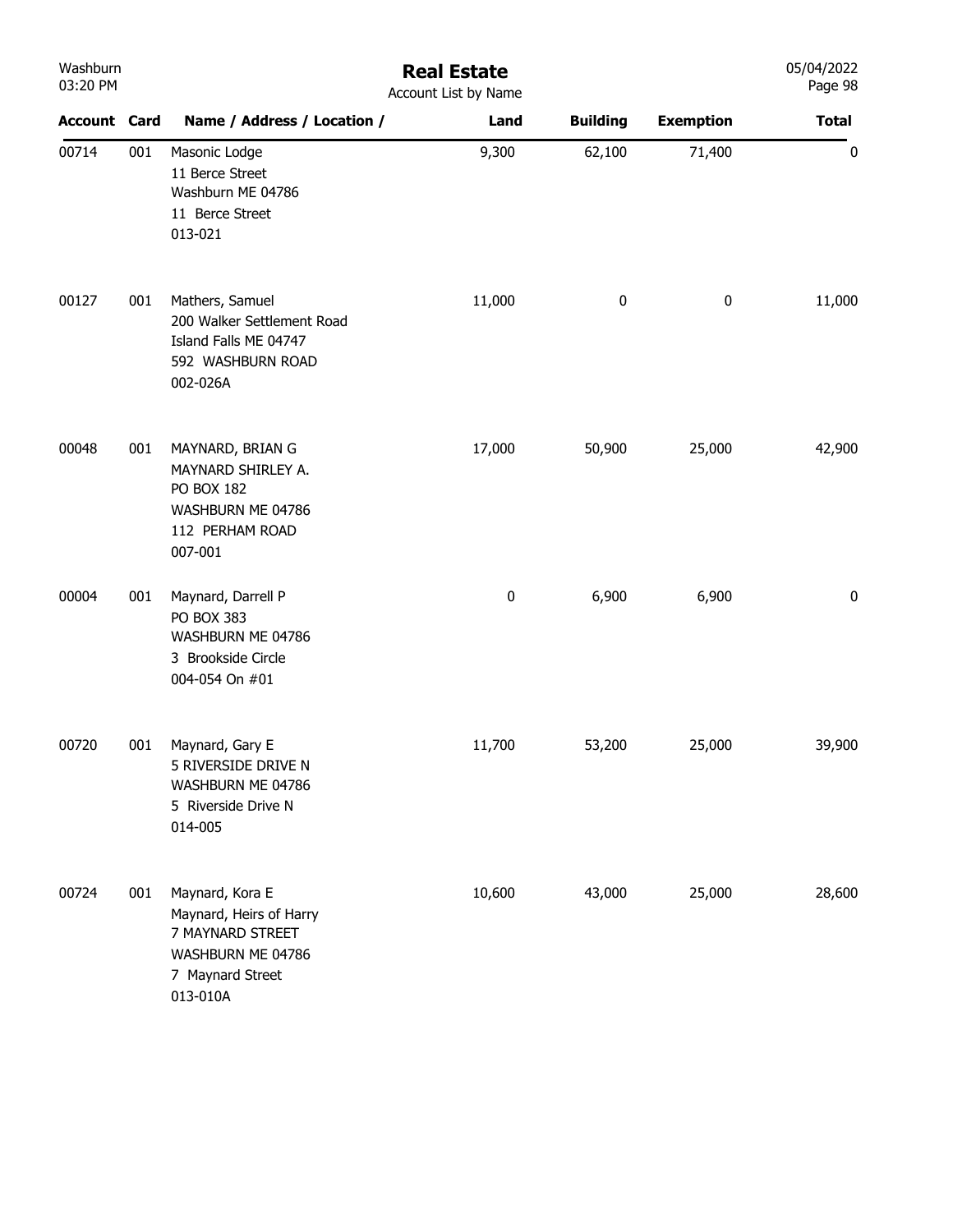| Washburn<br>03:20 PM |     | <b>Real Estate</b><br>Account List by Name                                                                            |        |                 |                  |              |  |
|----------------------|-----|-----------------------------------------------------------------------------------------------------------------------|--------|-----------------|------------------|--------------|--|
| <b>Account Card</b>  |     | Name / Address / Location /                                                                                           | Land   | <b>Building</b> | <b>Exemption</b> | <b>Total</b> |  |
| 00725                | 001 | MAYNARD, LLOYD J JR<br>MAYNARD, CHRISTINA A<br>PO BOX 62<br>WASHBURN ME 04786<br>957 WASHBURN ROAD<br>001-006         | 21,600 | 82,300          | 25,000           | 78,900       |  |
| 00726                | 001 | Maynard, Lloyd J Sr<br>Maynard, Lloyd J Jr<br>PO BOX 361<br>WASHBURN ME 04786<br>1186 Main Street<br>013-011          | 10,500 | 44,800          | 25,000           | 30,300       |  |
| 00731                | 001 | MAYNARD, WILLIAM W<br>MAYNARD, MATTIE A. & HARTLEY,<br>PO BOX 516<br>WASHBURN ME 04786<br>118 EVERETT ROAD<br>007-018 | 24,800 | 75,400          | 31,000           | 69,200       |  |
| 00555                | 001 | MAYO, ARTHUR P<br>MAYO, JUNE D<br>600 CARIBOU LAKE RD<br>WASHBURN ME 04786<br>600 CARIBOU LAKE ROAD<br>006-017        | 55,700 | 142,700         | 31,000           | 167,400      |  |
| 00556                | 001 | Mayo, Arthur P<br>Mayo, June D<br>600 CARIBOU LAKE RD<br>WASHBURN ME 04786<br>Caribou Lake Road<br>006-018            | 50,600 | 0               | 0                | 50,600       |  |
| 00755                | 001 | McCARTY, JAMES M<br>McCARTY, KATHY<br>PO BOX 4085<br>PRESQUE ISLE ME 04769<br>72 PORTER STREET<br>012-100             | 12,600 | 71,600          | 25,000           | 59,200       |  |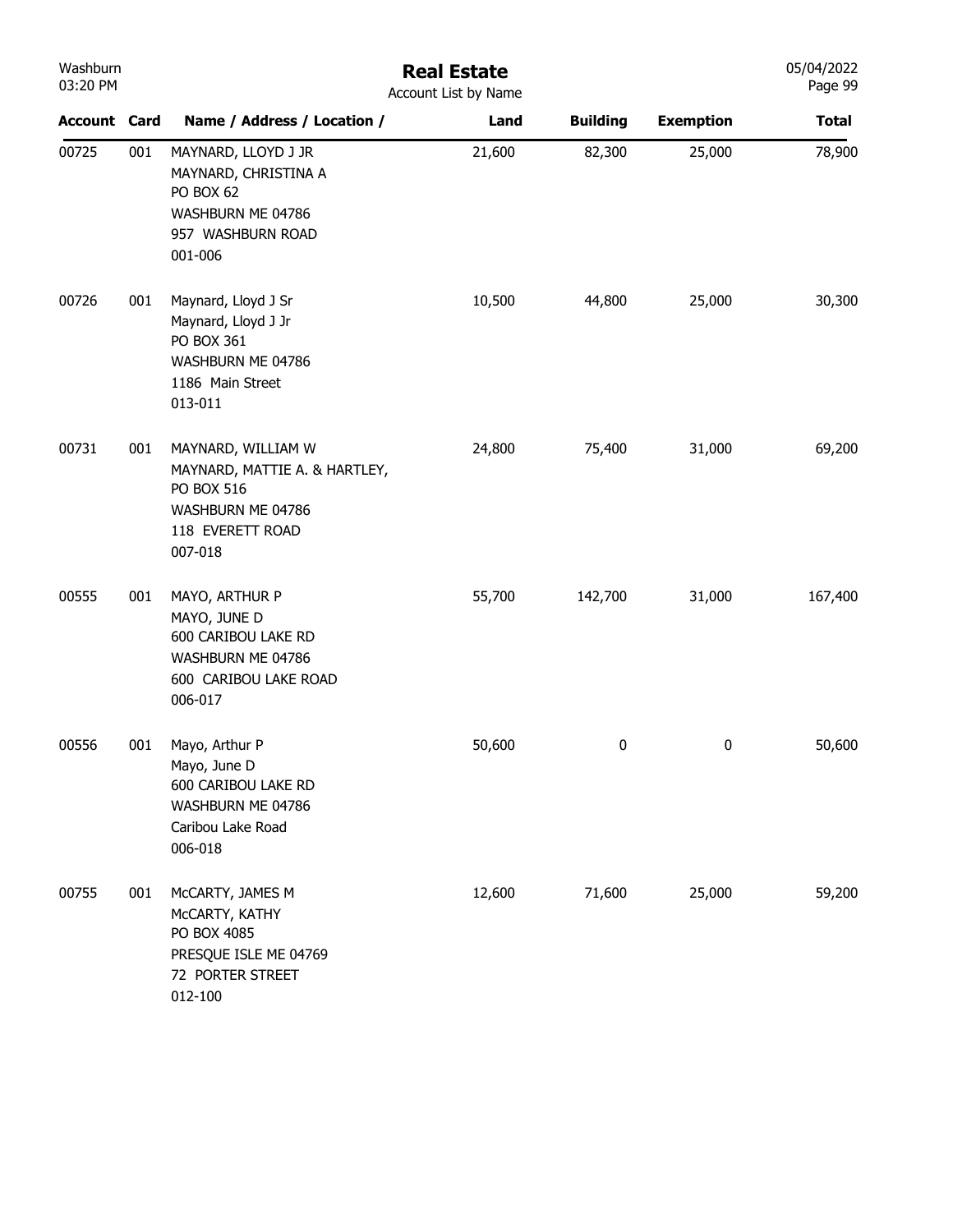| Washburn<br>03:20 PM |     | <b>Real Estate</b><br>Account List by Name                                                                    |         |                 |                  |              |  |
|----------------------|-----|---------------------------------------------------------------------------------------------------------------|---------|-----------------|------------------|--------------|--|
| <b>Account Card</b>  |     | Name / Address / Location /                                                                                   | Land    | <b>Building</b> | <b>Exemption</b> | <b>Total</b> |  |
| 00136                | 001 | McCOY, BRYAN J<br>290 Skyway Street, Lot 20<br>Presque Isle ME 04769 2096<br>134 HINES STREET<br>010-016      | 11,300  | 52,000          | $\pmb{0}$        | 63,300       |  |
| 00737                | 001 | McCOY, CHRISTOPHER M<br>McCOY, KENDRA C<br>16 MCMANUS ST<br>WASHBURN ME 04786<br>16 McMANUS STREET<br>011-016 | 10,400  | 48,500          | 25,000           | 33,900       |  |
| 00423                | 001 | McCRUM LAND, LLC<br>P.O. BOX 660<br>MARS HILL ME 04758<br>1800 WASHBURN ROAD<br>005-011A                      | 17,500  | 16,800          | $\pmb{0}$        | 34,300       |  |
| 00507                | 001 | McCRUM LAND, LLC<br>P.O. BOX 660<br>MARS HILL ME 04758<br><b>WASHBURN ROAD</b><br>001-002                     | 41,000  | $\pmb{0}$       | $\pmb{0}$        | 41,000       |  |
| 00508                | 001 | McCRUM LAND, LLC<br>P.O. BOX 660<br>MARS HILL ME 04758<br>1755 WASHBURN ROAD<br>005-013A                      | 17,000  | 128,700         | $\pmb{0}$        | 145,700      |  |
| 00509                | 001 | McCRUM LAND, LLC<br>P.O. BOX 660<br>MARS HILL ME 04758<br><b>TABOR ROAD</b><br>008-004                        | 164,100 | 0               | $\pmb{0}$        | 164,100      |  |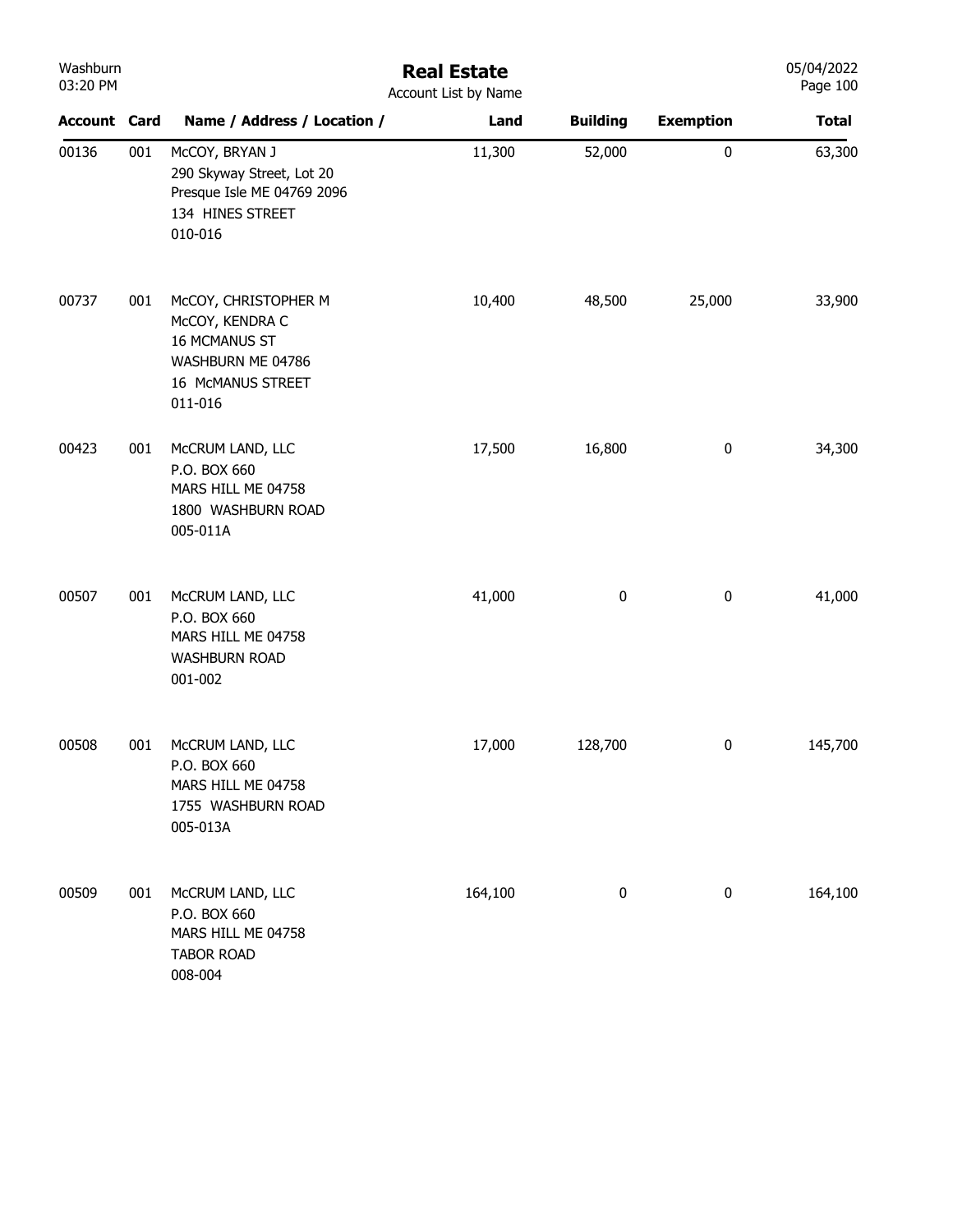| Washburn<br>03:20 PM |     |                                                                                            | <b>Real Estate</b><br>Account List by Name |                  |                  | 05/04/2022<br>Page 101 |
|----------------------|-----|--------------------------------------------------------------------------------------------|--------------------------------------------|------------------|------------------|------------------------|
| <b>Account Card</b>  |     | Name / Address / Location /                                                                | Land                                       | <b>Building</b>  | <b>Exemption</b> | <b>Total</b>           |
| 00510                | 001 | McCRUM LAND, LLC<br>P.O. BOX 660<br>MARS HILL ME 04758<br><b>WASHBURN ROAD</b><br>008-002  | 2,500                                      | $\bf{0}$         | $\pmb{0}$        | 2,500                  |
| 00511                | 001 | McCRUM LAND, LLC<br>P.O. BOX 660<br>MARS HILL ME 04758<br><b>TABOR ROAD</b><br>008-023A    | 29,500                                     | $\pmb{0}$        | $\pmb{0}$        | 29,500                 |
| 00512                | 001 | McCRUM LAND, LLC<br>P.O. BOX 660<br>MARS HILL ME 04758<br><b>WASHBURN ROAD</b><br>005-011  | 40,400                                     | $\boldsymbol{0}$ | $\pmb{0}$        | 40,400                 |
| 00515                | 001 | McCRUM LAND, LLC<br>P.O. BOX 660<br>MARS HILL ME 04758<br><b>TABOR ROAD</b><br>008-005     | 8,000                                      | $\pmb{0}$        | $\pmb{0}$        | 8,000                  |
| 00848                | 001 | McCRUM LAND, LLC<br>P.O. BOX 660<br>MARS HILL ME 04758<br><b>WASHBURN ROAD</b><br>004-055  | 25,500                                     | 0                | $\pmb{0}$        | 25,500                 |
| 01121                | 001 | McCRUM LAND, LLC<br>P.O. BOX 660<br>MARS HILL ME 04758<br><b>WASHBURN ROAD</b><br>005-010A | 64,300                                     | $\pmb{0}$        | $\pmb{0}$        | 64,300                 |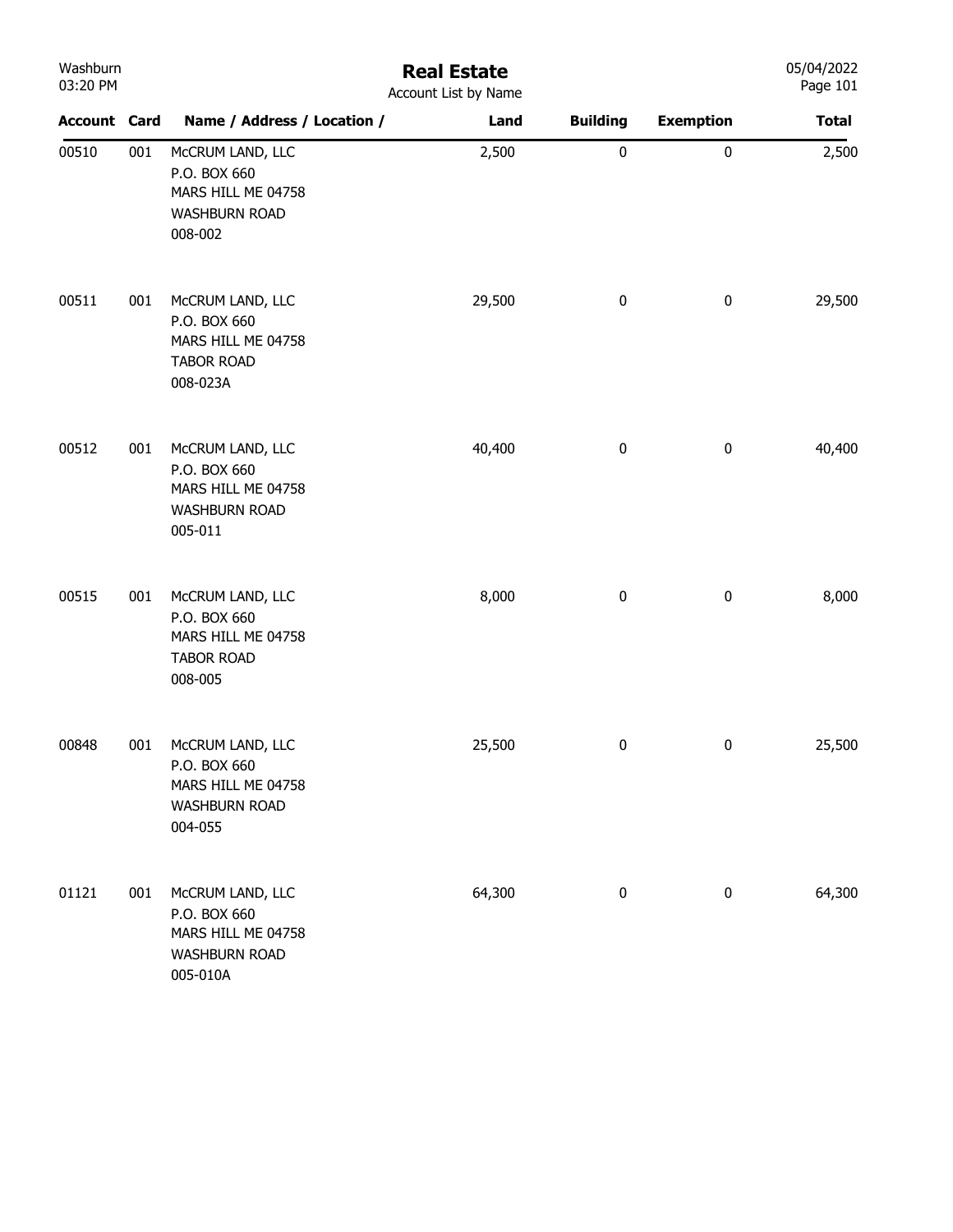| Washburn<br>03:20 PM |     | <b>Real Estate</b><br>Account List by Name                                                                          |           |                 |                  |              |  |  |
|----------------------|-----|---------------------------------------------------------------------------------------------------------------------|-----------|-----------------|------------------|--------------|--|--|
| <b>Account Card</b>  |     | Name / Address / Location /                                                                                         | Land      | <b>Building</b> | <b>Exemption</b> | <b>Total</b> |  |  |
| 01122                | 001 | McCRUM LAND, LLC<br>P.O. BOX 660<br>MARS HILL ME 04758<br><b>WASHBURN ROAD</b><br>005-013B                          | 120,600   | $\pmb{0}$       | $\pmb{0}$        | 120,600      |  |  |
| 00738                | 001 | McCRUM, TROY D<br>McCRUM, NICHOLE U<br>556 CROSS ROAD<br>WASHBURN ME 04786<br>556 CROSS ROAD<br>006-004A            | 24,400    | 335,000         | 25,000           | 334,400      |  |  |
| 00739                | 001 | McGILLAN, JANET<br>5 McGILLAN DRIVE<br>FORT FAIRFIELD ME 04742<br>PARSONS ROAD<br>003-054                           | 30,400    | 0               | $\bf{0}$         | 30,400       |  |  |
| 00253                | 001 | McGILLAN, SHANE R<br>5 McGILLAN DRIVE<br>FORT FAIRFIELD ME 04742<br>PARSONS ROAD<br>003-055                         | 14,000    | 0               | $\pmb{0}$        | 14,000       |  |  |
| 00254                | 001 | McGILLAN, SHANE R<br>5 McGILLAN DRIVE<br>FORT FAIRFIELD ME 04742<br>1482 PARSONS ROAD<br>003-064                    | 31,600    | 145,300         | $\bf{0}$         | 176,900      |  |  |
| 00235                | 001 | MCGRAW, RACHAEL<br>MCGRAW, KIETH<br>7 BROOKSIDE CIRCLE<br>WASHBURN ME 04786<br>7 BROOKSIDE CIRCLE<br>004-054 On #03 | $\pmb{0}$ | 4,100           | $\pmb{0}$        | 4,100        |  |  |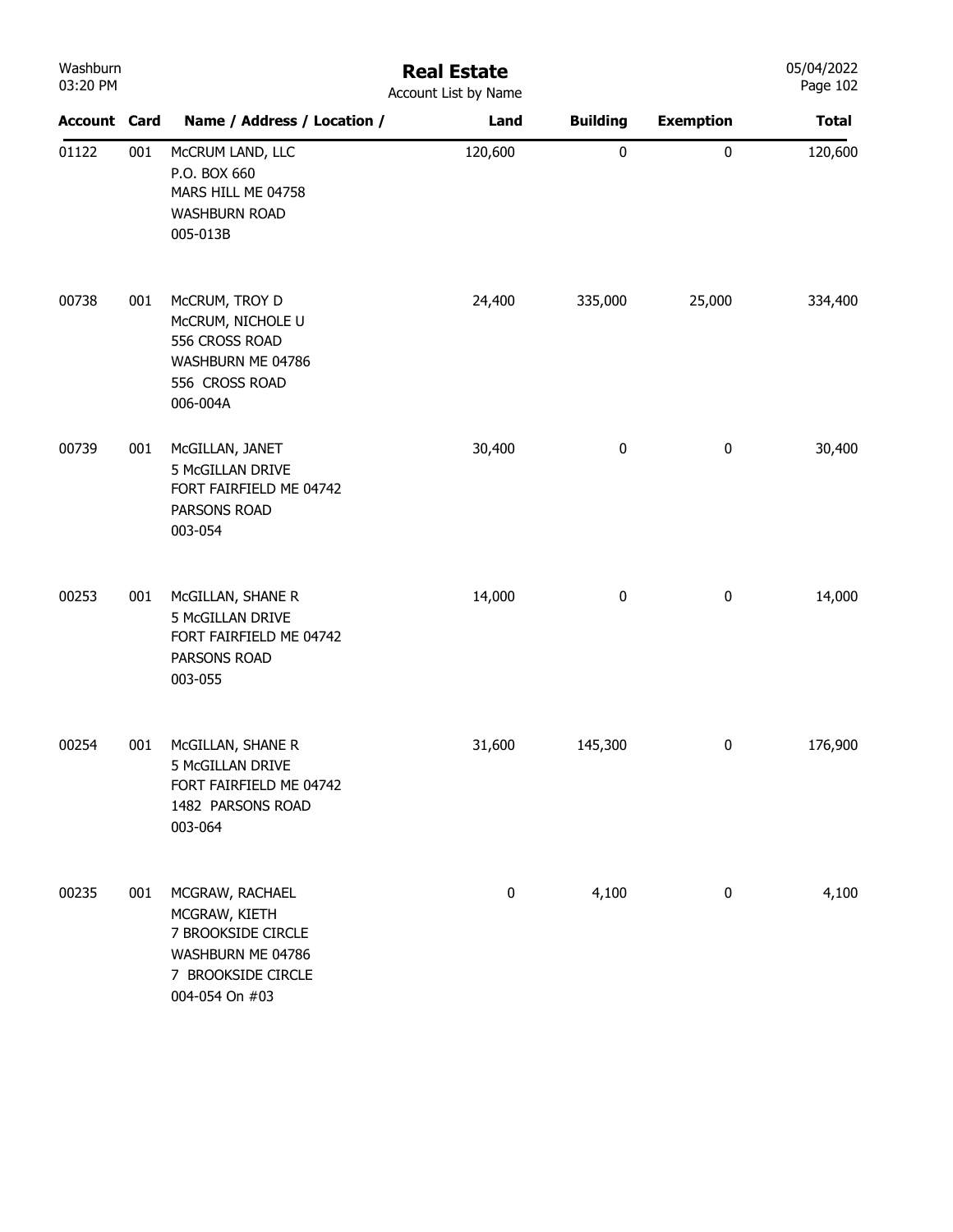| Washburn<br>03:20 PM |     | <b>Real Estate</b><br>Account List by Name                                                                                      | 05/04/2022<br>Page 103 |                 |                  |              |
|----------------------|-----|---------------------------------------------------------------------------------------------------------------------------------|------------------------|-----------------|------------------|--------------|
| <b>Account Card</b>  |     | Name / Address / Location /                                                                                                     | Land                   | <b>Building</b> | <b>Exemption</b> | <b>Total</b> |
| 00571                | 001 | MCINTOSH, JEREMIAH M<br>ATTN: PROPERTY MANAGEMENT<br>PO BOX<br>WASHBURN ME 04786<br>1282 MAIN STREET<br>011-006                 | 23,200                 | 120,100         | $\pmb{0}$        | 143,300      |
| 00994                | 001 | MCINTOSH, JEREMIAH M<br>P.O. BOX 1<br>WASHBURN ME 04786<br>1259 MAIN STREET<br>012-111                                          | 10,000                 | 167,800         | $\pmb{0}$        | 177,800      |
| 00748                | 001 | McKAY, MARILYN<br>P.O. BOX 33<br>WASHBURN ME 04786<br>9 CANAAN AVENUE<br>012-015                                                | 8,300                  | 53,700          | 25,000           | 37,000       |
| 00384                | 001 | MCKENNA, MATTHEW A<br>MCKENNA, MACKENZIE A<br>137 CREASY RIDGE ROAD<br>MAPLETON ME 04757<br>243 CARIBOU LAKE ROAD<br>006-029A   | 17,200                 | 16,600          | 25,000           | 8,800        |
| 00749                | 001 | McLAUGHLIN, BARBARA A<br>McLAUGHLIN, GEORGE E<br>PO BOX 623<br>WASHBURN ME 04786<br>180 PERHAM ROAD<br>007-002                  | 26,200                 | 94,200          | 31,000           | 89,400       |
| 00204                | 001 | McLAUGHLIN, KIMBERLY ELAINE,<br>C/O Doak, katherine M.<br>681 Washburn Road<br>Washburn ME 04786<br>73 Washburn Road<br>003-021 | 16,700                 | 46,500          | $\pmb{0}$        | 63,200       |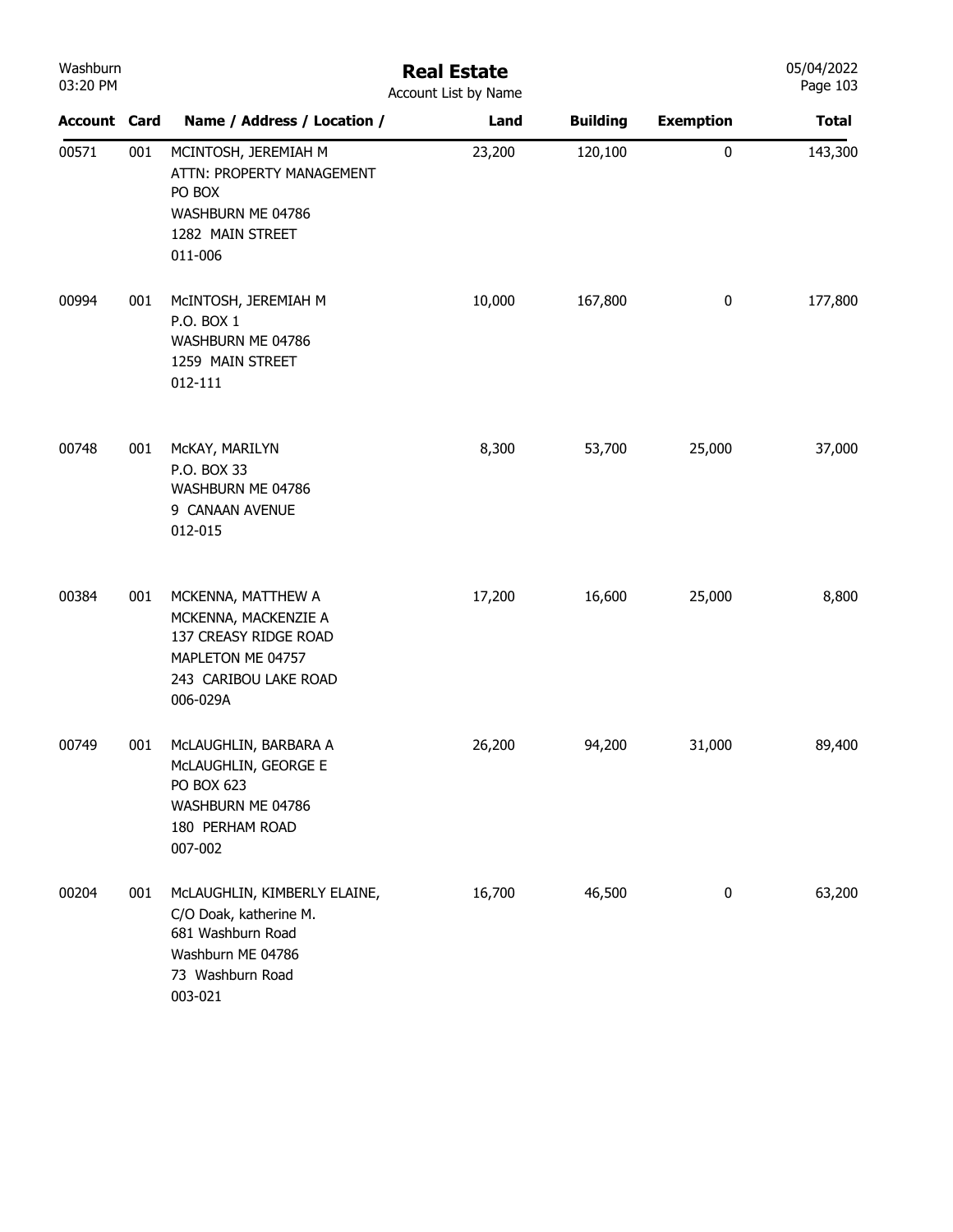| Washburn<br>03:20 PM |     |                                                                                                                          | <b>Real Estate</b><br>Account List by Name |                 |                  | 05/04/2022<br>Page 104 |
|----------------------|-----|--------------------------------------------------------------------------------------------------------------------------|--------------------------------------------|-----------------|------------------|------------------------|
| <b>Account Card</b>  |     | Name / Address / Location /                                                                                              | Land                                       | <b>Building</b> | <b>Exemption</b> | <b>Total</b>           |
| 00771                | 001 | MCMENAMY, LINDA S<br>MCMENAMY, MARJORIE J<br>5926 FM 409<br>TELEPHONE TX 75488<br>1567 WASHBURN ROAD<br>005-021          | 9,000                                      | $\bf{0}$        | 0                | 9,000                  |
| 00752                | 001 | McNEAL, CRAIG<br>HATHAWAY, EUGENE<br>P.O. BOX 564<br>WASHBURN ME 04786<br>273 EVERETT ROAD<br>007-033C                   | 16,800                                     | 18,500          | 25,000           | 10,300                 |
| 00007                | 001 | McNeal, Dean<br>P.O. Box 376<br>Washburn ME 04786<br>41 Brookside Circle<br>004-054 On #11                               | 0                                          | 7,500           | 7,500            | 0                      |
| 00757                | 001 | MCNEAL, JOSEPH W<br>MCNEAL, BARBARA J<br>8 NEW DUNNTOWN RD<br>WASHBURN ME 04786<br>8 NEW DUNNTOWN ROAD<br>004-023        | 8,700                                      | 11,800          | 20,500           | 0                      |
| 01006                | 001 | MCPHERSON, RANDY L<br>MCPHERSON, LAURA J<br>16 Riverside Drive S<br>Washburn ME 04786<br>16 RIVERSIDE DRIVE S<br>014-016 | 20,300                                     | 44,600          | 25,000           | 39,900                 |
| 00170                | 001 | MENDOZA, ADAM D<br>MENDOZA, JOAN<br><b>5 PORTER STREET</b><br>WASHBURN ME 04786<br>5 PORTER STREET<br>012-078            | 11,600                                     | 62,600          | 25,000           | 49,200                 |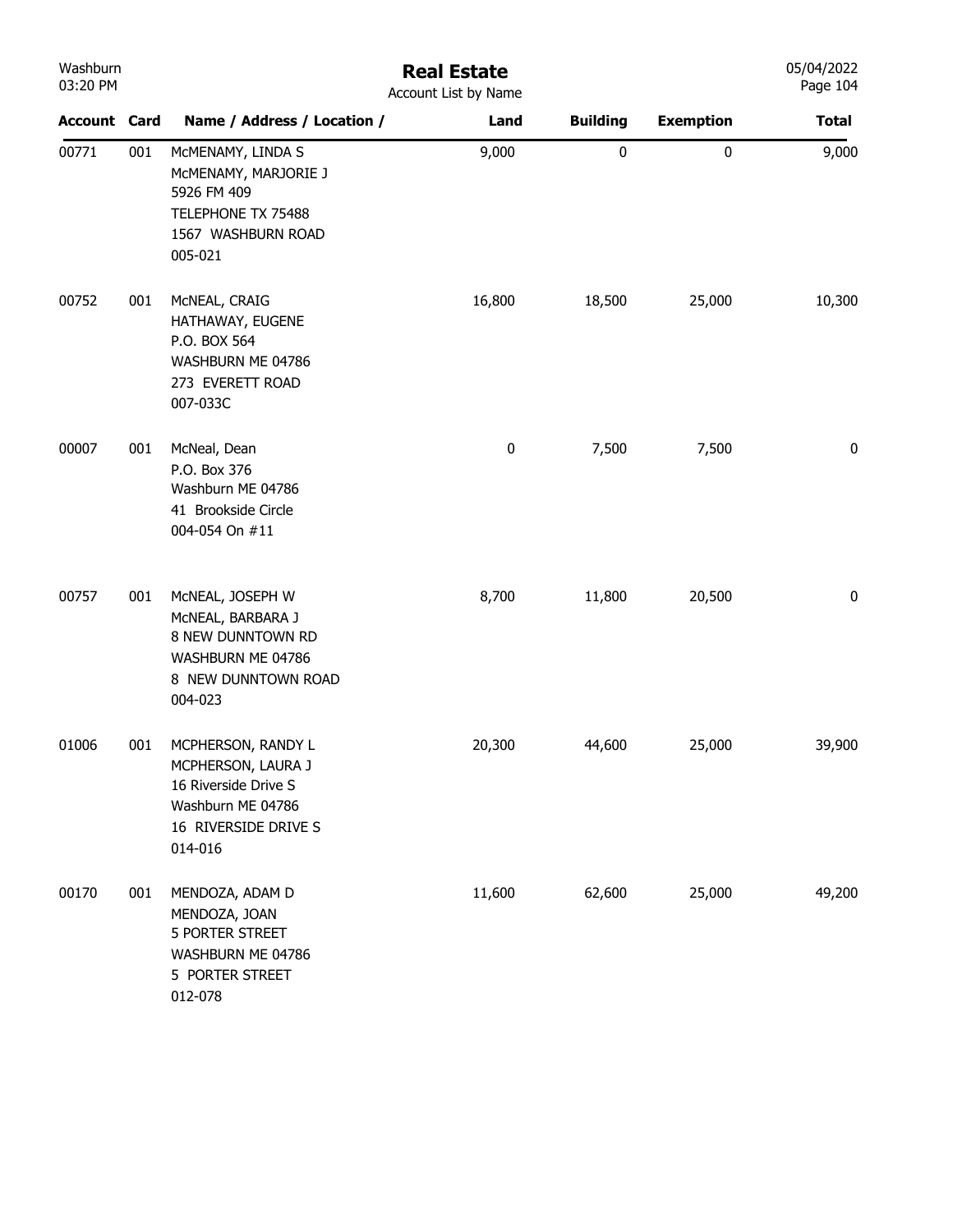| Washburn<br>03:20 PM |     |                                                                                                                           | <b>Real Estate</b><br>Account List by Name |                 |                  | 05/04/2022<br>Page 105 |
|----------------------|-----|---------------------------------------------------------------------------------------------------------------------------|--------------------------------------------|-----------------|------------------|------------------------|
| <b>Account Card</b>  |     | Name / Address / Location /                                                                                               | Land                                       | <b>Building</b> | <b>Exemption</b> | <b>Total</b>           |
| 00321                | 001 | MEYER, SIMON<br>19402 LONG HAVEN DRIVE<br>CYPRESS TX 77433<br>CASTLE HILL ROAD<br>001-052D                                | 15,500                                     | $\pmb{0}$       | $\pmb{0}$        | 15,500                 |
| 01113                | 001 | MICHAUD, CHRISTOPHER L<br>MICHAUD, LAURIE J<br>19 PHAIR STREET<br>PRESQUE ISLE ME 04769<br>185 WASHBURN ROAD<br>003-015D  | 17,000                                     | 21,500          | 25,000           | 13,500                 |
| 00841                | 001 | MIDDLETON JR., CURTIS L<br>MIDDLETON, MANDY<br>24 Flewelling Drive<br>Washburn ME 04786<br>24 FLEWELLING DRIVE<br>016-005 | 27,800                                     | 268,700         | 25,000           | 271,500                |
| 00969                | 001 | MILLER, DENNIS<br>3718 EAST 900 SOUTH<br>RIDGEVILLE IN 47380<br><b>CROSS ROAD</b><br>005-025                              | 24,800                                     | $\pmb{0}$       | $\bf{0}$         | 24,800                 |
| 00396                | 001 | MILLER, GREGORY G<br>MILLER, KELLIE L<br>PO BOX 412<br>WASHBURN ME 04786<br>PORTER STREET<br>012-067                      | 5,800                                      | 0               | $\bf{0}$         | 5,800                  |
| 00765                | 001 | MILLER, KELLIE L (THOMAS)<br>P.O. BOX 412<br>WASHBURN ME 04786<br><b>65 PORTER STREET</b><br>012-065/66                   | 16,800                                     | 69,100          | 25,000           | 60,900                 |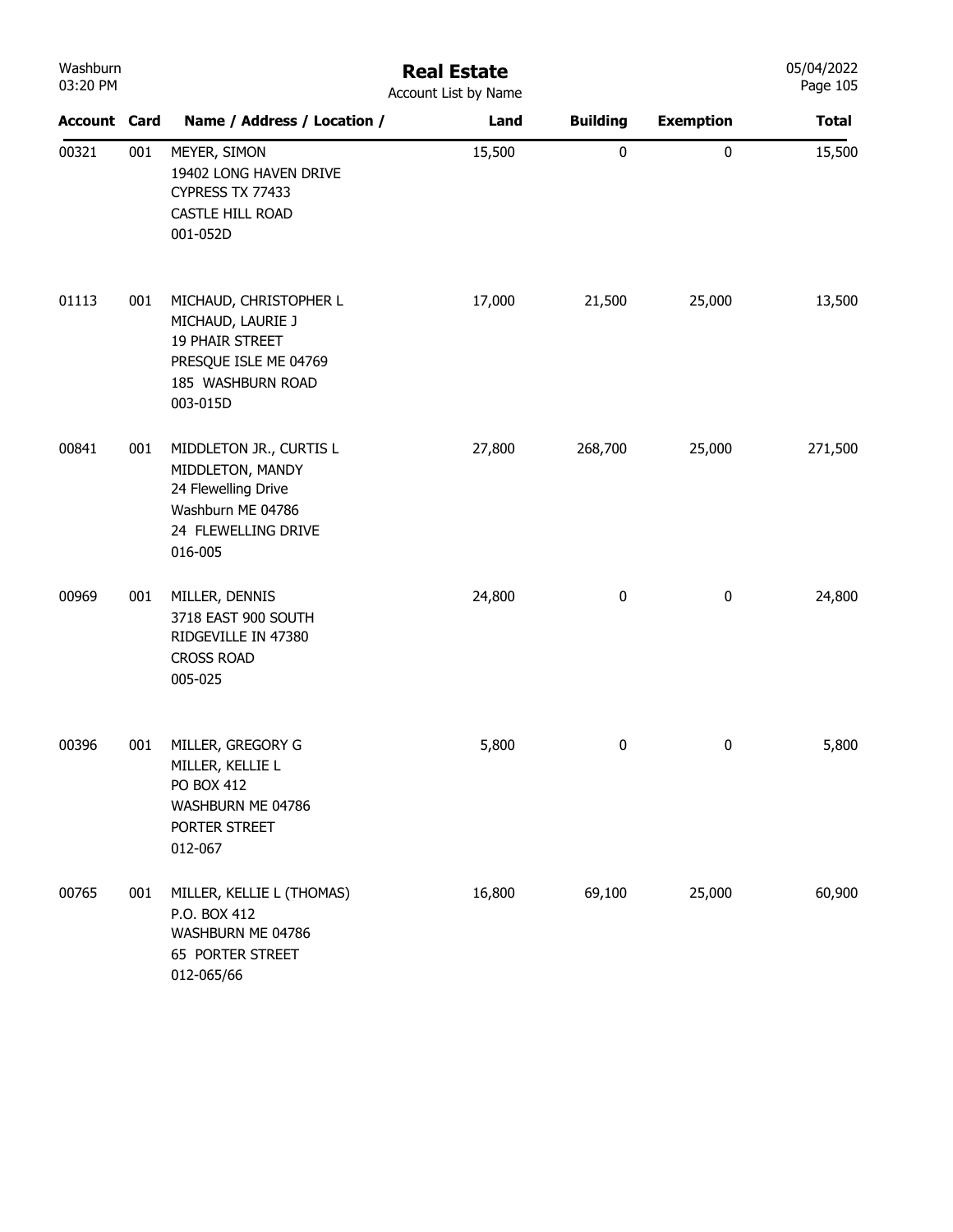| Washburn<br>03:20 PM | <b>Real Estate</b><br>Account List by Name |                                                                                                                      |        |                  |                  |              |
|----------------------|--------------------------------------------|----------------------------------------------------------------------------------------------------------------------|--------|------------------|------------------|--------------|
| <b>Account Card</b>  |                                            | Name / Address / Location /                                                                                          | Land   | <b>Building</b>  | <b>Exemption</b> | <b>Total</b> |
| 00716                | 001                                        | Miller, Penny R<br>PO Box 74<br>Washburn ME 04786<br>1134 Washburn Road<br>014-004A                                  | 16,500 | 34,800           | 25,000           | 26,300       |
| 00767                | 001                                        | MILLS, HEIRS OF EDWYNA MAE<br>Bither, Teddie PR<br>18 Mill Road<br>Linneus ME 04730<br>2230 WASHBURN ROAD<br>009-001 | 17,000 | 28,700           | $\pmb{0}$        | 45,700       |
| 00768                | 001                                        | MILLS, PHILIP L<br>MILLS, KATHLEEN S<br><b>PO BOX 292</b><br>WASHBURN ME 04786<br>126 HINES STREET<br>010-014        | 13,700 | 80,600           | 25,000           | 69,300       |
| 00769                | 001                                        | MILLS, PHILIP L<br>MILLS, KATHLEEN S<br><b>PO BOX 292</b><br>WASHBURN ME 04786<br>HINES STREET<br>010-013            | 4,800  | 5,900            | $\pmb{0}$        | 10,700       |
| 00770                | 001                                        | MILTON, GARY A<br>MILTON, KAREN M<br>P.O. BOX 205<br>WASHBURN ME 04786<br>HINES STREET<br>010-019B                   | 6,700  | 1,500            | $\mathbf{0}$     | 8,200        |
| 00775                | 001                                        | MILTON, GARY A<br>MILTON, KAREN M<br>P.O. BOX 205<br>WASHBURN ME 04786<br>HINES STREET<br>010-019A                   | 1,200  | $\boldsymbol{0}$ | $\pmb{0}$        | 1,200        |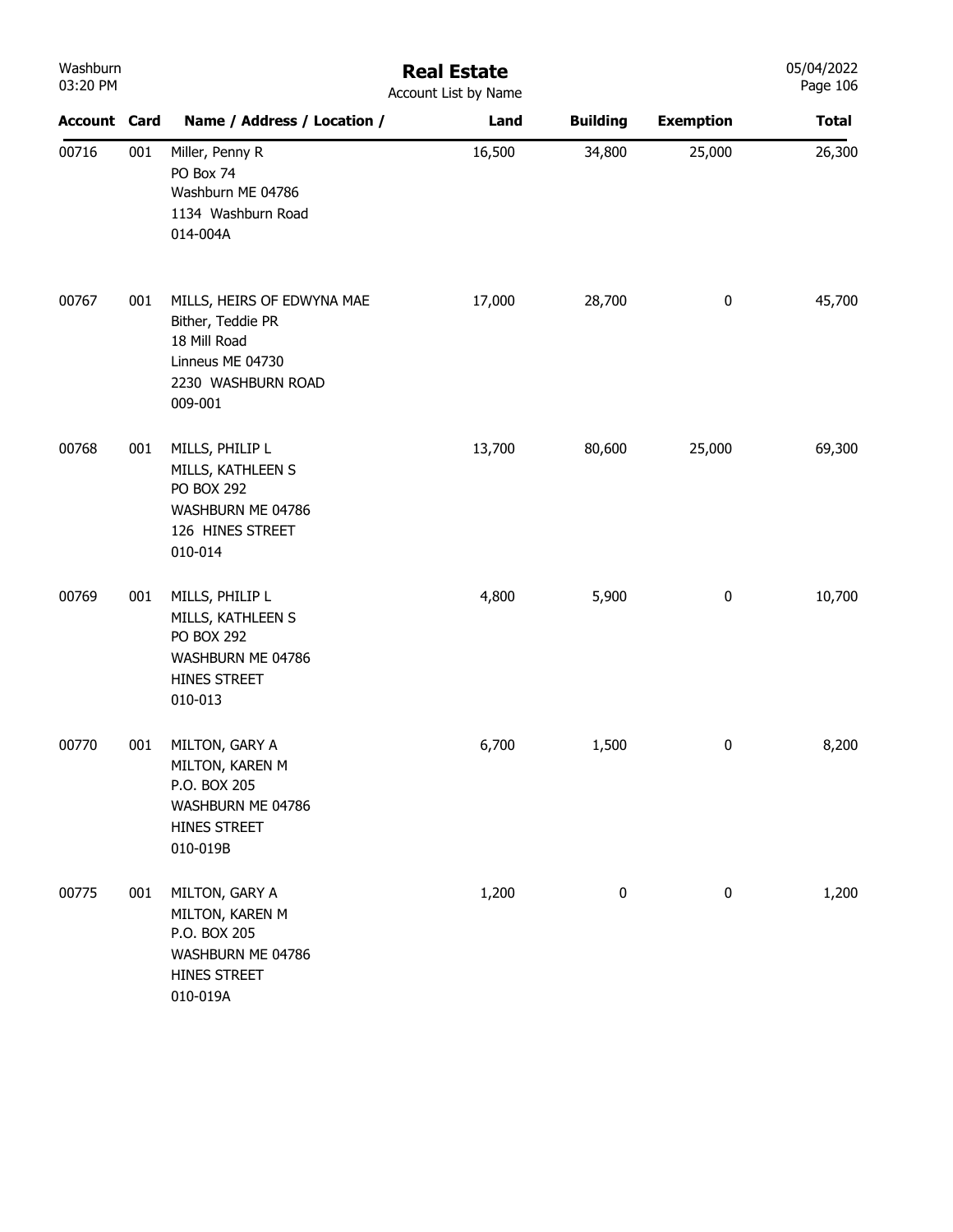| Washburn<br>03:20 PM |     |                                                                                                                         | <b>Real Estate</b><br>Account List by Name |                 |                  | 05/04/2022<br>Page 107 |
|----------------------|-----|-------------------------------------------------------------------------------------------------------------------------|--------------------------------------------|-----------------|------------------|------------------------|
| <b>Account Card</b>  |     | Name / Address / Location /                                                                                             | Land                                       | <b>Building</b> | <b>Exemption</b> | <b>Total</b>           |
| 00774                | 001 | MILTON, GARY A SR<br>MILTON, KAREN M<br><b>PO BOX 205</b><br>WASHBURN ME 04786<br>144 HINES STREET<br>010-019           | 9,400                                      | 54,300          | 25,000           | 38,700                 |
| 00772                | 001 | MORIN, JOSEPH W<br>MORIN, CATHY J<br>PO BOX 157<br>WASHBURN ME 04786<br>321 CARIBOU LAKE ROAD<br>006-027                | 18,200                                     | 52,600          | 25,000           | 45,800                 |
| 00792                | 001 | MORNEAULT, JEFFREY<br>JONES-MORNEAULT, REGINA<br>409 WASHBURN ROAD<br>WASHBURN ME 04786<br>409 WASHBURN ROAD<br>016-008 | 19,300                                     | 105,500         | 25,000           | 99,800                 |
| 00068                | 001 | MORRIS, PAMELA<br>1520 PARSONS ROAD<br>WASHBURN ME 04786<br>1520 PARSONS ROAD<br>003-066                                | 17,000                                     | 35,000          | $\bf{0}$         | 52,000                 |
| 01115                | 001 | MORRIS, PAMELA<br>1520 PARSONS ROAD<br>WASHBURN ME 04786<br>PARSONS ROAD<br>003-066B                                    | 9,000                                      | 0               | $\bf{0}$         | 9,000                  |
| 00180                | 001 | MORRISSETTE, THEODORE L<br>240 FOREST ROAD<br>STORRS CT 06268<br>1 McManus Street<br>011-070                            | 8,400                                      | 46,200          | $\pmb{0}$        | 54,600                 |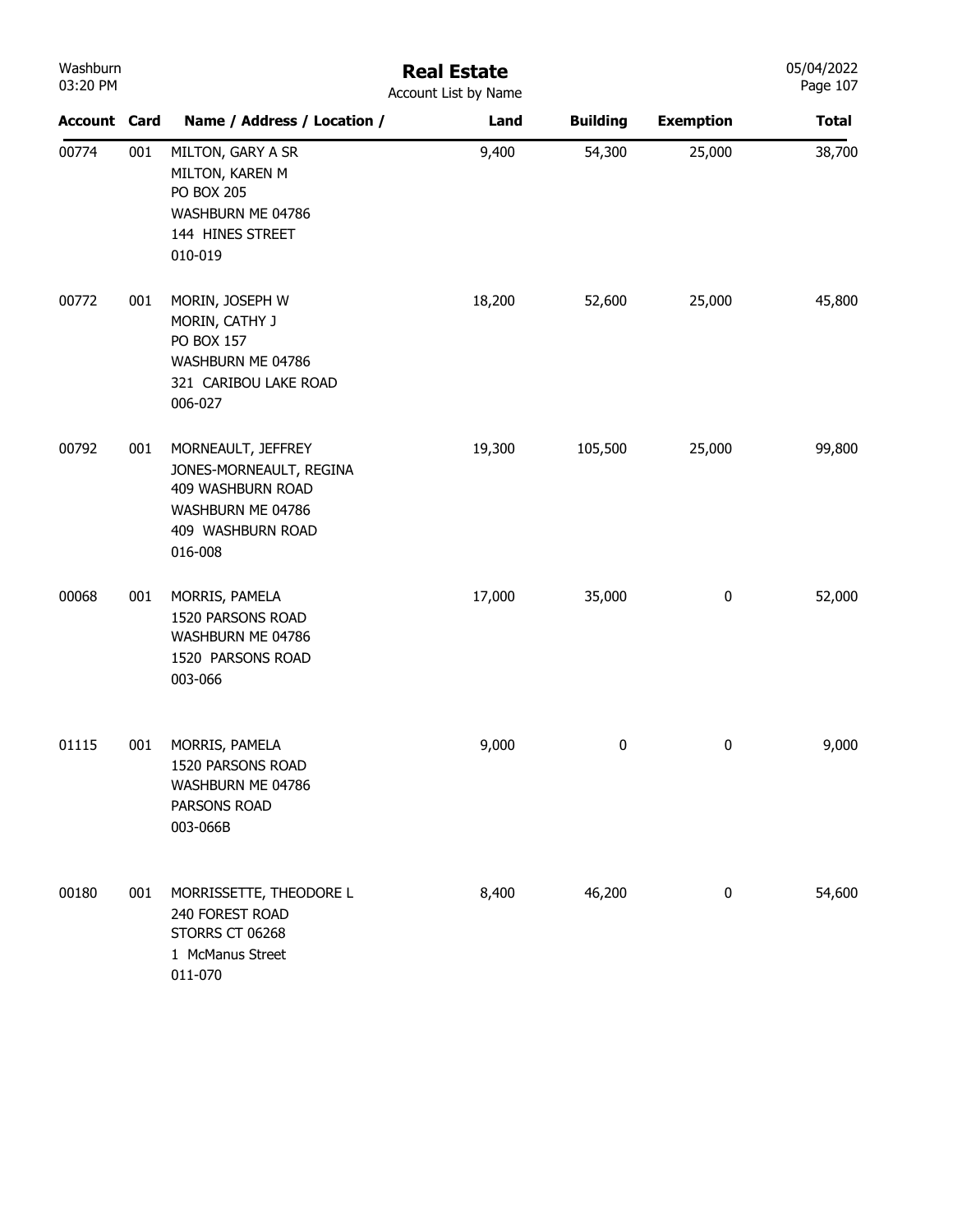| Washburn<br>03:20 PM |     | <b>Real Estate</b><br>Account List by Name                                                                             |        |                 |                  |              |
|----------------------|-----|------------------------------------------------------------------------------------------------------------------------|--------|-----------------|------------------|--------------|
| <b>Account Card</b>  |     | Name / Address / Location /                                                                                            | Land   | <b>Building</b> | <b>Exemption</b> | <b>Total</b> |
| 00178                | 001 | MORTGAGE MENDERS, LLC<br>5207 Stoneridge Court<br>Rosenberg TX 77471<br>1261 MAIN STREET<br>012-110                    | 9,600  | 54,300          | $\bf{0}$         | 63,900       |
| 00710                | 001 | NADEAU, BENNY<br>NADEAU, KASSIE<br>1524 PARSONS ROAD<br>WASHBURN ME 04786<br>1524 PARSONS ROAD<br>003-066A             | 18,300 | 112,300         | 25,000           | 105,600      |
| 00779                | 001 | NADEAU, LINDA J (Theriault)<br>P.O. Box 425<br>Washburn ME 04786<br>10 LORETTA LANE<br>012-030                         | 11,800 | 63,400          | $\bf{0}$         | 75,200       |
| 00520                | 001 | NADEAU, NICHOLAS J<br>NADEAU, JESSICA L<br>P.O. BOX 22<br>WASHBURN ME 04786<br>7 THOMPSON STREET<br>012-040            | 7,700  | 54,100          | 25,000           | 36,800       |
| 00675                | 001 | NADER, NABIL N<br>NADER, GILDA L<br>34 CARIBOU LAKE ROAD<br>WASHBURN ME 04786<br>34 CARIBOU LAKE ROAD<br>005-012       | 32,500 | 127,000         | 25,000           | 134,500      |
| 00651                | 001 | NELSON, GARRY H JR<br>NELSON, MINDY R<br>618 CASTLE HILL ROAD<br>WASHBURN ME 04786<br>618 CASTLE HILL ROAD<br>001-056A | 19,300 | 132,200         | 25,000           | 126,500      |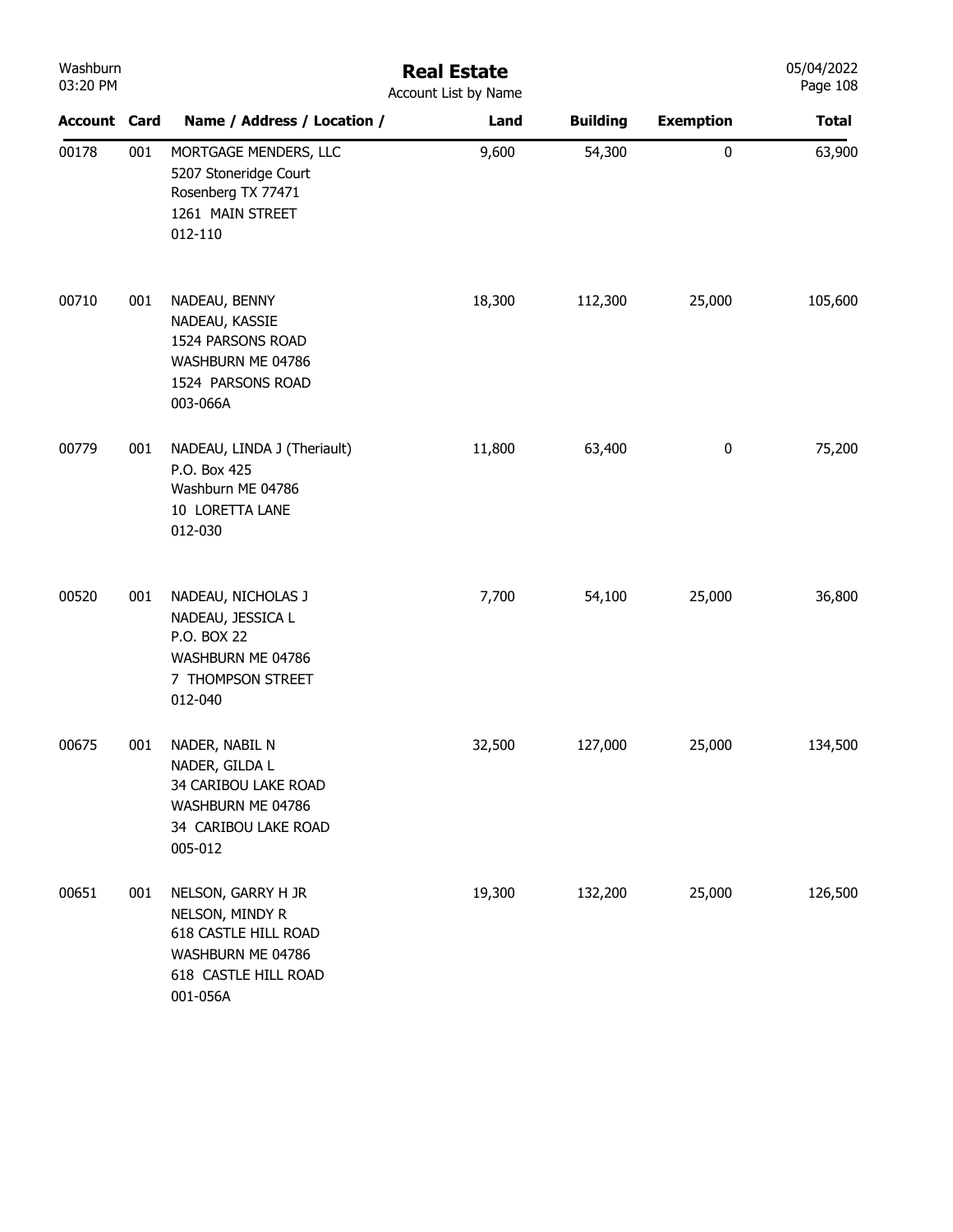| Washburn<br>03:20 PM |     |                                                                                                                                  | <b>Real Estate</b><br>Account List by Name |                 |                  | 05/04/2022<br>Page 109 |
|----------------------|-----|----------------------------------------------------------------------------------------------------------------------------------|--------------------------------------------|-----------------|------------------|------------------------|
| <b>Account Card</b>  |     | Name / Address / Location /                                                                                                      | Land                                       | <b>Building</b> | <b>Exemption</b> | <b>Total</b>           |
| 00303                | 001 | NILSEN, CLIFFORD L<br>NILSEN, FRANCINE M<br>281 CROSS ROAD<br>WASHBURN ME 04786<br>281 CROSS ROAD<br>003-005A                    | 21,600                                     | 183,200         | 25,000           | 179,800                |
| 00784                | 001 | NORTHERN NEW ENGLAND<br>TELEPHONE OPERATIONS LLC<br>770 ELM STREET<br>MANCHESTER NH 03101<br>1294 MAIN STREET<br>011-071         | 5,000                                      | 32,800          | 0                | 37,800                 |
| 00783                | 001 | NOYES, CHARLES<br>358 Washburn Road, Cabin 2<br>Caribou ME 04736<br>354 TABOR ROAD<br>008-010                                    | 18,800                                     | 16,200          | $\bf{0}$         | 35,000                 |
| 00488                | 001 | NUNEZ, MELISSA NICOLE<br>CABRERA, JOSE ANTONIO NUNEZ<br>2689 WASHBURN ROAD<br>WASHBURN ME 04786<br>2689 WASHBURN ROAD<br>009-008 | 16,800                                     | 46,100          | 25,000           | 37,900                 |
| 00400                | 001 | O'CLAIR, JACQLIN<br>P.O. BOX 204<br>WASHBURN ME 04786<br><b>EVERETT ROAD</b><br>007-041                                          | 10,500                                     | 0               | $\bf{0}$         | 10,500                 |
| 01098                | 001 | O'CLAIR, JACQLIN<br>P.O. BOX 204<br>WASHBURN ME 04786<br><b>EVERETT ROAD</b><br>007-041A                                         | 1,000                                      | $\pmb{0}$       | $\pmb{0}$        | 1,000                  |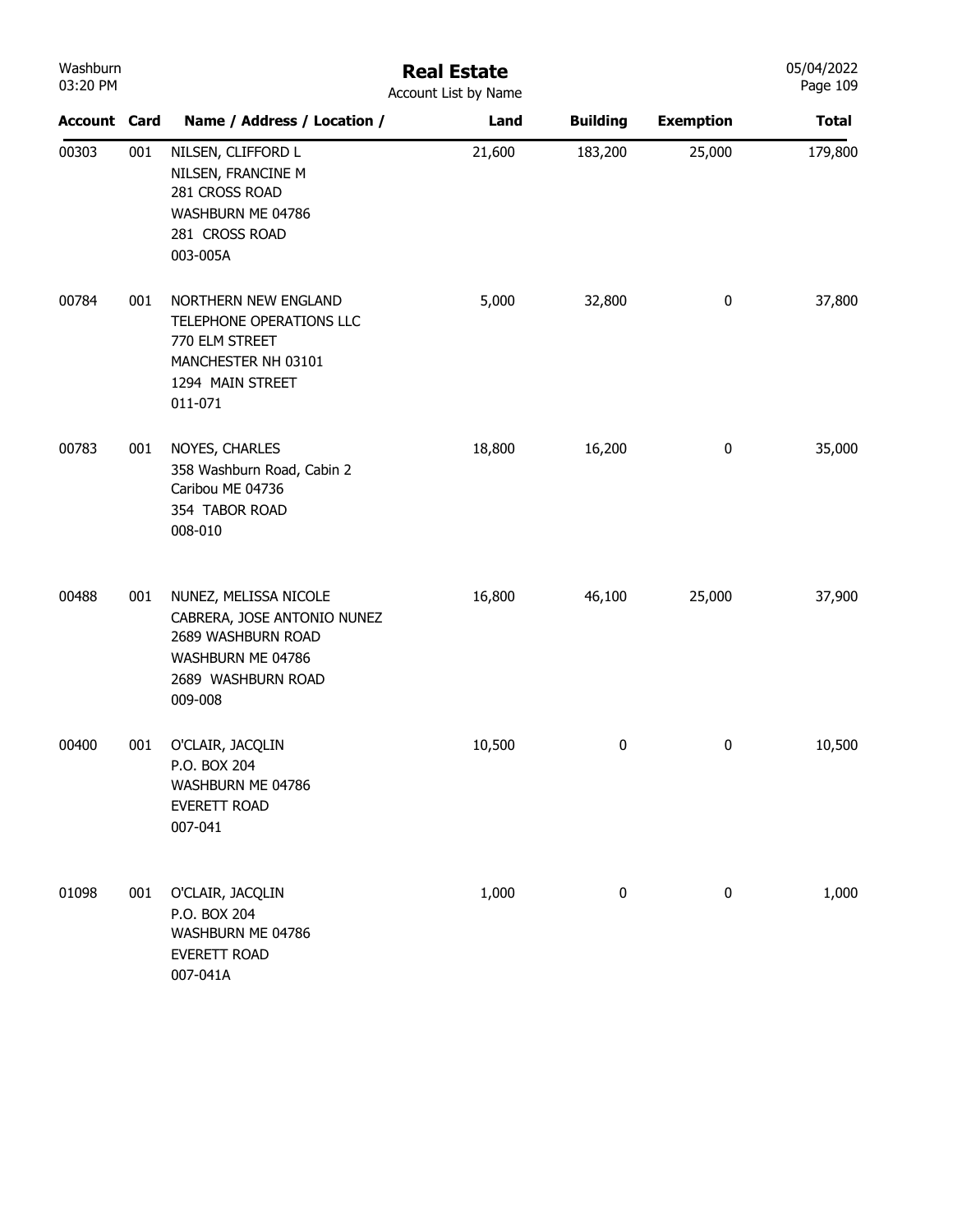| Washburn<br>03:20 PM |     | <b>Real Estate</b><br>Account List by Name                                                     |        |                 |                  |              |  |  |  |
|----------------------|-----|------------------------------------------------------------------------------------------------|--------|-----------------|------------------|--------------|--|--|--|
| <b>Account Card</b>  |     | Name / Address / Location /                                                                    | Land   | <b>Building</b> | <b>Exemption</b> | <b>Total</b> |  |  |  |
| 00786                | 001 | O'CLAIR, JACQUELINE<br>P.O. BOX 204<br>WASHBURN ME 04786<br>EVERETT ROAD<br>007-039            | 18,100 | $\pmb{0}$       | $\pmb{0}$        | 18,100       |  |  |  |
| 00787                | 001 | O'CLAIR, JACQUELINE G<br>P.O. BOX 204<br>WASHBURN ME 04786<br>33 EVERETT ROAD<br>007-042       | 10,900 | 64,600          | 31,000           | 44,500       |  |  |  |
| 00793                | 001 | OLSON, JARRETT<br>629 WASHBURN ROAD<br>WASHBURN ME 04786<br><b>WASHBURN ROAD</b><br>002-027    | 1,500  | $\pmb{0}$       | $\pmb{0}$        | 1,500        |  |  |  |
| 00794                | 001 | OLSON, JARRETT<br>629 WASHBURN ROAD<br>WASHBURN ME 04786<br><b>WASHBURN ROAD</b><br>002-028    | 1,800  | $\pmb{0}$       | $\pmb{0}$        | 1,800        |  |  |  |
| 01003                | 001 | OLSON, JENNIFER A<br>601 WASHBURN ROAD<br>WASHBURN ME 04786<br>397 WASHBURN ROAD<br>016-009/10 | 16,800 | 63,200          | $\pmb{0}$        | 80,000       |  |  |  |
| 00791                | 001 | OLSON, MARK P<br><b>PO BOX 532</b><br>WASHBURN ME 04786<br>257 EVERETT ROAD<br>007-033B        | 18,400 | 24,200          | 25,000           | 17,600       |  |  |  |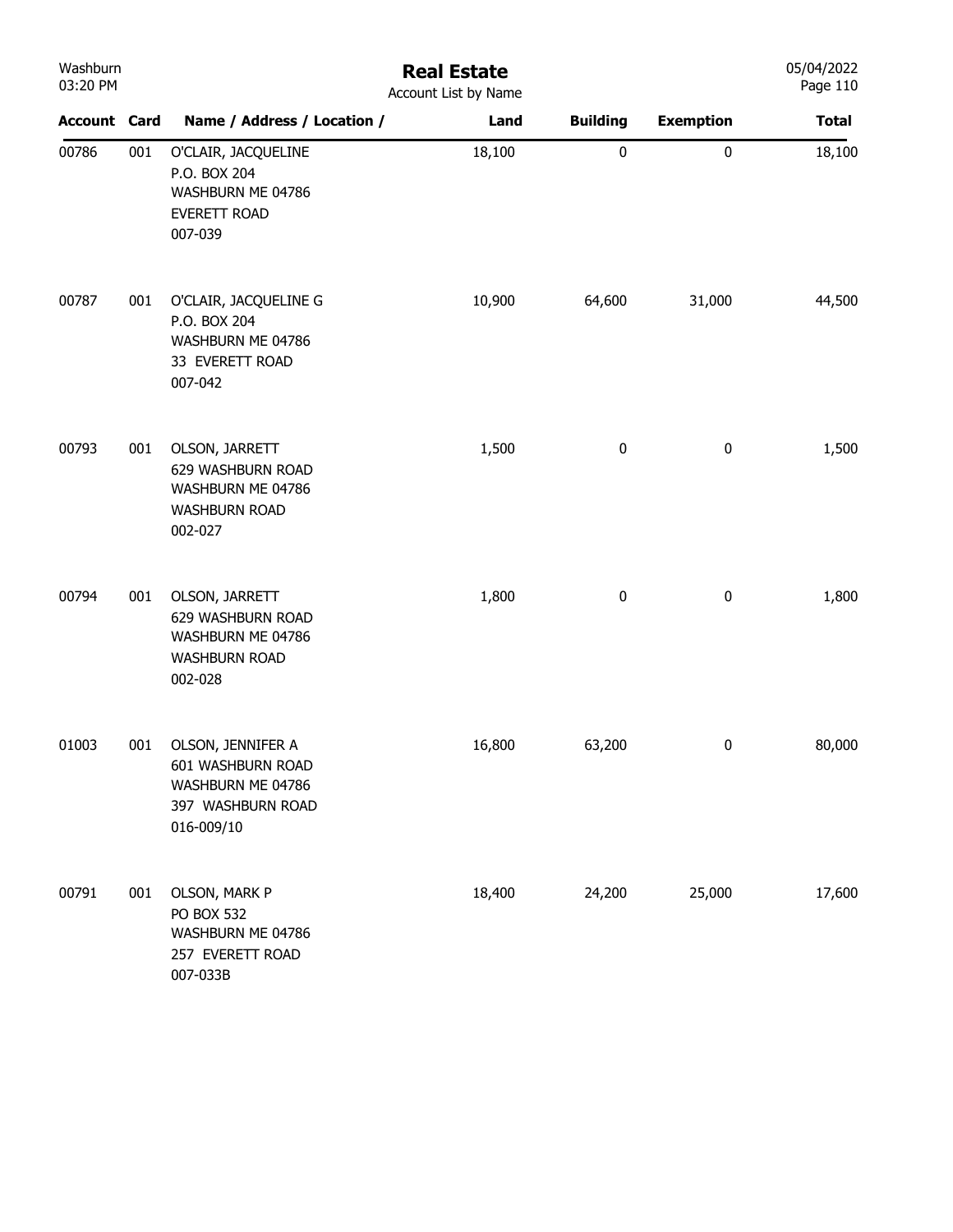| Washburn<br>03:20 PM |     | <b>Real Estate</b><br>Account List by Name                                                                                                              |        |                 |                  |              |
|----------------------|-----|---------------------------------------------------------------------------------------------------------------------------------------------------------|--------|-----------------|------------------|--------------|
| Account Card         |     | Name / Address / Location /                                                                                                                             | Land   | <b>Building</b> | <b>Exemption</b> | <b>Total</b> |
| 01201                | 001 | Olson, Scott A<br>Olson, Jennifer A<br>601 WASHBURN ROAD<br>WASHBURN ME 04786<br>601 Washburn Road<br>002-011-A                                         | 44,800 | 196,200         | 25,000           | 216,000      |
| 00811                | 001 | <b>OLSON, SHANNON</b><br><b>GRESHAM, SHELLY</b><br>c/o THOMAS & ELIZABETH OLSON<br>P.O. BOX 494<br>CROUSEVILLE ME 04738<br>465 WASHBURN ROAD<br>015-020 | 8,700  | 34,400          | 25,000           | 18,100       |
| 01127                | 001 | ORR, CLYDE<br>59 BROOKSIDE CIRCLE<br>WASHBURN ME 04786<br>59 BROOKSIDE CIRCLE<br>004-054 On #17                                                         | 0      | 7,100           | $\pmb{0}$        | 7,100        |
| 00751                | 001 | OSGOOD, SUSAN L<br>2682 WASHBURN ROAD<br>WASHBURN ME 04786<br>2668 WASHBURN ROAD<br>009-005                                                             | 9,200  | 0               | $\pmb{0}$        | 9,200        |
| 01031                | 001 | OSGOOD, SUSAN LILLIAN<br>2682 WASHBURN ROAD<br>WASHBURN ME 04786<br>2682 WASHBURN ROAD<br>009-006/7                                                     | 18,000 | 53,100          | 25,000           | 46,100       |
| 00060                | 001 | OTTAVIANO, ROBERT J<br>72 HINES STREET<br>WASHBURN ME 04786<br>72 HINES STREET<br>010-044                                                               | 13,700 | 74,900          | 25,000           | 63,600       |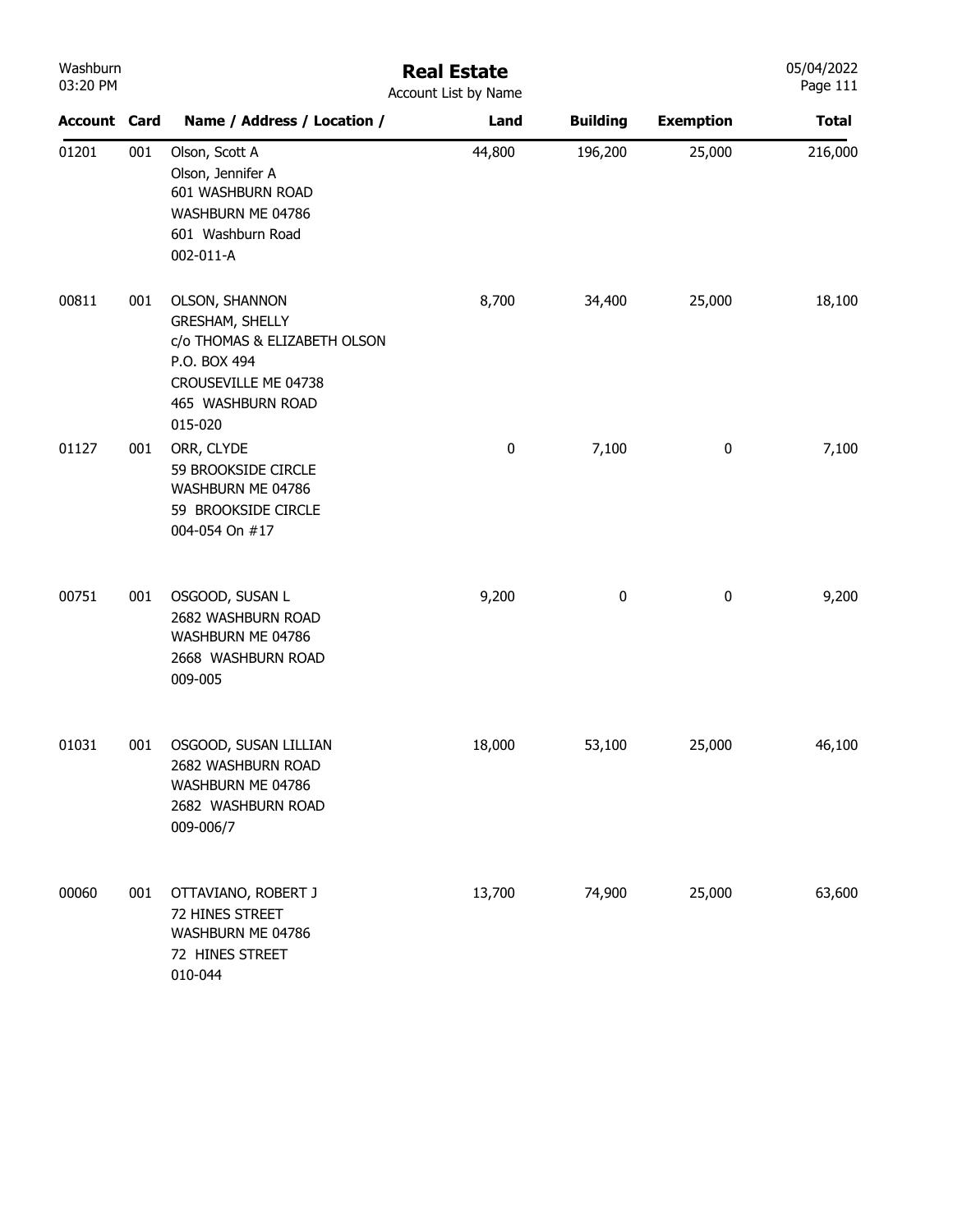| Washburn<br>03:20 PM |     | <b>Real Estate</b><br>Account List by Name                                                                       |        |                 |                  |              |  |
|----------------------|-----|------------------------------------------------------------------------------------------------------------------|--------|-----------------|------------------|--------------|--|
| <b>Account Card</b>  |     | Name / Address / Location /                                                                                      | Land   | <b>Building</b> | <b>Exemption</b> | <b>Total</b> |  |
| 00833                | 001 | Ouellette, Allison<br>52 Hines Street<br>WASHBURN ME 04786<br>20 STORY STREET<br>011-039                         | 5,400  | $\pmb{0}$       | $\pmb{0}$        | 5,400        |  |
| 01046                | 001 | PAGE, FREDERICK IV<br>P.O. Box 20<br>1391 Washburn Road<br>Washburn ME 04786<br>1391 Washburn Road<br>004-073    | 22,500 | 85,600          | 25,000           | 83,100       |  |
| 00816                | 001 | PALMER, MATTHEW J<br>PALMER, KATHERINE B<br>49 WASHBURN ROAD<br>WASHBURN ME 04786<br>49 WASHBURN ROAD<br>003-025 | 17,000 | 55,600          | 25,000           | 47,600       |  |
| 00817                | 001 | PALMER, MATTHEW J<br>49 WASHBURN ROAD<br>WASHBURN ME 04786<br>55 WASHBURN ROAD<br>003-024                        | 9,000  | 0               | $\bf{0}$         | 9,000        |  |
| 00059                | 001 | PALMER, NATHANIEL S<br>P.O. BOX 204<br>ENFIELD ME 04493<br>14 WILDER STREET<br>012-053                           | 9,300  | 43,200          | $\bf{0}$         | 52,500       |  |
| 00898                | 001 | PARADIS, LELAND R & TERRY L<br>PARADIS, TYLER<br>PO BOX 394<br>WASHBURN ME 04786<br>135 HINES STREET<br>010-021  | 12,300 | 62,500          | 0                | 74,800       |  |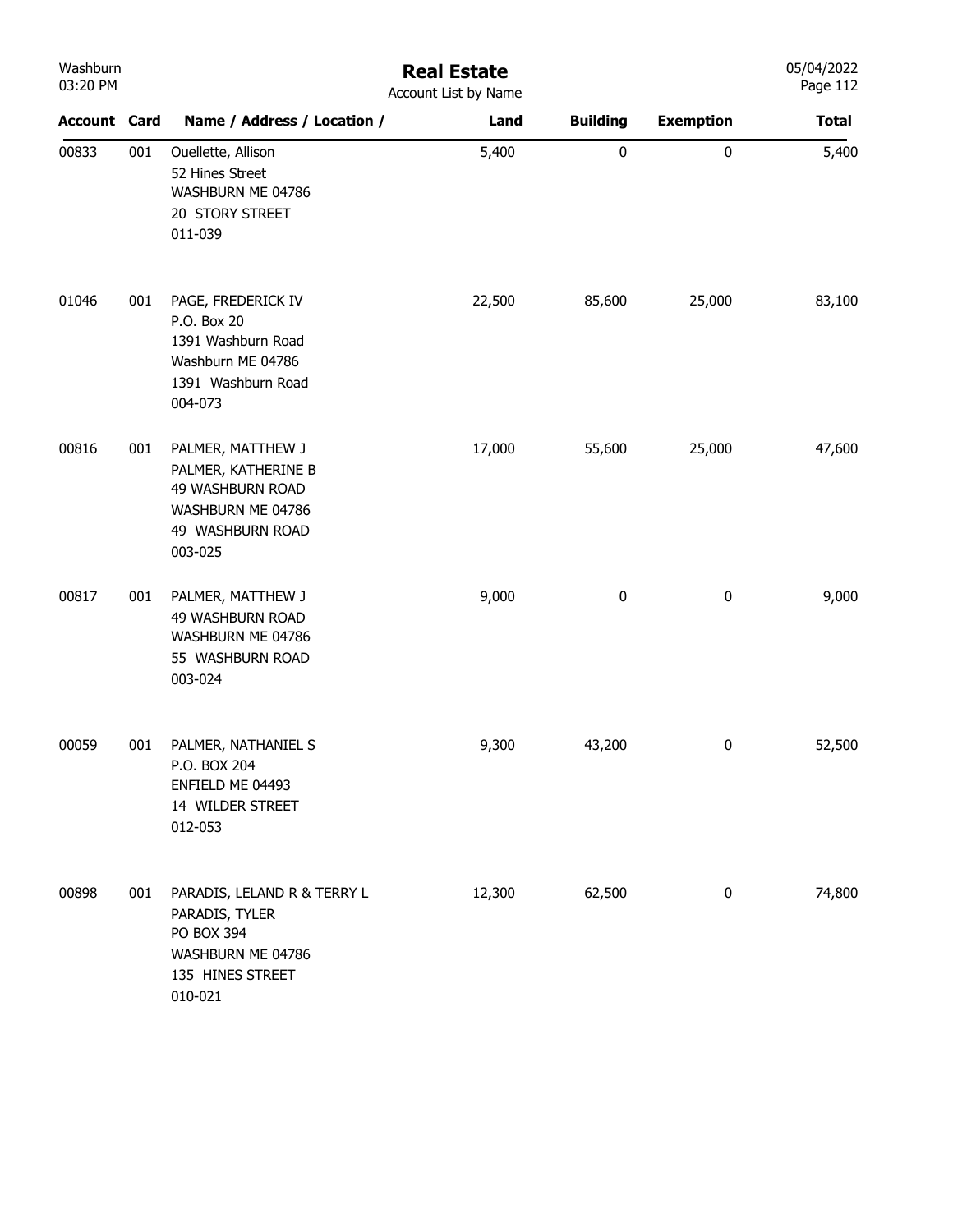| Washburn<br>03:20 PM |     | <b>Real Estate</b><br>Account List by Name                                                                    |        |                 |                  |              |  |  |  |
|----------------------|-----|---------------------------------------------------------------------------------------------------------------|--------|-----------------|------------------|--------------|--|--|--|
| <b>Account Card</b>  |     | Name / Address / Location /                                                                                   | Land   | <b>Building</b> | <b>Exemption</b> | <b>Total</b> |  |  |  |
| 00595                | 001 | PARODI, EMIL S<br>PARODI, SUSAN<br>12 Churchill Street<br>Washburn ME 04786<br>12 CHURCHILL STREET<br>011-092 | 7,600  | 71,000          | $\mathbf 0$      | 78,600       |  |  |  |
| 00753                | 001 | PEARCE, ROBERT<br>PEARCE, TRACEY<br>424 MILL STREET<br>AUBURN ME 04210<br>1331 Main Street<br>011-090         | 10,200 | 49,600          | 0                | 59,800       |  |  |  |
| 01123                | 001 | PEARY, CHRISTOPHER D<br>34 HIGHLAND AVE<br>BANGOR ME 04401<br><b>WASHBURN ROAD</b><br>004-067B                | 23,000 | 0               | $\pmb{0}$        | 23,000       |  |  |  |
| 00680                | 001 | PEARY, CHRISTOPHER DUNCAN<br>34 HIGHLAND AVE<br>BANGOR ME 04401 6022<br><b>WASHBURN ROAD</b><br>004-060       | 31,000 | 0               | $\pmb{0}$        | 31,000       |  |  |  |
| 00822                | 001 | PEARY, DONALD R<br>PEARY, JANET D<br>PO BOX 393<br>WASHBURN ME 04786<br>1482 WASHBURN ROAD<br>004-060A        | 19,300 | 82,100          | 31,000           | 70,400       |  |  |  |
| 00823                | 001 | PELHAM, RANDY<br>JANDREAU, DEBRA<br>56 CROSS ROAD<br>WASHBURN ME 04786<br>56 CROSS ROAD<br>015-010            | 16,900 | 65,200          | 25,000           | 57,100       |  |  |  |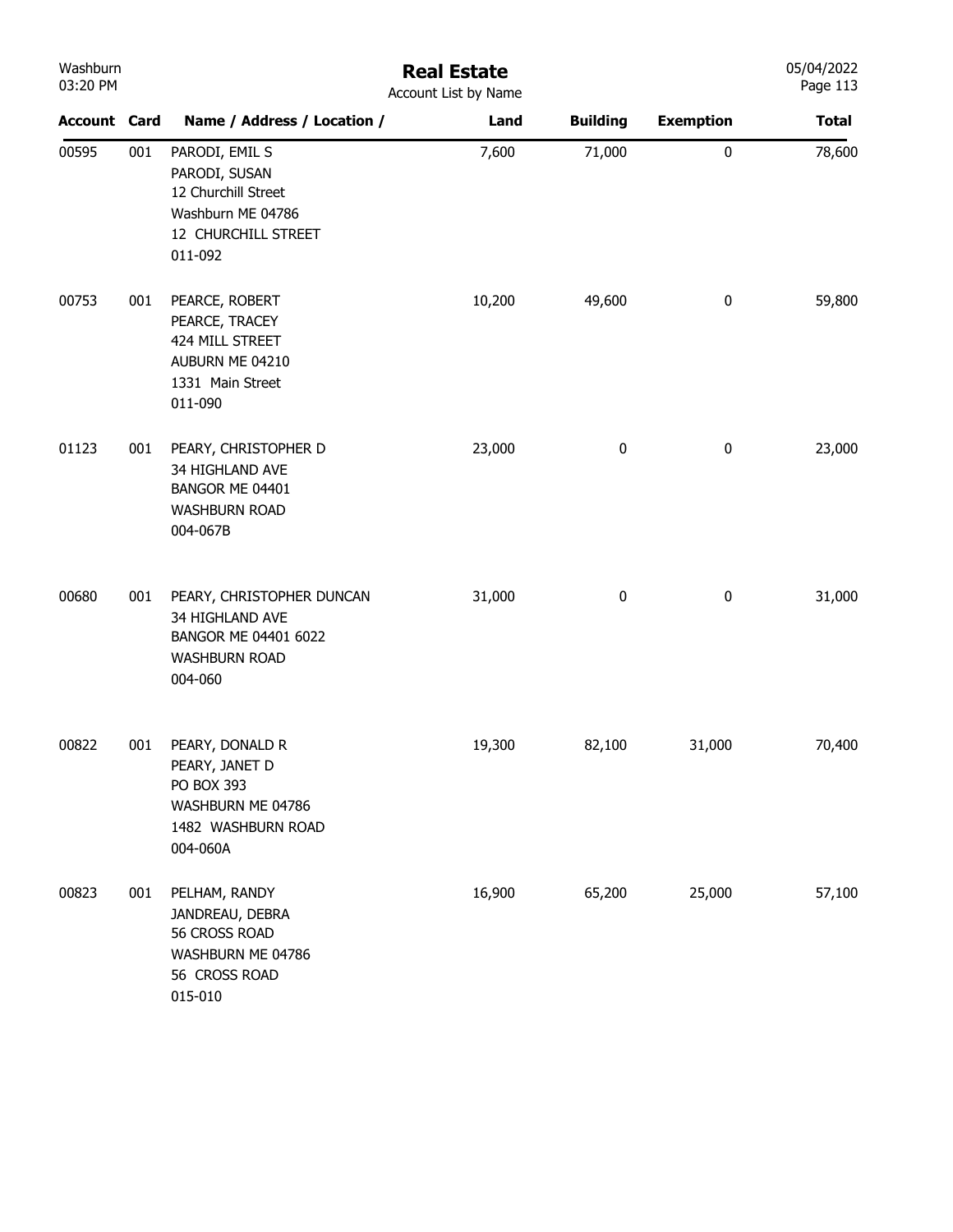| Washburn<br>03:20 PM |     | <b>Real Estate</b><br>Account List by Name                                                                               |        |                 |                  |              |  |
|----------------------|-----|--------------------------------------------------------------------------------------------------------------------------|--------|-----------------|------------------|--------------|--|
| <b>Account Card</b>  |     | Name / Address / Location /                                                                                              | Land   | <b>Building</b> | <b>Exemption</b> | <b>Total</b> |  |
| 00435                | 001 | PELLETIER, BERNICE MAE FARLEY<br>174 HINES STREET<br>WASHBURN ME 04786<br>174 HINES STREET<br>004-038                    | 19,300 | 31,700          | 31,000           | 20,000       |  |
| 00348                | 001 | PELLETIER, FREDERICK N<br><b>PO BOX 438</b><br>WASHBURN ME 04786<br>34 HILT STREET<br>004-015                            | 15,800 | 53,700          | 25,000           | 44,500       |  |
| 00819                | 001 | PELLETIER, JOSHUA P<br>PELLETIER, SUSANNE J<br>P.O. BOX 379<br>WASHBURN ME 04786<br>19 CHURCH STREET<br>011-026          | 14,800 | 65,800          | 25,000           | 55,600       |  |
| 00203                | 001 | PELLETIER, JUSTIN<br>PELLETIER, GRAYCE HAZEL<br>91 VICTORIA STREET<br>WASHBURN ME 04786<br>91 VICTORIA STREET<br>012-007 | 18,400 | 32,900          | 25,000           | 26,300       |  |
| 00023                | 001 | PELLETIER, MAURICE<br>756 WASHBURN ROAD<br>WASHBURN ME 04786<br>756 WASHBURN ROAD<br>002-033/34                          | 23,200 | 80,300          | 25,000           | 78,500       |  |
| 00495                | 001 | Pelletier, Paul<br>Pelletier, Juanita<br>74 Goodwin Road<br>Woodland ME 04736<br>113 PERHAM ROAD<br>007-014/ON           | 0      | 17,800          | $\pmb{0}$        | 17,800       |  |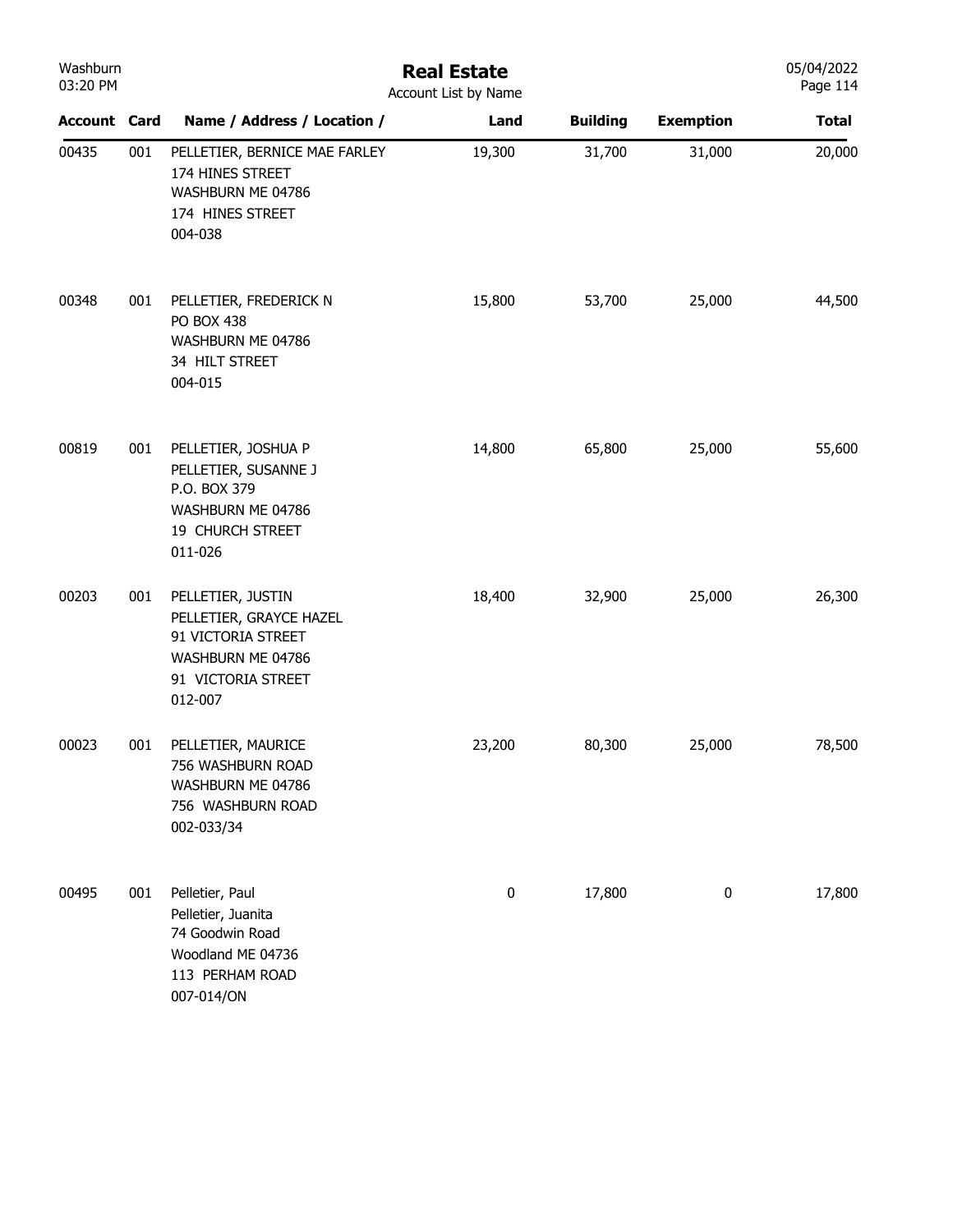| Washburn<br>03:20 PM |     |                                                                                                  | <b>Real Estate</b><br>Account List by Name |                 |                  | 05/04/2022<br>Page 115 |
|----------------------|-----|--------------------------------------------------------------------------------------------------|--------------------------------------------|-----------------|------------------|------------------------|
| <b>Account Card</b>  |     | Name / Address / Location /                                                                      | Land                                       | <b>Building</b> | <b>Exemption</b> | <b>Total</b>           |
| 00425                | 001 | Pendexter, Trevor<br>14 Canaan Ave<br>Washburn ME 04786<br>40 Riverside Drive S<br>001-029       | 9,500                                      | 24,900          | $\pmb{0}$        | 34,400                 |
| 00131                | 001 | PENDEXTER, TREVOR A<br>PO BOX 345<br>WASHBURN ME 04786<br>14 CANAAN AVENUE<br>012-002            | 10,500                                     | 78,400          | 25,000           | 63,900                 |
| 00824                | 001 | Pendexter, Trevor A<br>PO BOX 345<br>WASHBURN ME 04786<br>668 Cross Road<br>006-007/ON           | $\pmb{0}$                                  | 21,600          | $\boldsymbol{0}$ | 21,600                 |
| 00605                | 001 | Penobscot McCrum LLC<br>P.O. Box 229<br>Belfast ME 04915<br>2326 Parsons Road<br>001-038/41 & 42 | 3,551,000                                  | 32,958,200      | $\boldsymbol{0}$ | 36,509,200             |
| 00606                | 001 | Penobscot McCrum LLC<br>P.O. Box 229<br>Belfast ME 04915<br>Parsons Road<br>001-036              | 13,500                                     | 0               | $\bf{0}$         | 13,500                 |
| 00607                | 001 | Penobscot McCrum LLC<br>P.O. Box 229<br>Belfast ME 04915<br>Parsons Road<br>001-033              | 10,800                                     | $\pmb{0}$       | $\boldsymbol{0}$ | 10,800                 |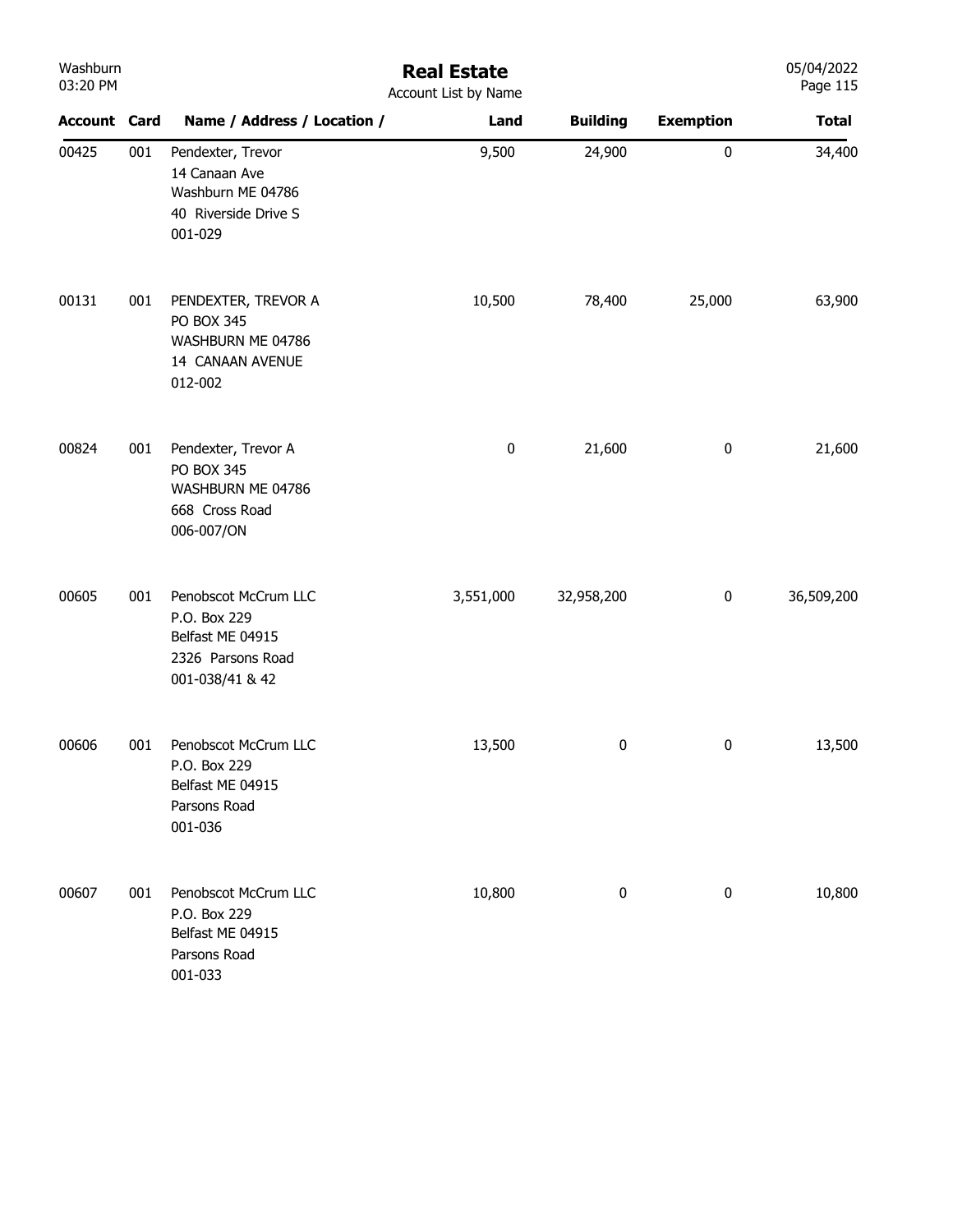| Washburn<br>03:20 PM |     |                                                                                                                      | <b>Real Estate</b><br>Account List by Name |                 |                  | 05/04/2022<br>Page 116 |
|----------------------|-----|----------------------------------------------------------------------------------------------------------------------|--------------------------------------------|-----------------|------------------|------------------------|
| <b>Account Card</b>  |     | Name / Address / Location /                                                                                          | Land                                       | <b>Building</b> | <b>Exemption</b> | <b>Total</b>           |
| 01140                | 001 | Penobscot McCrum LLC<br>P.O. Box 229<br>Belfast ME 04915<br>Waste Water Treatment<br>001-038/41 &42-ON               | 1,375,000                                  | 97,200          | 1,472,200        | $\pmb{0}$              |
| 00610                | 001 | Pentecostal Church<br>P.O. Box 502<br>Washburn ME 04786<br>1202 Main Street<br>012-001                               | 35,300                                     | 536,800         | 572,100          | $\pmb{0}$              |
| 00613                | 001 | PESUT, NICHOLAS<br>PESUT, ANDREA<br><b>PO BOX 488</b><br>CROUSEVILLE ME 04738<br><b>CROSS ROAD</b><br>006-002B       | 130,400                                    | 0               | $\pmb{0}$        | 130,400                |
| 00614                | 001 | PESUT, NICHOLAS JR<br>PESUT, ANDREA P<br><b>PO BOX 488</b><br>CROUSVILLE ME 04738<br>480 WASHBURN ROAD<br>015-025    | 14,200                                     | 82,000          | 37,000           | 59,200                 |
| 00579                | 001 | PETRIN, KARIN<br><b>GILBERT, LUCIEN</b><br>P.O. Box 383<br>Crouseville ME 04738<br>579 CROSS ROAD<br>006-030         | 21,700                                     | 90,300          | 25,000           | 87,000                 |
| 00617                | 001 | PHILBRICK, ROBERT D<br>PHILBRICK, PATRICIA J<br>697 WASHBURN RD<br>WASHBURN ME 04786<br>697 WASHBURN ROAD<br>002-007 | 16,500                                     | 45,700          | 25,000           | 37,200                 |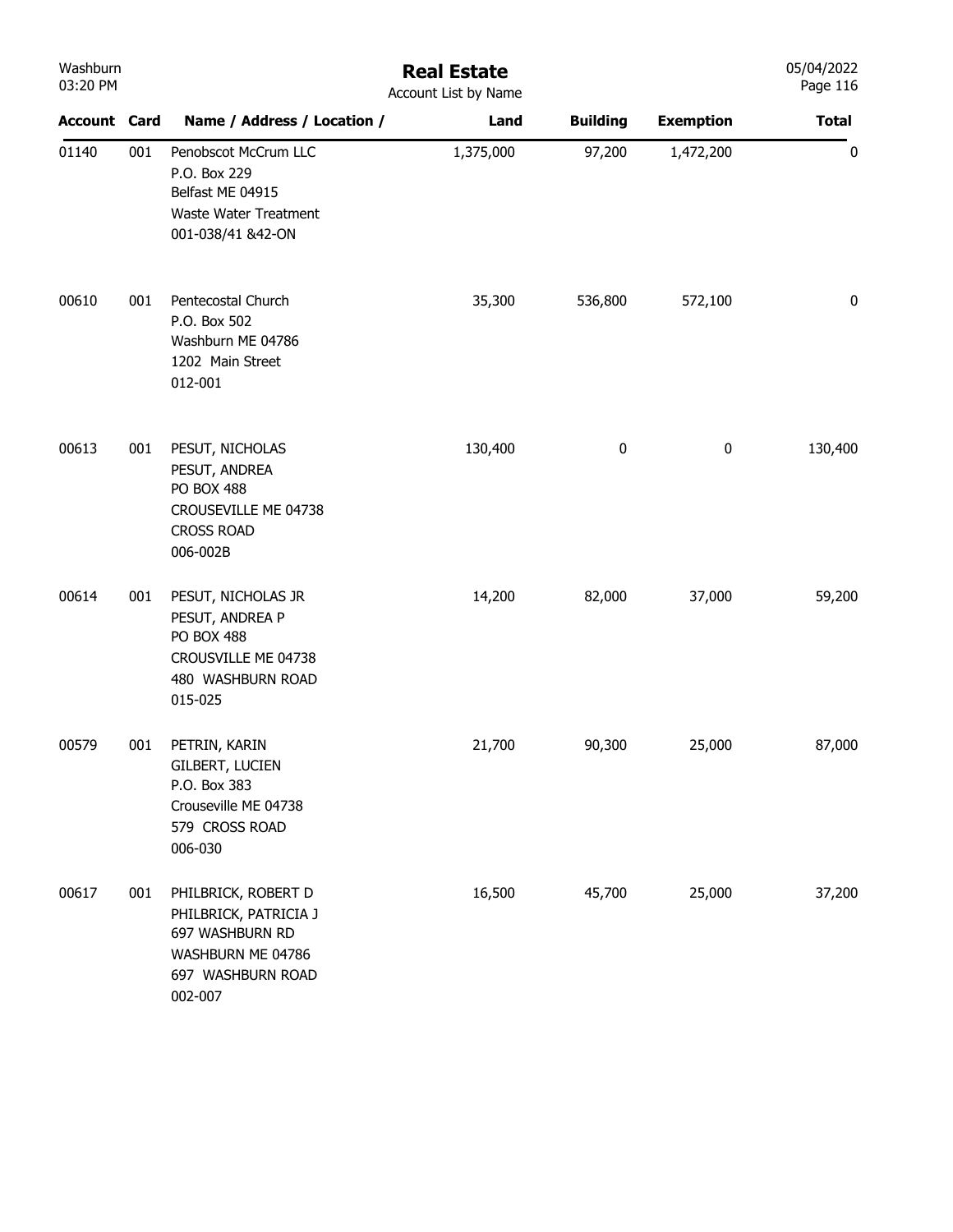| Washburn<br>03:20 PM |     |                                                                                                                          | <b>Real Estate</b><br>Account List by Name |                 |                  | 05/04/2022<br>Page 117 |
|----------------------|-----|--------------------------------------------------------------------------------------------------------------------------|--------------------------------------------|-----------------|------------------|------------------------|
| <b>Account Card</b>  |     | Name / Address / Location /                                                                                              | Land                                       | <b>Building</b> | <b>Exemption</b> | <b>Total</b>           |
| 00618                | 001 | PHILBROOK, KATHLEEN A<br>PHILBROOK, DARRELL L<br>PO BOX 374<br>CROUSEVILLE ME 04738<br>369 WASHBURN ROAD<br>016-015      | 14,700                                     | 50,000          | 25,000           | 39,700                 |
| 00872                | 001 | Pierce, Johanna M<br>480 Pennock Bridge Road<br>West Grove PA 19390<br>Parsons Road<br>002-050                           | 30,000                                     | 0               | $\pmb{0}$        | 30,000                 |
| 00018                | 001 | PIGNATIELLO, NICHOLAS<br>MICHAUD, ASHELY<br>24 NEW DUNNTOWN ROAD<br>WASHBURN ME 04786<br>24 NEW DUNNTOWN ROAD<br>004-026 | 9,000                                      | 46,100          | 25,000           | 30,100                 |
| 00123                | 001 | PINETTE, CARL<br>240 CARIBOU LAKE ROAD<br>CARIBOU ME 04736<br>132 CARIBOU LAKE ROAD<br>006-012                           | 16,900                                     | 7,200           | $\pmb{0}$        | 24,100                 |
| 00619                | 001 | PINETTE, ROGER J<br><b>PO BOX 468</b><br>WASHBURN ME 04786<br>143 GARDNER CREEK ROAD<br>004-002A                         | 16,500                                     | 4,700           | 0                | 21,200                 |
| 00620                | 001 | PINETTE, ROGER J<br>PO BOX 468<br>WASHBURN ME 04786<br>139 GARDNER CREEK ROAD<br>004-002                                 | 17,600                                     | 21,000          | 25,000           | 13,600                 |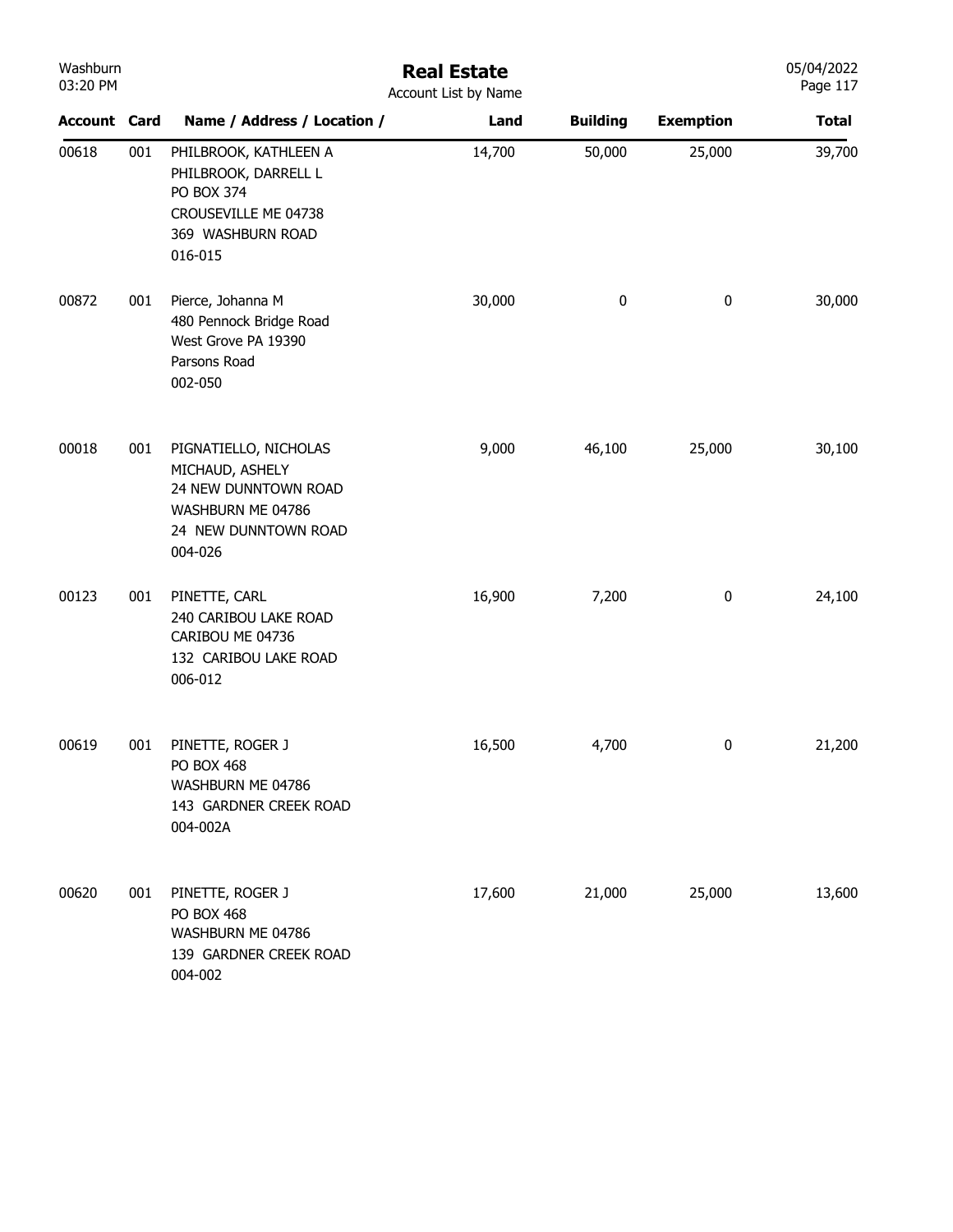| Washburn<br>03:20 PM |     | <b>Real Estate</b><br>Account List by Name                                                           |         |                 |                  |              |  |  |
|----------------------|-----|------------------------------------------------------------------------------------------------------|---------|-----------------|------------------|--------------|--|--|
| <b>Account Card</b>  |     | Name / Address / Location /                                                                          | Land    | <b>Building</b> | <b>Exemption</b> | <b>Total</b> |  |  |
| 00406                | 001 | PINKHAM, VIRGINIA F<br>P.O. BOX 136<br>WASHBURN ME 04786<br>1411 WASHBURN ROAD<br>004-067            | 19,800  | 51,200          | 25,000           | 46,000       |  |  |
| 00621                | 001 | PLISSEY, CARROLL K<br>2290 WASHBURN ROAD<br>WASHBURN ME 04786<br>2290 WASHBURN ROAD<br>009-002       | 120,900 | 79,900          | 25,000           | 175,800      |  |  |
| 00625                | 001 | PLISSEY, PAULA J<br>107 TABOR RD<br>WASHBURN ME 04786<br>107 TABOR ROAD<br>008-023                   | 19,000  | 70,000          | 25,000           | 64,000       |  |  |
| 00185                | 001 | PLISSEY, RANDY<br>1730 WASHBURN ROAD<br>WASHBURN ME 04786<br>1730 WASHBURN ROAD<br>005-009           | 16,900  | 5,600           | 22,500           | $\pmb{0}$    |  |  |
| 00645                | 001 | PLUMMER, JAROD L<br><b>30 CHURCH STREET</b><br>WASHBURN ME 04786<br>30 CHURCH STREET<br>011-023      | 17,000  | 48,000          | 25,000           | 40,000       |  |  |
| 00627                | 001 | POLLAK, ISSAC<br>1175 PARK AVENUE<br>APT. 5A-1<br>NEW YORK NY 10128<br><b>COFFIN ROAD</b><br>003-070 | 36,000  | $\pmb{0}$       | $\pmb{0}$        | 36,000       |  |  |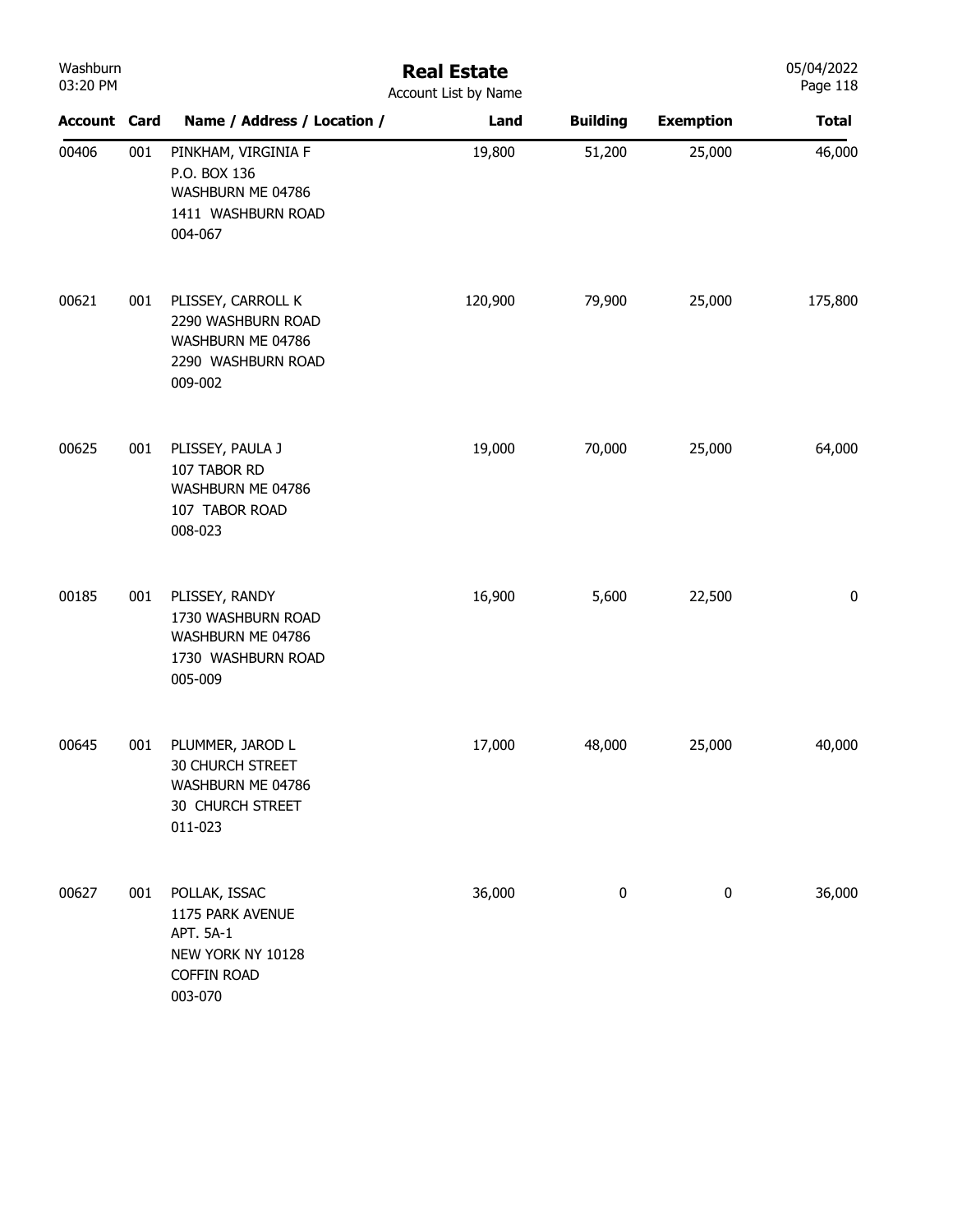| Washburn<br>03:20 PM |     | <b>Real Estate</b><br>Account List by Name                                                         |        |                 |                  |              |  |
|----------------------|-----|----------------------------------------------------------------------------------------------------|--------|-----------------|------------------|--------------|--|
| <b>Account Card</b>  |     | Name / Address / Location /                                                                        | Land   | <b>Building</b> | <b>Exemption</b> | <b>Total</b> |  |
| 00545                | 001 | PORTER FARMS, LLC<br>601 GRIFFIN RIDGE ROAD<br>MAPLETON ME 04757<br><b>STORY STREET</b><br>004-034 | 66,500 | $\pmb{0}$       | $\pmb{0}$        | 66,500       |  |
| 00546                | 001 | PORTER FARMS, LLC<br>601 GRIFFIN RIDGE ROAD<br>MAPLETON ME 04757<br>7 EVERETT ROAD<br>004-041      | 34,900 | 900,000         | $\pmb{0}$        | 934,900      |  |
| 00548                | 001 | PORTER FARMS, LLC<br>601 GRIFFIN RIDGE ROAD<br>MAPLETON ME 04757<br>HINES STREET<br>010-018        | 11,500 | $\pmb{0}$       | $\pmb{0}$        | 11,500       |  |
| 00549                | 001 | PORTER FARMS, LLC<br>601 GRIFFIN RIDGE ROAD<br>MAPLETON ME 04757<br><b>STORY STREET</b><br>011-040 | 5,900  | 0               | $\bf{0}$         | 5,900        |  |
| 00550                | 001 | PORTER FARMS, LLC<br>601 GRIFFIN RIDGE ROAD<br>MAPLETON ME 04757<br>EVERETT ROAD<br>004-042        | 13,500 | 0               | $\bf{0}$         | 13,500       |  |
| 00551                | 001 | PORTER FARMS, LLC<br>601 GRIFFIN RIDGE ROAD<br>MAPLETON ME 04757<br>EVERETT ROAD<br>004-046        | 16,000 | 0               | $\pmb{0}$        | 16,000       |  |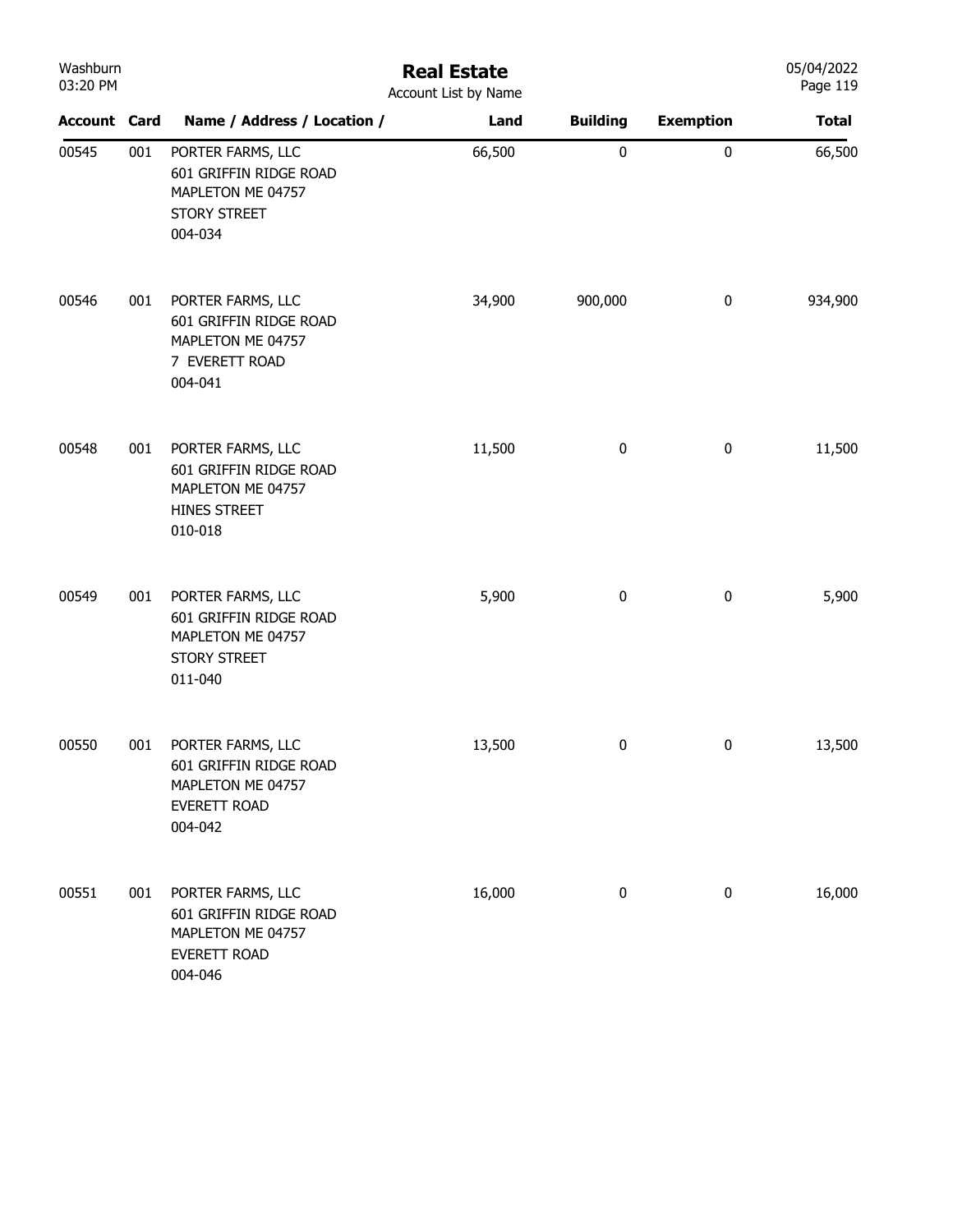| Washburn<br>03:20 PM |     | <b>Real Estate</b><br>Account List by Name                                                      |         |                 |                  |              |  |  |  |
|----------------------|-----|-------------------------------------------------------------------------------------------------|---------|-----------------|------------------|--------------|--|--|--|
| <b>Account Card</b>  |     | Name / Address / Location /                                                                     | Land    | <b>Building</b> | <b>Exemption</b> | <b>Total</b> |  |  |  |
| 00552                | 001 | PORTER FARMS, LLC<br>601 GRIFFIN RIDGE ROAD<br>MAPLETON ME 04757<br>PERHAM ROAD<br>007-013      | 38,000  | 0               | 0                | 38,000       |  |  |  |
| 00553                | 001 | PORTER FARMS, LLC<br>601 GRIFFIN RIDGE ROAD<br>MAPLETON ME 04757<br>PERHAM ROAD<br>004-039      | 239,600 | 0               | $\pmb{0}$        | 239,600      |  |  |  |
| 00554                | 001 | PORTER FARMS, LLC<br>601 GRIFFIN RIDGE ROAD<br>MAPLETON ME 04757<br>HINES STREET<br>004-035     | 37,500  | 0               | $\pmb{0}$        | 37,500       |  |  |  |
| 00584                | 001 | PORTER FARMS, LLC<br>601 GRIFFIN RIDGE ROAD<br>MAPLETON ME 04757<br>CASTLE HILL ROAD<br>001-048 | 14,000  | 0               | $\pmb{0}$        | 14,000       |  |  |  |
| 00585                | 001 | PORTER FARMS, LLC<br>601 GRIFFIN RIDGE ROAD<br>MAPLETON ME 04757<br>CASTLE HILL ROAD<br>001-056 | 274,500 | 0               | 0                | 274,500      |  |  |  |
| 00634                | 001 | PORTER, BARBARA D<br>299 Washburn Road<br>Washburn ME 04786<br>299 Washburn Road<br>003-008     | 18,500  | 135,100         | 25,000           | 128,600      |  |  |  |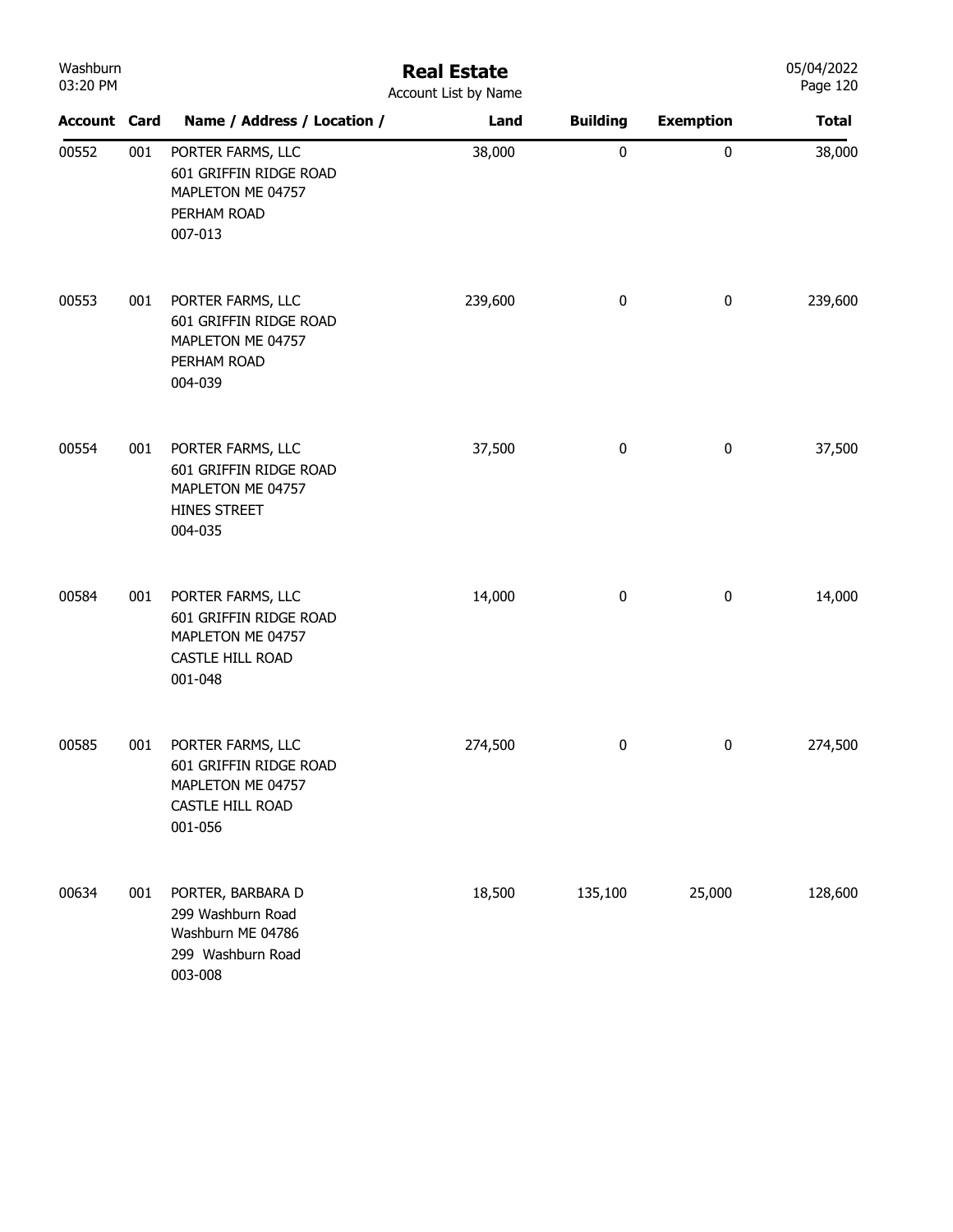| Washburn<br>03:20 PM |     | <b>Real Estate</b><br>Account List by Name                                                           |         |                 |                  |              |  |
|----------------------|-----|------------------------------------------------------------------------------------------------------|---------|-----------------|------------------|--------------|--|
| <b>Account Card</b>  |     | Name / Address / Location /                                                                          | Land    | <b>Building</b> | <b>Exemption</b> | <b>Total</b> |  |
| 00101                | 001 | PORTER, MATTHEW<br>601 GRIFFIN RIDGE ROAD<br>MAPLETON ME 04757<br>326 EVERETT ROAD<br>007-020B       | 17,000  | 76,100          | $\pmb{0}$        | 93,100       |  |
| 00629                | 001 | PORTER, MATTHEW K<br>601 GRIFFIN RIDGE ROAD<br>MAPLETON ME 04757<br>241 HINES STREET<br>004-045      | 35,000  | 401,200         | $\bf{0}$         | 436,200      |  |
| 00630                | 001 | PORTER, MATTHEW K<br>601 GRIFFIN RIDGE ROAD<br>MAPLETON ME 04757<br>PERHAM ROAD<br>007-005           | 96,700  | $\pmb{0}$       | $\pmb{0}$        | 96,700       |  |
| 00631                | 001 | PORTER, MATTHEW K<br>601 GRIFFIN RIDGE ROAD<br>MAPLETON ME 04757<br><b>WASHBURN ROAD</b><br>003-049  | 8,100   | 0               | $\pmb{0}$        | 8,100        |  |
| 00632                | 001 | PORTER, MATTHEW K<br>601 GRIFFIN RIDGE ROAD<br>MAPLETON ME 04757<br><b>WASHBURN ROAD</b><br>003-050  | 9,500   | 0               | 0                | 9,500        |  |
| 01094                | 001 | PORTER, MATTHEW K<br>601 GRIFFIN RIDGE ROAD<br>MAPLETON ME 04757<br><b>WASHBURN ROAD</b><br>003-008B | 255,400 | 0               | $\bf{0}$         | 255,400      |  |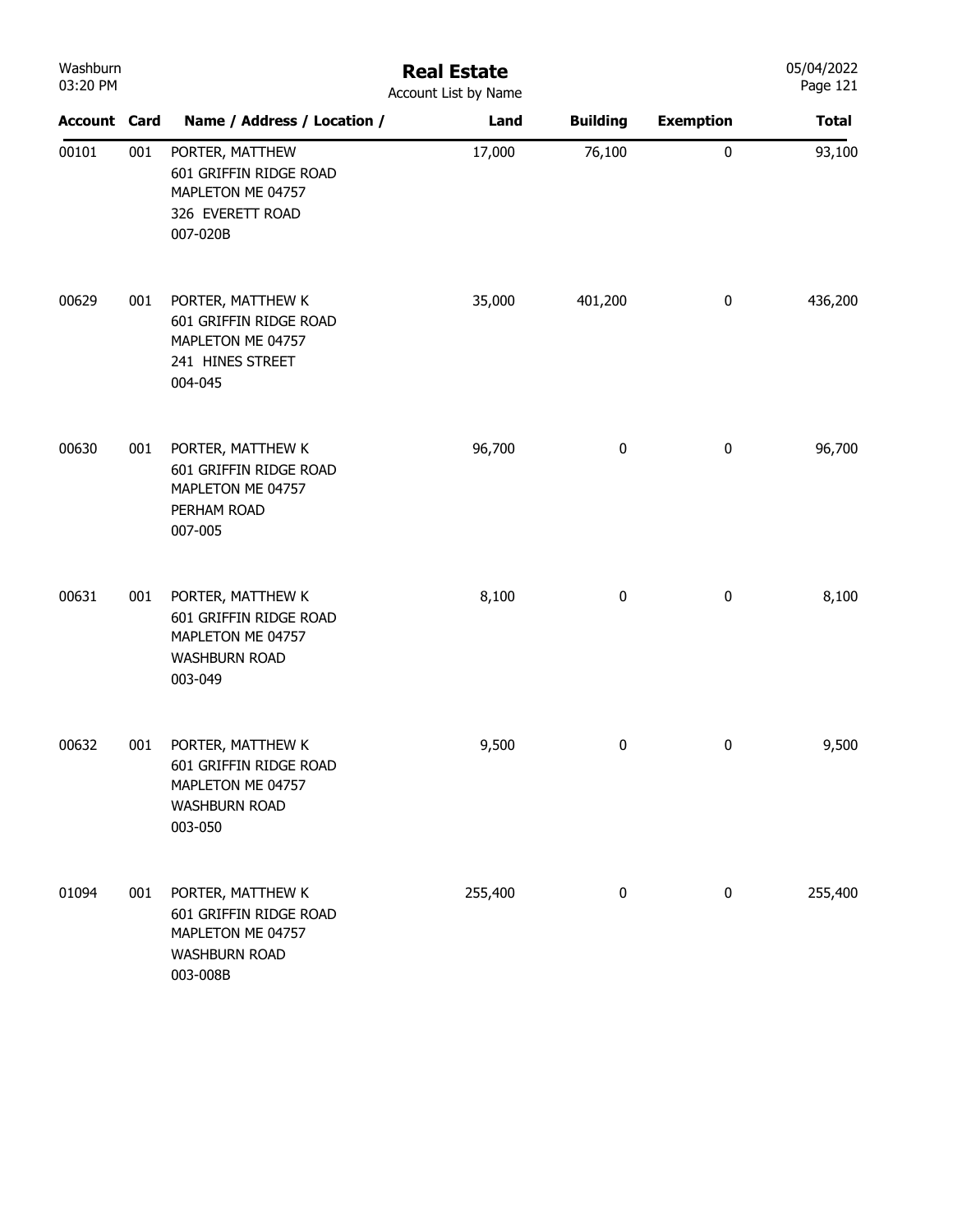| Washburn<br>03:20 PM |     | <b>Real Estate</b><br>Account List by Name                                                                       |        |                 |                  |              |
|----------------------|-----|------------------------------------------------------------------------------------------------------------------|--------|-----------------|------------------|--------------|
| <b>Account Card</b>  |     | Name / Address / Location /                                                                                      | Land   | <b>Building</b> | <b>Exemption</b> | <b>Total</b> |
| 00776                | 001 | POULIN, JEREMY E<br>POULIN, JACQUELYN N<br>10 CHURCH STREET<br>WASHBURN ME 04786<br>12 CHURCH STREET<br>011-066A | 3,100  | $\pmb{0}$       | $\pmb{0}$        | 3,100        |
| 00636                | 001 | PRIVETTE, CYNTHIA L<br>915 WASHBURN ROAD<br>WASHBURN ME 04786<br>915 WASHBURN ROAD<br>001-013                    | 20,500 | 73,700          | 75,000           | 19,200       |
| 00021                | 001 | PUCCIO, MICHAEL J<br><b>4 PLEASANT STREET</b><br>WASHBURN ME 04786<br>4 PLEASANT STREET<br>011-065               | 8,300  | 39,400          | 25,000           | 22,700       |
| 01128                | 001 | R & M GRAINS, LLC<br>601 GRIFFIN RIDGE ROAD<br>MAPLETON ME 04757<br>004-041A                                     | 33,100 | 1,200           | $\boldsymbol{0}$ | 34,300       |
| 00677                | 001 | RACKLIFFE, RYAN W<br>RACKLIFFE, HEIDI L<br>39 WILDER STREET<br>WASHBURN ME 04786<br>39 WILDER STREET<br>012-101  | 12,100 | 125,400         | 25,000           | 112,500      |
| 00505                | 001 | RAMSEY, HERMAN<br>270 NORTH BATH ROAD<br><b>BATH ME 04730</b><br>153 Hines Street<br>004-051                     | 8,300  | 13,500          | $\bf{0}$         | 21,800       |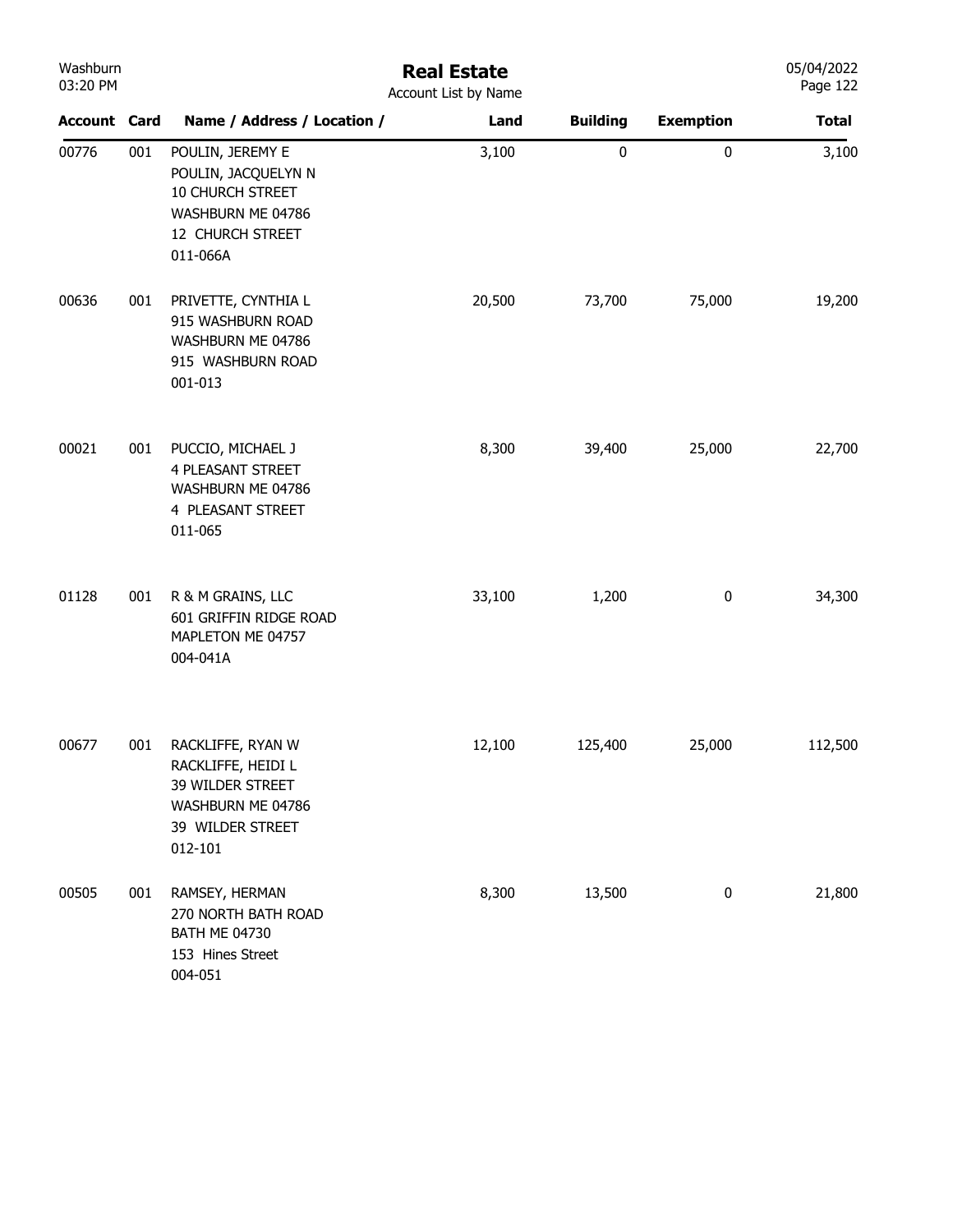| Washburn<br>03:20 PM |     |                                                                                                           | <b>Real Estate</b><br>Account List by Name |                 |                  | 05/04/2022<br>Page 123 |
|----------------------|-----|-----------------------------------------------------------------------------------------------------------|--------------------------------------------|-----------------|------------------|------------------------|
| <b>Account Card</b>  |     | Name / Address / Location /                                                                               | Land                                       | <b>Building</b> | <b>Exemption</b> | <b>Total</b>           |
| 00637                | 001 | RAND, DAVID P<br>RAND, PENELOPE T<br>1884 PARSONS RD<br>WASHBURN ME 04786<br>1884 PARSONS ROAD<br>002-040 | 6,400                                      | 0               | 0                | 6,400                  |
| 00638                | 001 | RAND, DAVID P<br>RAND, PENELOPE T<br>1884 PARSONS RD<br>WASHBURN ME 04786<br>1884 PARSONS ROAD<br>002-048 | 46,900                                     | 109,100         | 31,000           | 125,000                |
| 00095                | 001 | RAYMOND, MASON<br>2016 WASHBURN ROAD<br>WASHBURN ME 04786<br>2016 WASHBURN ROAD<br>008-027                | 35,000                                     | 22,600          | $\pmb{0}$        | 57,600                 |
| 00666                | 001 | Reed, Joshua<br>1355 Main Street<br>Washburn ME 04786<br>1355 Main Street<br>011-078                      | 9,300                                      | 54,400          | 25,000           | 38,700                 |
| 00093                | 001 | RIBERDY, JACALYN A<br>1047 WASHBURN ROAD<br>WASHBURN ME 04786<br>1047 WASHBURN ROAD<br>014-010            | 14,100                                     | 18,700          | 25,000           | 7,800                  |
| 00643                | 001 | RICHARDSON, PENELOPE L<br>P.O. BOX 101<br>WASHBURN ME 04786<br>34 WILDER STREET<br>012-059                | 10,000                                     | 60,300          | 25,000           | 45,300                 |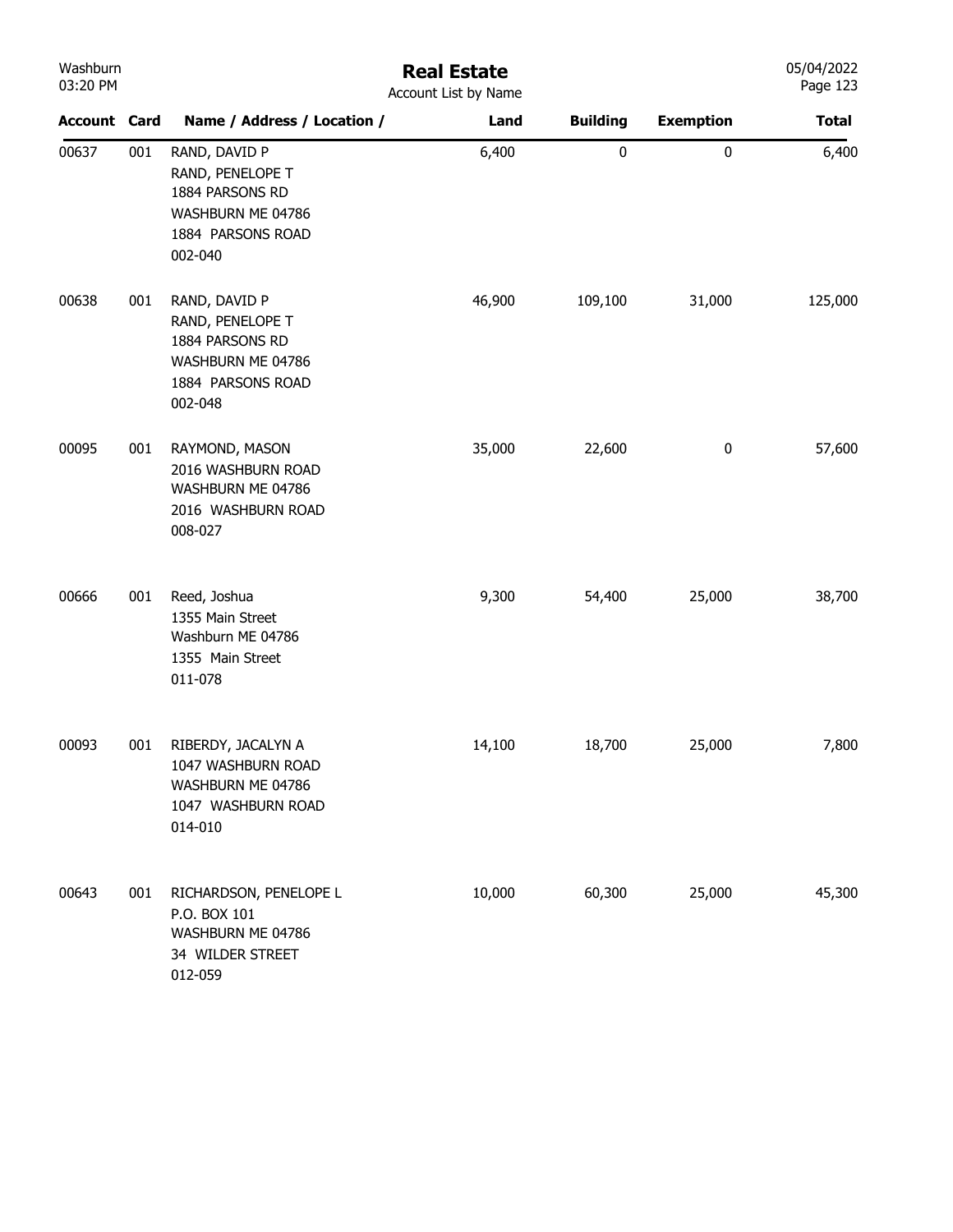| Washburn<br>03:20 PM |     |                                                                                                                       | <b>Real Estate</b><br>Account List by Name |                 |                  | 05/04/2022<br>Page 124 |
|----------------------|-----|-----------------------------------------------------------------------------------------------------------------------|--------------------------------------------|-----------------|------------------|------------------------|
| <b>Account Card</b>  |     | Name / Address / Location /                                                                                           | Land                                       | <b>Building</b> | <b>Exemption</b> | <b>Total</b>           |
| 00133                | 001 | RIDEOUT, ALANNA J<br>RIDEOUT, DONALD W<br>2519 WASHBURN ROAD<br>WASHBURN ME 04786<br>2519 WASHBURN ROAD<br>009-012    | 19,500                                     | 95,500          | 25,000           | 90,000                 |
| 00642                | 001 | RIEPEL, HELMET<br>RIEPEL, MAUREEN<br>135 COUNTRY CLUB DRIVE<br>FAYETTEVILLE NC 28301<br><b>COFFIN ROAD</b><br>003-001 | 11,500                                     | $\pmb{0}$       | 0                | 11,500                 |
| 00712                | 001 | RIGGS, JACK F<br>P.O. BOX 51<br>WASHBURN ME 04786<br>118 NORTH COUNTRY ESTATES<br><b>ROAD</b><br>006-035A             | 38,500                                     | 10,800          | 0                | 49,300                 |
| 00424                | 001 | ROBBINS, LACEY LYNN<br>26 North Street<br><b>PMB 127</b><br>PRESQUE ISLE ME 04769<br>4 WASHBURN ROAD<br>003-028       | 25,000                                     | 110,200         | 25,000           | 110,200                |
| 00647                | 001 | ROBICHAUD, LARRY A<br>PO BOX 383<br>PRESQUE ISLE ME 04769<br>83 GARDNER CREEK ROAD<br>004-005                         | 16,900                                     | 79,300          | 31,000           | 65,200                 |
| 00073                | 001 | Rockwell, Lisa Christine<br>7 McManus Street<br>Washburn ME 04786<br>7 McManus Street<br>011-068                      | 8,300                                      | 68,400          | 25,000           | 51,700                 |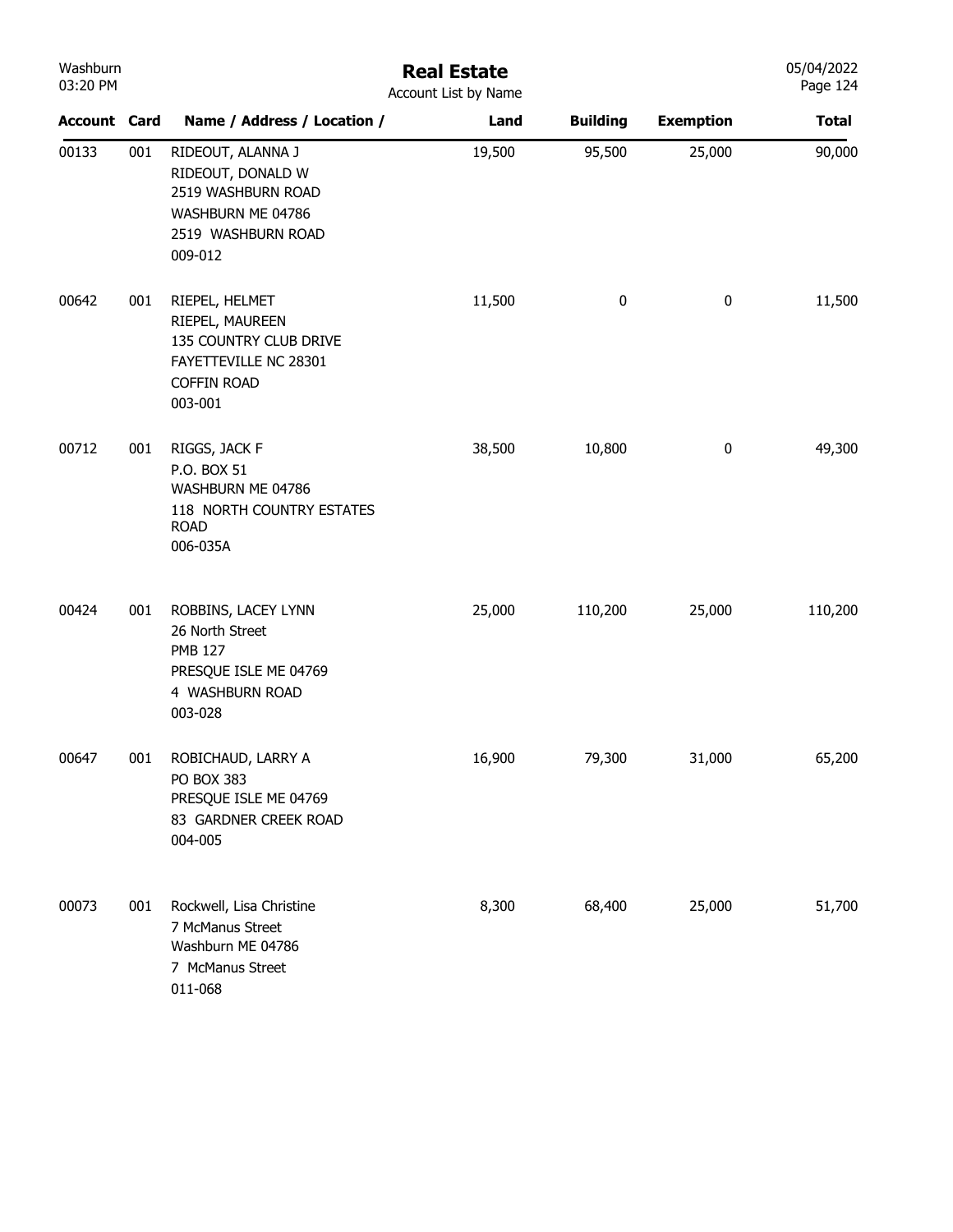| Washburn<br>03:20 PM |     | <b>Real Estate</b><br>Account List by Name                                                                                             |        |                 |                  |              |  |
|----------------------|-----|----------------------------------------------------------------------------------------------------------------------------------------|--------|-----------------|------------------|--------------|--|
| <b>Account Card</b>  |     | Name / Address / Location /                                                                                                            | Land   | <b>Building</b> | <b>Exemption</b> | <b>Total</b> |  |
| 00150                | 001 | ROGER CONNOLLY TRUSTEE<br>OF STOCKHOLM REALTY TRUST<br>PO BOX 130<br>CARIBOU ME 04736<br>Washburn Road<br>008-031                      | 32,000 | 0               | 0                | 32,000       |  |
| 00628                | 001 | ROIX, TIMOTHY R<br>PO BOX 403<br>PRESQUE ISLE ME 04769<br>25 GARDNER CREEK ROAD<br>013-005                                             | 9,200  | 13,800          | $\pmb{0}$        | 23,000       |  |
| 00644                | 001 | ROIX, TIMOTHY R<br>PO BOX 403<br>PRESQUE ISLE ME 04769<br>206 CARIBOU LAKE ROAD<br>006-014                                             | 15,900 | 72,300          | 25,000           | 63,200       |  |
| 00652                | 001 | Roman Catholic Bishop of Portland ME<br>c/o St. Catherine's Church<br>P.O. Box 625<br>Caribou ME 04736<br>24 McManus Street<br>004-010 | 12,300 | 0               | 12,300           | 0            |  |
| 00798                | 001 | Roman Catholic Bishop of Portland ME<br>c/o St. Catherine's Church<br>P.O. Box 625<br>Caribou ME 04736<br>24 McManus Street<br>011-017 | 14,600 | 18,200          | 32,800           | 0            |  |
| 00278                | 001 | Rosen, Earl<br>1208 MAIN STREET<br>WASHBURN ME 04786<br>1208 Main Street<br>012-017                                                    | 11,100 | 66,900          | 31,000           | 47,000       |  |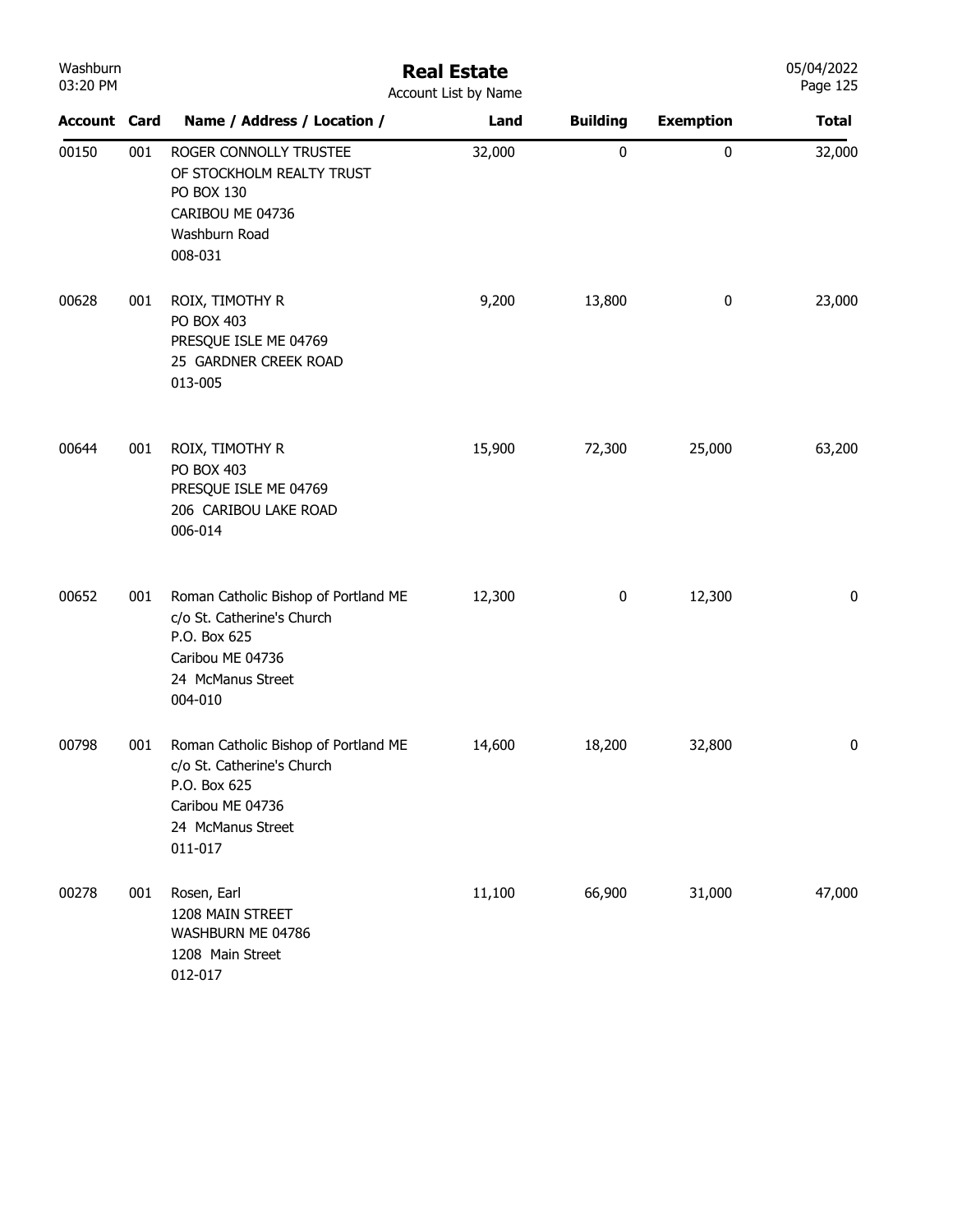| Washburn |
|----------|
| 03:20 PM |

## Real Estate

| 03:20 PM            |     | Account List by Name                                                                                           |        |                 |                  |              |
|---------------------|-----|----------------------------------------------------------------------------------------------------------------|--------|-----------------|------------------|--------------|
| <b>Account Card</b> |     | Name / Address / Location /                                                                                    | Land   | <b>Building</b> | <b>Exemption</b> | <b>Total</b> |
| 00654               | 001 | ROSS, DAVID E<br>ROSS, SHIRLEY E<br>1331 RIPKEN DRIVE<br>HICKORY NC 28602<br>PARSONS ROAD<br>001-034           | 10,000 | $\pmb{0}$       | $\pmb{0}$        | 10,000       |
| 00656               | 001 | ROSSIGNOL, BRYANT H<br>ROSSIGNOL, CARLA A<br>PO BOX 365<br>WASHBURN ME 04786<br>21 WOODMAN STREET<br>012-118   | 11,100 | 56,700          | 25,000           | 42,800       |
| 00657               | 001 | ROSSIGNOL, CAROLYN A<br>ROSSIGNOL, DONALD E<br>P.O. BOX 551<br>WASHBURN ME 04786<br>71 HINES STREET<br>010-043 | 15,700 | 68,100          | 31,000           | 52,800       |
| 00659               | 001 | ROSSIGNOL, LEO E<br>ROSSIGNOL, SALLY A<br>59 CROSS ROAD<br>WASHBURN ME 04786<br>59 CROSS ROAD<br>003-074       | 19,900 | 16,200          | 25,000           | 11,100       |
| 00658               | 001 | Rossignol, Mireille F<br>P.O. BOX 477<br>WASHBURN ME 04786<br>1239 Main Street<br>012-125                      | 16,900 | 101,700         | 25,000           | 93,600       |
| 00830               | 001 | ROSZAK, JACLENE<br>67 BROOKSIDE CIRCLE<br>WASHBURN ME 04786<br>32 Story Street<br>011-041                      | 10,000 | 58,500          | $\boldsymbol{0}$ | 68,500       |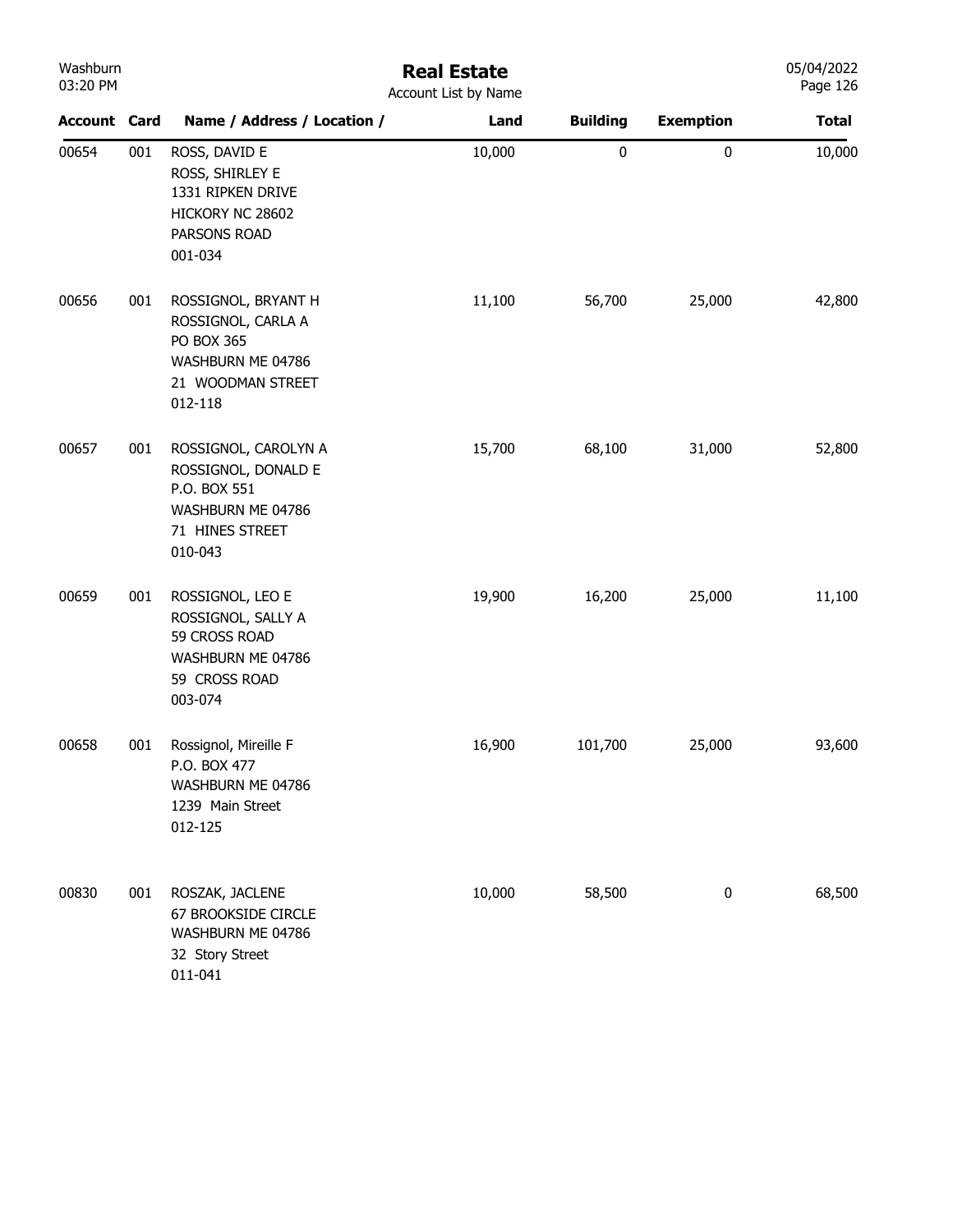| Washburn<br>03:20 PM |     | <b>Real Estate</b><br>Account List by Name                                                                                         |        |                 |                  |              |  |  |
|----------------------|-----|------------------------------------------------------------------------------------------------------------------------------------|--------|-----------------|------------------|--------------|--|--|
| <b>Account Card</b>  |     | Name / Address / Location /                                                                                                        | Land   | <b>Building</b> | <b>Exemption</b> | <b>Total</b> |  |  |
| 00660                | 001 | ROUSE, DARRELL D<br>65 CARIBOU LAKE ROAD<br>WASHBURN ME 04786<br>65 CARIBOU LAKE ROAD<br>006-009                                   | 17,100 | 60,900          | 31,000           | 47,000       |  |  |
| 00316                | 001 | ROUSE, REBECCA<br>142 Hines Street<br>WASHBURN ME 04786<br>142 HINES STREET<br>010-018B                                            | 16,500 | 45,200          | 25,000           | 36,700       |  |  |
| 00661                | 001 | ROUSE, STEPHEN L<br>25 CARIBOU LAKE ROAD<br>WASHBURN ME 04786<br>25 CARIBOU LAKE ROAD<br>006-009A                                  | 16,900 | 67,800          | 31,000           | 53,700       |  |  |
| 00795                | 001 | ROWBOTHAM, JAMES A<br>ROWBOTHAM, DAWN M<br>James Rowbotham #167<br>4628 CR 475<br>Bushnell FL 33513<br>11 WILDER STREET<br>012-108 | 8,900  | 47,000          | $\pmb{0}$        | 55,900       |  |  |
| 00527                | 001 | ROY, CARY J<br>5 CHURCH STREET<br>WASHBURN ME 04786<br>5 CHURCH STREET<br>011-030                                                  | 20,700 | 87,000          | 25,000           | 82,700       |  |  |
| 01063                | 001 | ROY, CARY J<br>5 CHURCH STREET<br>WASHBURN ME 04786<br>12 Story Street<br>011-037                                                  | 5,700  | 42,700          | $\pmb{0}$        | 48,400       |  |  |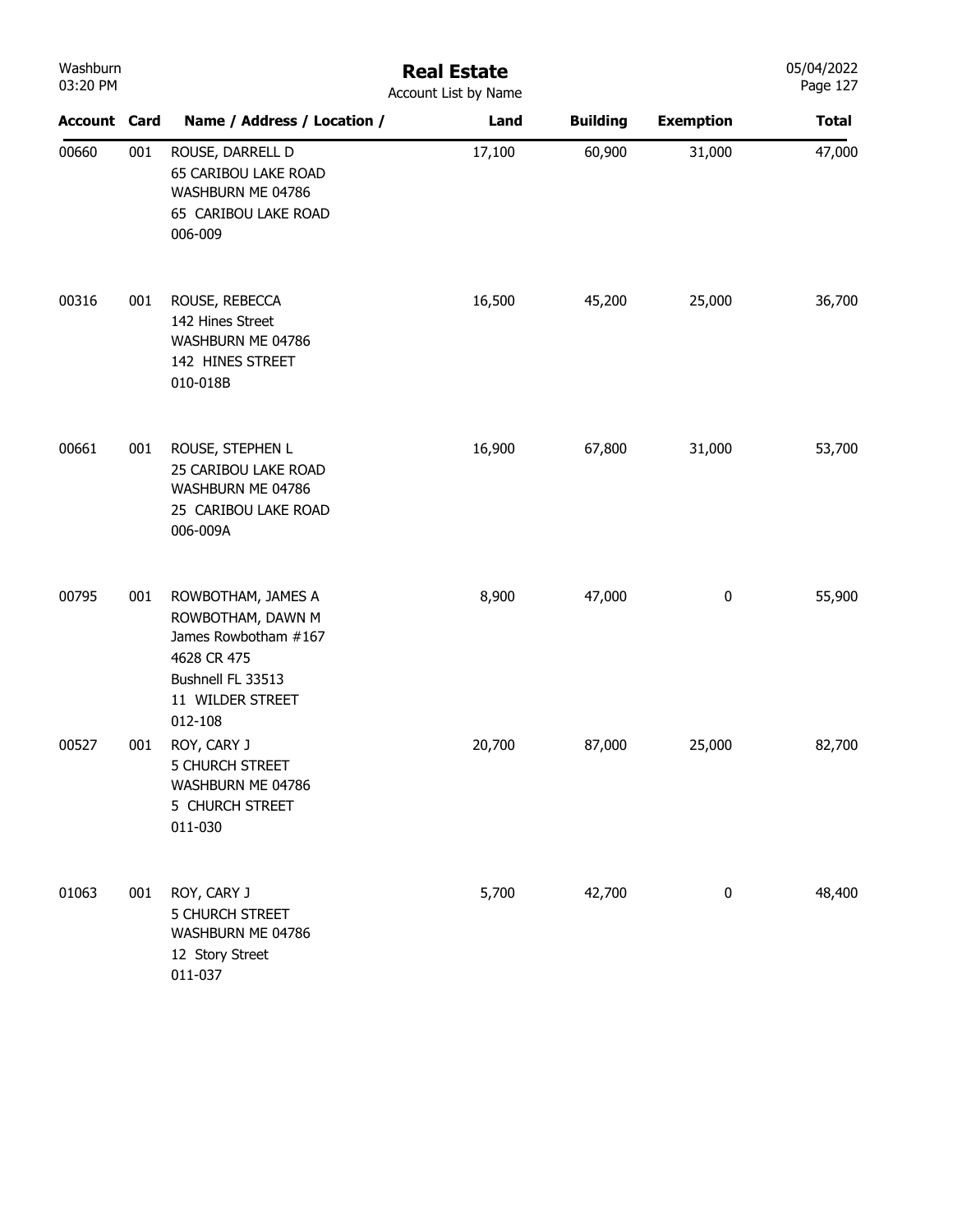| Washburn<br>$03:20$ PM |     |                                                                                                         |
|------------------------|-----|---------------------------------------------------------------------------------------------------------|
| <b>Account Card</b>    |     | Name / Address / Locatio                                                                                |
| 00796                  | 001 | ROY, KENNETH L<br>ROY, BILLIE A<br>2014 PARSONS RD<br>WASHRURN MF 04786<br>2014 PARSONS ROAD<br>002-051 |

## Real Estate Account List by Name

| <b>Account Card</b> |     | Name / Address / Location /                                                                                        | Land   | <b>Building</b> | <b>Exemption</b> | <b>Total</b> |
|---------------------|-----|--------------------------------------------------------------------------------------------------------------------|--------|-----------------|------------------|--------------|
| 00796               | 001 | ROY, KENNETH L<br>ROY, BILLIE A<br>2014 PARSONS RD<br>WASHBURN ME 04786<br>2014 PARSONS ROAD<br>002-051            | 21,500 | 59,800          | 25,000           | 56,300       |
| 00397               | 001 | ROYAL RIVER, LLC<br>60 Pineland Drive, Suite 312<br>New Gloucester ME 04260<br>3 PLEASANT STREET<br>011-021        | 12,300 | 72,000          | 0                | 84,300       |
| 00669               | 001 | RUEST, TINA L<br>STEVENS, JEREMY M<br>P.O. BOX 1415<br>PRESQUE ISLE ME 04769<br>1209 MAIN STREET<br>012-131        | 12,000 | 62,500          | 25,000           | 49,500       |
| 00058               | 001 | RUIZ, JAVIER<br>RUIZ, SUELLEN J<br>575 91 First Avenue North<br>Naples FL 34108<br>522 WASHBURN ROAD<br>015-030    | 15,900 | 68,500          | $\bf{0}$         | 84,400       |
| 01133               | 001 | RUIZ, JAVIER G<br>RUIZ, SUELLEN J<br>575 91 First Avenue North<br>Naples FL 34108<br>522 WASHBURN ROAD<br>015-029A | 9,600  | 0               | $\bf{0}$         | 9,600        |
| 00277               | 001 | RYDER, MARK A<br>1298 Main Street<br>WASHBURN ME 04786<br>1298 MAIN STREET<br>011-073                              | 2,900  | 26,400          | 25,000           | 4,300        |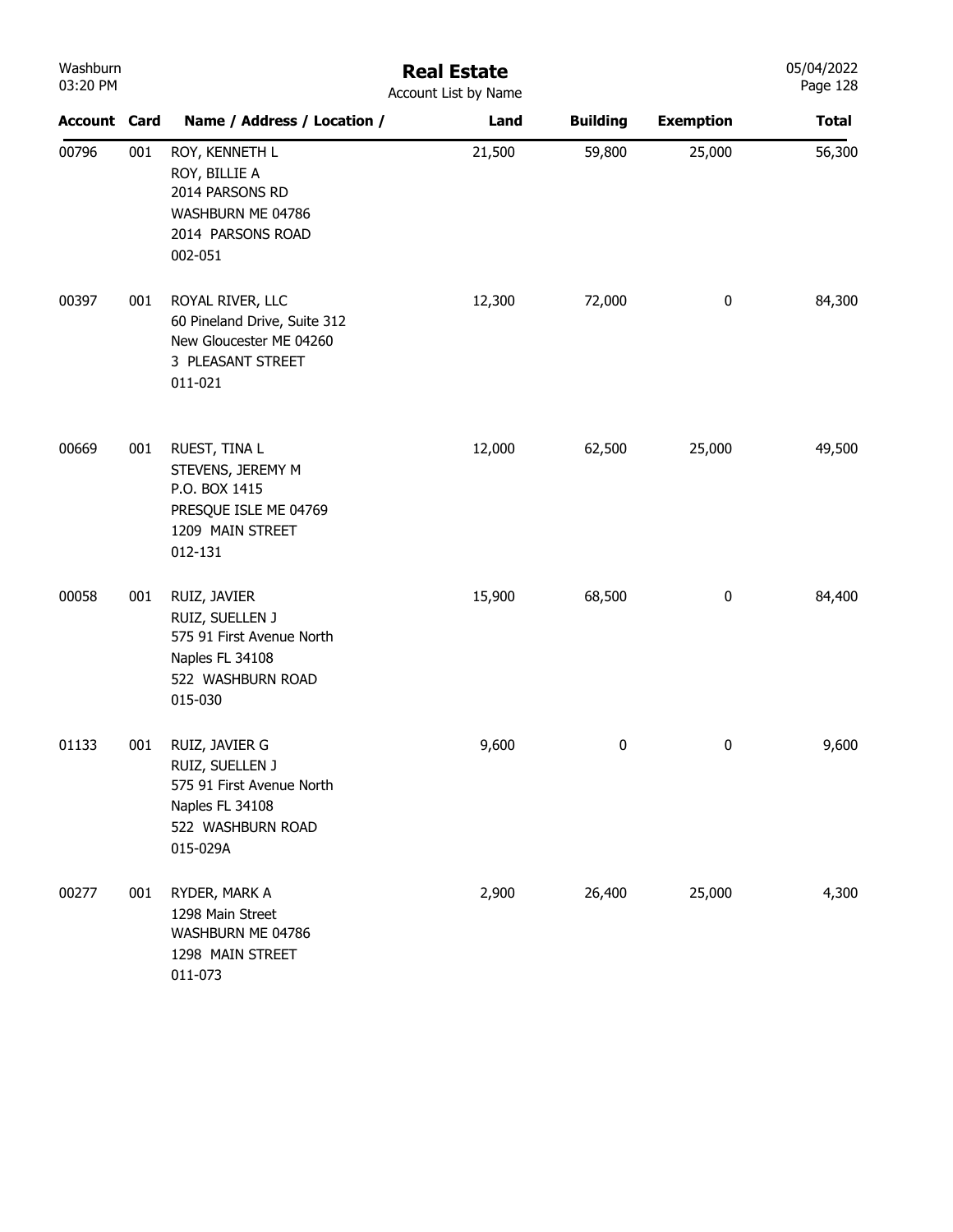| Washburn<br>03:20 PM |     | <b>Real Estate</b><br>Account List by Name                                                              | 05/04/2022<br>Page 129 |                 |                  |              |
|----------------------|-----|---------------------------------------------------------------------------------------------------------|------------------------|-----------------|------------------|--------------|
| <b>Account Card</b>  |     | Name / Address / Location /                                                                             | Land                   | <b>Building</b> | <b>Exemption</b> | <b>Total</b> |
| 00337                | 001 | SALMASSI, DARIA<br>20557 BRYANT STREET<br>WINNETKA CA 91306<br>1299 MAIN STREET<br>011-115              | 13,300                 | 46,900          | 0                | 60,200       |
| 00391                | 001 | SALMASSI, DARIA S<br>20557 BRYANT STREET<br>WINNETKA CA 91306<br>1942 PARSONS ROAD<br>002-049           | 25,000                 | 49,900          | 0                | 74,900       |
| 00392                | 001 | SALMASSI, DARIA S<br>20557 BRYANT STREET<br>WINNETKA CA 91306<br>PARSONS ROAD<br>002-039                | 8,100                  | 0               | $\pmb{0}$        | 8,100        |
| 00800                | 001 | Salmon Brook Historical Society<br>1267 Main Street<br>Washburn ME 04786<br>1267 Main Street<br>012-052 | 9,800                  | 142,100         | 151,900          | 0            |
| 00901                | 001 | Sander, Dona<br>206 Gauthier Memorial Way<br>Port St. Joe FL 32456<br><b>COFFIN ROAD</b><br>006-020     | 32,000                 | $\pmb{0}$       | 0                | 32,000       |
| 00801                | 001 | SANDS, FERN A<br>416 TABOR ROAD<br>WASHBURN ME 04786<br>416 TABOR ROAD<br>008-013                       | 18,800                 | 70,100          | 25,000           | 63,900       |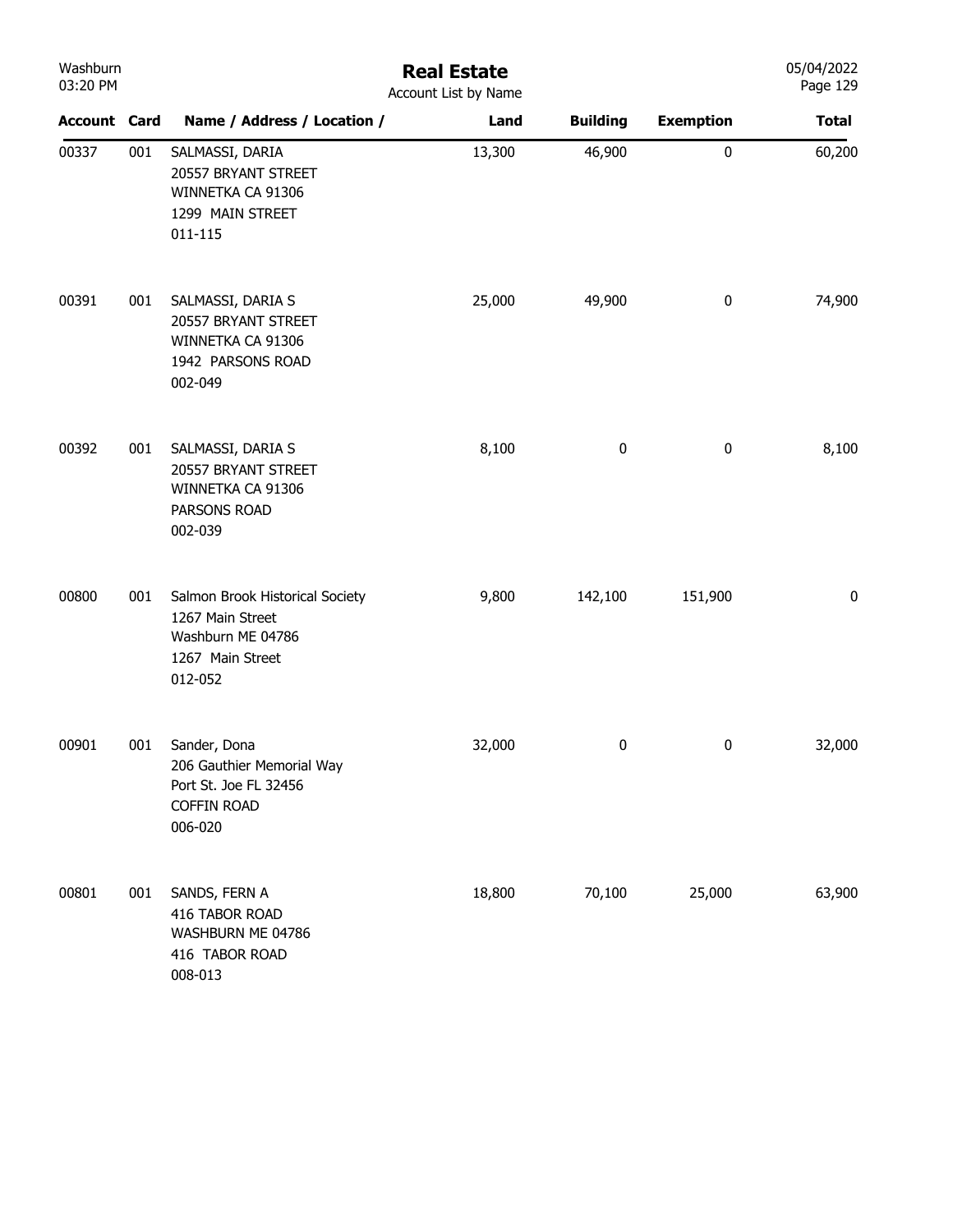| Washburn<br>03:20 PM |     |                                                                                                                 | <b>Real Estate</b><br>Account List by Name |                 | 05/04/2022<br>Page 130 |              |
|----------------------|-----|-----------------------------------------------------------------------------------------------------------------|--------------------------------------------|-----------------|------------------------|--------------|
| <b>Account Card</b>  |     | Name / Address / Location /                                                                                     | Land                                       | <b>Building</b> | <b>Exemption</b>       | <b>Total</b> |
| 00985                | 001 | SAUCIER, KARL J<br>PO BOX 329<br>WASHBURN ME 04786<br>1217 MAIN STREET<br>012-129                               | 18,700                                     | 82,400          | 25,000                 | 76,100       |
| 00097                | 001 | SAUCIER, LINSY Y<br>112 CROSS ROAD<br>WASHBURN ME 04786<br>112 CROSS ROAD<br>002-016A                           | 16,500                                     | 43,700          | 25,000                 | 35,200       |
| 01084                | 001 | Saucier, Peter J<br>P.O. BOX 442<br>WASHBURN ME 04786<br>18 Wilder Street<br>012-055                            | 10,000                                     | 72,100          | 25,000                 | 57,100       |
| 00802                | 001 | SAVOY, DAVID A<br>67 HINES STREET<br>WASHBURN ME 04786<br>67 HINES STREET<br>011-051                            | 22,000                                     | 78,900          | 25,000                 | 75,900       |
| 00419                | 001 | SAWYER, AMY S<br>STITHAM, TIMOTHY J<br>54 HINES STREET<br>WASHBURN ME 04786<br>54 HINES STREET<br>011-047       | 16,900                                     | 71,200          | 25,000                 | 63,100       |
| 00342                | 001 | SAWYER, CHRISTINA M<br>SAWYER, DONALD H<br>1181 CARSON ROAD<br>WASHBURN ME 04786<br>1181 CARSON ROAD<br>009-004 | 14,900                                     | 54,500          | 25,000                 | 44,400       |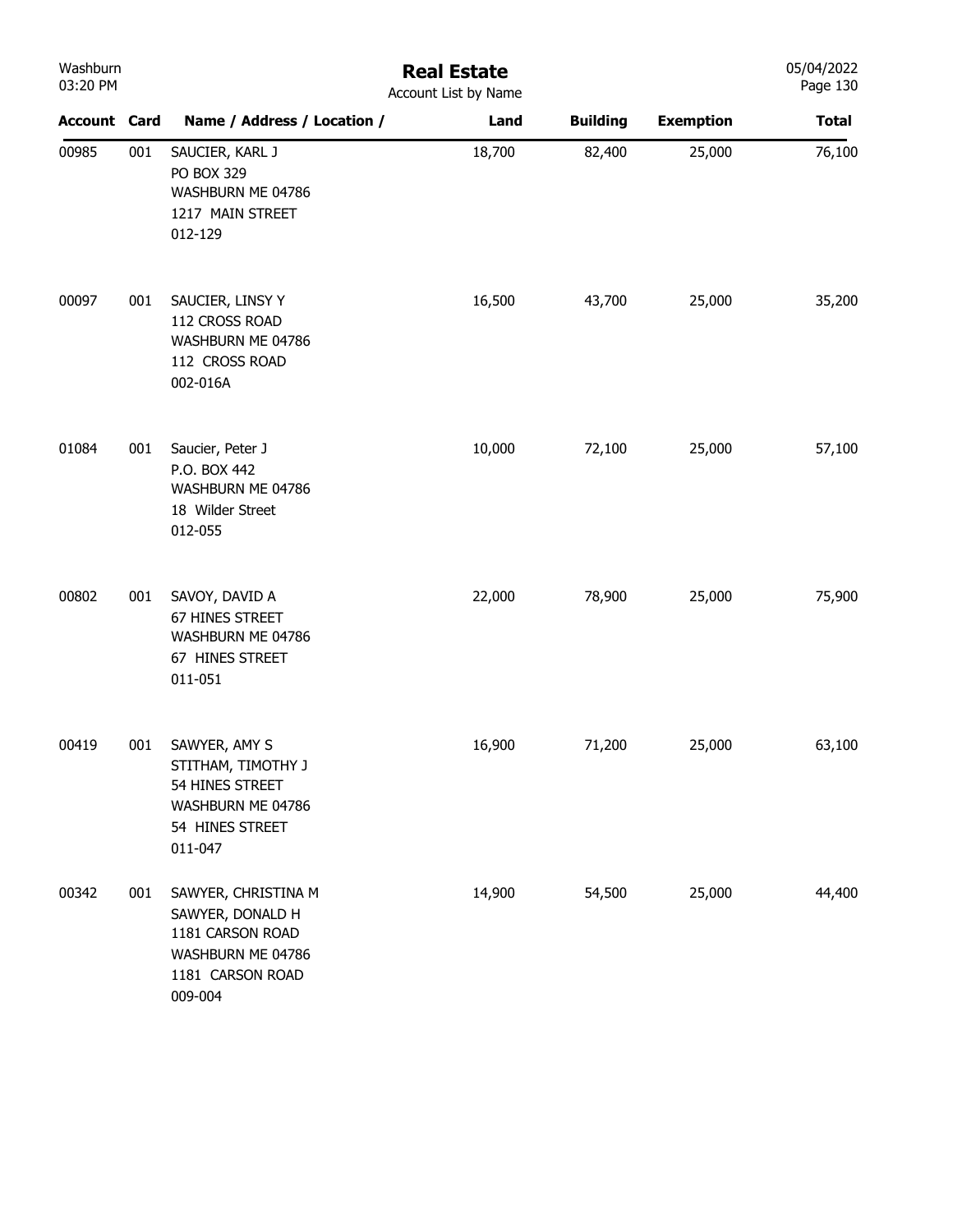| Washburn<br>03:20 PM |     |                                                                                                              | <b>Real Estate</b><br>Account List by Name |                 |                  | 05/04/2022<br>Page 131 |
|----------------------|-----|--------------------------------------------------------------------------------------------------------------|--------------------------------------------|-----------------|------------------|------------------------|
| <b>Account Card</b>  |     | Name / Address / Location /                                                                                  | Land                                       | <b>Building</b> | <b>Exemption</b> | <b>Total</b>           |
| 00812                | 001 | SCHOOLS, ERIK J.<br>SCHOOLS, LORI A<br>334 Everett Road<br>Washburn ME 04786<br>334 EVERETT ROAD<br>007-020A | 22,800                                     | 90,700          | 0                | 113,500                |
| 00017                | 001 | SCOTT, JANET I<br>P.O. BOX 53<br>WASHBURN ME 04786<br>805 WASHBURN ROAD<br>002-001E                          | 24,900                                     | 122,800         | 25,000           | 122,700                |
| 00805                | 001 | SCOTT, RUSSELL<br>SCOTT, GISELE<br>PO BOX 506<br>WASHBURN ME 04786<br>359 EVERETT ROAD<br>007-029            | 44,500                                     | 110,000         | 25,000           | 129,500                |
| 01131                | 001 | Scott, Russell<br>Scott, Ryan<br><b>PO BOX 506</b><br>WASHBURN ME 04786<br>007-028A                          | 36,500                                     | 6,400           | $\pmb{0}$        | 42,900                 |
| 00809                | 001 | SCOTT, RUSSELL D<br>SCOTT, GISELE<br>PO BOX 506<br>WASHBURN ME 04736<br>14 WOODMAN STREET<br>012-111A        | 7,900                                      | 31,800          | 0                | 39,700                 |
| 00142                | 001 | SCOTT, RYAN<br>P.O. BOX 506<br>WASHBURN ME 04786<br>375 EVERETT ROAD<br>007-028                              | 31,000                                     | 132,600         | 25,000           | 138,600                |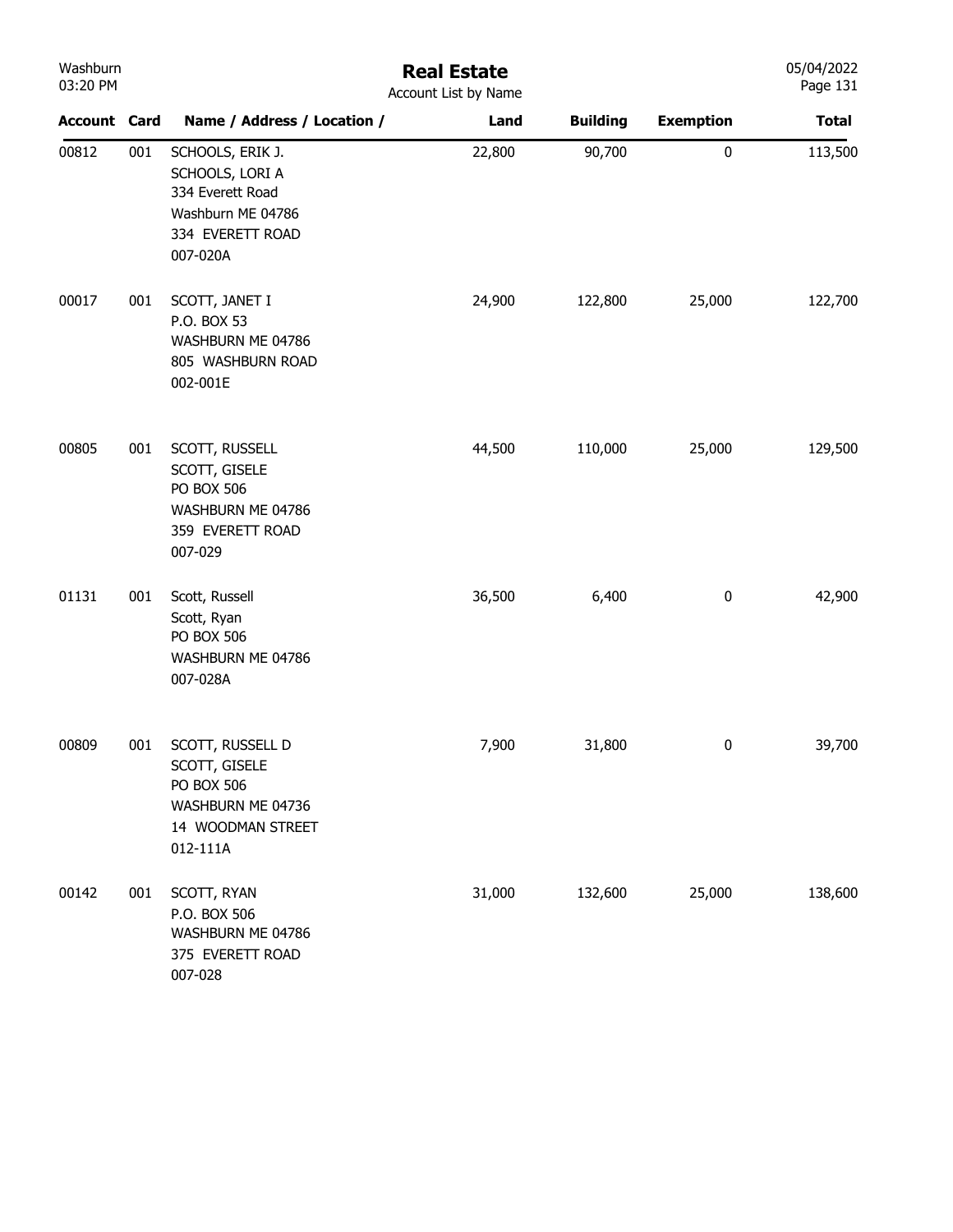| Washburn<br>03:20 PM |     | <b>Real Estate</b><br>Account List by Name                                                                           |        | 05/04/2022<br>Page 132 |                  |              |
|----------------------|-----|----------------------------------------------------------------------------------------------------------------------|--------|------------------------|------------------|--------------|
| <b>Account Card</b>  |     | Name / Address / Location /                                                                                          | Land   | <b>Building</b>        | <b>Exemption</b> | <b>Total</b> |
| 00825                | 001 | SCOVIL APARTMENTS, LLC<br>P.O. Box 220<br>Blaine ME 04734<br>9 Woodman Street<br>012-121                             | 18,100 | 101,700                | $\pmb{0}$        | 119,800      |
| 00827                | 001 | Sewall, William W<br>Sewall, Joyce A<br>39 RIVERSIDE DRIVE S<br>WASHBURN ME 04786<br>39 Riverside Drive S<br>014-001 | 18,800 | 55,300                 | 31,000           | 43,100       |
| 00217                | 001 | SHAFFER, RENEE<br>83 HINES STREET<br>WASHBURN ME 04786<br>83 HINES STREET<br>010-036                                 | 7,700  | 46,700                 | $\pmb{0}$        | 54,400       |
| 00361                | 001 | SHANAHAN, JASON SAJIN<br>P.O. Box 273<br>WASHBURN ME 04786<br>1203 MAIN STREET<br>012-133                            | 15,300 | 75,200                 | 25,000           | 65,500       |
| 00756                | 001 | Shaw, Andrew P<br>Bell, Kassidie<br>1191 MAIN STREET<br>WASHBURN ME 04786<br>1191 MAIN STREET<br>013-023             | 14,500 | 70,100                 | 25,000           | 59,600       |
| 00831                | 001 | SHAW, MIKE<br>c/o JOHN B. SHAW<br>732A CHATHAM LANE<br>MANCHESTER NJ 08759<br>888 WASHBURN ROAD<br>001-017C          | 16,800 | 37,100                 | $\bf{0}$         | 53,900       |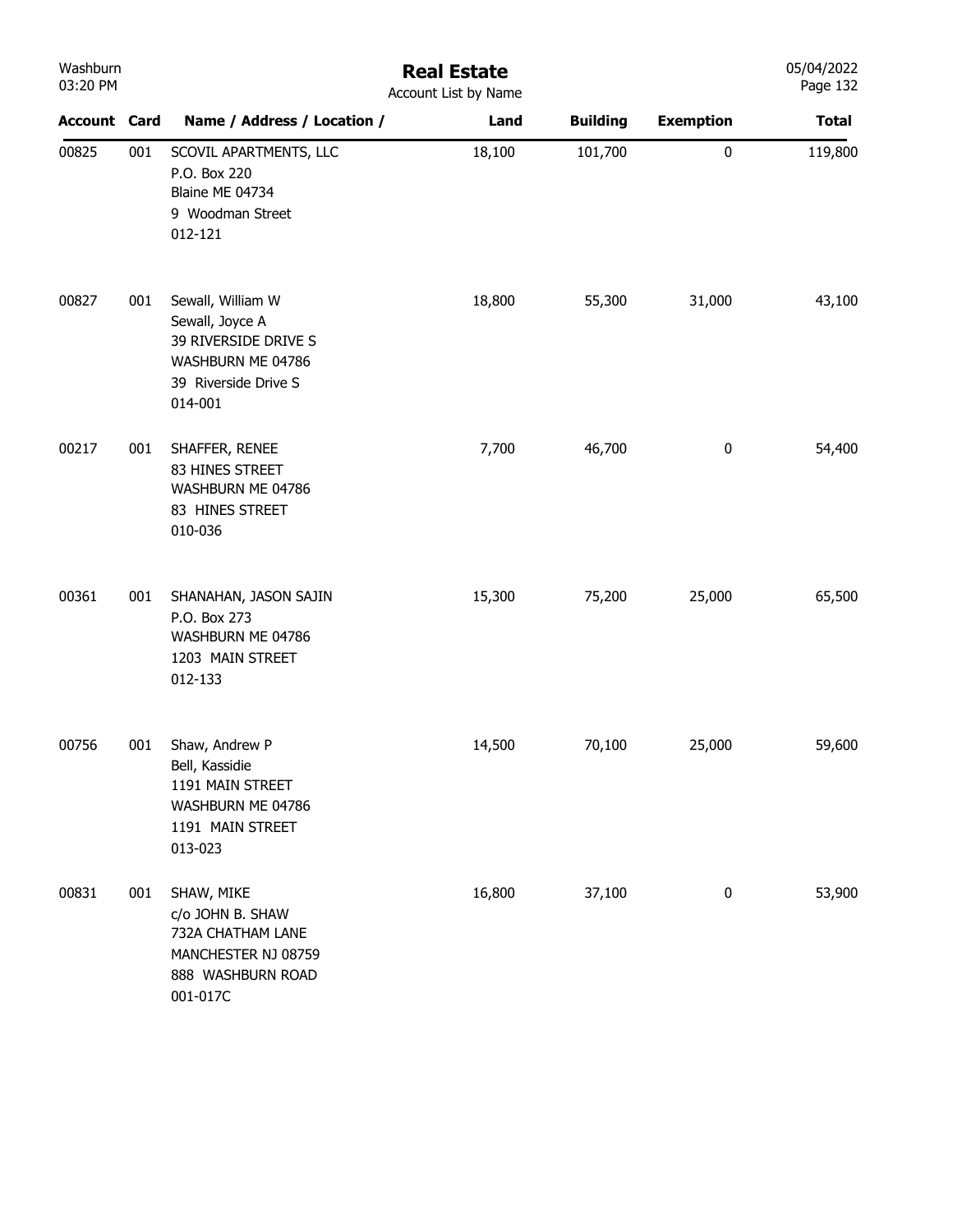| Washburn<br>03:20 PM |     |                                                                                                                    | <b>Real Estate</b><br>Account List by Name |                 |                  | 05/04/2022<br>Page 133 |
|----------------------|-----|--------------------------------------------------------------------------------------------------------------------|--------------------------------------------|-----------------|------------------|------------------------|
| <b>Account Card</b>  |     | Name / Address / Location /                                                                                        | Land                                       | <b>Building</b> | <b>Exemption</b> | <b>Total</b>           |
| 00832                | 001 | SHERBURNE, RAYMOND C<br>SHERBURNE, ELAINE M<br>PO BOX 583<br>WASHBURN ME 04786<br>244 HINES STREET<br>004-039A     | 17,000                                     | 68,900          | 25,000           | 60,900                 |
| 00324                | 001 | SILVER, TRICIA N<br>PO BOX 313<br>WASHBURN ME 04786<br>12 JARDINE STREET<br>011-128                                | 9,900                                      | 60,100          | 25,000           | 45,000                 |
| 01130                | 001 | SINES, SARAH E<br>291 COFFIN ROAD<br>WASHBURN ME 04786<br>291 COFFIN ROAD<br>006-037A                              | 17,600                                     | 54,900          | $\bf{0}$         | 72,500                 |
| 00420                | 001 | Skinner, John J<br>Skinner, Liza A<br>PO BOX 386<br>WASHBURN ME 04786<br>43 Wilder Street<br>012-063               | 12,800                                     | 70,800          | 31,000           | 52,600                 |
| 00399                | 001 | SKORUPSKI, ERROL A<br>279 Woodland Road<br>Caribou ME 04736<br>42 EVERETT ROAD<br>007-015                          | 17,000                                     | 83,100          | 25,000           | 75,100                 |
| 00349                | 001 | SMILIE, DEBORAH L (PR)<br>HARRIS, E/O WAYNE JR<br>P.O. BOX 118<br>WASHBURN ME 04786<br>245 HINES STREET<br>004-044 | 11,100                                     | 32,100          | 25,000           | 18,200                 |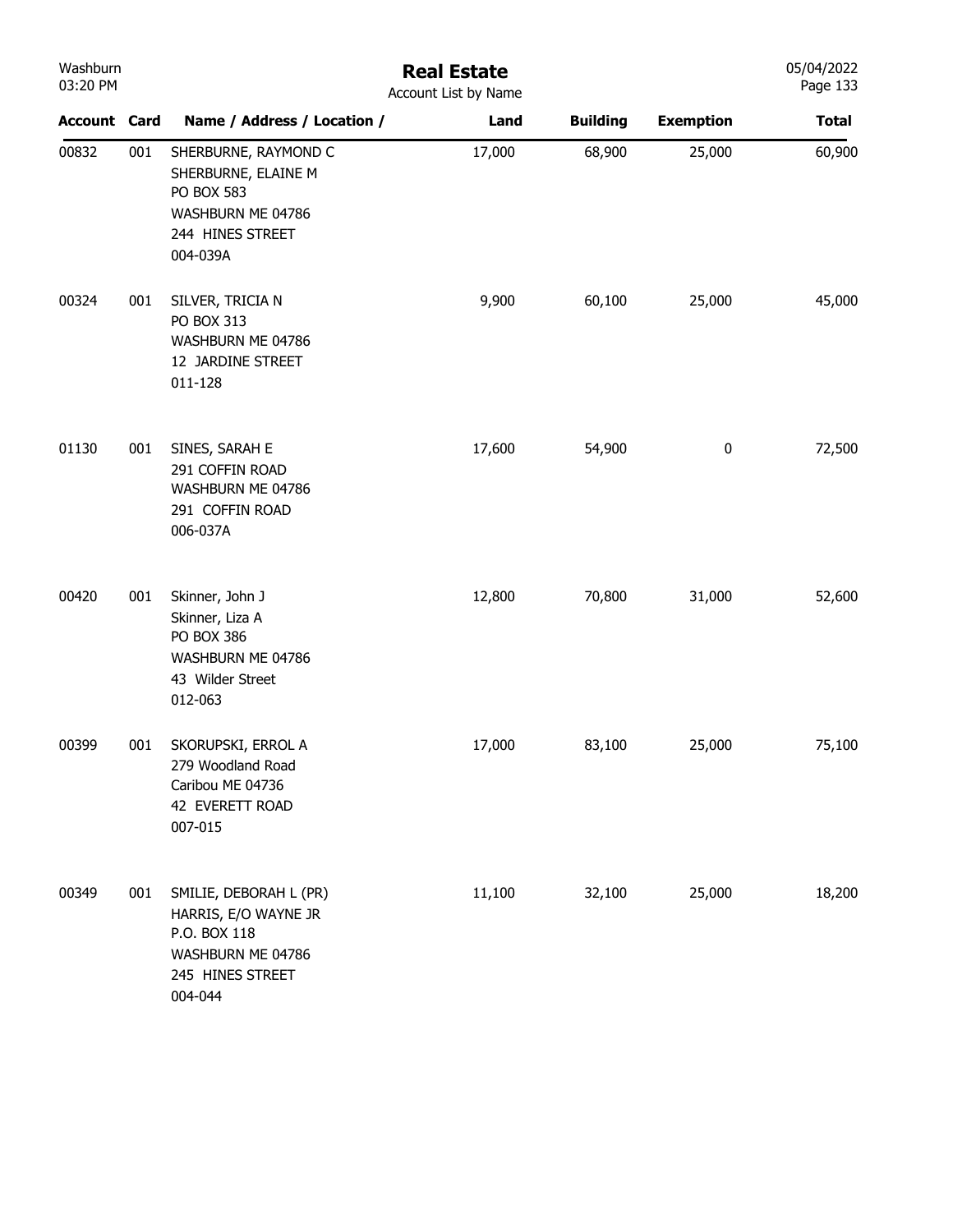| Washburn<br>03:20 PM |     |                                                                                                        | <b>Real Estate</b><br>Account List by Name |                 |                  | 05/04/2022<br>Page 134 |
|----------------------|-----|--------------------------------------------------------------------------------------------------------|--------------------------------------------|-----------------|------------------|------------------------|
| <b>Account Card</b>  |     | Name / Address / Location /                                                                            | Land                                       | <b>Building</b> | <b>Exemption</b> | <b>Total</b>           |
| 00371                | 001 | SMILIE, JASON A<br>PO Box 3641<br>Valdez AK 99686<br>61 CHURCH STREET<br>004-021                       | 4,500                                      | $\pmb{0}$       | $\pmb{0}$        | 4,500                  |
| 00814                | 001 | SMITH FARM PROPERTIES INC.<br>1407 STATE ROAD<br>MAPLETON ME 04757<br>PARSONS ROAD<br>001-039          | 91,000                                     | $\pmb{0}$       | $\pmb{0}$        | 91,000                 |
| 00813                | 001 | Smith Farm Properties, Inc.<br>1407 State Road<br>Mapleton ME 04757<br>Parsons Road<br>002-053         | 89,500                                     | $\pmb{0}$       | $\bf{0}$         | 89,500                 |
| 00815                | 001 | SMITH FARM PROPERTIES, INC.<br>1407 State Road<br>Mapleton ME 04757<br>463 CASTLE HILL ROAD<br>001-045 | 75,000                                     | $\pmb{0}$       | $\pmb{0}$        | 75,000                 |
| 01058                | 001 | SMITH, ANTHONY<br>1323 MAIN STREET<br>WASHBURN ME 04786<br>1323 MAIN STREET<br>011-107                 | 7,700                                      | 25,800          | $\boldsymbol{0}$ | 33,500                 |
| 00104                | 001 | SMITH, CARL W<br>SMITH, DEBRA A<br>156 SMITH ROAD<br>MAPLETON ME 04757<br>PARSONS ROAD<br>002-045      | 16,100                                     | $\pmb{0}$       | $\pmb{0}$        | 16,100                 |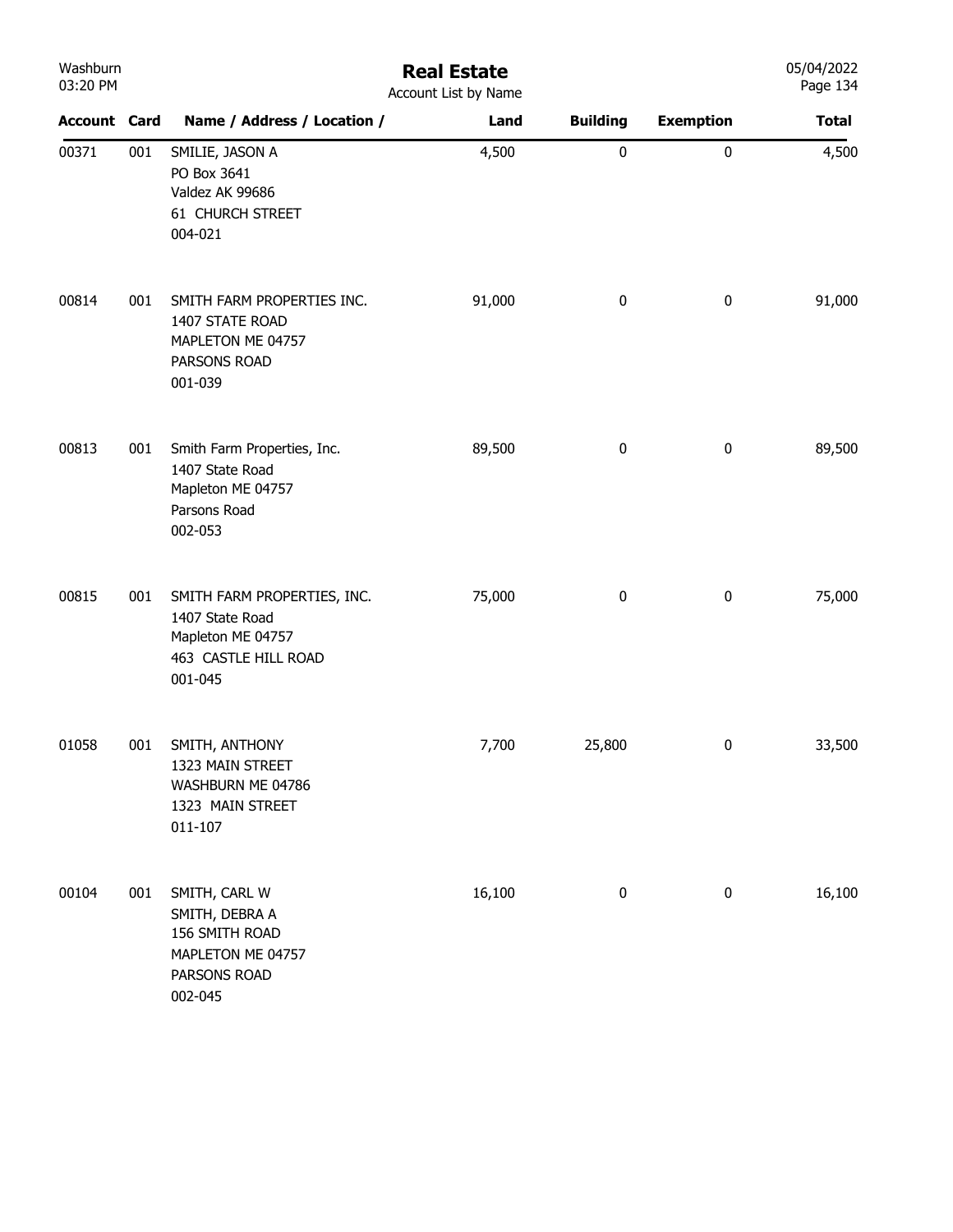| Washburn<br>03:20 PM |     | <b>Real Estate</b><br>Account List by Name                                                                                   |        |                 |                  |              |  |  |
|----------------------|-----|------------------------------------------------------------------------------------------------------------------------------|--------|-----------------|------------------|--------------|--|--|
| <b>Account Card</b>  |     | Name / Address / Location /                                                                                                  | Land   | <b>Building</b> | <b>Exemption</b> | <b>Total</b> |  |  |
| 00754                | 001 | SMITH, MICHAEL R<br>4 RIVERSIDE DRIVE S<br>WASHBURN ME 04786<br>4 RIVERSIDE DRIVE S<br>014-014                               | 17,700 | 61,000          | 25,000           | 53,700       |  |  |
| 00838                | 001 | SMITH, STEVE<br>SMITH, ROXANNE M<br>70 CROSS ROAD<br>WASHBURN ME 04786<br>70 CROSS ROAD<br>002-015                           | 22,800 | 24,500          | 25,000           | 22,300       |  |  |
| 00560                | 001 | SMITH, TODD<br>7488 Oxford Avenue<br>PHILADELPHIA PA 19111<br>787 WASHBURN ROAD<br>002-006                                   | 17,000 | 74,300          | $\pmb{0}$        | 91,300       |  |  |
| 00041                | 001 | SNYDER, ELEANOR J<br>239 TANGLE RIDGE ROAD<br>PERHAM ME 04766<br>43 STORY STREET<br>010-056                                  | 7,400  | 7,100           | $\pmb{0}$        | 14,500       |  |  |
| 00843                | 001 | SNYDER, ELEANOR J<br>SNYDER, HEIRS OF CHRISTOPHER T<br>239 TANGLE RIDGE ROAD<br>PERHAM ME 04766<br>9 CLARK STREET<br>011-087 | 5,400  | $\pmb{0}$       | 0                | 5,400        |  |  |
| 00718                | 001 | SODERBERG COMPANY, INC.<br>460 YORK STREET<br>CARIBOU ME 04736<br><b>CURRIE ROAD</b><br>003-058                              | 72,200 | 0               | $\pmb{0}$        | 72,200       |  |  |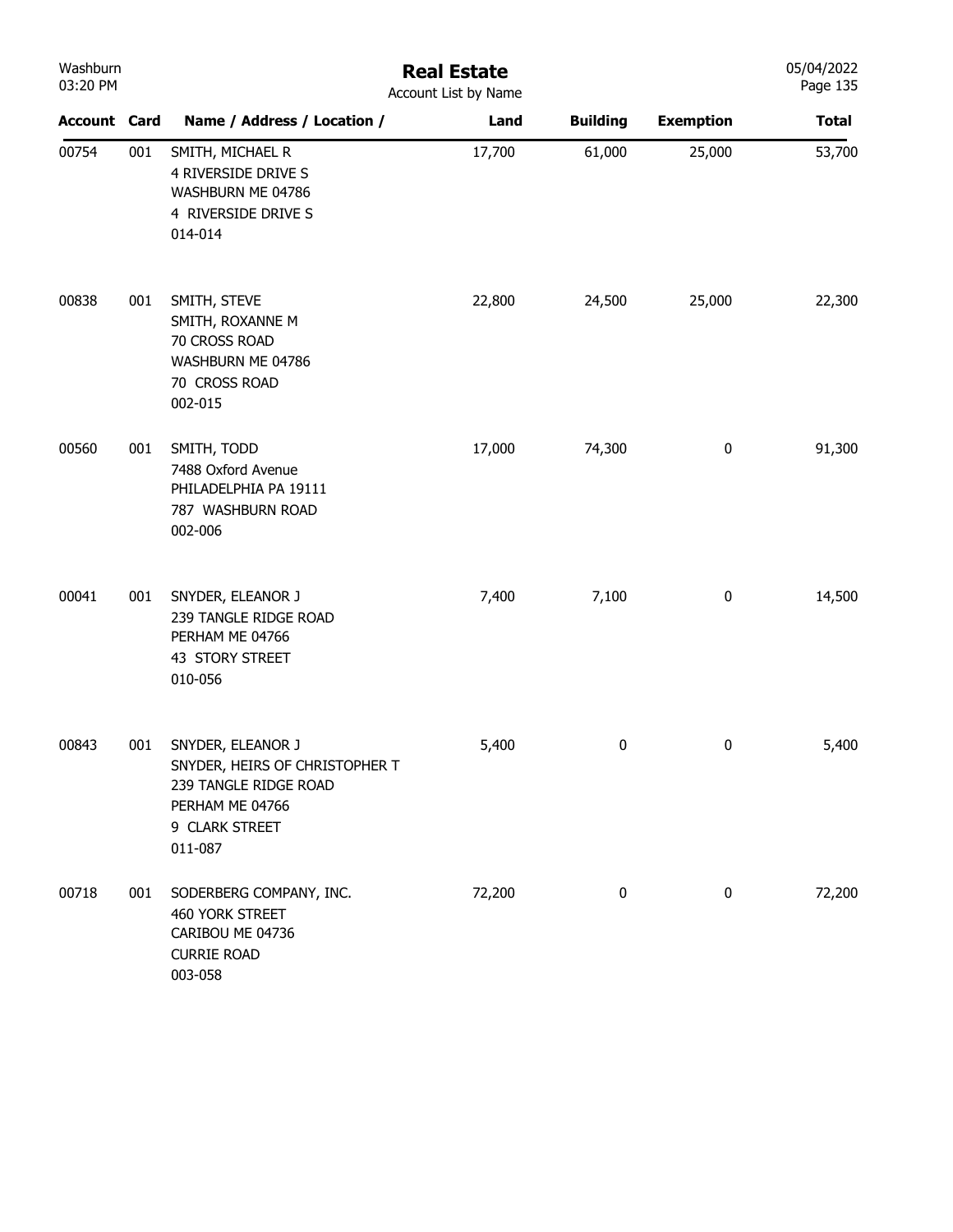| Washburn<br>03:20 PM |     | <b>Real Estate</b><br>Account List by Name                                                                                               |         |                 |                  |              |  |
|----------------------|-----|------------------------------------------------------------------------------------------------------------------------------------------|---------|-----------------|------------------|--------------|--|
| <b>Account Card</b>  |     | Name / Address / Location /                                                                                                              | Land    | <b>Building</b> | <b>Exemption</b> | <b>Total</b> |  |
| 00719                | 001 | SODERBERG COMPANY, INC.<br>460 YORK STREET<br>CARIBOU ME 04736<br>PARSONS ROAD<br>003-063                                                | 35,200  | 0               | $\pmb{0}$        | 35,200       |  |
| 00846                | 001 | SODERBERG COMPANY, INC.<br>460 YORK STREET<br>CARIBOU ME 04736<br>EVERETT ROAD<br>007-023A                                               | 244,500 | 0               | $\bf{0}$         | 244,500      |  |
| 00727                | 001 | SODERBERG, EMILY<br>22 MEADOW BROOK DRIVE<br>CARIBOU ME 04736<br>PARSONS ROAD<br>003-063A                                                | 1,600   | 0               | $\bf{0}$         | 1,600        |  |
| 00176                | 001 | SOLORZANO, MARCUS GABRIEL<br>SOLORZANO, KIMBERLY DAWN<br>7301 EUCLID DRIVE<br>ROWLETT TX 75089<br>NORTH COUNTRY ESTATES ROAD<br>006-035C | 41,200  | 0               | $\boldsymbol{0}$ | 41,200       |  |
| 00863                | 001 | Sperrey, Benjamin R<br>1252 Main Street<br>P.O. Box 252<br>Washburn ME 04786<br>1252 Main Street<br>012-045                              | 16,000  | 56,700          | $\bf{0}$         | 72,700       |  |
| 00860                | 001 | SPERREY, GREGORY<br>SPERREY, RHONDA<br>PO BOX 336<br>WASHBURN ME 04786<br>2 GREGG LANE<br>011-094                                        | 10,900  | 55,600          | 25,000           | 41,500       |  |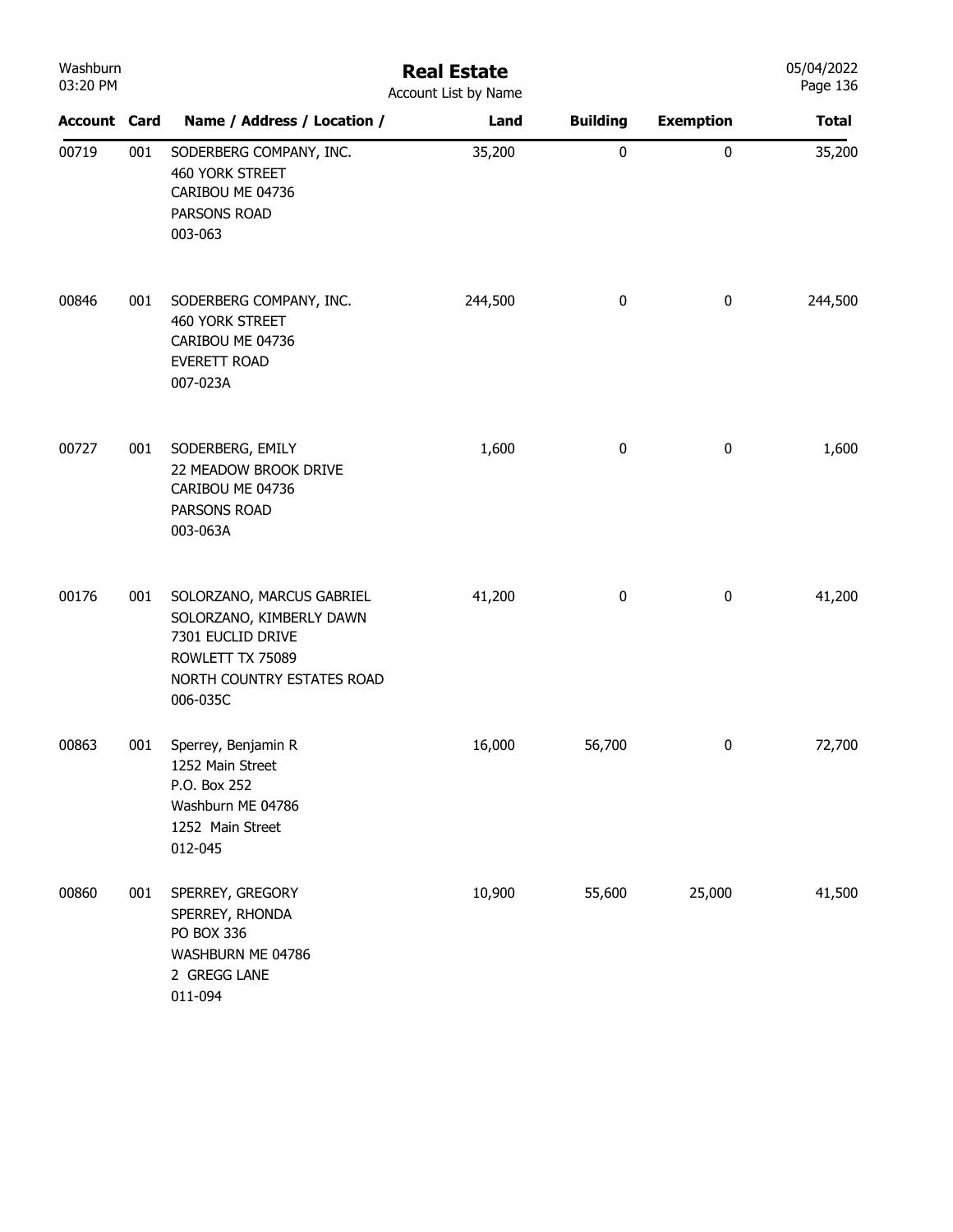| Washburn<br>03:20 PM |     | <b>Real Estate</b><br>Account List by Name                                                                           |        |                 |                  |              |  |
|----------------------|-----|----------------------------------------------------------------------------------------------------------------------|--------|-----------------|------------------|--------------|--|
| <b>Account Card</b>  |     | Name / Address / Location /                                                                                          | Land   | <b>Building</b> | <b>Exemption</b> | <b>Total</b> |  |
| 00859                | 001 | SPERREY, MARK A<br>P.O. BOX 343<br>MONTICELLO ME 04760<br>898 WASHBURN ROAD<br>001-017                               | 22,000 | 93,600          | $\pmb{0}$        | 115,600      |  |
| 00858                | 001 | Sperrey, R Carroll<br>Sperrey, Mary Jane<br>59 Victoria Street<br>Washburn ME 04786<br>59 Victoria Street<br>012-009 | 10,500 | 47,600          | 25,000           | 33,100       |  |
| 00460                | 001 | SPERREY, RODNEY R<br>SPERREY, CHERYL M<br><b>PO BOX 284</b><br>WASHBURN ME 04786<br><b>WASHBURN ROAD</b><br>008-028  | 69,100 | 2,400           | $\bf{0}$         | 71,500       |  |
| 00861                | 001 | SPERREY, RODNEY R<br>SPERREY, CHERYL M<br>PO BOX 284<br>WASHBURN ME 04786<br>1248 MAIN STREET<br>012-044             | 16,900 | 69,000          | 25,000           | 60,900       |  |
| 00865                | 001 | SPERREY, RONALD<br>852 WASHBURN RD<br>WASHBURN ME 04786<br>851 WASHBURN ROAD<br>002-001C                             | 9,500  | 12,800          | $\bf{0}$         | 22,300       |  |
| 00864                | 001 | SPERREY, RONALD W<br>SPERREY, NORMA A<br>852 WASHBURN RD<br>WASHBURN ME 04786<br>852 WASHBURN ROAD<br>001-016        | 21,500 | 98,600          | 25,000           | 95,100       |  |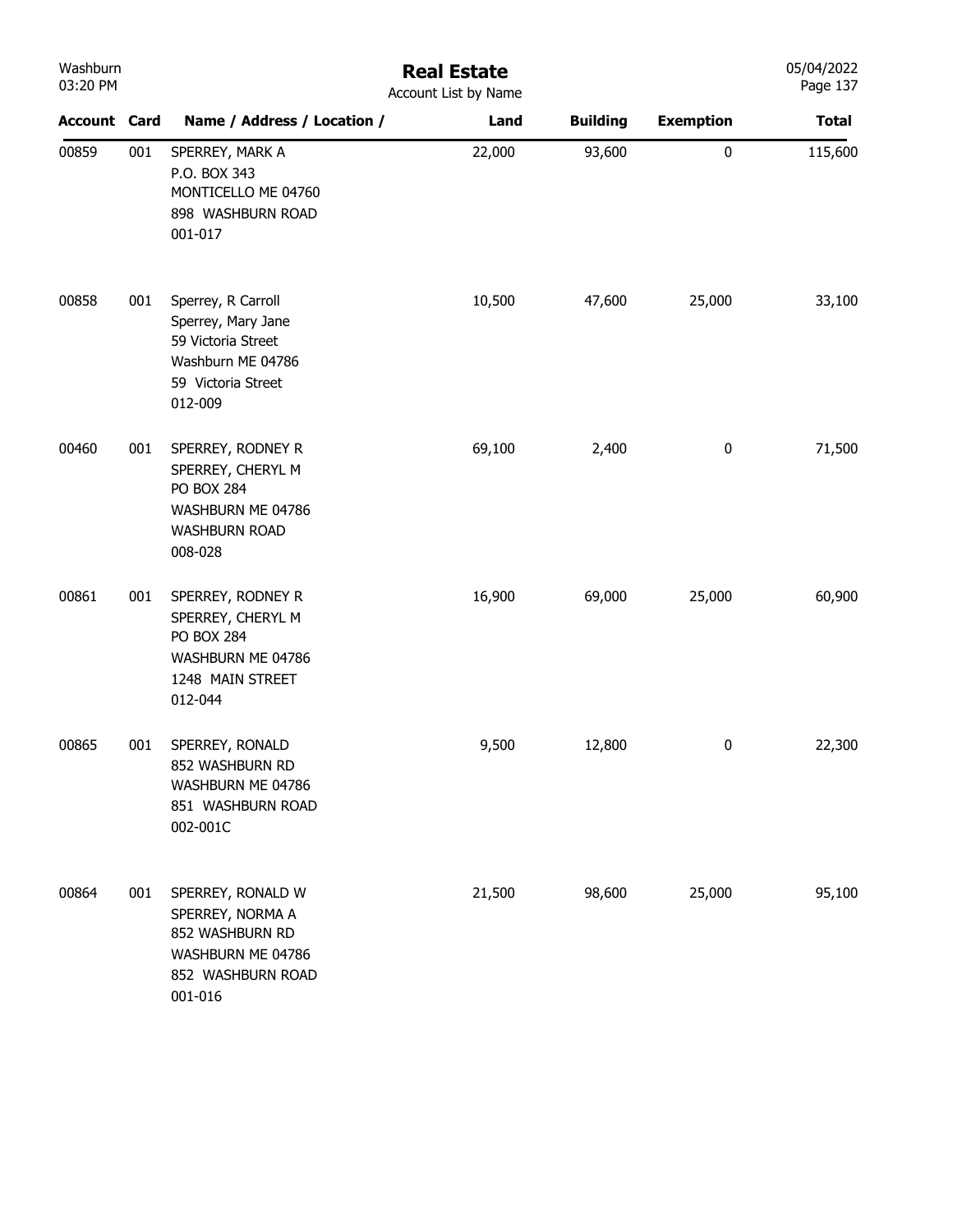| Washburn<br>03:20 PM |     | <b>Real Estate</b><br>Account List by Name                                                                          |           |                 |                  |              |  |  |  |
|----------------------|-----|---------------------------------------------------------------------------------------------------------------------|-----------|-----------------|------------------|--------------|--|--|--|
| <b>Account Card</b>  |     | Name / Address / Location /                                                                                         | Land      | <b>Building</b> | <b>Exemption</b> | <b>Total</b> |  |  |  |
| 00866                | 001 | SPERREY, RONALD W<br>SPERREY, NORMA A<br>852 WASHBURN RD<br>WASHBURN ME 04786<br>843 WASHBURN ROAD<br>002-001C-A/ON | $\pmb{0}$ | 41,800          | $\pmb{0}$        | 41,800       |  |  |  |
| 00736                | 001 | SPIRIT REALTY LP<br>2727 N. HARWOOD, SUITE 300<br>DALLAS TX 75210<br>6 Gardner Creek<br>013-003                     | 75,000    | 767,700         | $\pmb{0}$        | 842,700      |  |  |  |
| 00869                | 001 | Sponberg, Deryle E<br>Sponberg, Vicki L<br>PO BOX 293<br>WASHBURN ME 04786<br>26 Berce Street<br>012-138            | 14,400    | 108,900         | 25,000           | 98,300       |  |  |  |
| 00871                | 001 | SPORE, PHOEBE A<br>1216 MAIN STREET<br>WASHBURN ME 04786<br>1216 MAIN STREET<br>012-026                             | 12,500    | 75,000          | 31,000           | 56,500       |  |  |  |
| 00766                | 001 | SPRAGUE, WINSTON<br>9 Story Hill Estates Drive, Apt. 16<br>Washburn ME 04786<br>134 WASHBURN ROAD<br>003-038        | 4,900     | 0               | $\pmb{0}$        | 4,900        |  |  |  |
| 00837                | 001 | SRD RENTALS<br><b>PO BOX 455</b><br>WASHBURN ME 04786<br><b>WASHBURN ROAD</b><br>003-014C                           | 64,700    | 0               | 0                | 64,700       |  |  |  |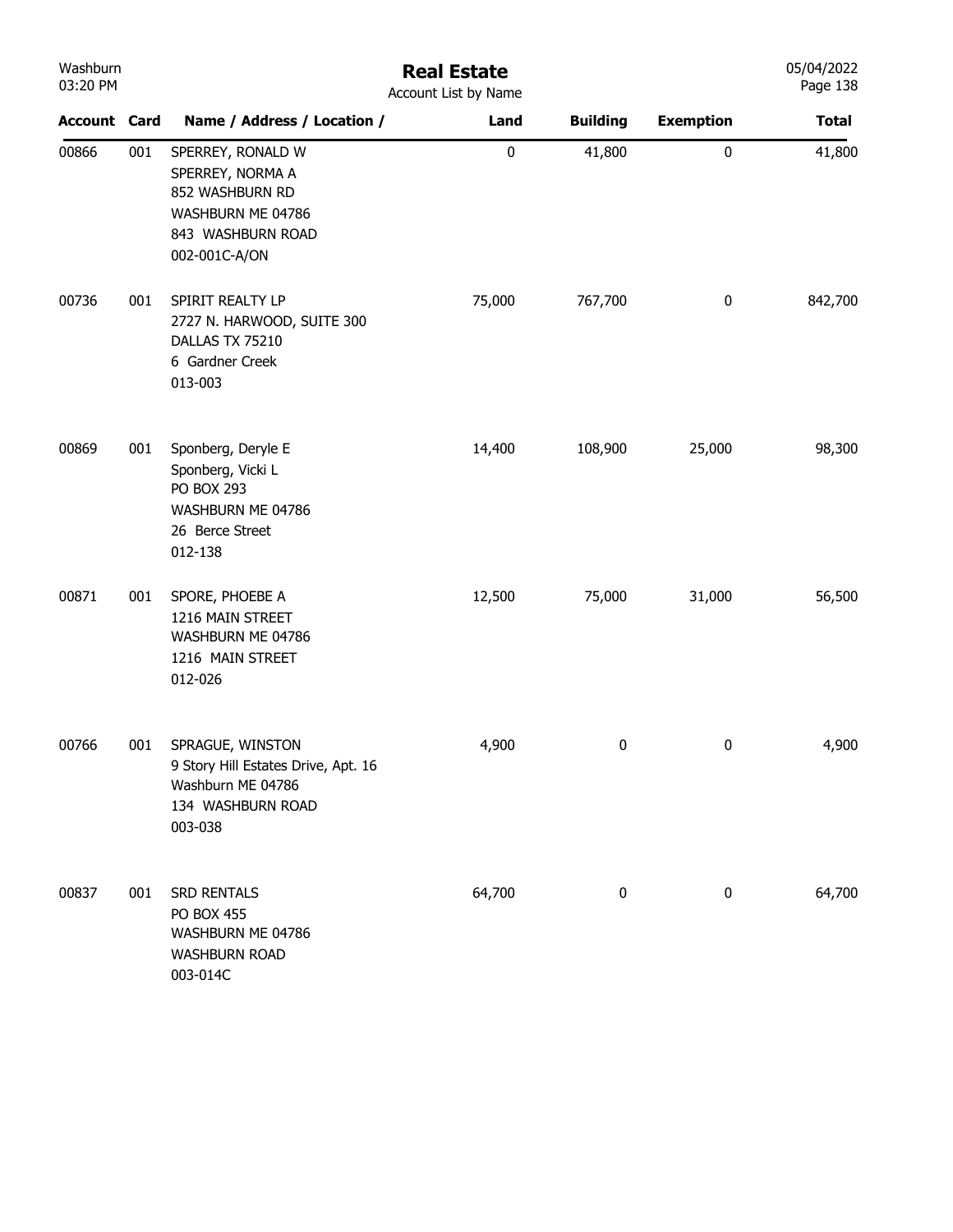| Washburn<br>03:20 PM |     |                                                                                                                                | <b>Real Estate</b><br>Account List by Name |                 |                  | 05/04/2022<br>Page 139 |
|----------------------|-----|--------------------------------------------------------------------------------------------------------------------------------|--------------------------------------------|-----------------|------------------|------------------------|
| <b>Account Card</b>  |     | Name / Address / Location /                                                                                                    | Land                                       | <b>Building</b> | <b>Exemption</b> | <b>Total</b>           |
| 00250                | 001 | ST. JOHN, LAKEISHA<br>ALBERT, THOMAS<br>2252 WASHBURN ROAD<br>WASHBURN ME 04786<br>2252 WASHBURN ROAD<br>009-001A              | 21,300                                     | 61,300          | 0                | 82,600                 |
| 00873                | 001 | State of Maine<br>Department of Conservation<br>Parks and Recreation Bureau<br>Augusta ME 04333<br><b>ATV Trail</b><br>011-132 | 35,500                                     | $\pmb{0}$       | 35,500           | 0                      |
| 00874                | 001 | State of Maine<br>Parks & Recreation Bureau<br>Augusta ME<br><b>ATV Trail</b><br>011-133                                       | 12,900                                     | $\bf{0}$        | 12,900           | 0                      |
| 00875                | 001 | State of Maine<br>Parks & Recreation Bureau<br>Augusta ME<br><b>ATV Trail</b><br>010-060                                       | 7,300                                      | $\bf{0}$        | 7,300            | 0                      |
| 00876                | 001 | State of Maine<br>Department of Conservation<br>Augusta ME<br><b>ATV Trail</b><br>003-076                                      | 16,100                                     | 0               | 16,100           | 0                      |
| 00183                | 001 | STATEWIDE HOUSING SOLUTIONS<br>911 Iowa Avenue<br>Groveland FL 34736<br>18 CANAAN AVENUE<br>012-004                            | 5,700                                      | 25,300          | 0                | 31,000                 |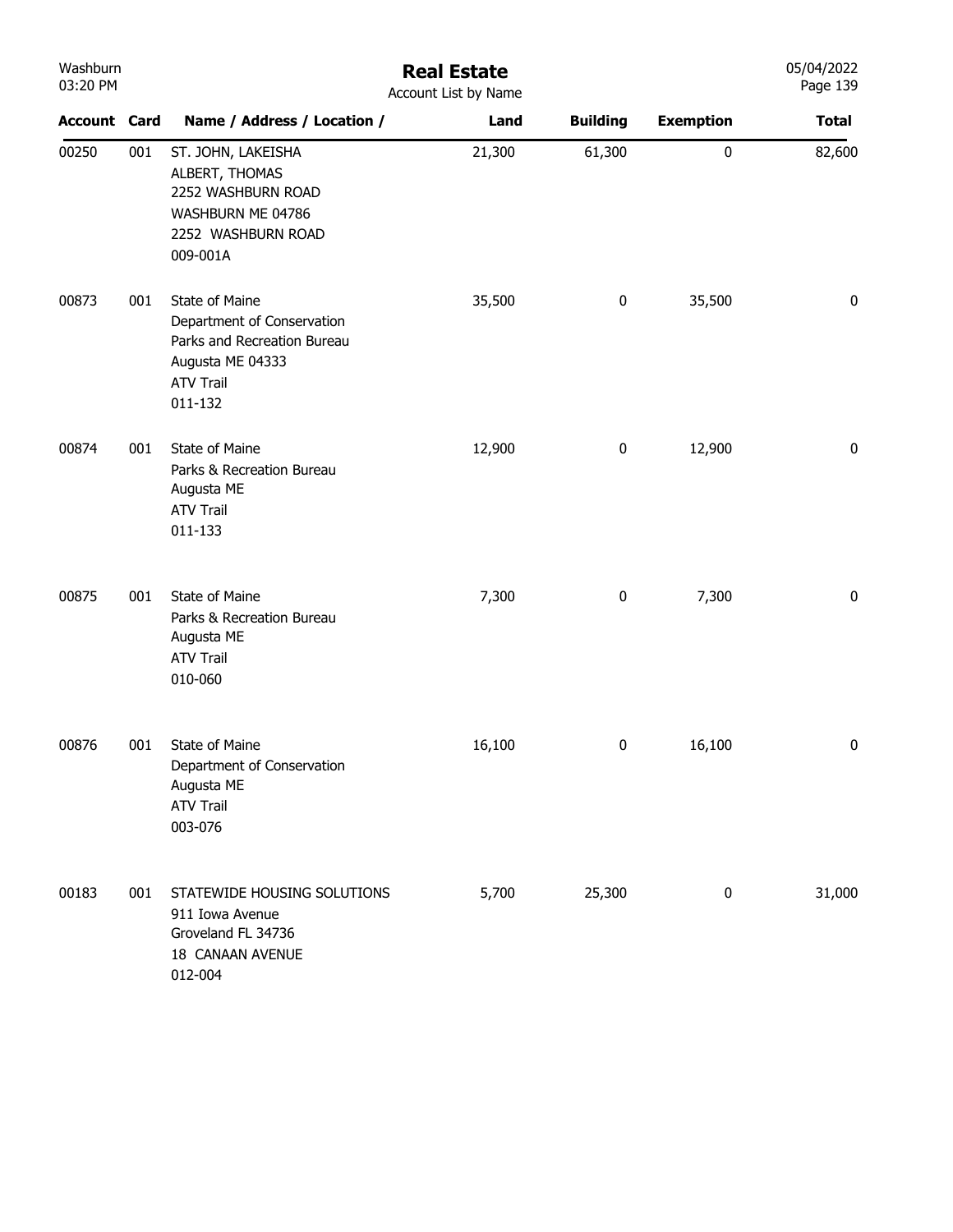| Washburn<br>03:20 PM |     | <b>Real Estate</b><br>Account List by Name                                                                                                                |        |                 |                  |              |  |
|----------------------|-----|-----------------------------------------------------------------------------------------------------------------------------------------------------------|--------|-----------------|------------------|--------------|--|
| <b>Account Card</b>  |     | Name / Address / Location /                                                                                                                               | Land   | <b>Building</b> | <b>Exemption</b> | <b>Total</b> |  |
| 00213                | 001 | STEVENS, MICHAEL<br>P.O. BOX 571<br>MAPLETON ME 04757<br><b>HILT STREET</b><br>004-017                                                                    | 3,100  | $\pmb{0}$       | $\pmb{0}$        | 3,100        |  |
| 01054                | 001 | STEVENS, MICHAEL<br>P.O. BOX 571<br>MAPLETON ME 04757<br>3 HILT STREET<br>004-018                                                                         | 8,300  | 56,500          | 25,000           | 39,800       |  |
| 00186                | 001 | STODDARD, ELMER<br>STODDARD, CHARLOTTE B<br>P.O. BOX 212<br>WASHBURN ME 04786<br>54 CHURCH STREET<br>004-013                                              | 10,200 | 50,100          | 31,000           | 29,300       |  |
| 00729                | 001 | STONE, MICHAEL D<br><b>19 CHURCHILL STREET</b><br>WASHBURN ME 04786<br>19 CHURCHILL STREET<br>011-098                                                     | 7,600  | 52,300          | 25,000           | 34,900       |  |
| 00879                | 001 | Story Hill Estates/Wilder Associates<br>c/o Stanford Management LLC<br>51 Rainbow Street<br>Presque Isle ME 04769<br>Story Hill Estates Drive<br>004-075B | 59,300 | 940,200         | $\pmb{0}$        | 999,500      |  |
| 00807                | 001 | STREETER, LIAM<br>STREETER, CANDICE<br>36 CROSS ROAD<br>WASHBURN ME 04786<br>36 CROSS ROAD<br>015-008                                                     | 27,000 | 68,900          | 25,000           | 70,900       |  |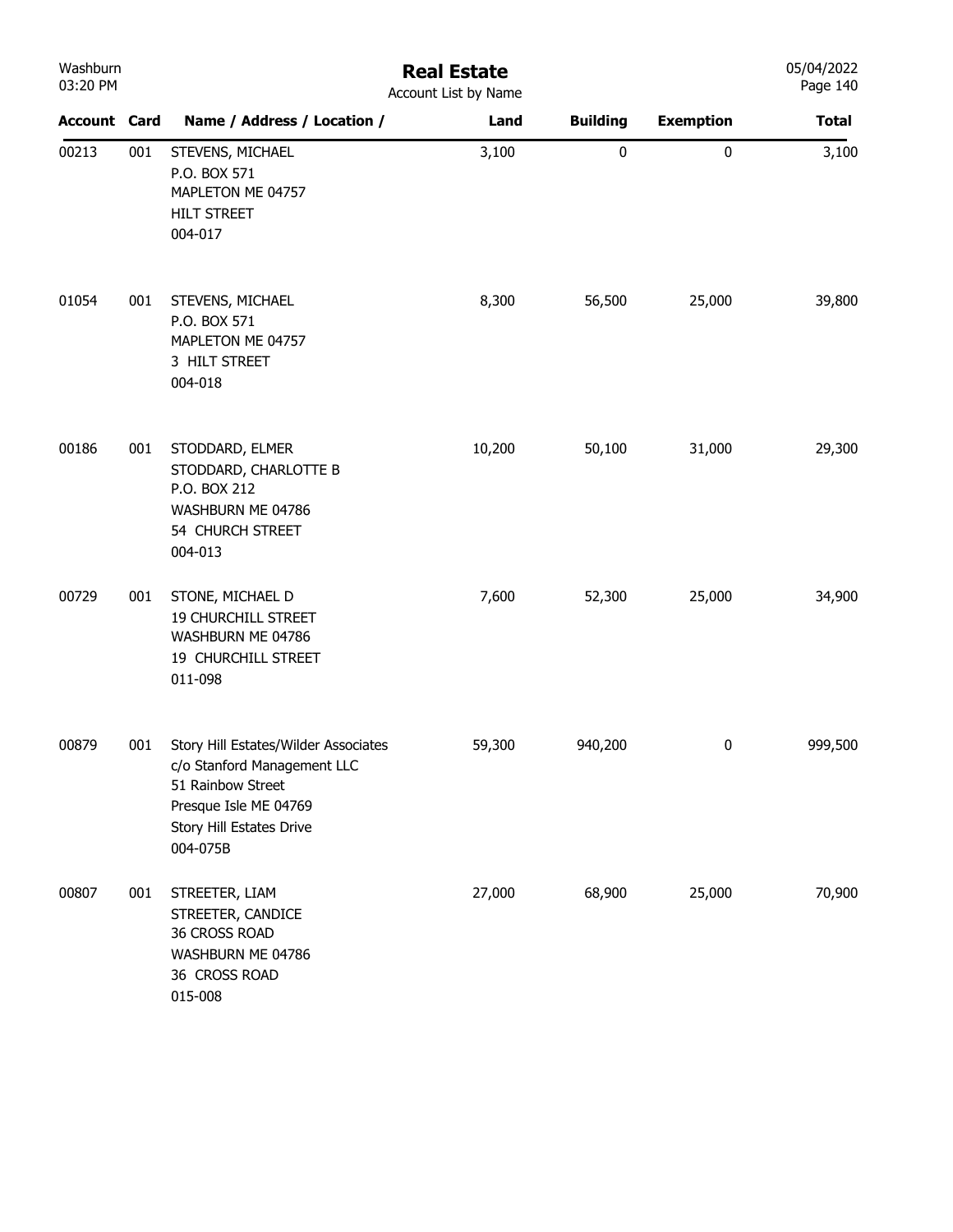| Washburn<br>03:20 PM |     |                                                                                                                        | <b>Real Estate</b><br>Account List by Name |                 |                  | 05/04/2022<br>Page 141 |
|----------------------|-----|------------------------------------------------------------------------------------------------------------------------|--------------------------------------------|-----------------|------------------|------------------------|
| <b>Account Card</b>  |     | Name / Address / Location /                                                                                            | Land                                       | <b>Building</b> | <b>Exemption</b> | <b>Total</b>           |
| 00885                | 001 | STUBBS, ANN L<br>56 STORY STREET<br>WASHBURN ME 04786<br>56 STORY STREET<br>010-006                                    | 9,900                                      | 50,200          | 25,000           | 35,100                 |
| 01072                | 001 | SULLIVAN, RAYMOND A<br>SULLIVAN, WILENA A<br>936 WASHBURN ROAD<br>WASHBURN ME 04786<br>936 WASHBURN ROAD<br>001-020    | 18,000                                     | 97,400          | 25,000           | 90,400                 |
| 00231                | 001 | SWEETEN, KENNETH<br>SWEETEN, SHARON<br>1104 Evelyn Drive<br>Deptford NJ 08096<br>Coffin Road<br>006-038                | 11,000                                     | $\bf{0}$        | $\bf{0}$         | 11,000                 |
| 00544                | 001 | SWEETSER, WILLIAM G<br>SWEETSER, JANET U<br>875 BAYSHORE DRIVE<br>ENGLEWOOD FL 34223<br>2667 WASHBURN ROAD<br>009-010D | 10,100                                     | 26,000          | $\bf{0}$         | 36,100                 |
| 00883                | 001 | Tarbox, Donald N<br>Tarbox, Barbara A<br>P.O. Box 530<br>Washburn ME 0486<br>51 Story Street<br>010-055                | 10,400                                     | 53,100          | 25,000           | 38,500                 |
| 00884                | 001 | TARBOX, LEON<br>210 EVERETT ROAD<br>WASHBURN ME 04786<br>210 EVERETT ROAD<br>007-019A                                  | 34,500                                     | 12,600          | 25,000           | 22,100                 |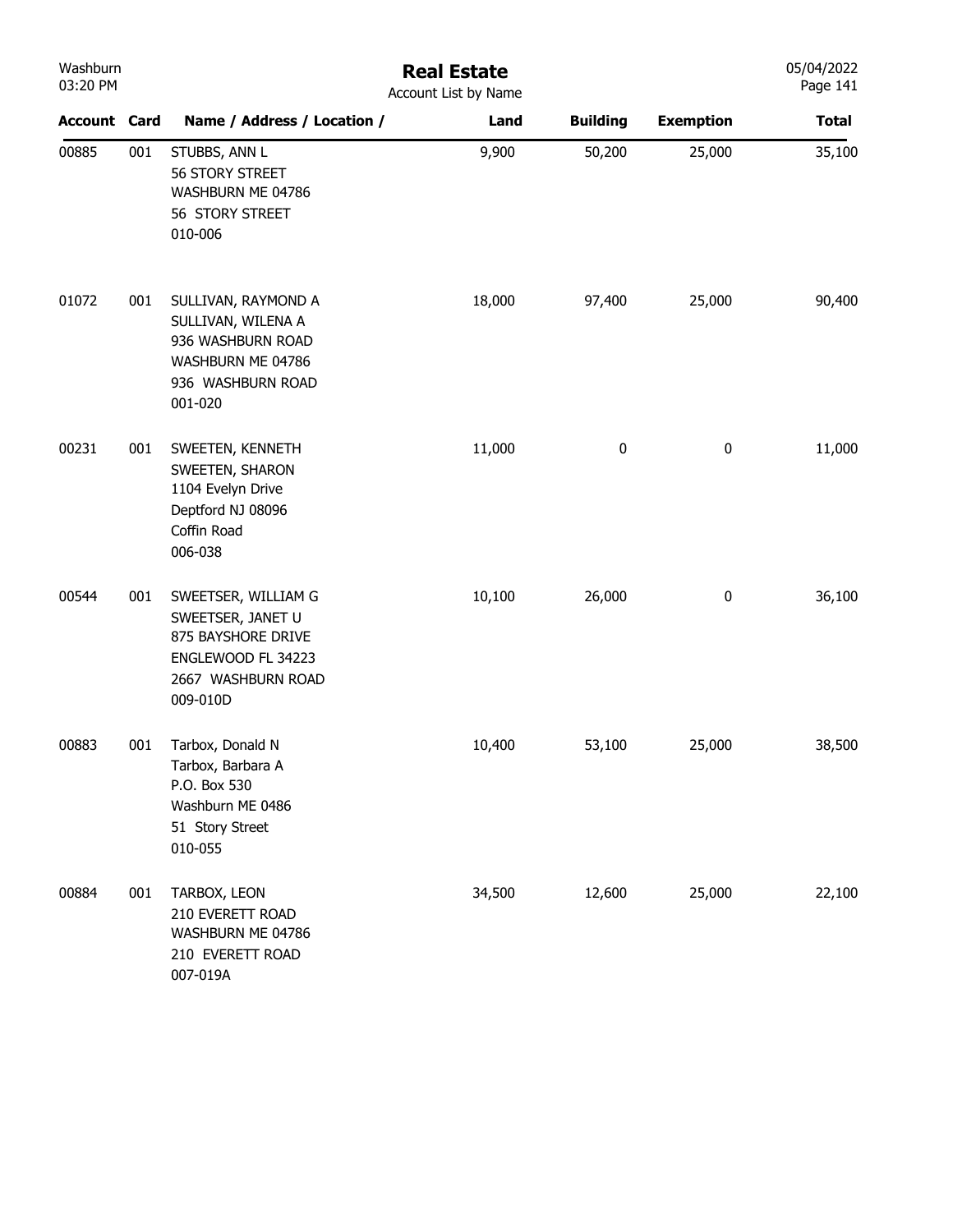| Washburn<br>03:20 PM |     | <b>Real Estate</b><br>Account List by Name                                                                    |           |                 |                  |              |  |  |
|----------------------|-----|---------------------------------------------------------------------------------------------------------------|-----------|-----------------|------------------|--------------|--|--|
| <b>Account Card</b>  |     | Name / Address / Location /                                                                                   | Land      | <b>Building</b> | <b>Exemption</b> | <b>Total</b> |  |  |
| 00886                | 001 | TARBOX, RENA<br>181 GARDNER CREEK ROAD<br>WASHBURN ME 04786<br>181 GARDNER CREEK ROAD<br>004-002A/ON          | $\pmb{0}$ | 6,700           | 6,700            | $\pmb{0}$    |  |  |
| 00715                | 001 | TARBOX, TANYA<br>181 GARDNER CREEK ROAD<br>WASHBURN ME 04786<br>191 GARDNER CREEK ROAD<br>001-067             | 14,300    | 2,000           | $\pmb{0}$        | 16,300       |  |  |
| 01037                | 001 | TARDIE, YVONNE<br>13 McMANUS STREET<br>WASHBURN ME 04786<br>13 McMANUS STREET<br>011-067                      | 10,000    | 76,100          | 25,000           | 61,100       |  |  |
| 00889                | 001 | Tarr, David<br>2575 WASHBURN RD<br>WASHBURN ME 04786<br>2575 Washburn Road<br>009-011                         | 159,800   | 75,400          | 25,000           | 210,200      |  |  |
| 00890                | 001 | TARR, MARK D<br>TARR, DEBORAH A<br>2059 WASHBURN ROAD<br>WASHBURN ME 04786<br><b>WASHBURN ROAD</b><br>009-016 | 90,200    | 2,000           | 0                | 92,200       |  |  |
| 00891                | 001 | Tarr, Mark D<br>Tarr, Deborah A<br>2059 WASHBURN ROAD<br>WASHBURN ME 04786<br>2059 Washburn Road<br>009-017   | 130,600   | 146,800         | 25,000           | 252,400      |  |  |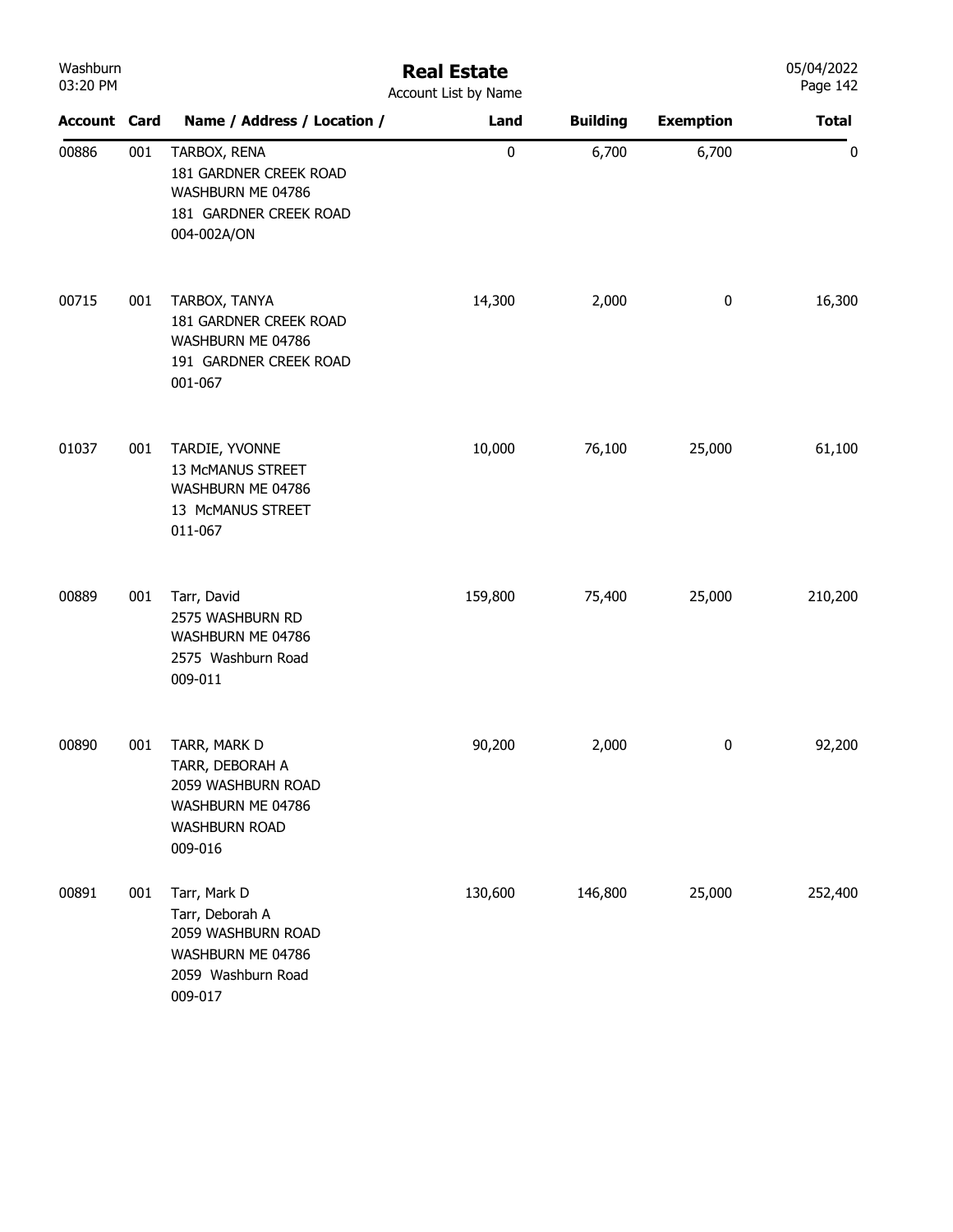| Washburn |  |  |  |  |  |
|----------|--|--|--|--|--|
| 03:20 PM |  |  |  |  |  |

## Real Estate Account List by Name

| <b>Account Card</b> |     | Name / Address / Location /                                                                                                           | <b>ACCOUTE LIST DY IVALLIC</b><br>Land | <b>Building</b> | <b>Exemption</b> | <b>Total</b> |
|---------------------|-----|---------------------------------------------------------------------------------------------------------------------------------------|----------------------------------------|-----------------|------------------|--------------|
| 00892               | 001 | Tarr, Mark D<br>Tarr, Deborah A<br>2059 WASHBURN ROAD<br>WASHBURN ME 04786<br><b>Tabor Road</b><br>008-018                            | 78,200                                 | $\pmb{0}$       | $\pmb{0}$        | 78,200       |
| 00893               | 001 | TARR, SARAH L<br>TARR, JAMES M<br>TARR, ANDREW J.<br>208 THORNRIDGE DRIVE<br>LEVITTOWN PA 19054 2316<br>2237 WASHBURN ROAD<br>009-015 | 56,900                                 | 77,500          | $\pmb{0}$        | 134,400      |
| 00353               | 001 | Tate, Joshua<br>Tate, Sarah<br>43 Hines Street<br>WASHBURN ME 04786<br>43 HINES STREET<br>011-056                                     | 21,800                                 | 104,100         | 25,000           | 100,900      |
| 00639               | 001 | TAVERAS, MELISSA<br>935 WASHBURN ROAD<br>WASHBURN ME 04786<br>935 WASHBURN ROAD<br>001-010                                            | 15,300                                 | 60,700          | 25,000           | 51,000       |
| 01043               | 001 | TBK NORTHERN MAINE LLC<br>Attn: JUDY<br>563 ACESS HIGHWAY<br>CARIBOU ME 04736<br>975 WASHBURN ROAD<br>001-005B                        | 17,200                                 | 82,700          | 0                | 99,900       |
| 00437               | 001 | TBK NORTHERN MAINE PROPERTIES<br>Attn: Judy<br>563 Access Highway<br>Caribou ME 04736<br><b>BROOKSIDE CIRCLE</b><br>004-054           | 75,500                                 | 0               | 0                | 75,500       |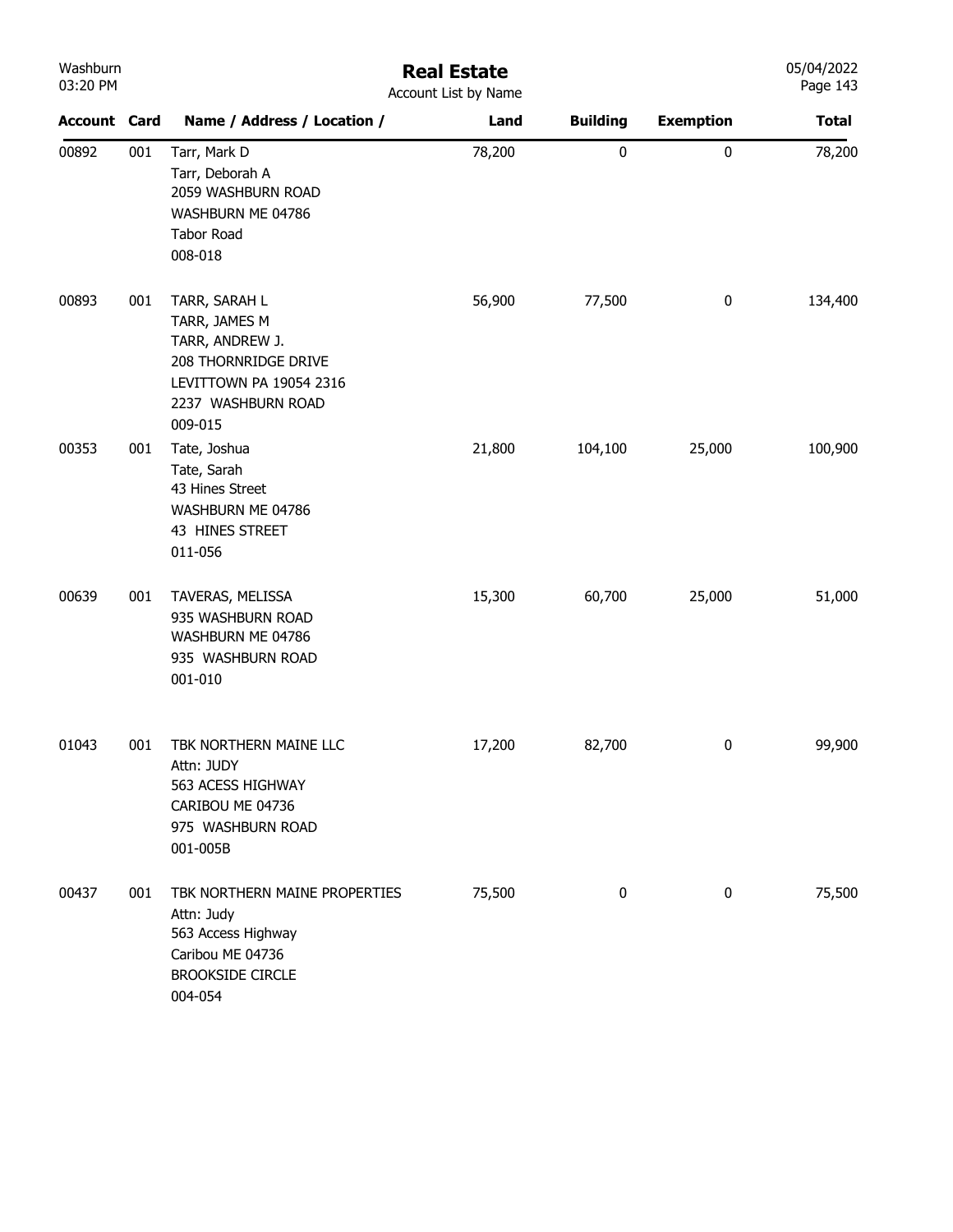| Washburn<br>03:20 PM | <b>Real Estate</b><br>Account List by Name |                                                                                                                                 |        |                 |                  |              |
|----------------------|--------------------------------------------|---------------------------------------------------------------------------------------------------------------------------------|--------|-----------------|------------------|--------------|
| <b>Account Card</b>  |                                            | Name / Address / Location /                                                                                                     | Land   | <b>Building</b> | <b>Exemption</b> | <b>Total</b> |
| 00013                | 001                                        | TBK NORTHERN MAINE PROPERTIES,<br>Attn: Judy<br>563 Access Highway<br>Caribou ME 04736<br>27 Brookside Circle<br>004-054 On #10 | 0      | 6,100           | 0                | 6,100        |
| 00078                | 001                                        | TBK NORTHERN MAINE PROPERTIES,<br>Attn: Judy<br>563 Access Highway<br>Caribou ME 04736<br>9 BROOKSIDE CIRCLE<br>004-054 On #04  | 0      | 8,200           | $\pmb{0}$        | 8,200        |
| 01100                | 001                                        | TBK NORTHERN MAINE PROPERTIES,<br>ATTN: Judy<br>563 Access Highway<br>Caribou ME 04736<br>61 BROOKSIDE CIRCLE<br>004-054 On #18 | 0      | 5,100           | $\pmb{0}$        | 5,100        |
| 00491                | 001                                        | THE RAZI FAMILY TRUST<br>c/o ALI S. RAZI<br>1670 EAGLE GLEN DRIVE<br>BLACKLICK OH 43004<br>CASTLE HILL ROAD<br>001-052C         | 39,200 | $\pmb{0}$       | $\pmb{0}$        | 39,200       |
| 00383                | 001                                        | THERIAULT JR., DWAYNE<br>87 CARIBOU ROAD<br>WASHBURN ME 04786<br>87 CARIBOU LAKE ROAD<br>006-008                                | 14,300 | 63,000          | 0                | 77,300       |
| 00499                | 001                                        | Theriault, Brielle<br>Theriault, Cory<br>5 CHURCHILL STREET<br>WASHBURN ME 04786<br>1327 MAIN STREET<br>011-105/106             | 3,100  | 0               | $\pmb{0}$        | 3,100        |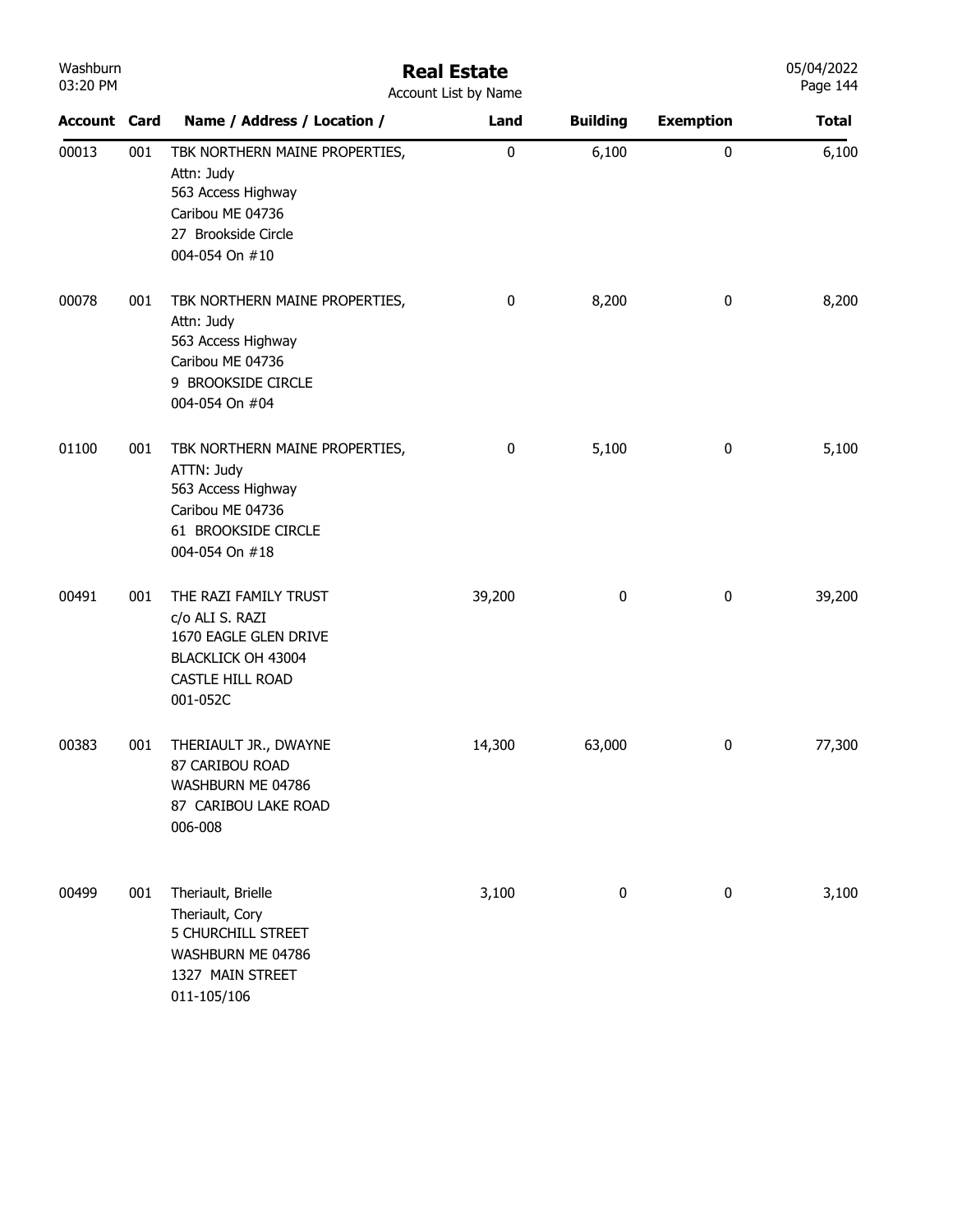| Washburn<br>03:20 PM |     |                                                                                                               | <b>Real Estate</b><br>Account List by Name |                 |                  | 05/04/2022<br>Page 145 |
|----------------------|-----|---------------------------------------------------------------------------------------------------------------|--------------------------------------------|-----------------|------------------|------------------------|
| <b>Account Card</b>  |     | Name / Address / Location /                                                                                   | Land                                       | <b>Building</b> | <b>Exemption</b> | <b>Total</b>           |
| 00633                | 001 | THERIAULT, BRIELLE<br><b>5 CHURCHILL STREET</b><br>WASHBURN ME 04786<br>5 CHURCHILL STREET<br>011-104         | 8,200                                      | 49,400          | $\pmb{0}$        | 57,600                 |
| 00896                | 001 | THERIAULT, DUANE J<br>100 DAIGLE CROSS ROAD<br>ST. AGATHA ME 04772<br>EVERETT ROAD<br>007-023                 | 73,900                                     | 0               | 0                | 73,900                 |
| 00897                | 001 | Theriault, Heather M<br>Theriault, Joel D<br>369 Tabor Road<br>Washburn ME 04786<br>369 Tabor Road<br>008-019 | 12,200                                     | 64,800          | 25,000           | 52,000                 |
| 01071                | 001 | THERIAULT, SCOTT J<br>1928 WASHBURN ROAD<br>WASHBURN ME 04786<br>1928 WASHBURN ROAD<br>008-024B               | 16,500                                     | 94,800          | 25,000           | 86,300                 |
| 00902                | 001 | THIBODEAU, KEVIN<br>513 CARIBOU LAKE RD<br>WASHBURN ME 04786<br>513 CARIBOU LAKE ROAD<br>006-019              | 64,500                                     | 17,300          | 25,000           | 56,800                 |
| 00903                | 001 | THIBODEAU, WAINEL R<br>THIBODEAU, JANET M<br>P.O. BOX 463<br>WASHBURN ME 04786<br>15 CHURCH STREET<br>011-027 | 15,500                                     | 68,800          | 25,000           | 59,300                 |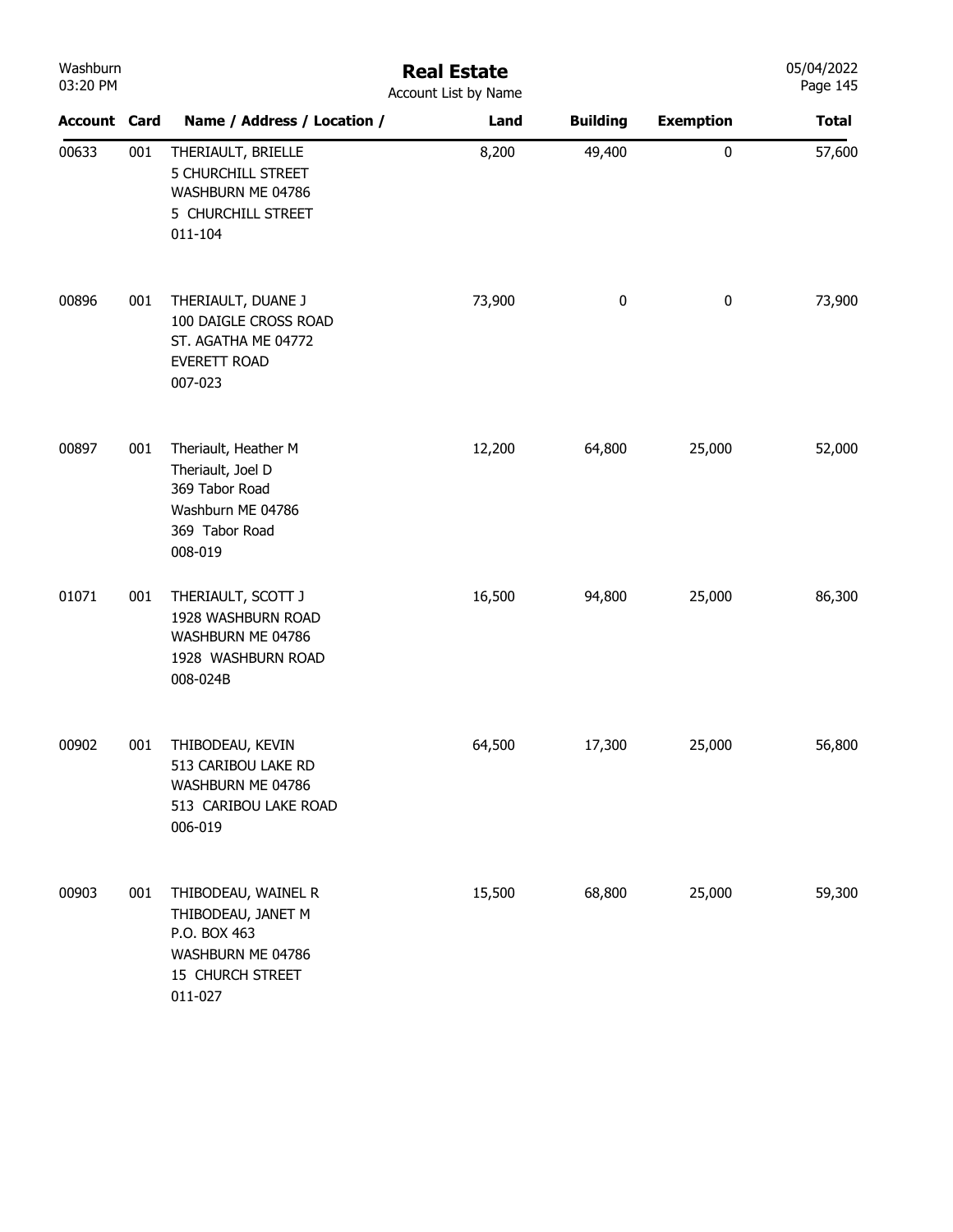| Washburn<br>03:20 PM |     |                                                                                                                 | <b>Real Estate</b><br>Account List by Name |                 |                  | 05/04/2022<br>Page 146 |
|----------------------|-----|-----------------------------------------------------------------------------------------------------------------|--------------------------------------------|-----------------|------------------|------------------------|
| <b>Account Card</b>  |     | Name / Address / Location /                                                                                     | Land                                       | <b>Building</b> | <b>Exemption</b> | <b>Total</b>           |
| 00799                | 001 | Thomas, Frederick<br>Thomas, Beverly L<br><b>PO BOX 450</b><br>WASHBURN ME 04786<br>23 Wilder Street<br>012-105 | 7,200                                      | 10,800          | $\pmb{0}$        | 18,000                 |
| 00905                | 001 | Thomas, Frederick A Jr<br>Thomas, Beverly L<br>P.O. BOX 450<br>WASHBURN ME 04786<br>11 School Street<br>011-122 | 18,300                                     | 93,600          | 25,000           | 86,900                 |
| 00534                | 001 | THOMPSON, ADAM<br>THOMPSON, ALYSSA<br>P.O. Box 41<br>Washburn ME 04786<br>212 HINES STREET<br>004-039B          | 22,900                                     | 172,900         | 25,000           | 170,800                |
| 00345                | 001 | THOMPSON, ADAM E<br>P.O. BOX 41<br>WASHBURN ME 04786<br>1280 MAIN STREET<br>011-005                             | 5,500                                      | 106,600         | $\pmb{0}$        | 112,100                |
| 00519                | 001 | THOMPSON, ADAM E<br>THOMPSON, JASON A<br>PO Box 41<br>Washburn ME 04786<br>PARSONS ROAD<br>003-052              | 4,500                                      | 0               | 0                | 4,500                  |
| 00525                | 001 | THOMPSON, ADAM E<br>THOMPSON, JASON A<br>PO Box 41<br>Washburn ME 04786<br>1621 PARSONS ROAD<br>003-053         | 17,800                                     | 48,000          | 25,000           | 40,800                 |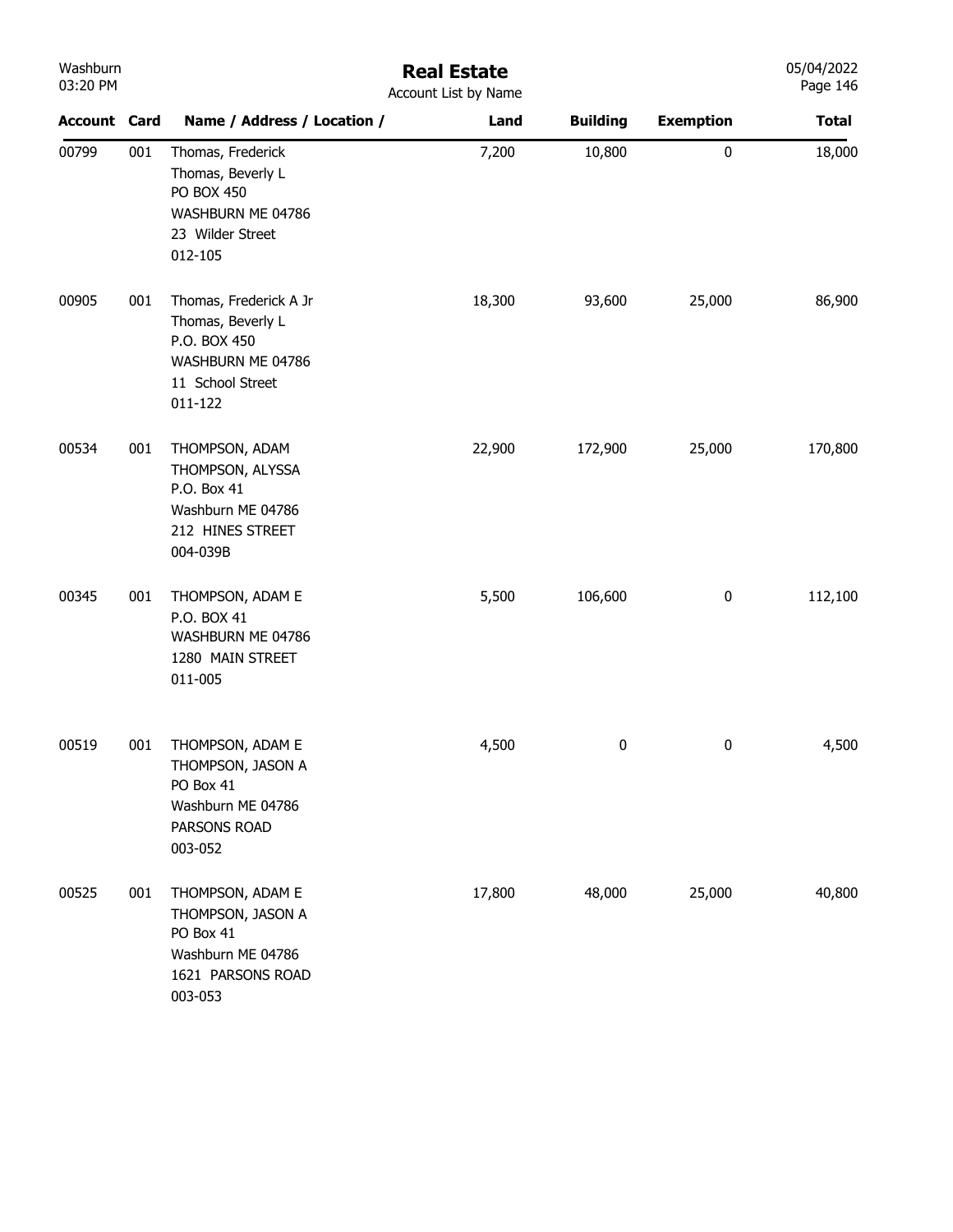| Washburn |  |
|----------|--|
| 03:20 PM |  |

## Real Estate

| 03:20 PM            |     |                                                                                                            | Account List by Name |                 |                  | Page 147     |
|---------------------|-----|------------------------------------------------------------------------------------------------------------|----------------------|-----------------|------------------|--------------|
| <b>Account Card</b> |     | Name / Address / Location /                                                                                | Land                 | <b>Building</b> | <b>Exemption</b> | <b>Total</b> |
| 00331               | 001 | THOMPSON, ALAN<br>THOMPSON, SHARON<br>PO BOX<br>WASHBURN ME 04786<br>782 WASHBURN ROAD<br>002-035          | 30,400               | 33,300          | 0                | 63,700       |
| 00559               | 001 | THOMPSON, ALAN<br>THOMPSON, SHARON M<br>PO BOX 82<br>WASHBURN ME 04786<br><b>WASHBURN ROAD</b><br>002-037  | 13,800               | 0               | $\pmb{0}$        | 13,800       |
| 00744               | 001 | THOMPSON, ALAN<br>THOMPSON, ADAM<br>PO BOX 82<br>WASHBURN ME 04786<br>12 GOULD STREET<br>011-001           | 10,200               | 54,200          | $\pmb{0}$        | 64,400       |
| 00907               | 001 | THOMPSON, ALAN<br>PO BOX 82<br>WASHBURN ME 04786<br>831 WASHBURN ROAD<br>002-001A                          | 16,800               | 44,500          | $\pmb{0}$        | 61,300       |
| 00908               | 001 | THOMPSON, ALAN<br>PO BOX 82<br>WASHBURN ME 04786<br><b>COFFIN ROAD</b><br>003-001A                         | 23,000               | $\pmb{0}$       | $\pmb{0}$        | 23,000       |
| 00906               | 001 | THOMPSON, ALAN R<br>THOMPSON, SHARON M<br>P.O. BOX 82<br>WASHBURN ME 04786<br>833 WASHBURN ROAD<br>002-004 | 5,500                | 0               | $\pmb{0}$        | 5,500        |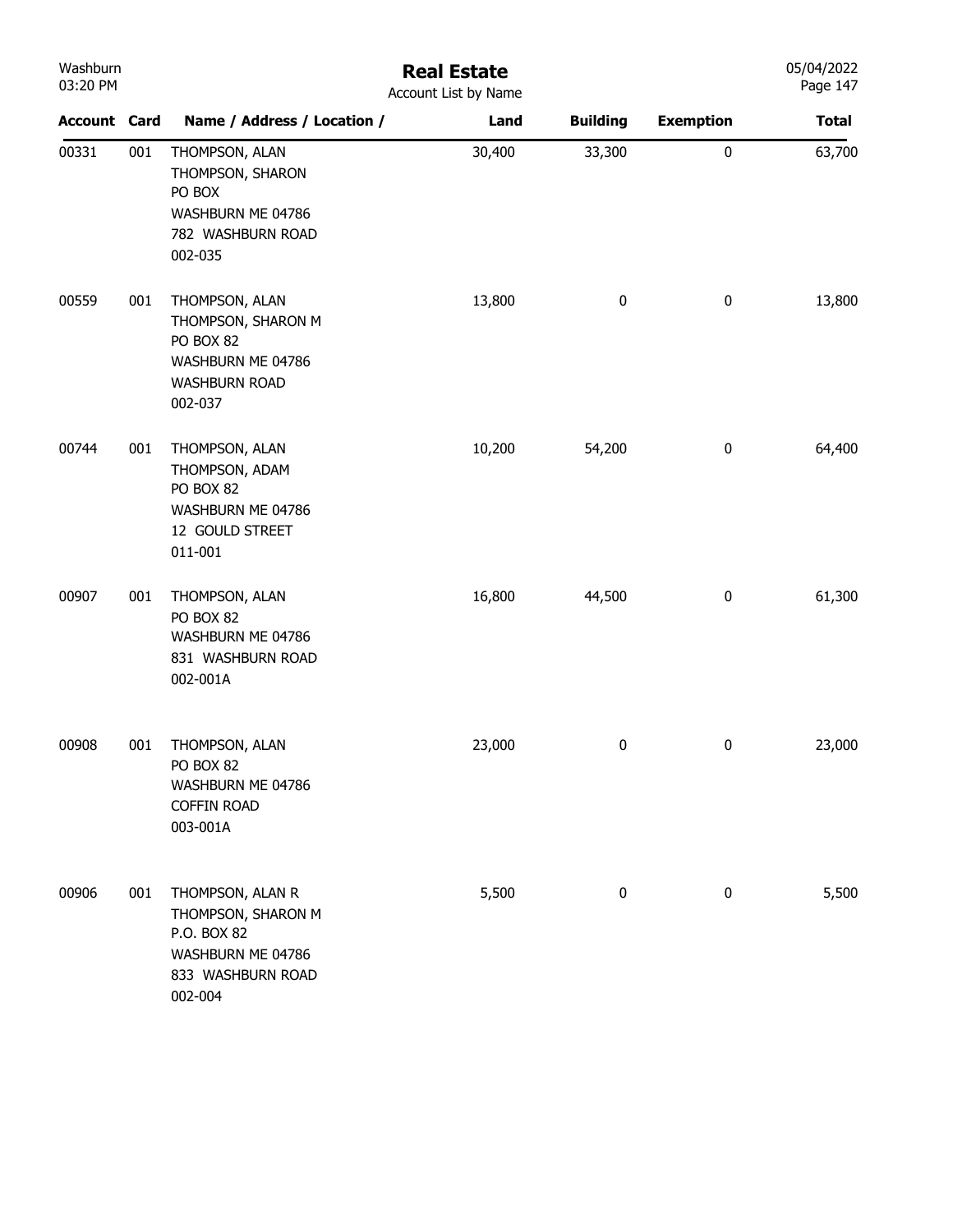| Washburn<br>03:20 PM |     |                                                                                                                | <b>Real Estate</b><br>Account List by Name |                 |                  | 05/04/2022<br>Page 148 |
|----------------------|-----|----------------------------------------------------------------------------------------------------------------|--------------------------------------------|-----------------|------------------|------------------------|
| <b>Account Card</b>  |     | Name / Address / Location /                                                                                    | Land                                       | <b>Building</b> | <b>Exemption</b> | <b>Total</b>           |
| 00909                | 001 | THOMPSON, ALAN R<br>P.O. BOX 82<br>WASHBURN ME 04786<br><b>COFFIN ROAD</b><br>003-071                          | 17,000                                     | $\pmb{0}$       | $\pmb{0}$        | 17,000                 |
| 01070                | 001 | THOMPSON, ALAN R<br>THOMPSON, SHARON M<br>P.O. BOX 82<br>WASHBURN ME 04786<br>224 HINES STREET<br>004-040      | 20,300                                     | 131,500         | 25,000           | 126,800                |
| 00915                | 001 | THOMPSON, DEVIN<br>44 HAYES ROAD<br>CASTLE HILL ME 04757<br>46 CROSS ROAD<br>015-009                           | 20,400                                     | 103,000         | $\bf{0}$         | 123,400                |
| 00910                | 001 | THOMPSON, GREGORY L<br>THOMPSON, MELISSA W<br>PO BOX 444<br>WASHBURN ME 04786<br>44 WILDER STREET<br>012-062   | 11,700                                     | 86,000          | 25,000           | 72,700                 |
| 00810                | 001 | THOMPSON, JASON A<br>THOMPSON, AMY L<br>629 WASHBURN ROAD<br>WASHBURN ME 04786<br>629 WASHBURN ROAD<br>002-011 | 19,700                                     | 223,200         | 25,000           | 217,900                |
| 00911                | 001 | THOMPSON, MARIANNE<br>22 School Street, Apt. 14<br>Belfast ME 04915 6423<br>466 WASHBURN ROAD<br>015-023       | 10,700                                     | 78,100          | $\bf{0}$         | 88,800                 |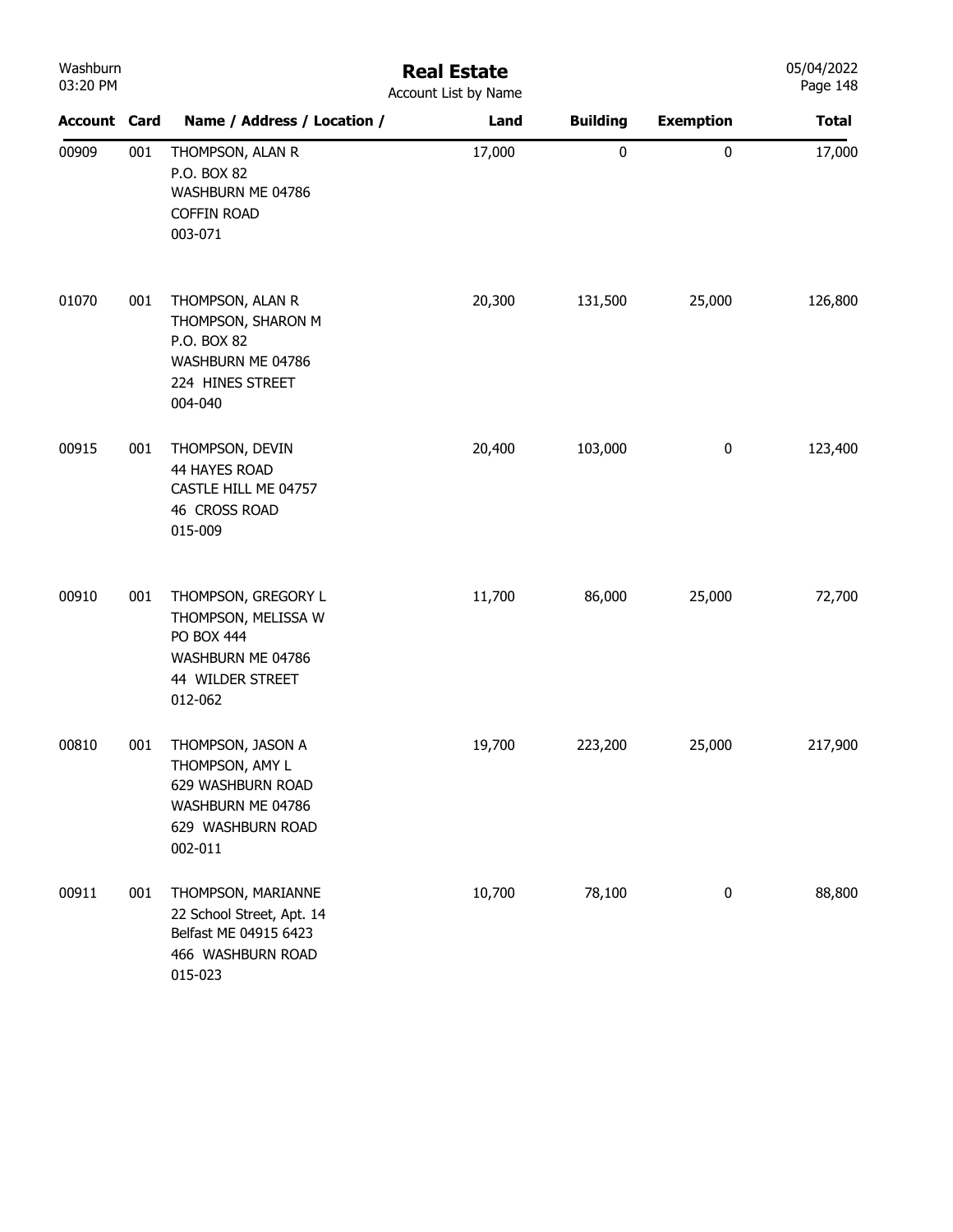| Washburn<br>03:20 PM |     |                                                                                                                           | <b>Real Estate</b><br>Account List by Name |                  |                  | 05/04/2022<br>Page 149 |
|----------------------|-----|---------------------------------------------------------------------------------------------------------------------------|--------------------------------------------|------------------|------------------|------------------------|
| <b>Account Card</b>  |     | Name / Address / Location /                                                                                               | Land                                       | <b>Building</b>  | <b>Exemption</b> | <b>Total</b>           |
| 00912                | 001 | THOMPSON, MICHAEL W<br>THOMPSON, KATHY A<br>PO BOX 461<br>WASHBURN ME 04786<br>815 WASHBURN ROAD<br>002-060               | 16,900                                     | 80,900           | 25,000           | 72,800                 |
| 00913                | 001 | THOMPSON, RANDY<br>THOMPSON, HEIDI JO (OUELLETTE)<br><b>PO BOX 125</b><br>WASHBURN ME 04786<br>44 HINES STREET<br>011-034 | 19,500                                     | 99,300           | 25,000           | 93,800                 |
| 00914                | 001 | THOMPSON, RANDY<br>THOMPSON, HEIDI<br><b>PO BOX 125</b><br>WASHBURN ME 04786<br><b>6 STORY STREET</b><br>011-035          | $\pmb{0}$                                  | 16,900           | $\pmb{0}$        | 16,900                 |
| 00916                | 001 | THOMPSON, TERRY D<br>201 GARDNER CREEK RD<br>WASHBURN ME 04786<br>201 GARDNER CREEK ROAD<br>001-065                       | 6,800                                      | 41,200           | 25,000           | 23,000                 |
| 01126                | 001 | THOMPSON'S PROPERTY<br>P.O. BOX 42<br>WASHBURN ME 04786<br>589 WASHBURN ROAD<br>002-012E                                  | 31,500                                     | $\boldsymbol{0}$ | 0                | 31,500                 |
| 00686                | 001 | THURSTON, JOYCE C<br>PO BOX 52<br>PRESQUE ISLE ME 04769<br>311 COFFIN ROAD<br>006-043-3                                   | 16,500                                     | 69,800           | 31,000           | 55,300                 |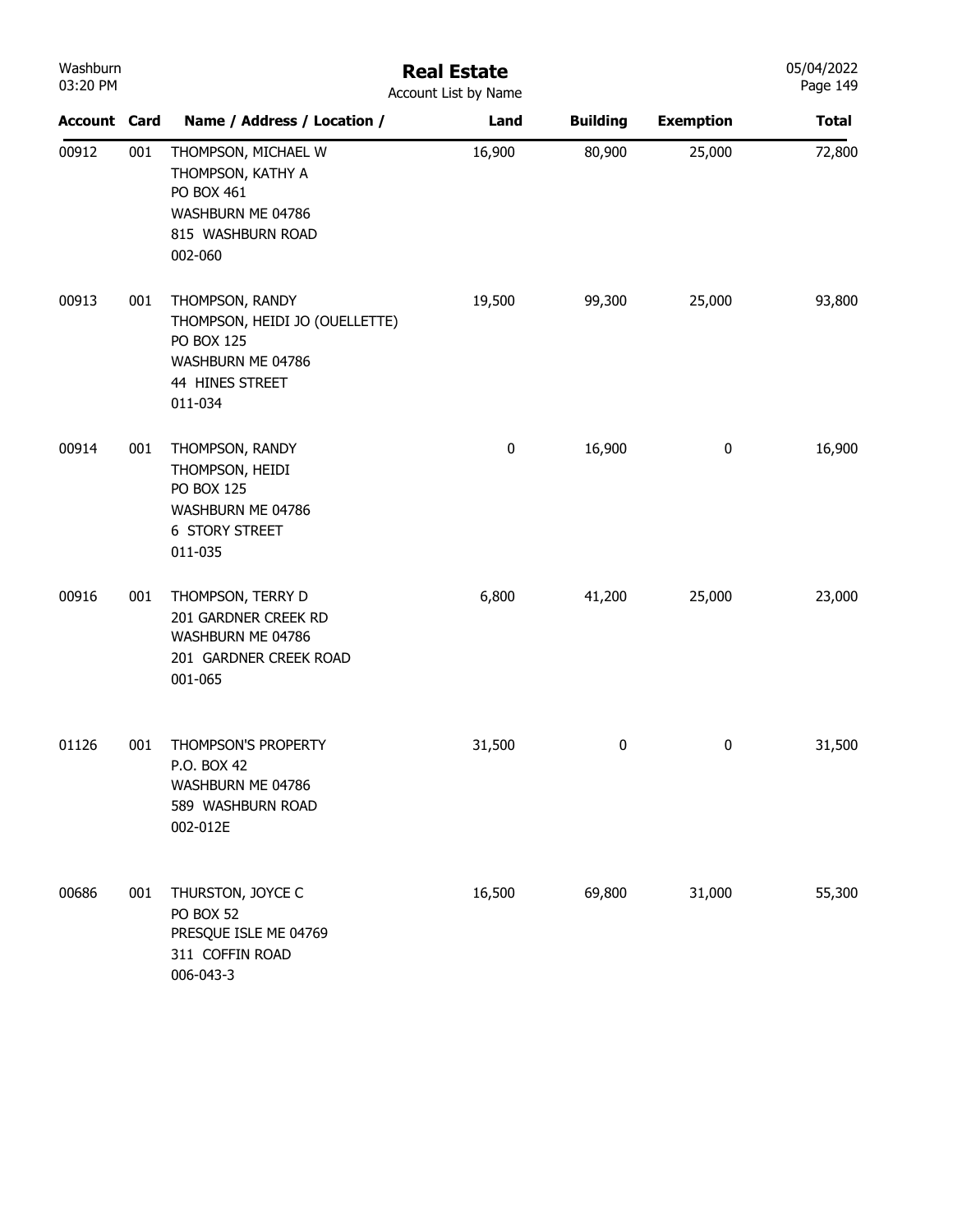| Washburn<br>03:20 PM |     |                                                                                                               | <b>Real Estate</b><br>Account List by Name |                 |                  | 05/04/2022<br>Page 150 |
|----------------------|-----|---------------------------------------------------------------------------------------------------------------|--------------------------------------------|-----------------|------------------|------------------------|
| <b>Account Card</b>  |     | Name / Address / Location /                                                                                   | Land                                       | <b>Building</b> | <b>Exemption</b> | <b>Total</b>           |
| 00372                | 001 | THURSTON, WADE<br>323 COFFIN ROAD<br>WASHBURN ME 04786<br>323 COFFIN ROAD<br>006-043-5                        | 17,500                                     | 90,400          | 25,000           | 82,900                 |
| 00685                | 001 | THURSTON, WADE<br>323 COFFIN ROAD<br>WASHBURN ME 04786<br><b>COFFIN ROAD</b><br>006-043-2                     | 9,000                                      | $\pmb{0}$       | $\pmb{0}$        | 9,000                  |
| 00687                | 001 | THURSTON, WADE<br>323 COFFIN ROAD<br>WASHBURN ME 04786<br><b>COFFIN ROAD</b><br>006-043-4                     | 9,000                                      | $\pmb{0}$       | $\pmb{0}$        | 9,000                  |
| 00691                | 001 | THURSTON, WADE<br>323 COFFIN ROAD<br>WASHBURN ME 04786<br><b>COFFIN ROAD</b><br>006-043-7                     | 14,800                                     | $\pmb{0}$       | $\pmb{0}$        | 14,800                 |
| 01132                | 001 | TIERNEY, AMBER RAY<br>55 WASHBURN ROAD<br>WASHBURN ME 04786<br>55 WASHBURN ROAD<br>003-ON24                   | 0                                          | 5,700           | 0                | 5,700                  |
| 00839                | 001 | TILLEY, ALTON R JR<br>TILLEY, CAROL A<br>139 HINES STREET<br>WASHBURN ME 04786<br>113 HINES STREET<br>010-027 | 8,300                                      | 0               | $\bf{0}$         | 8,300                  |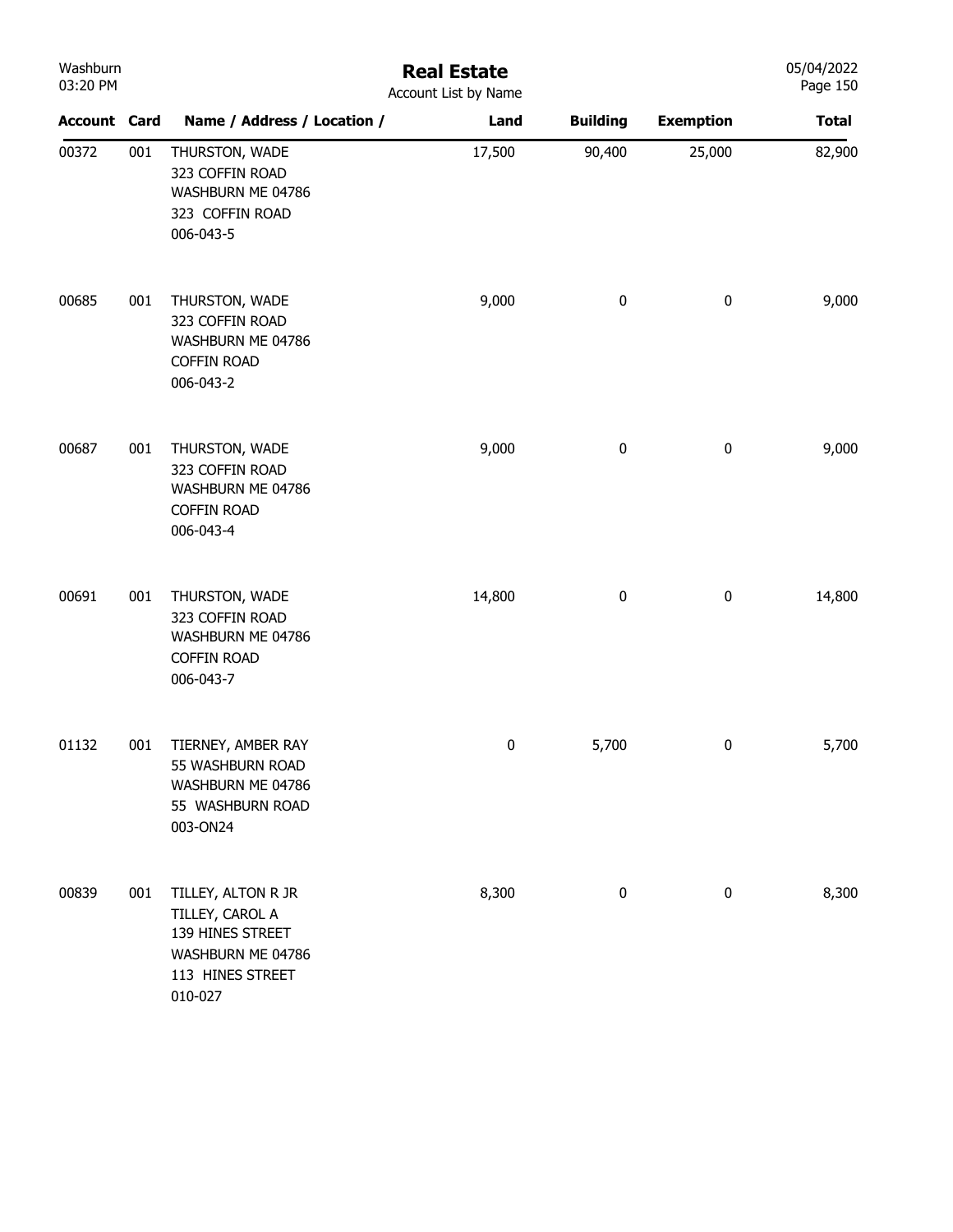| Washburn<br>03:20 PM |     |                                                                                                           | <b>Real Estate</b><br>Account List by Name |                 |                  | 05/04/2022<br>Page 151 |
|----------------------|-----|-----------------------------------------------------------------------------------------------------------|--------------------------------------------|-----------------|------------------|------------------------|
| <b>Account Card</b>  |     | Name / Address / Location /                                                                               | Land                                       | <b>Building</b> | <b>Exemption</b> | <b>Total</b>           |
| 00919                | 001 | TILLEY, ALTON R JR<br>139 HINES STREET<br>WASHBURN ME 04786<br>139 HINES STREET<br>010-020                | 17,100                                     | 65,500          | 25,000           | 57,600                 |
| 00721                | 001 | TILLEY, BURTON<br>TILLEY, BETTE L<br>PO BOX 437<br>WASHBURN ME 04786<br>RIVERSIDE DRIVE S<br>014-013      | 200                                        | $\pmb{0}$       | $\pmb{0}$        | 200                    |
| 00918                | 001 | Tilley, Burton E<br>Tilley, Betty L<br>PO BOX 437<br>WASHBURN ME 04786<br>26 Riverside Drive S<br>014-018 | 15,800                                     | 72,000          | 25,000           | 62,800                 |
| 00921                | 001 | TINGLEY, KEITH I., SR.<br>198 WEST MAIN STREET<br>DUDLEY MA 01571<br><b>WASHBURN ROAD</b><br>004-059      | 4,300                                      | $\bf{0}$        | $\pmb{0}$        | 4,300                  |
| 00485                | 001 | TOWERS NORTH, INC.<br>P.O. BOX 596<br>BANGOR ME 04402<br><b>WASHBURN ROAD</b><br>001-004A                 | 6,400                                      | 1,000           | $\pmb{0}$        | 7,400                  |
| 00922                | 001 | TOWERS NORTH, INC.<br>P.O. BOX 596<br>BANGOR ME 04402<br><b>WASHBURN ROAD</b><br>001-004B                 | 6,400                                      | $\pmb{0}$       | $\pmb{0}$        | 6,400                  |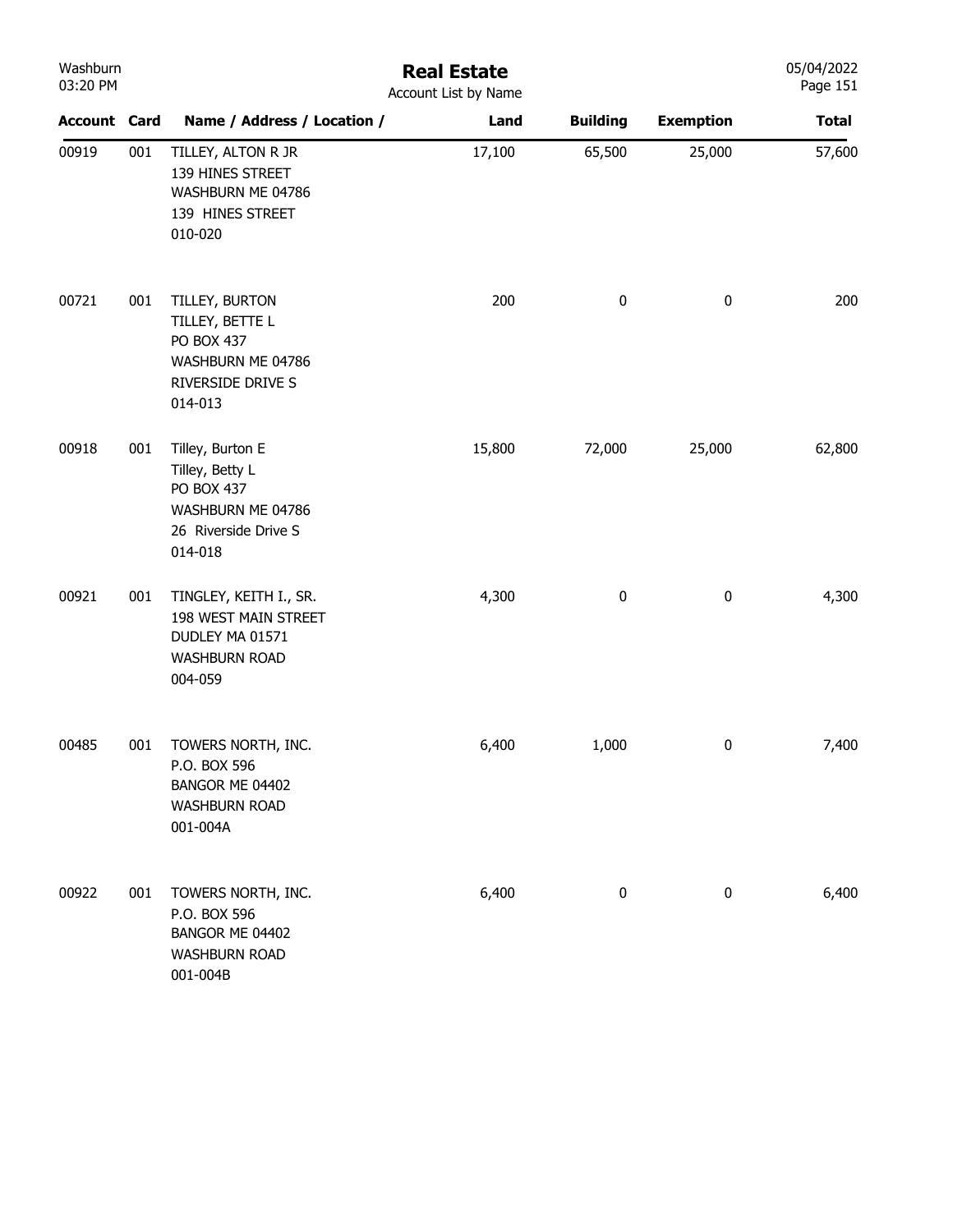| Washburn<br>03:20 PM |     |                                                                                            | <b>Real Estate</b><br>Account List by Name |                 |                  | 05/04/2022<br>Page 152 |
|----------------------|-----|--------------------------------------------------------------------------------------------|--------------------------------------------|-----------------|------------------|------------------------|
| <b>Account Card</b>  |     | Name / Address / Location /                                                                | Land                                       | <b>Building</b> | <b>Exemption</b> | <b>Total</b>           |
| 00923                | 001 | TOWERS NORTH, INC.<br>P.O. BOX 596<br>BANGOR ME 04402<br><b>WASHBURN ROAD</b><br>001-004   | 6,400                                      | $\pmb{0}$       | $\pmb{0}$        | 6,400                  |
| 01088                | 001 | Town of Wade<br>PO BOX 189<br>WASHBURN ME 04786<br>6 Victoria Street<br>011-136            | 9,500                                      | 52,000          | $\pmb{0}$        | 61,500                 |
| 00220                | 001 | TOWN OF WASHBURN<br>1287 MAIN STREET<br>WASHBURN ME 04786<br><b>KIM STREET</b><br>004-075A | 7,900                                      | 0               | 7,900            | $\pmb{0}$              |
| 00430                | 001 | TOWN OF WASHBURN<br>1287 WASHBURN ROAD<br>WASHBURN ME 04786<br>THOMPSON STREET<br>012-037  | 3,400                                      | $\pmb{0}$       | 3,400            | $\pmb{0}$              |
| 00664                | 001 | TOWN OF WASHBURN<br>1287 MAIN STREET<br>WASHBURN ME 04786<br>1275 MAIN STREET<br>011-130   | 6,200                                      | $\pmb{0}$       | 6,200            | $\bf{0}$               |
| 00746                | 001 | Town of Washburn<br>P.O. Box 252<br>Washburn ME<br>1240 Main Street - McKay<br>012-043     | 6,400                                      | $\pmb{0}$       | 6,400            | 0                      |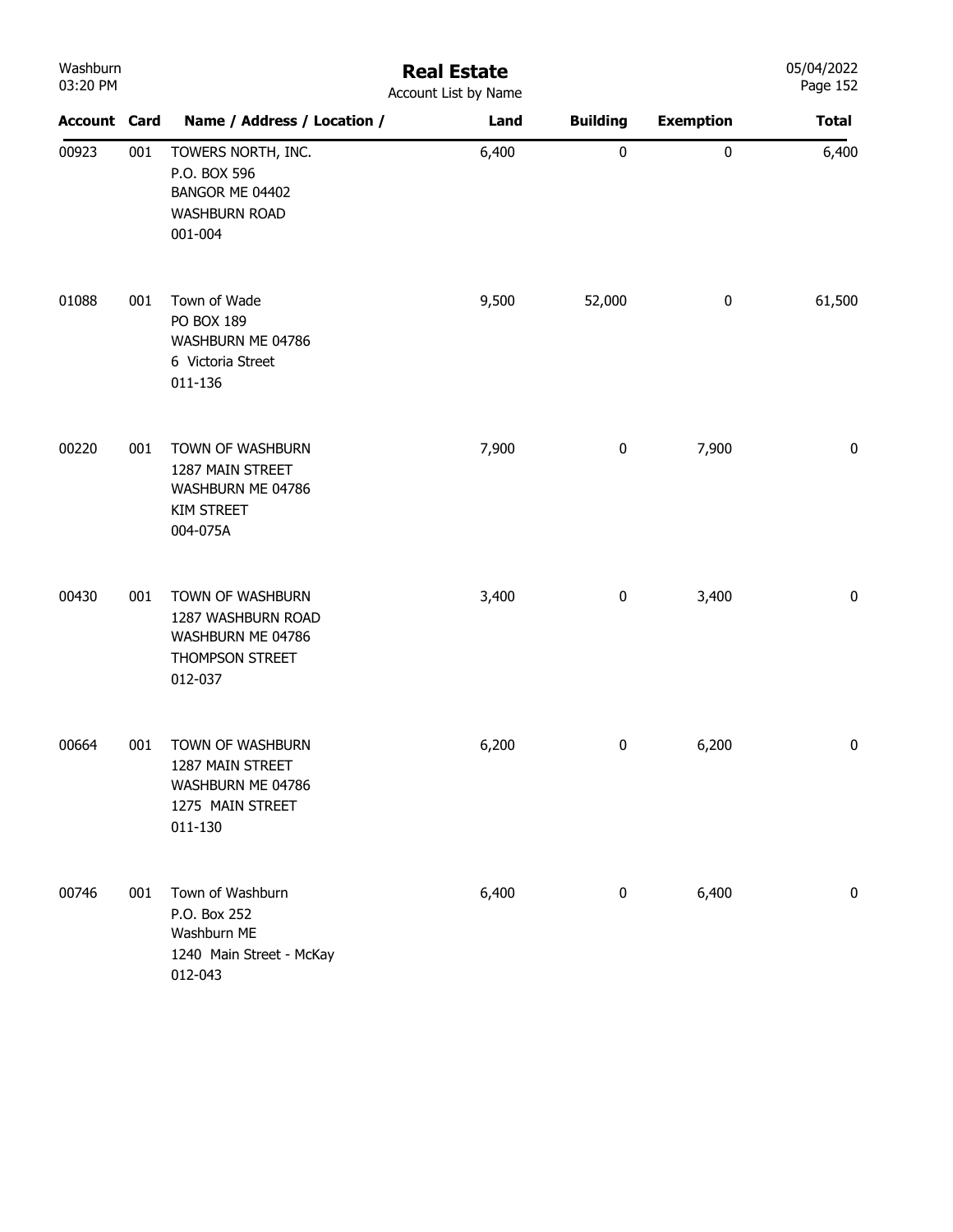| Washburn<br>03:20 PM |     |                                                                                                         | <b>Real Estate</b><br>Account List by Name |                 |                  | 05/04/2022<br>Page 153 |
|----------------------|-----|---------------------------------------------------------------------------------------------------------|--------------------------------------------|-----------------|------------------|------------------------|
| <b>Account Card</b>  |     | Name / Address / Location /                                                                             | Land                                       | <b>Building</b> | <b>Exemption</b> | <b>Total</b>           |
| 00747                | 001 | Town of Washburn<br>1287 MAIN STREET<br>WASHBURN ME 04786<br>Canaan Avenue<br>012-137                   | 1,500                                      | $\pmb{0}$       | 1,500            | 0                      |
| 00924                | 001 | Town of Washburn<br>1287 MAIN STREET<br>WASHBURN ME 04786<br>1274 Main Street/Jardine Street<br>011-126 | 3,200                                      | $\bf{0}$        | 3,200            | $\pmb{0}$              |
| 00925                | 001 | Town of Washburn<br>1287 MAIN STREET<br>WASHBURN ME 04786<br><b>Gould Street</b><br>011-134             | 7,200                                      | $\pmb{0}$       | 7,200            | 0                      |
| 00926                | 001 | Town of Washburn<br>1287 MAIN STREET<br>WASHBURN ME 04786<br>Victoria Street<br>011-137                 | 7,100                                      | $\pmb{0}$       | 7,100            | $\pmb{0}$              |
| 00927                | 001 | Town of Washburn<br>1287 MAIN STREET<br>WASHBURN ME 04786<br>Island<br>002-057                          | 400                                        | 0               | 400              | $\pmb{0}$              |
| 00928                | 001 | Town of Washburn<br>1287 MAIN STREET<br>WASHBURN ME 04786<br>Main Street<br>011-114                     | 5,200                                      | 0               | 5,200            | 0                      |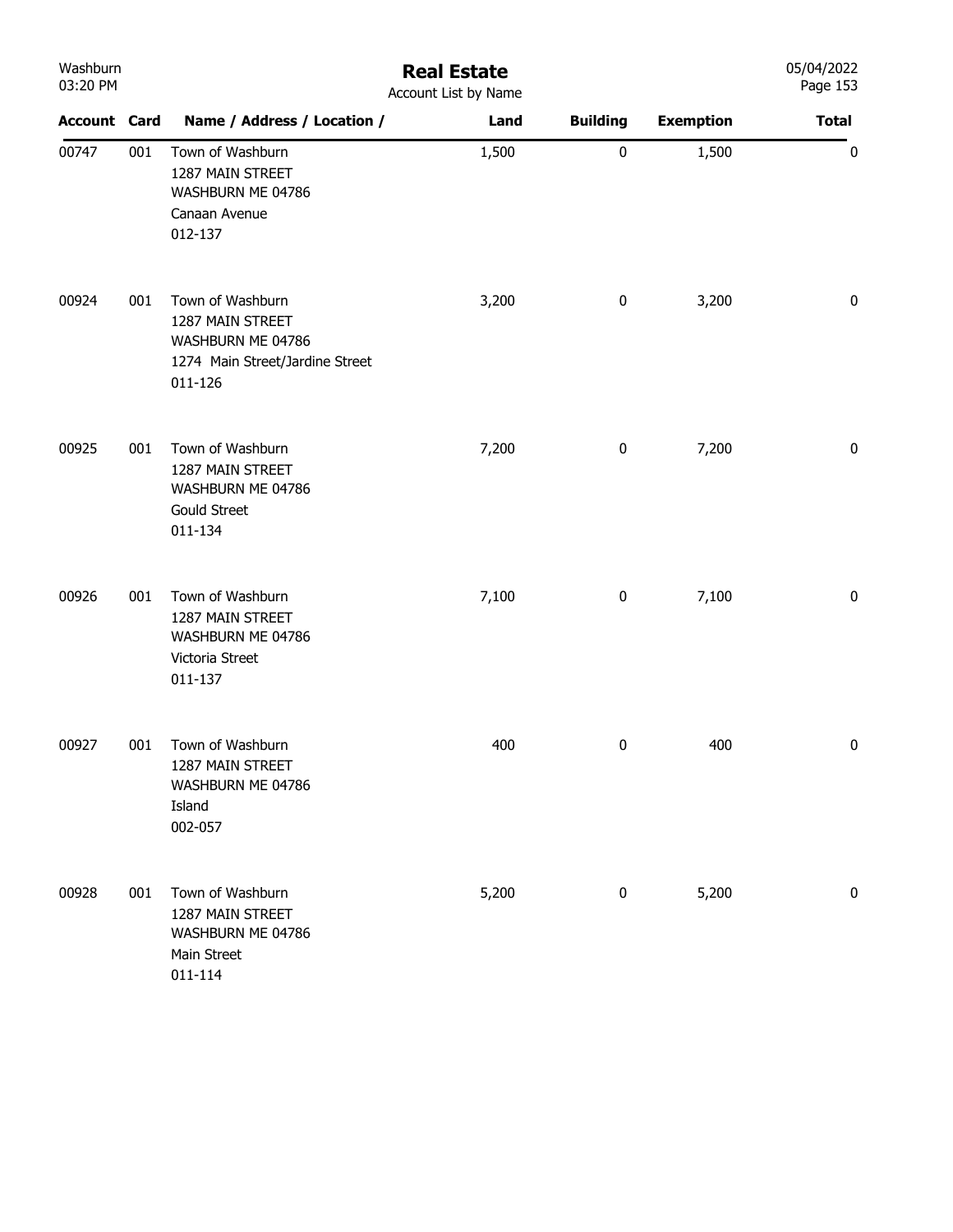| Washburn<br>03:20 PM |     |                                                                                                        | <b>Real Estate</b><br>Account List by Name |                 |                  | 05/04/2022<br>Page 154 |
|----------------------|-----|--------------------------------------------------------------------------------------------------------|--------------------------------------------|-----------------|------------------|------------------------|
| <b>Account Card</b>  |     | Name / Address / Location /                                                                            | Land                                       | <b>Building</b> | <b>Exemption</b> | <b>Total</b>           |
| 00929                | 001 | Town of Washburn<br>1287 MAIN STREET<br>WASHBURN ME 04786<br>Island<br>002-058                         | 4,000                                      | $\pmb{0}$       | 4,000            | $\boldsymbol{0}$       |
| 00930                | 001 | Town of Washburn<br>1287 MAIN STREET<br>WASHBURN ME 04786<br><b>Wilder Street</b><br>012-060           | 2,200                                      | $\pmb{0}$       | 2,200            | $\pmb{0}$              |
| 00931                | 001 | Town of Washburn<br>1287 MAIN STREET<br>WASHBURN ME 04786<br>1359 Main Street - High School<br>004-074 | 149,500                                    | 2,810,600       | 2,960,100        | $\pmb{0}$              |
| 00932                | 001 | Town of Washburn<br>1287 MAIN STREET<br>WASHBURN ME 04786<br>Main Street-behind Library<br>011-010     | 5,000                                      | $\pmb{0}$       | 5,000            | $\pmb{0}$              |
| 00934                | 001 | Town of Washburn<br>1287 MAIN STREET<br>WASHBURN ME 04786<br>13 Hines Street - Rec Center<br>011-059   | 16,700                                     | 149,000         | 165,700          | 0                      |
| 00935                | 001 | Town of Washburn<br>1287 MAIN STREET<br>WASHBURN ME 04786<br>1319 Main Street<br>011-110               | 2,400                                      | 0               | 2,400            | 0                      |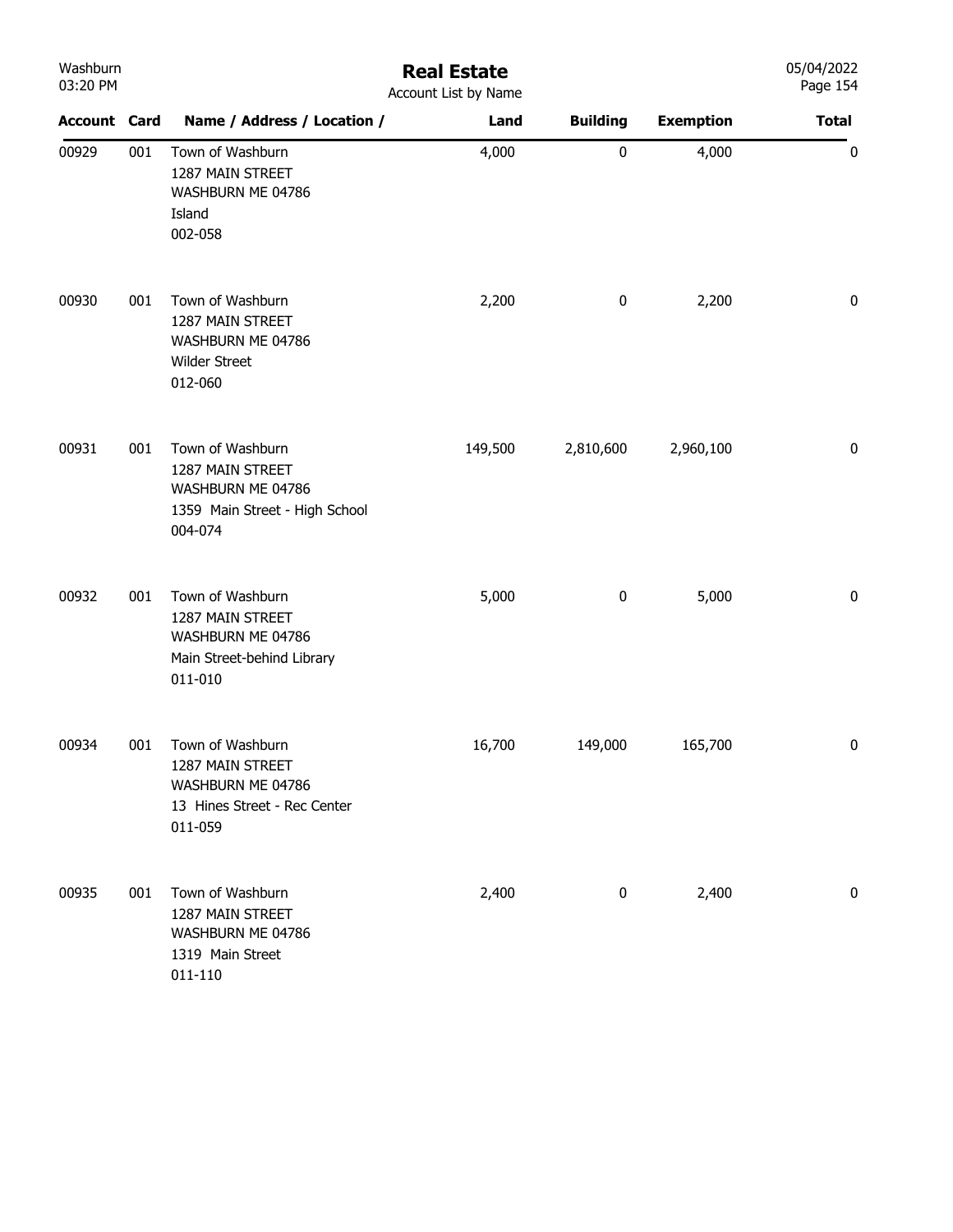| Washburn<br>03:20 PM |     |                                                                                                                       | <b>Real Estate</b><br>Account List by Name |                 |                  | 05/04/2022<br>Page 155 |
|----------------------|-----|-----------------------------------------------------------------------------------------------------------------------|--------------------------------------------|-----------------|------------------|------------------------|
| <b>Account Card</b>  |     | Name / Address / Location /                                                                                           | Land                                       | <b>Building</b> | <b>Exemption</b> | <b>Total</b>           |
| 00936                | 001 | Town of Washburn<br>Washburn Highway Department<br>1287 MAIN STREET<br>WASHBURN ME 04786<br>1 Garage Drive<br>011-083 | 34,500                                     | 157,600         | 192,100          | $\pmb{0}$              |
| 00937                | 001 | Town of Washburn<br>1287 MAIN STREET<br>WASHBURN ME 04786<br>Main Street<br>012-090                                   | 3,400                                      | $\pmb{0}$       | 3,400            | $\pmb{0}$              |
| 00938                | 001 | Town of Washburn<br>1287 MAIN STREET<br>WASHBURN ME 04786<br>Trail<br>013-006                                         | 7,000                                      | $\pmb{0}$       | 7,000            | $\pmb{0}$              |
| 00939                | 001 | Town of Washburn<br>1287 MAIN STREET<br>WASHBURN ME 04786<br>Riverside Cemetery<br>014-002                            | 4,500                                      | $\pmb{0}$       | 4,500            | $\pmb{0}$              |
| 00940                | 001 | Town of Washburn<br>1287 MAIN STREET<br>WASHBURN ME 04786<br>Island<br>002-054                                        | 2,500                                      | 0               | 2,500            | 0                      |
| 00941                | 001 | Town of Washburn<br>1287 MAIN STREET<br>WASHBURN ME 04786<br>Main Street/Castle Hill Rd<br>001-060                    | 9,300                                      | 0               | 9,300            | 0                      |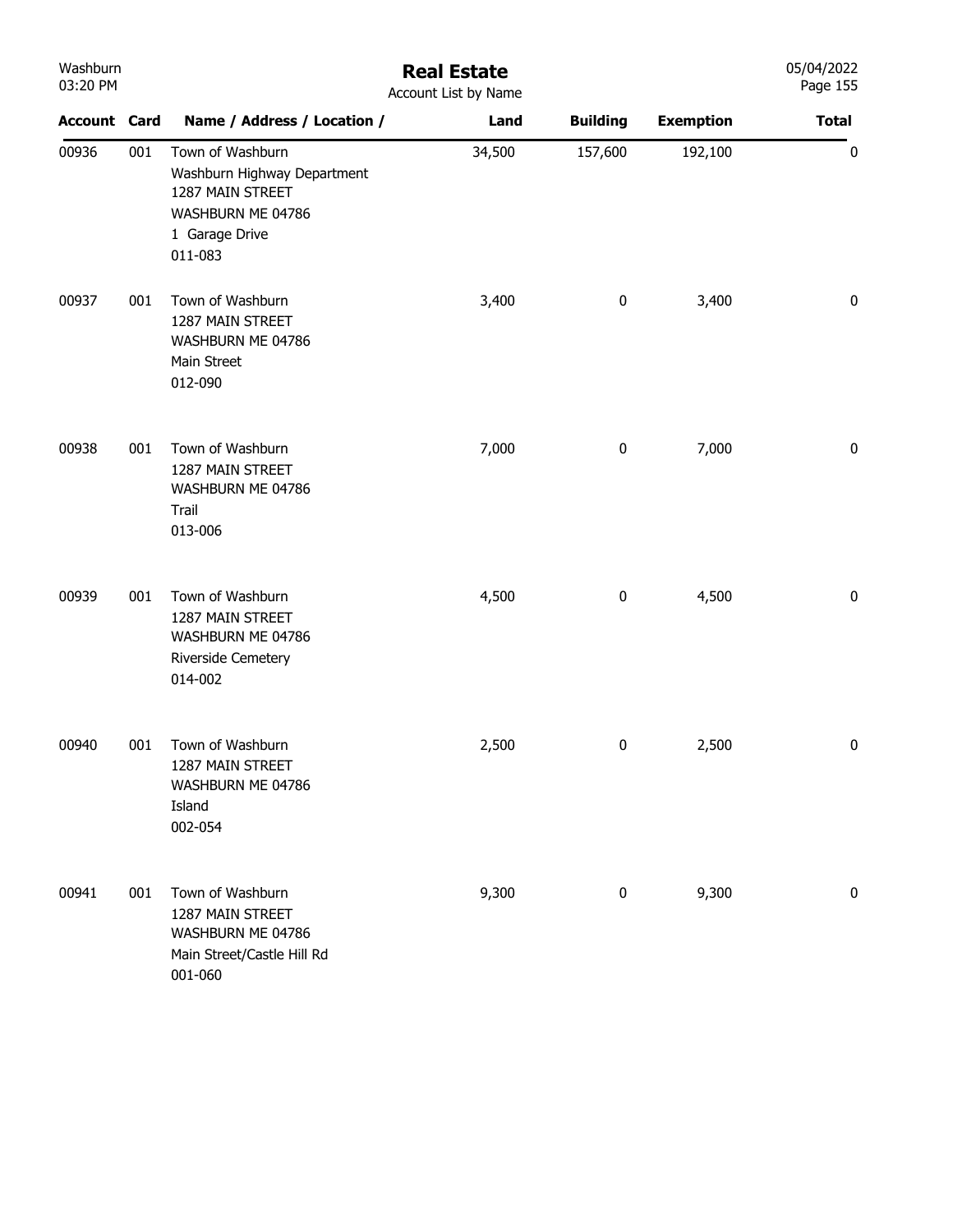| Washburn<br>03:20 PM |     | <b>Real Estate</b><br>Account List by Name                                                         |        |                 |                  |              |
|----------------------|-----|----------------------------------------------------------------------------------------------------|--------|-----------------|------------------|--------------|
| <b>Account Card</b>  |     | Name / Address / Location /                                                                        | Land   | <b>Building</b> | <b>Exemption</b> | <b>Total</b> |
| 00944                | 001 | Town of Washburn<br>1287 MAIN STREET<br>WASHBURN ME 04786<br>1290 Main Street - Library<br>011-009 | 7,000  | 133,000         | 140,000          | $\pmb{0}$    |
| 00948                | 001 | Town of Washburn<br>1287 MAIN STREET<br>WASHBURN ME 04786<br>Island<br>001-070                     | 4,000  | $\pmb{0}$       | 4,000            | 0            |
| 00949                | 001 | Town of Washburn<br>1287 MAIN STREET<br>WASHBURN ME 04786<br>Island<br>001-071                     | 1,000  | $\pmb{0}$       | 1,000            | 0            |
| 00950                | 001 | Town of Washburn<br>1287 MAIN STREET<br>WASHBURN ME 04786<br>Island<br>002-055                     | 2,000  | $\pmb{0}$       | 2,000            | 0            |
| 00952                | 001 | TOWN OF WASHBURN<br>1287 MAIN STREET<br>WASHBURN ME 04786<br><b>WASHBURN ROAD</b><br>003-042A      | 11,700 | $\pmb{0}$       | 11,700           | $\pmb{0}$    |
| 00953                | 001 | Town of Washburn<br>1287 MAIN STREET<br>WASHBURN ME 04786<br>Washburn Road<br>002-001D             | 3,500  | 0               | 3,500            | 0            |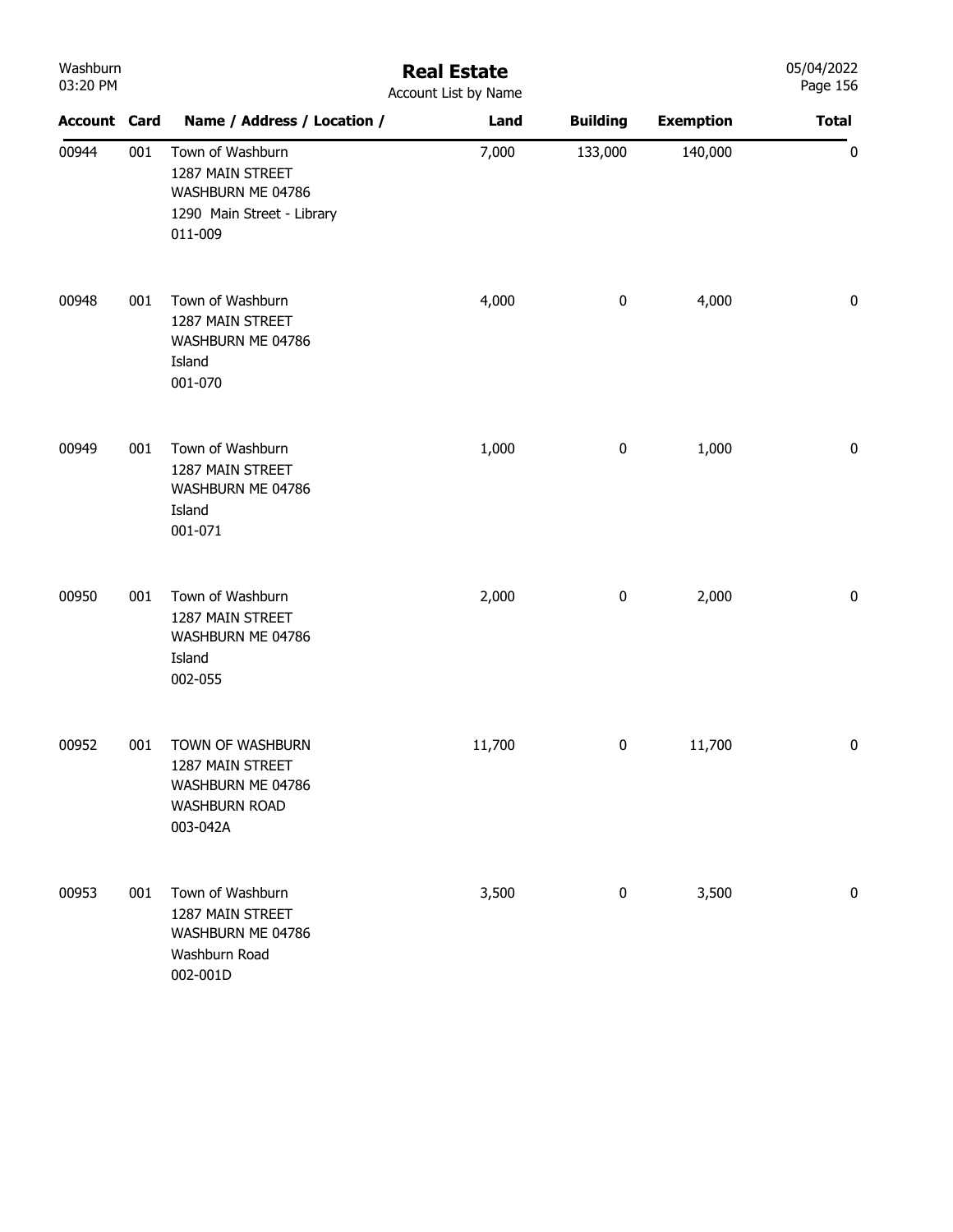| Washburn<br>03:20 PM |     | <b>Real Estate</b><br>Account List by Name                                                      |        |                 |                  |              |
|----------------------|-----|-------------------------------------------------------------------------------------------------|--------|-----------------|------------------|--------------|
| <b>Account Card</b>  |     | Name / Address / Location /                                                                     | Land   | <b>Building</b> | <b>Exemption</b> | <b>Total</b> |
| 00954                | 001 | Town of Washburn<br>1287 MAIN STREET<br>WASHBURN ME 04786<br>Island<br>001-074                  | 3,800  | $\pmb{0}$       | 3,800            | $\pmb{0}$    |
| 00955                | 001 | Town of Washburn<br>1287 MAIN STREET<br>WASHBURN ME 04786<br>Main Street<br>011-008             | 3,000  | $\pmb{0}$       | 3,000            | $\pmb{0}$    |
| 00956                | 001 | Town of Washburn<br>1287 MAIN STREET<br>WASHBURN ME 04786<br>Island<br>002-059                  | 500    | $\pmb{0}$       | 500              | $\pmb{0}$    |
| 00957                | 001 | Town of Washburn<br>1287 MAIN STREET<br>WASHBURN ME 04786<br>Main Street/Old PI Road<br>013-028 | 13,500 | 0               | 13,500           | $\pmb{0}$    |
| 00958                | 001 | Town of Washburn<br>1287 MAIN STREET<br>WASHBURN ME 04786<br>Island<br>001-072                  | 2,000  | $\pmb{0}$       | 2,000            | 0            |
| 00959                | 001 | Town of Washburn<br>1287 MAIN STREET<br>WASHBURN ME 04786<br>730 Castle Hill Road<br>001-059    | 21,900 | 4,000           | 25,900           | 0            |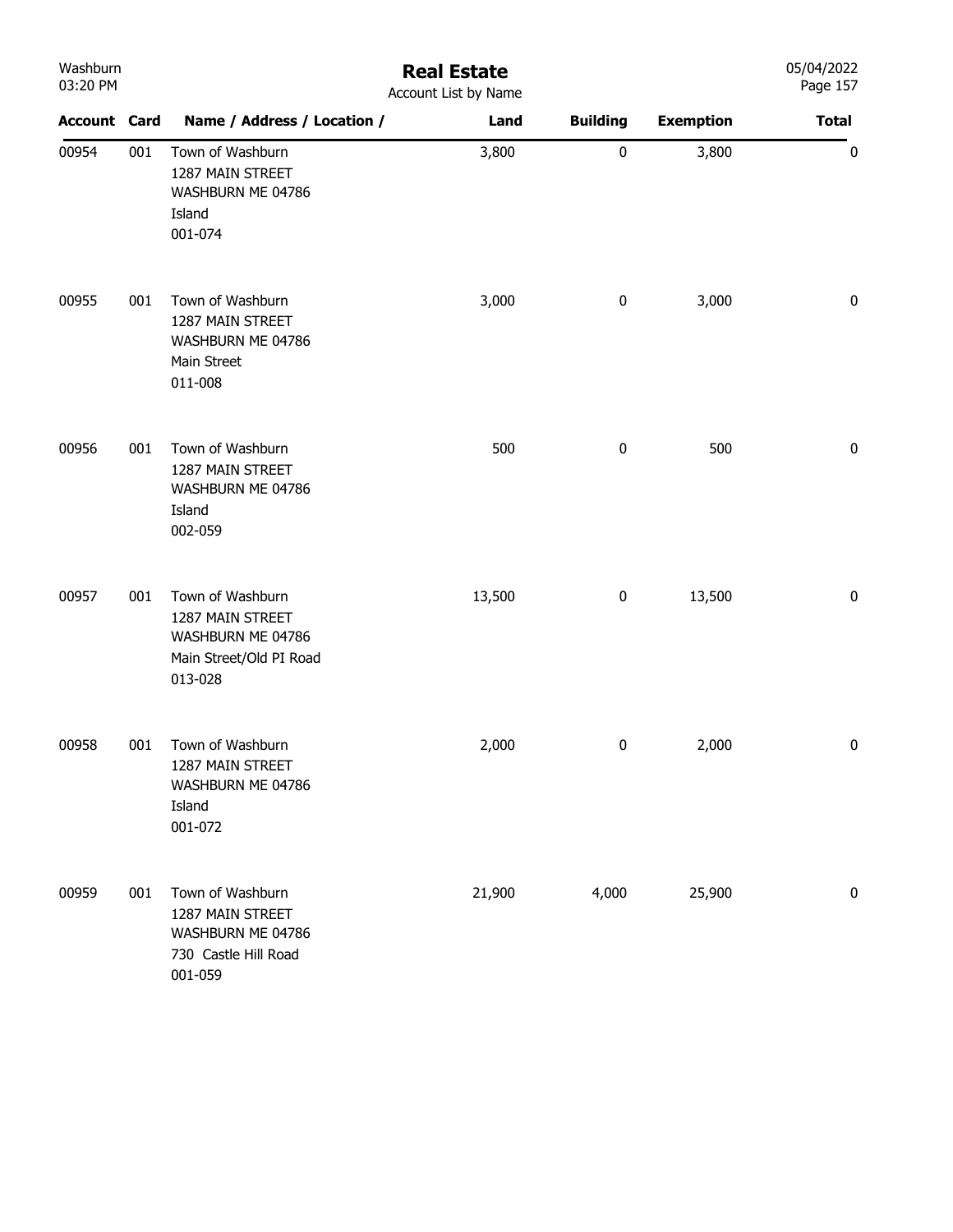| Washburn<br>03:20 PM |     | <b>Real Estate</b><br>Account List by Name                                                      |        |                  |                  |              |  |  |
|----------------------|-----|-------------------------------------------------------------------------------------------------|--------|------------------|------------------|--------------|--|--|
| <b>Account Card</b>  |     | Name / Address / Location /                                                                     | Land   | <b>Building</b>  | <b>Exemption</b> | <b>Total</b> |  |  |
| 00960                | 001 | Town of Washburn<br>1287 MAIN STREET<br>WASHBURN ME 04786<br>Island<br>001-073                  | 3,300  | $\pmb{0}$        | 3,300            | 0            |  |  |
| 00961                | 001 | Town of Washburn<br>1287 MAIN STREET<br>WASHBURN ME 04786<br>Main Street - Town Park<br>012-051 | 6,000  | 2,100            | 8,100            | $\pmb{0}$    |  |  |
| 00962                | 001 | Town of Washburn<br>1287 MAIN STREET<br>WASHBURN ME 04786<br>Church Street<br>004-033           | 13,000 | $\boldsymbol{0}$ | 13,000           | 0            |  |  |
| 00963                | 001 | Town of Washburn<br>22 Hilt Street<br>Washburn ME<br>Church Street<br>004-031A                  | 4,400  | 60,700           | 65,100           | 0            |  |  |
| 00964                | 001 | Town of Washburn<br>1287 MAIN STREET<br>WASHBURN ME 04786<br>33 School Street - WDES<br>011-120 | 60,000 | 3,751,500        | 3,811,500        | $\pmb{0}$    |  |  |
| 00965                | 001 | Town of Washburn<br>1287 MAIN STREET<br>WASHBURN ME 04786<br>45 Church Street - B/G<br>004-031  | 18,700 | $\pmb{0}$        | 18,700           | 0            |  |  |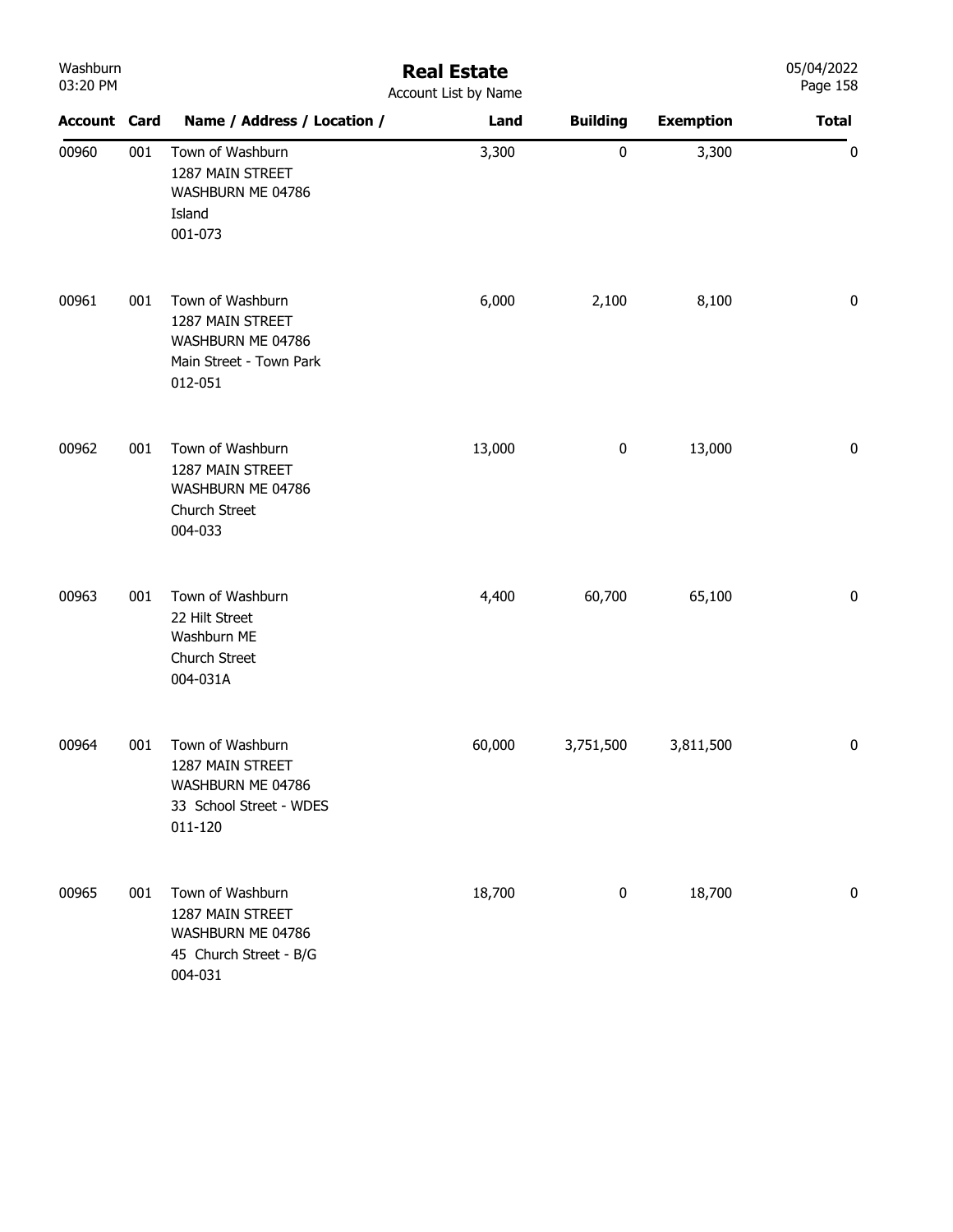| Washburn<br>03:20 PM |     | <b>Real Estate</b><br>Account List by Name                                                                    |        |                 |                  |              |  |
|----------------------|-----|---------------------------------------------------------------------------------------------------------------|--------|-----------------|------------------|--------------|--|
| <b>Account Card</b>  |     | Name / Address / Location /                                                                                   | Land   | <b>Building</b> | <b>Exemption</b> | <b>Total</b> |  |
| 00966                | 001 | Town of Washburn<br>1287 MAIN STREET<br>WASHBURN ME 04786<br>1287 Main Street - Town Office<br>011-123        | 16,300 | 306,700         | 323,000          | $\pmb{0}$    |  |
| 01010                | 001 | Town of Washburn<br>1287 MAIN STREET<br>WASHBURN ME 04786<br>1260 Main St - Health Care Ctr<br>012-047        | 37,200 | 140,800         | 178,000          | 0            |  |
| 01052                | 001 | Town of Washburn<br>1287 MAIN STREET<br>WASHBURN ME 04786<br>Victoria Street<br>011-138                       | 6,100  | $\pmb{0}$       | 6,100            | 0            |  |
| 01106                | 001 | TOWN OF WASHBURN<br>1287 MAIN STREET<br>WASHBURN ME 04786<br><b>GARDNER CREEK ROAD</b><br>004-001             | 29,300 | 127,000         | 156,300          | 0            |  |
| 00082                | 001 | TRACY, KATELYN<br>TRACY, DEVIN<br>12 RICHARDSON ROAD, LOT 2<br>EASTON ME 04740<br>75 HINES STREET<br>010-060A | 20,000 | 78,600          | 0                | 98,600       |  |
| 00968                | 001 | TRAPP, KENNETH W<br>P.O. BOX 2051<br>CHULA VISTA CA 91912 2051<br><b>CROSS ROAD</b><br>015-017C               | 2,400  | 0               | 0                | 2,400        |  |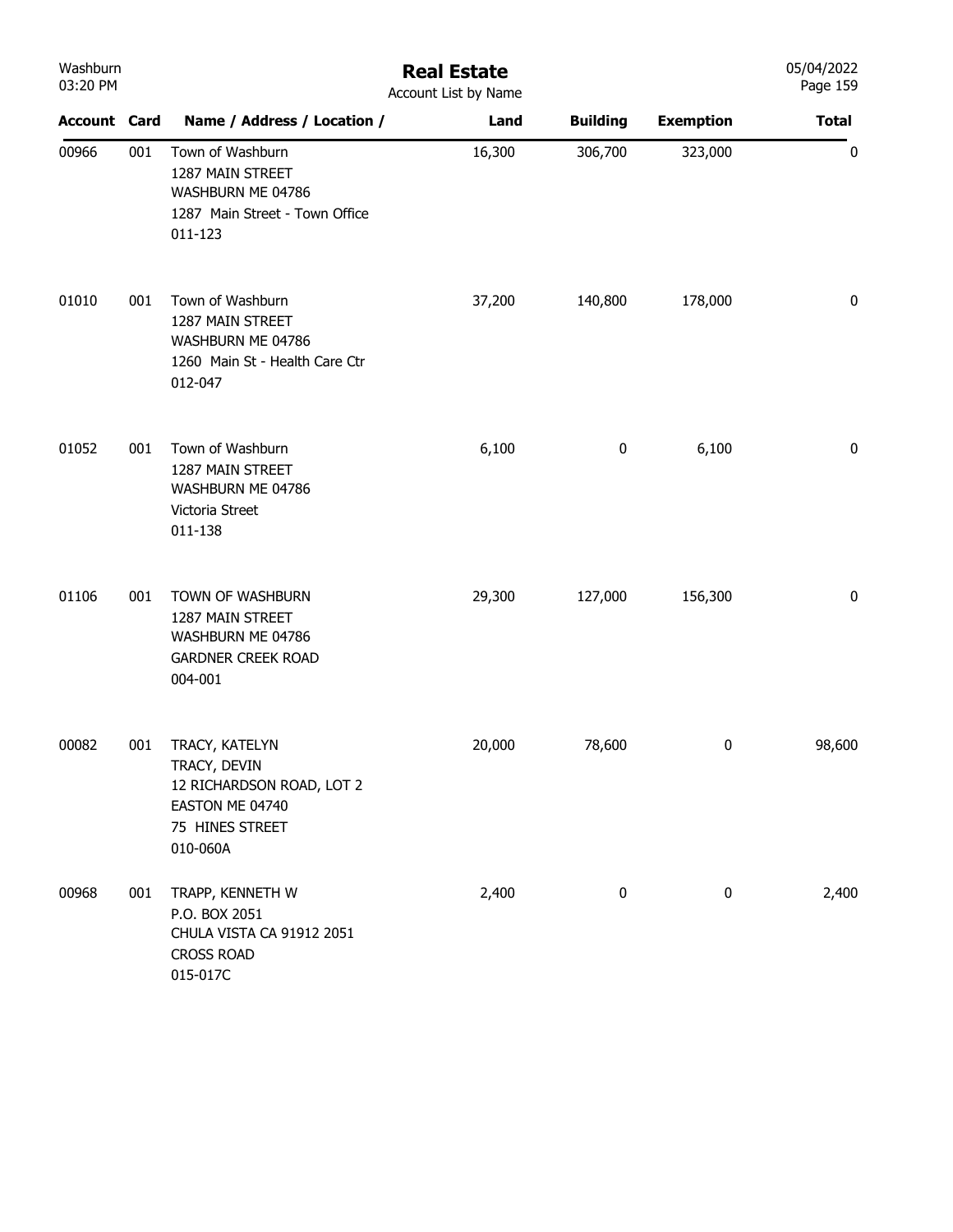| Washburn<br>03:20 PM |     |                                                                                                | <b>Real Estate</b><br>Account List by Name |                 |                  | 05/04/2022<br>Page 160 |
|----------------------|-----|------------------------------------------------------------------------------------------------|--------------------------------------------|-----------------|------------------|------------------------|
| <b>Account Card</b>  |     | Name / Address / Location /                                                                    | Land                                       | <b>Building</b> | <b>Exemption</b> | <b>Total</b>           |
| 00970                | 001 | TRAPP, KENNETH W<br>147 GARRETT AVENUE<br>CHULA VISTA CA 91910<br><b>CROSS ROAD</b><br>006-033 | 73,000                                     | 0               | $\pmb{0}$        | 73,000                 |
| 00682                | 001 | TURNER, AARON<br><b>PO BOX 264</b><br>WASHBURN ME 04786<br><b>GOULD STREET</b><br>011-002      | 5,800                                      | 0               | $\bf{0}$         | 5,800                  |
| 00153                | 001 | TURNER, AARON B<br>PO BOX 264<br>WASHBURN ME 04786<br>240 CARIBOU LAKE ROAD<br>006-015A        | 57,700                                     | 26,900          | $\pmb{0}$        | 84,600                 |
| 00973                | 001 | TURNER, BRENDA B<br>1653 WASHBURN RD<br>WASHBURN ME 04786<br>1653 WASHBURN ROAD<br>005-019     | 17,400                                     | 91,500          | 25,000           | 83,900                 |
| 00974                | 001 | TURNER, BRENDA J<br>1653 WASHBURN ROAD<br>WASHBURN ME 04786<br><b>TABOR ROAD</b><br>008-006    | 63,000                                     | 0               | 0                | 63,000                 |
| 00975                | 001 | TURNER, BRENDA J<br>1653 WASHBURN ROAD<br>WASHBURN ME 04786<br><b>TABOR ROAD</b><br>008-021    | 23,500                                     | 0               | $\bf{0}$         | 23,500                 |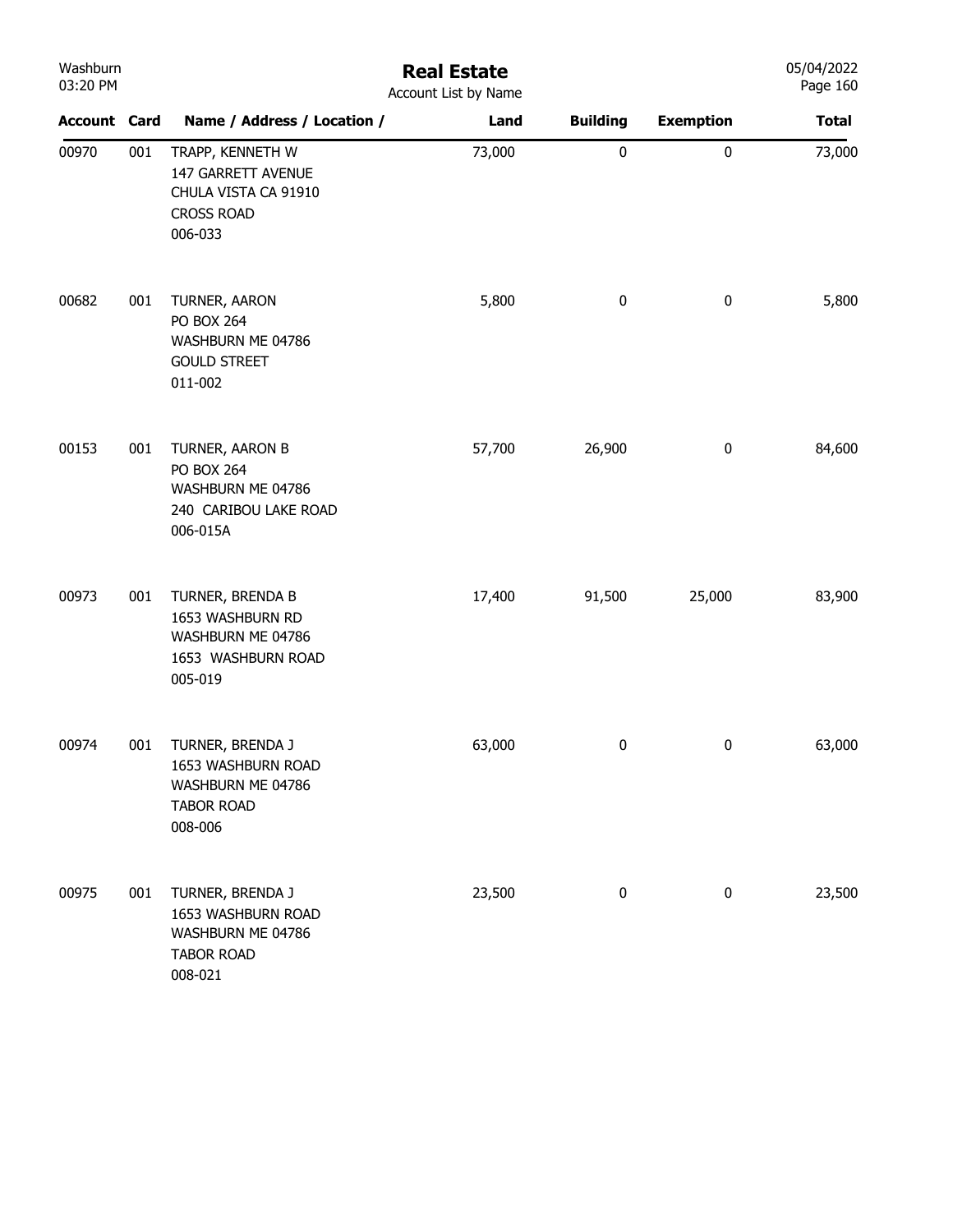| Washburn<br>03:20 PM |     | <b>Real Estate</b><br>Account List by Name                                                                      | 05/04/2022<br>Page 161 |                 |                  |              |
|----------------------|-----|-----------------------------------------------------------------------------------------------------------------|------------------------|-----------------|------------------|--------------|
| <b>Account Card</b>  |     | Name / Address / Location /                                                                                     | Land                   | <b>Building</b> | <b>Exemption</b> | <b>Total</b> |
| 00976                | 001 | TURNER, BRENDA J<br>1653 WASHBURN ROAD<br>WASHBURN ME 04786<br>NORTH WHITE ROAD<br>002-002                      | 54,500                 | $\pmb{0}$       | $\pmb{0}$        | 54,500       |
| 00977                | 001 | TURNER, BRENDA J<br>1653 WASHBURN ROAD<br>WASHBURN ME 04786<br><b>WASHBURN ROAD</b><br>005-001                  | 30,500                 | $\bf{0}$        | 0                | 30,500       |
| 00978                | 001 | TURNER, BRENDA J<br>1653 WASHBURN ROAD<br>WASHBURN ME 04786<br><b>WASHBURN ROAD</b><br>005-024                  | 40,500                 | $\bf{0}$        | $\pmb{0}$        | 40,500       |
| 00979                | 001 | TURNER, BRENDA J<br>1653 WASHBURN ROAD<br>WASHBURN ME 04786<br><b>WASHBURN ROAD</b><br>005-017                  | 202,000                | $\pmb{0}$       | $\pmb{0}$        | 202,000      |
| 00154                | 001 | TURNER, CYNTHIA<br>30 TABOR RD<br>WASHBURN ME 04786<br>24 TABOR ROAD<br>005-004B                                | 8,600                  | 103,000         | 0                | 111,600      |
| 00156                | 001 | TURNER, CYNTHIA<br>TURNER, HEIRS OF DALE A.<br>30 TABOR RD<br>WASHBURN ME 04786<br><b>TABOR ROAD</b><br>008-012 | 56,000                 | $\pmb{0}$       | $\pmb{0}$        | 56,000       |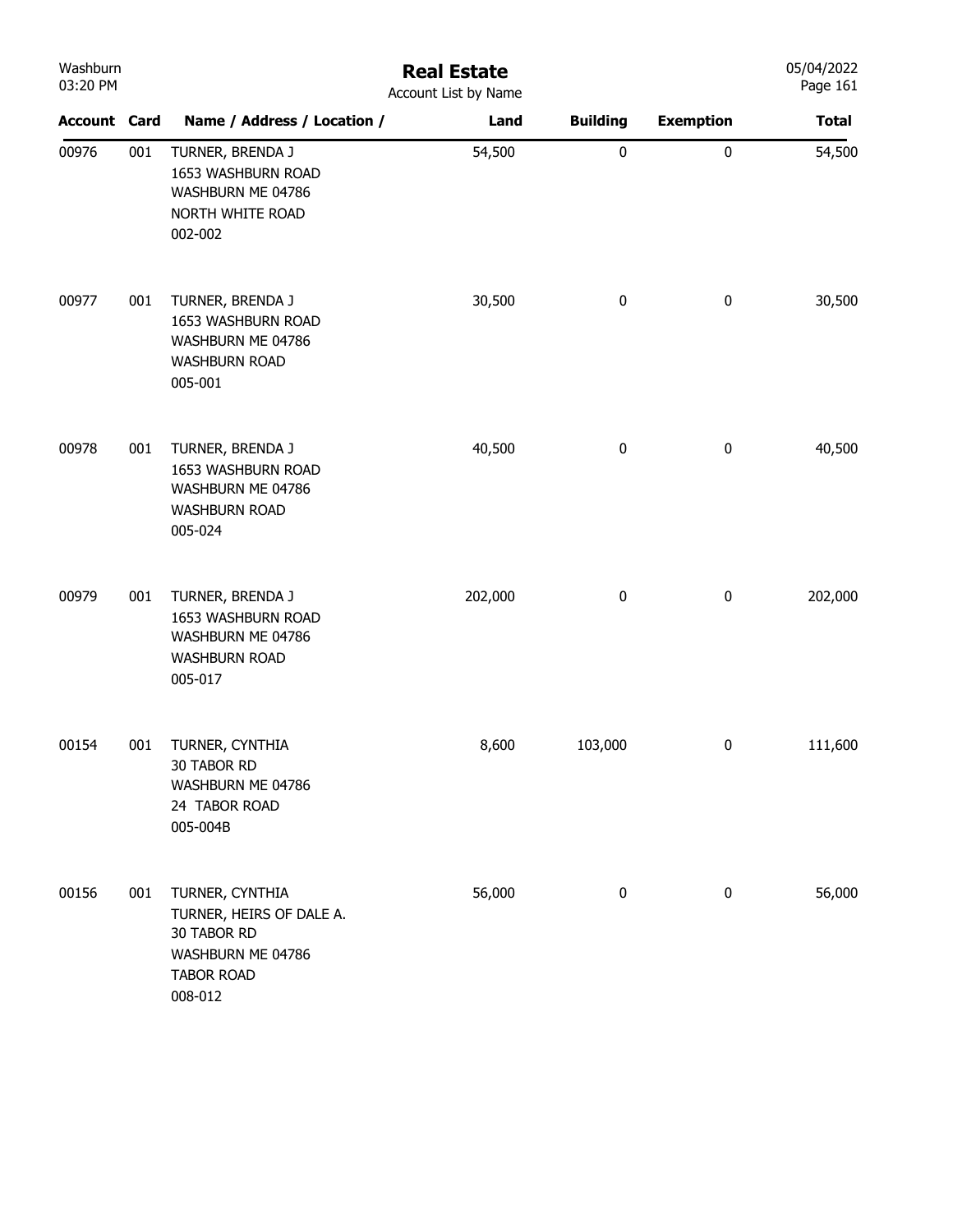| Washburn<br>03:20 PM |     | <b>Real Estate</b><br>Account List by Name                                                                                     |        |                 |                  |              |  |
|----------------------|-----|--------------------------------------------------------------------------------------------------------------------------------|--------|-----------------|------------------|--------------|--|
| <b>Account Card</b>  |     | Name / Address / Location /                                                                                                    | Land   | <b>Building</b> | <b>Exemption</b> | <b>Total</b> |  |
| 00155                | 001 | TURNER, CYNTHIA E<br><b>30 TABOR ROAD</b><br>WASHBURN ME 04786<br>24 TABOR ROAD<br>008-022A                                    | 62,100 | $\pmb{0}$       | $\pmb{0}$        | 62,100       |  |
| 00157                | 001 | Turner, Dale A<br>Turner, Cynthia E<br><b>30 TABOR ROAD</b><br>WASHBURN ME 04786<br>Tabor Road<br>008-008                      | 53,500 | 0               | $\pmb{0}$        | 53,500       |  |
| 00062                | 001 | TURNER, HEIRS OF DALE A.<br>TURNER, CYNTHIA<br><b>30 TABOR ROAD</b><br>WASHBURN ME 04786<br>30 TABOR ROAD<br>005-004           | 39,200 | 106,700         | 25,000           | 120,900      |  |
| 00498                | 001 | TURNER, LAURA H<br>TRUSTEE OF THE LAURA LOUISE HILL<br>PO BOX 264<br>WASHBURN ME 04786<br>1232 MAIN STREET<br>012-041          | 13,000 | 59,200          | 25,000           | 47,200       |  |
| 00980                | 001 | TURNER, LAURA H<br>TRUSTEE OF THE LAURA LOUISE HILL<br><b>PO BOX 264</b><br>WASHBURN ME 04786<br>1574 WASHBURN ROAD<br>005-002 | 16,700 | 14,900          | 0                | 31,600       |  |
| 00126                | 001 | TURNER, LEONARD E<br>TURNER, BARBETTA A<br>PO BOX 401<br>CROUSEVILLE ME 04738<br>28 CROSS ROAD<br>015-006                      | 14,900 | 68,300          | 25,000           | 58,200       |  |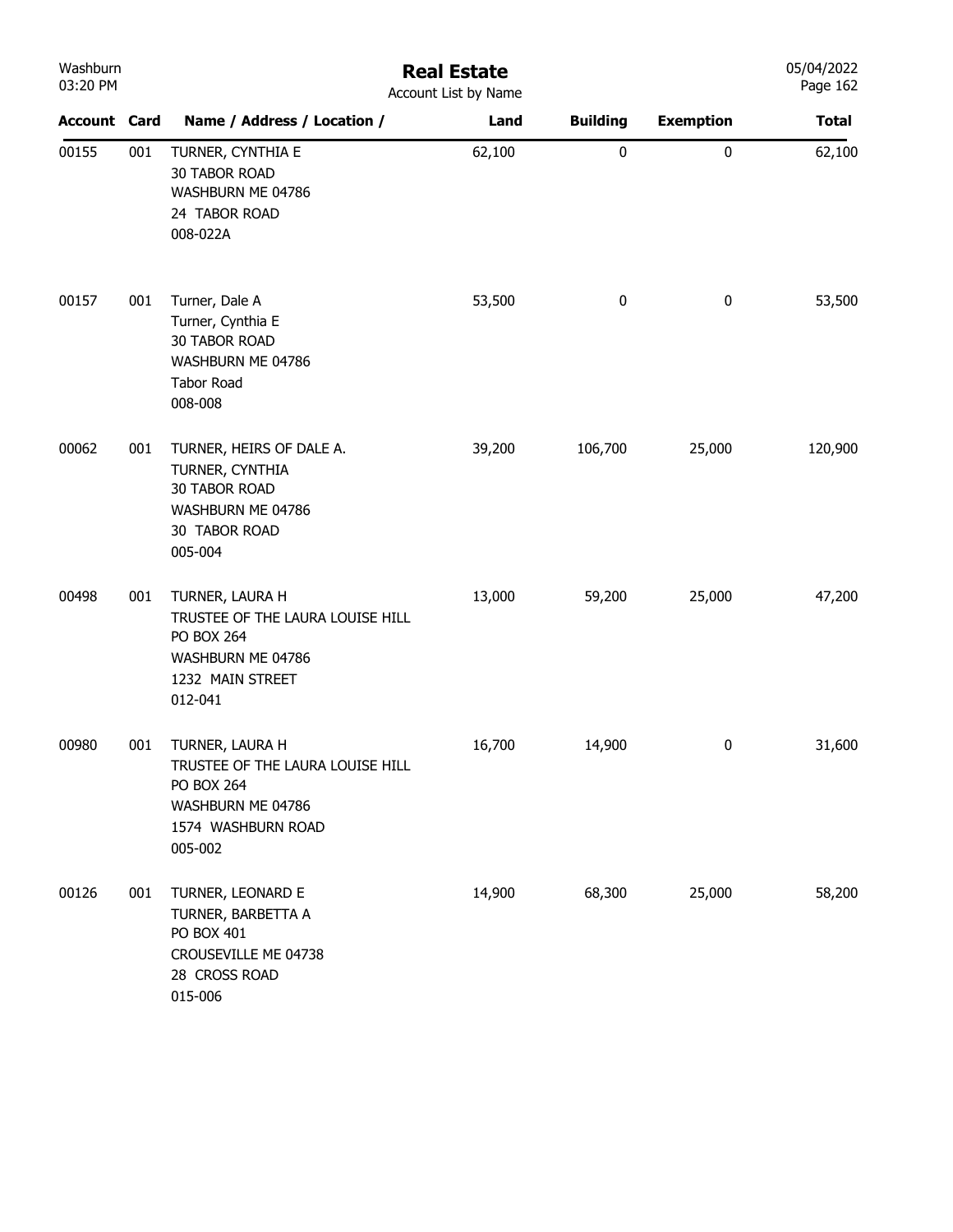| Washburn |
|----------|
| 03:20 PM |

## Real Estate

05/04/2022 Page 163

| 03:20 PM            |     |                                                                                                                               | Account List by Name |                 |                  | Page 163     |
|---------------------|-----|-------------------------------------------------------------------------------------------------------------------------------|----------------------|-----------------|------------------|--------------|
| <b>Account Card</b> |     | Name / Address / Location /                                                                                                   | Land                 | <b>Building</b> | <b>Exemption</b> | <b>Total</b> |
| 01093               | 001 | Turner, Tyler, Ward<br>Krum, Melanie<br>30 Tabor Road<br>Washburn ME 04786<br><b>Tabor Road</b><br>004-047                    | 11,500               | $\pmb{0}$       | $\pmb{0}$        | 11,500       |
| 01092               | 001 | TURNER, WARD<br>TURNER, TYLER<br>KRUM, MELANIE TURNER<br>30 TABOR ROAD<br>WASHBURN ME 04786<br><b>TABOR ROAD</b><br>005-005   | 108,000              | $\pmb{0}$       | $\pmb{0}$        | 108,000      |
| 00061               | 001 | TURNER, WARD M<br>TURNER, TYLER<br>KRUM, MELANIE TURNER<br>30 TABOR ROAD<br>WASHBURN ME 04786<br><b>TABOR ROAD</b><br>005-003 | 94,000               | $\pmb{0}$       | $\pmb{0}$        | 94,000       |
| 00981               | 001 | TURNER, WARD M<br>76 TABOR ROAD<br>WASHBURN ME 04786<br>76 TABOR ROAD<br>005-003A                                             | 20,300               | 85,100          | 25,000           | 80,400       |
| 00982               | 001 | TUTTLE, JODY C<br>1095 STATE ROAD #2<br>MAPLETON ME 04757<br>954 WASHBURN ROAD<br>001-022                                     | 27,200               | 120,100         | $\pmb{0}$        | 147,300      |
| 00983               | 001 | TUTTLE, JODY C<br>1095 STATE ROAD #2<br>MAPLETON ME 04757<br>954 WASHBURN ROAD<br>001-023                                     | 2,700                | $\pmb{0}$       | 0                | 2,700        |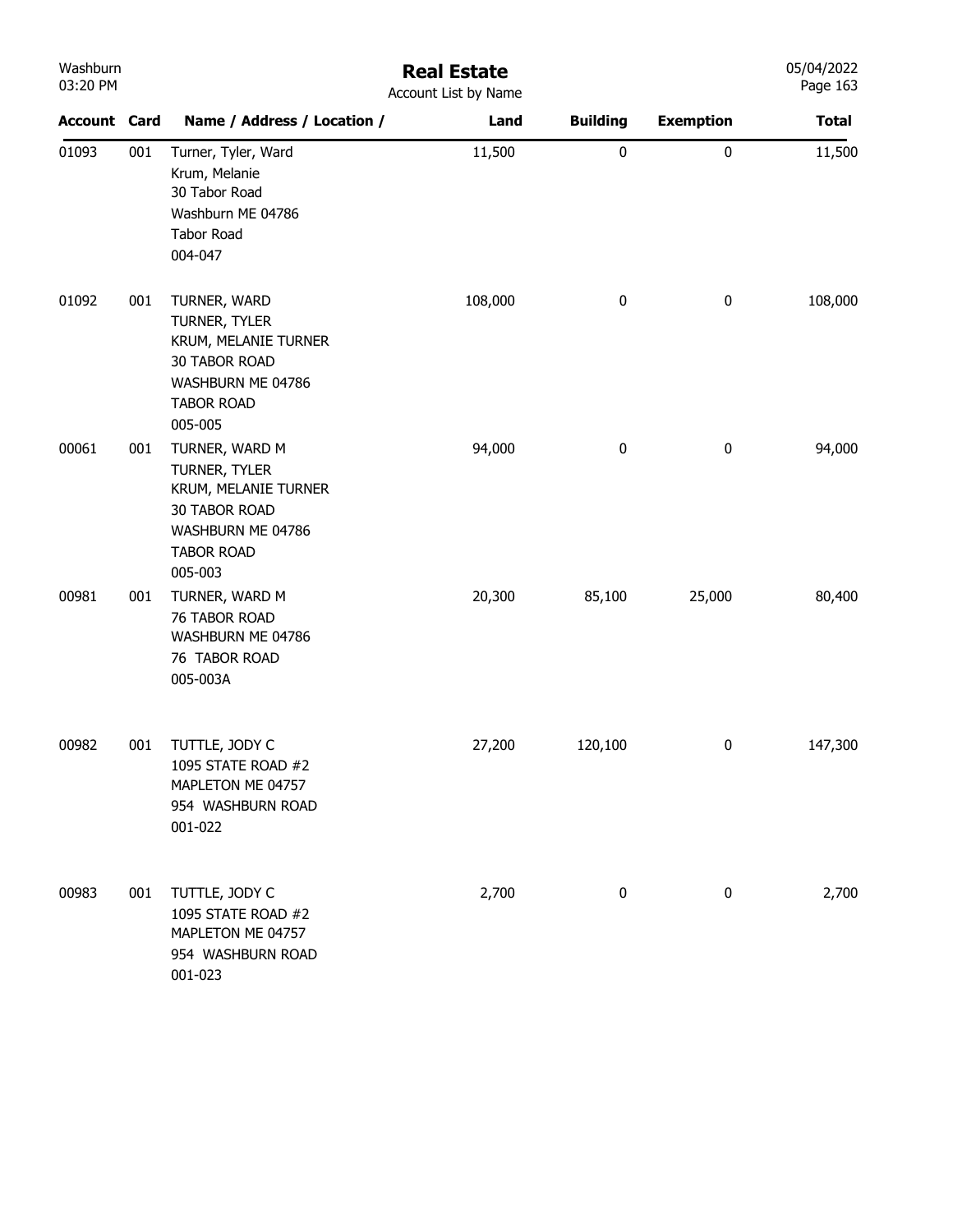| Washburn<br>03:20 PM |     |                                                                                                                                 | <b>Real Estate</b><br>Account List by Name |                 |                  | 05/04/2022<br>Page 164 |
|----------------------|-----|---------------------------------------------------------------------------------------------------------------------------------|--------------------------------------------|-----------------|------------------|------------------------|
| <b>Account Card</b>  |     | Name / Address / Location /                                                                                                     | Land                                       | <b>Building</b> | <b>Exemption</b> | <b>Total</b>           |
| 00984                | 001 | U.S. Government, FAAA<br>Crouseville ME<br>Cross Road<br>003-005/ON                                                             | $\pmb{0}$                                  | 81,100          | 81,100           | $\bf{0}$               |
| 01048                | 001 | Ulrich, Lisa<br>6 Church Street<br>Washburn ME 04786<br>6 CHURCH STREET<br>011-063                                              | 7,400                                      | 61,800          | $\pmb{0}$        | 69,200                 |
| 00992                | 001 | Umphrey, G Robert<br>P.O. Box 7<br>Washburn ME 04786<br>222 Perham Road<br>007-004                                              | 17,000                                     | 41,600          | $\pmb{0}$        | 58,600                 |
| 00987                | 001 | UMPHREY, JASPER<br>UMPHREY, ELIZABETH<br>UMPHREY, HOLLIE<br>600 CROSS ROAD<br>WASHBURN ME 04786<br>600 CROSS ROAD<br>006-005/ON | 0                                          | 24,300          | 24,300           | 0                      |
| 00990                | 001 | UMPHREY, MICHAEL<br>UMPHREY, LYNN<br>557 CROSS RD<br>WASHBURN ME 04786<br><b>CROSS ROAD</b><br>006-005                          | 11,100                                     | $\bf{0}$        | $\pmb{0}$        | 11,100                 |
| 00862                | 001 | UMPHREY, MICHAEL I<br>UMPHREY, LYNN F<br>557 CROSS ROAD<br>WASHBURN ME 04786<br>557 CROSS ROAD<br>006-030B                      | 21,000                                     | 87,800          | 25,000           | 83,800                 |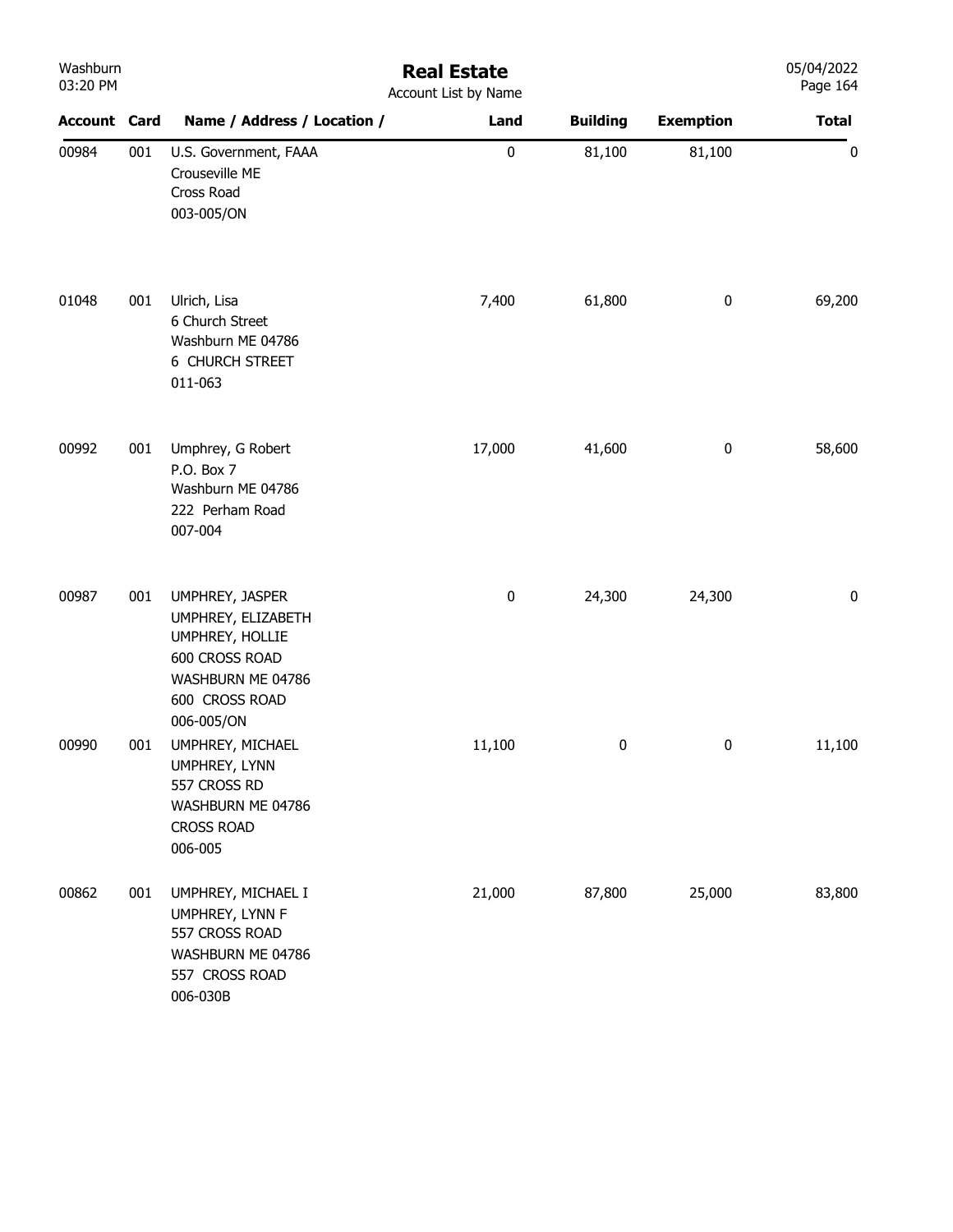| Washburn |  |
|----------|--|
| 03:20 PM |  |

## Real Estate Account List by Name

| <b>Account Card</b> |     | Name / Address / Location /                                                                                       | <b>ACCOUTE LIST DY IVALLIC</b><br>Land | <b>Building</b> | <b>Exemption</b> | <b>Total</b> |
|---------------------|-----|-------------------------------------------------------------------------------------------------------------------|----------------------------------------|-----------------|------------------|--------------|
| 00986               | 001 | UMPHREY, MICHAEL I<br>UMPHREY, LYNN F<br>557 CROSS ROAD<br>WASHBURN ME 04786<br><b>CROSS ROAD</b><br>006-031      | 49,000                                 | 3,400           | $\pmb{0}$        | 52,400       |
| 00993               | 001 | UMPHREY, RYAN C<br>UMPHREY, STEPHANIE G<br>PO BOX 602<br>PRESQUE ISLE ME 04769<br>1225 MAIN STREET<br>012-127     | 20,600                                 | 109,600         | 25,000           | 105,200      |
| 00119               | 001 | UNDERGUST, KATHLEEN<br>UNDERGUST, BRUCE R<br>105 HINES STREET<br>WASHBURN ME 04786<br>TRAFTON STREET<br>010-041   | 5,100                                  | $\pmb{0}$       | $\pmb{0}$        | 5,100        |
| 00120               | 001 | UNDERGUST, KATHLEEN<br>UNDERGUST, BRUCE R<br>105 HINES STREET<br>WASHBURN ME 04786<br>105 HINES STREET<br>010-030 | 10,900                                 | 77,700          | 31,000           | 57,600       |
| 00995               | 001 | VAILLINCOURT, RENE P<br>509 TABOR ROAD<br>WASHBURN ME 04786<br>509 TABOR ROAD<br>008-016                          | 7,600                                  | 15,500          | 23,100           | 0            |
| 00999               | 001 | Vaughn, Erik J<br>Vaughn, Erika E<br>249 HINES STREET<br>WASHBURN ME 04786<br>249 Hines Street<br>004-043         | 11,900                                 | 106,200         | 25,000           | 93,100       |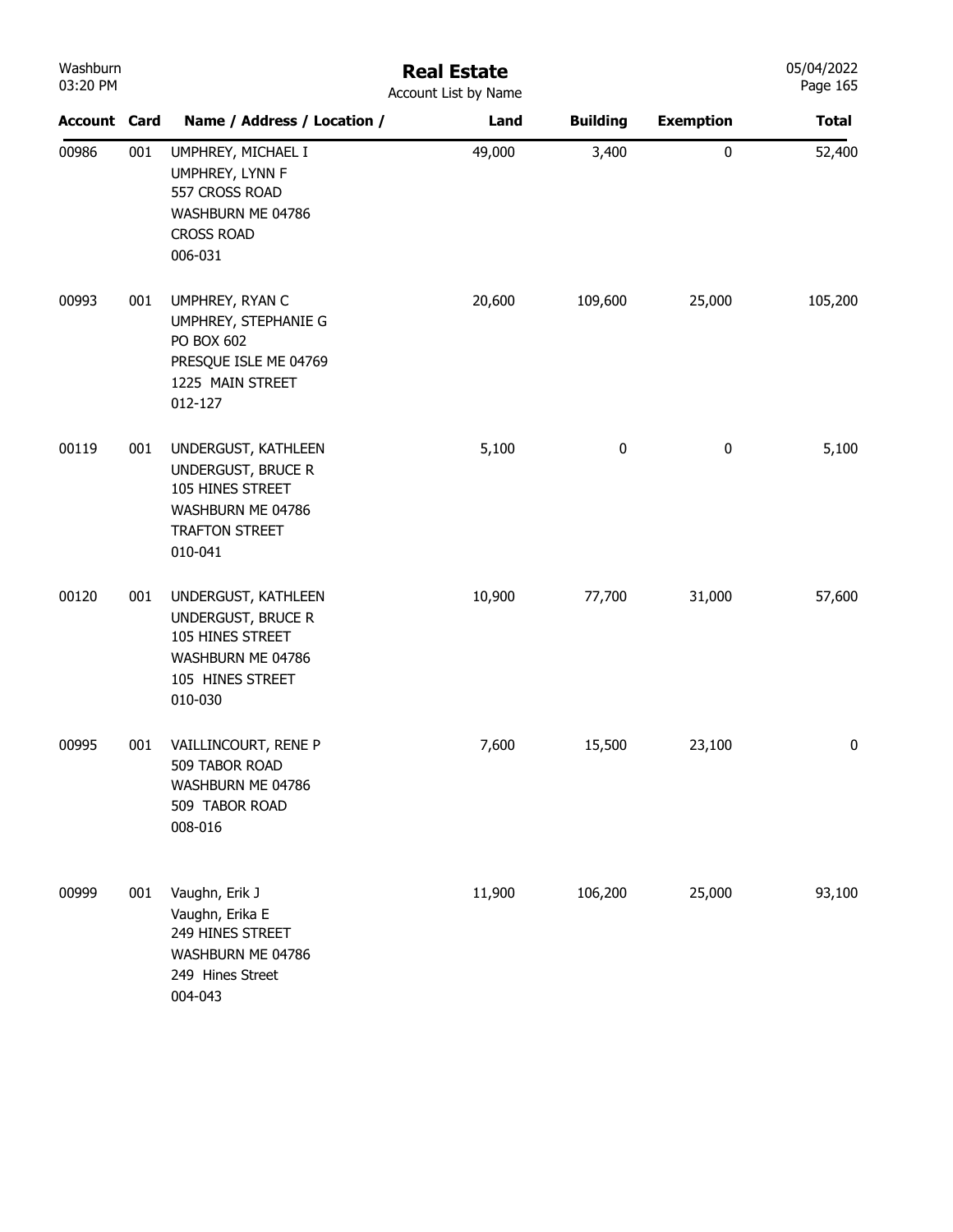| Washburn<br>03:20 PM |     |                                                                                                                      | <b>Real Estate</b><br>Account List by Name |                 |                  | 05/04/2022<br>Page 166 |
|----------------------|-----|----------------------------------------------------------------------------------------------------------------------|--------------------------------------------|-----------------|------------------|------------------------|
| <b>Account Card</b>  |     | Name / Address / Location /                                                                                          | Land                                       | <b>Building</b> | <b>Exemption</b> | <b>Total</b>           |
| 00229                | 001 | VIOLETTE, SYLVIA M<br>C/O SCOTT JOSEPH JORDAN<br>P.O. BOX 389<br>WASHBURN ME 04786<br>1727 WASHBURN ROAD<br>005-015A | 17,000                                     | 22,700          | $\pmb{0}$        | 39,700                 |
| 00189                | 001 | VIOLETTE, VICKY J<br>101 GARDNER CREEK ROAD<br>WASHBURN ME 04786<br>101 GARDNER CREEK ROAD<br>004-004A               | 17,000                                     | 55,400          | $\boldsymbol{0}$ | 72,400                 |
| 01002                | 001 | WALGREEN, SHARON<br>19 JEWEL ROAD<br>HOLBROOK MA 02343<br>120 HINES STREET<br>010-012                                | 8,700                                      | 19,200          | $\boldsymbol{0}$ | 27,900                 |
| 00276                | 001 | WALTMAN, JENNIFER<br>PO BOX 316<br>WASHBURN ME 04786<br>1214 MAIN STREET<br>012-025                                  | 17,700                                     | 64,000          | 25,000           | 56,700                 |
| 01009                | 001 | Wardwell, Stephen<br>658 Carson Road<br>Woodland ME 04736<br>Tabor Road<br>008-017B                                  | 32,500                                     | 0               | 0                | 32,500                 |
| 00026                | 001 | WARK, KELLY<br>37 STORY ST<br>WASHBURN ME 04786<br>37 STORY STREET<br>010-057                                        | 11,100                                     | 35,300          | 25,000           | 21,400                 |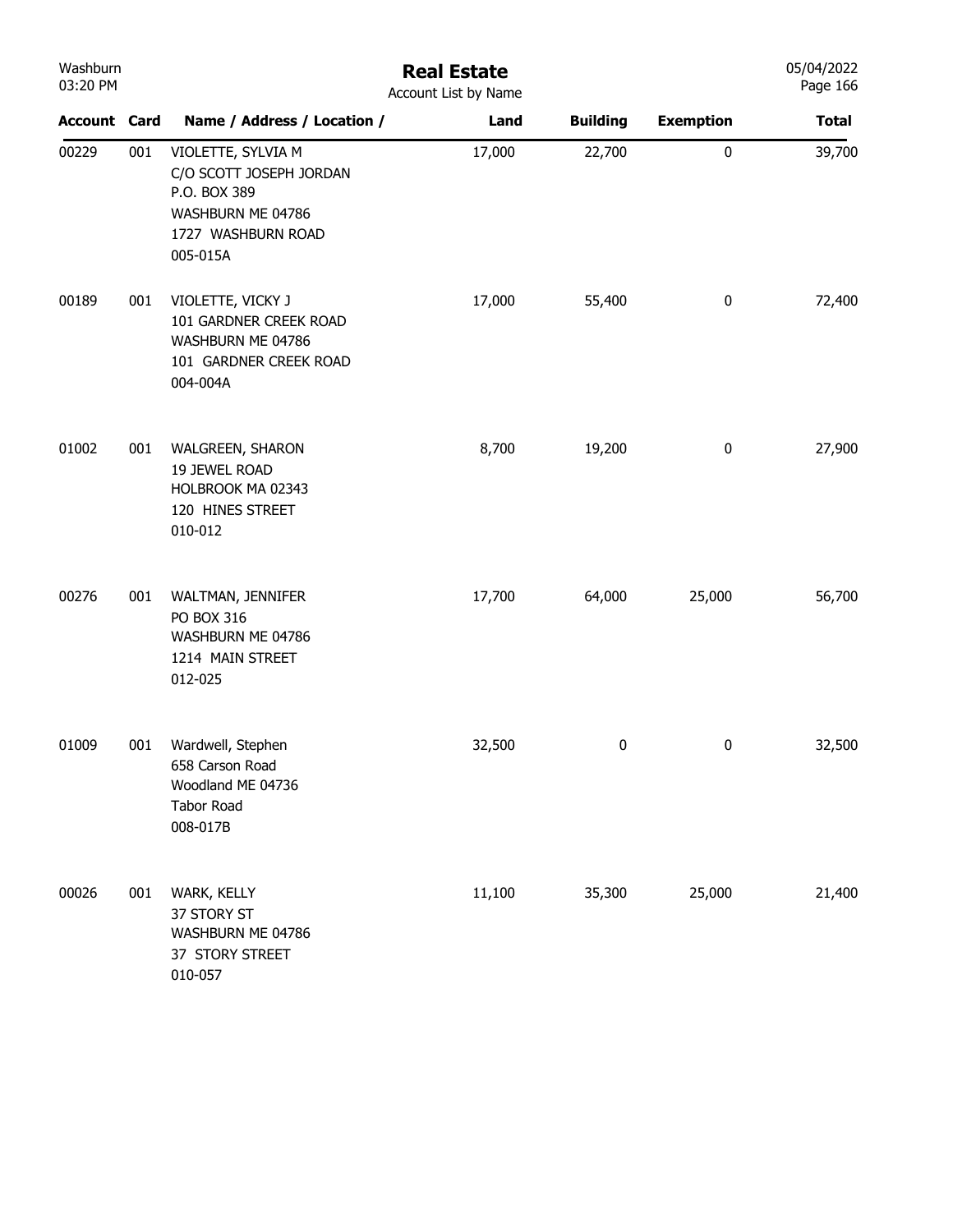| Washburn<br>03:20 PM |     | <b>Real Estate</b><br>Account List by Name                                                                                      |        |                 |                  |              |  |  |
|----------------------|-----|---------------------------------------------------------------------------------------------------------------------------------|--------|-----------------|------------------|--------------|--|--|
| <b>Account Card</b>  |     | Name / Address / Location /                                                                                                     | Land   | <b>Building</b> | <b>Exemption</b> | <b>Total</b> |  |  |
| 00904                | 001 | WARONKER FAMILY LAND TRUST, LLC<br>1420 CELEBRATION BLVD., STE. 20<br><b>CELEBRATION FL 34747</b><br>Washburn Road<br>005-015   | 35,000 | 0               | $\pmb{0}$        | 35,000       |  |  |
| 01139                | 001 | Washburn Beaver ATV Club<br>20 Station Road<br>Washburn ME 04786<br>20 Station Road<br>011-133-ON                               | 0      | 21,500          | $\bf{0}$         | 21,500       |  |  |
| 00683                | 001 | Washburn Boy Scouts, Troop 177<br>c/o Larry Harrison<br>P.O. Box 501<br>Crouseville ME 04738<br><b>Everett Road</b><br>007-038B | 23,800 | 36,700          | 60,500           | 0            |  |  |
| 01008                | 001 | Washburn Estates LLC<br>C.S. Management, Inc.<br>137 Bennett Drive<br>Suite 2<br>Caribou ME 04736<br>20 Kim Street<br>004-075C  | 53,300 | 922,000         | $\bf{0}$         | 975,300      |  |  |
| 00177                | 001 | Washburn First Baptist Church<br>1268 Main Street<br>Washburn ME 04786<br>1268 Main Street<br>012-049                           | 10,300 | 166,800         | 177,100          | 0            |  |  |
| 00611                | 001 | Washburn Pentecostal Church<br><b>PO BOX 502</b><br>WASHBURN ME 04786<br>1202 A Main Street<br>012-001/ON                       | 0      | 80,700          | 20,000           | 60,700       |  |  |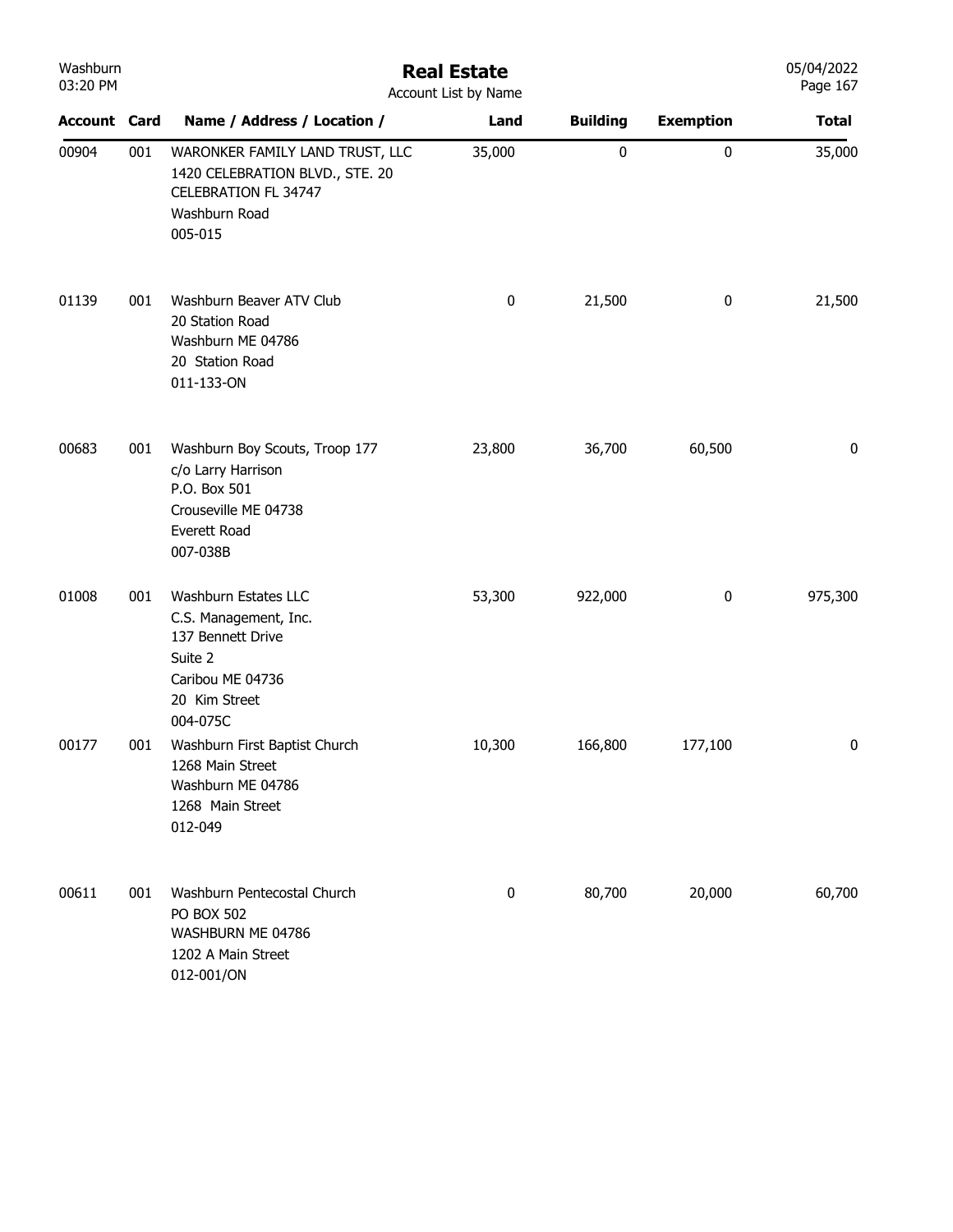| Washburn<br>03:20 PM |     |                                                                                                                           | <b>Real Estate</b><br>Account List by Name |                 |                  | 05/04/2022<br>Page 168 |
|----------------------|-----|---------------------------------------------------------------------------------------------------------------------------|--------------------------------------------|-----------------|------------------|------------------------|
| <b>Account Card</b>  |     | Name / Address / Location /                                                                                               | Land                                       | <b>Building</b> | <b>Exemption</b> | <b>Total</b>           |
| 01011                | 001 | WASHBURN REALTY COMPANY<br>c/o LESTER HERSEY<br>19 JUDD STREET<br>PRESQUE ISLE ME 04769<br><b>DUROST DRIVE</b><br>004-053 | 59,800                                     | 494,400         | $\pmb{0}$        | 554,200                |
| 00947                | 001 | Washburn Riverside Cemetery<br>1287 Main Street<br>Washburn ME<br>Washburn Road<br>003-013B                               | 11,400                                     | $\pmb{0}$       | 11,400           | $\pmb{0}$              |
| 01012                | 001 | <b>Washburn Trailrunners</b><br>c/o Richard Hartford<br>P.O. Box 561<br>Washburn ME 04786<br>48 Station Road<br>004-055B  | 26,600                                     | 76,300          | $\pmb{0}$        | 102,900                |
| 00077                | 001 | WASHBURN TRAILSIDE, LLC<br>1060 WASHBURN ROAD<br>WASHBURN ME 04786<br>15 CANAAN AVENUE<br>012-014                         | 7,200                                      | 47,700          | $\pmb{0}$        | 54,900                 |
| 00237                | 001 | WASHBURN TRAILSIDE, LLC<br>1060 WASHBURN ROAD<br>WASHBURN ME 04786<br>1094 WASHBURN ROAD<br>014-012                       | 33,300                                     | 123,200         | 0                | 156,500                |
| 00426                | 001 | WASHBURN TRAILSIDE, LLC<br>1060 WASHBURN ROAD<br>WASHBURN ME 04786<br>8 STODDARD STREET<br>012-018                        | 6,100                                      | 47,600          | $\pmb{0}$        | 53,700                 |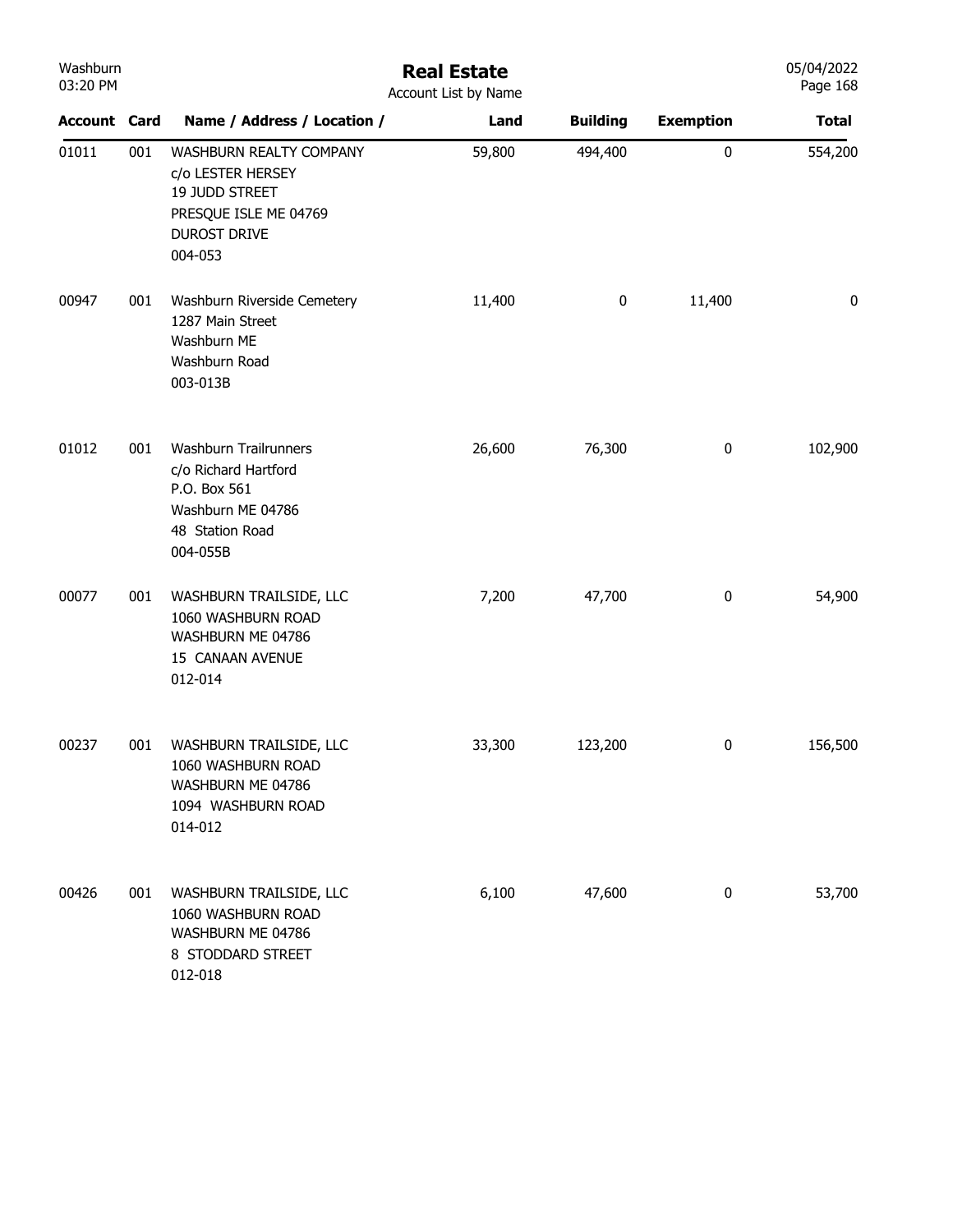| Washburn<br>03:20 PM |     | <b>Real Estate</b><br>Account List by Name                                                                     |           |                 |                  |              |  |  |
|----------------------|-----|----------------------------------------------------------------------------------------------------------------|-----------|-----------------|------------------|--------------|--|--|
| <b>Account Card</b>  |     | Name / Address / Location /                                                                                    | Land      | <b>Building</b> | <b>Exemption</b> | <b>Total</b> |  |  |
| 00006                | 001 | Washburn Water & Sewer District<br>1259A MAIN STREET<br>WASHBURN ME 04786<br><b>Hines Street</b><br>011-011    | 2,900     | 20,300          | 23,200           | $\pmb{0}$    |  |  |
| 00016                | 001 | Washburn Water & Sewer District<br>1259A MAIN STREET<br>WASHBURN ME 04786<br>73 Brookside Circle<br>004-054A   | 1,000     | 10,000          | 11,000           | 0            |  |  |
| 00745                | 001 | <b>WASHBURN WATER &amp; SEWER</b><br>22 HILT STREET<br>WASHBURN ME 04786<br><b>WASHBURN ROAD</b><br>001-022/ON | 0         | 3,700           | 3,700            | 0            |  |  |
| 00933                | 001 | Washburn Water & Sewer District<br>1259A MAIN STREET<br>WASHBURN ME 04786<br><b>McManus Street</b><br>011-018A | 3,500     | 13,500          | 17,000           | 0            |  |  |
| 00943                | 001 | <b>WASHBURN WATER &amp; SEWER</b><br>22 HILT STREET<br>WASHBURN ME 04786<br>2136 PARSONS ROAD<br>001-041A      | 1,595,000 | 183,900         | 1,778,900        | 0            |  |  |
| 00945                | 001 | Washburn Water & Sewer District<br>22 HILT STREET<br>WASHBURN ME 04786<br>22 Hilt Street<br>004-014            | 4,800     | 76,200          | 81,000           | 0            |  |  |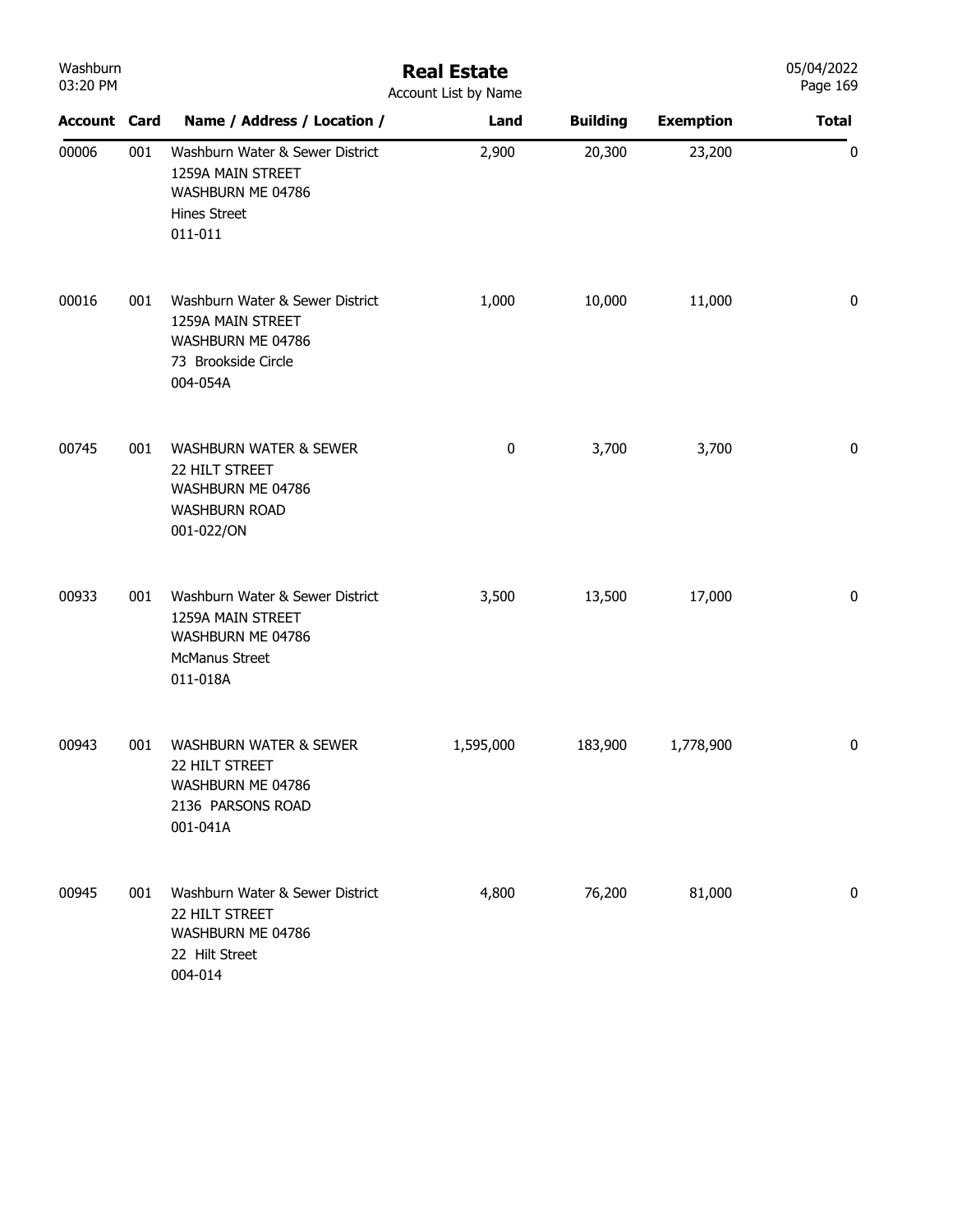| Washburn<br>03:20 PM |     | <b>Real Estate</b><br>Account List by Name                                                                        |         |                 |                  |              |  |
|----------------------|-----|-------------------------------------------------------------------------------------------------------------------|---------|-----------------|------------------|--------------|--|
| <b>Account Card</b>  |     | Name / Address / Location /                                                                                       | Land    | <b>Building</b> | <b>Exemption</b> | <b>Total</b> |  |
| 00951                | 001 | Washburn Water & Sewer District<br>22 HILT STREET<br>WASHBURN ME 04786<br>Church Street<br>004-019                | 279,900 | $\pmb{0}$       | 279,900          | 0            |  |
| 00587                | 001 | WHIPKEY, DONALD E<br>WHIPKEY, KIMBERLY J (Preston)<br>PO BOX 3<br>WASHBURN ME 04786<br>80 HINES STREET<br>010-047 | 14,600  | 62,200          | 25,000           | 51,800       |  |
| 01021                | 001 | WHITE FARMS INC.<br>311 CROSS ROAD<br>WASHBURN ME 04786<br><b>WASHBURN ROAD</b><br>001-015                        | 108,000 | 0               | $\pmb{0}$        | 108,000      |  |
| 01022                | 001 | White Farms Inc.<br>311 CROSS ROAD<br>WASHBURN ME 04786<br>Cross Road<br>006-003                                  | 103,500 | $\pmb{0}$       | $\pmb{0}$        | 103,500      |  |
| 01023                | 001 | WHITE FARMS INC.<br>311 CROSS ROAD<br>WASHBURN ME 04786<br><b>GARDNER CREEK ROAD</b><br>004-003                   | 29,500  | 0               | $\pmb{0}$        | 29,500       |  |
| 01024                | 001 | White Farms Inc.<br>311 CROSS ROAD<br>WASHBURN ME 04786<br>Thompson Street<br>012-033                             | 2,200   | $\pmb{0}$       | $\pmb{0}$        | 2,200        |  |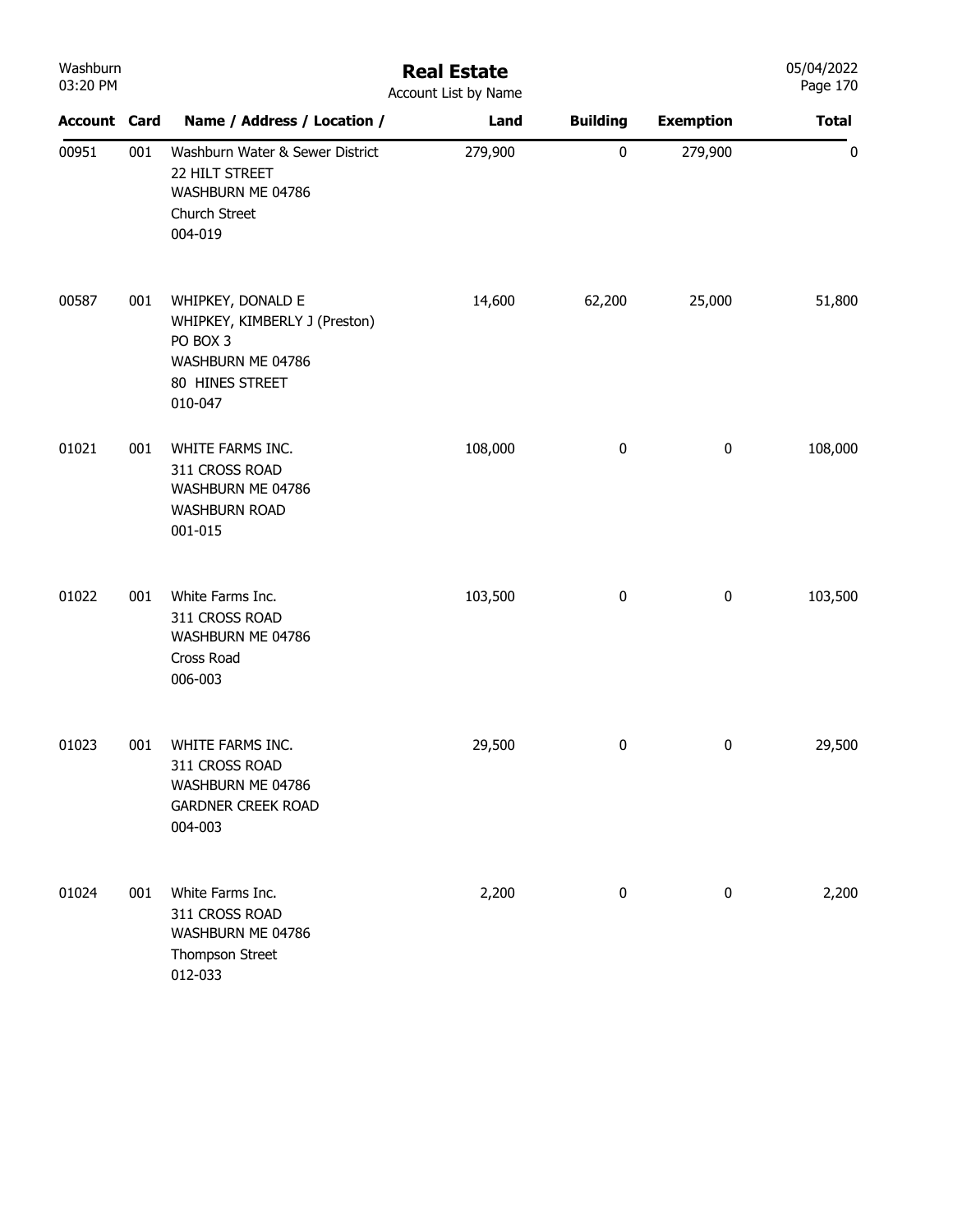| Washburn<br>03:20 PM |     | <b>Real Estate</b><br>Account List by Name                                                 |         |                 |                  |              |  |  |
|----------------------|-----|--------------------------------------------------------------------------------------------|---------|-----------------|------------------|--------------|--|--|
| <b>Account Card</b>  |     | Name / Address / Location /                                                                | Land    | <b>Building</b> | <b>Exemption</b> | <b>Total</b> |  |  |
| 01025                | 001 | WHITE FARMS INC.<br>311 CROSS ROAD<br>WASHBURN ME 04786<br><b>WASHBURN ROAD</b><br>001-005 | 53,800  | 0               | $\pmb{0}$        | 53,800       |  |  |
| 01026                | 001 | WHITE FARMS INC.<br>166 CROSS ROAD<br>WASHBURN ME 04786<br>166 CROSS ROAD<br>002-019       | 73,900  | 0               | $\pmb{0}$        | 73,900       |  |  |
| 01027                | 001 | WHITE FARMS INC.<br>311 CROSS ROAD<br>WASHBURN ME 04786<br><b>WASHBURN ROAD</b><br>001-012 | 10,500  | 0               | $\pmb{0}$        | 10,500       |  |  |
| 01018                | 001 | WHITE FARMS, INC.<br>311 CROSS ROAD<br>WASHBURN ME 04786<br>313 CROSS ROAD<br>003-003      | 157,300 | 198,200         | $\pmb{0}$        | 355,500      |  |  |
| 00270                | 001 | WHITE, ANDREW J<br><b>PO BOX 265</b><br>WASHBURN ME 04786<br>1183 MAIN STREET<br>013-025   | 32,400  | 51,700          | $\pmb{0}$        | 84,100       |  |  |
| 00723                | 001 | WHITE, ANDREW J SR<br>P.O. BOX 265<br>WASHBURN ME 04786<br>1184 MAIN STREET<br>013-010     | 9,300   | 71,300          | $\bf{0}$         | 80,600       |  |  |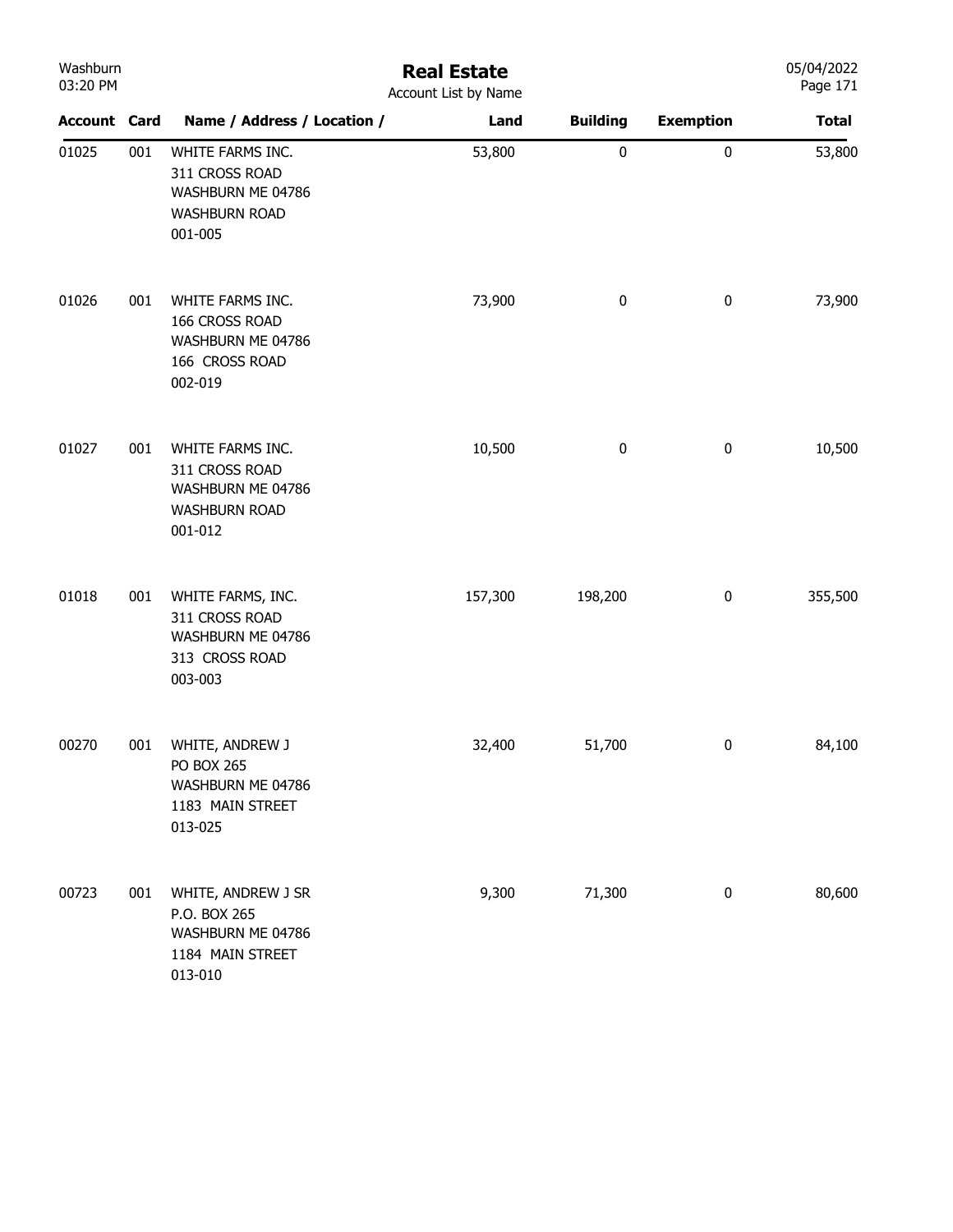| Washburn<br>03:20 PM |     | <b>Real Estate</b><br>Account List by Name                                                                          |        |                 |                  |              |  |  |
|----------------------|-----|---------------------------------------------------------------------------------------------------------------------|--------|-----------------|------------------|--------------|--|--|
| <b>Account Card</b>  |     | Name / Address / Location /                                                                                         | Land   | <b>Building</b> | <b>Exemption</b> | <b>Total</b> |  |  |
| 01019                | 001 | WHITE, BROCK A<br>311 CROSS ROAD<br>WASHBURN ME 04786<br>311 CROSS ROAD<br>003-003A                                 | 16,100 | 74,000          | 25,000           | 65,100       |  |  |
| 01015                | 001 | White, Kathleen M<br>c/o Patricia Bagley<br>646 Pulcifer Road<br>Mapleton ME 04757<br>1041 Washburn Road<br>014-011 | 17,000 | 59,100          | 25,000           | 51,100       |  |  |
| 01016                | 001 | WHITE, MATTHEW R<br>WHITE, AMY L (Good)<br>304 CROSS RD<br>WASHBURN ME 04786<br>304 CROSS ROAD<br>002-024           | 75,600 | 59,000          | 25,000           | 109,600      |  |  |
| 01017                | 001 | WHITE, STEWART G<br>WHITE, RUTH M<br>PO BOX 193<br>WASHBURN ME 04786<br>205 GARDNER CREEK ROAD<br>001-063A          | 26,200 | 97,400          | 25,000           | 98,600       |  |  |
| 00711                | 001 | WHITE, SUSAN A<br>PO Box 258<br>East Hampton CT 06424<br>NORTH COUNTRY ESTATES ROAD<br>006-035                      | 34,500 | 0               | 0                | 34,500       |  |  |
| 00566                | 001 | WHITE, VALERIE (BRIGHT)<br>P.O. BOX 156<br>WASHBURN ME 04786<br>1155 MAIN STREET<br>013-027                         | 14,100 | 56,500          | 25,000           | 45,600       |  |  |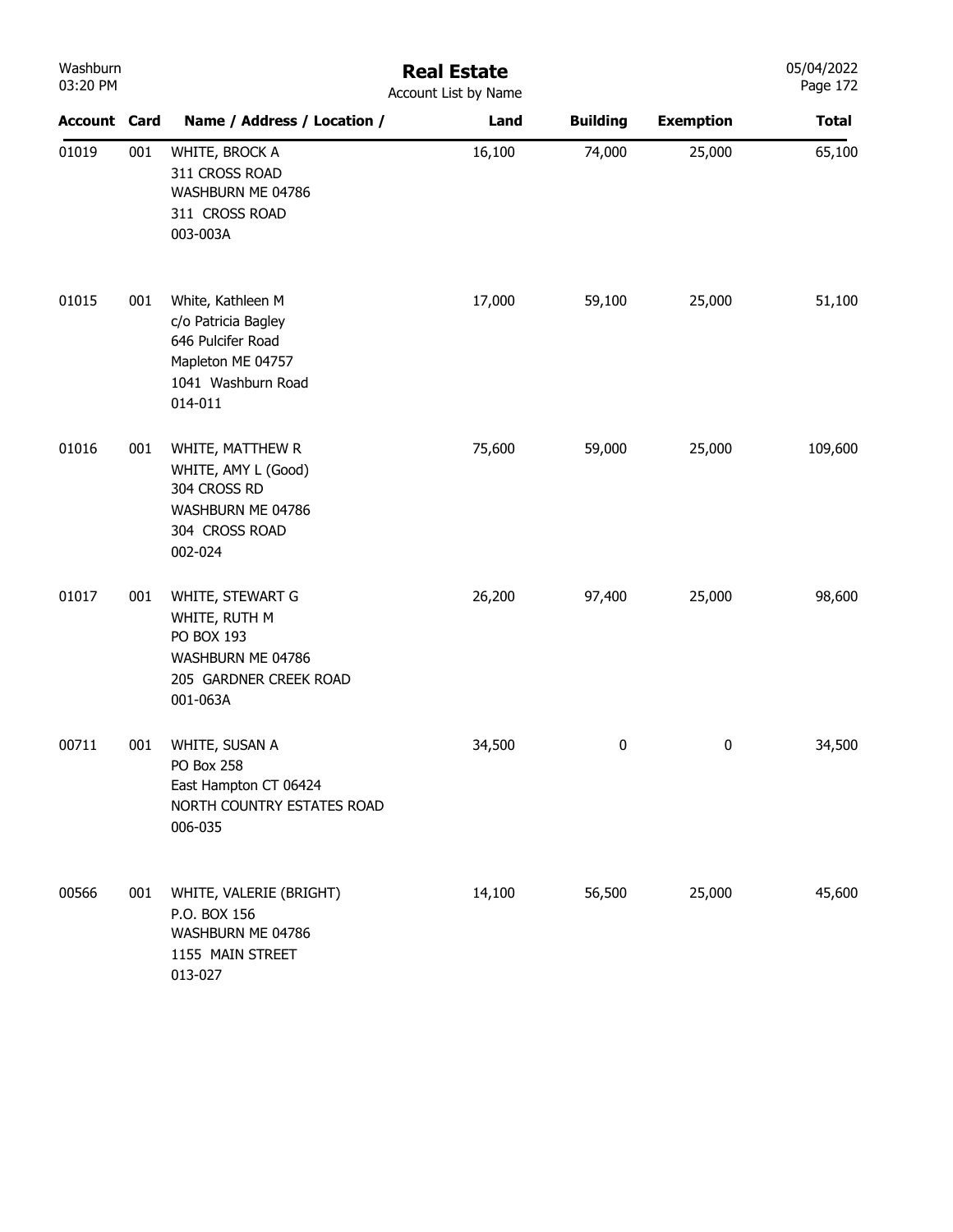| Washburn<br>03:20 PM |     |                                                                                                                             | <b>Real Estate</b><br>Account List by Name |                 |                  | 05/04/2022<br>Page 173 |
|----------------------|-----|-----------------------------------------------------------------------------------------------------------------------------|--------------------------------------------|-----------------|------------------|------------------------|
| <b>Account Card</b>  |     | Name / Address / Location /                                                                                                 | Land                                       | <b>Building</b> | <b>Exemption</b> | <b>Total</b>           |
| 00105                | 001 | WHITE, WILLIAM JR<br>WHITE, CAROL D<br>311 CROSS ROAD<br>WASHBURN ME 04786<br><b>CROSS ROAD</b><br>003-005                  | 271,500                                    | $\pmb{0}$       | $\mathbf 0$      | 271,500                |
| 01129                | 001 | WHITE, WILLIAM JR<br>WHITE, CAROL D<br>166 CROSS ROAD<br>WASHBURN ME 04786<br>166 CROSS ROAD<br>002-019A                    | 26,200                                     | 105,700         | 25,000           | 106,900                |
| 00069                | 001 | WHITMORE, JAMES<br><b>PO BOX 71</b><br>PERHAM ME 04766<br>120 TABOR ROAD<br>008-001                                         | 73,000                                     | 51,200          | 25,000           | 99,200                 |
| 01028                | 001 | WHITTEN, JOSEPH D<br>WHITTEN, GERMAINE<br>3 FLEWELLING DRIVE<br>WASHBURN ME 04786<br>3 FLEWELLING DRIVE<br>016-006          | 8,100                                      | 39,900          | 31,000           | 17,000                 |
| 00363                | 001 | WILCOX, DONALD L<br>WILCOX, PAMELA R AKERSON<br><b>4 MCMANUS STREET</b><br>WASHBURN ME 04786<br>6 McMANUS STREET<br>011-013 | 5,300                                      | 14,100          | $\bf{0}$         | 19,400                 |
| 01030                | 001 | WILCOX, DONALD L<br>WILCOX, PAMELA R<br><b>4 MCMANUS STREET</b><br>WASHBURN ME 04786<br>4 MCMANUS STREET<br>011-012         | 10,400                                     | 55,200          | 25,000           | 40,600                 |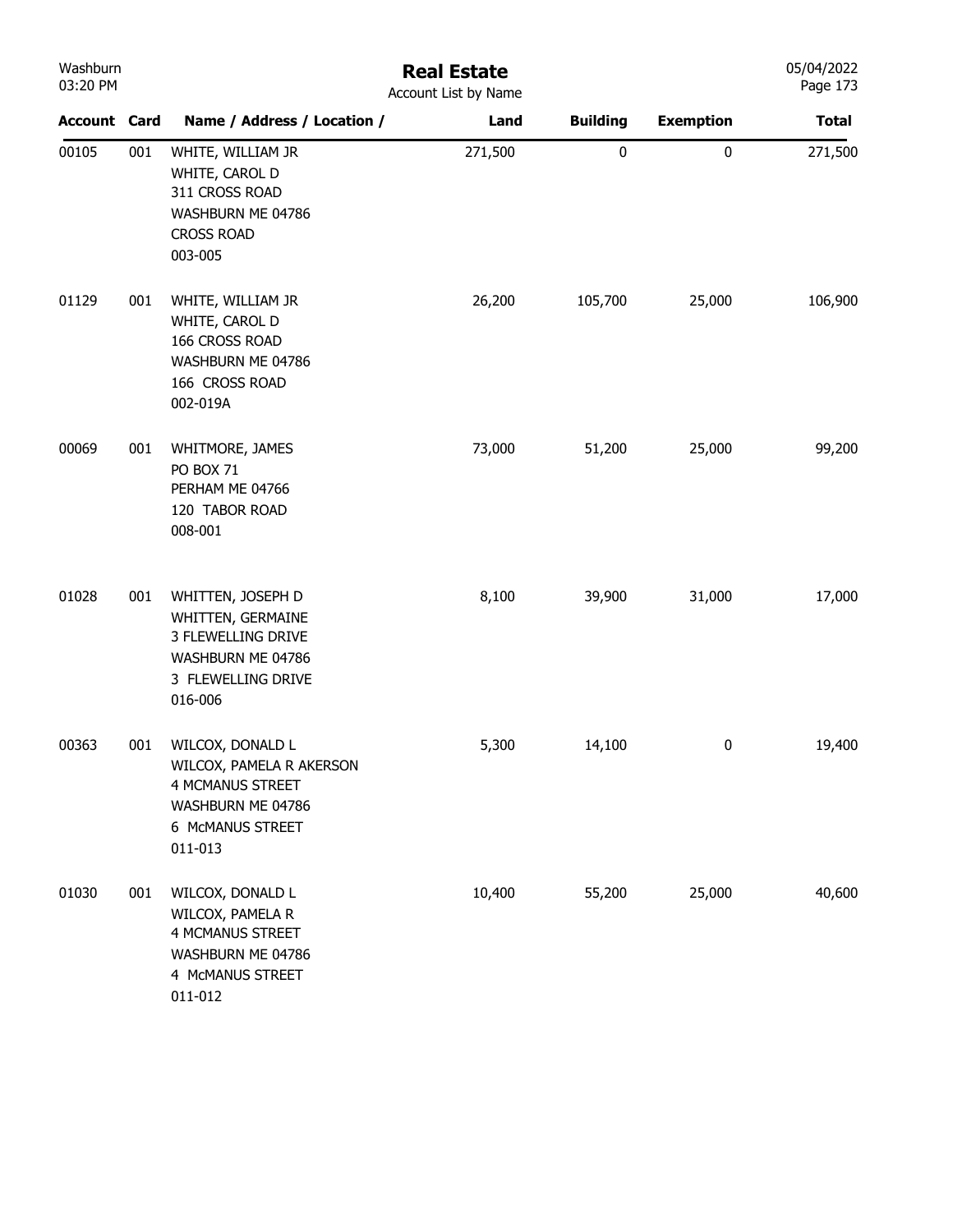| Washburn<br>03:20 PM |     | <b>Real Estate</b><br>Account List by Name                                                                 |        |                 |                  |              |  |  |
|----------------------|-----|------------------------------------------------------------------------------------------------------------|--------|-----------------|------------------|--------------|--|--|
| <b>Account Card</b>  |     | Name / Address / Location /                                                                                | Land   | <b>Building</b> | <b>Exemption</b> | <b>Total</b> |  |  |
| 01032                | 001 | WILCOX, RONALD<br>WILCOX, ANGELA<br>416 WASHBURN ROAD<br>WASHBURN ME 04786<br>416 WASHBURN ROAD<br>016-018 | 13,300 | 78,600          | 25,000           | 66,900       |  |  |
| 01033                | 001 | WILCOX, RONALD<br>WILCOX, ANGELA<br>416 WASHBURN ROAD<br>WASHBURN ME 04786<br>417 WASHBURN ROAD<br>016-007 | 9,000  | 20,200          | $\pmb{0}$        | 29,200       |  |  |
| 01034                | 001 | Wilcox, Theresa<br>c/o Vinal Wilcox<br>12 Willow Drive<br>Caribou ME 04736<br>1305 Main Street<br>011-112  | 4,000  | 54,000          | 31,000           | 27,000       |  |  |
| 00615                | 001 | WILKINS, BLAINE<br>GIGGEY, LENA<br>1189 Carson Road<br>Washburn ME 04786<br>1189 CARSON ROAD<br>009-003D   | 17,000 | 30,300          | 25,000           | 22,300       |  |  |
| 00293                | 001 | WILKINS, BRUCE<br>WILKINS, AIMEE E<br>PO BOX 443<br>CROUSEVILLE ME 04738<br>240 WASHBURN ROAD<br>003-043   | 16,900 | 55,300          | 25,000           | 47,200       |  |  |
| 01007                | 001 | Willette, James<br>15 Berce Street<br>Washburn ME 04786<br>15 Berce Street<br>013-020                      | 16,500 | 67,400          | 25,000           | 58,900       |  |  |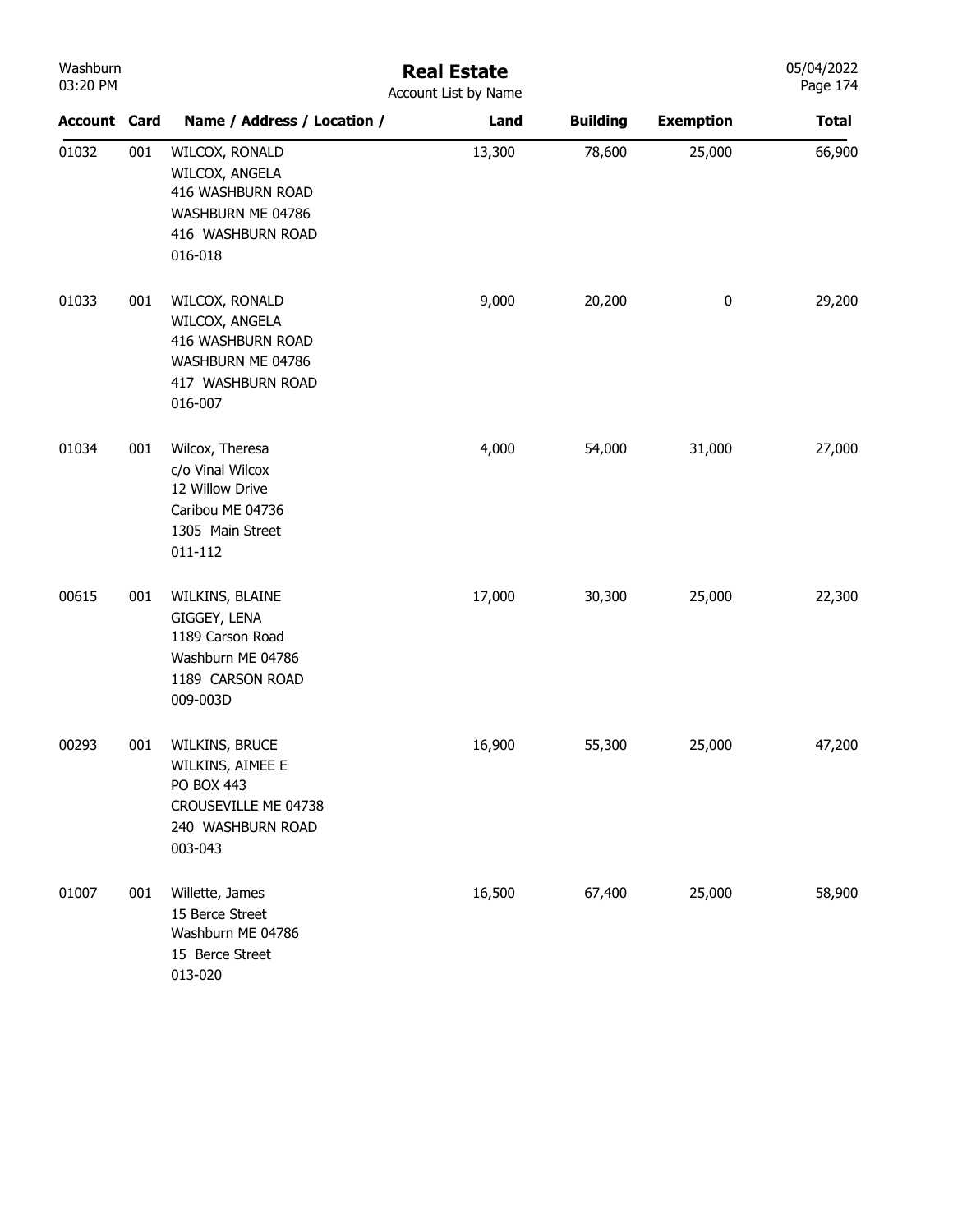| Washburn<br>03:20 PM |     |                                                                                                                   | <b>Real Estate</b><br>Account List by Name |                 |                  | 05/04/2022<br>Page 175 |
|----------------------|-----|-------------------------------------------------------------------------------------------------------------------|--------------------------------------------|-----------------|------------------|------------------------|
| <b>Account Card</b>  |     | Name / Address / Location /                                                                                       | Land                                       | <b>Building</b> | <b>Exemption</b> | <b>Total</b>           |
| 00166                | 001 | WILLETTE, TIMOTHY S<br>WILLETTE, STACEY A<br>PO BOX 67<br>WASHBURN ME 04786<br>107 VICTORIA STREET<br>012-006     | 17,300                                     | 16,300          | 25,000           | 8,600                  |
| 00249                | 001 | WILLIAMS, PAUL<br>WILLIAMS, LENA<br>159 Station Road, Apt. 1G<br>New Sweden ME 04762<br>439 CROSS ROAD<br>006-034 | 17,000                                     | 200             | $\pmb{0}$        | 17,200                 |
| 00547                | 001 | WILL-TURN FARMS LLC<br><b>PO BOX 264</b><br>WASHBURN ME 04786<br>EVERETT ROAD<br>007-026                          | 73,500                                     | $\pmb{0}$       | $\pmb{0}$        | 73,500                 |
| 00429                | 001 | Will-Turn Farms, LLC<br>P.O. BOX 264<br>WASHBURN ME 04786<br>Perham Road<br>007-009                               | 12,000                                     | $\pmb{0}$       | $\pmb{0}$        | 12,000                 |
| 00431                |     | 001 Will-Turn Farms, LLC<br>P.O. BOX 264<br>WASHBURN ME 04786<br>Perham Road<br>007-006                           | 53,200                                     | 0               | $\mathbf{0}$     | 53,200                 |
| 00432                | 001 | Will-Turn Farms, LLC<br>P.O. BOX 264<br>WASHBURN ME 04786<br>341 Perham Road<br>007-008                           | 60,800                                     | 0               | 0                | 60,800                 |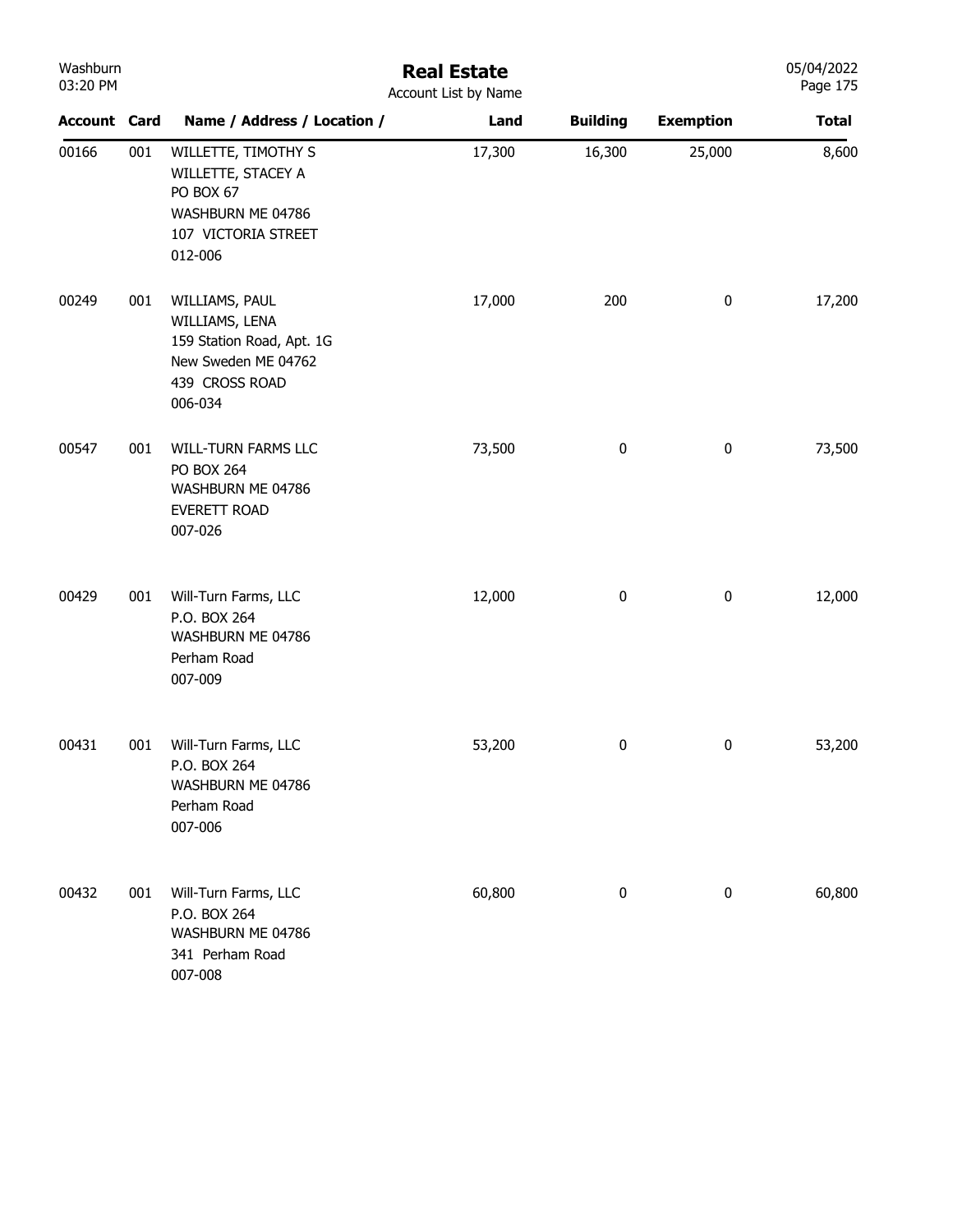| Washburn<br>03:20 PM |     | <b>Real Estate</b><br>Account List by Name                                                                          |        |                 |                  |              |  |  |
|----------------------|-----|---------------------------------------------------------------------------------------------------------------------|--------|-----------------|------------------|--------------|--|--|
| <b>Account Card</b>  |     | Name / Address / Location /                                                                                         | Land   | <b>Building</b> | <b>Exemption</b> | <b>Total</b> |  |  |
| 00835                | 001 | WILSON, BETTY E., P.R.<br>54 WASHBURN ROAD<br>WASHBURN ME 04786<br>54 WASHBURN ROAD<br>003-033/34                   | 17,700 | 41,700          | 31,000           | 28,400       |  |  |
| 01038                | 001 | WILSON, DAVID R<br>WILSON, CHARLOTTE K<br><b>PO BOX 427</b><br>CROUSEVILLE ME 04738<br>167 CROSS ROAD<br>003-006    | 17,500 | 53,700          | 25,000           | 46,200       |  |  |
| 00230                | 001 | WINSLOW, TJ SCOTT<br>783 PULCIFER ROAD<br>MAPLETON ME 04757<br>8 PLEASANT STREET<br>011-066                         | 8,900  | 15,300          | $\pmb{0}$        | 24,200       |  |  |
| 00564                | 001 | Winslow, TJ Scott<br>783 PULCIFER ROAD<br>MAPLETON ME 04757<br>18 Trafton Street<br>010-038                         | 8,300  | 44,900          | $\boldsymbol{0}$ | 53,200       |  |  |
| 00797                | 001 | WOOD, MICHAEL J<br>WOOD, LINDA M<br>PO BOX 321<br>WASHBURN ME 04786<br>20 NEW DUNNTOWN ROAD<br>004-025              | 14,400 | 65,000          | 25,000           | 54,400       |  |  |
| 01042                | 001 | WOODMAN, ELLSWORTH<br>WOODMAN, DOLORES<br>720 WASHBURN ROAD<br>WASHBURN ME 04786<br>720 WASHBURN ROAD<br>002-031/32 | 25,100 | 55,400          | $\pmb{0}$        | 80,500       |  |  |